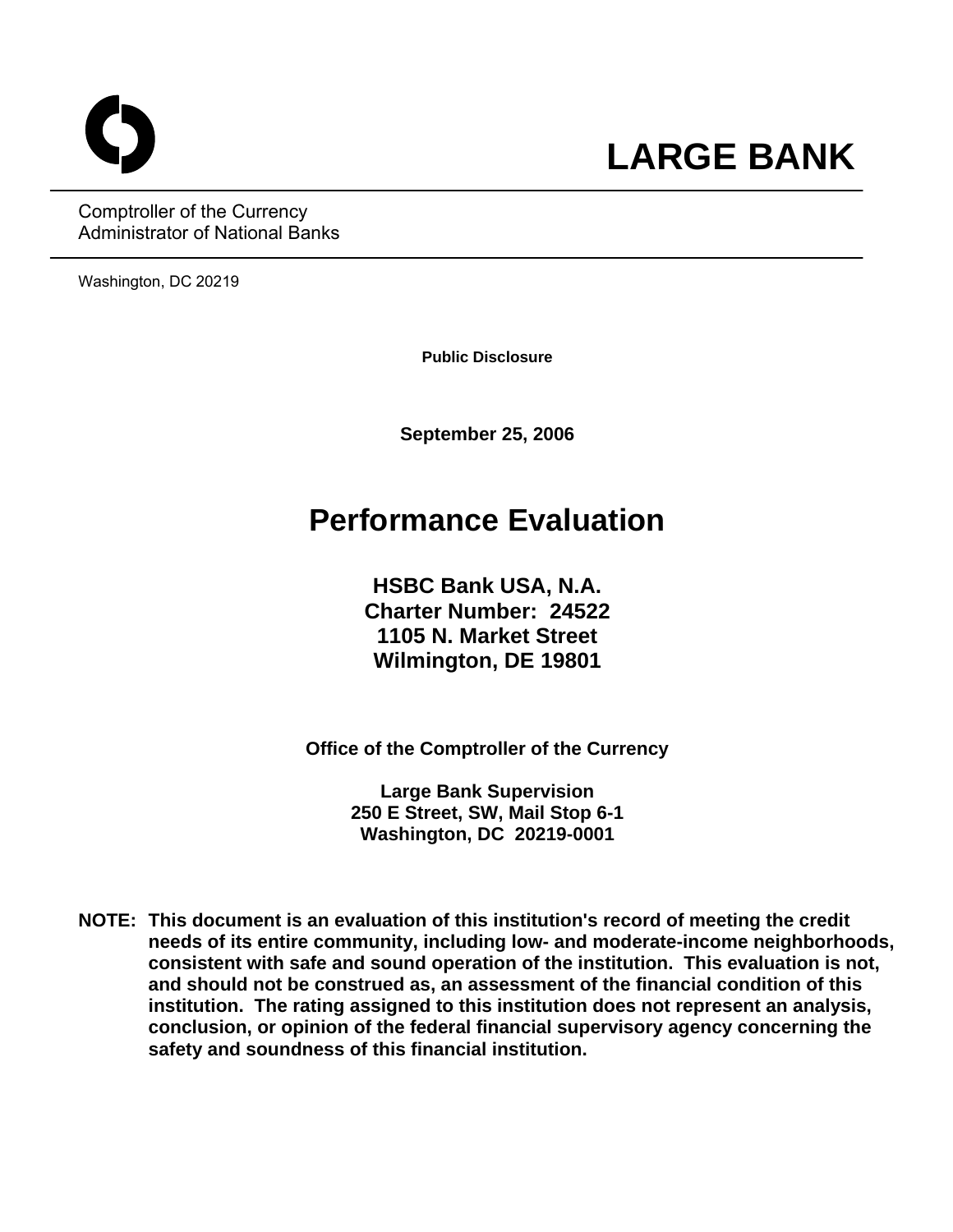## **Table of Contents**

| MULTISTATE METROPOLITAN AREA RATING (PHILADELPHIA PA-WILMINGTON DE)  62  |  |
|--------------------------------------------------------------------------|--|
| APPENDIX B: SUMMARY OF MULTISTATE METROPOLITAN AREA AND STATE RATINGS B1 |  |
|                                                                          |  |
|                                                                          |  |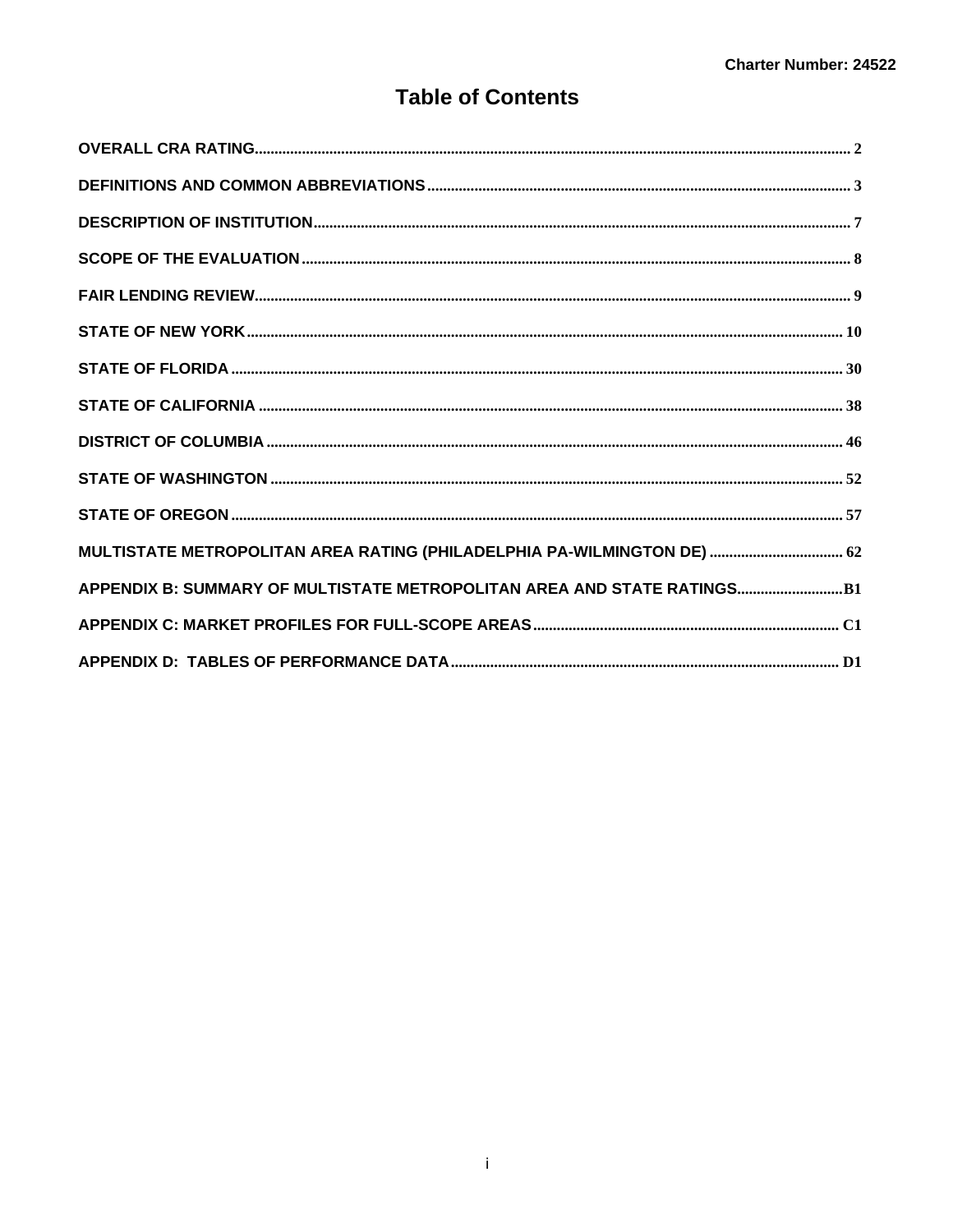# **Overall CRA Rating**

**Institution's CRA Rating:** This institution is rated "Satisfactory."

The following table indicates the performance level of **HSBC Bank USA, N.A.** with respect to the Lending, Investment, and Service Tests:

|                           | HSBC Bank USA, N.A.<br><b>Performance Tests</b> |                        |                     |
|---------------------------|-------------------------------------------------|------------------------|---------------------|
| <b>Performance Levels</b> | Lending Test*                                   | <b>Investment Test</b> | <b>Service Test</b> |
| Outstanding               | х                                               |                        |                     |
| <b>High Satisfactory</b>  |                                                 |                        |                     |
| Low Satisfactory          |                                                 |                        |                     |
| Needs to Improve          |                                                 |                        |                     |
| Substantial Noncompliance |                                                 |                        |                     |

\* The lending Test is weighted more heavily than the investment and service tests when arriving at an overall rating.

The major factors that support this rating include:

- Excellent lending activity in the bank's full-scope assessment areas (AAs).
- Excellent distribution of loans among geographies of different income levels.
- Good distribution of loans among borrowers of different income levels.
- Community development lending had a positive impact on the Lending Test.
- Product innovation and flexibility had a positive impact on the Lending Test.
- Adequate level of community development investments.
- The bank's branches are accessible to geographies and individuals of different income levels given consideration of bordering branches.
- HSBC Bank USA, N.A. is a leader in providing community development services that are responsive to the needs of the bank's AAs.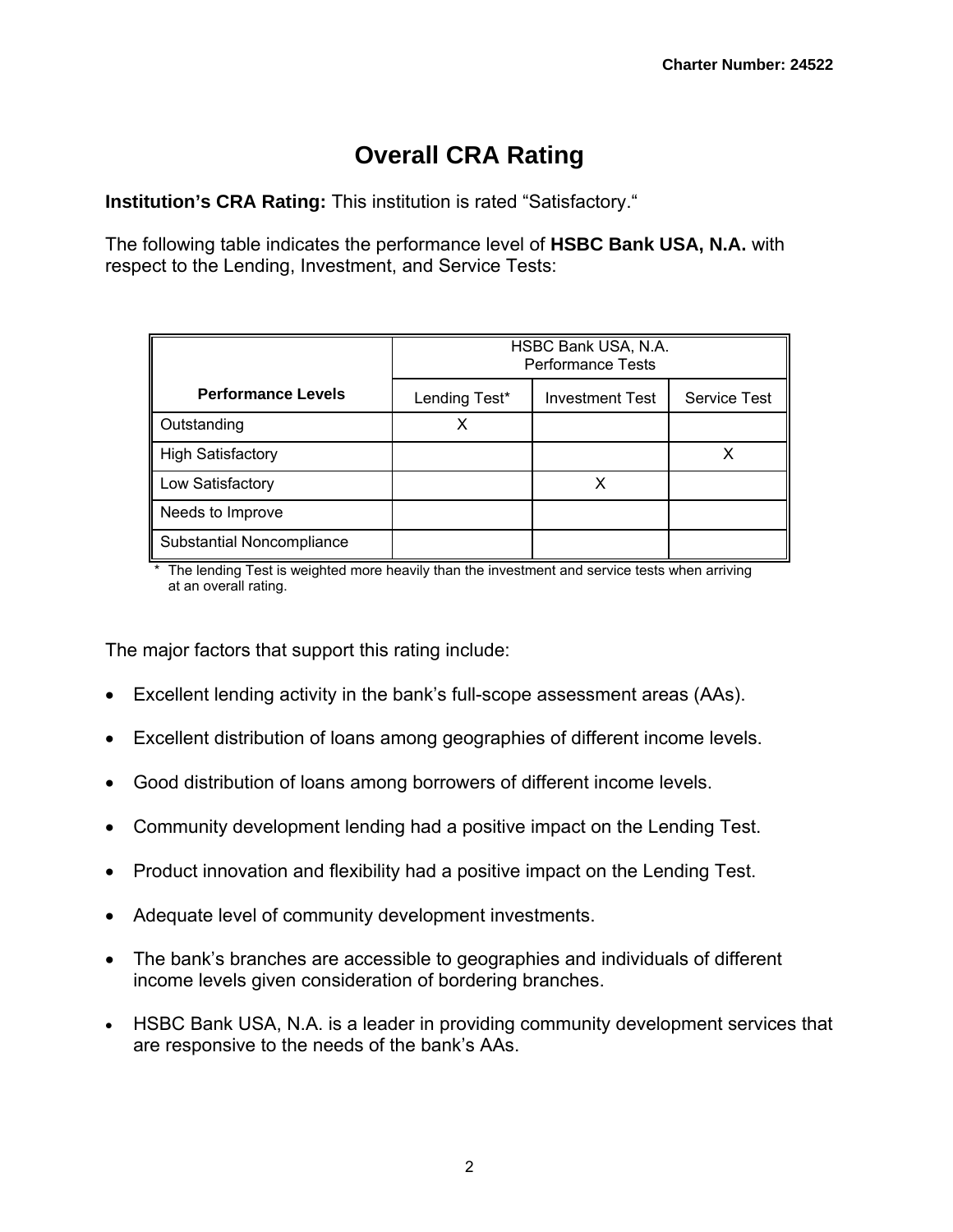# **Definitions and Common Abbreviations**

The following terms and abbreviations are used throughout this performance evaluation, including the CRA tables. The definitions are intended to provide the reader with a general understanding of the terms, not a strict legal definition.

**Affiliate:** Any company that controls, is controlled by, or is under common control with another company. A company is under common control with another company if the same company directly or indirectly controls both companies. A bank subsidiary is controlled by the bank and is, therefore, an affiliate.

**Aggregate Lending:** The number of loans originated and purchased by all reporting lenders in specified income categories as a percentage of the aggregate number of loans originated and purchased by all reporting lenders in the MA/AA.

**Census Tract (CT):** A small subdivision of metropolitan and other densely populated counties. Census tract boundaries do not cross county lines; however, they may cross the boundaries of metropolitan areas. Census tracts usually have between 2,500 and 8,000 persons, and their physical size varies widely depending upon population density. Census tracts are designed to be homogeneous with respect to population characteristics, economic status, and living conditions to allow for statistical comparisons.

**Community Development:** Affordable housing (including multifamily rental housing) for low- or moderate-income individuals; community services targeted to low- or moderateincome individuals; activities that promote economic development by financing businesses or farms that meet the size eligibility standards of the Small Business Administration's Development Company or Small Business Investment Company programs (13 CFR 121.301) or have gross annual revenues of \$1 million or less; or, activities that revitalize or stabilize low- or moderate-income geographies.

**Community Reinvestment Act (CRA):** the statute that requires the OCC to evaluate a bank's record of meeting the credit needs of its local community, consistent with the safe and sound operation of the bank, and to take this record into account when evaluating certain corporate applications filed by the bank.

**Consumer Loan(s):** A loan(s) to one or more individuals for household, family, or other personal expenditures. A consumer loan does not include a home mortgage, small business, or small farm loan. This definition includes the following categories: motor vehicle loans, credit card loans, home equity loans, other secured consumer loans, and other unsecured consumer loans.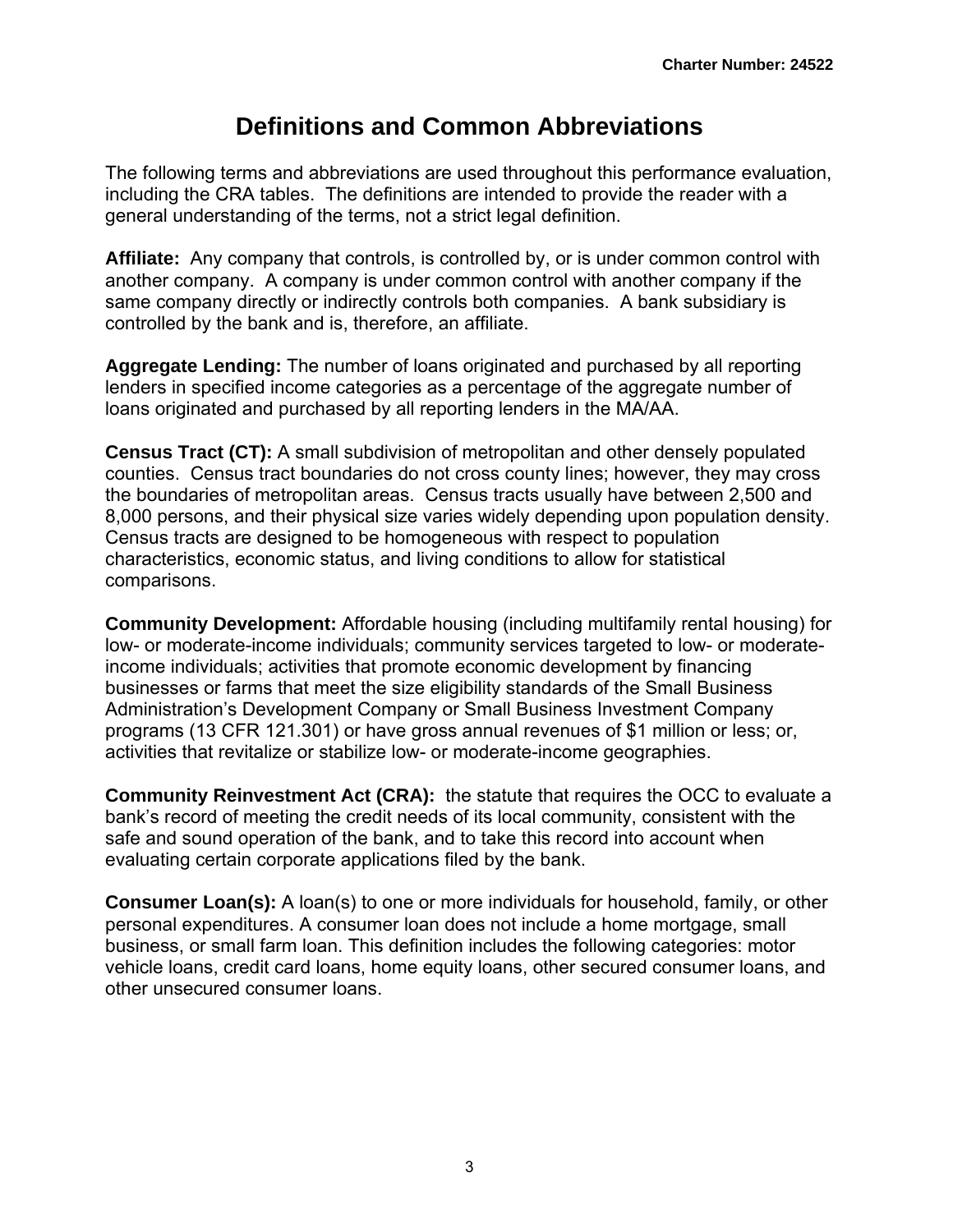**Family:** Includes a householder and one or more other persons living in the same household who are related to the householder by birth, marriage, or adoption. The number of family households always equals the number of families; however, a family household may also include non-relatives living with the family. Families are classified by type as either a married-couple family or other family, which is further classified into 'male householder' (a family with a male household and no wife present) or 'female householder' (a family with a female householder and no husband present).

**Full Review:** Performance under the Lending, Investment, and Service Tests is analyzed considering performance context, quantitative factors (e.g., geographic distribution, borrower distribution, and total number and dollar amount of investments), and qualitative factors (e.g., innovativeness, complexity, and responsiveness).

**Geography:** A census tract delineated by the United States Bureau of the Census in the most recent decennial census.

**Home Mortgage Disclosure Act (HMDA):** The statute that requires certain mortgage lenders that do business or have banking offices in a metropolitan statistical area to file annual summary reports of their mortgage lending activity. The reports include such data as the race, gender, and the income of applications, the amount of loan requested, and the disposition of the application (e.g., approved, denied, and withdrawn). Beginning in 2004, the reports also include data on loan pricing, the lien status of the collateral, any requests for preapproval and loans for manufactured housing.

**Home Mortgage Loans:** Such loans include home purchase, home improvement and refinancings, as defined in the HMDA regulation. These include loans for multifamily (five or more families) dwellings, manufactured housing and one-to-four family dwellings other than manufactured housing.

**Household:** Includes all persons occupying a housing unit. Persons not living in households are classified as living in group quarters. In 100 percent tabulations, the count of households always equals the count of occupied housing units.

**Limited Review:** Performance under the Lending, Investment, and Service Tests is analyzed using only quantitative factors (e.g., geographic distribution, borrower distribution, total number and dollar amount of investments, and branch distribution).

**Low-Income:** Individual income that is less than 50 percent of the area median income, or a median family income that is less than 50 percent, in the case of a geography.

**Market Share:** The number of loans originated and purchased by the institution as a percentage of the aggregate number of loans originated and purchased by all reporting lenders in the MA/AA.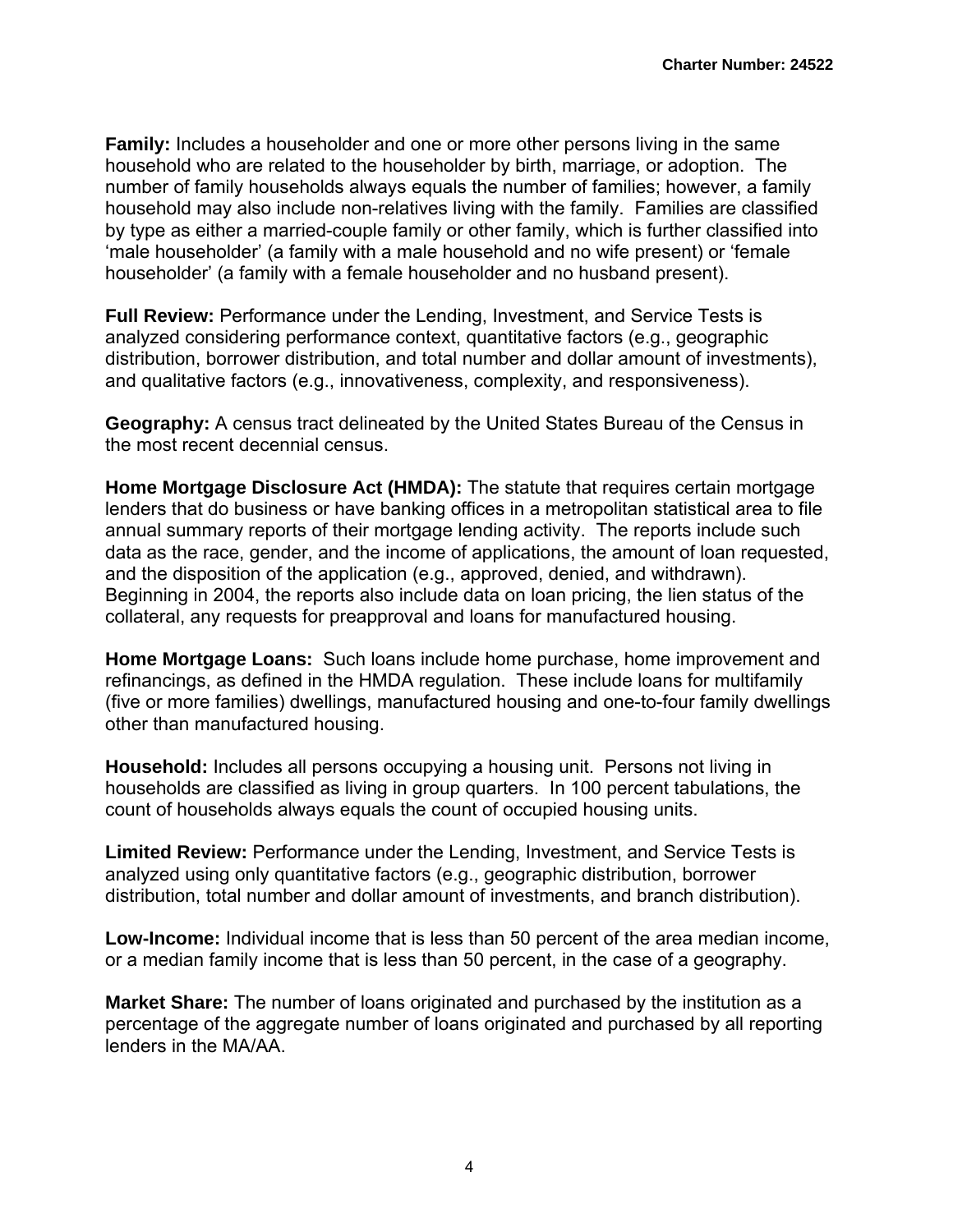**Median Family Income (MFI):** The median income determined by the U.S. Census Bureau every ten years and used to determine the income level category of geographies. Also, the median income determined by the Department of Housing and Urban Development annually that is used to determine the income level category of individuals. For any given area, the median is the point at which half of the families have income above it and half below it.

**Metropolitan Area (MA):** Any metropolitan statistical area or metropolitan division, as defined by the Office of Management and Budget, and any other area designated as such by the appropriate federal financial supervisory agency.

**Metropolitan Division:** As defined by Office of Management and Budget, a county or group of counties within a Metropolitan Statistical Area that contains a population of at least 2.5 million. A Metropolitan Division consists of one or more counties that represent an employment center or centers, plus adjacent counties associated with the main county or counties through commuting ties.

**Metropolitan Statistical Area:** An area, defined by the Office of Management and Budget, as having at least one urbanized area that has a population of at least 50,000. The Metropolitan Statistical Area comprises the central county or counties, plus adjacent outlying counties having a high degree of social and economic integration with the central county as measured through commuting.

**Middle-Income:** Individual income that is at least 80 percent and less than 120 percent of the area median income, or a median family income that is at least 80 percent and less than 120 percent, in the case of a geography

**Moderate-Income:** Individual income that is at least 50 percent and less than 80 percent of the area median income, or a median family income that is at least 50 percent and less than 80 percent, in the case of a geography.

**Multifamily:** Refers to a residential structure that contains five or more units**.**

**Other Products:** Includes any unreported optional category of loans for which the institution collects and maintains data for consideration during a CRA examination. Examples of such activity include consumer loans and other loan data an institution may provide concerning its lending performance.

**Owner-Occupied Units:** Includes units occupied by the owner or co-owner, even if the unit has not been fully paid for or is mortgaged.

**Qualified Investment:** A qualified investment is defined as any lawful investment, deposit, membership share, or grant that has as its primary purpose community development.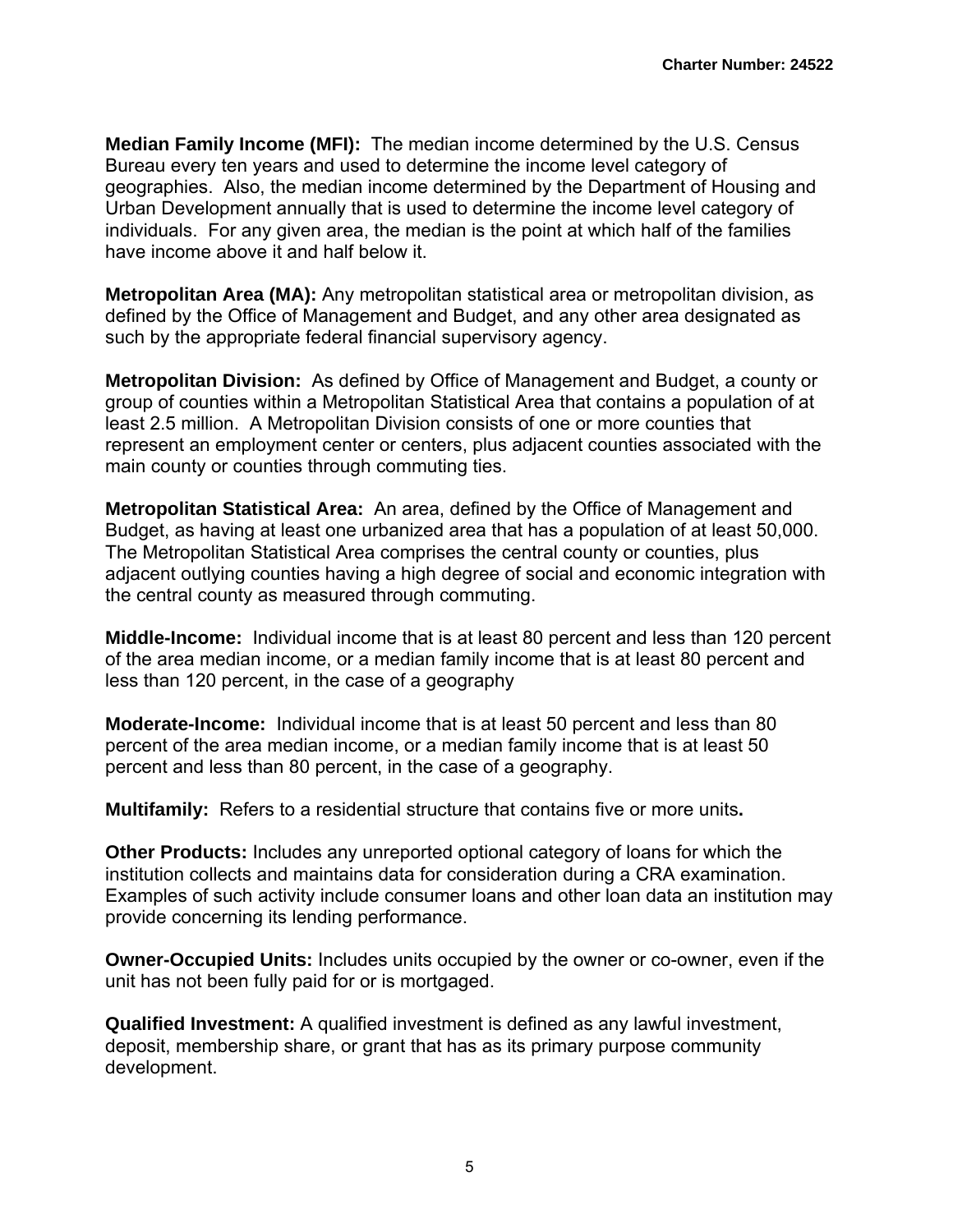**Rated Area:** A rated area is a state or multi-state metropolitan area. For an institution with domestic branches in only one state, the institution's CRA rating would be the state rating. If an institution maintains domestic branches in more than one state, the institution will receive a rating for each state in which those branches are located. If an institution maintains domestic branches in two or more states within a multi-state metropolitan area, the institution will receive a rating for the multi-state metropolitan area.

**Small Loan(s) to Business(es):** A loan included in 'loans to small businesses' as defined in the Consolidated Report of Condition and Income (Call Report) and the Thrift Financial Reporting (TFR) instructions. These loans have original amounts of \$1 million or less and typically are either secured by nonfarm or nonresidential real estate or are classified as commercial and industrial loans.

**Small Loan(s) to Farm(s):** A loan included in 'loans to small farms' as defined in the instructions for preparation of the Consolidated Report of Condition and Income (Call Report). These loans have original amounts of \$500,000 or less and are either secured by farmland, or are classified as loans to finance agricultural production and other loans to farmers.

**Tier One Capital:** The total of common shareholders' equity, perpetual preferred shareholders' equity with non-cumulative dividends, retained earnings and minority interests in the equity accounts of consolidated subsidiaries.

**Upper-Income:** Individual income that is more than 120 percent of the area median income, or a median family income that is more than 120 percent, in the case of a geography.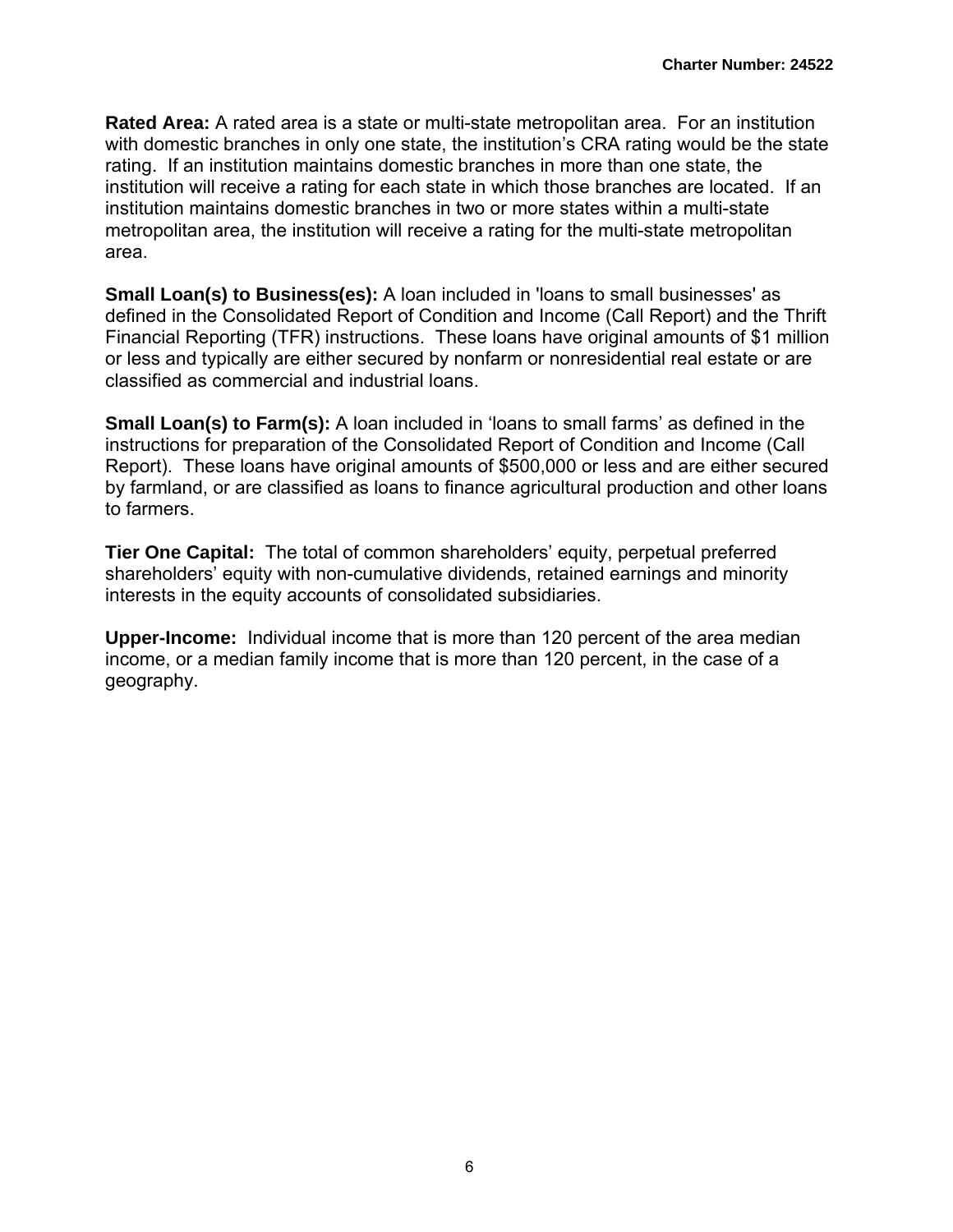# **Description of Institution**

HSBC Bank USA, N.A. ("HBUS") was chartered by the OCC on July 1, 2004 and resulted from the merger of HSBC Bank USA, a New York state chartered bank and HSBC Bank and Trust Company (Delaware) NA, a nationally chartered trust company, into a newly formed national bank. The bank is chartered and has its main office in Wilmington, Delaware, but primary operational locations are New York City and Buffalo, New York. As of June 30, 2006, HBUS had total assets of \$169 billion and net tier one capital of \$10.3 billion. The bank is the principal subsidiary of HSBC USA Inc., an indirectly-held, wholly-owned subsidiary of HSBC North America Holdings Inc., the holding company for all of HSBC's U.S. and Canadian businesses. The ultimate parent, HSBC Holdings Plc, ("HSBC") based in London (UK), is ranked as one of the world's largest banking and financial service organizations, with \$1.7 trillion in assets.

The predecessor bank to HSBC Bank USA, Marine Midland, was founded in Buffalo, New York in 1850 to finance the shipping trade along the Great Lakes. HSBC acquired 51 percent of the bank in 1980 and the remaining 49 percent in 1987. On December 31, 1999, HSBC acquired Republic National Bank of New York and merged it into HSBC Bank USA. This acquisition significantly increased the bank's presence in New York State, especially New York City, and enhanced the bank's global and private banking activities. The name change to HSBC Bank USA in 1999 was the result of a worldwide re-branding campaign to strengthen recognition of HSBC as one of the world's most customer-oriented financial services organizations.

HBUS provides a full range of banking products and services to individuals, corporations, institutions, and governments, through its personal financial services, private banking, commercial banking and corporate investment banking segments. The bank also offers income tax refund loan and deposit products. The home mortgages originated and purchased by HSBC Mortgage Corporation, an operating subsidiary of HBUS, were considered in evaluating the bank's CRA performance. Other affiliates, through common ownership, considered in evaluating the bank's lending performance include HSBC Mortgage Services Inc., HFC, Beneficial, and Decision One Mortgage. The subsidiaries' activities do not impact the bank's capacity for community reinvestment. There are no financial or legal impediments that would impact the bank's ability to meet its CRA obligation.

HBUS is an interstate bank with nearly four hundred branches in New York State and a network of branches in Florida, California, the District of Columbia, Pennsylvania, and New Jersey. The bank also has one branch each in Delaware, Oregon, and Washington State. The branches in New Jersey opened late in the evaluation period and the volume of lending, investments, and services would not be meaningful for this evaluation. Therefore, the State of New Jersey was not rated.

This is the first CRA exam for HBUS operating under a national charter. The CRA evaluation dated February 24, 2003, conducted by the Federal Reserve Bank of NY, HSBC Bank USA was rated "Outstanding."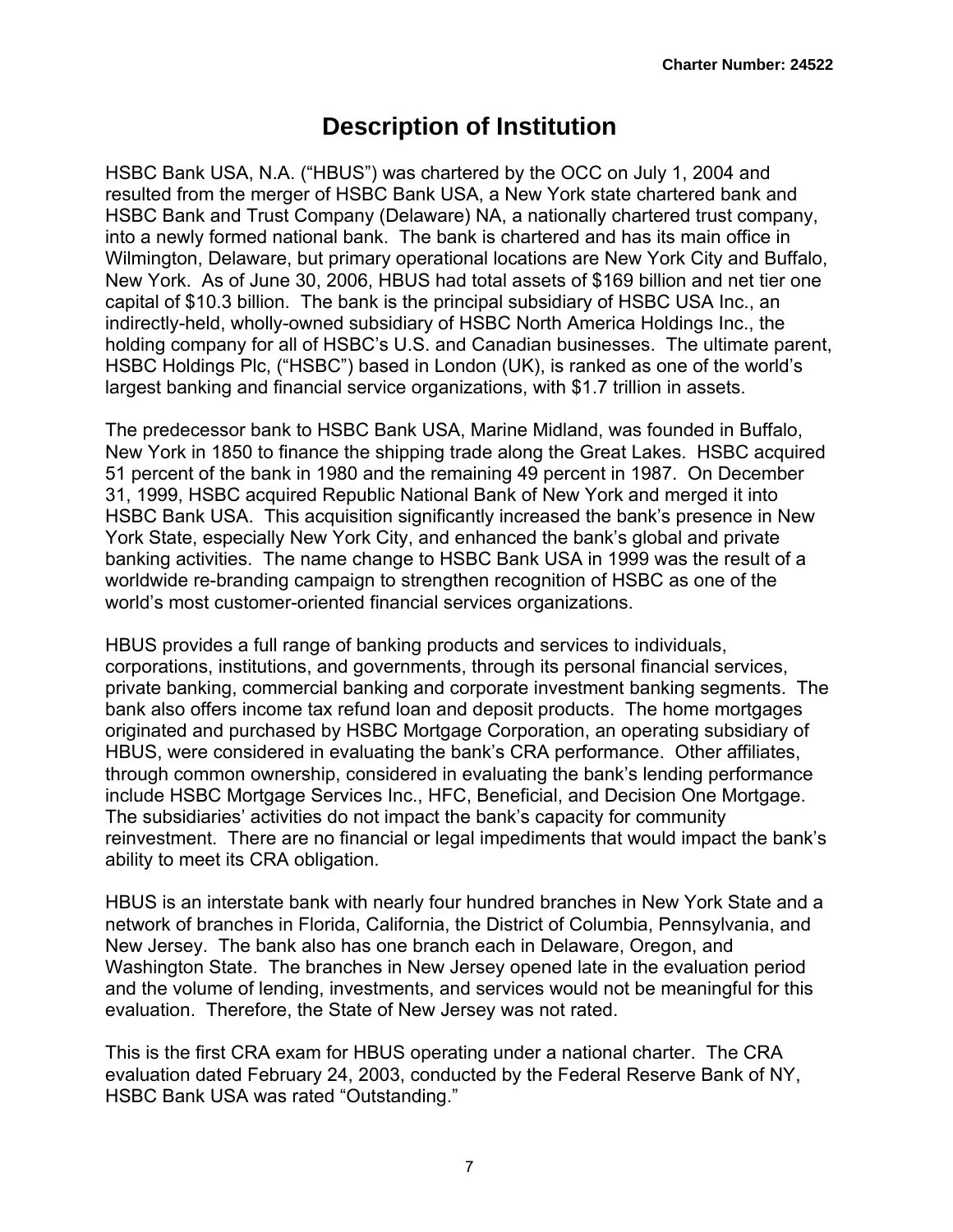# **Scope of the Evaluation**

#### **Evaluation Period/Products Evaluated**

This evaluation considered HBUS's HMDA-reportable loans (home purchase, home improvement and home refinance) and small loans to businesses for the calendar years 2004 and 2005. Bank management requested that we consider Community Development (CD) activities back to the date of the previous CRA evaluation. CD lending, investments, and services were evaluated for the period beginning February 24, 2003 (the date of the previous CRA evaluation), and ending September 25, 2006. Retail services were evaluated from January 1, 2004 through September 25, 2006. The bank requested that we consider CD activities back to the date of the previous CRA examination.

HBUS's volume of small loans to farms was insignificant, which precludes any meaningful analysis and conclusion. Small loans to farms are not the bank's focus. Accordingly, this product was not evaluated, nor included in our analysis. Small loans to farms data is presented in the tables in appendix D for informational purposes.

#### **Data Integrity**

Examiners tested the accuracy of all the bank's reported data utilized in this evaluation. This testing revealed only minor errors, none of which made the data unreliable for analysis. CD loans, investments, and services were also reviewed to ensure their qualification.

#### **Selection of Areas for Full-Scope Review**

In each state where the bank has an office, a sample of assessment areas ("AAs") within that state was selected for full-scope reviews. Refer to the "Scope" section under each State Rating for details regarding how the areas were selected. A multistate metropolitan area in which the bank has branches in more than one state received a full-scope review.

#### **Ratings**

The bank's overall rating is a blend of the multistate metropolitan area rating and state ratings. However, performance in New York was weighted considerably more heavily than the other states and drives the overall rating. This reflects the fact that 96% of the bank's deposits are booked in branches located in New York. Likewise, HBUS's lending volume and branch locations are most heavily concentrated in New York.

The multistate metropolitan area rating and state ratings are based primarily on those areas that received full-scope reviews. Refer to the "Scope" section under each state rating for details regarding how the areas were weighted in arriving at the overall state rating.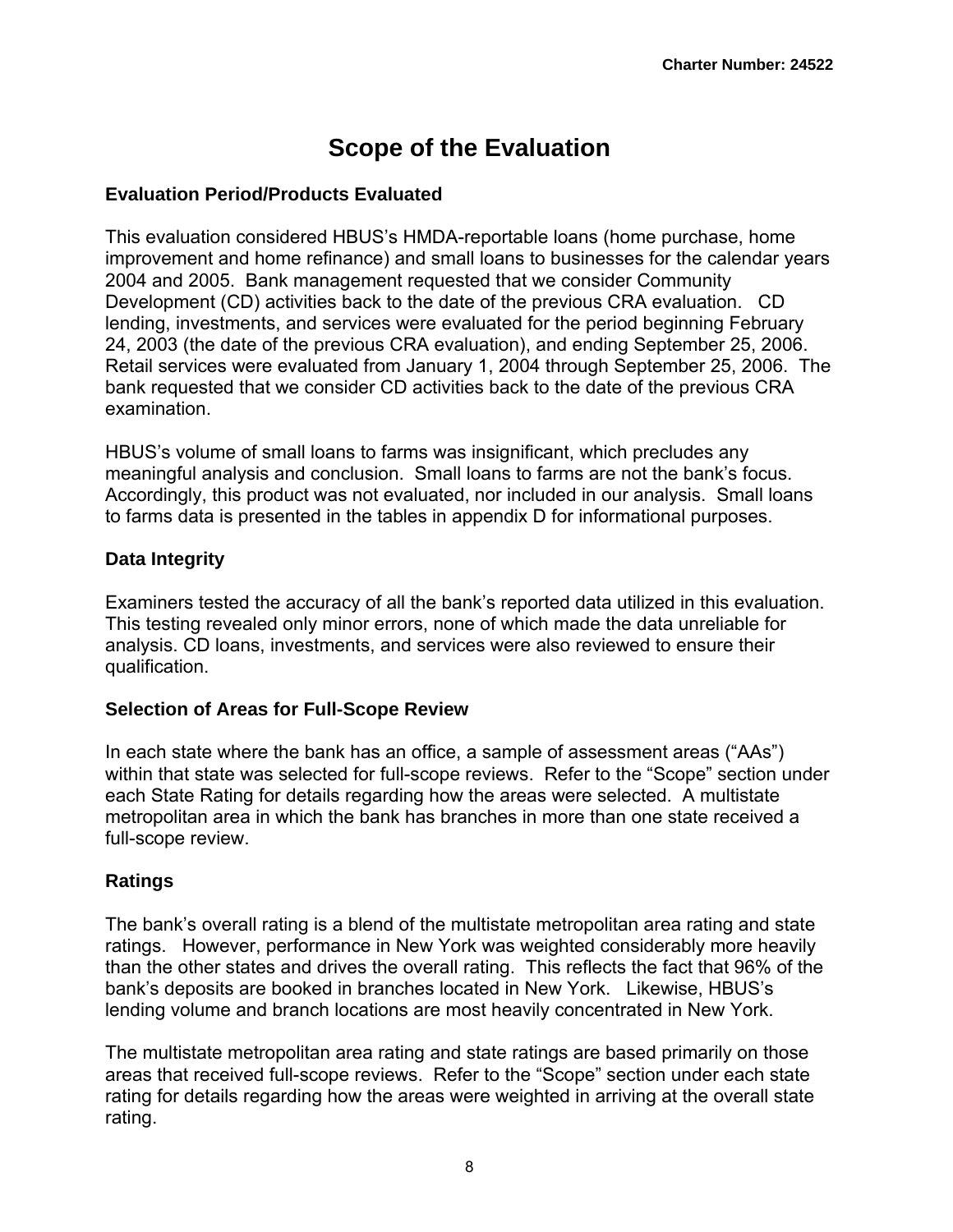# **Fair Lending Review**

We found no evidence of discriminatory or other illegal credit practices inconsistent with helping to meet community credit needs.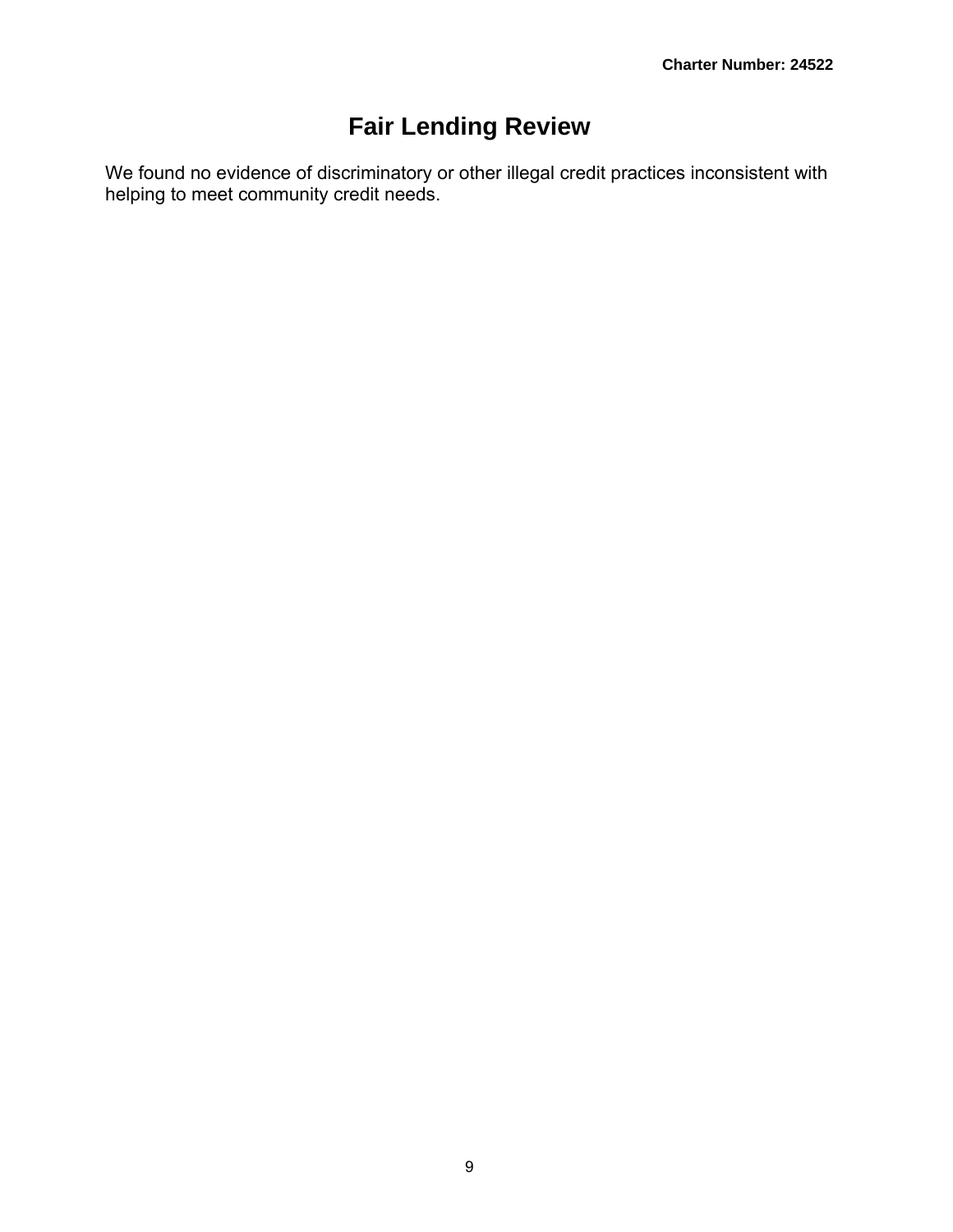# **State of New York**

#### **CRA Rating for New York<sup>1</sup> : Satisfactory The lending test is rated: Outstanding The investment test is rated: Low Satisfactory The service test is rated: High Satisfactory**

The major factors that support this rating include:

- Excellent lending activity in the bank's primary AAs.
- Excellent geographic distribution of loans.
- Good distribution of loans by borrower income.
- CD lending had a positive impact on the Lending Test.
- Product innovation and flexibility had a positive impact on the Lending Test.
- An adequate level of CD investments.
- The bank's branches are accessible to geographies and individuals of different income levels given the bordering branches.
- HBUS is a leader in providing CD services that are responsive to the needs of the bank's AAs.

## **Description of Institution's Operations in New York**

The state of New York accounts for the significant majority of HBUS's operations, with 390 branches located here. As of June 30, 2005, statewide deposits of \$59.6 billion represented 96% of the bank's total domestic deposits. Within the state, HBUS ranks a distant third in deposit market share at 8.6% behind JPMorgan Chase (26.3%) and Citibank (18.4%). HBUS operates in several metropolitan and non-metropolitan areas within the state. Demographic and economic factors vary significantly among the different AAs. Full-scope AAs carrying the most weight in order are: New York City ("NYC"), Buffalo, Nassau/Suffolk, Rochester, Syracuse, and Albany. The full scope AAs were selected based upon the deposits attributed to the branches in each AA.

 <sup>1</sup> For institutions with branches in two or more states in a multistate metropolitan area, this statewide evaluation does not reflect performance in the parts of this state contained within the multistate metropolitan area. Refer to the multistate metropolitan area rating and discussion for the rating and evaluation of the institution's performance in that area.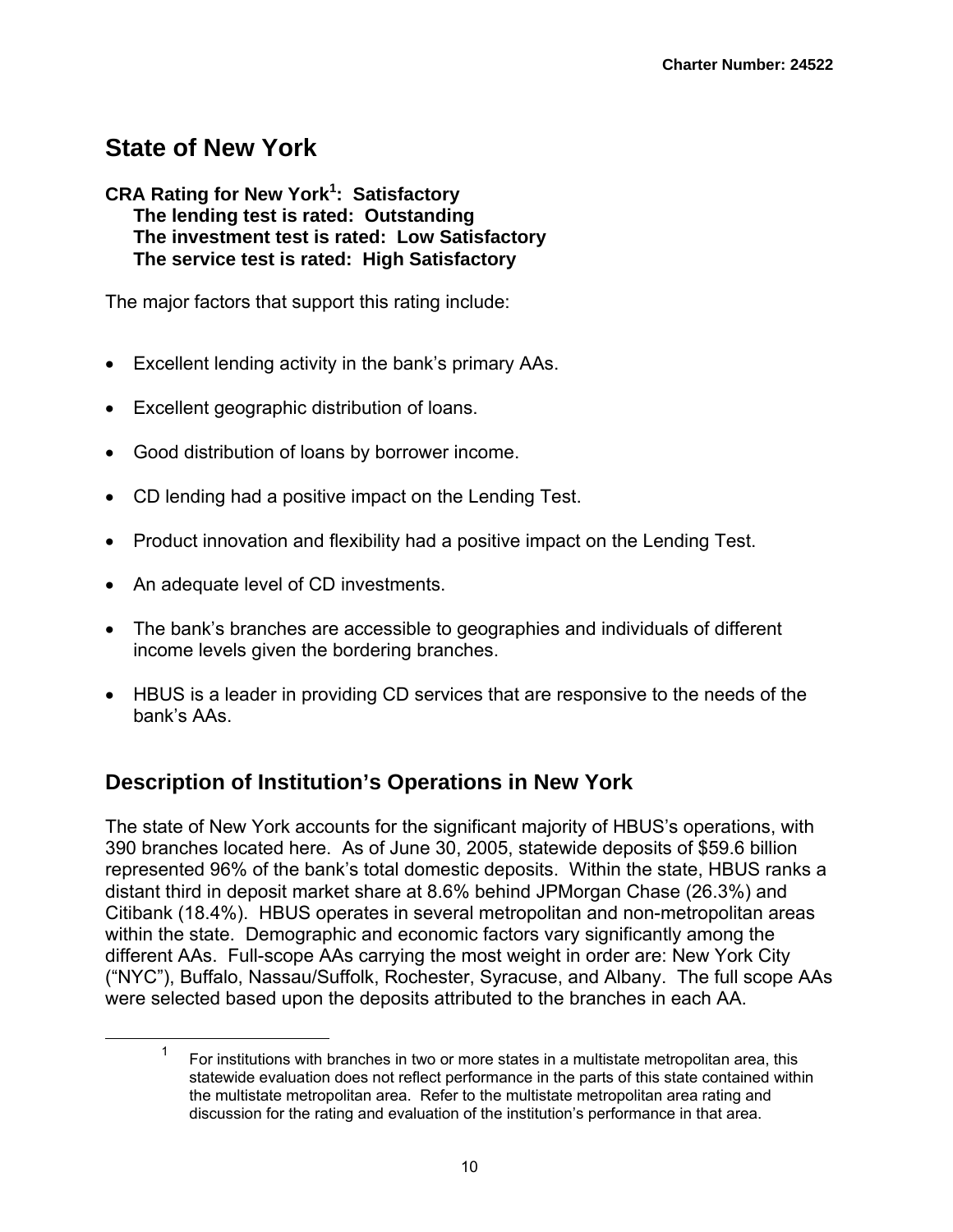In evaluating the bank's performance, we considered the significant affordability barriers that exist in the Nassau/Suffolk and NYC housing markets. In these AAs, the median housing value was \$478 thousand and \$549 thousand, respectively. According to a study by the National Association of Home Builders as of September 30, 2006, the New York City area was the 10<sup>th</sup> least affordable major metropolitan area for home ownership in the United States.

Refer to the market profiles for the state of New York in appendix C for detailed demographics and other performance context information for AAs that received fullscope reviews.

## **Scope of Evaluation in New York**

We conducted full-scope reviews of the NYC, Buffalo, Nassau/Suffolk, Rochester, Syracuse, and Albany AAs. We placed greatest weight on performance in the New York City AA as this area contains, by far, the largest number of loans, deposits, and branches. Limited-scope reviews were conducted for the Binghamton, Elmira, Ithaca, Kingston, Poughkeepsie, Utica, and non-metropolitan AAs.

In each AA, home mortgage and small loans to businesses were evaluated. An evaluation of multifamily lending was performed only for the NYC AA, given the volume of this type of lending and the significant number of multifamily dwellings. Mortgage lending received greater weight based on the volume of lending. HBUS's volume of small loans to farms was insignificant, which precludes any meaningful analysis or conclusion. Farm lending is not a focus of the bank's lending strategy. Therefore, this product was not evaluated, nor included in our analysis. Statistics are provided in the tables in appendix D for informational purposes.

## **LENDING TEST**

## **Conclusions for Areas Receiving Full-Scope Reviews**

The bank's performance under the lending test in New York is rated "Outstanding." Based on full-scope reviews, the bank's performance in the NYC, Nassau/Suffolk, Rochester, Syracuse, and Albany AAs is excellent and in the Buffalo AA is good.

## **Lending Activity**

Refer to Table 1 "Lending Volume" and Table 1 "Other Products" in the state of New York section of appendix D for the facts and data used to evaluate the bank's lending activity.

Lending activity in all of the full-scope areas is excellent.

*NYC*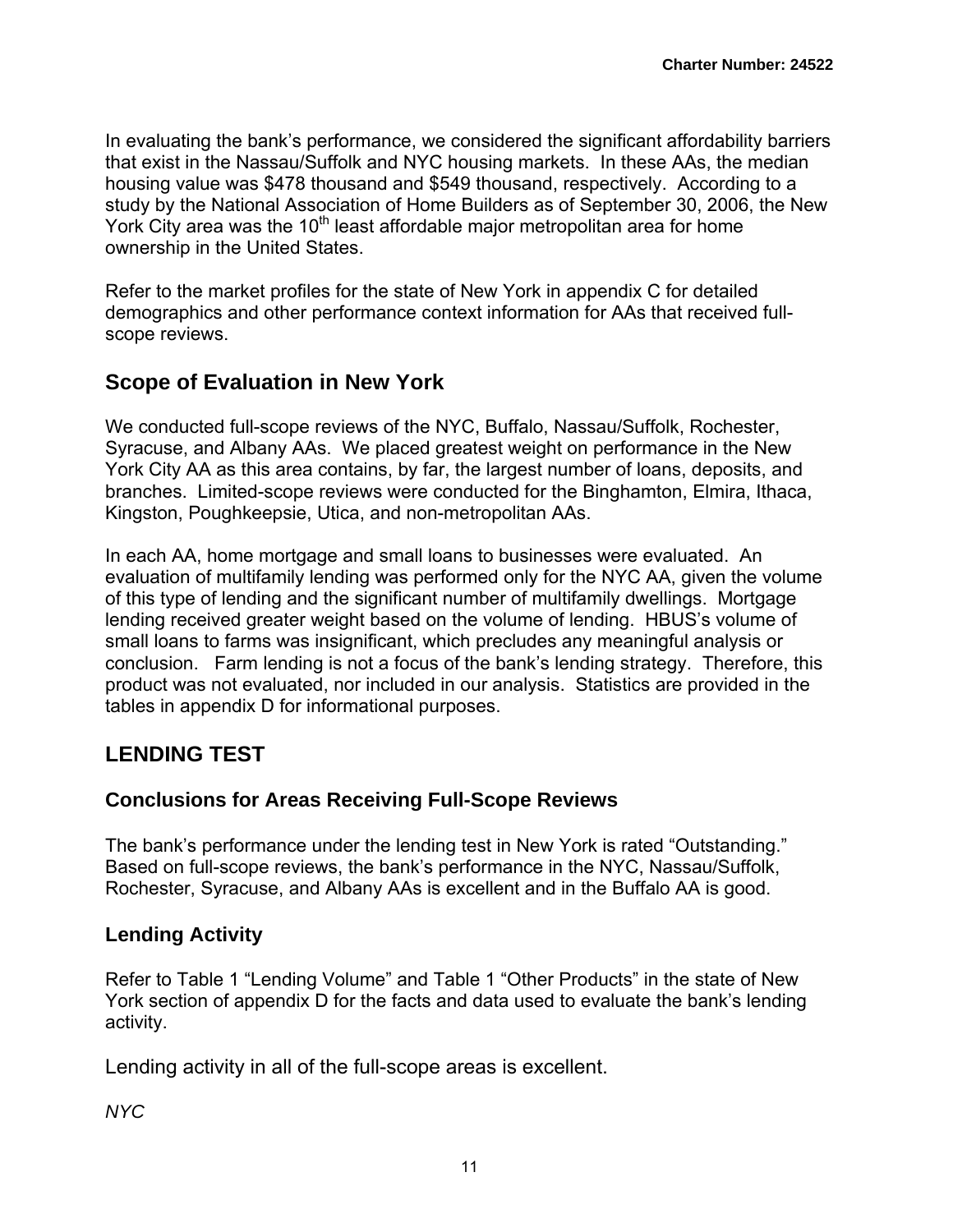HBUS ranks 3<sup>rd</sup> in deposits with an 8% market share. In overall HMDA lending, the bank ranks 6<sup>th</sup> with a 5% market share. For home improvement lending, HBUS ranked  $1^{\text{st}}$  with a 17% market share. For home purchase, the bank ranked  $6^{\text{th}}$  with a 5.3% market share and for home refinancing, the bank ranked  $7<sup>th</sup>$  with a 3.3% market share.

In all of the full-scope AAs, the lending market shares are skewed when compared to the deposit market shares based on the number of lenders and depository institutions. In this AA, there is strong competition for home mortgage lending. There are 635 lenders, many without a depository presence. In the AA there are 125 depository institutions. For small loans to businesses, HBUS ranks  $5<sup>th</sup>$  with a 6% market share by number of loans and  $2^{nd}$  with a 13.7% market share by dollar amount. The four lenders ahead of HBUS by number of loans are primarily nationwide credit card issuers and have a combined market share of 65%. Their individual market shares range from 8.1% to 22.2%. It is also noted that in terms of the federal SBA lending program, HBUS ranked first in number and dollar amount of loans in the NYC market for two consecutive fiscal years ending September 30, 2005.

#### *Buffalo*

HBUS ranks 1st in both deposits with a 31% market share and HMDA lending with a 19% market share. The bank ranked first in each home mortgage product. Although the deposit market share is greater than its overall lending market share, the lending market share is skewed due to the high number of competitive lending institutions. There are 321 mortgage lenders compared to only 19 depository institutions. It should also be noted that the bank's market share in home improvement lending at 34% exceeds the bank's deposit market share. Due to the older housing stock and other demographic factors, home improvement lending is an identified credit need. For small loans to businesses, HBUS ranks 2nd with 15% market share by number of loans and 29% market share by dollar of loans. By number of loans, Citibank USA ranks higher at 16%. By dollar of loans, M&T Bank ranks higher at 32%.

#### *Nassau/Suffolk*

HBUS's deposit market share nearly equals its overall HMDA lending market share. In HMDA lending, HBUS ranks 5th with 4% market share and 8th in deposits with a 4.2% market share. This is a very competitive market with 534 mortgage lenders compared to only 38 depository institutions. For small loans to businesses, HBUS ranks 8th in number of loans with a 3.4% market share and 3rd in dollar of loans with 8.3% market share. Three nationwide banks with large business credit card portfolios dominate with a combined market share of 52% (by number of loans).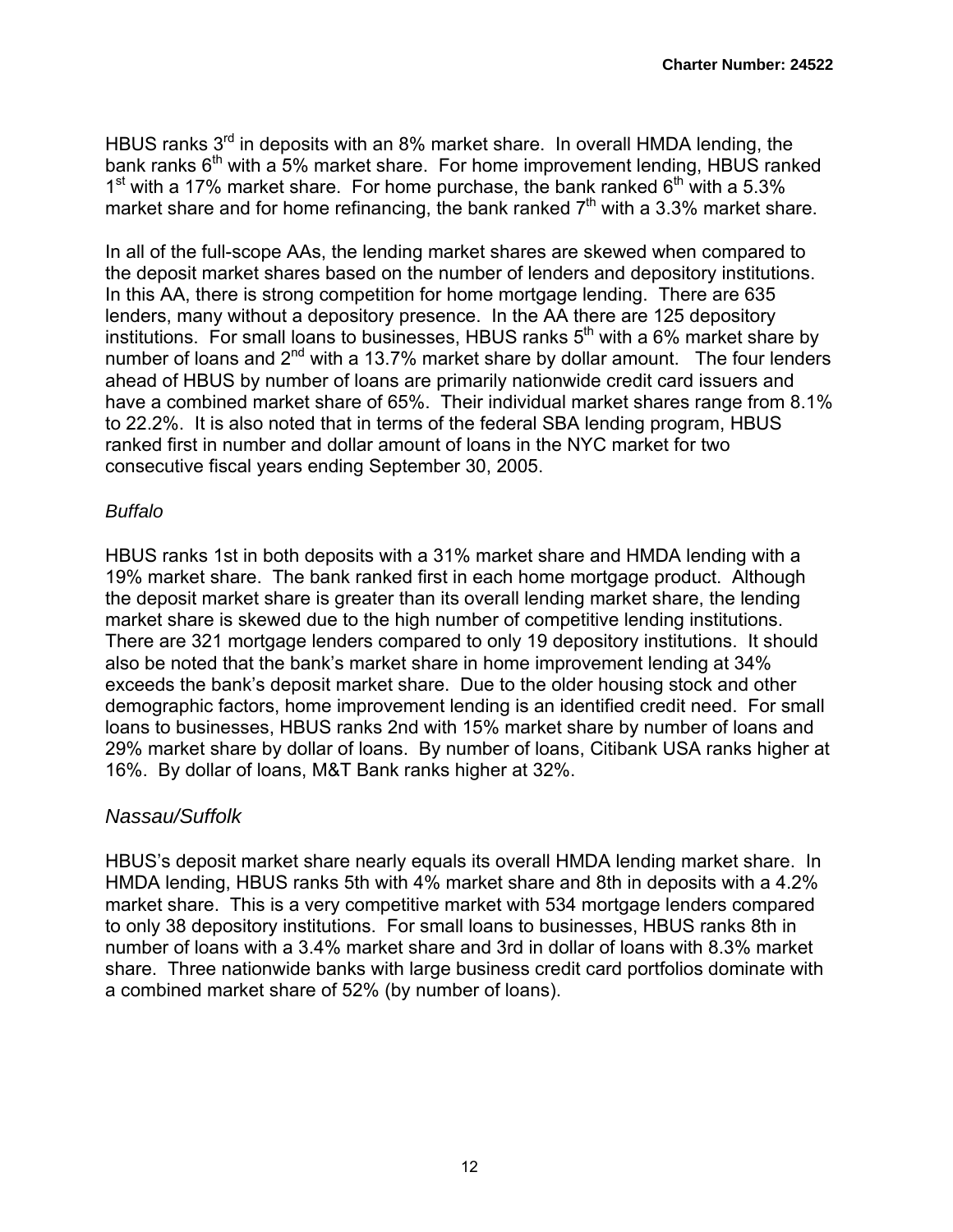### *Rochester*

HBUS ranks 1<sup>st</sup> in deposits with a 22% market share and 1<sup>st</sup> in HMDA lending with 14% market share. HBUS ranks 2<sup>nd</sup> in market share for home refinancing loans. Although the deposit market share is greater than its overall lending market share, the lending market share is skewed due to the high number of competitive lending institutions. There are 310 mortgage lenders in this AA compared to only 20 depository institutions. For small loans to businesses, HBUS ranks  $5<sup>th</sup>$  in number of loans with 7.7% market share and  $2^{nd}$  by dollars of loans with 20% market share. Again, several of the top lenders by number of loans are nationwide credit card lenders.

#### *Syracuse*

HBUS ranks  $3<sup>rd</sup>$  in deposits with 11% market share and  $2<sup>nd</sup>$  in HMDA lending with 8% market share. For both home improvement and home refinancing, the bank ranks  $1<sup>st</sup>$  in market share at 17% and 8%, respectively. There are 299 home mortgage lenders compared to 22 depository institutions. For small loans to businesses, HBUS ranks 7<sup>th</sup> in number of loans with  $6\%$  market share and  $2<sup>nd</sup>$  in dollar of loans with 18% market share. Five of the six banks ranking ahead of HBUS are credit card lenders. The average loan size for each of these institutions is between \$5 and \$10 thousand dollars.

### *Albany*

HBUS ranks  $6<sup>th</sup>$  in deposits with 3% market share and 1<sup>st</sup> in HMDA lending with 9% market share. The bank ranks  $1<sup>st</sup>$  in both home purchase with a 9% market share and home refinance with an 8% market share. The bank ranks  $2^{nd}$  in home improvement with a 13% market share. Lending is very competitive and the number of depository institutions is relatively low. There are 304 home mortgage lenders and 22 depository institutions. For small loans to businesses, HBUS ranks  $8<sup>th</sup>$  in number of loans with  $4\%$ market share and 3<sup>rd</sup> in dollar of loans with 13% market share. Approximately 70% of the total of number of loans originated was by six nationwide credit card lenders with market shares ranging from 6.5% to 19.4%.

## **Distribution of Loans by Income Level of the Geography**

The overall geographic distribution of loans is excellent. This is based on excellent distribution of both home mortgage loans and small loans to businesses.

## *Home Mortgage Loans*

Refer to Tables 2, 3, 4, and 5 in the state of New York section of appendix D for the facts and data used to evaluate the geographic distribution of the bank's home mortgage loan originations/purchases.

Overall, the geographic distribution of home mortgage loans is excellent. Distribution is excellent in the all of the AAs with the exception of Buffalo and Syracuse, where the distribution is good.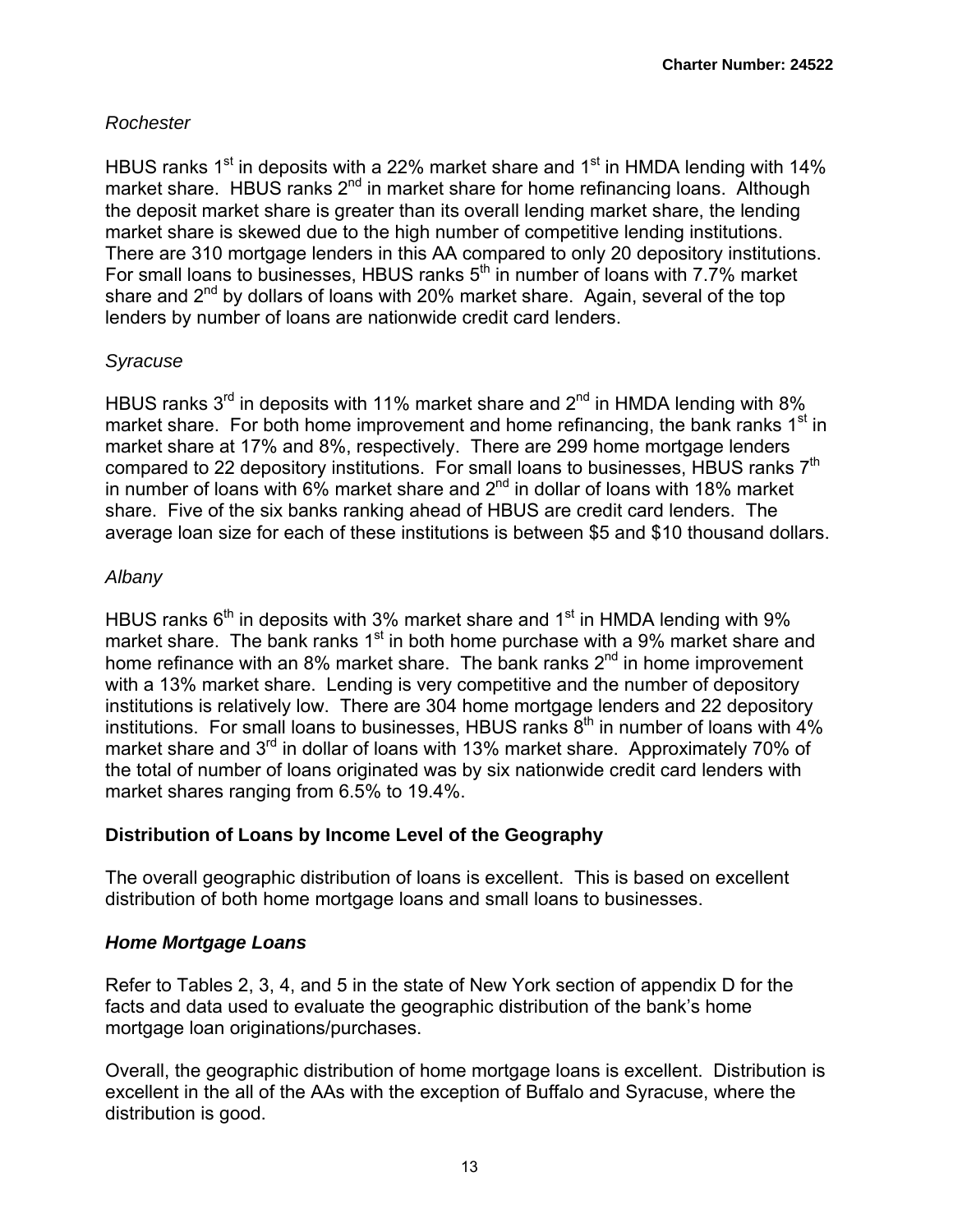### *New York City*

HBUS's portion of home purchase and home refinancing loans made in both low- and moderate-income geographies exceeds the percentage of owner occupied units. For home purchase loans, the bank's market share in low -income geographies is somewhat below and in moderate-income geographies substantially meets the bank's overall market share. For home refinancing loans, the bank's market share in low- and moderate-income geographies substantially meets the bank's overall market share.

HBUS's portion of home improvement loans made in both low- and moderate-income geographies significantly exceeds the percentage of owner-occupied units. The bank's market share in both low- and moderate-income geographies significantly exceeds the bank's overall market share.

The portion of multifamily lending in low-income geographies was below the percentage of multifamily units. In moderate-income geographies, the percentage of lending slightly exceeded the percentage of multifamily units there. The bank's market share in both low- and moderate-income geographies was below the overall market share.

### *Buffalo*

HBUS's portion of home purchase loans in low-income geographies is lower than the percentage of owner occupied units. In moderate-income geographies, the percentage of lending is somewhat below the percentage of owner occupied units. The bank's market share in low- income geographies is somewhat below and in moderate-income geographies substantially meets the bank's overall market share.

The portion of home improvement loans in low-income geographies is below the percentage of owner occupied units. In moderate-income geographies, the percentage of lending exceeds the percentage of owner occupied units. Similarly, the bank's market share in low-income geographies substantially meets and in moderate-income geographies exceeds the bank's overall market share.

HBUS's portion of home refinancing loans in low-income geographies is lower than the percentage of owner occupied units. In moderate-income geographies, the percentage of lending is near to the percentage of owner occupied units. The bank's market share in both low- and moderate-income geographies exceeds the bank's overall market share.

#### *Nassau/Suffolk*

In Nassau/Suffolk, our analysis was based on performance in the moderate-income geographies. The very low percentage of owner occupied units in low-income geographies does not provide for a meaningful analysis.

For all home mortgage products, HBUS's portion of loans in moderate-income geographies substantially exceeded the percentage of owner occupied units. The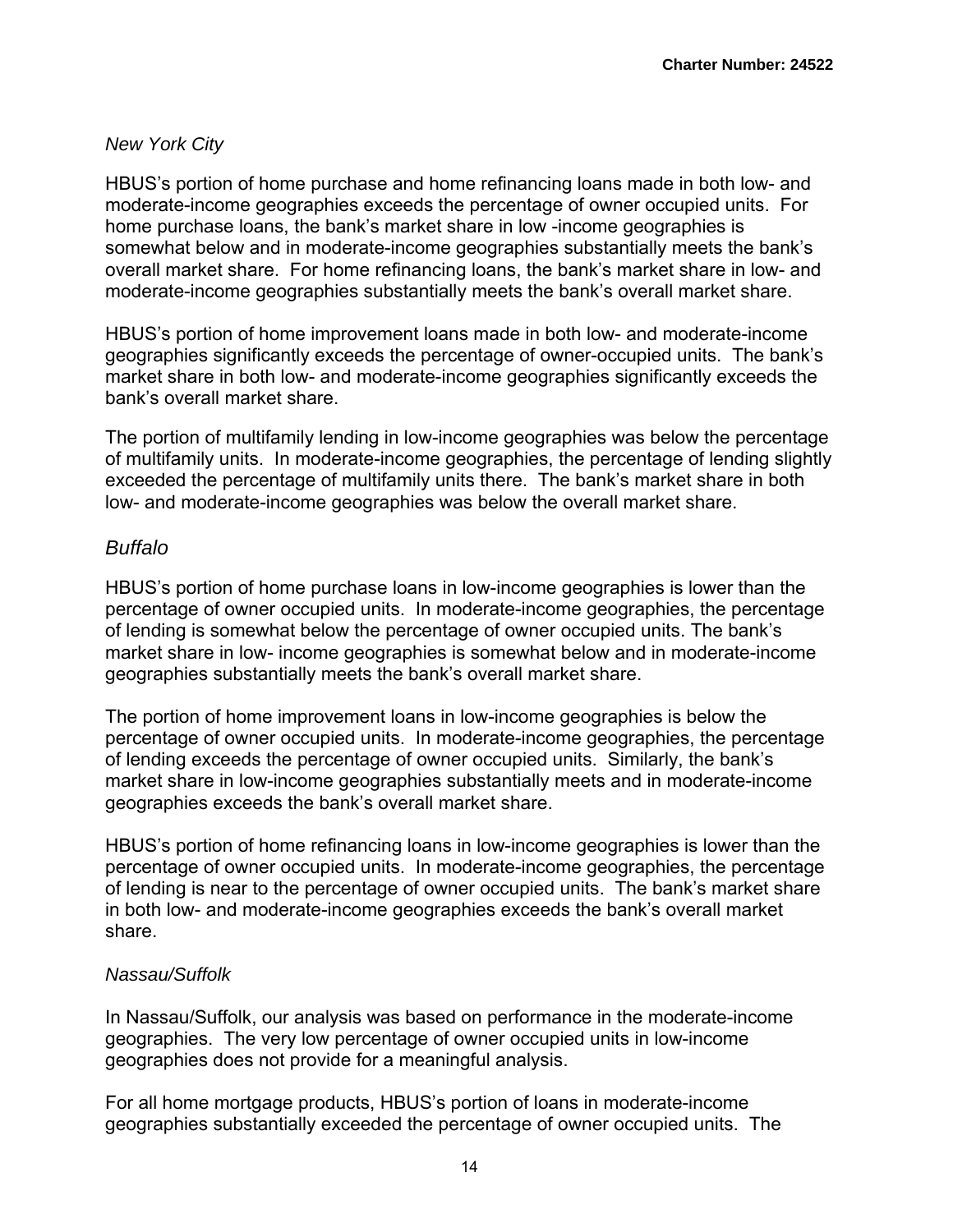bank's market share in moderate-income geographies for all loan products exceeded the bank's overall market share.

#### *Rochester*

HBUS's portion of home purchase lending in low-income geographies is somewhat below the percentage of owner occupied units. In moderate-income geographies, the percentage of lending exceeded the percentage of owner occupied units. The bank's market share in low-income geographies is below and in moderate-income geographies substantially meets the overall market share.

For home improvement and home refinancing, the portion of lending in both low- and moderate-income geographies exceeded the percentage of owner occupied units. The bank's market share in both low- and moderate-income geographies exceeded the overall market share.

#### *Syracuse*

HBUS's portion of home purchase lending in both low- and moderate-income geographies exceeded the percentage of owner occupied units. The bank's market share in both low- and moderate-income geographies exceeded the overall market share.

The portion of home improvement lending in low-income geographies is below the percentage of owner-occupied units. In moderate-income geographies, the percentage of lending exceeded the percentage of owner occupied units. The bank's market share in both low- and moderate-income geographies exceeded the overall market share.

HBUS's portion of home refinance lending in low-income geographies is below the percentage of owner occupied units. In moderate-income geographies, the percentage of lending nearly equals the percentage of owner occupied units. The bank's market share in low-income geographies is below and in moderate-income geographies exceeded the overall market share.

## *Albany*

For all home mortgage products, the percentage of lending in low-income geographies was near to or exceeded the percentage of owner occupied units. In moderate-income geographies, the percentage of lending exceeded the percentage of owner occupied units. The bank's market share in low-income geographies was below the overall market share for all products. For home purchase and home refinancing, the bank's market share in moderate-income geographies substantially met the overall market share. For home improvement lending, the market share in moderate-income geographies substantially exceeded the overall market share.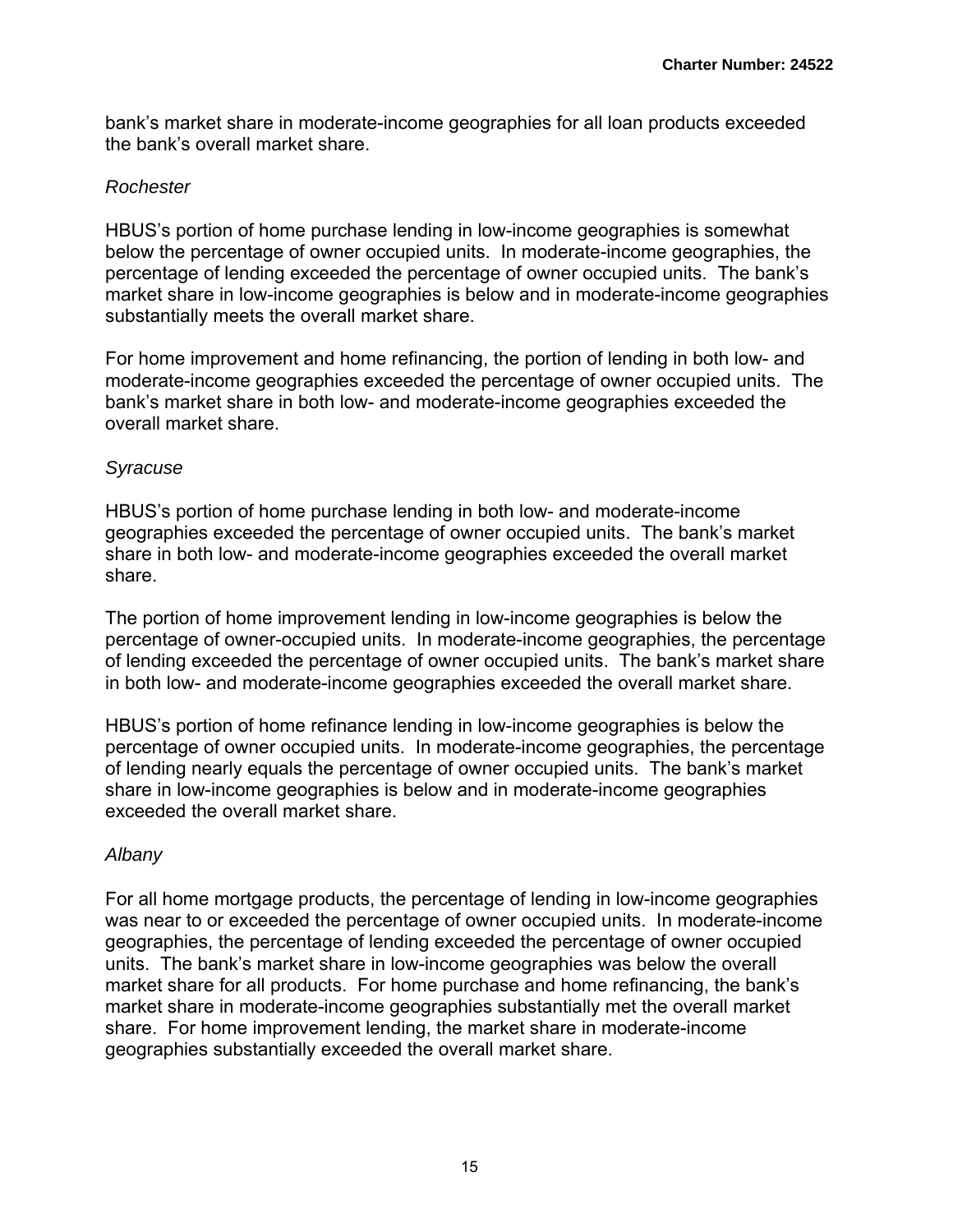#### *Small Loans to Businesses*

Refer to Table 6 in the state of New York section of appendix D for the facts and data used to evaluate the geographic distribution of the bank's origination/purchase of small loans to businesses.

Overall, the geographic distribution of small loans to businesses is excellent. Distribution is excellent in the all of the full-scope AAs.

### *NYC*

HBUS's portion of small loans to businesses made in low-income geographies exceeded the percentage of businesses that are within those geographies. In moderateincome geographies, HBUS's portion of small loans to businesses in this AA nearly equals the percentage of businesses that are within those geographies. In both lowand moderate-income geographies, the bank's market share exceeded its overall market share.

#### *Buffalo*

HBUS's portion of small loans to businesses in both low- and moderate-income geographies exceeded the percentage of businesses that are within those geographies. In both low- and moderate-income geographies, the bank's market share exceeded its overall market share.

#### *Nassau/Suffolk*

In Nassau/Suffolk, our analysis was based on performance in the moderate-income geographies. The very low percentage of businesses located in low-income geographies does not provide for a meaningful analysis.

The portion of small loans to businesses was near to the percentage of businesses located in these geographies. The market share exceeded the overall market share.

## *Rochester*

In low-income geographies, HBUS's portion of small loans to businesses is slightly below the percentage of businesses that are within those geographies. In moderateincome geographies, the percentage of lending exceeded the percentage of businesses that are within those geographies. In both low- and moderate-income geographies, the bank's market share exceeded its overall market share.

#### *Syracuse*

HBUS's portion of small loans to businesses made in low-income geographies exceeded the percentage of businesses that are within those geographies. In moderate-income geographies, HBUS's portion of small loans to businesses is near to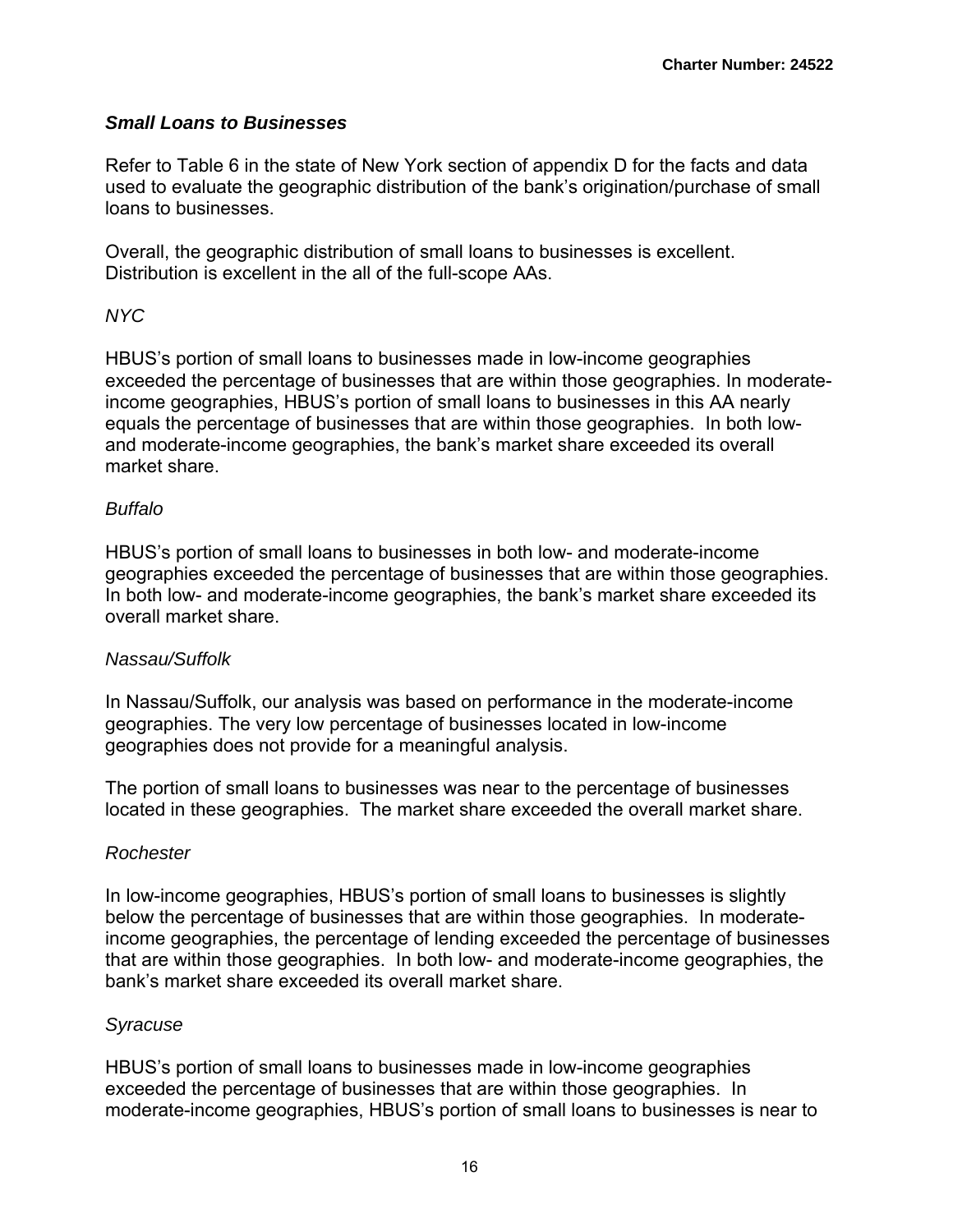the percentage of businesses that are within those geographies. In both low- and moderate-income geographies, the bank's market share exceeded its overall market share.

#### *Albany*

In low-income geographies, HBUS's portion of small loans to businesses is somewhat below the percentage of businesses that are within those geographies. In moderateincome geographies, the percentage of lending exceeded the percentage of businesses that are within those geographies. In both low- and moderate-income geographies, the bank's market share exceeded its overall market share.

### *Lending Gap Analysis*

We reviewed the geographic distribution of loans and did not detect any conspicuous or unexplained gaps in lending patterns.

### *Inside/Outside Ratio*

A substantial majority of the bank's originations and purchases were within its AAs. This analysis was performed at the bank level and does not include affiliate lending being considered under the other performance criteria. During the evaluation period, 91% of the bank's home mortgage loans and 92% of the bank's loans to small businesses were originated within the AAs. This performance was factored into the overall analysis of the geographic distribution of lending by income level of geography.

## **Distribution of Loans by Income Level of the Borrower**

The overall distribution of loans by income level is good. This is based on good distribution of home mortgage lending and excellent distribution of small loans to businesses.

#### *Home Mortgage Loans*

Refer to Tables 8, 9 and 10 in the state of New York section of appendix D for the facts and data used to evaluate the borrower distribution of the bank's home mortgage loan originations and purchases.

The overall distribution of home mortgage loans is good, given the high cost of housing in the NYC and Nassau/Suffolk AAs and the poverty level in the NYC AA. Recent economic data show that the median sales price of existing single-family homes in each of these AAs ranged between \$474 thousand and \$549 thousand. Coupled with a poverty level of 18% of the households in the NYC AA, homeownership remains very difficult for most low- and moderate-income borrowers. The updated median family income for the NYC AA indicates that a low-income individual earns no more than \$30 thousand a year and a moderate-income borrower earns no more than \$47 thousand a year.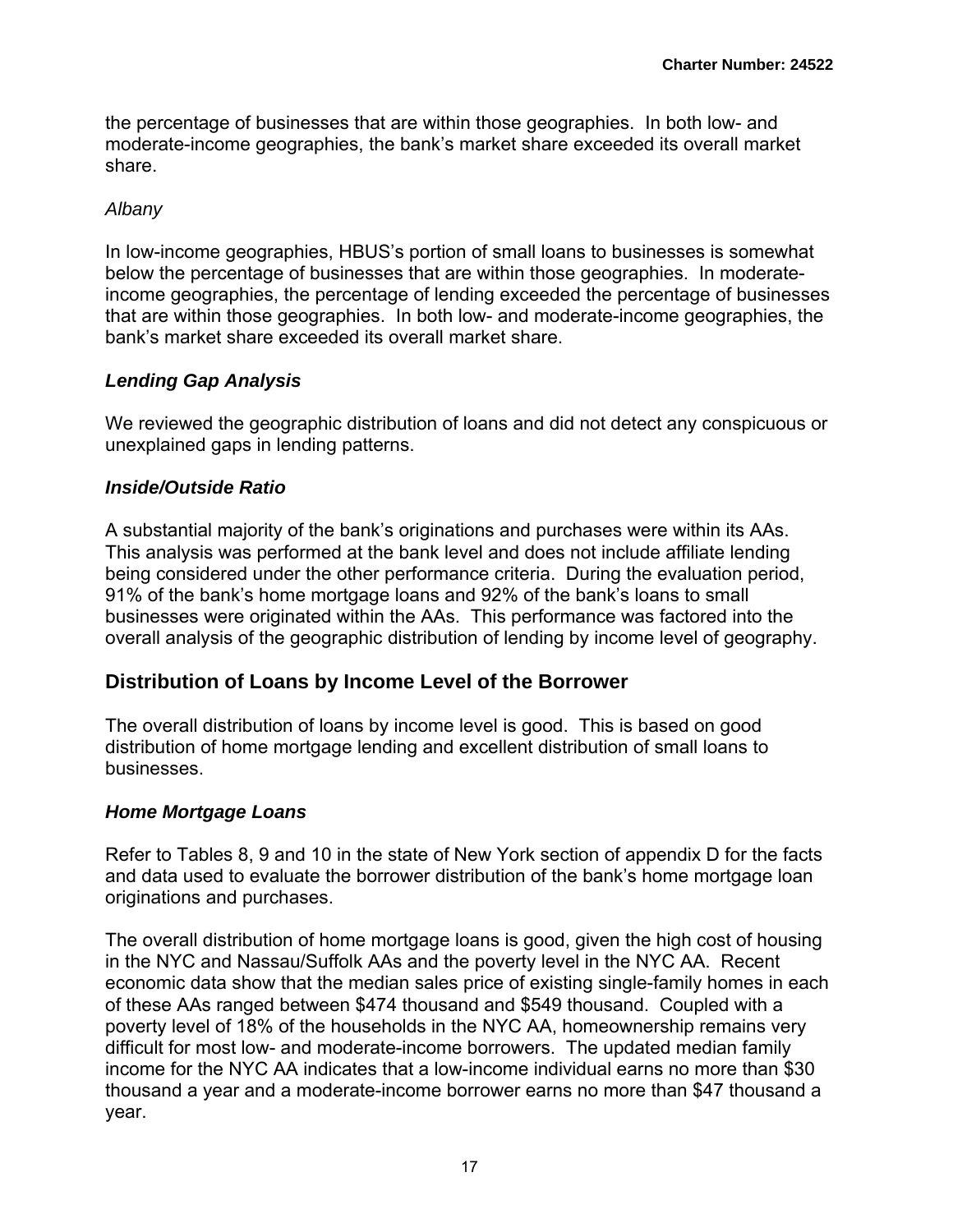### *NYC and Nassau/Suffolk*

In both of these areas, the percentage of home purchase and home refinance loans to low-income borrowers was significantly below the percentage of low-income families. In the NYC AA, the percentage of home improvement loans to low-income borrowers was substantially below and in the Nassau/Suffolk AA was below the percentage of lowincome families. In the Nassau/Suffolk AA, the percentage of all home loan products to moderate-income borrowers substantially exceeded the percentage of moderateincome families. In the NYC AA, the percentage of home purchase and home refinance loans was below and the percentage of home improvement loans was near to the percentage of moderate-income families. For all home products in both of these AAs, the bank's market shares to both low- and moderate-income borrowers either exceeded or substantially exceeded its overall market share.

#### *Buffalo, Rochester, Syracuse, and Albany AAs*

The distribution of all home loan products to both low- and moderate-income borrowers was very similar among each of these AAs. The percentage of loans made to lowincome borrowers was below the percentage of low-income families. The percentage of loans made to moderate-income borrowers in each of these AAs significantly exceeded the percentage of moderate-income families. With the exception of home refinance loan market share to low-income borrowers, the bank's market shares to low- and moderate-income borrowers either exceeded or substantially exceeded its overall market shares. For home refinance loans to low-income borrowers, the bank's market share in the Buffalo AA substantially met, in the Rochester and Syracuse AA was somewhat below, and in the Albany AA was below its overall market share.

#### *Small Loans to Businesses*

Refer to Table 11 in the state of New York section of appendix D for the facts and data used to evaluate the borrower distribution of the bank's origination and purchase of small loans to businesses.

#### *All Full Scope Assessment Areas*

The distribution of small loans to businesses of different sizes is excellent. In all but two (Buffalo and Syracuse) of the bank's AAs, the percentage of small loans to small businesses (businesses with gross annual revenue of \$1 million or less) exceeded or nearly equaled (NYC) the percentage of small businesses. Additionally, a large to substantial majority of the loans in each AA were for \$100 thousand or less indicating the bank's willingness to make small loans to businesses. Based on 2005 peer data, the bank's market share to businesses with revenue of \$1 million or less exceeded or substantially exceeded its overall market share.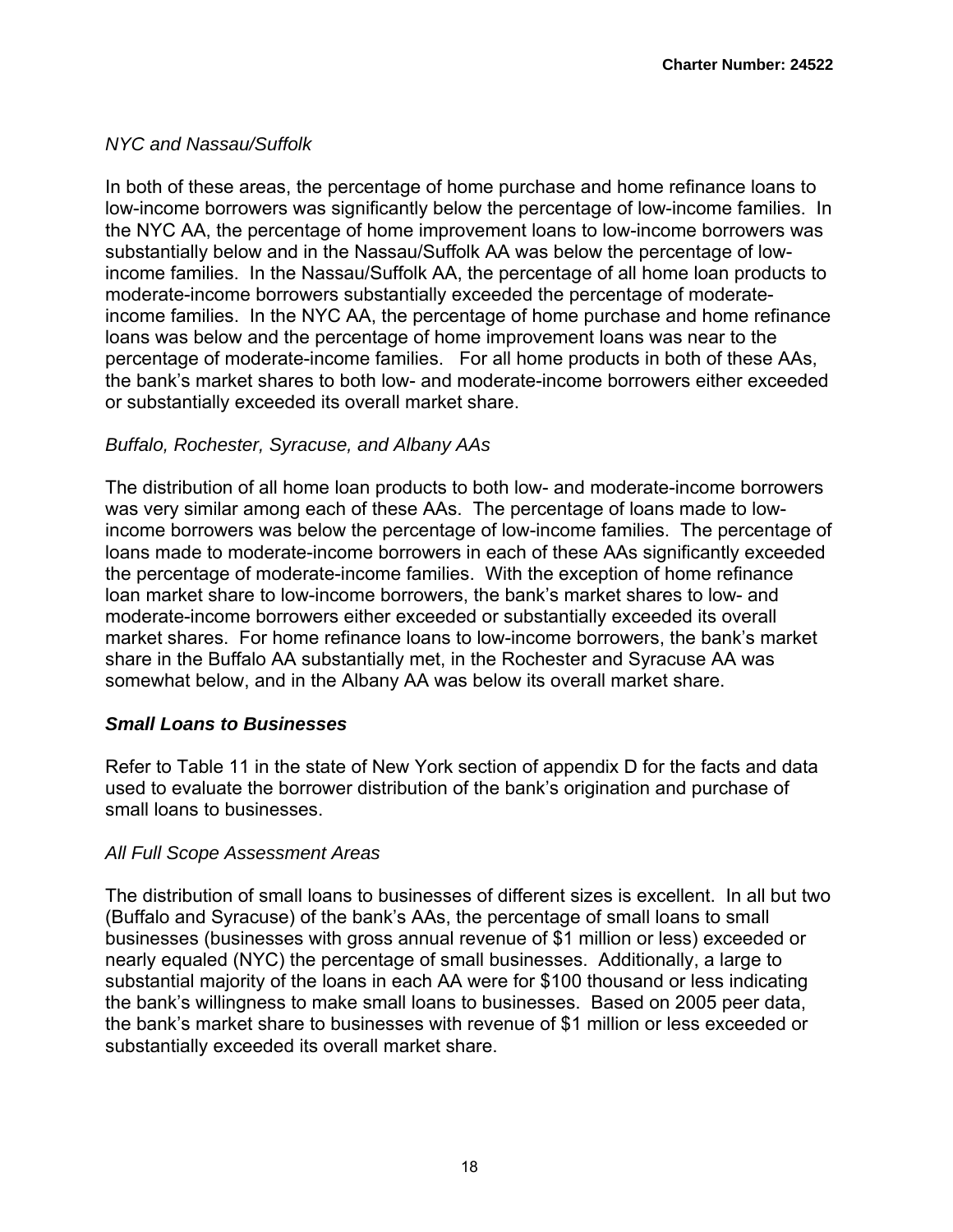## **Community Development Lending**

Refer to Table 1 Lending Volume in the state of New York section of appendix D for the facts and data used to evaluate the bank's level of CD lending. This table includes all CD loans, including multifamily loans that also qualify as CD loans. In addition, Table 5 includes geographic lending data on all multi-family loans, including those that also qualify as CD loans. Table 5 does not separately list CD loans, however.

CD lending had a positive impact for the Lending Test in the NYC and Syracuse AAs and a neutral impact in the Buffalo, Nassau/Suffolk, Rochester, and Albany AAs.

#### *NYC*

HBUS originated 163 loans and lines of credit in the NYC AA, totaling \$342 million. About \$267 million (78%) of these loans helped support affordable housing activities, which is the most critical need in the AA.

Management was particularly successful in originating commercial mortgages secured by affordable housing projects in The Bronx, where it originated over \$32 million in such loans. In 2005, HBUS approved a \$35 million line of credit for a fund that helps to increase the supply of affordable housing in New York City by rehabilitating both vacant and occupied properties in low- and moderate-income neighborhoods.

The bank originated numerous CD loans or lines of credit to affordable housing funds, including a \$5.7 million line of credit, later increased to \$10 million, in a \$40 million loan pool with other lenders. Proceeds will be used to provide predevelopment loans for residential projects designated for low-income persons or families on rezoned, former manufacturing areas of the city. This particular fund is part a \$3 billion effort to build and preserve 65,000 affordable housing units over five years.

HBUS also originated over \$27 million in affordable housing CD loans in Yonkers. Specifically, the bank funded a \$14 million mortgage secured by a 264-unit apartment building that provides subsidized housing for low-income senior citizens.

During the evaluation period, the bank originated several revolving lines of credit, with other lenders, in low-income housing tax credit ("LIHTC") funds that provide and rehab affordable rental housing in NYC. From 2003 to 2005, the bank originated three revolving lines of credit, totaling \$38.5 million into these funds. The funds draw on the revolving lines of credit to finance third party investments into the particular LIHTC funds, thus helping to maximize returns for these third party investors, and making the LIHTC funds more competitive investments, while also meeting their primary purpose of providing affordable housing. In addition, the bank originated a \$10 million revolving line of credit to a LIHTC fund that will develop 875 units of affordable housing for residents of NYC with income levels below 60% of the area median income.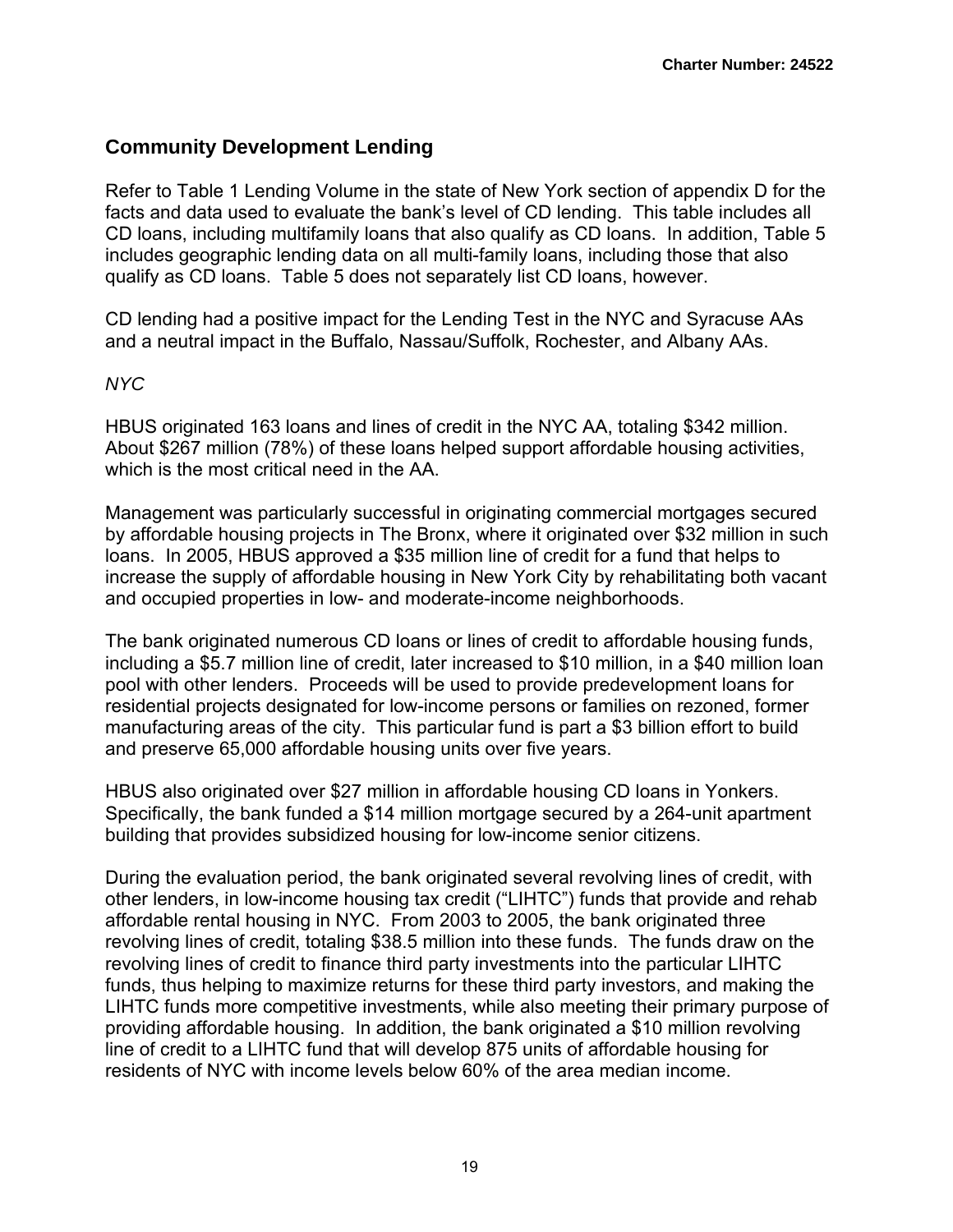#### *Buffalo*

HBUS originated 63 loans and lines of credit, including renewals, totaling nearly \$26 million. Of note, the bank refinanced a mortgage on a senior housing project, which helped to support 113 units for low- or moderate-income seniors in Lackawanna. HBUS also funded a construction loan to build 100 units for low- or moderate-income seniors in Cheektowaga. Given Buffalo's aging population, these loans help to meet an identified CD need.

The bank also supported community services targeted to low- or moderate-income individuals by committing lines of credit or funding loans to a wide variety of service providers, including a charter school serving primarily students from low- or moderateincome families in Buffalo.

#### *Nassau/Suffolk*

The bank made CD loans to two different organizations during the evaluation period. Including renewals, the loans totaled \$500 thousand. A \$50 thousand line of credit was granted in 2005, and renewed in 2006, to an organization whose mission is to provide affordable housing opportunities to moderate-income first-time homebuyers. The benefits include grant assistance to some of the families.

In 2003 the bank provided a \$100 thousand working capital line of credit to an organization that helps low- or moderate-income people who have received treatment for mental illness reintegrate into daily life with jobs and housing. This loan has been renewed annually.

#### *Rochester*

HBUS originated 37 loans and lines of credit, including renewals, totaling \$17.6 million for affordable housing projects in the Rochester AA. Examples include:

- \$4.5 million term loan to refinance a mortgage loan on a 152 unit apartment complex that provides affordable housing.
- \$3 million line of credit to a local housing development fund that acquires and renovates foreclosed homes and sells them to mostly low- or moderate-income homebuyers.
- \$1.2 million in loans or lines of credit to three different local organizations that provide community services targeted to low- or moderate-income individuals or families. These services include: legal assistance; day care/preschool programs; job training; meal programs; and home repair and weatherization assistance.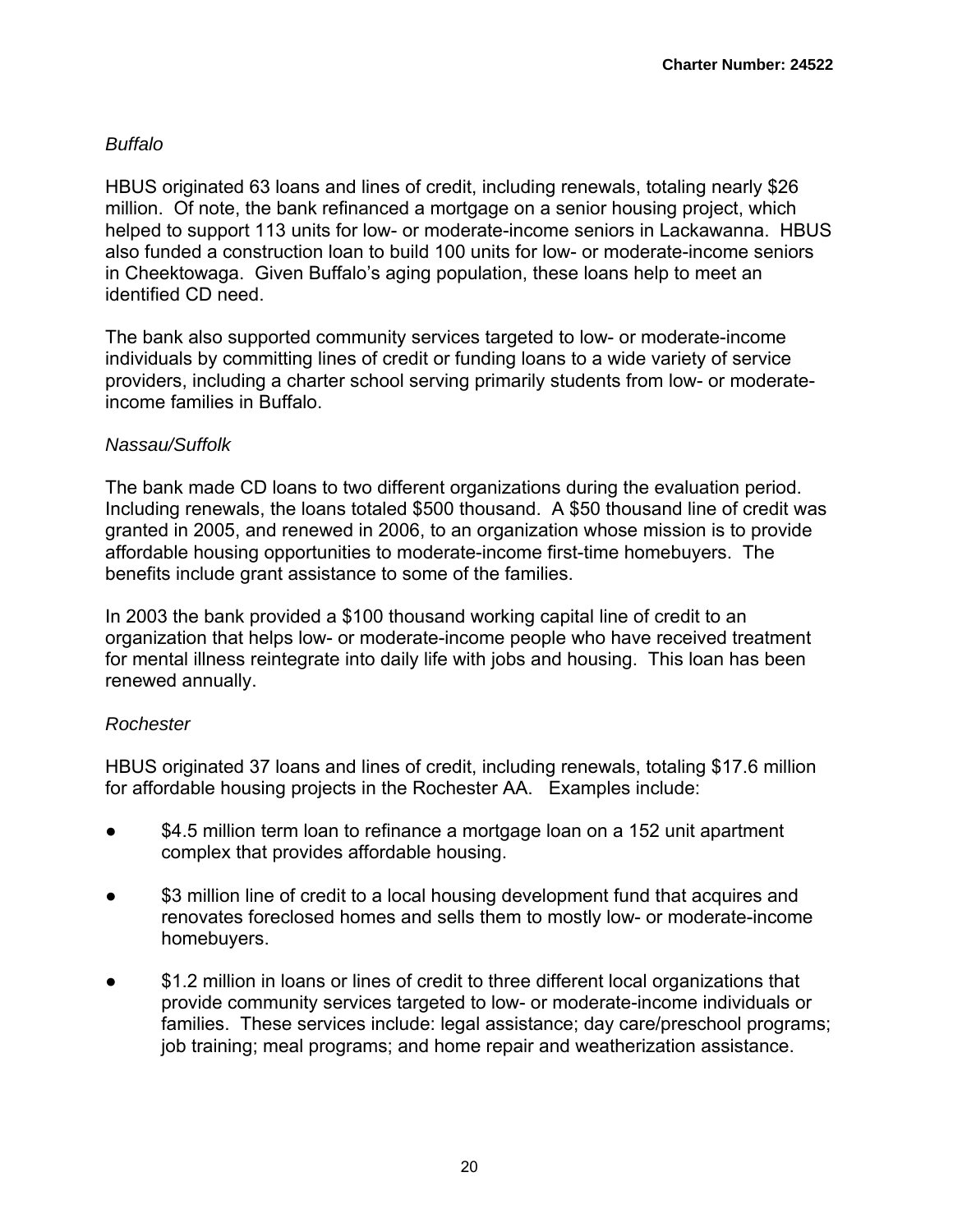#### *Albany*

Including renewals, the bank originated 14 loans totaling \$1.2 million, which helped provide affordable housing in Troy and Schenectady, NY and the provision of community services to low- or moderate-income people in Cohoes, NY.

#### *Syracuse*

HBUS originated 16 CD loans and lines of credit totaling \$10.8 million during the evaluation period in this AA. Examples include:

- Over \$2 million was originated to a financial intermediary that provides a range of services and products to current and prospective homeowners. Services and products include: homebuyer education; financial counseling; housing repair and rehabilitation programs; innovative loan products and financing assistance; and post-purchase counseling to low- and moderate-income homebuyers.
- Refinanced a \$5.3 million loan that is secured by an affordable housing project.

#### *Broader Statewide or Regional Area*

HBUS originated 39 loans totaling more than \$266 million in the broader statewide or regional area with potential to benefit the bank's AAs. Approximately 60% of the dollars were to support the provision of CD services.

#### **Other Loan Data – All Full Scope AAs in State of New York**

HBUS provided for consideration 17 standby letters of credit ("SBLC") totaling \$172.2 million that have qualified CD purposes. A large majority (78%) of these SBLCs support affordable housing initiatives, a primary need of the AAs. Refer to Table 1 – Optional Products for details.

## **Product Innovation and Flexibility**

HBUS's product flexibility had a positive impact on its Lending Test conclusions. The bank offers flexible loan products directed toward affordable housing. Some of the programs for affordable housing include: the Community Works/Home 97; Home Possible and My Community Mortgage; Special Home Ownership Program ("SHOP"); and Home Rochester Mortgage Write-Down Interest.

Community Works/Home 97 is designed for borrowers whose income is at or below 80% of the median family income or financing a property in a targeted low- or moderateincome census tract. The program utilizes flexible underwriting guidelines to help potential borrowers who may not qualify using standard underwriting parameters. Additionally, terms of 30 or 40 years are available. In the full scope AAs of New York, the bank originated 5,139 loans totaling \$494.4 million.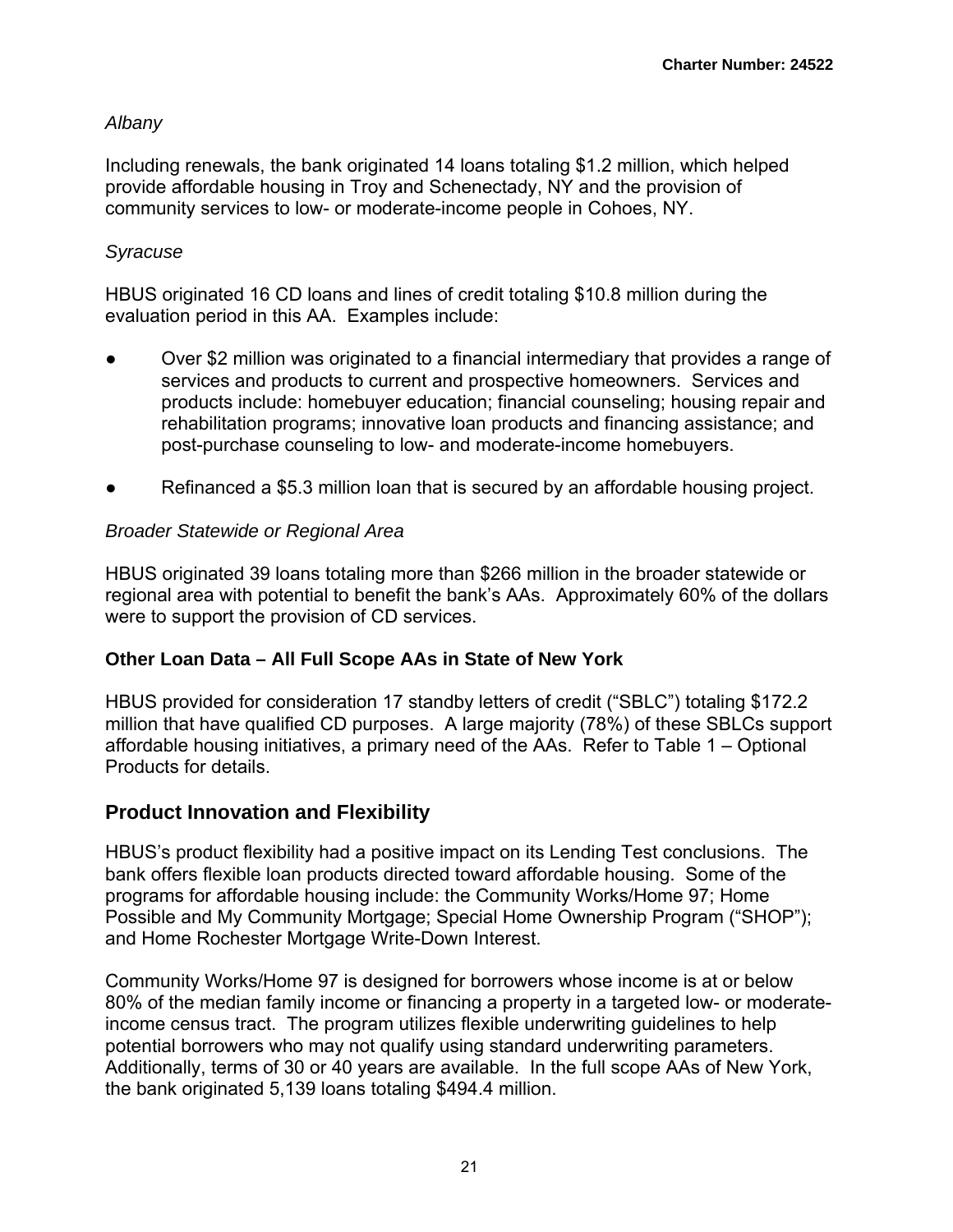Home Possible and My Community Mortgage are Fannie Mae and Freddie Mac products. HBUS began offering these products in May 2005, before they became available to all participating lenders. Both products offer flexible underwriting for qualified buyers. In the full scope AAs of New York, the bank originated 35 loans totaling \$4.7 million.

SHOP was implemented in the City of Syracuse in 2002 as an effort to help revitalize an economically depressed city. Due to the success of the program, the product was made available in Buffalo, Rochester, and Albany. SHOP offers a low- or moderateincome borrower a discounted interest rate or a lender gift up to \$3,500 toward closing costs. During the evaluation period, the bank originated 235 loans totaling \$14.5 million

Also in Syracuse, HBUS responded to the need for home rehabilitation funds by structuring a unique flexible lending pool with a non-profit organization. HBUS brought other Syracuse lending institutions to the table to create a \$1.6 million fund administered by this non-profit organization.

With the Home Rochester Mortgage program, HBUS, along with two local banks, apply for Affordable Housing Program funds from the Federal Home Loan Bank of New York. The funds are then used to reduce the interest cost to borrowers who are processed through this program.

HBUS also offers a retail unsecured loan to affordable mortgage program customers. Homebuyers can borrow from \$1,000 to \$25,000 up to 10 years to help with down payment and closing costs. During the evaluation period, the bank originated 929 loans for \$6.3 million in the full-scope AAs.

#### **Conclusions for Areas Receiving Limited-Scope Reviews**

Based on limited-scope reviews, the bank's performance under the lending test in the Binghamton, Elmira, Ithaca, Kingston, Poughkeepsie, Utica, and non-metropolitan areas is not inconsistent with the bank's overall "outstanding" performance under the lending test in New York. Refer to the Tables 1 through 13 in the state of New York section of appendix D for the facts and data that support these conclusions.

## **INVESTMENT TEST**

#### **Conclusions for Areas Receiving Full-Scope Reviews**

The bank's performance under the investment test in New York is rated **"**Low Satisfactory.**"** Based on full-scope reviews, the bank's performance in all of the fullscope AAs is adequate.

Refer to Table 14 in the state of New York section of appendix D for the facts and data used to evaluate the bank's level of qualified investments.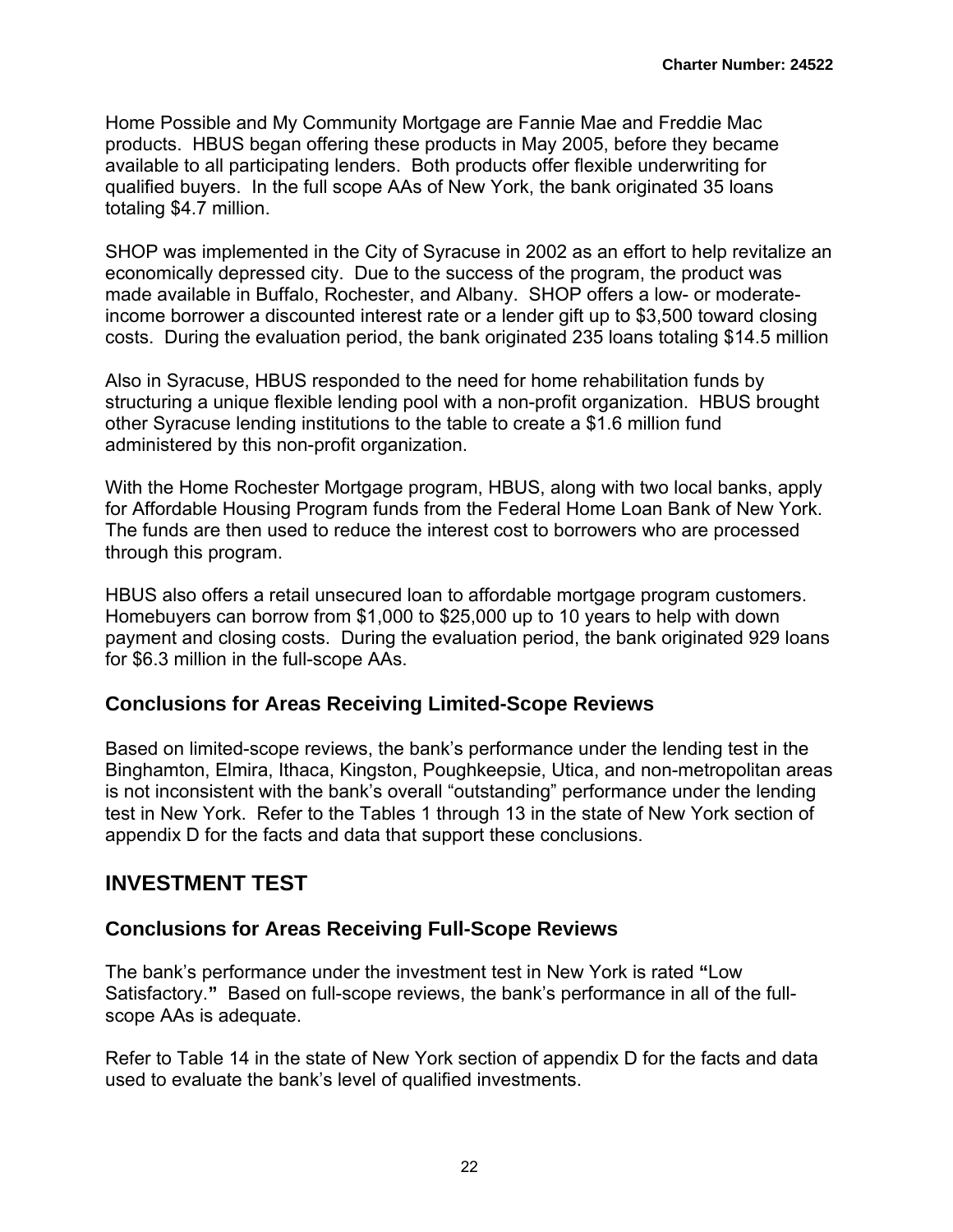HBUS made a combination of investments and grants to a variety of organizations in the full-scope AAs. A vast majority of the investments and grants provided funding for LIHTC projects or organizations with a mission of developing and fostering affordable housing. The bank also made investments in statewide or broader regional CD funds that include benefit to the bank's AAs. A majority of these investments were in tax credit equity funds that financed projects for thousands of affordable housing units. Some of these investments were made in funds that finance small businesses, and through this activity created or preserved jobs to low- and moderate-income individuals. These additional investments enhance the bank's overall performance under the Investment Test; however, they did not provide enough support to impact the overall state rating.

HBUS's investments also had a positive effect in meeting other important community needs in its AAs, such as job creation and preservation. The bank also provided funding for several CD financial institutions, many financial literacy programs, small business technical assistance, youth activities, and other CD activities.

### *NYC*

The bank made 338 investments totaling nearly \$96 million in this AA during the evaluation period. The bank also had 14 outstanding prior investments totaling approximately \$22 million and \$65 million in 25 unfunded commitments. These prior period investments and unfunded commitments show the bank's continuing commitment to help meet the community needs of the area. The majority of the dollar volume of HBUS's investment transactions was focused on affordable housing, a primary credit need in the AA. The impact of these transactions, along with statewide investments that have the potential to benefit the AA, is adequate.

In November, 2005, HBUS provided an 11 year, \$3 million investment in a fund that acquires and develops undervalued and distressed residential properties in the NYC area. During the evaluation period, \$558 thousand was funded. The fund was created as a developer to tackle complex housing problems, namely the current housing shortage, by preserving or creating additional units. The projects created by the fund will be limited to residential affordable housing and mixed-use properties. There are ample investment opportunities for financial institutions, but also strong competition.

#### *Buffalo*

During the evaluation period, HBUS made 66 investments totaling approximately \$11 million. The bank also had one outstanding prior investment totaling \$250 thousand and \$5.9 million in four unfunded commitments. These unfunded commitments show the bank's continuing commitment to help meet the community needs of the area. The impact of these transactions, along with statewide investments that benefited the AA is adequate. The opportunities for investments are limited and there is increased competition among the larger institutions.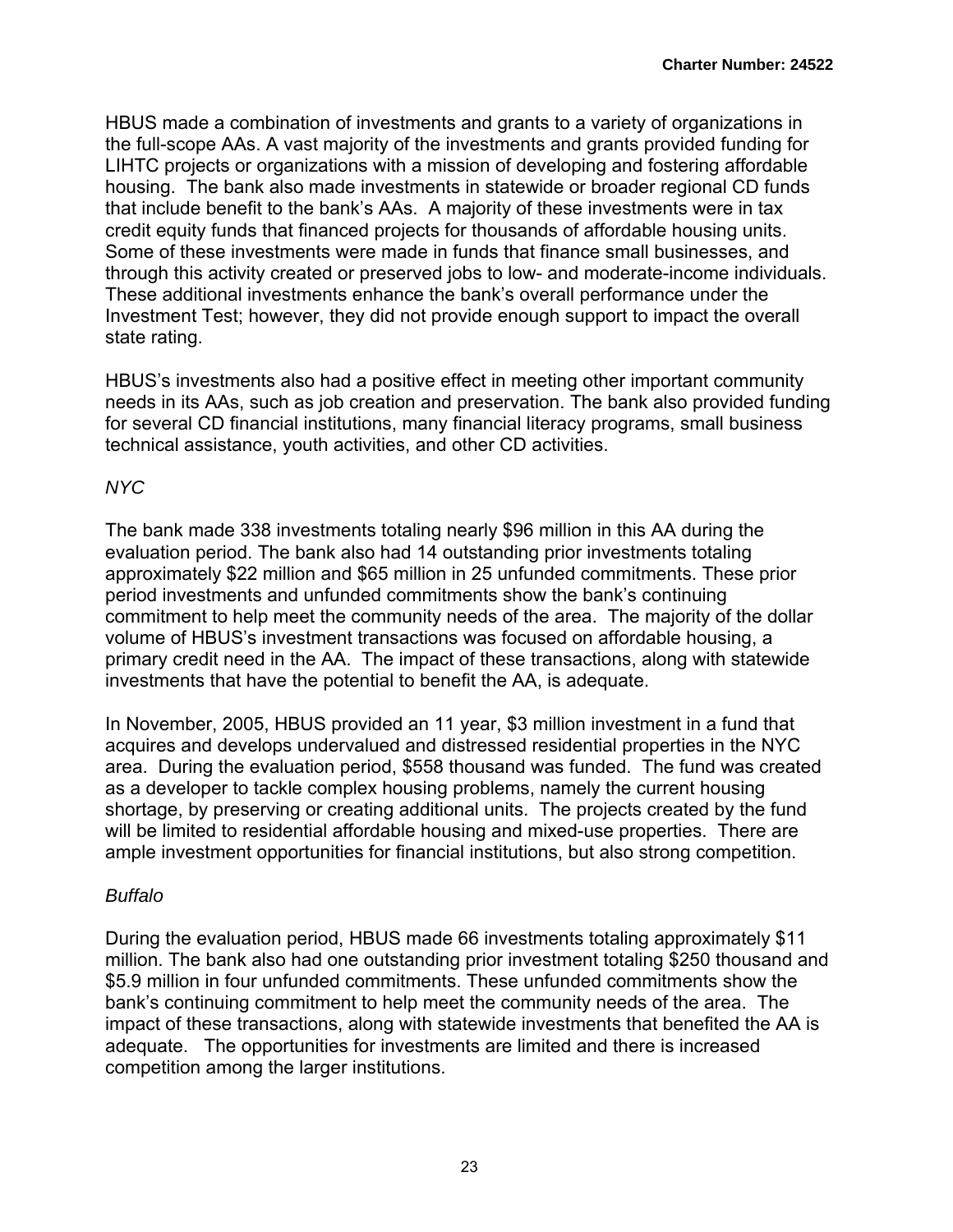Just over one-half of the dollar volume of the bank's investment transactions was focused on affordable housing, a primary credit need in the AA. These investments include funding for LIHTC projects and grants to organizations with a mission of developing and fostering affordable housing. HBUS also made investments and grants in the Buffalo AA that benefited other CD needs. Of note, in March 2005, the bank underwrote a \$7 million debt and equity financing to a fund, \$4.6 million of which HBUS retained, to support the rehabilitation of an abandoned historic church in Buffalo to create a multi-purpose commercial facility. During the evaluation period, \$4.2 million of this investment was funded. The investment combines New Market Tax Credits, Historic Tax Credits, and Empire Zone incentives, along with conventional bank financing.

#### *Nassau/Suffolk*

HBUS made 25 investments totaling \$5.2 million during the evaluation period. The impact of these transactions, along with statewide investments that benefited the AA, is adequate. Nearly all of the dollar volume of the bank's investment transactions was focused on affordable housing, a primary CD need in the area. In July 2004, the bank provided \$4.9 million in tax credit equity to construct a 36-unit affordable housing senior apartment complex in Hempstead, NY.

#### *Rochester*

HBUS made 41 investments totaling \$1.3 million. The bank also had one outstanding prior investment totaling \$250 thousand, along with \$888 thousand in two unfunded commitments. These unfunded commitments show the bank's continuing commitment to help meet the community needs of the area. The impact of these transactions, along with statewide investments that benefited the AA is adequate.

Just over one-half of the dollar volume of the bank's investment transactions was focused on affordable housing, a primary CD need in the area. Additionally, HBUS provided \$100 thousand, through the purchase of a certificate of deposit, to a CD financial institution in Rochester. This funding assists the CD financial institution in providing low-cost financial services to low- and moderate-individuals in the Rochester AA. Information provided by community contacts in conjunction with this examination stated HBUS is providing an adequate level of support to CD activities in the Rochester area through investments and grants. This level of participation is commensurate with the opportunities available to the bank.

#### *Syracuse*

HBUS made 21 investments totaling \$177 thousand. The impact of these transactions, along with statewide investments that benefited the AA is considered adequate. All of the investments were made in the form of grants to organizations with a mission of creating and fostering affordable housing, such as homeownership programs and homeownership counseling. Research performed in conjunction with this evaluation noted that opportunities for CD investments in the Syracuse area are scarce. This is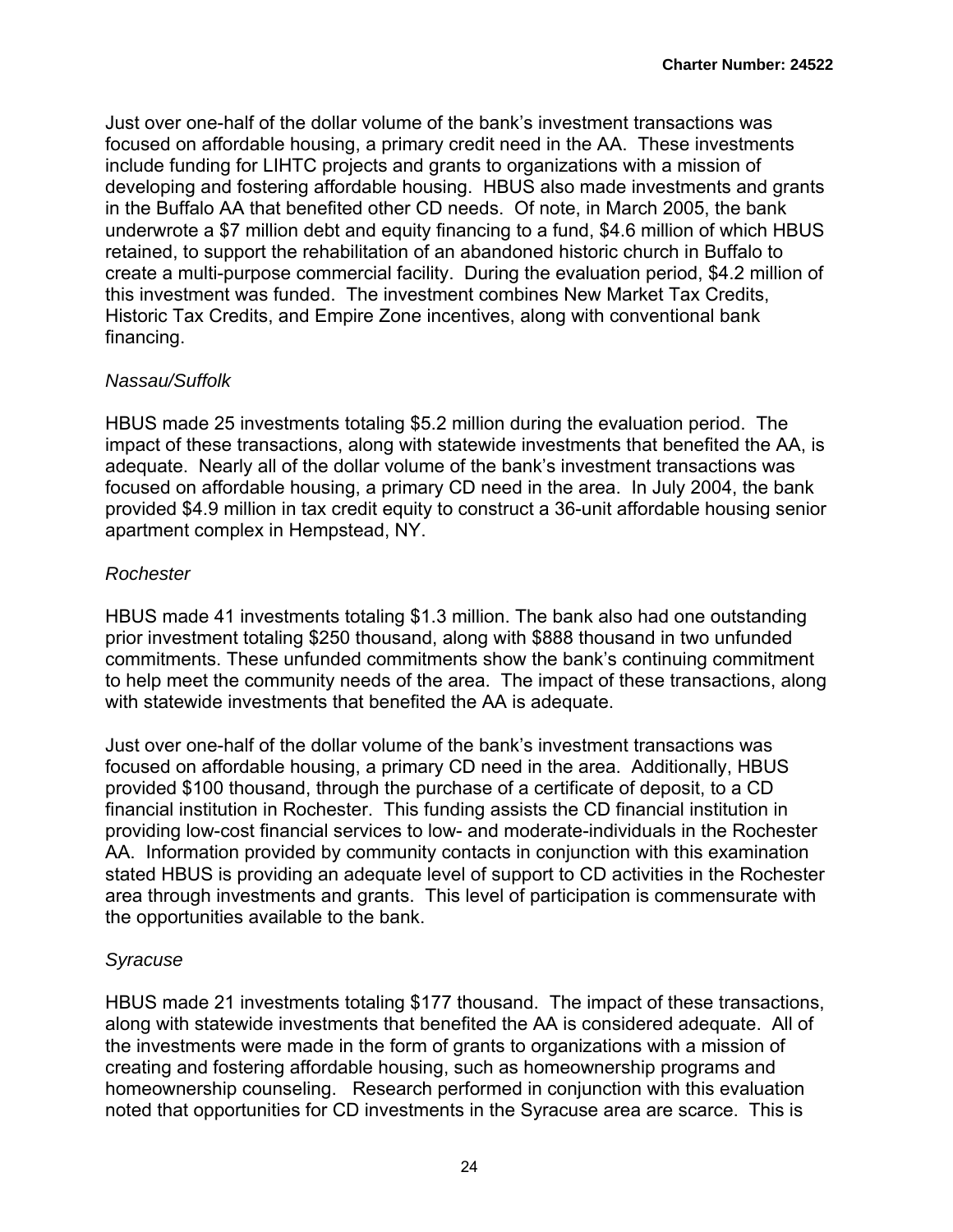evidenced by the historically small number of tax credit allocations issued by the New York State Department of Housing and Community Renewal ("DHCR"). During the evaluation period, DHCR allocated LIHTC to only eight projects in the Syracuse AA compared to 20 projects in Rochester and 17 projects in Buffalo.

#### *Albany*

The bank made 33 investments totaling \$583 thousand in this AA during the evaluation period. HBUS also had one outstanding prior investment totaling \$50 thousand and one unfunded commitment of approximately \$4.7 million. This unfunded commitment demonstrates the bank's continuing commitment to help meet the community needs of the area. The impact of these transactions, along with statewide investments that benefited the AA is adequate.

The majority of the dollar volume of the transactions was focused on affordable housing. For example, HBUS provided \$88 thousand in grant dollars to a homeownership center serving Albany and the surrounding counties. The organization provides comprehensive homeownership education, namely workshops and homeownership counseling. Over the past year the organization has provided homeownership counseling to over 650 new clients. The organization has also partnered with HBUS, HSBC Mortgage Corporation, and Freddie Mac to provide the SHOP Capital Program. The SHOP Capital Program is designed to help residents clear many of the most common obstacles to homeownership, including a lack of information about personal financial management or the home-buying process, and limited down-payment savings. The organization also serves as lead agency for a collaboration of six housing organizations located throughout the Capital Region that work together to implement an Individual Development Account program. As the lead agency, the organization markets and manages the program and provides financial literacy seminars that all program participants must attend.

## **Conclusions for Area Receiving Limited-Scope Reviews**

Based on limited-scope reviews, the bank's performance under the investment test in the Binghamton and Ithaca AAs is not inconsistent with the bank's overall low satisfactory performance under the investment test in New York. In the Poughkeepsie AA, the bank's performance is stronger than the bank's overall performance in the state. This is primarily due to a higher volume of investments. However, this did not affect the overall rating for the Investment Test in the state. In the Elmira, Kingston, Utica-Rome, and the Non-MSA AAs, the bank's performance is weaker than the bank's overall performance in the state. This weaker performance is due to the lower level of investment activity in relation to the respective presence of the bank in these AAs. These areas combined account for less than three percent of the bank's total deposits. Together, these AAs account for a very small portion of the total reportable investments in New York and thus did not adversely affect the overall state rating. Refer to Table 14 in the state of New York section of appendix D for the facts and data that support these conclusions.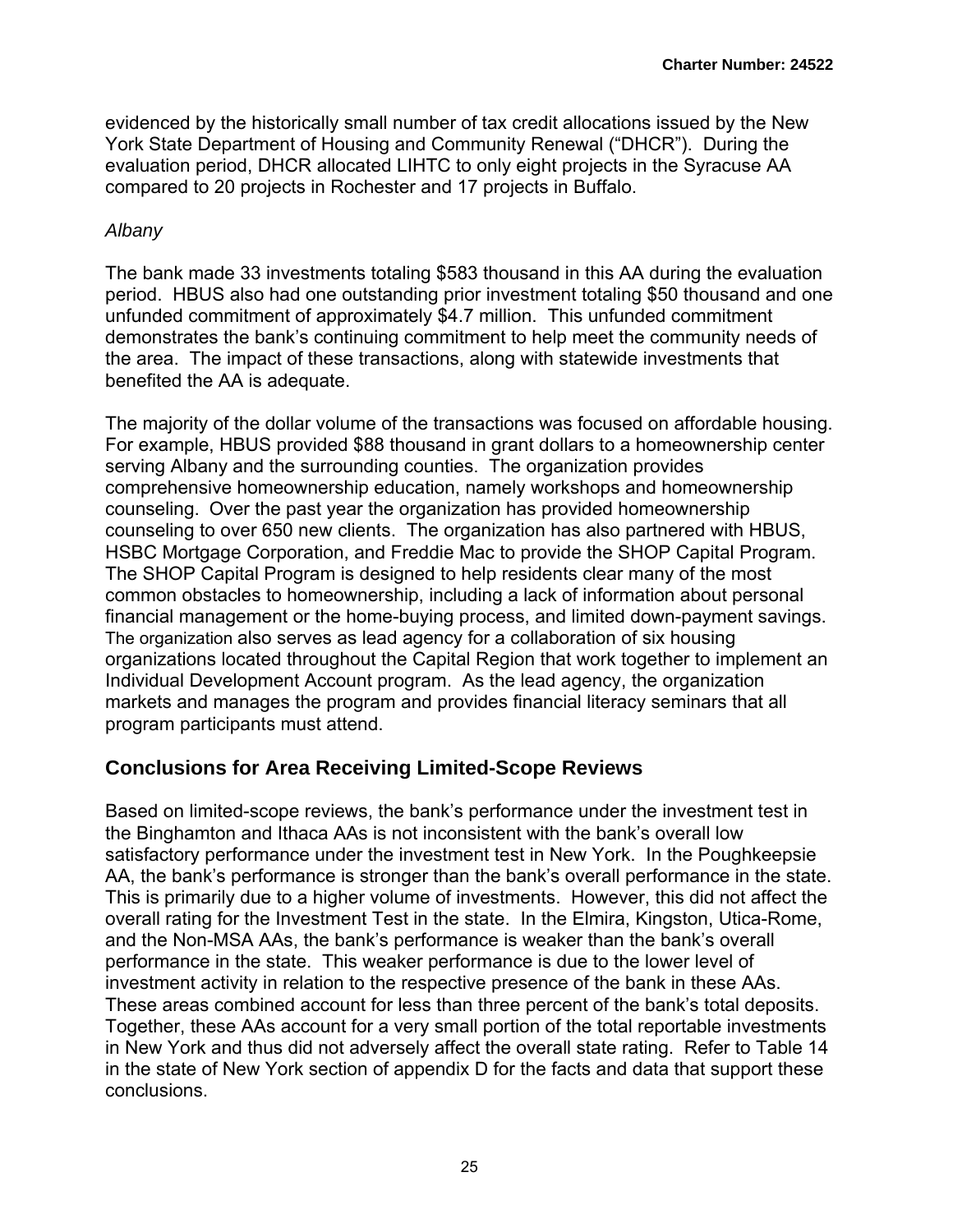## **SERVICE TEST**

## **Conclusions for Areas Receiving Full-Scope Reviews**

The bank's performance under the service test in New York is rated "High Satisfactory." Based on full-scope reviews, the bank's performance in the NYC AA is good and in the Buffalo, Nassau/Suffolk, Rochester, Syracuse, and Albany AAs is excellent.

## **Retail Banking Services**

Refer to Table 15 in the state of New York section of appendix D for the facts and data used to evaluate the distribution of the bank's branch delivery system and branch openings and closings.

HBUS's delivery systems are accessible to all portions of the bank's full-scope AAs.

HBUS has 390 full service branches in New York State, representing 92% of its total nationwide branches. Within New York State, 39% of the branches and 70% of the deposits are located in the New York City AA.

Under the Service Test we considered a branch located in a low- or moderate-income census tract to be a convenient location for residents of the census tract. However, there are instances where a branch located in a middle- or upper-income census tract is actually near the border with a low- or moderate-income tract, literally across the street in some cases, or within a city block in others. We believe these bordering/nearby branches also provide ready financial services accessibility to the residents of the adjacent low- or moderate-income tracts.

#### *NYC*

The distribution of branches in moderate-income census tracts is somewhat lower than the population living in those census tracts. The distribution of branches in low-income census tracts is significantly lower than the population living in those AAs. Of the 38 branches located in a middle-income tract, 31 of these branches are near a low- or moderate-income tract. Additionally, of the 79 branches located in an upper-income tract, 28 are near a low- or moderate-income tract. In total, there are 90 branches that service the residents of low- and moderate-income tracts.

#### *Buffalo*

The distribution of branches in both low- and moderate-income census tracts exceeds the distribution of the population living in those census tracts.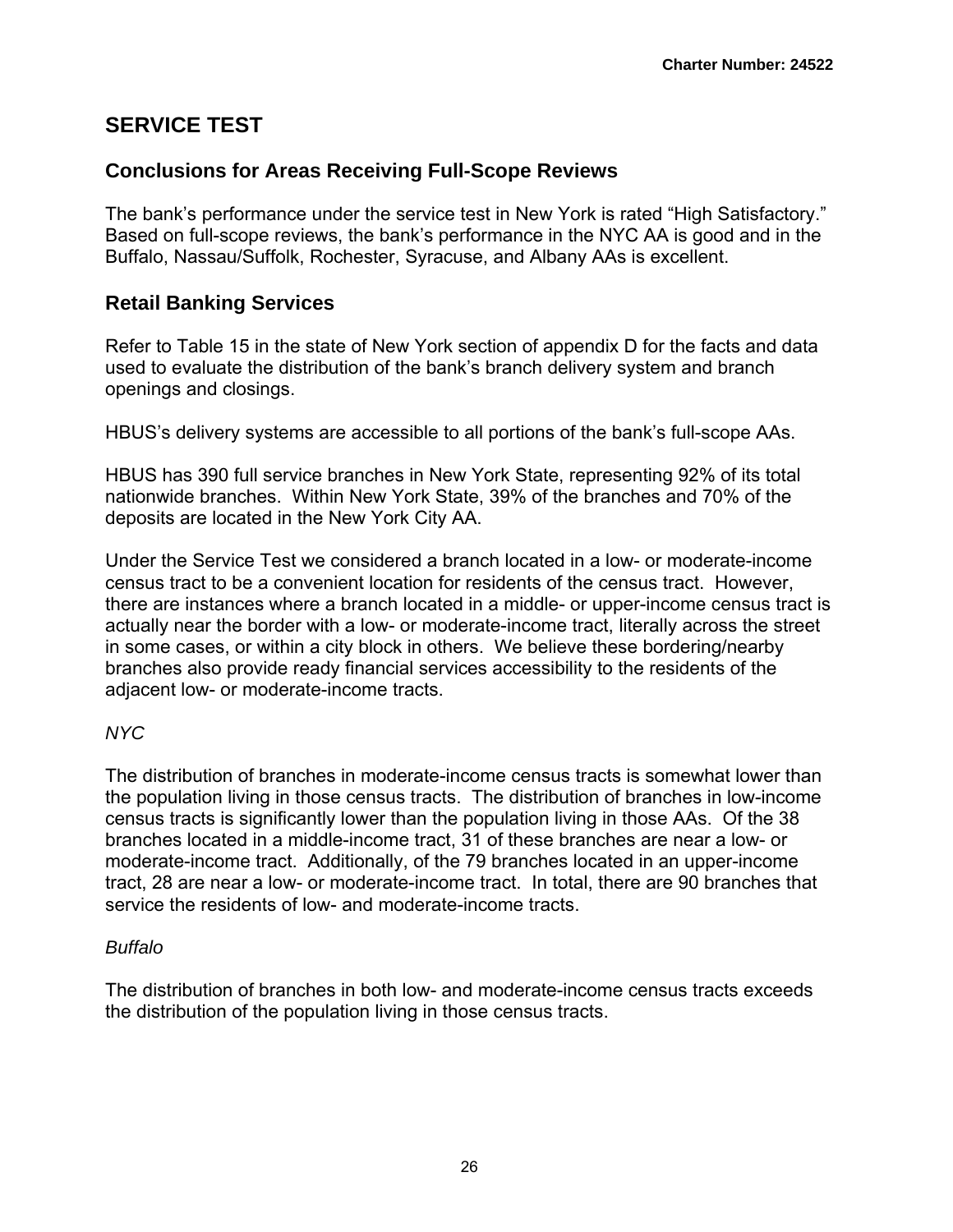#### *Nassau/Suffolk AA*

The distribution of branches in moderate-income census tracts exceeds the distribution of the population living in those census tracts. Although there are no branches in lowincome census tracts, less than 1% of the AA's population resides here.

#### *Rochester AA*

The distribution of branches in low-income census tracts exceeds the distribution of the population living in those census tracts, and in moderate-income census tracts is near to the population living in those tracts.

#### *Syracuse and Albany AAs*

In the Syracuse and Albany AAs, the distribution of branches in both low- and moderate-income census tracts exceeds the distribution of the population living in those census tracts.

#### *All Full Scope Assessment Areas*

Branch hours and services offered throughout the full-scope AAs do not vary in a way that inconveniences certain portions of the AAs, particularly low- and moderate-income census tracts and individuals. Hours are tailored to the needs of the specific market they serve. For many branches the hours are 8:30 or 9:00 AM to 4:00 or 4:30 PM weekdays, usually with longer hours one or two days per week. Many branches offer Saturday office hours. Thirty branches (20%) located in the NYC AA have Sunday office hours.

The bank's record of opening and closing branches has not adversely affected the accessibility of its delivery systems, particularly in low- and moderate-income areas. HBUS opened branches in both low- and moderate-income census tracts in the NYC AA. There were branch closings in low- and/or moderate-income tracts in the Rochester and Nassau/Suffolk AAs. Prior to closing a branch, management held discussions with community representatives and relocated customer accounts to nearby branches. The branches where the accounts were relocated were generally more modern and spacious, enabling the bank to provide enhanced service to the relocated customers.

The bank offers a wide variety of deposit and loan products and services. The bank's free checking account product provides a no cost checking account option for lowerincome customers and those who prefer to not pay for a checking account. There is no minimum deposit required to open an account or minimum balance that must be maintained. There is no maintenance or per check fees.

HBUS's ATM network offers an effective alternative delivery system for delivering retailbanking services to low- and moderate-income geographies and to low- and moderateincome individuals. All but eight branches in the full-scope AAs have ATMs, of which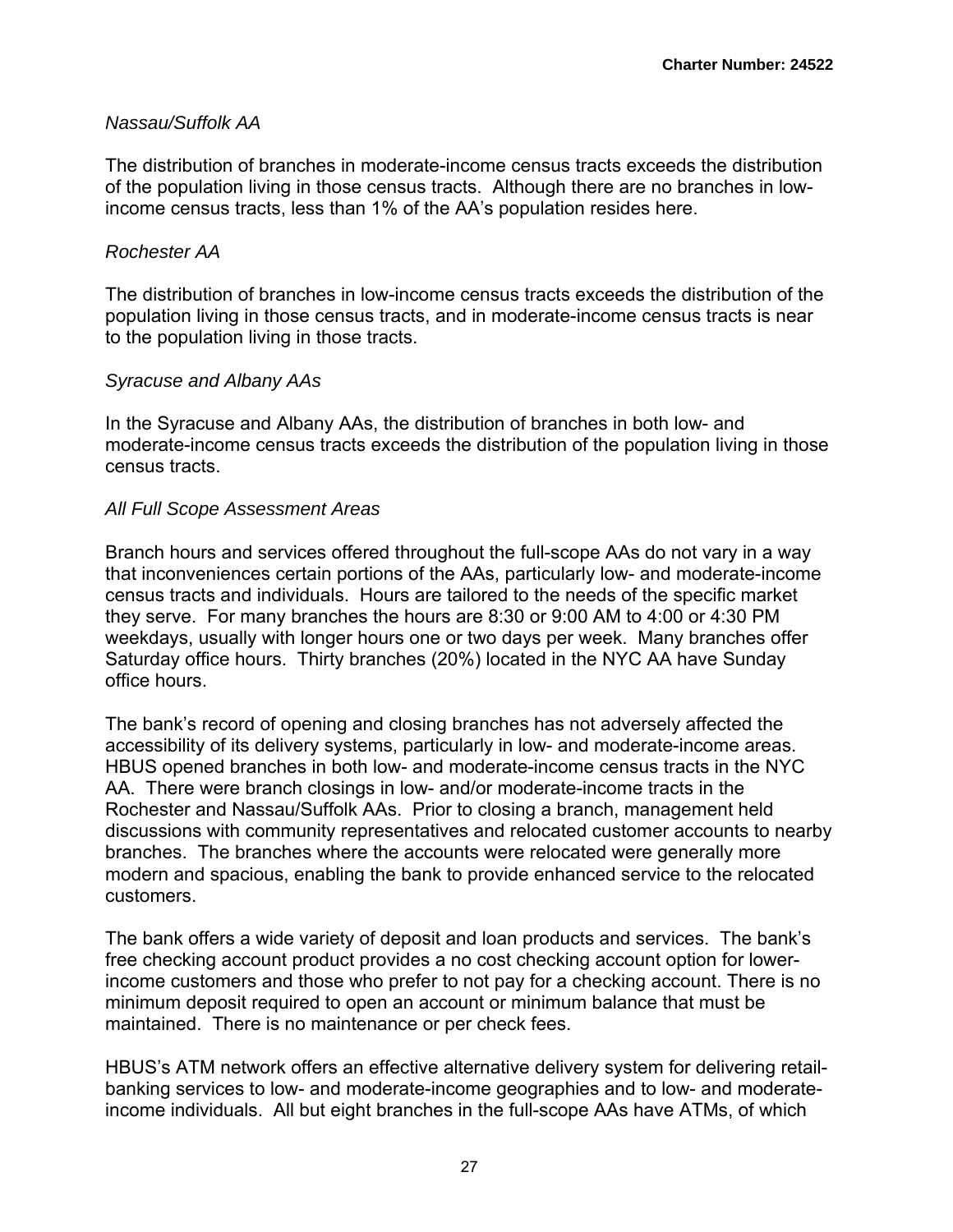half are located in low- or moderate-income census tracts. The branches without ATMs are older structures that cannot accommodate a machine without significant structural modification. Many branches have multiple ATMs, with two branches in the New York City AA having six machines. Many of the ATMs are available 24 hours per day. The majority of them accept deposits. In addition to ATMs located at branch office locations, there are 51 offsite ATMs, of which five are located in low- or moderate-income census tracts. Many of these ATMs are located at airports, colleges and universities.

#### **Community Development Services**

HBUS is a leader in providing CD services in the state of New York. The bank's performance is excellent in all of the full scope AAs. HBUS provides CD services to its AAs primarily through the participation of its employees on various boards and committees of non profit organizations, through affordable housing seminars, and by providing technical expertise to several specialized financial literacy programs targeted to people with low and moderate-income. HBUS has played a leadership role in the delivery of these services through employee leadership roles in the organizations they are involved with and by developing and initiating many financial literacy programs and activities.

The majority of the organizations are involved in affordable housing targeted to low- and moderate-income people. They are also well represented with organizations that are involved in economic development.

Over 20 adult financial education seminars targeted to low- and moderate-income people were held during the evaluation period. The seminars, which were developed by HBUS, were conducted by community organizations trained by HBUS employees. The seminars cover topics such as banking, credit history, homeownership, and managing your credit.

HBUS employees spent nearly 100 hours writing letters of support for 77 qualified organizations in applying for grant funding.

In the NYC AA, employees served on boards and committees of 37 qualified organizations, providing over 3,000 hours of service. Forty eight affordable housing seminars were conducted.

In the Buffalo AA, employees served on boards and committees of 15 qualified organizations, providing nearly 1,000 hours of service. Thirteen affordable housing seminars were conducted.

In the Nassau/Suffolk AA, employees served on boards and committees of 15 qualified organizations, providing over 1,100 hours of service. Five affordable housing seminars were conducted.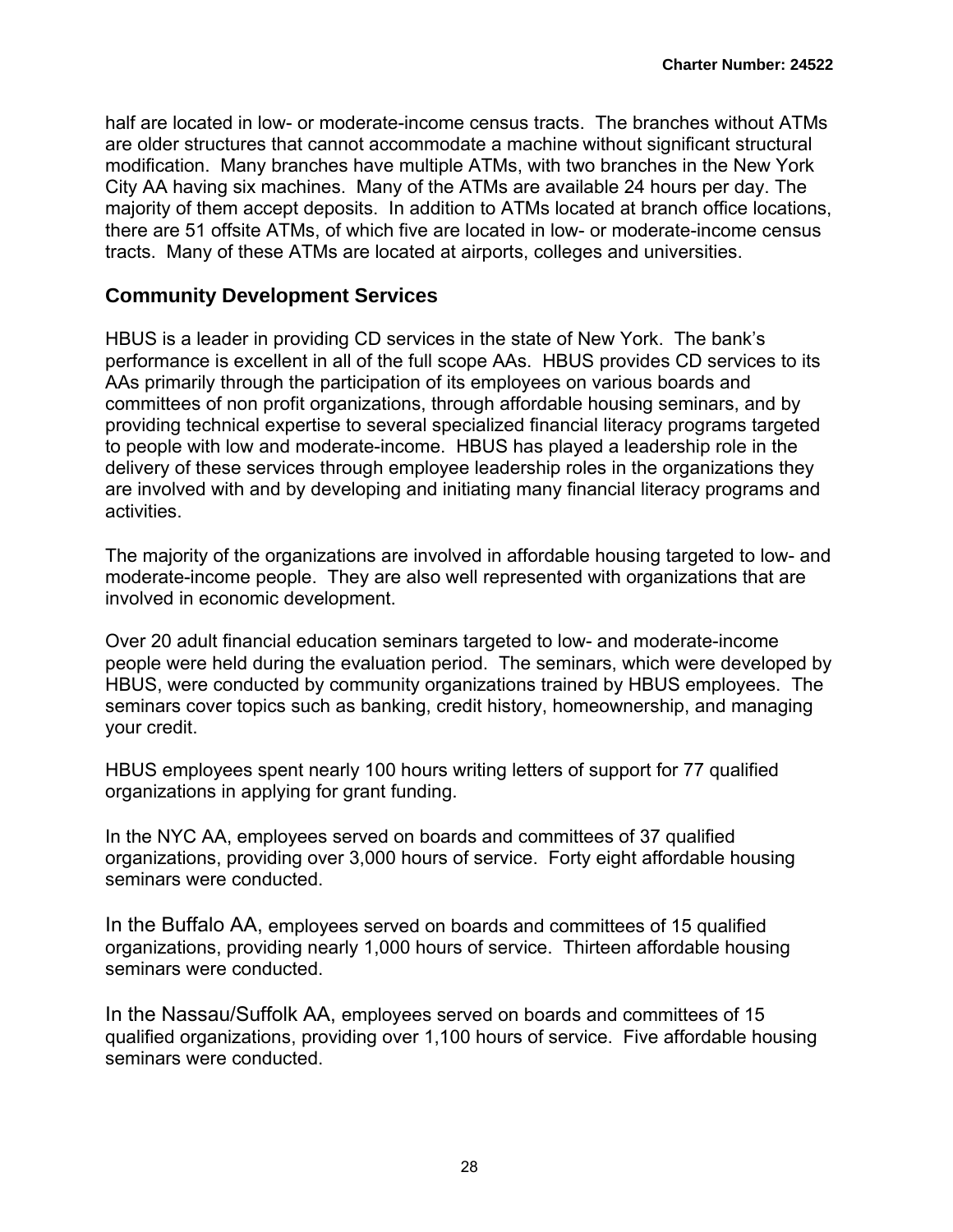In the Rochester AA, employees served on boards and committees of 11 qualified organizations, providing nearly 1,200 hours of service. Eight affordable housing seminars were conducted.

In the Syracuse AA, employees served on boards and committees of four qualified organizations, providing over 300 hours of service. Two affordable housing seminars were conducted.

In the Albany AA, employees served on boards and committees of 12 qualified organizations, providing over 1,200 hours of service over the examination period. Four affordable housing seminars were conducted.

### **Conclusions for Areas Receiving Limited-Scope Reviews**

Based on limited scope reviews, the bank's performance under the Service Test in the Binghamton, Elmira, Ithaca, Poughkeepsie, Utica and Non MSA AAs is stronger than the bank's overall high satisfactory performance, based on branch distribution in lowand moderate-income census tracts. Performance in the Kingston AA, where there is only one branch, is weaker than the bank's overall performance due to the weaker distribution of branches in moderate-income census tracts (there are no low-income census tracts). The stronger and weaker performance in the limited scope AAs did not impact the bank's rating under the Service Test, given the level of retail deposits in each of these areas. Refer to Table 15 in the state of New York section of appendix D for the facts and data that support these conclusions.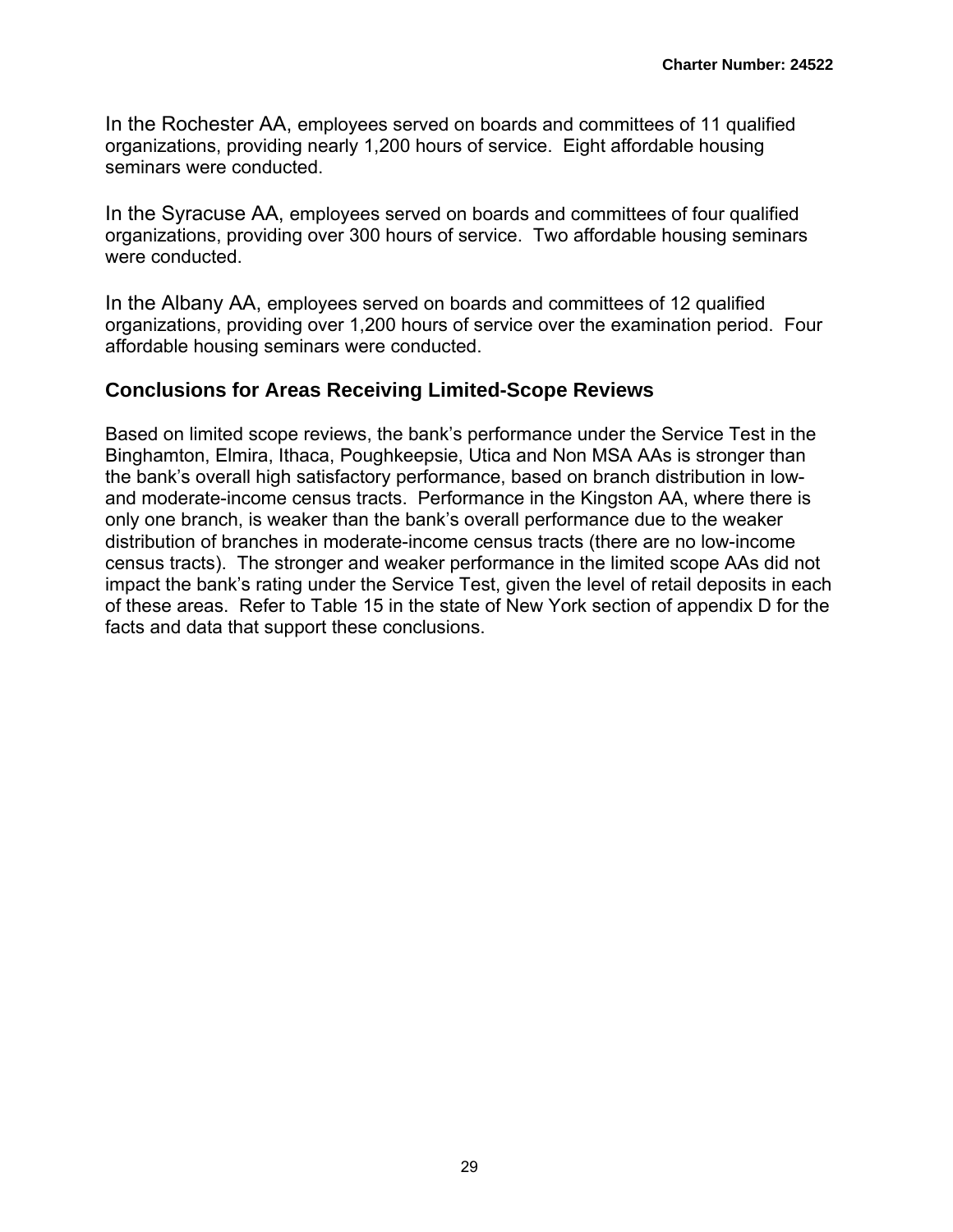# **State Rating**

## **State of Florida**

**CRA Rating for Florida2 : Satisfactory The lending test is rated: Outstanding The investment test is rated: Low Satisfactory The service test is rated: High Satisfactory**

The major factors that support this rating include

- Excellent lending activity in the AA.
- Excellent geographic distribution of loans.
- Good distribution of loans by borrower income.
- CD lending had a positive impact on the Lending Test.
- Product innovation and flexibility had a positive impact on the Lending Test.
- Adequate level of CD investments.
- The bank's branches are accessible to geographies and individuals of different income levels when considering bordering branches.
- HSBC Bank USA, N.A. is a leader in providing CD services that are responsive to the needs of the bank's AAs.

# **Description of Institution's Operations in Florida**

HBUS's operations in Florida are limited to the state's southeast coast, encompassing Miami-Dade, Broward, and Palm Beach counties in their entirety. The bank's three AAs consist of the following metropolitan divisions: Miami, Fort Lauderdale, and West Palm Beach. The bank's presence in southeast Florida began in 1999 and HBUS currently operates sixteen full service branches, nearly half of which have opened since mid-2003. Statewide deposits total \$1.1 billion and account for 1.8% of the bank's total domestic deposits. Within the tri-county area, HBUS ranks 18th among 118 institutions for deposits and has less than a 1% market share. Bank of America and Wachovia,

 $\frac{1}{2}$  For institutions with branches in two or more states in a multistate metropolitan area, this statewide evaluation does not reflect performance in the parts of this state contained within the multistate metropolitan area. Refer to the multistate metropolitan area rating and discussion for the rating and evaluation of the institution's performance in that area.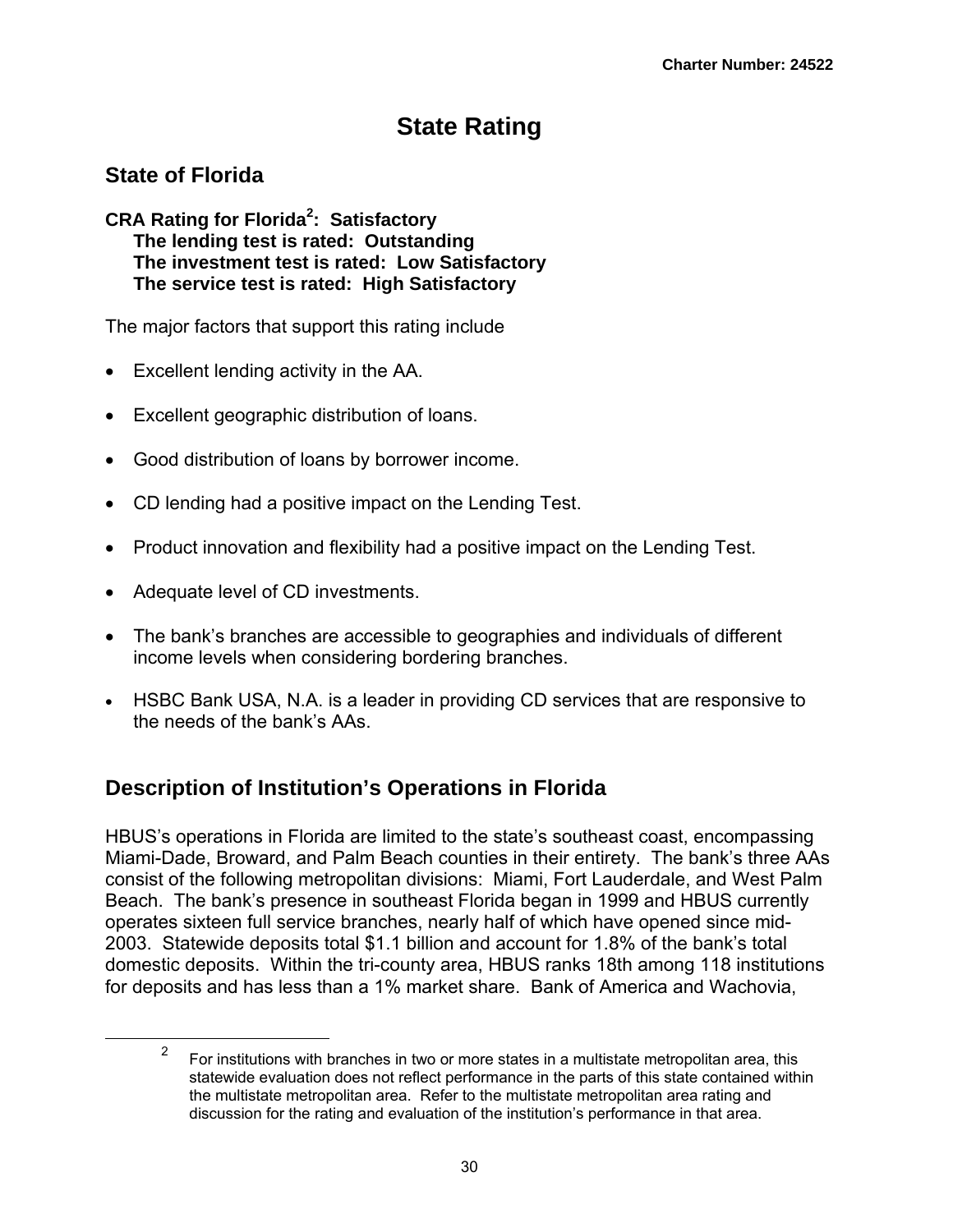each with a substantially larger branch network, have a combined market share of 38% and rank  $1<sup>st</sup>$  and  $2<sup>nd</sup>$ , respectively.

Housing affordability is a critical issue. In the Miami AA, as in much of the state of Florida, housing affordability is impacted by more than sales price. After eight hurricanes in two years, home operating costs also contribute to the affordability crisis. Florida homeowners are paying more for property insurance, utilities, municipal taxes and special assessments to pay for hurricane recovery costs.

Refer to the market profile for the state of Florida in appendix C for detailed demographics and other performance context information for AAs that received fullscope reviews.

## **Scope of Evaluation in Florida**

We conducted a full-scope review of the Miami AA and limited-scope reviews of the Fort Lauderdale and West Palm Beach AAs. The state rating is based primarily on the performance in the Miami AA. The Miami AA represents the bank's largest concentration of loans, deposits and branches in the state. Both home mortgage lending and small loans to businesses were evaluated. Home mortgage lending was weighted more heavily based on the volume of lending. Mortgage lending accounted for over 90% of the lending volume in the Miami AA.

# **LENDING TEST**

## **Conclusions for Areas Receiving Full-Scope Reviews**

The bank's performance under the lending test in Florida is rated "Outstanding." Based on a full-scope review, the bank's performance in the Miami AA is excellent.

## **Lending Activity**

Refer to Table 1 Lending Volume in the state of Florida section of appendix D for the facts and data used to evaluate the bank's lending activity.

HBUS's lending activity is excellent in the Miami AA. HBUS ranks 16<sup>th</sup> in deposit market share in this AA with 1.35% of the deposit base. The bank ranks  $8<sup>th</sup>$  in overall home mortgage lending with a 2.9% market share. In small loans to business lending, HBUS ranks 15<sup>th</sup> in both number of loans and dollar amount with a 0.78% and 2.35% market share, respectively. Nearly 60% of the number of small loans to businesses was made by nationwide credit card lenders.

## **Distribution of Loans by Income Level of the Geography**

The overall geographic distribution of loans is excellent. This is based on excellent distribution of both home mortgage loans and small loans to businesses.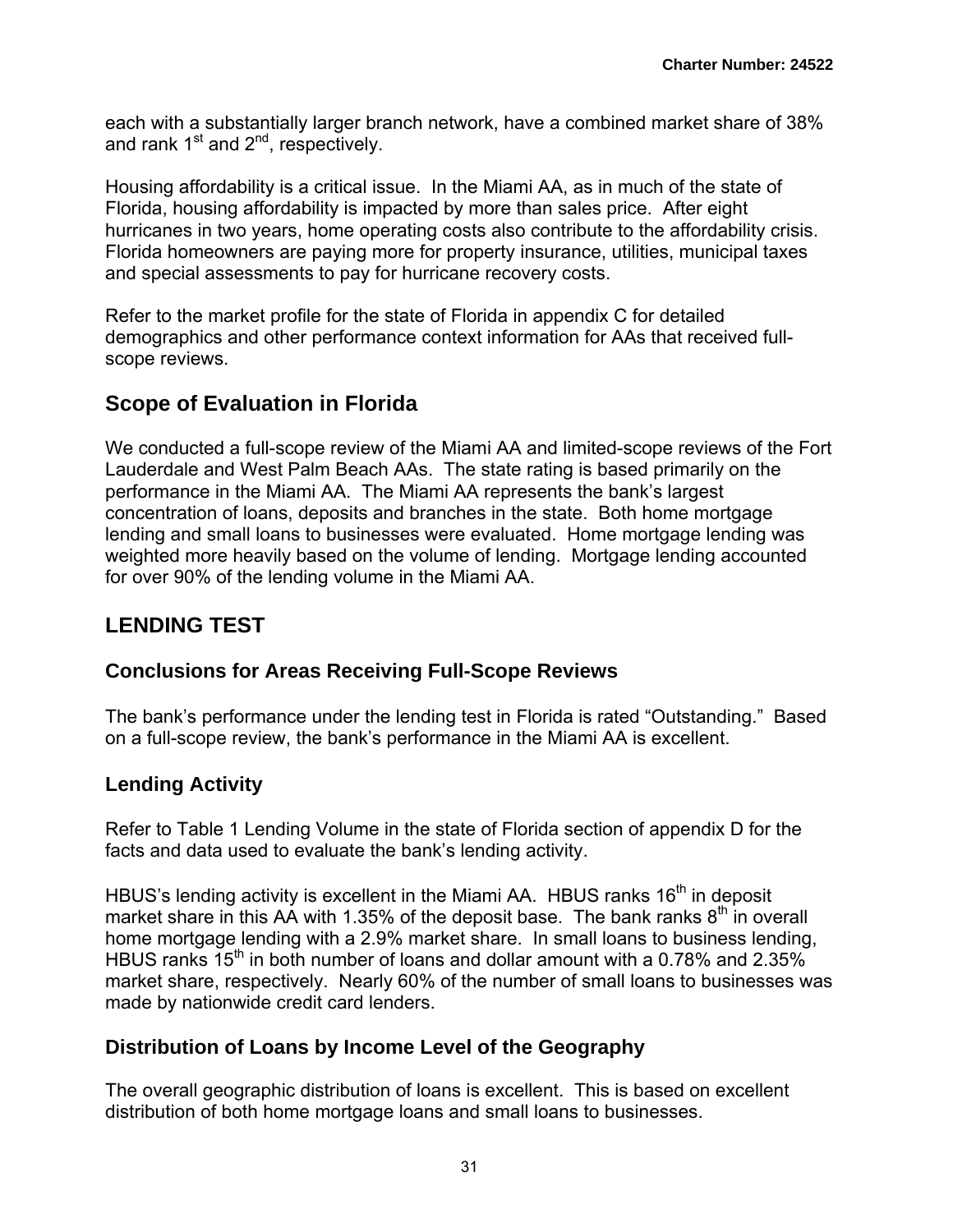#### *Home Mortgage Loans*

Refer to Tables 2, 3, 4, and 5 in the state of Florida section of appendix D for the facts and data used to evaluate the geographic distribution of the bank's home mortgage loan originations/purchases.

The geographic distribution of home mortgage loans is excellent for all purposes (home purchase, home improvement, and refinance). In each instance, the percentage of bank lending in both low- and moderate-income geographies exceeded the percentage of owner-occupied units in those geographies. The market share in low- and moderateincome geographies substantially met or exceeded the bank's overall market share for all loan purposes.

#### *Small Loans to Businesses*

Refer to Table 6 in the state of Florida section of appendix D for the facts and data used to evaluate the geographic distribution of the bank's origination/purchase of small loans to businesses.

HBUS's geographic distribution of small loans to business is excellent. HBUS's portion of small loans to businesses made in low-income geographies exceeded the percentage of businesses that are within those geographies. The portion of small loans to businesses in moderate-income geographies nearly equals the percentage of businesses that are within those geographies. HBUS's market share of such loans in both low- and moderate-income geographies exceeds its overall market share.

#### *Lending Gap Analysis*

We reviewed the geographic distribution of loans and did not detect any conspicuous or unexplained gaps in lending patterns.

#### *Inside/Outside Ratio*

A substantial majority of the bank's originations and purchases were within its AAs. This analysis was performed at the bank level and does not include affiliate lending being considered under the other performance criteria. During the evaluation period, 91% of the bank's home mortgage loans and 92% of the bank's loans to small businesses were originated within the AAs. This performance was factored into the overall analysis of the geographic distribution of lending by income level of geography.

## **Distribution of Loans by Income Level of the Borrower**

The overall distribution of loans by income level of the borrower is good. The distribution of both home mortgage loans and small loans to businesses is good.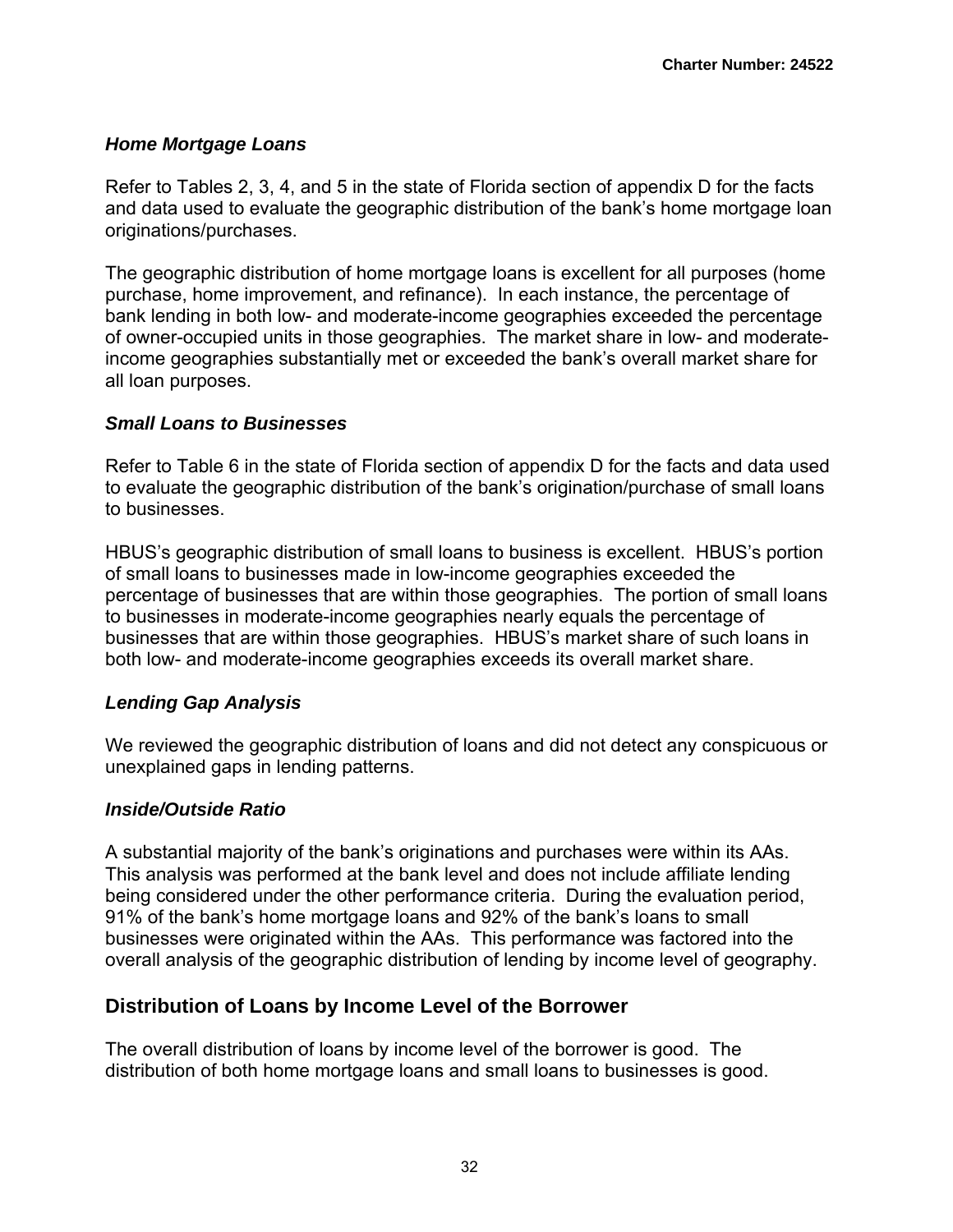#### *Home Mortgage Loans*

Refer to Tables 8, 9 and 10 in the state of Florida section of appendix D for the facts and data used to evaluate the borrower distribution of the bank's home mortgage loan originations and purchases.

The overall distribution of home mortgage loans is good, given the high cost of housing and the poverty level in the Miami AA. Recent economic data show that the median sales price of existing single-family homes in the Miami area is \$376 thousand. Coupled with a poverty level of 18% of the households, home ownership remains very difficult for most low- and moderate-income borrowers. The updated median family income indicates that a low-income individual earns no more than \$24 thousand a year and a moderate-income person earns no more than \$39 thousand a year. These barriers were considered in our analysis and conclusions.

For each mortgage loan product (home purchase, home improvement, home refinance), the percentage of loans to low-income borrowers is substantially below the percentage of low-income families. The percentage of loans to moderate-income borrowers is below the percentage of low-income families. The bank's market share of home purchase lending to both low- and moderate-income borrowers exceeded its overall market share. For home improvement lending, the bank's market share to low-income borrowers was significantly below the bank's overall market share. For home refinance lending, the bank's market share to low-income borrowers was below the bank's overall market share. The market share to moderate-income borrowers for home refinance loans substantially met and for home improvement exceeded the bank's overall market share.

#### *Small Loans to Businesses*

Refer to Table 11 in the state of Florida section of appendix D for the facts and data used to evaluate the borrower distribution of the bank's origination and purchase of small loans to businesses.

The bank's distribution of small loans to businesses is good, given the strong competition. The percentage of loans to businesses with revenues of \$1 million or less is somewhat below the percentage of such businesses. Additionally, a large majority of the bank's loans were for \$100 thousand or less, indicating the bank's willingness to make small loans to businesses. The bank's market share to businesses with revenues of \$1 million or less exceeds the bank's overall market share.

#### **Community Development Lending**

Refer to Table 1 Lending Volume in the state of Florida section of appendix D for the facts and data used to evaluate the bank's level of CD lending. This table includes all CD loans, including multifamily loans that also qualify as CD loans. In addition, Table 5 includes geographic lending data on all multi-family loans, including those that also qualify as CD loans. Table 5 does not separately list CD loans, however.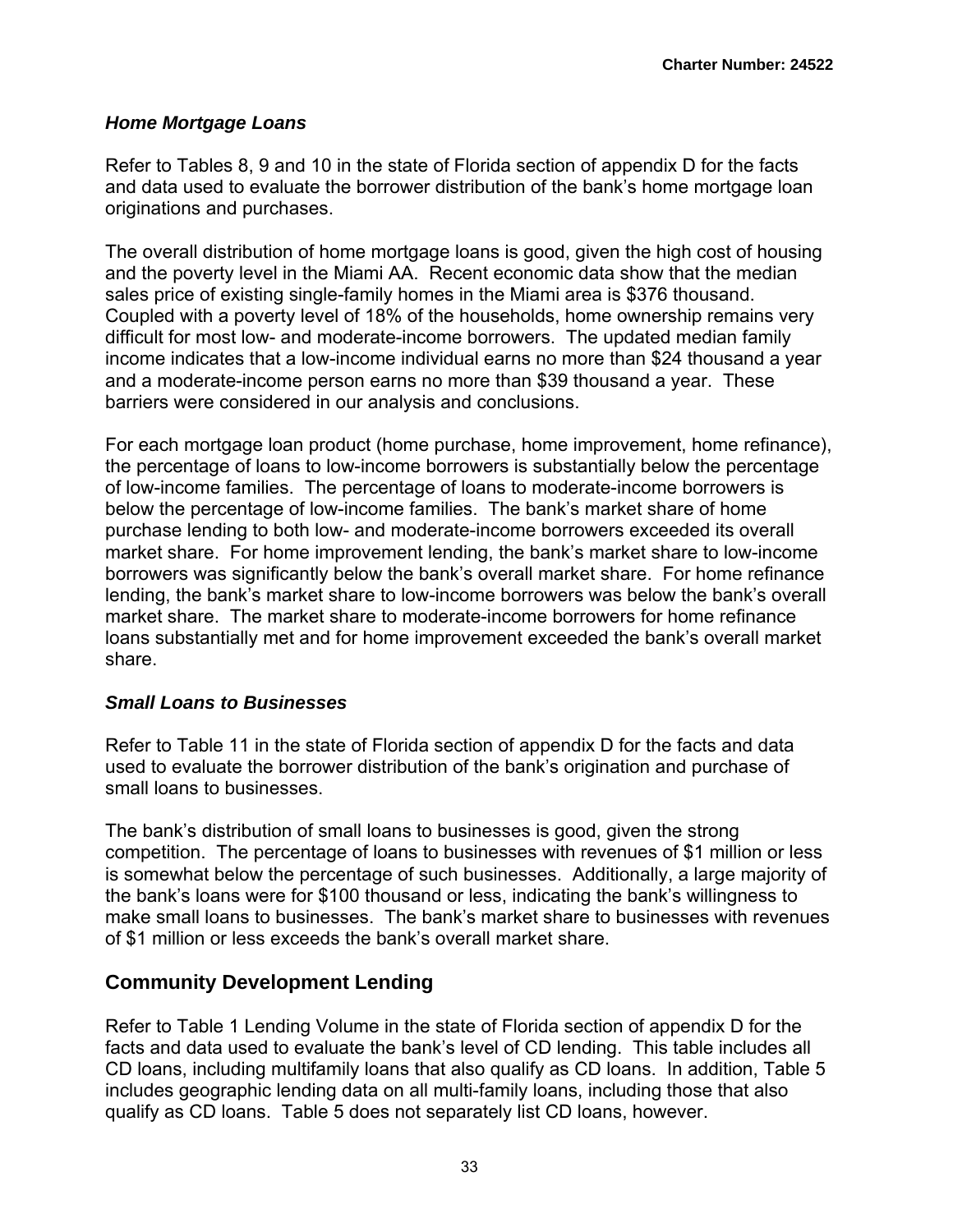HBUS's level of CD lending had a positive impact upon its performance under the Lending Test in the Miami AA.

The bank originated 24 CD loans totaling \$26.2 million. Most of these loans were used to help provide affordable housing, which has been identified as a primary need for this AA. Examples include:

- **\$5 million loan on a 150-unit residential property located in Carol City.** The subject property is a HUD subsidized residential rental property.
- \$850 thousand revolving line of credit (origination and annual renewal) for the renovation of single family homes under a contract with HUD and Miami-Dade County.
- \$500 thousand line of credit granted to a CD corporation that serves Miami Beach. The CDC works to revitalize and stabilize low- or moderate-income areas.

## **Product Innovation and Flexibility**

HBUS's product flexibility had a positive impact on its Lending Test conclusions. In addition to the flexible products discussed under the state of New York, HBUS participated in the State of Florida Emergency Bridge Loan Program to assist small businesses in recovering from the hurricanes that occurred in 2005. The branches facilitated approvals for 98 interest free loans totaling \$2 million.

Also, the bank initiated the offering of the SHOP loan product to Miami-Dade County in 2005. This program is a creative partnership among HBUS, Miami-Dade Neighborhood Housing Services and Freddie Mac. This program was specifically designed for Miami's high housing cost market and provides complex layering of below market financing with access to deep purchase assistance subsidies. Grants and second mortgages are funded by State and local government programs such as SHIP (State Housing Incentive Program), Miami-Dade County Surtax and Metro Miami Action Plan. The bank originated 67 loans totaling \$9.7 million.

HBUS also offers flexible mortgage lending that targets low- and moderate-income borrowers through the Community Works/Home 97, Home Possible and My Community Mortgage programs. During the evaluation period, the bank originated 224 loans totaling \$38.9 million under these programs.

The bank also offers a retail unsecured loan for affordable mortgage program customers. Homebuyers can borrow from \$1,000 to \$25,000 up to 10 years to help with down payment and closing costs. During the evaluation period, HBUS originated 60 loans totaling \$423 thousand in the Miami AA.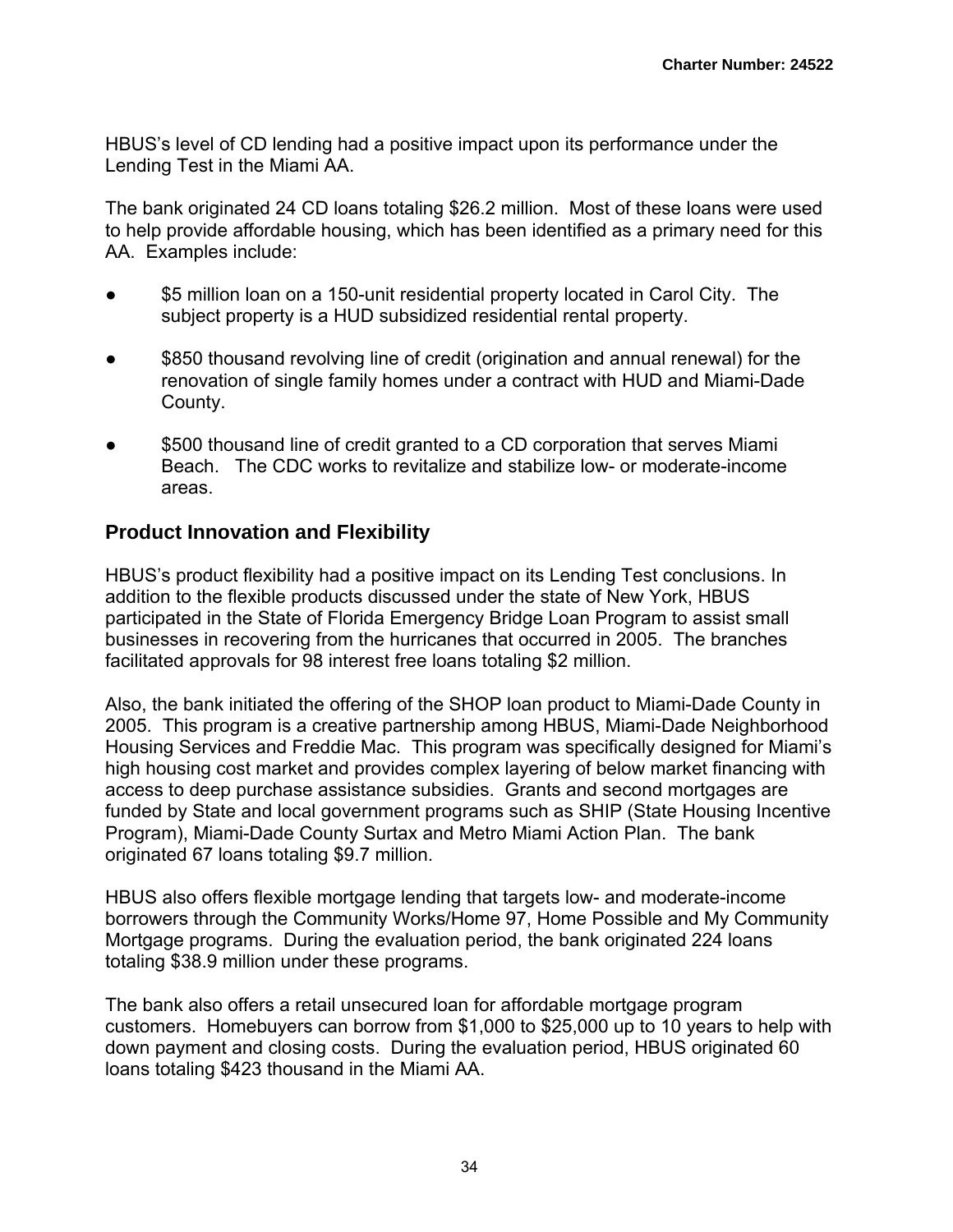## **Conclusions for Areas Receiving Limited-Scope Reviews**

Based on limited-scope reviews, the bank's performance under the lending test in the Fort Lauderdale and West Palm Beach AA is not inconsistent with the bank's overall outstanding performance under the lending test in Florida.

## **INVESTMENT TEST**

## **Conclusions for Areas Receiving Full-Scope Reviews**

The bank's performance under the investment test in Florida is rated "Low Satisfactory." Based on full-scope reviews, the bank's performance in the Miami AA is adequate.

Refer to Table 14 in the state of Florida section of appendix D for the facts and data used to evaluate the bank's level of qualified investments.

During the evaluation period, HBUS made 22 investments totaling over \$1 million in the Miami AA. Additionally, an investment of \$523 thousand originated in the prior evaluation period remains outstanding. The bank also has \$865 thousand in two unfunded commitments. These prior period investments and unfunded commitments show the bank's continuing commitment to help meet the community needs of the area. HBUS also made investments and grants to organizations and funds located throughout the state of Florida, but not located within any of the bank's three AAs in the state. These investments and grants, while not located directly within the Bank's AAs, either have the potential to benefit the AA or the greater statewide area. The market for CD opportunities in the Miami AA is very challenging. The large number of financial institutions has produced a competitive 'buyers' market for CRA eligible loans and investments. Institutions with much larger market shares than HBUS are often in a position to command a greater share of CD investment opportunities.

A majority of the investments and grants made by the bank are directly responsive to the most commonly identified need, namely affordable housing. In the Miami AA, \$711 thousand of the investments provide equity to develop affordable housing units and \$535 thousand was invested in LIHTC projects. Approximately \$165 thousand of the grants made were to organizations with a primary mission of creating and fostering affordable housing for low- and moderate-income individuals.

## **Conclusions for Area Receiving Limited-Scope Reviews**

Based on limited-scope reviews, the bank's performance under the investment test in the West Palm Beach AA is not inconsistent with the bank's overall low satisfactory performance under the investment test in Florida. In the Fort Lauderdale AA, performance is weaker than the bank's overall performance in the state. This weaker performance is due to the lower level of investment activity in relation to the respective presence of the bank in this AA. This area accounts for less than one percent of the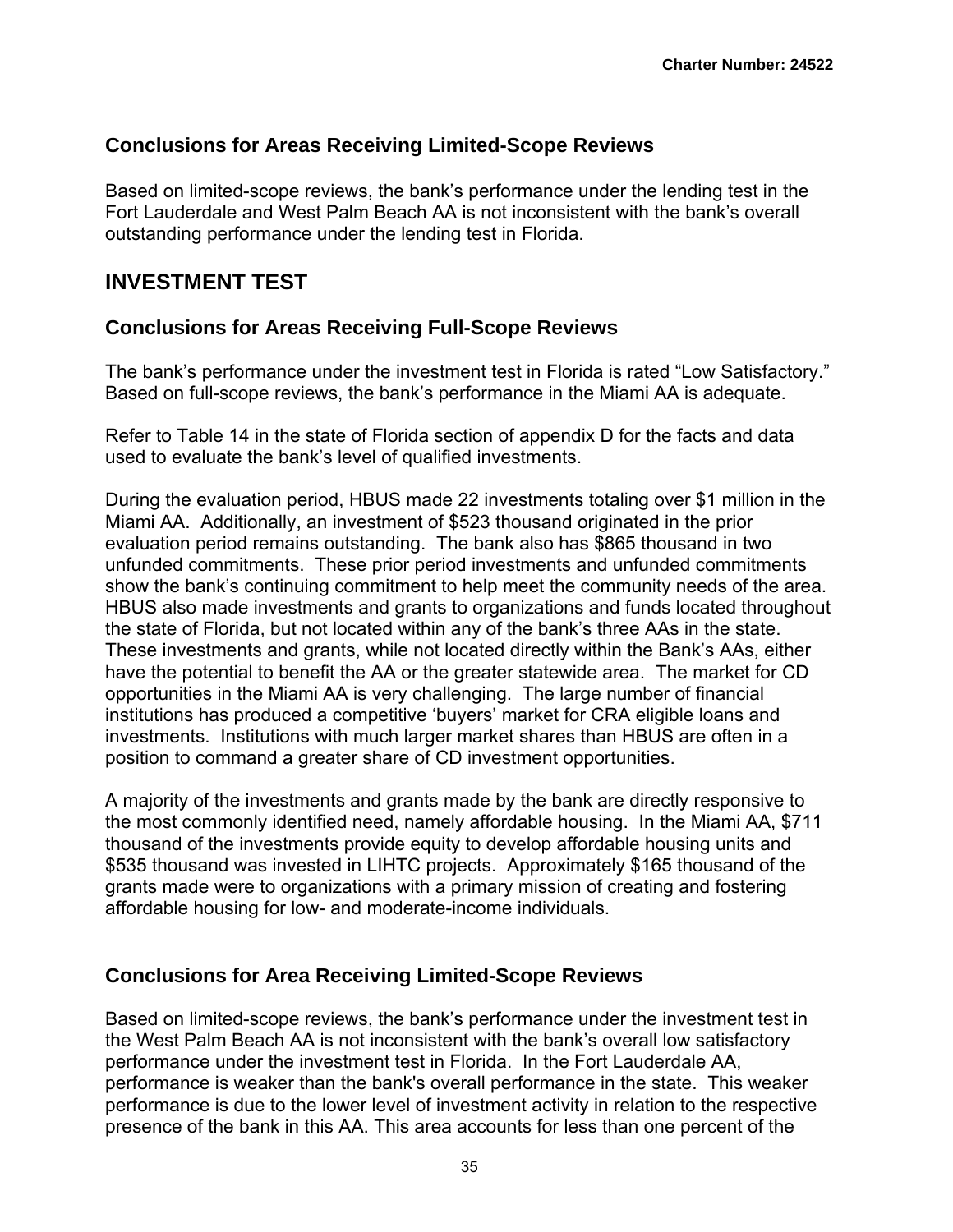Bank's total deposits. This AA accounts for a very small portion of the total reportable investments in Florida and thus did not adversely affect the overall state rating. Refer to the Table 14 in the state of Florida section of appendix D for the facts and data that support these conclusions.

## **SERVICE TEST**

## **Conclusions for Areas Receiving Full-Scope Reviews**

The bank's performance under the service test in Florida is rated "High Satisfactory." Based on a full-scope review, the bank's performance in the Miami AA is good.

## **Retail Banking Services**

Refer to Table 15 in the state of Florida section of appendix D for the facts and data used to evaluate the distribution of the bank's branch delivery system and branch openings and closings.

HBUS has 16 full service branches in the state of Florida, representing 4% of its total domestic branches. Within Florida, 63% of the branches are located in the Miami AA.

Under the Service Test we consider a branch located in a low or moderate-income census tract to be a convenient location for residents of the census tract. However, there are instances where a branch located in a middle- or upper-income census tract is actually near the border with a low or moderate-income tract, literally across the street in some cases, or within a city block in others. We believe these bordering/nearby branches also provide ready financial services accessibility to the residents of the adjacent low or moderate-income tracts.

Delivery systems are accessible to geographies and individuals of different income levels in the AA, given the bordering branches. In the Miami AA, the distribution of HBUS's branches in low-income geographies exceeds the distribution of the population living in those geographies. There are no branches in moderate-income geographies. The bank's branch distribution in low- and moderate-income geographies improves when considering a branch located in a middle-income geography is adjacent to a moderate-income geography and a branch in an upper-income geography is adjacent to a low-income geography.

The opening of branches in the Miami AA has generally not adversely impacted the accessibility of its facilities and services to people and census tracts of low or moderateincome. Of the four branches opened in the evaluation period, none were opened in low- or moderate-income census tracts. No branches were closed during the examination period.

Office hours and services offered throughout the full-scope AA do not vary in a way that inconveniences certain portions of the AA, particularly low and moderate-income census tracts and individuals. Branch hours are tailored to the needs of the specific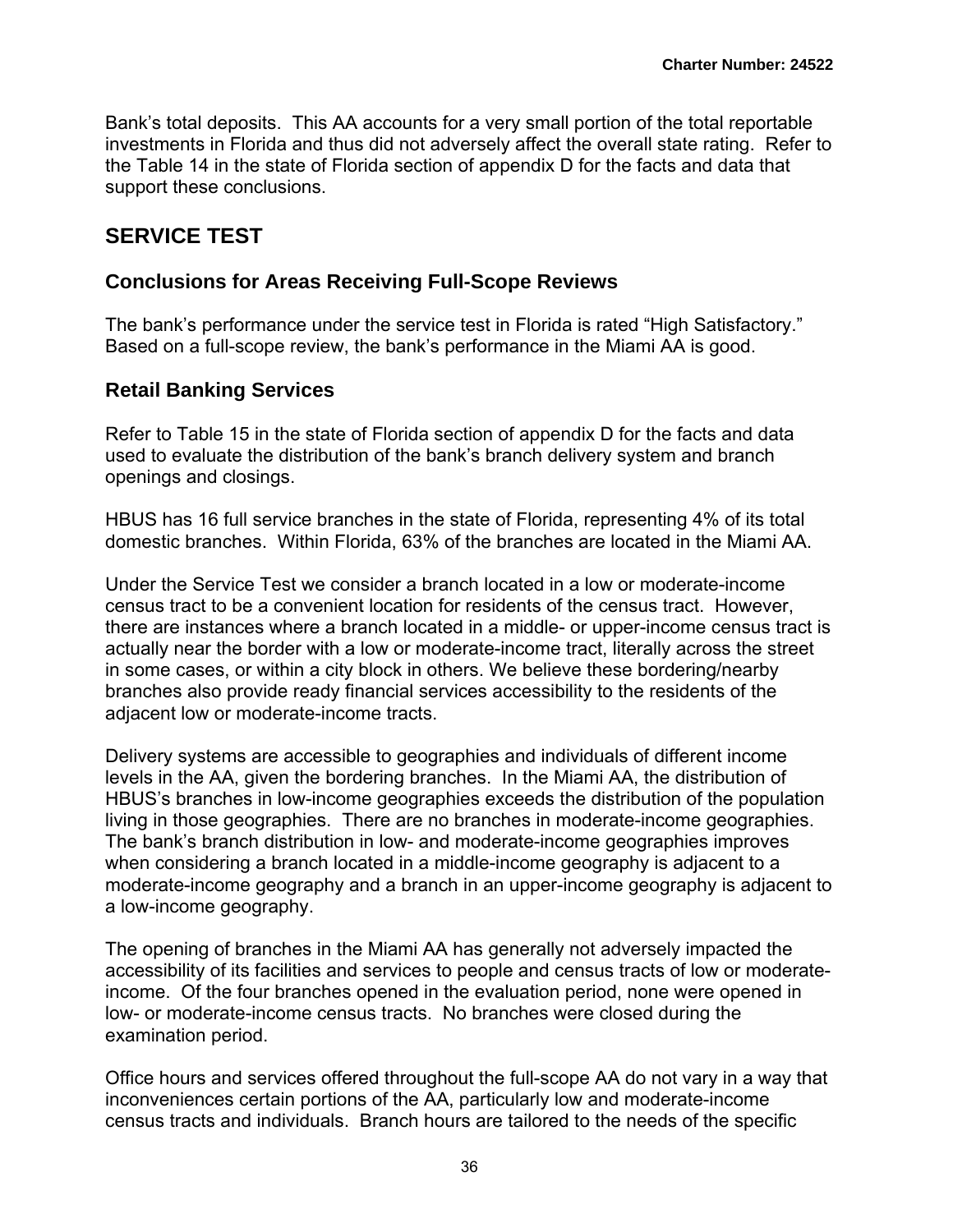market they serve. For most branches the hours are 9:00 AM to 4:00 PM weekdays, a few with longer hours one day per week. Two branches have Saturday office hours.

## **Community Development Services**

HBUS is a leader in providing CD services to its Miami AA. Employees provided financial expertise and leadership to 19 qualified organizations. A majority of the organizations are involved in providing affordable housing for low- and moderateincome people. Employees provided over 1,800 hours of service to these organizations. Involvement consists primarily of memberships on board of directors, and loan, finance, audit, and advisory committees of these organizations. Some of the employees serve as officers of the committees and boards.

Over 30 adult financial education seminars targeted to low- and moderate-income people were held. The seminars were put on by community organizations trained by HBUS employees. The seminars cover topics such as banking, credit history, homeownership, and managing your credit.

## **Conclusions for Areas Receiving Limited-Scope Reviews**

Based on limited scope reviews, the bank's performance under the Service Test in the Fort Lauderdale AA is not inconsistent with the bank's overall high satisfactory performance. Performance in the West Palm Beach AA, where HBUS has only two branches, is weaker than the bank's overall performance due to the weaker distribution of branches in low- and moderate-income census tracts. The weaker performance in the West Palm Beach AA did not impact the bank's rating under the Service Test. Refer to Table 15 in the state of Florida section of appendix D for the facts and data that support these conclusions.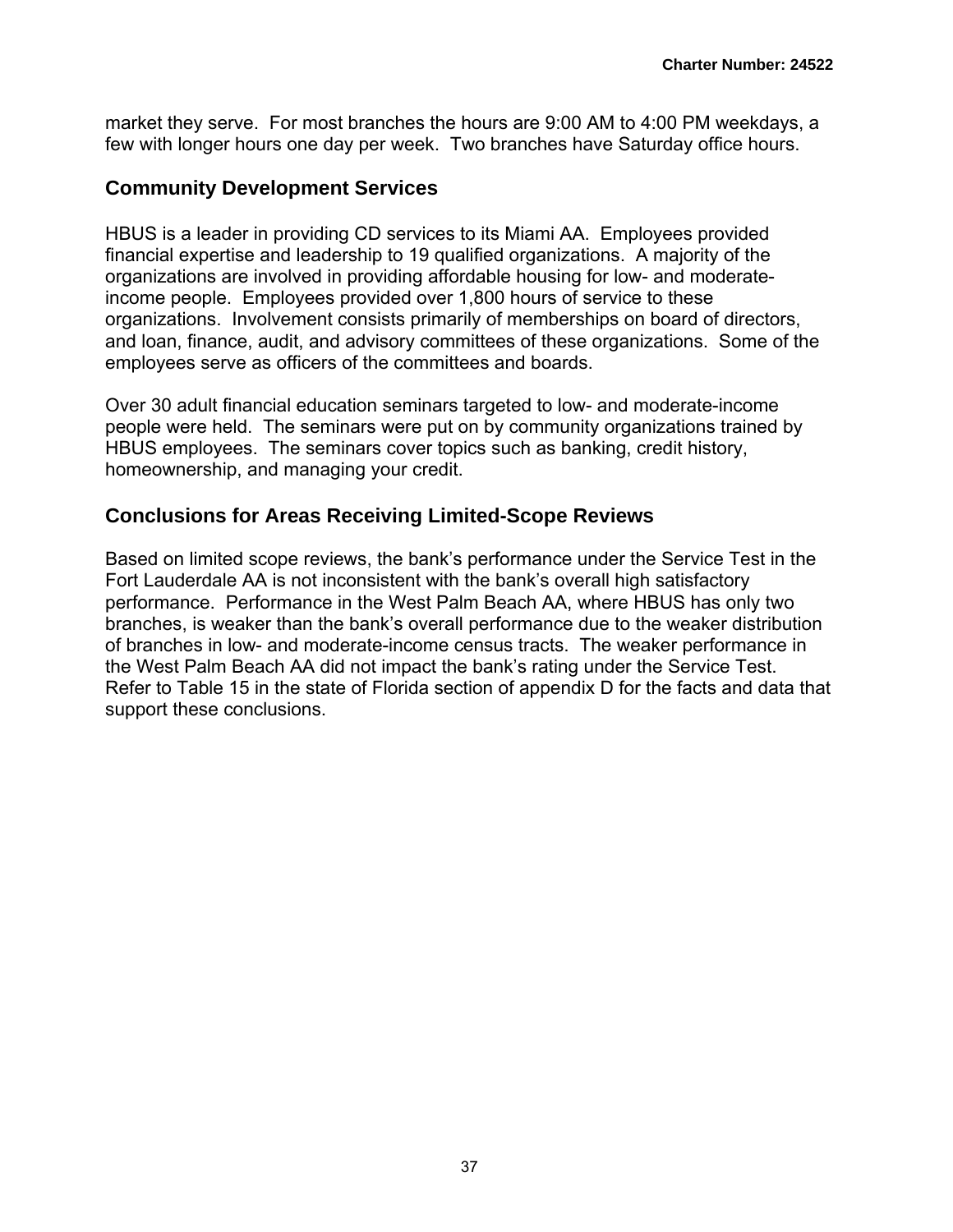# **State Rating**

## **State of California**

#### **CRA Rating for California3 : Outstanding The lending test is rated: Outstanding The investment test is rated: Outstanding The service test is rated: Outstanding**

The major factors that support this rating include:

- Excellent lending activity in the AA.
- Excellent geographic distribution of loans.
- Adequate distribution of loans by borrower income.
- CD lending had a positive impact on the Lending Test.
- Product innovation and flexibility had a positive impact on the Lending Test.
- Excellent level of CD investments.
- The bank's branches are readily accessible to geographies and individuals of different income levels.
- HBUS provided a high level of CD services that are responsive to the needs of the bank's AAs.

# **Description of Institution's Operations in California**

HBUS operates eleven branches in the three AAs in California; eight are located in the Los Angeles AA, two are located in the San Francisco AA, and one branch is located in the Oakland AA. As of June 30, 2005, deposits of \$994 million in the three AAs represented 1.6% of the bank's total domestic deposits.

We considered the significant affordability barriers that exist in the California housing market. According to a recent study, as of September 30, 2006, California is home to nine of the ten least affordable metropolitan areas in the United States. The Los Angeles area ranked as the least affordable, with only 1.8% of homes in the area affordable for median-income households. Coupled with a poverty level of 17% of the

 <sup>3</sup> For institutions with branches in two or more states in a multistate metropolitan area, this statewide evaluation does not reflect performance in the parts of this state contained within the multistate metropolitan area. Refer to the multistate metropolitan area rating and discussion for the rating and evaluation of the institution's performance in that area.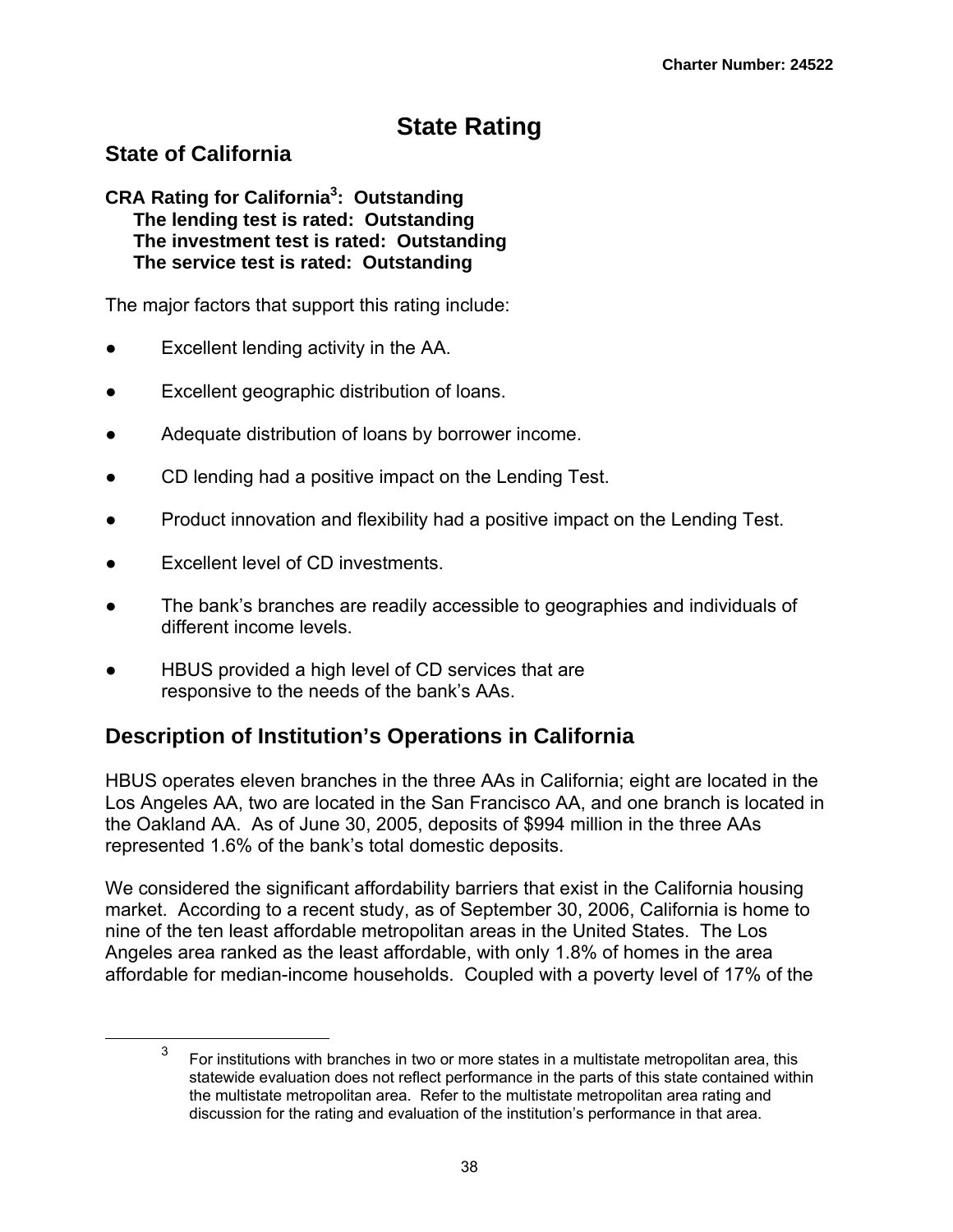households in the AA, homeownership remains very difficult for most low- and moderate-income borrowers.

Refer to the market profile for the state of California in appendix C for detailed demographics and other performance context information for AAs that received fullscope reviews

## **Scope of Evaluation in California**

We conducted a full-scope review of the Los Angeles AA and limited-scope reviews of the San Francisco and Oakland AAs. The state rating is based primarily on the performance in the Los Angeles AA. The Los Angeles AA represents the bank's largest concentration of loans, deposits and branches in the state. Home mortgage lending and small loans to businesses were evaluated. Home mortgage lending was weighted more heavily based on the volume of lending. Mortgage lending accounted for 87% of the lending volume in the Los Angeles AA.

# **LENDING TEST**

## **Conclusions for Areas Receiving Full-Scope Reviews**

The bank's performance under the lending test in California is rated "Outstanding." Based on a full-scope review, the bank's performance in the Los Angeles AA is excellent.

## **Lending Activity**

Refer to Table 1 "Lending Volume" and Table 1 "Other Products" in the state of California section of appendix D for the facts and data used to evaluate the bank's lending activity.

HBUS's lending activity is excellent.

During the evaluation period, approximately 87% of the loans originated in the Los Angeles AA were for home mortgage and 13% were to businesses. HBUS ranks 48<sup>th</sup> with a negligible 0.18% deposit market share and  $11<sup>th</sup>$  in home mortgage loans with a 2% market share. For home purchase, the bank ranks  $12<sup>th</sup>$  with a 2% market share,  $8<sup>th</sup>$ for home improvement with a 5% market share, and 13<sup>th</sup> for home refinance with a 2% market share. The competition for home mortgage lending is extremely high as demonstrated by the 867 lenders in the bank's AA, many without a depository presence. By comparison, there are 133 depository institutions in the AA. In small loans to business lending, the bank ranks  $22^{nd}$  with a 0.30% market share in number of loans and  $32<sup>nd</sup>$  with a 0.64% market share in dollar of loans. This is a very competitive market with 199 business lenders.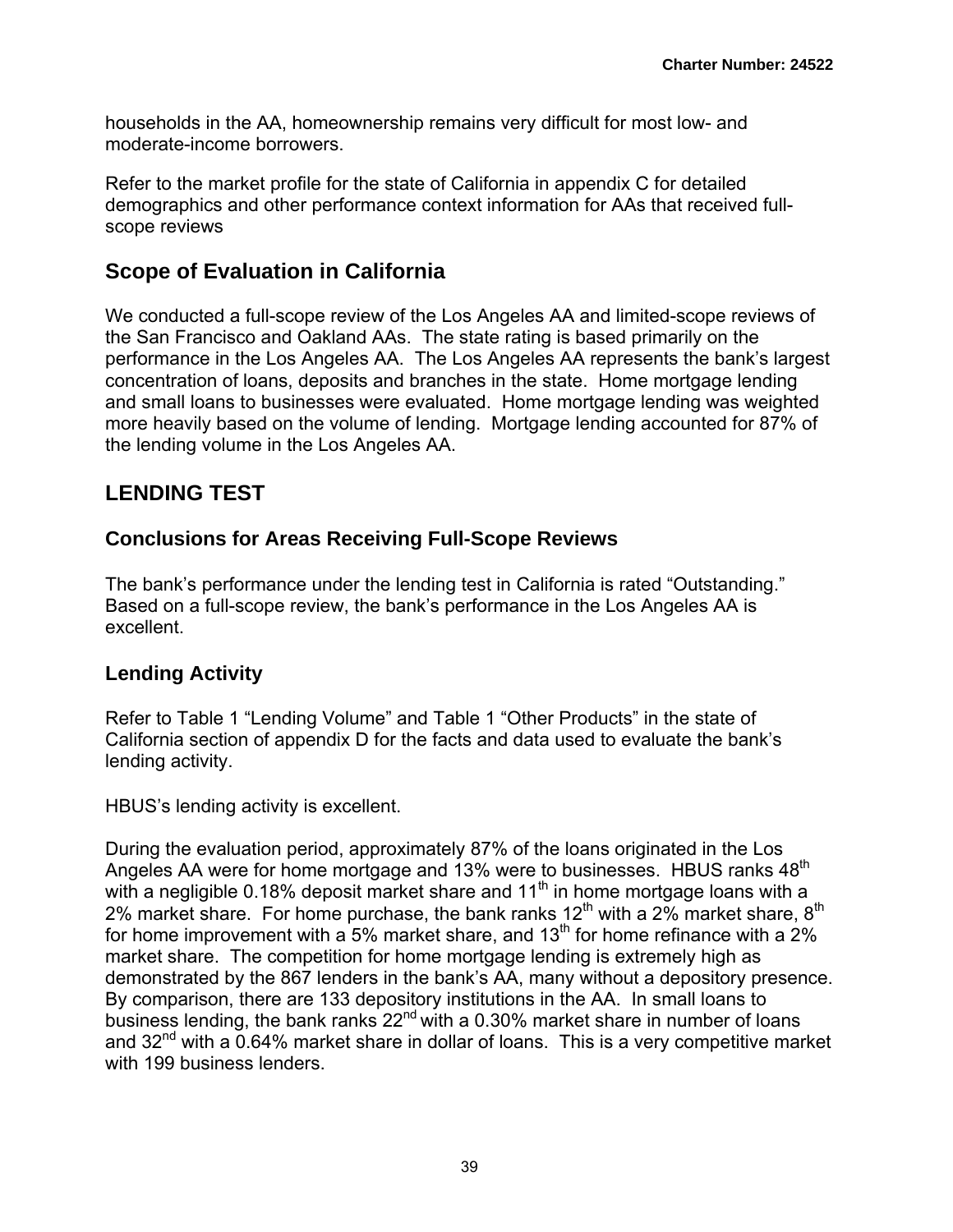## **Distribution of Loans by Income Level of the Geography**

The overall geographic distribution of loans is excellent. This is based on excellent distribution of home mortgage loans and adequate distribution of small loans to businesses.

## *Home Mortgage Loans*

Refer to Tables 2, 3, 4, and 5 in the state of California section of appendix D for the facts and data used to evaluate the geographic distribution of the bank's home mortgage loan originations/purchases.

The geographic distribution of home mortgage loans is excellent. For all home loan products, the percentage of lending in low-income geographies exceeded the percentage of owner-occupied units in those geographies. Similarly, the percentage of lending in moderate-income geographies substantially exceeded the percentage of owner-occupied units. The bank's market shares in low- and moderate-income geographies exceeded or substantially met (low-income, home refinance) the bank's overall market share.

## *Small Loans to Businesses*

Refer to Table 6 in the state of California section of appendix D for the facts and data used to evaluate the geographic distribution of the bank's origination/purchase of small loans to businesses.

The geographic distribution of small loans to businesses is adequate.

HBUS's portion of small loans to businesses in both low- and moderate-income geographies was below the percentage of businesses that are within those geographies. In low- income geographies, the bank's market share exceeded and in moderate-income geographies was below its overall market share.

## *Lending Gap Analysis*

We reviewed the geographic distribution of loans and did not detect any conspicuous or unexplained gaps in lending patterns.

## *Inside/Outside Ratio*

A substantial majority of the bank's originations and purchases were within its AAs. This analysis was performed at the bank level and does not include affiliate lending being considered under the other performance criteria. During the evaluation period, 91% of the bank's home mortgage loans and 92% of the bank's loans to small businesses were originated within the AAs. This performance was factored into the overall analysis of the geographic distribution of lending by income level of geography.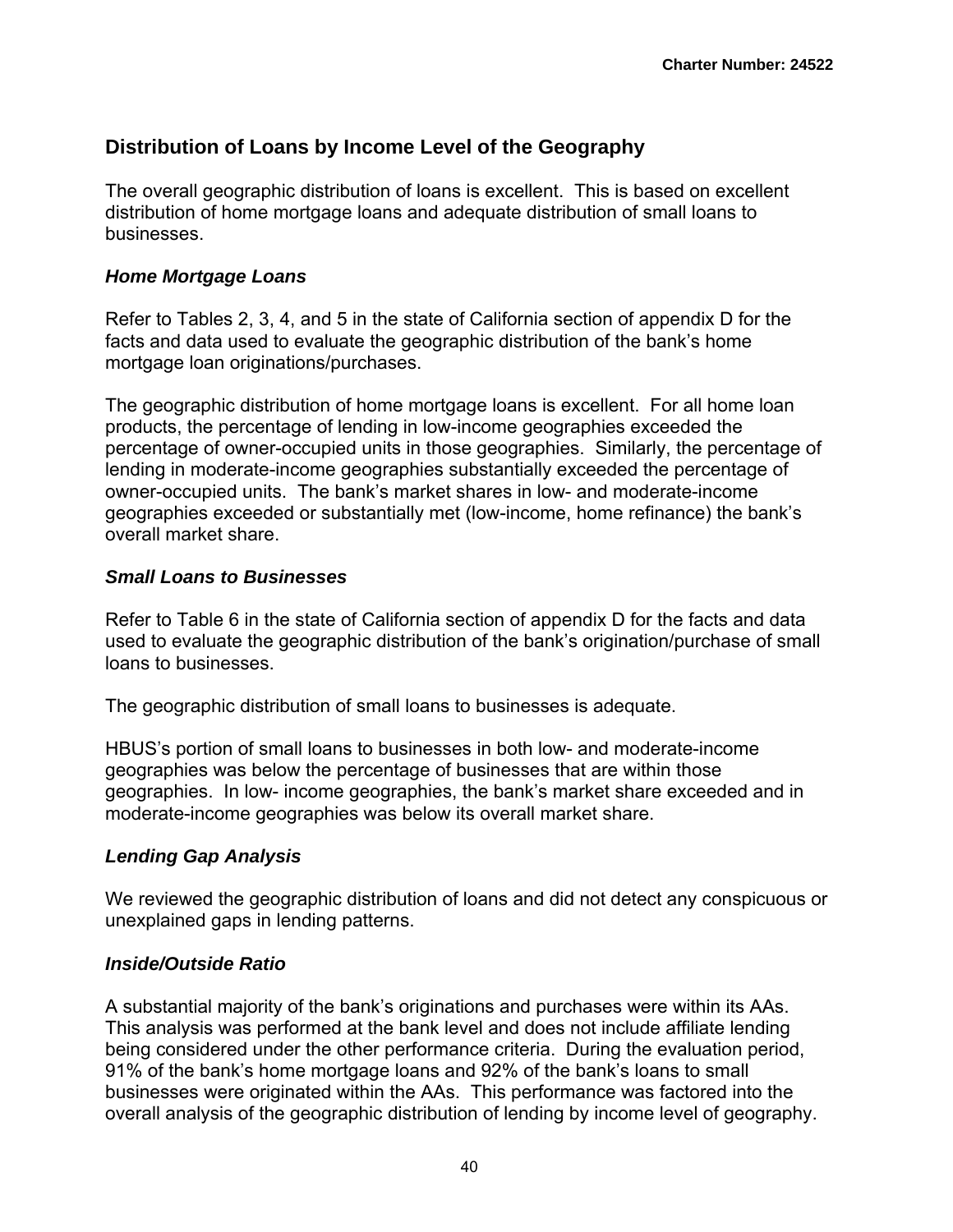## **Distribution of Loans by Income Level of the Borrower**

The overall distribution of loans by income level of the borrower is adequate. The distribution of home mortgage loans and small loans to businesses is adequate.

### *Home Mortgage Loans*

Refer to Tables 8, 9 and 10 in the state of California section of appendix D for the facts and data used to evaluate the borrower distribution of the bank's home mortgage loan originations and purchases.

Previously mentioned is a significant performance context issue relating to affordable housing in California. The cost of housing in California remains amongst the highest in the country. As such, this presents severe challenges for a financial institution to lend to either low- or moderate-income borrowers so that demographic parity (the proportion of a lender's loans made to low- or moderate-income borrowers versus the percentage of such borrowers in that AA) is attained. Accordingly, our analysis and final conclusions for the Los Angeles AA are tempered to reflect this performance context. See Appendix C for more detailed discussion on the declining affordability of housing.

HBUS's portion of home purchase and home refinance loans to low-and moderateincome borrowers is significantly lower than the percentage of families in those categories. For home purchase loans, the bank did not have any market share for loans to low-income borrowers. The market share of loans to moderate-income families exceeded the bank's overall market share. For home refinance loans, the bank's market share to low-income borrowers was below and to moderate-income borrowers was somewhat below the overall market share.

The percentage of the bank's home improvement lending to low-income borrowers was significantly below the percentage of low-income families and to moderate-income borrowers was somewhat below the percentage of those families. However, the bank's market share to both low- and moderate income borrowers significantly exceeded the overall market share.

#### *Small Loans to Businesses*

Refer to Table 11 in the state of California section of appendix D for the facts and data used to evaluate the borrower distribution of the bank's origination and purchase of small loans to businesses.

The distribution of small loans to businesses of different sizes is adequate, given competition and the startup of its small business lending program.

HBUS's portion of small loans to small businesses (businesses with gross annual revenue of \$1 million or less) was substantially below the percentage of small businesses. As noted earlier, there are 199 lenders making small loans to businesses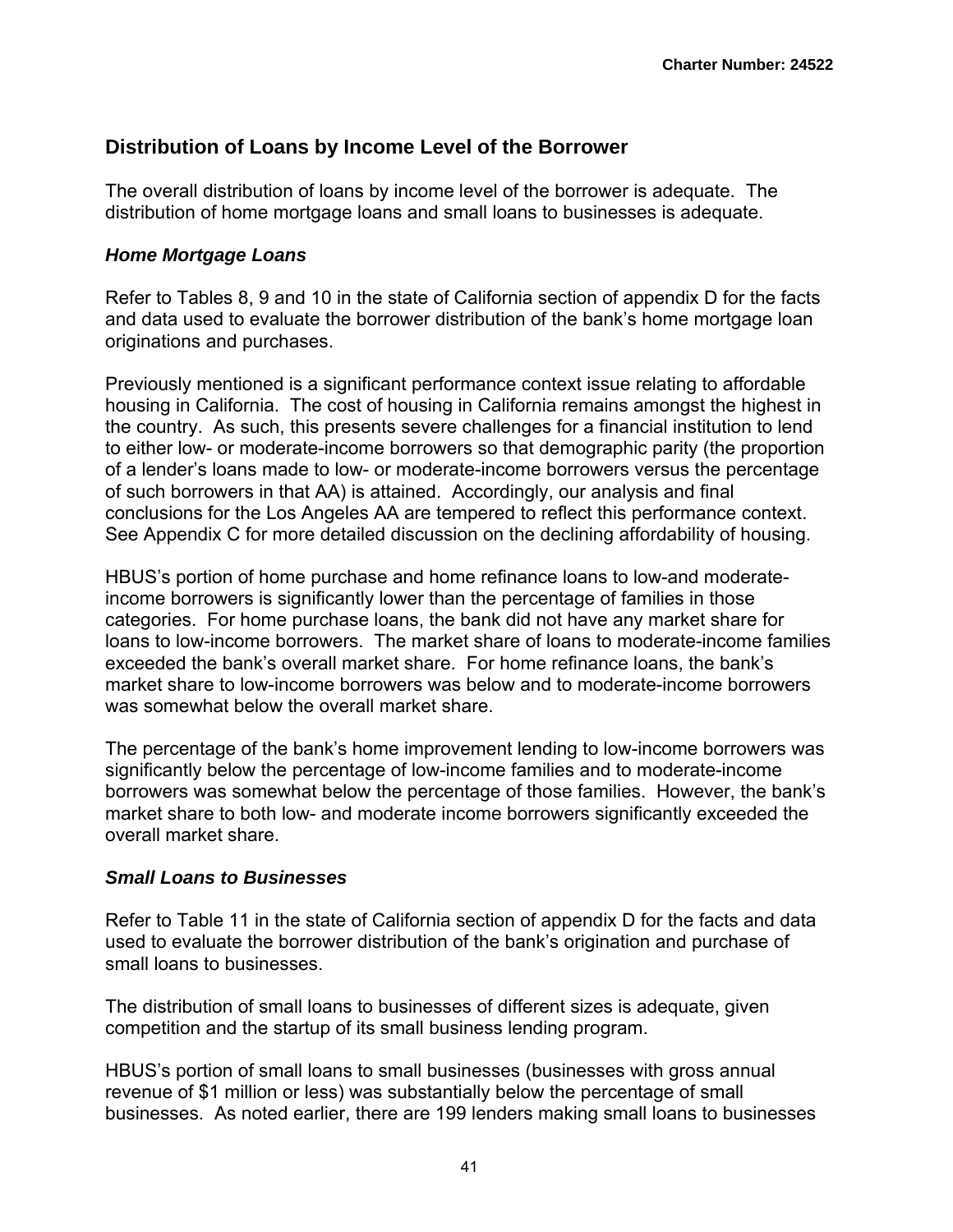in this AA. Additionally, during the evaluation period, the bank shifted from a privatebanking focus to a retail focus. It should be noted that a substantial majority (94%) of the bank's loans were for \$100 thousand or less indicating the bank's willingness to make small loans to businesses. The bank's market share to businesses with revenue of \$1 million or less substantially met its overall market share.

## **Community Development Lending**

Refer to Table 1 Lending Volume in the state of California section of appendix D for the facts and data used to evaluate the bank's level of CD lending. This table includes all CD loans, including multifamily loans that also qualify as CD loans. In addition, Table 5 includes geographic lending data on all multi-family loans, including those that also qualify as CD loans. Table 5 does not separately list CD loans, however.

HBUS's level of CD lending had a positive impact upon its performance under the Lending Test in the Los Angeles AA. HBUS originated five CD loans in the Los Angeles area, totaling \$2.1 million. The majority of the loans helped to fund affordable housing targeted to low- and moderate-income people. Affordable housing is an identified community credit need in the AA. A specific example includes a \$1.1 million line of credit to fund site acquisition, predevelopment and bridge loans for the development of affordable multifamily housing.

There were also four CD loans totaling over \$11 million made at the statewide or broader regional area with potential to benefit the AA. One of the loans totaling \$5 million was made to a statewide affordable housing fund. Affordable housing is a critical need in California.

#### *Other Loan Data – Los Angeles AA*

HBUS provided for consideration one standby letter of credit ("SBLC") totaling \$5.6 that supported an affordable housing initiative, a primary need of the AA. Refer to Table 1 – Optional Products for details.

## **Product Innovation and Flexibility**

Product innovation and flexibility had a positive impact on the Lending Test conclusions for the Los Angeles AA. HBUS offers flexible mortgage lending that targets low- and moderate-income borrowers through the Home 97 program. During the evaluation period, HBUS originated 474 loans totaling \$128 million.

### **Conclusions for Areas Receiving Limited-Scope Reviews**

Based on limited-scope reviews, the bank's performance under the lending test in the San Francisco and Oakland AAs is not inconsistent with the bank's overall outstanding performance under the lending test in California. Refer to the Tables 1 through 13 in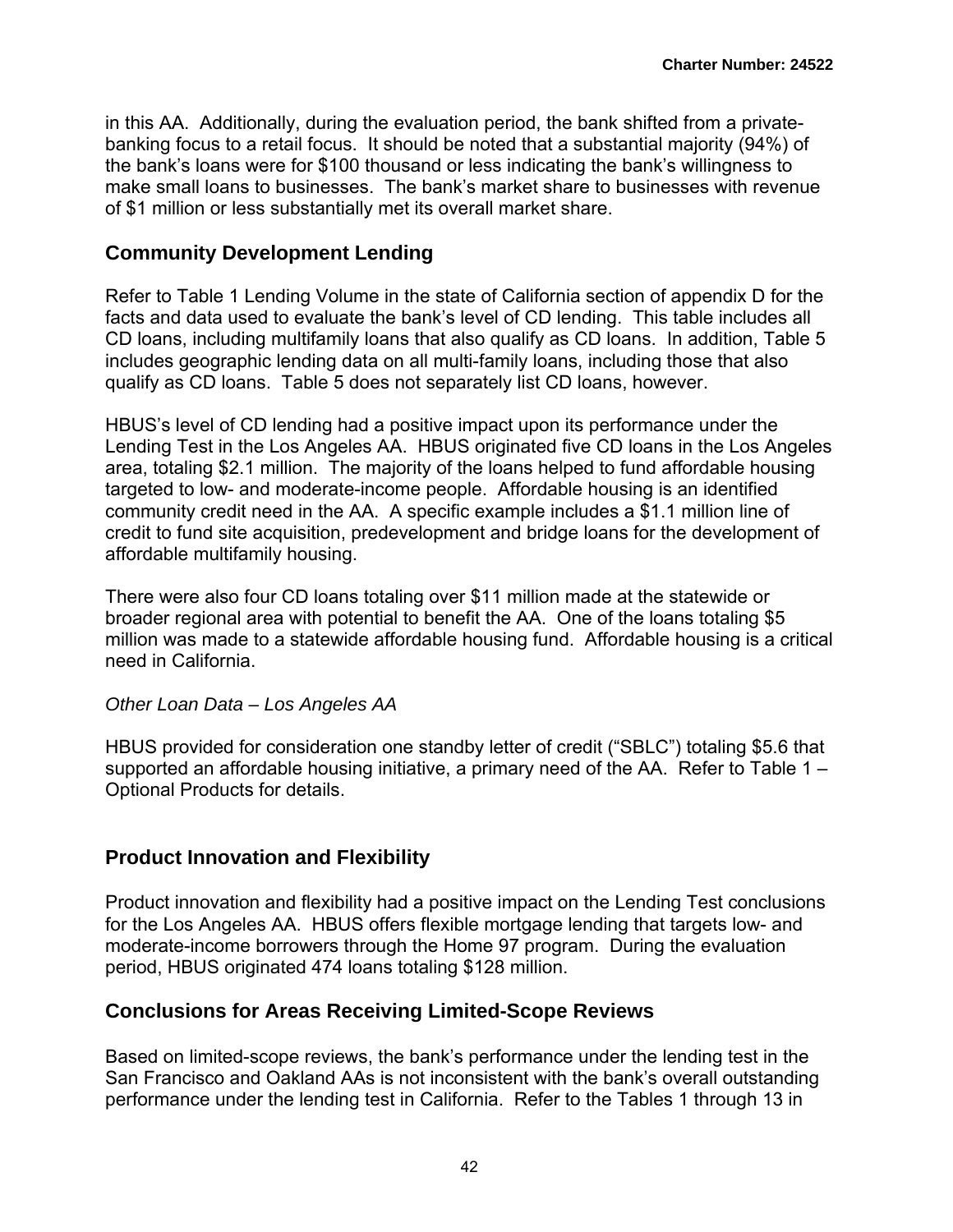the state of California section of appendix D for the facts and data that support these conclusions.

## **INVESTMENT TEST**

## **Conclusions for Areas Receiving Full-Scope Reviews**

The bank's performance under the investment test in California is rated "Outstanding." Based on full-scope reviews, the bank's performance in the Los Angeles AA is excellent.

Refer to Table 14 in the state of California section of appendix D for the facts and data used to evaluate the bank's level of qualified investments.

HBUS made over 100 investments and grants totaling over \$14 million in this AA during the evaluation period. The bank also had outstanding prior investments totaling \$160 thousand and approximately \$5 million in unfunded commitments. These prior period investments and unfunded commitments show the bank's continuing commitment to help meet the community needs of the area. Over three-fourths of the dollar volume of HBUS's investments was focused on affordable housing, a primary credit need in the Los Angeles AA. The impact of these transactions, along with broader regional area investments that benefited the AA is excellent.

In 2002, California passed Proposition 46, which provided a source of funds for affordable housing through the issuance of \$2.1 billion in bonds. These funds were fully committed by December 2005. HBUS supported this initiative by investing in projects and organizations that utilize funds from Proposition 46 and/or the Los Angeles City Housing Trust Fund.

## **Conclusions for Area Receiving Limited-Scope Reviews**

Based on limited-scope reviews, the bank's performance under the investment test in the San Francisco and Oakland AAs is not inconsistent with the bank's overall outstanding performance under the investment test in California. Refer to the Table 14 in the state of California section of appendix D for the facts and data that support these conclusions.

# **SERVICE TEST**

## **Conclusions for Areas Receiving Full-Scope Reviews**

The bank's performance under the service test in California is rated "Outstanding." Based on full-scope reviews, the bank's performance in the Los Angeles AA is excellent.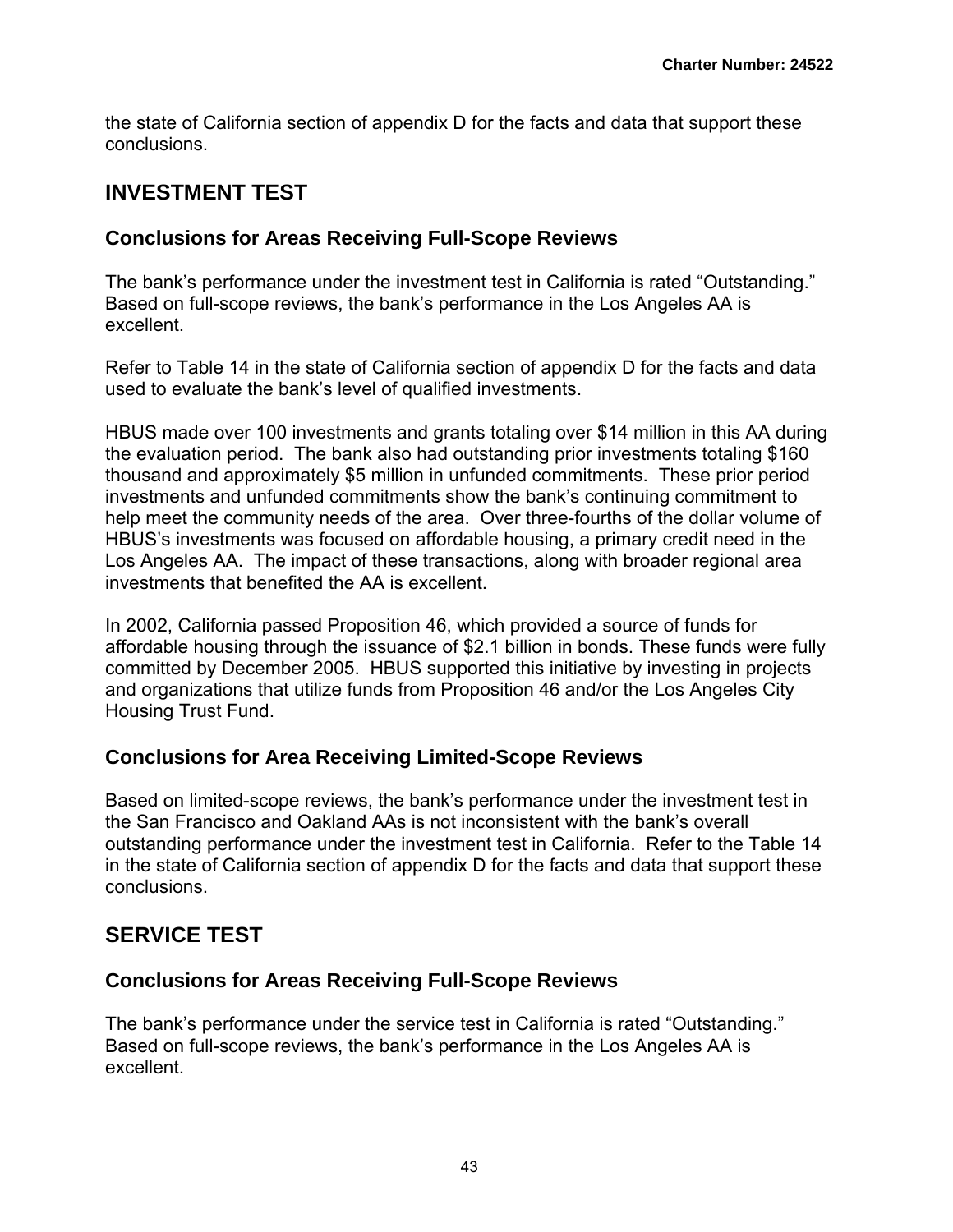## **Retail Banking Services**

Refer to Table 15 in the state of California section of appendix D for the facts and data used to evaluate the distribution of the bank's branch delivery system and branch openings and closings.

HBUS's delivery systems are readily accessible to all portions of the bank's full-scope AA.

HBUS has 11 full service branches in the state of California, representing 3% of its total nationwide branches. Within California, 73% of the branches are located in the Los Angeles AA.

Under the Service Test we consider a branch located in a low- or moderate-income census tract to be a convenient location for residents of the census tract. However, there are instances where a branch located in a middle- or upper-income census tract is actually near the border of a low- or moderate-income tract, literally across the street in some cases, or within a city block in others. We believe these bordering/nearby branches also provide ready financial services accessibility to the residents of the adjacent low- or moderate-income tracts.

In the Los Angeles AA, the distribution of branches in low-income census tracts exceeds the distribution of the population living in those census tracts, and in moderateincome census tracts is lower than the population living in those tracts. However, there are four branches located in middle- or upper-income census tracts that are convenient to residents of moderate-income census tracts. All four branches are located two tenths of a mile or less from a moderate-income tract and thus are able to provide convenient banking services to residents of these areas.

HBUS's record of opening and closing branches in the Los Angeles AA is excellent. Of the four branches opened during the evaluation period, two are located in low-income census tracts and one is located in a moderate-income census tract. These openings improved the accessibility of services to low- and moderate-income geographies. There were no branch closings.

HBUS's office hours and services throughout the AA do not vary in a way that inconveniences certain portions of the AA, particularly low- and moderate-income census tracts and individuals. Branch hours are tailored to the needs of the specific market they serve. For many branches the hours are 9:00 AM to 5:00 PM weekdays, usually with longer hours one day per week. Several branches offer Saturday office hours, including one located in a low-income census tract.

A wide variety of deposit and loan products and services are offered. The bank's free checking account product provides a no cost checking account option for lower-income customers and those who prefer to not pay for a checking account. There is no minimum deposit required to open an account or minimum balance that must be maintained. There is no maintenance or per check fees.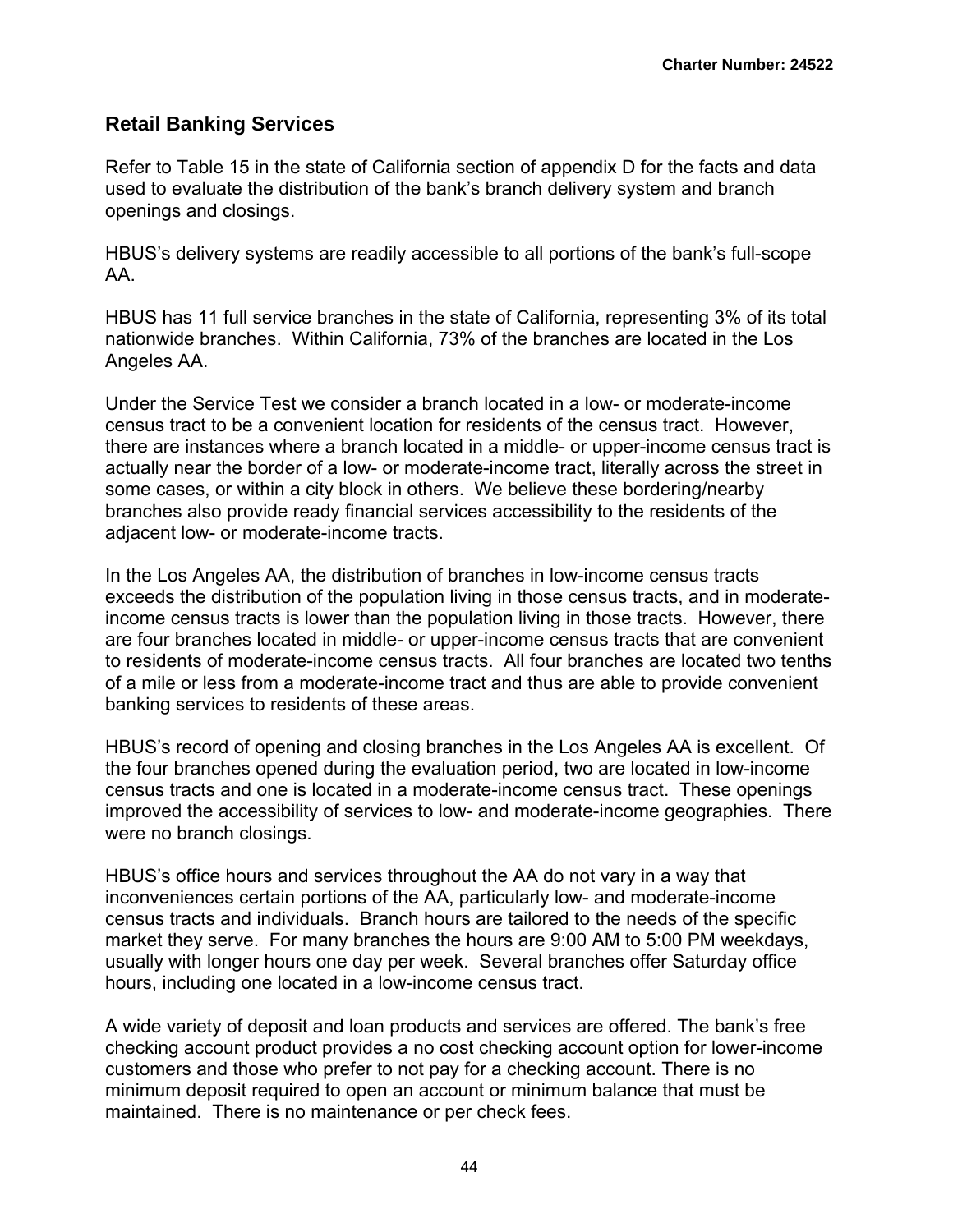HBUS's ATM network is an effective alternative delivery system for delivering retailbanking services to low and moderate-income geographies and to low-and moderateincome individuals. All but one branch in the full scope AA has one or more ATMs. The branch without an ATM is located in an upper-income census tract. Many of the ATMs are available 24 hours per day and accept deposits.

## **Community Development Services**

HBUS provided a high level of CD services to its Los Angeles full-scope AA. During the evaluation period, employees provided financial expertise to 15 qualified organizations and over 1,000 hours of service over the examination period. A majority of the organizations supported are involved in economic development through the support of small businesses that are creating and retaining jobs for low- and moderate-income persons, or will support permanent job creation in low or moderate-income census tracts or in areas targeted for redevelopment by federal, state or local government. They also are involved with organizations that provide community services targeted to low- and moderate-income individuals and organizations that support affordable housing for low- and moderate-income individuals. Employee involvement consists primarily of memberships on board of directors, and loan, audit, advisory and finance committees of these organizations. Some of the employees serve as officers of the committees and boards.

Over 30 adult financial education seminars targeted to low and moderate-income individuals were held during the examination period. The seminars, which were developed by HBUS, were conducted by community organizations trained by HBUS employees. The seminars cover topics such as banking, credit history, homeownership, and managing your credit.

## **Conclusions for Areas Receiving Limited-Scope Reviews**

Based on limited scope reviews, the bank's performance under the Service Test in the San Francisco AA is not inconsistent with the bank's overall outstanding performance. Performance in the Oakland AA, where HBUS has only one branch, is weaker than the bank's overall performance. No branches are located in low- or moderate-income geographies. The weaker performance in the Oakland AA did not impact the bank's rating under the Service Test. Refer to Table 15 in the state of California section of appendix D for the facts and data that support these conclusions.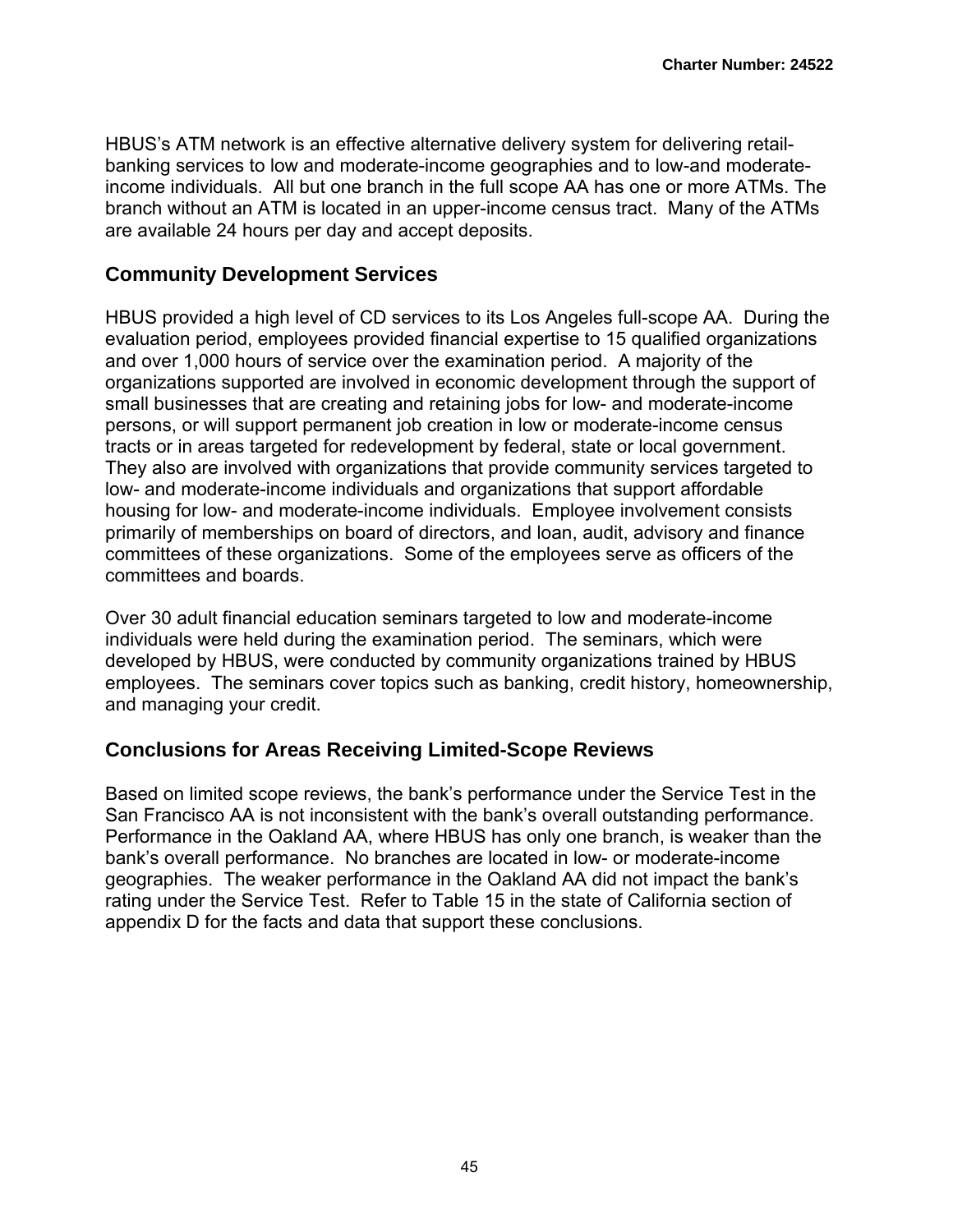# **State Rating**

# **District of Columbia**

**CRA Rating for District of Columbia4 : Satisfactory The lending test is rated: High Satisfactory The investment test is rated: High Satisfactory The service test is rated: Low Satisfactory**

The major factors that support this rating include:

- Good lending activity in the AA.
- Excellent geographic distribution of loans.
- Good distribution of loans by borrower income.
- Good level of CD investments.
- Branches are reasonably accessible to geographies and individuals of different income levels in the AA.
- HBUS provided a high level of CD services that are responsive to the needs of the bank's AAs, given the limited staffing resources.

# **Description of Institution's Operations in the District of Columbia**

HBUS opened its first branch in Washington, DC in December 2004. The branch houses HBUS's Government and Institutional Banking ("GIB") Department which specializes in providing banking services to the DC diplomatic corps. The branch has over 60 foreign embassies as customers and the vast majority of branch business is derived from these customers. HBUS has also opened branches in the French Embassy and the British Embassy. Neither of these two branches is accessible to the general public. The genesis of the GIB was the acquisition of several embassy accounts from two other banks. Customers of the branch tend to be foreign nationals who reside in the U.S. for a limited time. As a result, HBUS's deposit base grew more quickly than other facets of the business, such as lending and investments. As of June 30, 2005, HBUS ranked 15th among 29 financial institutions with a 0.49% deposit market share. With \$110 million in deposits, this represents 0.18% of the bank's total domestic deposits.

 $\overline{\phantom{a}}$  For institutions with branches in two or more states in a multistate metropolitan area, this statewide evaluation does not reflect performance in the parts of this state contained within the multistate metropolitan area. Refer to the multistate metropolitan area rating and discussion for the rating and evaluation of the institution's performance in that area.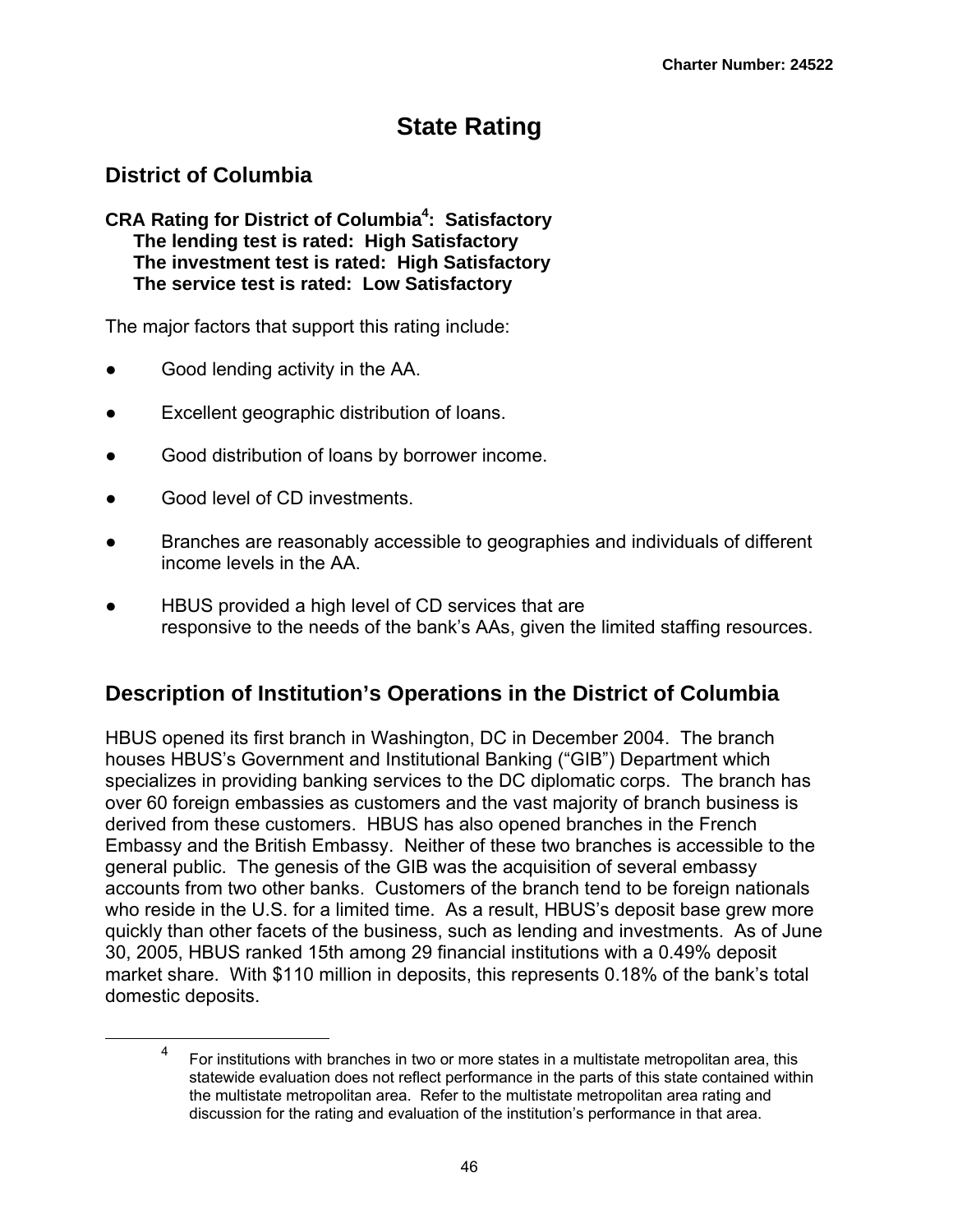Refer to the market profile for the District of Columbia in appendix C for detailed demographics and other performance context information for AAs that received fullscope reviews.

## **Scope of Evaluation in the District of Columbia**

The bank has defined a single AA contained within the District of Columbia. The area received a full-scope review. In evaluating the bank's lending performance, the weight was placed on home purchase and home refinance loans. The volume of home improvement loans and small loans to businesses were insufficient to result in any meaningful analysis or conclusion.

## **LENDING TEST**

## **Conclusions for Areas Receiving Full-Scope Reviews**

The bank's performance under the lending test in the District of Columbia is rated "High Satisfactory." Based on full-scope reviews, the bank's performance in the DC AA is good.

## **Lending Activity**

Refer to Table 1 Lending Volume in the District of Columbia section of appendix D for the facts and data used to evaluate the bank's lending activity.

HBUS's lending activity is good. During the evaluation period, nearly all of the bank's loans were for home mortgages. HBUS ranks  $15<sup>th</sup>$  in deposits with a 0.49% market share. The bank ranks  $23^{\text{rd}}$  with a 0.96% market share in overall mortgage lending, 19<sup>th</sup> in home purchase (1% market share) and 17<sup>th</sup> for home refinancing (1.5% market share).

## **Distribution of Loans by Income Level of the Geography**

### *Home Mortgage Loans*

Refer to Tables 2, 3, 4, and 5 in the District of Columbia section of appendix D for the facts and data used to evaluate the geographic distribution of the bank's home mortgage loan originations/purchases.

The geographic distribution of home mortgage loans is excellent. For home purchase and home refinance lending, the percentage of lending in low- and moderate-income geographies either exceeded or substantially exceeded the percentage of owneroccupied units in those geographies. The market share of home purchase and home refinance loans in low-income geographies exceeded and was below, respectively, the overall market shares. The market share of home purchase and home refinance loans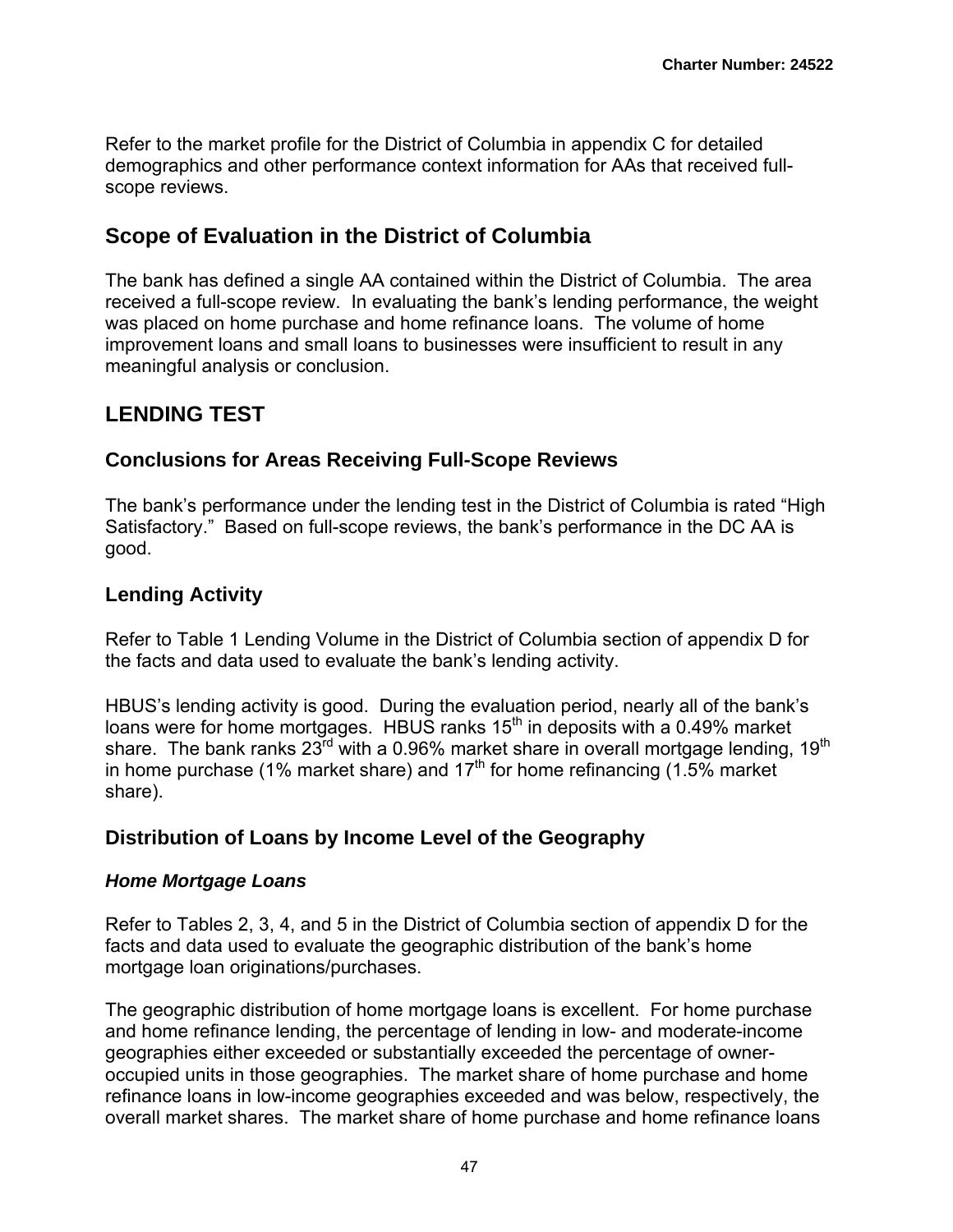in moderate-income geographies was below and substantially met, respectively, the overall market shares.

#### *Small Loans to Businesses*

Refer to Table 6 in the District of Columbia section of appendix D for the facts and data used to evaluate the geographic distribution of the bank's origination/purchase of small loans to businesses.

During the evaluation period, the bank's volume of small loans to businesses was insignificant to allow for a meaningful analysis or conclusions.

### *Lending Gap Analysis*

We reviewed the geographic distribution of loans and did not detect any conspicuous or unexplained gaps in lending patterns.

#### *Inside/Outside Ratio*

A substantial majority of the bank's originations and purchases were within its AAs. This analysis was performed at the bank level and does not include affiliate lending being considered under the other performance criteria. During the evaluation period, 91% of the bank's home mortgage loans and 92% of the bank's loans to small businesses were originated within the AAs. This performance was factored into the overall analysis of the geographic distribution of lending by income level of geography.

### **Distribution of Loans by Income Level of the Borrower**

#### *Home Mortgage Loans*

Refer to Tables 8, 9 and 10 in the District of Columbia section of appendix D for the facts and data used to evaluate the borrower distribution of the bank's home mortgage loan originations and purchases.

The overall distribution of home mortgage loans is good, given the high cost of housing and the poverty level in the DC AA. Recent economic data shows that the median sales price of an existing single-family home was \$443 thousand. Coupled with a poverty level of 17% of the households in the AA, homeownership remains very difficult for most low income borrowers. The updated median family income for the DC AA indicates that a low-income individual earns no more than \$44 thousand a year. These barriers were considered in our analysis and conclusions.

The percentage of home purchase and home refinance loans to low-income borrowers was significantly below the percentage of low-income families. The percentage of home purchase lending to moderate-income borrowers exceeded the percentage of moderate-income families. The percentage of home refinance loans to moderateincome borrowers was near to the percentage of moderate-income families. With the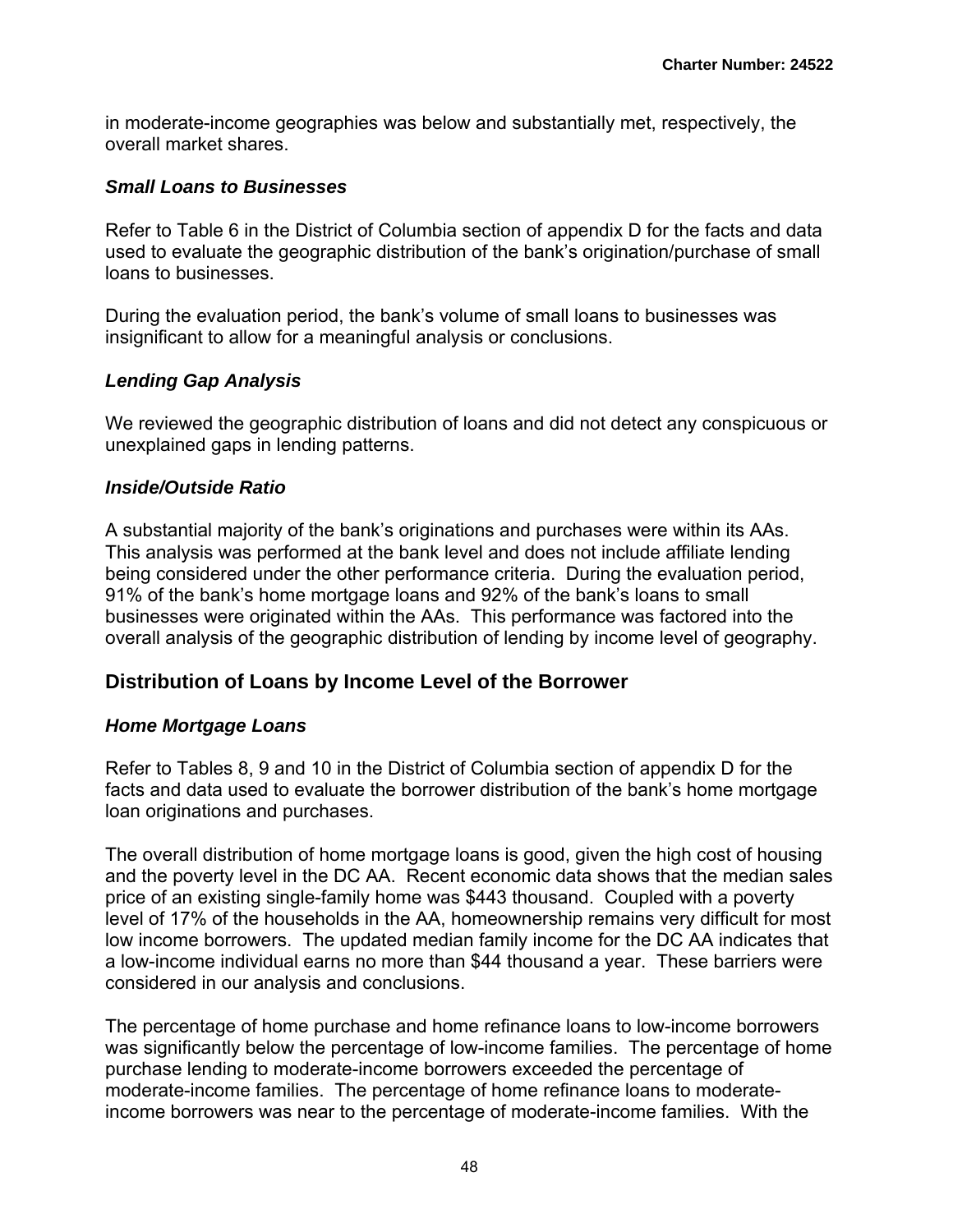exception of home purchase loans to low-income borrowers, the bank's market share to low- and moderate-income borrowers substantially met or exceeded the bank's overall market share.

#### *Small Loans to Businesses*

Refer to Table 11 in the District of Columbia section of appendix D for the facts and data used to evaluate the borrower distribution of the bank's origination and purchase of small loans to businesses.

During the evaluation period, the bank's volume of small loans to businesses was insignificant to allow for a meaningful analysis or conclusions.

## **Community Development Lending**

Refer to Table 1 Lending Volume in the District of Columbia section of appendix D for the facts and data used to evaluate the bank's level of CD lending. This table includes all CD loans, including multifamily loans that also qualify as CD loans. In addition, Table 5 includes geographic lending data on all multi-family loans, including those that also qualify as CD loans. Table 5 does not separately list CD loans, however.

HBUS's level of CD lending had a neutral impact upon its performance under the Lending Test in the DC AA. The bank did not originate any CD loans during the evaluation period.

### **Product Innovation and Flexibility**

Product innovation and flexibility had a neutral impact on the Lending Test conclusions for the DC AA. During the evaluation period, HBUS originated one loan for \$307 thousand under the My Community (Fannie Mae) program.

## **INVESTMENT TEST**

### **Conclusions for Areas Receiving Full-Scope Reviews**

The bank's performance under the investment test in the District of Columbia is rated "High Satisfactory." Based on the full-scope review, the bank's performance in the DC AA is good.

Refer to Table 14 in the District of Columbia section of appendix D for the facts and data used to evaluate the bank's level of qualified investments.

HBUS made 27 investments and grants to a variety of organizations in this AA. Current period investments total \$843 thousand. HBUS also made 36 investments totaling \$136 thousand and had \$1.4 million in unfunded commitments in a broader regional area with potential to benefit the bank's AA.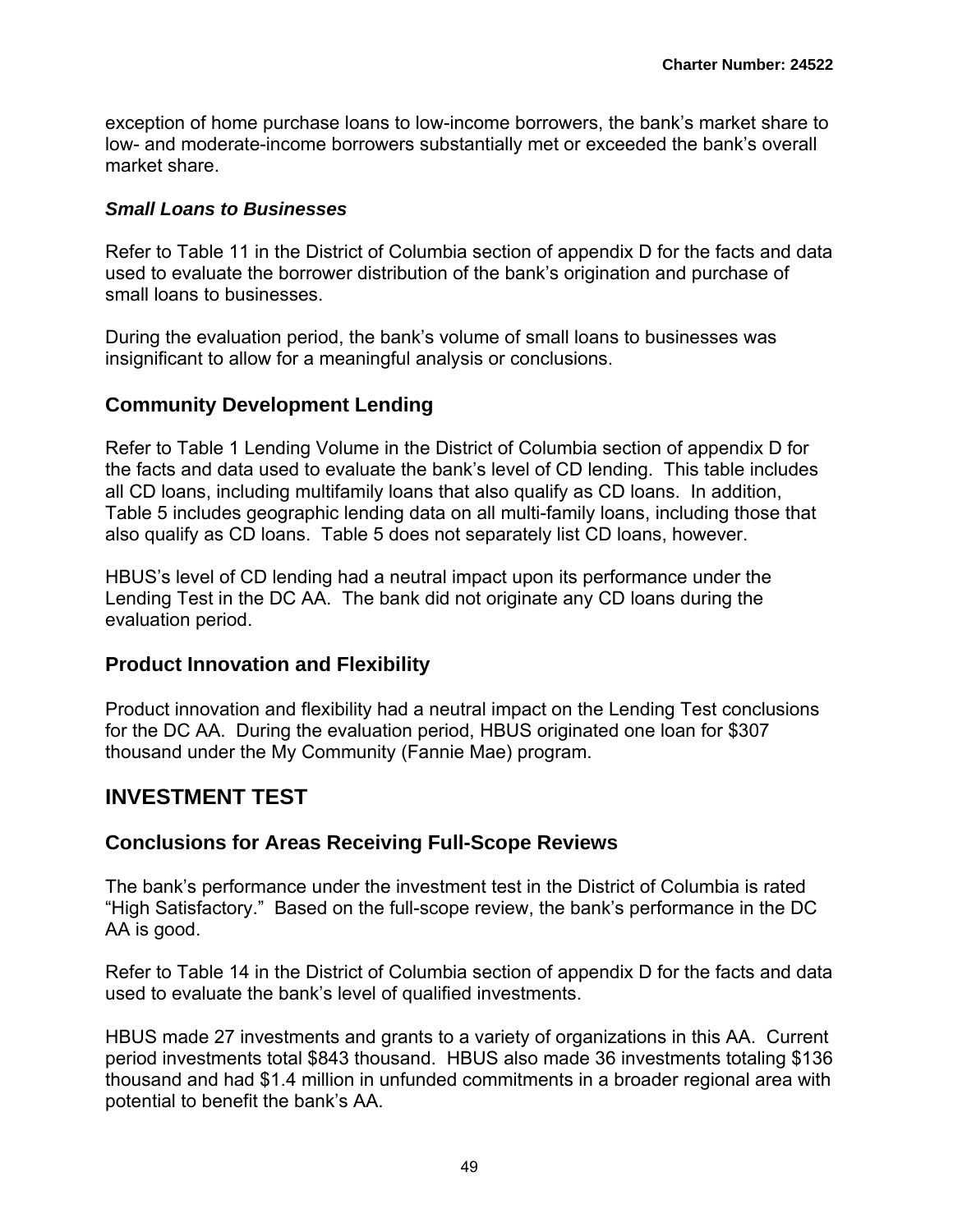# **SERVICE TEST**

## **Conclusions for Areas Receiving Full-Scope Reviews**

The bank's performance under the Service Test in the District of Columbia is rated "Low Satisfactory." Based on the full-scope review, the bank's performance in the DC AA is adequate.

## **Retail Banking Services**

Refer to Table 15 in the District of Columbia section of appendix D for the facts and data used to evaluate the distribution of the bank's branch delivery system and branch openings and closings.

HBUS has three full service branches in the DC AA, representing less than 1% of its total nationwide branches. Two of the branches have limited access. They are located in foreign embassies and only serve embassy employees and those who have specific business at the embassy.

The bank's delivery systems are reasonably accessible to geographies and individuals of different income levels in the AA. In the DC AA, there are no branches located in low- or moderate-income census tracts. The one branch available to the general public is located in business/government section of the District, in a census tract which is not classified for income.

HBUS established its presence in the District of Columbia during the evaluation period by opening the branches mentioned above. The bank did not close any branches.

Branch hours are tailored to the needs of the specific market they serve. The Connecticut Avenue branch, which is open to the general public, has weekday hours from 8:00 AM to 4:30 PM. The branch also maintains Saturday and Sunday hours. The branch offices located at the British and French embassies are open only two to three days per week.

The bank offers a wide variety of deposit and loan products and services. The bank's free checking account product provides a no cost checking account option for lowerincome customers and those who prefer to not pay for a checking account. There is no minimum deposit required to open an account or minimum balance that must be maintained. There is no maintenance or per check fees.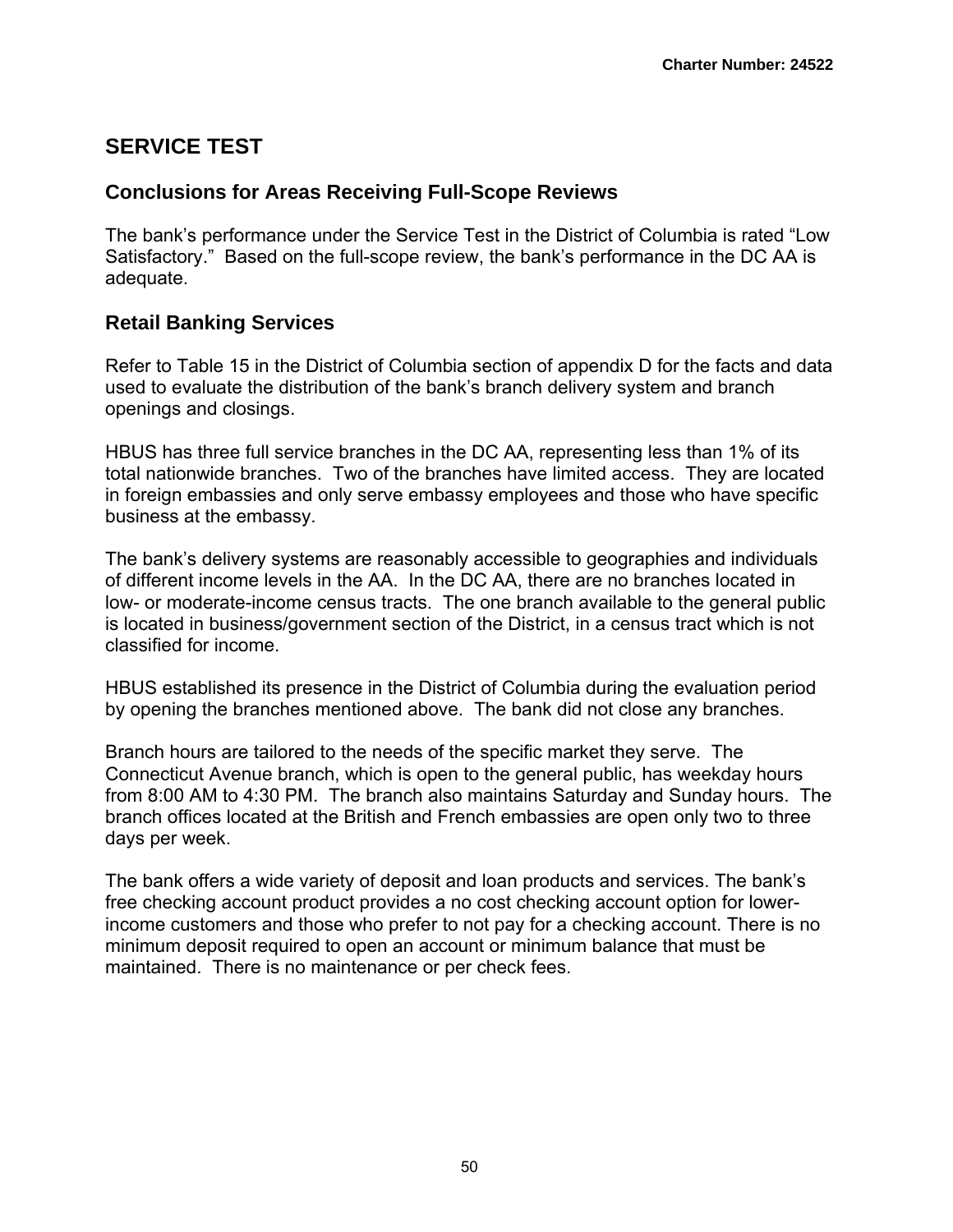## **Community Development Services**

HBUS provided a high level of CD services in the DC AA, given the limited resources of the branches. Bank employees provided financial expertise to four qualified organizations over the evaluation period. Three of the organizations are involved in providing affordable housing targeted to low- and moderate-income individuals. The other organization provides community services targeted to low- and moderate-income people. During the evaluation period, bank employees provided over 200 hours of service to these organizations. Employee involvement consists of a membership on a finance committee and board of directors at one organization, serving as the president of another organization, and technical support on affordable housing loan products for two organizations.

Five adult financial education seminars targeted to low- and moderate-income people were held during the examination period. The seminars were put on by community organizations trained by HBUS employees. The seminars cover topics such as banking, credit history, homeownership, and managing your credit.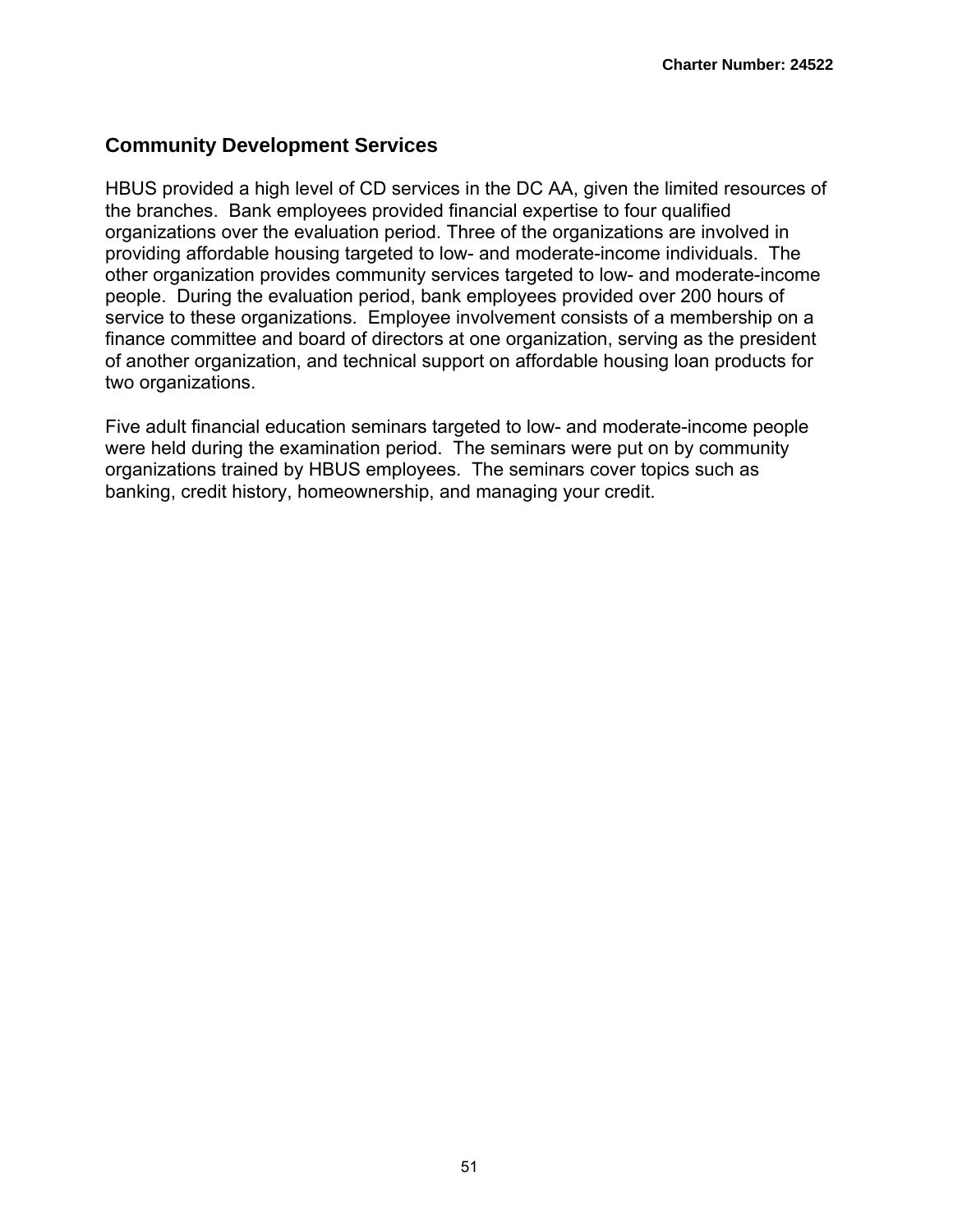# **State Rating**

## **State of Washington**

#### **CRA Rating for Washington5 : Outstanding The lending test is rated: Outstanding The investment test is rated: Outstanding The service test is rated: Low Satisfactory**

The major factors that support this rating include:

- Excellent lending activity in the AA.
- Excellent geographic distribution of loans.
- Good distribution of loans by borrower income.
- Product innovation and flexibility had a positive impact on the Lending Test.
- Excellent level of CD investments.
- The bank's branch is reasonably accessible to geographies and individuals of different income levels.
- HBUS provided an adequate level of CD services that are responsive to the needs of the bank's AAs.

## **Description of Institution's Operations in Washington**

HBUS has a very limited presence in Washington State. The bank operates one branch, which is located on the  $23<sup>rd</sup>$  floor of a high rise building in downtown Seattle, Washington. The branch was acquired from HSBC Canada in December, 2002. The focus of the branch is the commercial middle market business. The branch accepts deposits, but does not have an ATM. With \$90 million in domestic deposits the bank ranks  $31<sup>st</sup>$  among 61 insured depository institutions in the AA. These deposits represent 0.15% of the bank's total domestic deposits.

 $\frac{1}{5}$  For institutions with branches in two or more states in a multistate metropolitan area, this statewide evaluation does not reflect performance in the parts of this state contained within the multistate metropolitan area. Refer to the multistate metropolitan area rating and discussion for the rating and evaluation of the institution's performance in that area.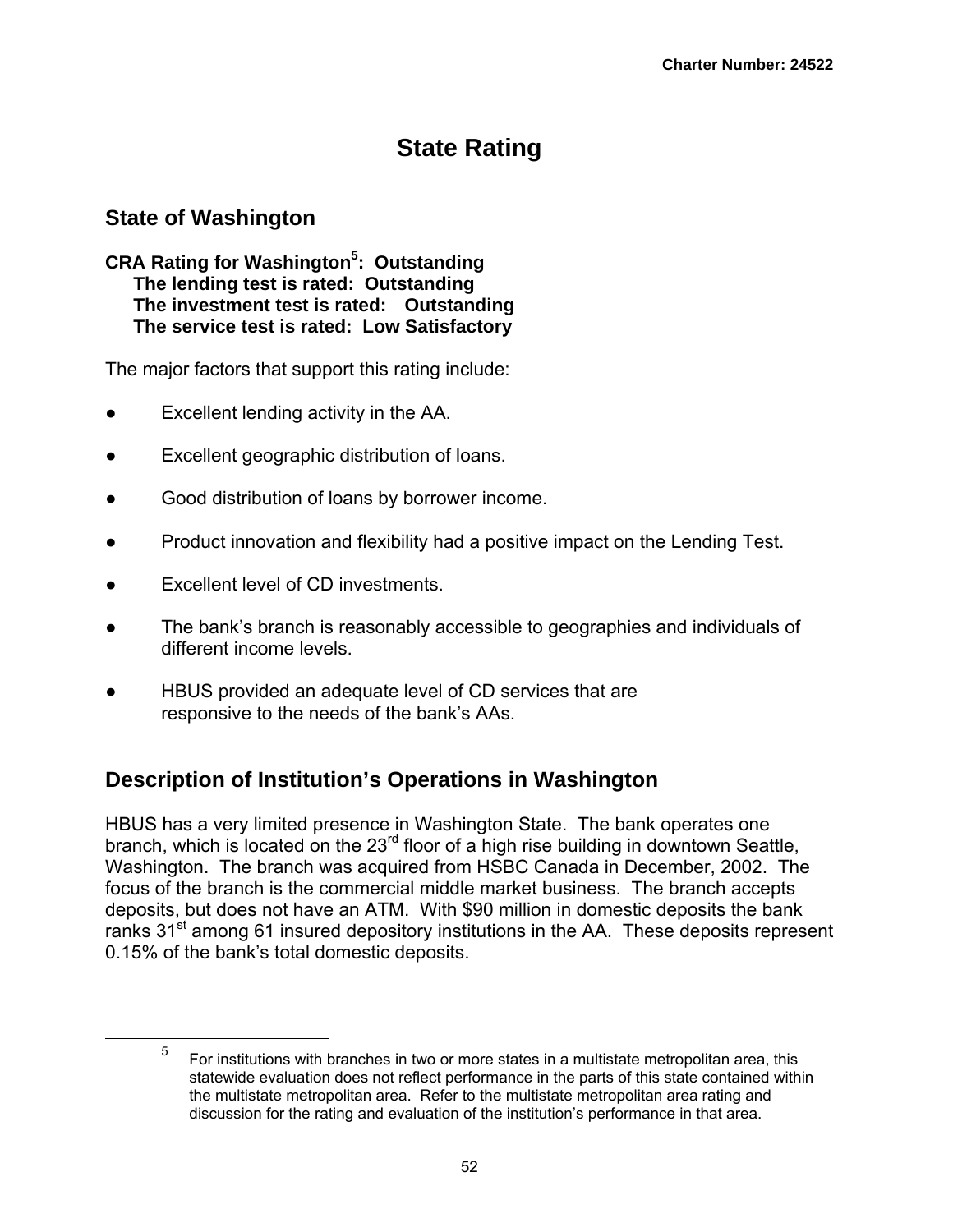Refer to the market profiles for the state of Washington in appendix C for detailed demographics and other performance context information for AAs that received fullscope reviews.

## **Scope of Evaluation in Washington**

The bank has defined a single AA contained within the City of Seattle. The area received a full-scope review. In evaluating the bank's lending performance, weight was placed on home mortgage loans which represented 96% of the lending volume. The volume of small loans to businesses was insufficient to result in any meaningful analysis or conclusion.

# **LENDING TEST**

## **Conclusions for Areas Receiving Full-Scope Reviews**

The bank's performance under the lending test in Washington is rated "Outstanding". Based on the full-scope review, the bank's performance in the Seattle AA is excellent.

## **Lending Activity**

Refer to Tables 1 Lending Volume in the state of Washington section of appendix D for the facts and data used to evaluate the bank's lending activity.

Lending activity is excellent, given the branch's limited access, middle-market focus, mortgage lending and deposit market shares, and competition. The bank ranks  $31<sup>st</sup>$  in deposits with a 0.21% market share. The bank ranks  $12<sup>th</sup>$  with a 1.7% market share in overall home mortgage lending,  $17<sup>th</sup>$  in home purchase (1.4% market share),  $6<sup>th</sup>$  in home improvement  $(4.2\%$  market share), and  $10<sup>th</sup>$  in home refinancing (1.9% market share). There is strong competition in this market as evidenced by the 437 mortgage lenders in the AA.

## **Distribution of Loans by Income Level of the Geography**

### *Home Mortgage Loans*

Refer to Tables 2, 3, 4, and 5 in the state of Washington section of appendix D for the facts and data used to evaluate the geographic distribution of the bank's home mortgage loan originations/purchases.

The geographic distribution of all home mortgage loans (home purchase, home improvement, and refinance) is excellent. In each instance, the percentage of bank lending in both low- and moderate-income geographies exceeded or substantially exceeded the percentage of owner-occupied units in those geographies. The market share in low- and moderate-income geographies substantially met or exceeded the bank's overall market share for all loan purposes. For home improvement loans, the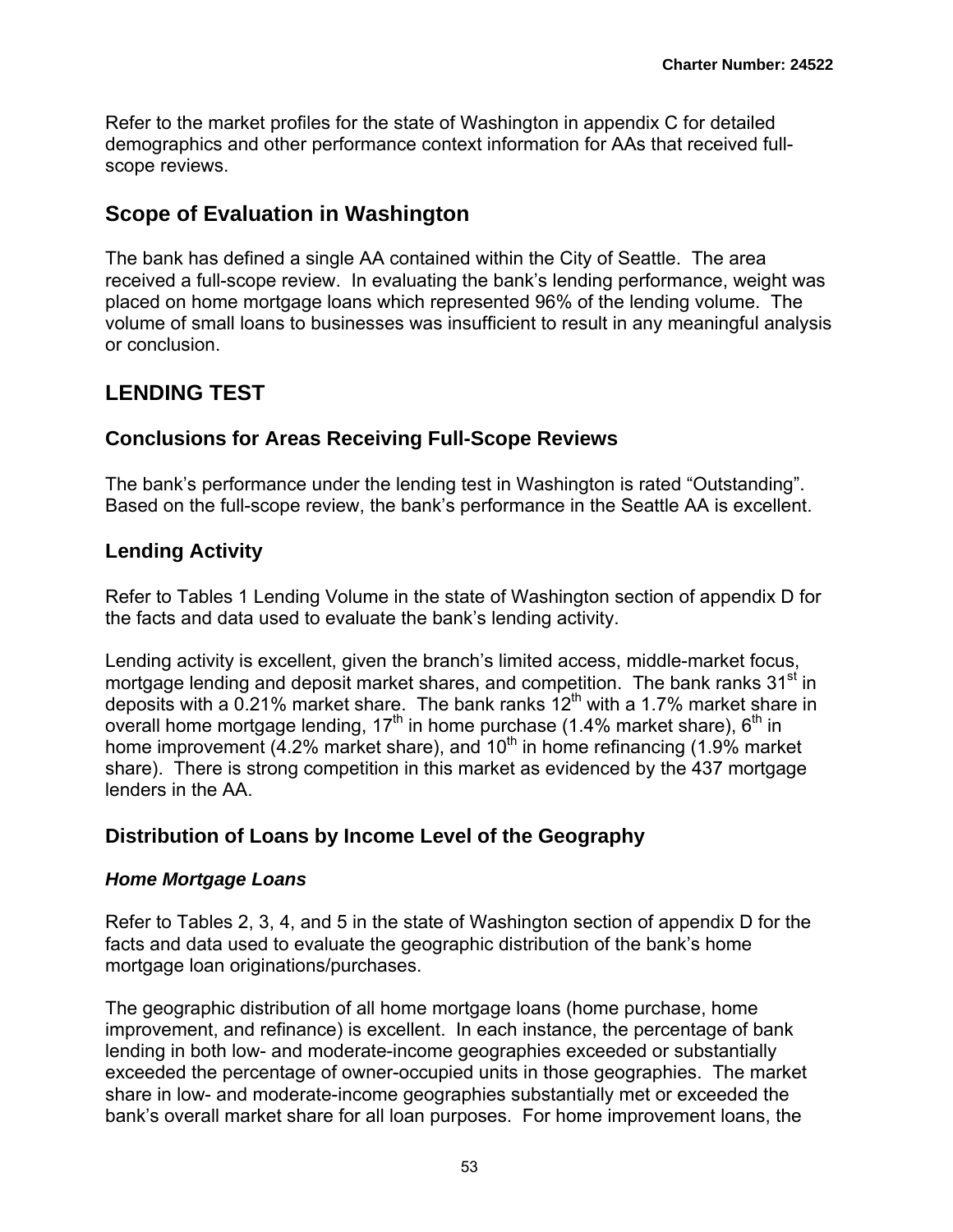bank's market share in low-income geographies substantially exceeded its overall market share.

#### *Small Loans to Businesses*

Refer to Table 6 in the state of Washington section of appendix D for the facts and data used to evaluate the geographic distribution of the bank's origination/purchase of small loans to businesses.

During the evaluation period, the bank's volume of small loans to businesses was insignificant to allow for a meaningful analysis or conclusions.

### *Lending Gap Analysis*

We reviewed the geographic distribution of loans and did not detect any conspicuous or unexplained gaps in lending patterns.

#### *Inside/Outside Ratio*

A substantial majority of the bank's originations and purchases were within its AAs. This analysis was performed at the bank level and does not include affiliate lending being considered under the other performance criteria. During the evaluation period, 91% of the bank's home mortgage loans and 92% of the bank's loans to small businesses were originated within the AAs. This performance was factored into the overall analysis of the geographic distribution of lending by income level of geography.

### **Distribution of Loans by Income Level of the Borrower**

### *Home Mortgage Loans*

Refer to Tables 8, 9 and 10 in the state of Washington section of appendix D for the facts and data used to evaluate the borrower distribution of the bank's home mortgage loan originations and purchases.

The overall distribution of home mortgage loans is good, given the high cost of housing and the poverty level. The rapid population growth has placed a strain on affordable housing. The estimated median price for a home is now \$338,600. Coupled with a poverty level of 12%, home ownership for most low-income borrowers is unaffordable. These barriers were considered in our analysis and conclusions.

For all home mortgage loans, the percentage of lending to low-income borrowers was significantly below the percentage of low-income families. For home purchase loans, the percentage of lending to moderate-income borrowers exceeded the percentage of moderate-income families. For home improvement loans, the percentage of lending to moderate-income borrowers is near the percentage of moderate-income families. For home refinance loans, the percentage of lending is somewhat below the percentage of moderate-income families. For home purchase loans, the bank's market share to low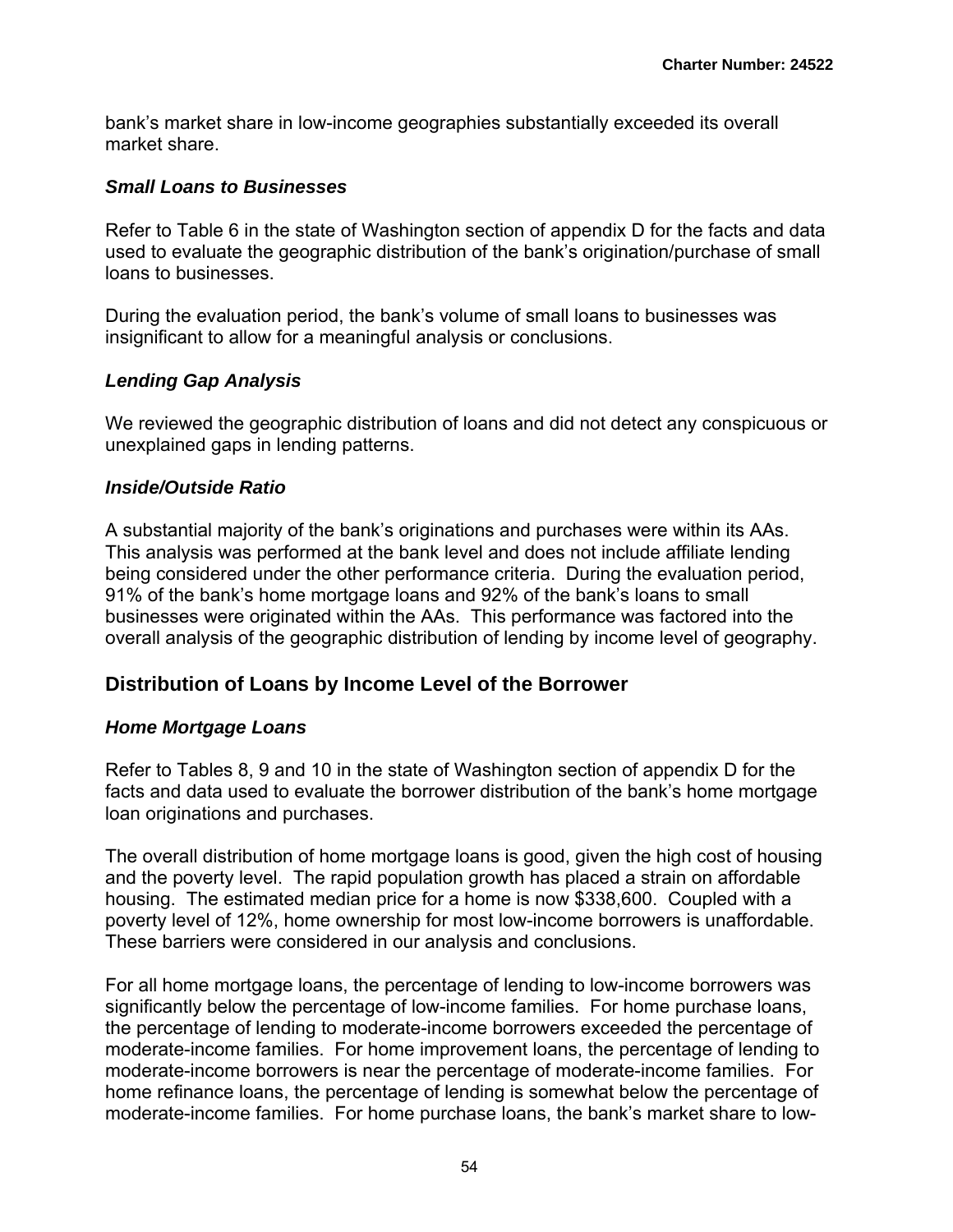income borrowers substantially met and for home refinancing loans was somewhat below the bank's overall market share. The bank did not have any market share to lowincome borrowers for home improvement lending. The bank's market share for moderate-income borrowers exceeded the bank's overall market share for all home mortgage products.

#### *Small Loans to Businesses*

Refer to Table 11 in the state of Washington section of appendix D for the facts and data used to evaluate the borrower distribution of the bank's origination and purchase of small loans to businesses.

During the evaluation period, the volume of HBUS's small loans to businesses was insignificant to allow for meaningful analysis or conclusions.

### **Community Development Lending**

Refer to Table 1 Lending Volume in the state of Washington section of appendix D for the facts and data used to evaluate the bank's level of CD lending. This table includes all CD loans, including multifamily loans that also qualify as CD loans. In addition, Table 5 includes geographic lending data on all multi-family loans, including those that also qualify as CD loans. Table 5 does not separately list CD loans, however.

HBUS's level of CD lending had a neutral impact upon its performance under the Lending Test in the Seattle AA. The bank originated one CD loan consisting of a \$250 thousand line of credit for short-term working capital needs for a not-for-profit CD corporation that provides both community services and affordable housing assistance to low- and moderate-income people.

### **Product Innovation and Flexibility**

Product innovation and flexibility had a positive impact on the Lending Test conclusions for the Seattle AA. HBUS offers flexible mortgage lending that targets low- and moderate-income borrowers through the Home 97 program. During the evaluation period, the bank originated 24 loans totaling \$5.1 million.

## **INVESTMENT TEST**

### **Conclusions for Areas Receiving Full-Scope Reviews**

The bank's performance under the investment test in Washington is rated "Outstanding." Based on full-scope reviews, the bank's performance in the Seattle AA is excellent.

Refer to Table 14 in the state of Washington section of appendix D for the facts and data used to evaluate the bank's level of qualified investments.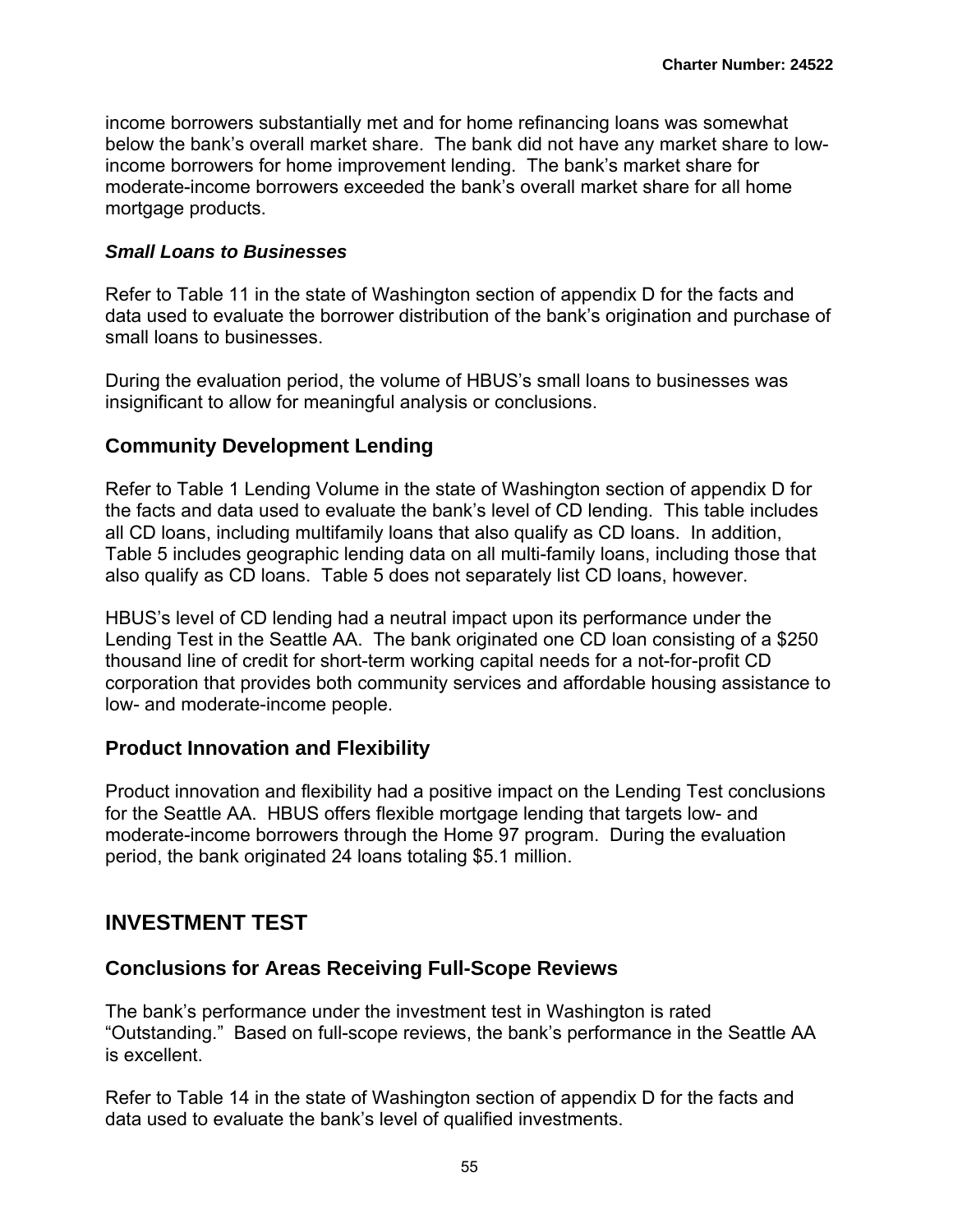HBUS made a combination of 18 investments and grants to a variety of organizations in the Seattle AA. Current period investments total nearly \$4.4 million. The bank also has a substantial amount of unfunded commitments in this AA that is reflective of its future commitment toward helping to meet its community needs. All of the unfunded commitments are for LIHTC projects. At the end of the evaluation period, unfunded commitments totaled approximately \$3.4 million.

A substantial majority of the investments made in the Seattle AA are directly responsive to the primary community need, namely affordable housing. Over \$4.2 million of the current period investments were invested in LIHTC projects that developed dozens of housing units explicitly set aside for low- and moderate-income residents of the Seattle area.

# **SERVICE TEST**

## **Conclusions for Areas Receiving Full-Scope Reviews**

The bank's performance under the Service Test in the state of Washington is rated "Low Satisfactory". Based on the full-scope review, the bank's performance in the Seattle AA is adequate.

## **Retail Banking Services**

Refer to Table 15 in the state of Washington section of appendix D for the facts and data used to evaluate the distribution of the bank's branch delivery system and branch openings and closings.

HBUS has only one full service branch in the AA, located in a moderate-income census tract. As noted earlier, the branch is located in an office building in downtown Seattle. The bank did not open or close any branches during the evaluation period. Refer to the Description of Institution for additional information

### **Community Development Services**

HBUS provided an adequate level of CD services to the Seattle AA. Two adult financial education seminars targeted to low- and moderate-income people were held during the examination period. The seminars were put on by community organizations trained by HBUS employees. The seminars cover topics such as banking, credit history, homeownership, and managing your credit.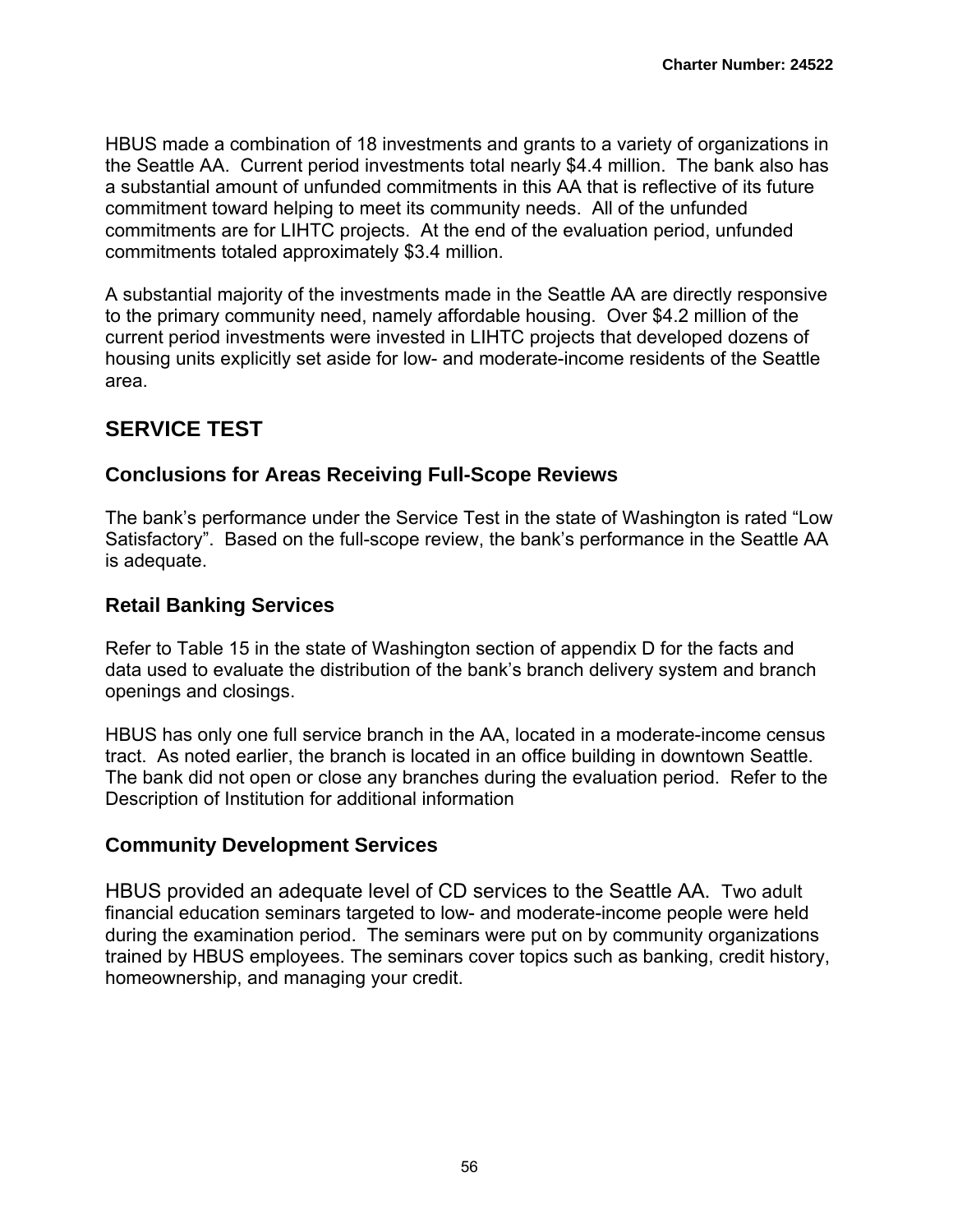# **State Rating**

# **State of Oregon**

**CRA Rating for Oregon<sup>6</sup> : Outstanding The lending test is rated: Outstanding The investment test is rated: Outstanding The service test is rated: Low Satisfactory**

The major factors that support this rating include:

- Excellent lending activity in the AA.
- Excellent geographic distribution of loans.
- Good distribution of loans by borrower income.
- CD lending had a positive impact on the Lending Test.
- Excellent level of CD investments.
- The bank's branch is reasonably accessible to geographies and individuals of different income levels.
- HBUS provided a high level of CD services that are responsive to the needs of the bank's AAs.

# **Description of Institution's Operations in Oregon**

HBUS has a very limited presence in Oregon. The bank operates one branch located on the  $16<sup>th</sup>$  floor of a high rise office building in downtown Portland. The branch was acquired from HSBC Canada in December, 2002. The business focus of the branch is commercial middle market companies. The branch has no consumer or small business depositors. Although the branch accepts deposits, there is no ATM and the branch does not accept cash. With nearly \$8 million in deposits, the bank ranks  $24<sup>th</sup>$  among 26 insured institutions in the AA, with a very small market share. The majority of residential mortgage applications are received through broker relationships and the Internet. Mortgage sales staff for Oregon was added in 2005.

 <sup>6</sup> For institutions with branches in two or more states in a multistate metropolitan area, this statewide evaluation does not reflect performance in the parts of this state contained within the multistate metropolitan area. Refer to the multistate metropolitan area rating and discussion for the rating and evaluation of the institution's performance in that area.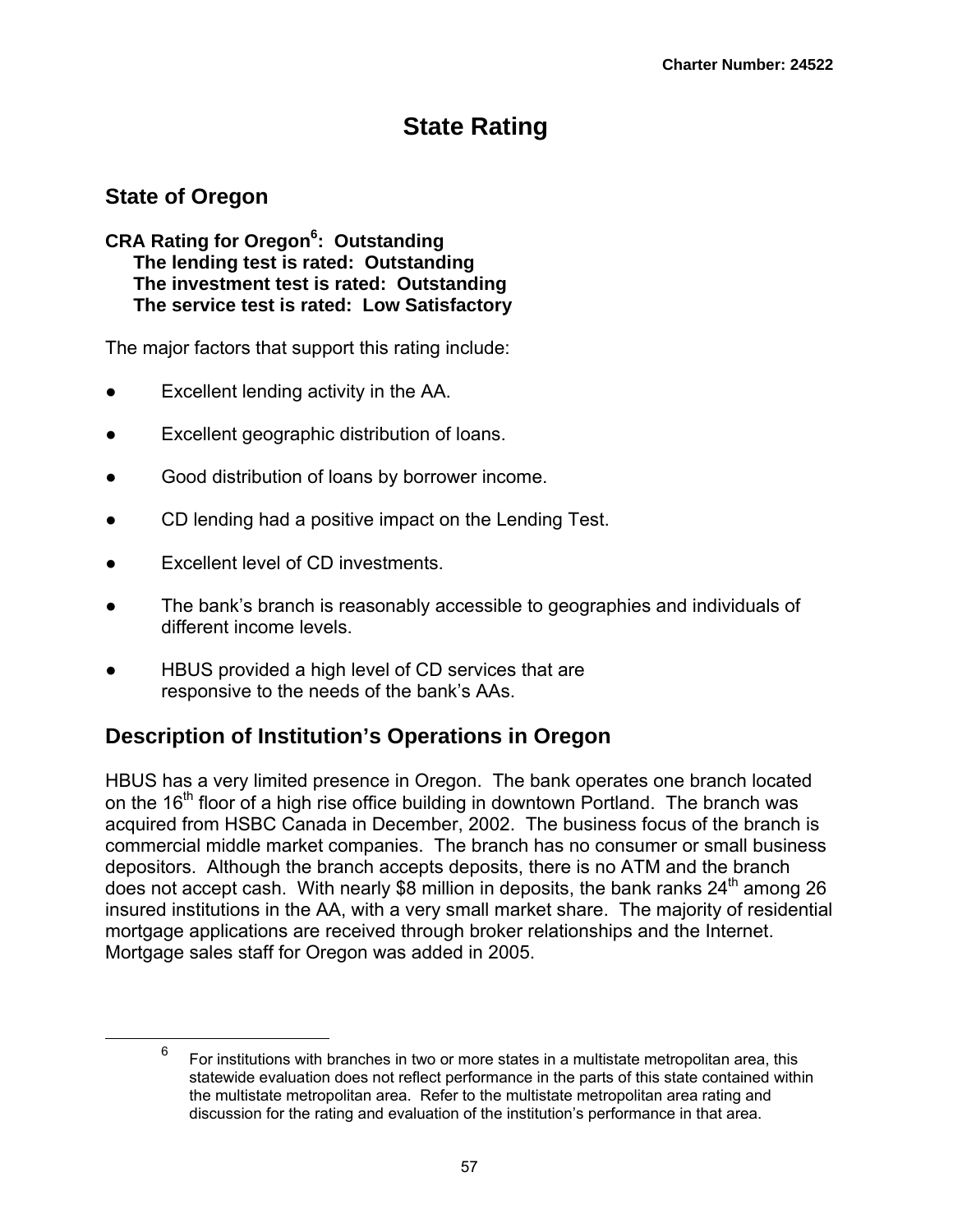Refer to the market profile for the state of Oregon in appendix C for detailed demographics and other performance context information for AAs that received fullscope reviews.

## **Scope of Evaluation in Oregon**

The bank has defined a single AA contained within the City of Portland. The area received a full-scope review. In evaluating the bank's lending performance, the weight was placed on home mortgage loans. The volume of small loans to businesses was insufficient to result in any meaningful analysis or conclusion.

# **LENDING TEST**

## **Conclusions for Areas Receiving Full-Scope Reviews**

The bank's performance under the lending test in Oregon is rated "Outstanding." Based on the full-scope review, the bank's performance in the Portland AA is excellent.

## **Lending Activity**

Refer to Table 1 Lending Volume in the state of Oregon section of appendix D for the facts and data used to evaluate the bank's lending activity.

Lending activity is excellent, given the branch's limited access, middle-market focus, mortgage lending and deposit market shares, and competition.

HBUS ranks  $24<sup>th</sup>$  in deposits with a 0.06% market share. The bank ranks  $18<sup>th</sup>$  with a 1.5% market share in overall mortgage lending, 20<sup>th</sup> in home purchase (1.2% market share),  $7<sup>th</sup>$  in home improvement (3.4% market share), and 12<sup>th</sup> in home refinancing (1.8% market share). There is strong competition in this market as evidenced by the 440 mortgage lenders in the AA.

## **Distribution of Loans by Income Level of the Geography**

### *Home Mortgage Loans*

Refer to Tables 2, 3, 4, and 5 in the state of Oregon section of appendix D for the facts and data used to evaluate the geographic distribution of the bank's home mortgage loan originations/purchases.

The overall geographic distribution of loans is excellent. For all home mortgage loan products, the bank's portion of loans in both low- and moderate-income geographies either exceeded or significantly exceeded the percentage of owner-occupied units located in those geographies. HBUS's market share in low- and moderate-income geographies equaled or exceeded the bank's overall market share, except in low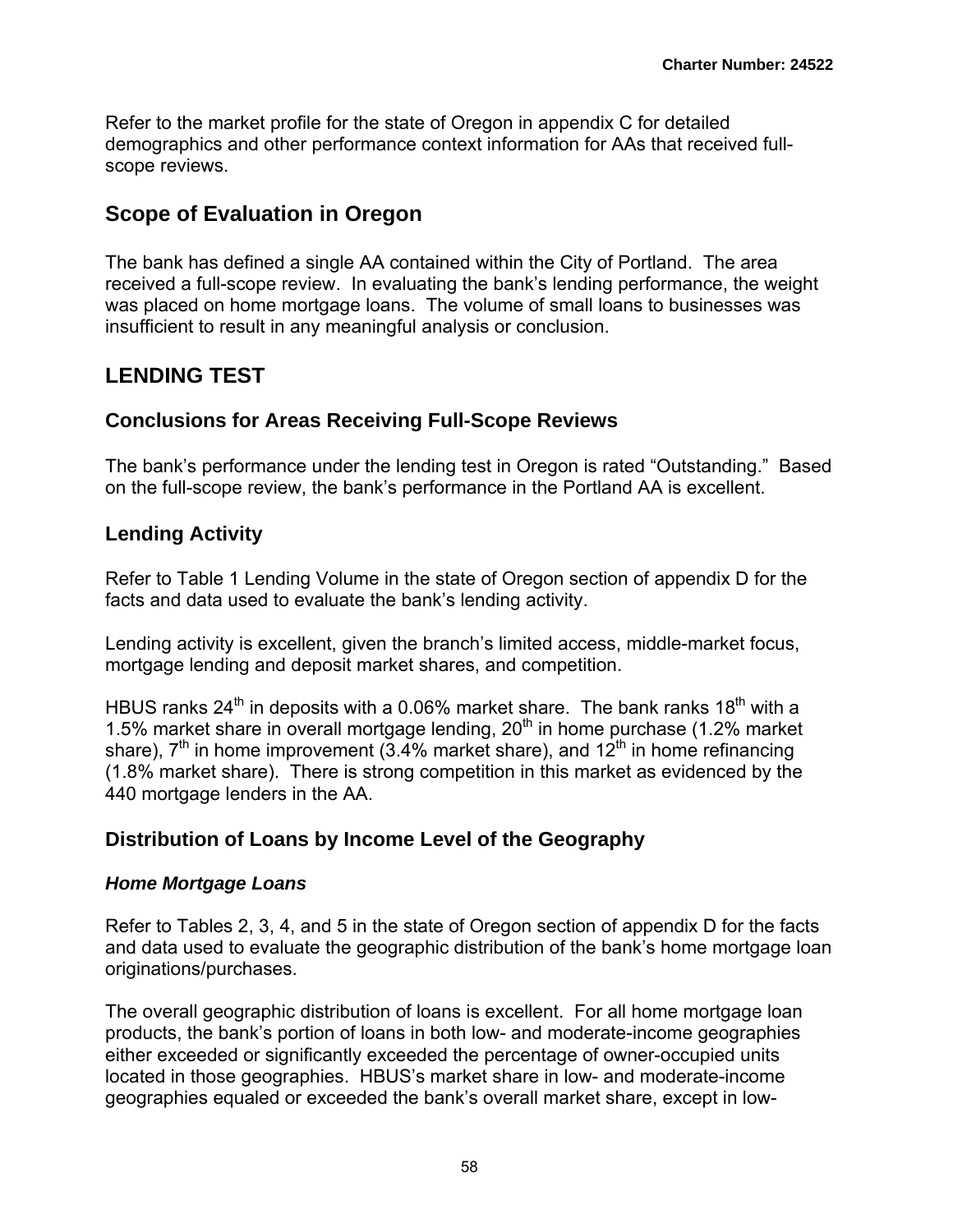income geographies for home purchase and home refinance loans and moderateincome geographies for home improvement loans.

#### *Small Loans to Businesses*

Refer to Table 6 in the state of Oregon section of appendix D for the facts and data used to evaluate the geographic distribution of the bank's origination/purchase of small loans to businesses.

During the evaluation period, the bank's volume of small loans to businesses was insignificant to allow for a meaningful analysis or conclusions.

### *Lending Gap Analysis*

We reviewed the geographic distribution of loans and did not detect any conspicuous or unexplained gaps in lending patterns.

### *Inside/Outside Ratio*

A substantial majority of the bank's originations and purchases were within its AAs. This analysis was performed at the bank level and does not include affiliate lending being considered under the other performance criteria. During the evaluation period, 91% of the bank's home mortgage loans and 92% of the bank's loans to small businesses were originated within the AAs. This performance was factored into the overall analysis of the geographic distribution of lending by income level of geography.

## **Distribution of Loans by Income Level of the Borrower**

### *Home Mortgage Loans*

Refer to Tables 8, 9 and 10 in the state of Oregon section of appendix D for the facts and data used to evaluate the borrower distribution of the bank's home mortgage loan originations and purchases.

The overall distribution of home mortgage loans is good, given the high cost of housing and poverty level in the AA. Home prices have increased more significantly than the median family income. Coupled with a poverty level of 13%, homeownership is difficult for most low-income borrowers. These barriers were considered in our analysis and conclusions.

For all home mortgage products, the percentage of lending to low-income borrowers was below the percentage of low-income families. The percentage of lending to moderate-income borrowers significantly exceeded the percentage of moderate-income families. For all home mortgage products, the bank's market share to low- and moderate-income borrowers met or exceeded the bank's overall market share.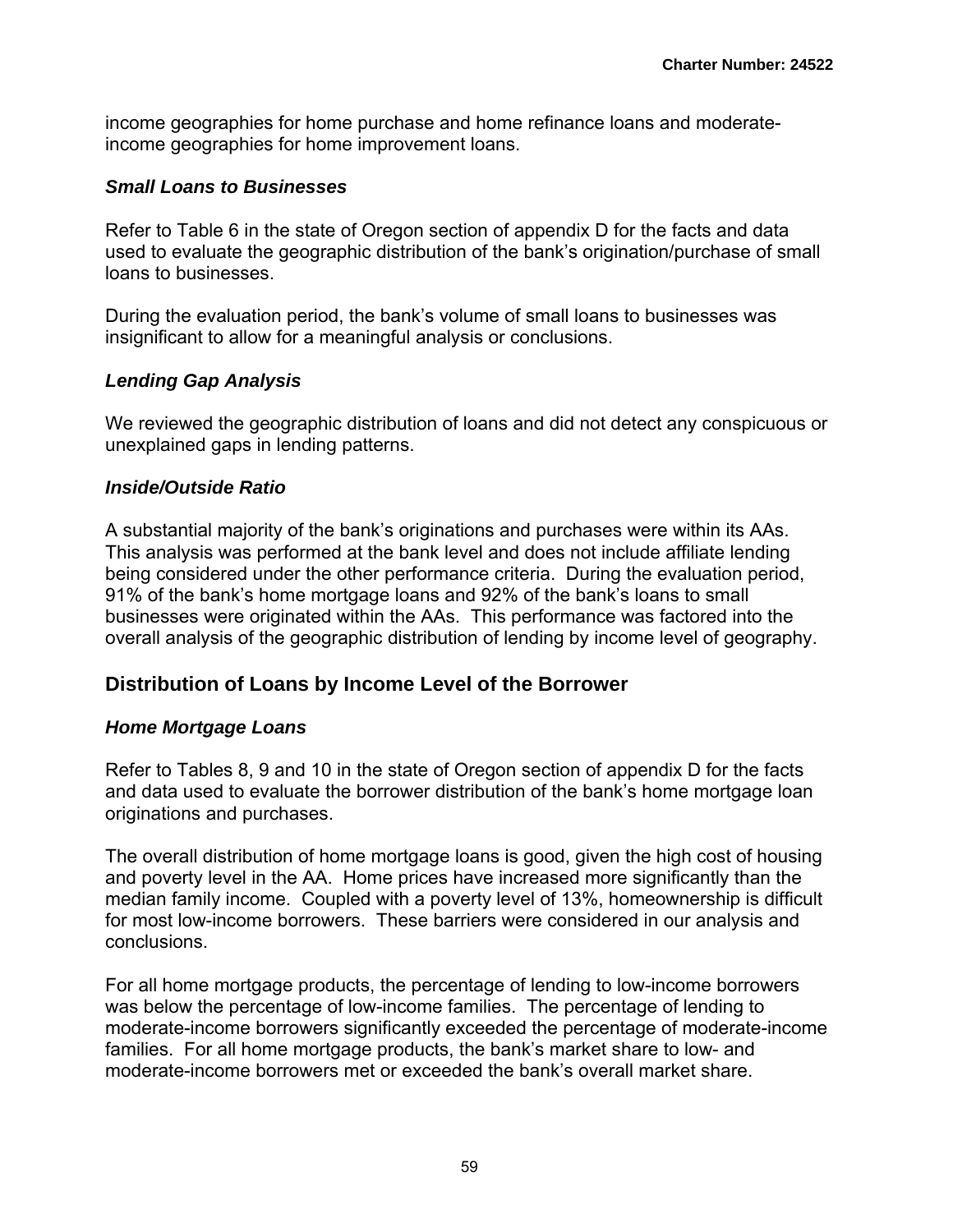### *Small Loans to Businesses*

Refer to Table 11 in the state of Oregon section of appendix D for the facts and data used to evaluate the borrower distribution of the bank's origination and purchase of small loans to businesses.

During the evaluation period, the volume of HBUS's small loans to businesses was insignificant to allow for meaningful analysis or conclusions.

## **Community Development Lending**

Refer to Table 1 Lending Volume in the state of Oregon section of appendix D for the facts and data used to evaluate the bank's level of CD lending. This table includes all CD loans, including multifamily loans that also qualify as CD loans. In addition, Table 5 includes geographic lending data on all multi-family loans, including those that also qualify as CD loans. Table 5 does not separately list CD loans, however.

HBUS's level of CD lending had a positive impact upon its performance under the Lending Test in the Portland AA. The bank provided a \$500 thousand line of credit. The proceeds were used to help capitalize an affordable housing loan pool. HBUS was one of twenty participating banks in the loan pool that totaled \$86.8 million.

## **Product Innovation and Flexibility**

Product innovation and flexibility had a neutral impact on the Lending Test conclusions for the Portland AA. HBUS offers flexible mortgage lending that targets low- and moderate-income borrowers through the Home 97 program. During the evaluation period, the bank originated four loans totaling \$566 thousand.

## **INVESTMENT TEST**

## **Conclusions for Areas Receiving Full-Scope Reviews**

The bank's performance under the investment test in Oregon is rated "Outstanding". Based on full-scope reviews, the bank's performance in the Portland AA is excellent.

Refer to Table 14 in the state of Oregon section of appendix D for the facts and data used to evaluate the bank's level of qualified investments.

HBUS made a combination of 22 investments and grants to a variety of organizations in the Portland AA. Current period investments total nearly \$1.1 million. The bank also has a substantial amount of unfunded commitments in this AA that is reflective of its future commitment toward helping to meet its community needs. At the end of the evaluation period, unfunded commitments totaled approximately \$1.6 million. All of the unfunded commitments are for LIHTC projects.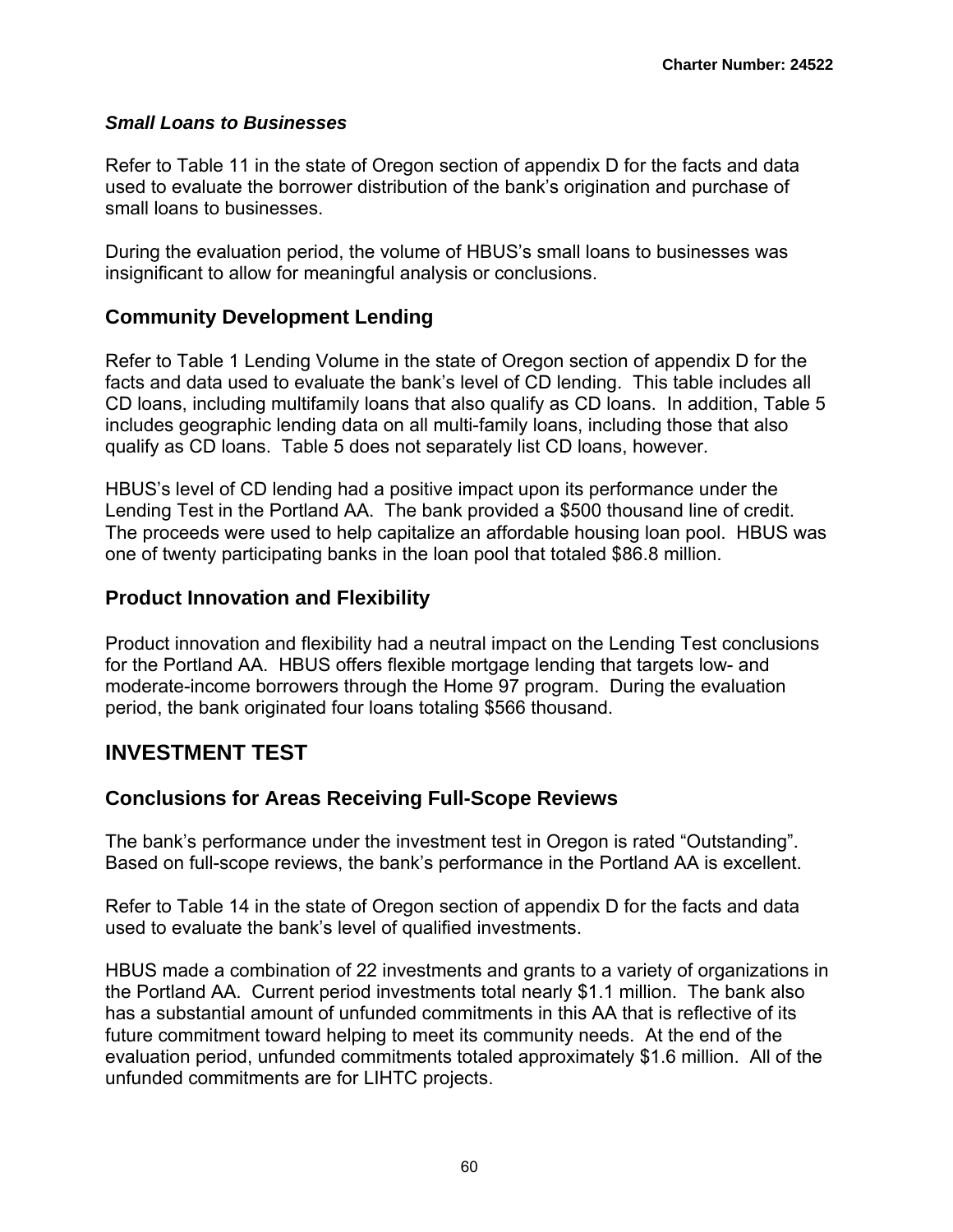A substantial majority of the investments made in the Portland AA are directly responsive to the primary community need, namely affordable housing. Over threefourths of the current period investments were either investments in LIHTC projects or grants to organizations with the primary mission of creating and fostering affordable housing. In addition to investments in the Portland AA, the bank invested \$3.4 million in a LIHTC project in Eugene, OR. This project is a 40-unit family apartment building located in the broader regional area.

## **SERVICE TEST**

## **Conclusions for Areas Receiving Full-Scope Reviews**

The bank's performance under the Service Test in the State of Oregon is rated "Low Satisfactory." Based on the full-scope review, the bank's performance is adequate in the Portland AA.

## **Retail Banking Services**

Refer to Table 15 in the state of Oregon section of appendix D for the facts and data used to evaluate the distribution of the bank's branch delivery system and branch openings and closings.

HBUS has only one full service branch, located in an upper-income census tract. As noted earlier, it is located in an office building in downtown Portland. The bank did not open or close any branches in the AA during the evaluation period. Refer to the "Description of Institution" section of this PE for additional information.

## **Community Development Services**

HBUS provided a high level of CD services to its Portland AA, given the limited resources of the branch. A bank employee serves on the finance committee of an affordable housing development organization. The employee provided approximately 40 hours of service to the organization during the examination period.

Five adult financial education seminars targeted to low- and moderate-income people were held during the evaluation period. The seminars were put on by community organizations trained by HBUS employees. They cover topics such as banking, credit history, homeownership, and managing your credit.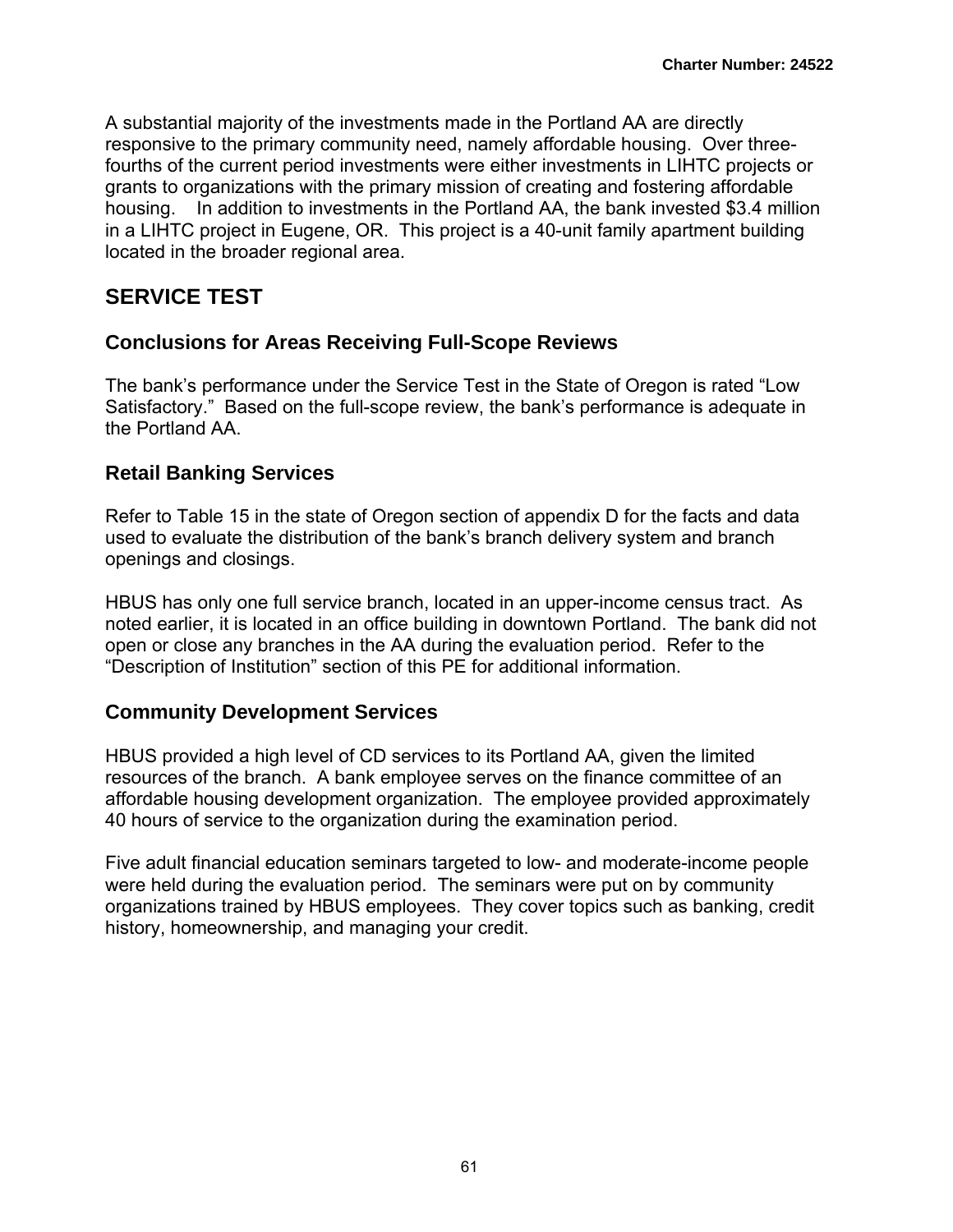# **Multistate Metropolitan Area Rating**

# **Philadelphia PA-Wilmington DE Multistate Metropolitan Area ("MMA")**

**CRA rating for the Philadelphia, PA-Wilmington, DE Multistate MA7 : Outstanding The lending test is rated: Outstanding The investment test is rated: Outstanding The service test is rated: Outstanding**

The major factors that support this rating include:

- Excellent lending activity in the bank's AAs.
- Excellent geographic distribution of loans.
- Excellent distribution of loans by borrower income.
- CD lending had a positive impact on the Lending Test.
- Product innovation and flexibility had a positive impact on the Lending Test.
- An excellent level of CD investments.
- The bank's branches are readily accessible to geographies and individuals of different income levels.
- HBUS provided a high level of CD services that are responsive to the needs of the bank's AAs.

# **Description of Institution's Operations in Philadelphia PA-Wilmington DE MMA**

The bank operates within two metropolitan divisions in this MMA. There are two branches located within Philadelphia County in the Philadelphia Metropolitan Division, Pennsylvania and one branch (also the bank's legal main office) within New Castle County in the Wilmington Metropolitan Division, Delaware. Throughout most of the evaluation period, HBUS operated one branch in Philadelphia. The second branch opened in June 2005. Total domestic deposits of \$114 million in the multistate MSA represent 0.18% of the bank's total domestic deposits. In the Philadelphia AA, HBUS ranked 23 $^{\text{rd}}$  of 45 institutions with \$111 million in deposits and a market share of 0.31%.

 $7$  This rating reflects performance within the multistate metropolitan area. The statewide evaluations do not reflect performance in the parts of those states contained within the multistate metropolitan area.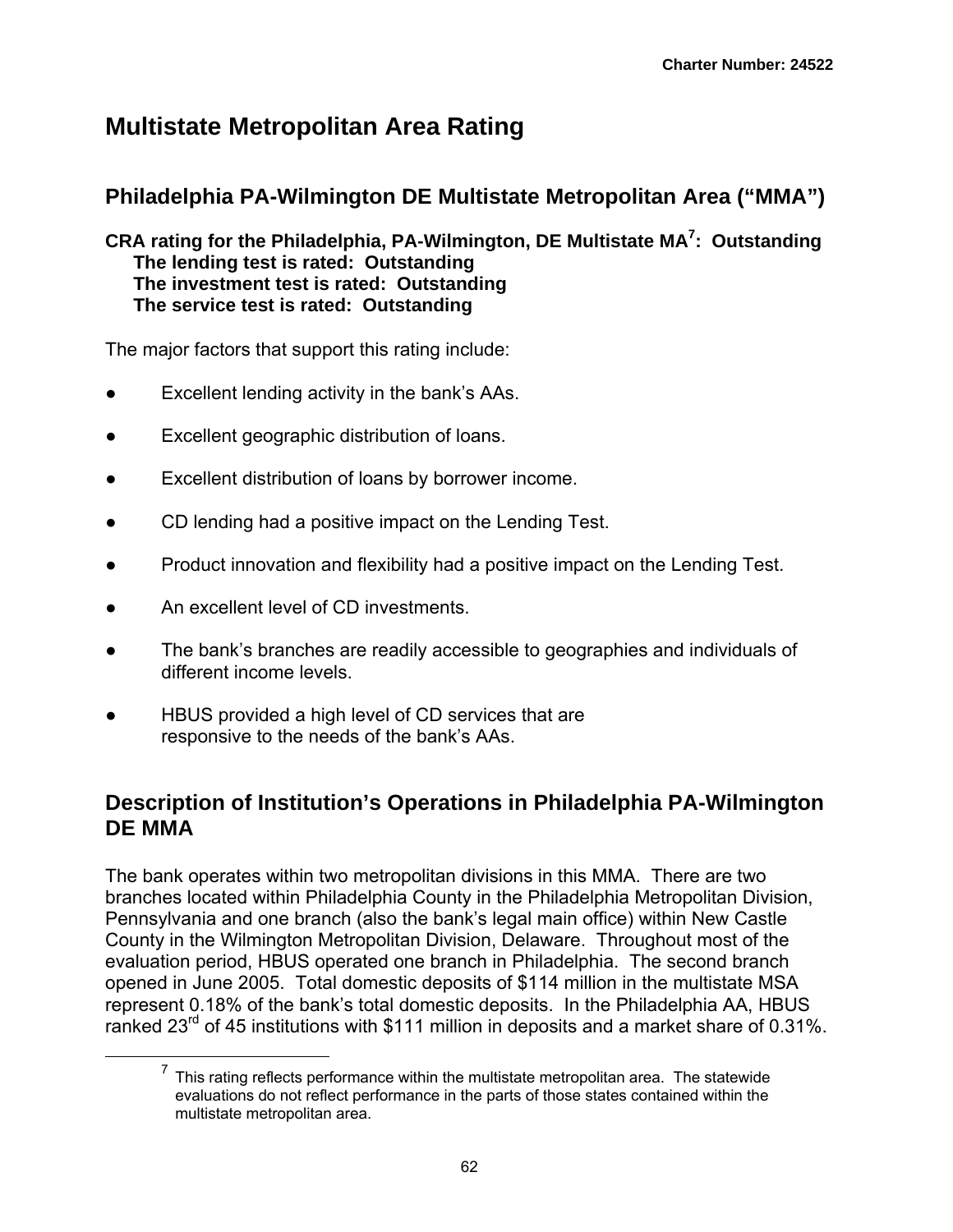In the New Castle County AA, HBUS ranked  $30<sup>th</sup>$  of 33 institutions with \$2.4 million in deposits and their market share is less than one tenth of one percent. In this AA, ING Bank, which gathers most of its deposits through the internet, ranked first with a market share of 29%. In the Philadelphia AA, Wachovia Bank, with a substantial branch presence, ranked first with a market share of 32%.

Refer to the market profiles for the Philadelphia PA metropolitan division and Wilmington DE metropolitan division in appendix C for detailed demographics and other performance context information.

## **Scope of Evaluation in Philadelphia PA-Wilmington MMA**

We conducted a full-scope review of the Philadelphia AA in Pennsylvania and the New Castle County AA in Delaware. In evaluating the bank's lending performance, home mortgage lending was weighted more heavily in both AAs based on volume in both number and dollars. Home improvement lending in the Philadelphia AA was given greater weight based on the high poverty level and identified credit need. In the New Castle County AA, the number of small loans to businesses originated was insufficient to result in any meaningful analysis or conclusion.

# **LENDING TEST**

The bank's performance under the lending test in the Philadelphia, PA-Wilmington DE MMA is "Outstanding." The bank's investment performance in both the Philadelphia AA and New Castle County AA is excellent.

## **Lending Activity**

Refer to Table 1 "Lending Volume" and Table 1 "Other Products" in the MMA section of appendix D for the facts and data used to evaluate the bank's lending activity.

## *Philadelphia AA*

HBUS's lending activity is excellent in the Philadelphia AA. During the evaluation period, home mortgage lending accounted for 89% of lending while small loans to businesses accounted for 11%. HBUS ranks 23<sup>rd</sup> in deposits with 0.31% market share. The bank ranked 12<sup>th</sup> in overall mortgage lending with a 2.1% market share, 17<sup>th</sup> in home purchase (1.4% market share),  $6<sup>th</sup>$  in home improvement (3.7% market share), and  $11<sup>th</sup>$  in home refinancing (2.5% market share). This is a very competitive market as evidenced by 497 mortgage lenders. For small loans to businesses, the bank ranks  $19<sup>th</sup>$  with a 0.47% market share.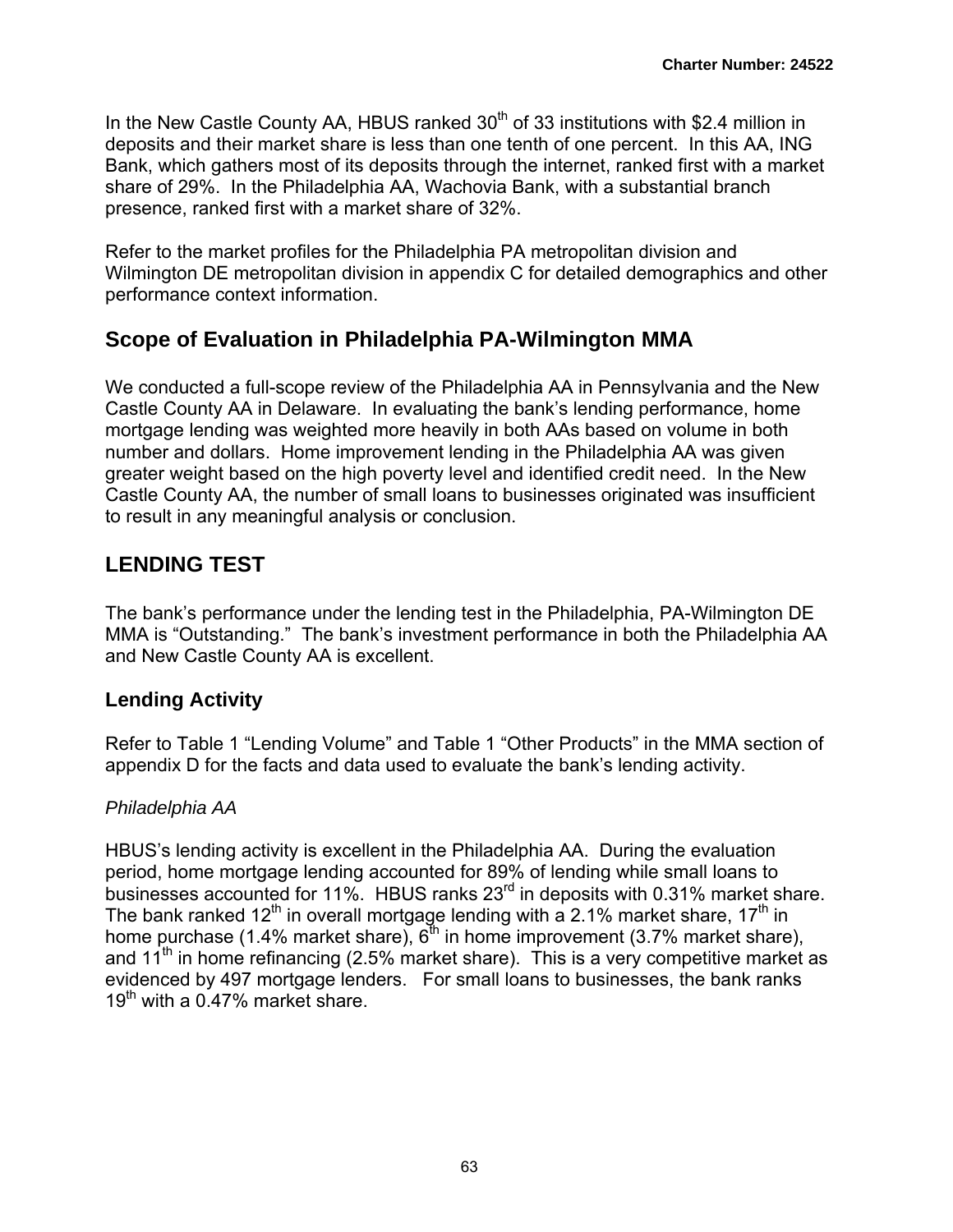## *New Castle County AA*

HBUS's lending activity is excellent in the New Castle County AA. During the evaluation period, home mortgage lending accounted for nearly all of the loan activity in the AA. Although the bank has almost no deposit market share in this AA, HBUS ranks 5<sup>th</sup> in overall home mortgage lending with a 3.9% market share. The bank ranks  $8<sup>th</sup>$  in home purchase (3% market share),  $6<sup>th</sup>$  in home improvement (5.3% market share) and  $5<sup>th</sup>$  in home refinancing (4.4% market share). These loan market shares well exceed the bank's deposit market share in the AA.

## **Distribution of Loans by Income Level of the Geography**

## *Home Mortgage Loans*

Refer to Tables 2, 3, 4, and 5 in the "Multistate Metropolitan Area" section of appendix D for the facts and data used to evaluate the geographic distribution of the bank's home mortgage loan originations and purchases.

## *Philadelphia AA*

The geographic distribution of home mortgage loans is good. The geographic distribution of home purchase and home refinance loans is good. The percentage of lending in low-income geographies was below the percentage of owner-occupied units in those geographies. In moderate-income geographies, the percentage of lending equaled (home purchase) and exceeded (refinance) the percentage of owner-occupied units. The market share in low- and moderate-income geographies substantially met (low-income, purchase) or exceeded the bank's overall market share.

The geographic distribution of home improvement loans is excellent. The percentage of lending in low- and moderate-income geographies exceeded the percentage of owneroccupied units in those geographies. The market share in low-income geographies exceeded and in moderate-income geographies substantially met the bank's overall market share.

### *New Castle County AA*

The geographic distribution of home mortgage loans is excellent. For all home mortgage products, the percentage of lending in low- and moderate-income geographies was near to (low-income, refinance) or exceeded the percentage of owneroccupied units in those geographies. With one exception, the market shares in low- and moderate-income geographies exceeded or substantially exceeded (low-income, home improvement) the bank's overall market share. The market share of home refinance loans in low-income geographies was below the bank's overall market share.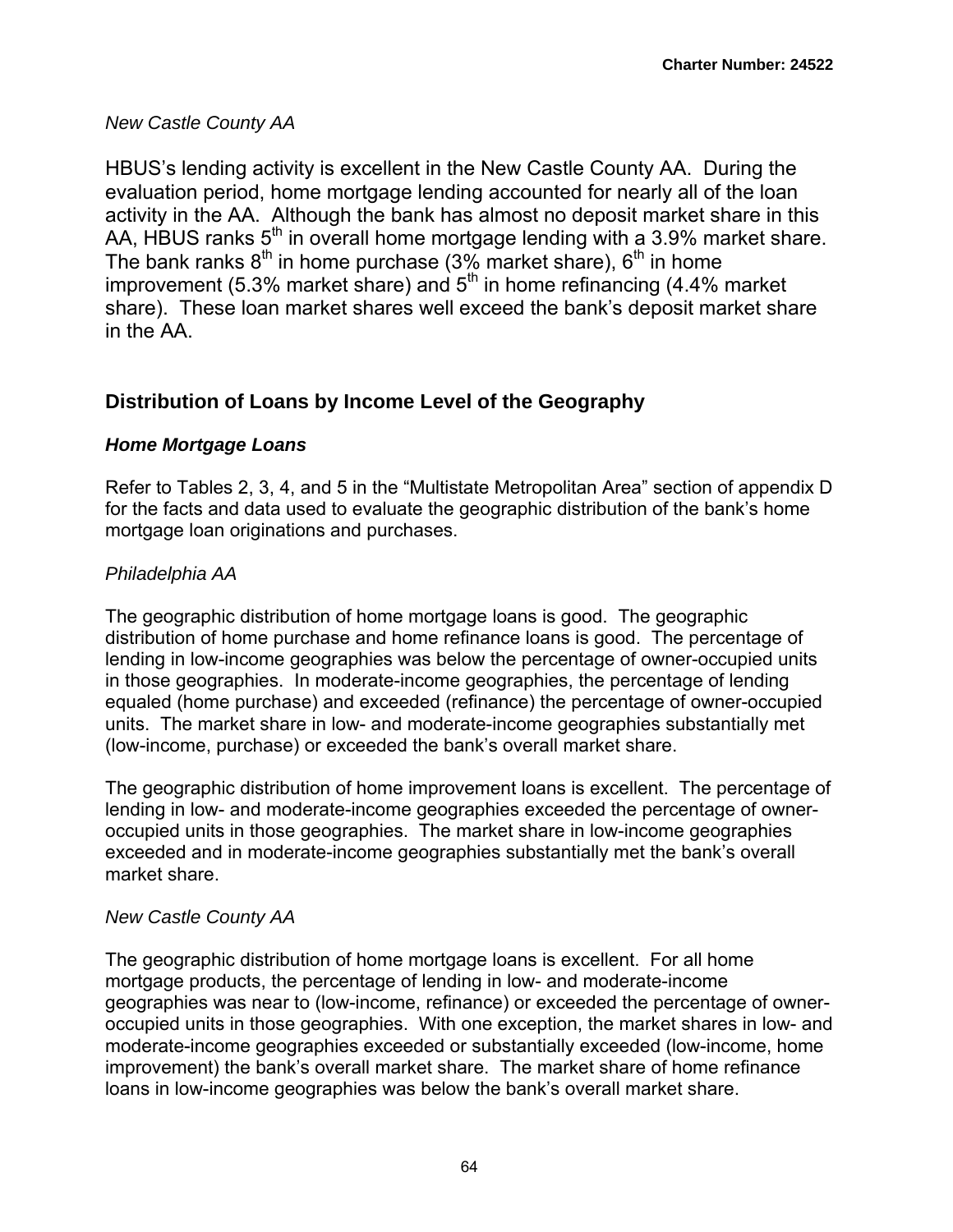### *Small Loans to Businesses*

Refer to Table 6 in the "Multistate Metropolitan Area" section of appendix D for the facts and data used to evaluate the geographic distribution of the bank's origination/purchase of small loans to businesses.

#### *Philadelphia AA*

The geographic distribution of small loans to businesses is excellent. The percentage of lending in low-income geographies substantially exceeds the percentage of businesses located in those geographies. The percentage of lending in moderateincome geographies is somewhat below the percentage of businesses located there. The bank's market share in low-income geographies exceeds and in moderate-income geographies is somewhat below its overall market share.

#### *New Castle County AA*

During the evaluation period, the bank's volume of small loans to businesses was insignificant to allow for a meaningful analysis or conclusions.

#### *Lending Gap Analysis*

We reviewed the geographic distribution of loans and did not detect any conspicuous or unexplained gaps in lending patterns.

#### *Inside/Outside Ratio*

A substantial majority of the bank's originations and purchases were within its AAs. This analysis was performed at the bank level and does not include affiliate lending being considered under the other performance criteria. During the evaluation period, 91% of the bank's home mortgage loans and 92% of the bank's loans to small businesses were originated within the AAs. This performance was factored into the overall analysis of the geographic distribution of lending by income level of geography.

## **Distribution of Loans by Income Level of the Borrower**

#### *Home Mortgage Loans*

Refer to Tables 8, 9, and 10 in the "Multistate Metropolitan Area" section of appendix D for the facts and data used to evaluate the borrower distribution of the bank's home mortgage loan originations and purchases.

#### *Philadelphia AA*

The distribution of home mortgage products to low- and moderate-income borrowers is excellent. Home improvement lending was given greater weight based on the high poverty level (28%) and the identified credit need in the AA. Additionally, only 34% of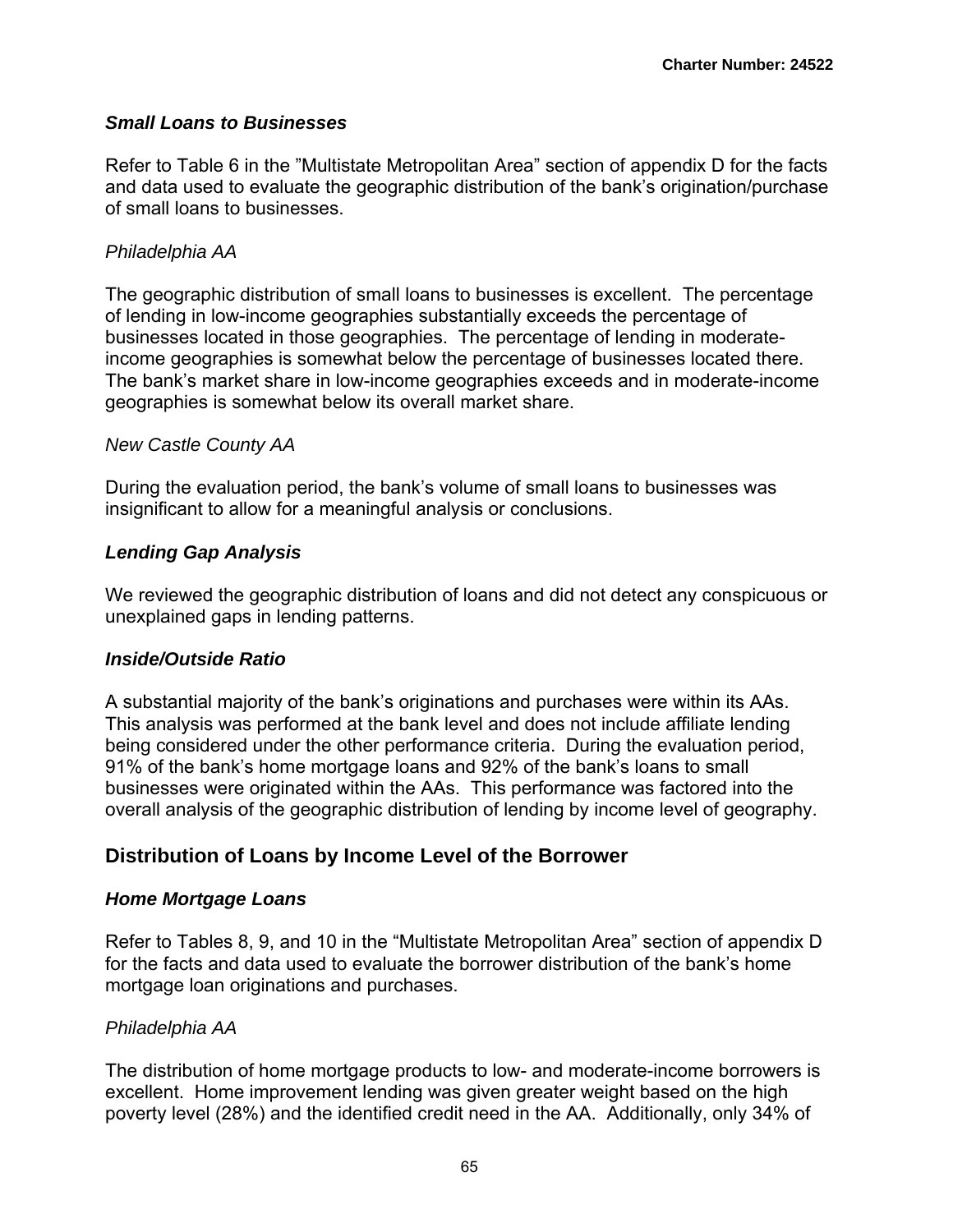the homes in the entire metropolitan division are affordable to median income families. These barriers were considered in our analysis and conclusions.

For home purchase and home refinance loans, the percentage of lending to low-income borrowers was substantially below the percentage of low-income families. The percentage of lending to moderate-income borrowers substantially exceeded the percentage of moderate-income families. For home improvement loans, the percentage of lending to low-income borrowers was near to the percentage of low-income families. The percentage of lending to moderate-income borrowers substantially exceeded the percentage of moderate-income families. The market share to low- and moderateincome borrowers substantially met or exceeded the bank's overall market share.

#### *New Castle County AA*

The distribution of home mortgage products to low- and moderate-income borrowers is excellent. For all products, the percentage of lending to moderate-income borrowers substantially exceeds the percentage of moderate-income families. The percentage of lending to low-income borrowers was below the percentage of low-income families. With one exception (low-income, home improvement), the market share to low- and moderate-income borrowers exceeded or substantially exceeded the bank's overall market share. Although only 8% of the households live below the poverty level, within the City of Wilmington, there are areas of significant poverty. Similar conditions exits within portions of New Castle, Newport, and Newark. The increase in housing values makes it difficult for most low-income persons to obtain homeownership. These barriers were considered in our analysis and conclusions.

#### *Small Loans to Businesses*

Refer to Table 11 in the "Multistate Metropolitan Area" section of appendix D for the facts and data used to evaluate the borrower distribution of the bank's origination/purchase of small loans to businesses.

### *Philadelphia AA*

The distribution of small loans to businesses of different sizes is excellent. The percentage of small loans to small businesses (businesses with gross annual revenue of \$1 million or less) exceeded the percentage of small businesses. Additionally, a large majority (88%) of the loans were for \$100 thousand or less indicating the bank's willingness to make small loans to businesses. The bank's market share to businesses with revenue of \$1 million or less exceeded its overall market share.

#### *New Castle County AA*

During the evaluation period, the bank's volume of small loans to businesses was insignificant to allow for a meaningful analysis or conclusions.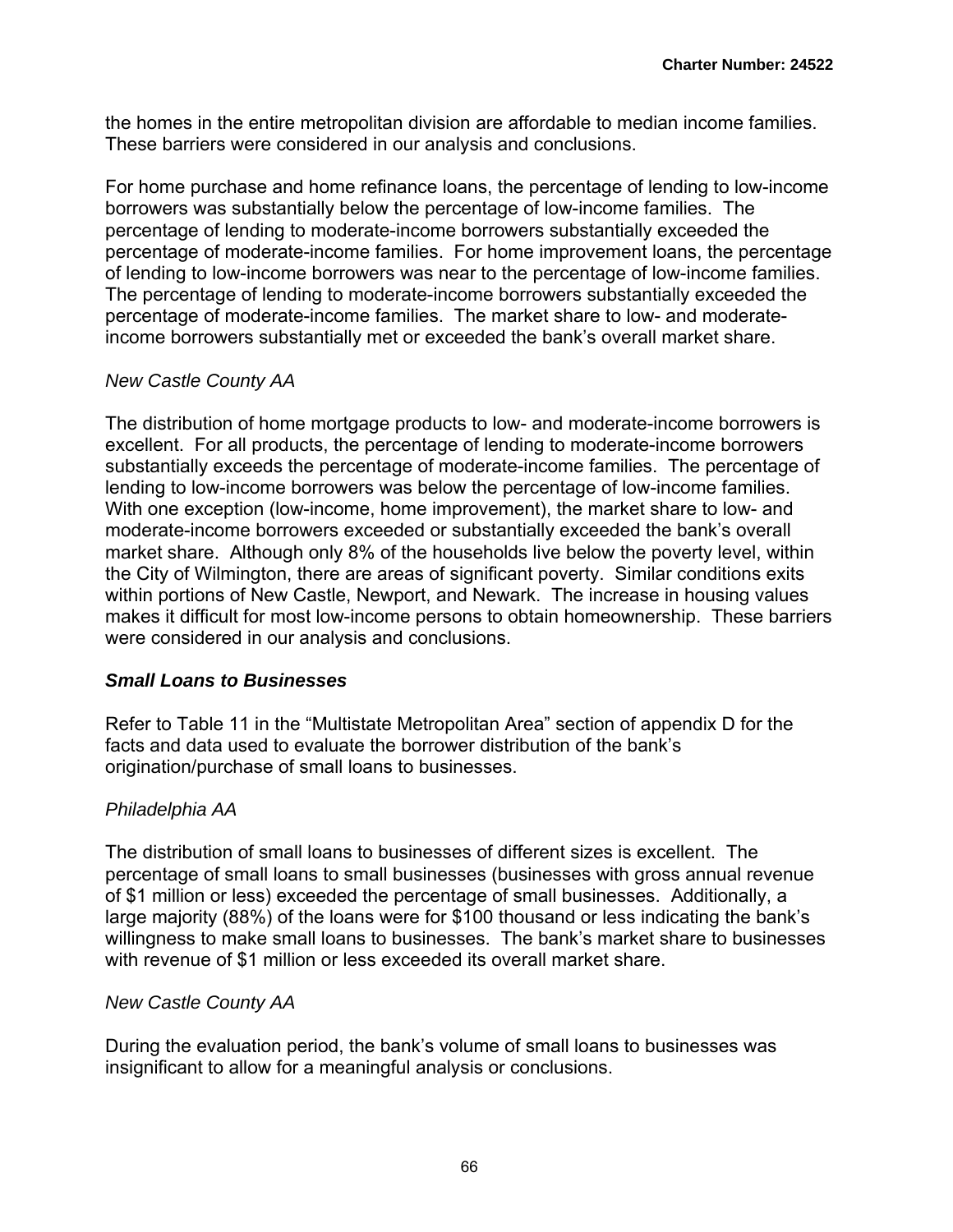## **Community Development Lending**

Refer to Table 1 Lending Volume in the "Multistate Metropolitan Area" section of appendix D for the facts and data used to evaluate the bank's level of CD lending. This table includes all CD loans, including multifamily loans that also qualify as CD loans. In addition, Table 5 includes geographic lending data on all multi-family loans, including those that also qualify as CD loans. Table 5 does not separately list CD loans, however.

HBUS's level of CD lending had a positive impact upon its performance under the Lending Test in the MMA.

## *Philadelphia AA*

The bank originated six CD loans totaling \$16.6 million. Most of the proceeds were used to help revitalize or stabilize low-income areas of Philadelphia, including \$8 million to develop grocery stores in low-income areas. Additionally, the bank extended an \$800 thousand loan to a regional fund that targets this area for affordable housing projects.

#### *New Castle County AA*

The bank originated one CD loans in this AA for \$8.6 million that helped provide affordable housing in a low-income census tract. In a broader regional area, the bank originated a \$300 thousand loan to a statewide CDFI which helped meet a variety of CD needs, including providing financing to small businesses.

### **Product Innovation and Flexibility**

Product innovation and flexibility had a positive impact on the Lending Test conclusions for the MMA. HBUS offers flexible mortgage lending that targets low-and moderateincome borrowers through the Community Works, Home 97, and Home Possible (Freddie Mac) programs. The bank originated 181 loans totaling \$22.2 million in the Philadelphia AA. HBUS also offers a retail unsecured loan for affordable mortgage program customers. Homebuyers can borrow from \$1,000 to \$25,000 up to 10 years to assist with down payment and closing costs. During the evaluation period, the bank originated 18 loans totaling \$85 thousand in the Philadelphia AA.

## **INVESTMENT TEST**

Refer to Table 14 in the "Multistate Metropolitan Area" section of appendix D for the facts and data used to evaluate the bank's level of qualified investments.

The bank's performance under the investment test in the Philadelphia, PA-Wilmington DE MMA is "Outstanding." The bank's investment performance in both the Philadelphia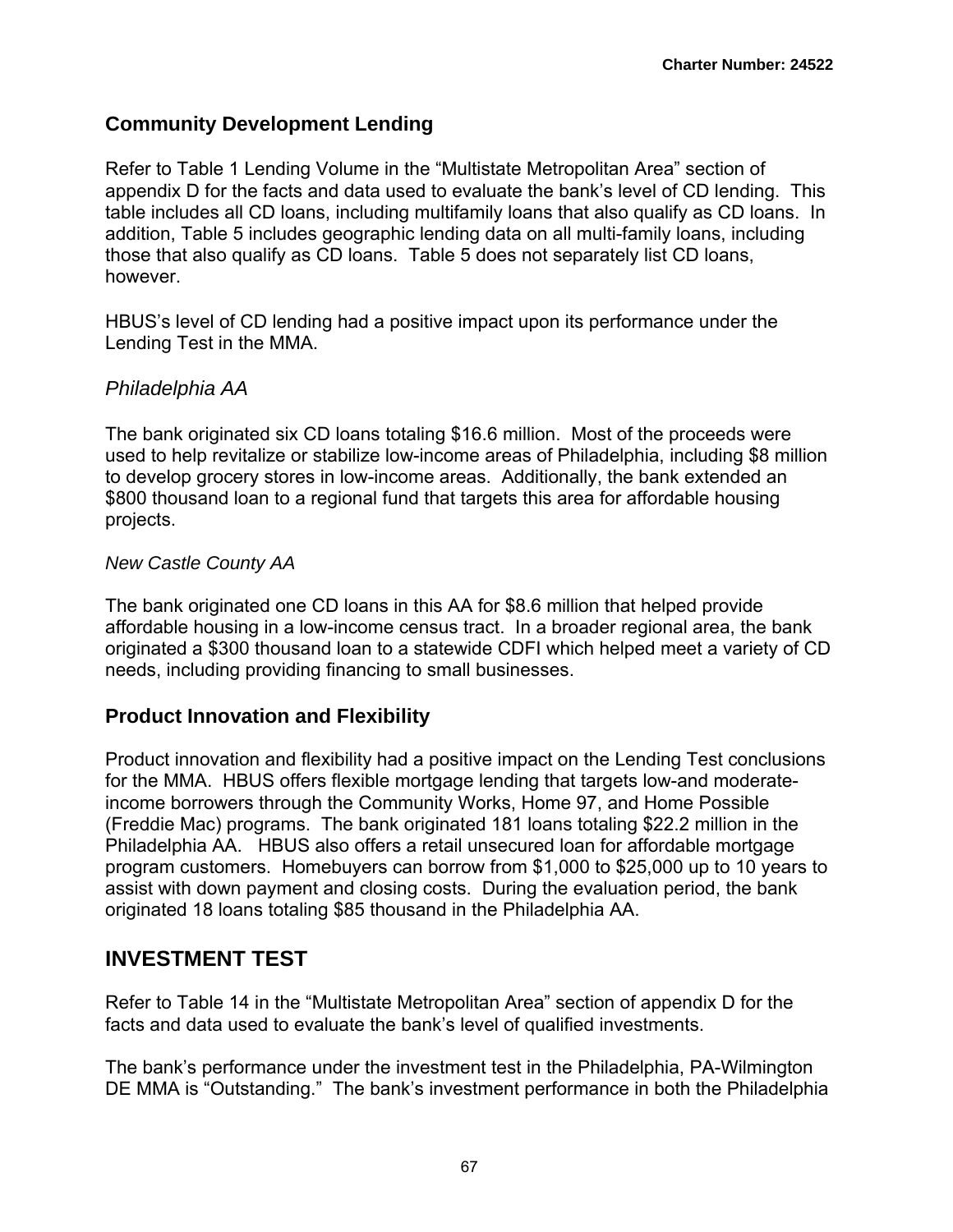AA and New Castle County AA is excellent. There are numerous opportunities throughout the AAs coupled with strong competition among larger financial institutions.

HBUS made a combination of investments and grants to a variety of organizations in the multistate MSA. During the evaluation period, the Bank made over \$13 million in new investments in the Philadelphia AA and \$436 thousand in the Wilmington AA. Additionally, approximately \$4.6 million in unfunded commitments were outstanding in the Philadelphia AA at the end of the evaluation period. These unfunded commitments show the bank's continuing commitment to help meet the community needs of the area. The bank also made investments and grants to organizations and funds located in Pennsylvania and Delaware in a broader regional area. These investments and grants, while not located directly within the bank's AA, either have the potential to benefit the AA or the greater statewide area.

Many of the bank's investments were directly responsive to the affordable housing needs identified by community groups in the area. Examples of investments directly in the AA and meeting the critical need of creating affordable housing include over \$16 million invested in LIHTC projects that developed dozens of housing units explicitly set aside for low- and moderate-income residents of Philadelphia. In the Wilmington AA, the Bank made many grants to organizations with a primary mission of creating and fostering affordable housing for low- and moderate-income individuals. Additionally, HBUS purchased a total of \$2.7 million in Delaware State Housing Authority Bonds. These bonds assist in providing funding for affordable housing throughout the state of Delaware.

# **SERVICE TEST**

The bank's performance under the Service Test in the Philadelphia, PA-Wilmington DE MMA is rated "Outstanding." Based on full-scope reviews, the bank's performance in both the Philadelphia and New Castle AAs is excellent.

## **Retail Banking Services**

Refer to Table 15 in the "Multistate Metropolitan Area" section of appendix D for the facts and data used to evaluate the distribution of the bank's branch delivery system and branch openings and closings.

HBUS has three full service branches in this MMA, representing less than 1% of the total domestic branches. Within the MMA, one branch is located in the New Castle County AA and two are located in the Philadelphia AA.

Delivery systems are readily accessible to all portions of the bank's full-scope AAs. The one branch in the Delaware AA is located in a low-income census tract. In the Philadelphia AA, one branch is located in a low-income census tract and the other in a moderate-income census tract.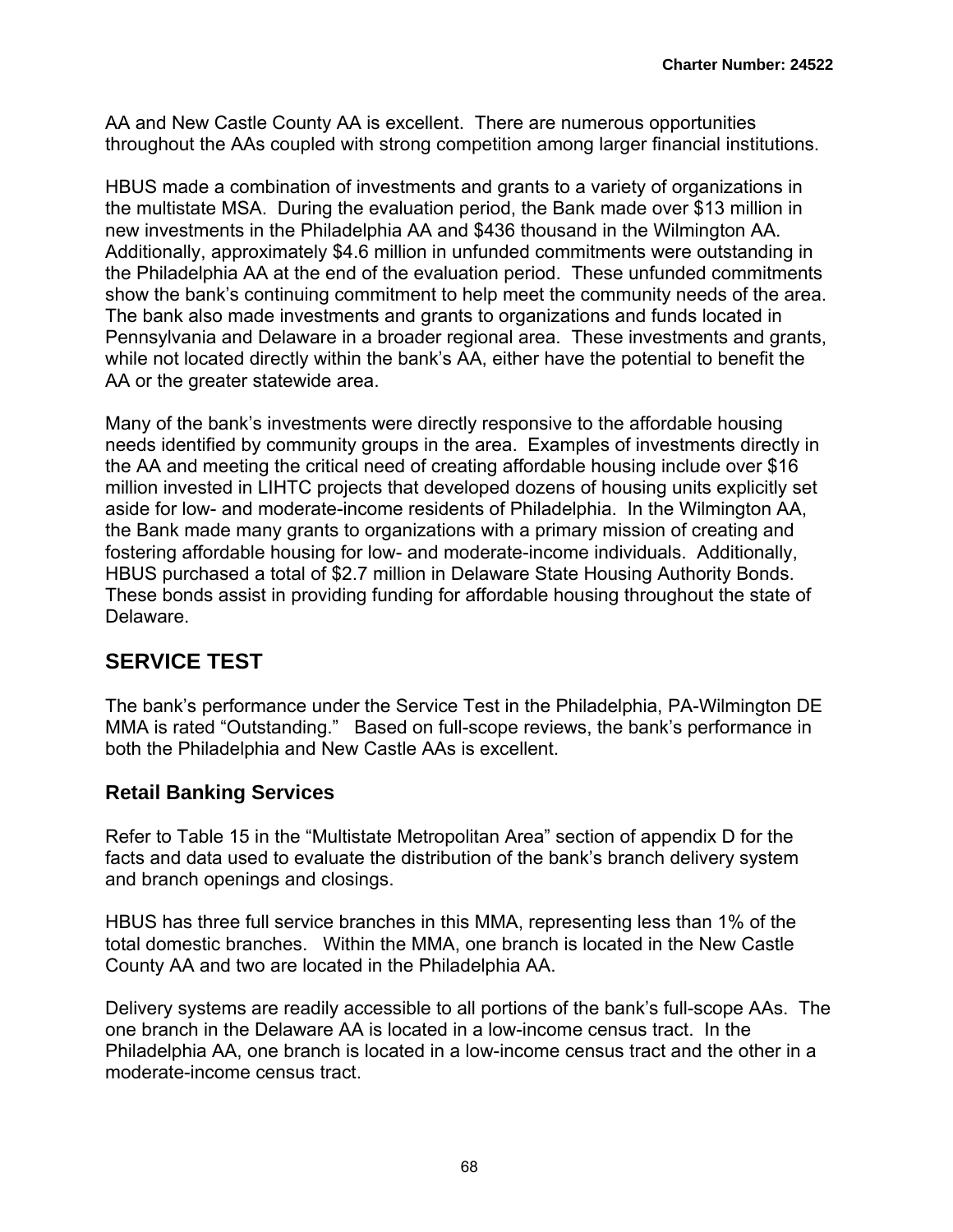HBUS's record of opening branches is excellent in both AAs. A branch was opened in a moderate-income census tract in Philadelphia and a low-income census tract in the New Castle County AA. These new branches increased the availability of banking services for residents of low- and moderate-income areas.

Office hours and services offered throughout the full-scope AAs do not vary in a way that inconveniences certain portions of the AAs, particularly low- and moderate-income census tracts and individuals. Branch hours are tailored to the needs of the specific market they serve. In both AAs the branches are open weekdays from 9:00 AM to 4:30 PM. In the Philadelphia AA, the branch located in the low-income census tract also has Saturday and Sunday hours.

HBUS offers a wide variety of deposit and loan products and services. The bank's free checking account product provides a no cost checking account option for lower-income customers and those who prefer to not pay for a checking account. There is no minimum deposit required to open an account or minimum balance that must be maintained. There is no maintenance or per check fees.

HBUS's ATM network is an effective alternative delivery system for delivering retailbanking services to low and moderate-income geographies and to low- and moderateincome individuals. All branches have a deposit taking ATM. In addition, there is one offsite ATM located in the State of Delaware.

### **Community Development Services**

HBUS provided a high level of CD services to its full-scope AAs. Bank employees provided financial expertise to 12 CD related organizations over the examination period. A majority of the organizations supported are involved in affordable housing for low- and moderate-income people. The bank is also involved with organizations that provide community services targeted to low- and moderate-income people and economic development. During the evaluation period, bank employees provided over 600 hours of service to these organizations. Employee involvement consists primarily of memberships on board of directors and advisory committees of these organizations. Some of the employees serve as officers of the committees and boards.

Three adult financial education seminars targeted to low- and moderate-income people were held during the examination period. They were put on by community organizations trained by bank employees. The seminars cover topics such as banking, credit history, homeownership, and managing your credit.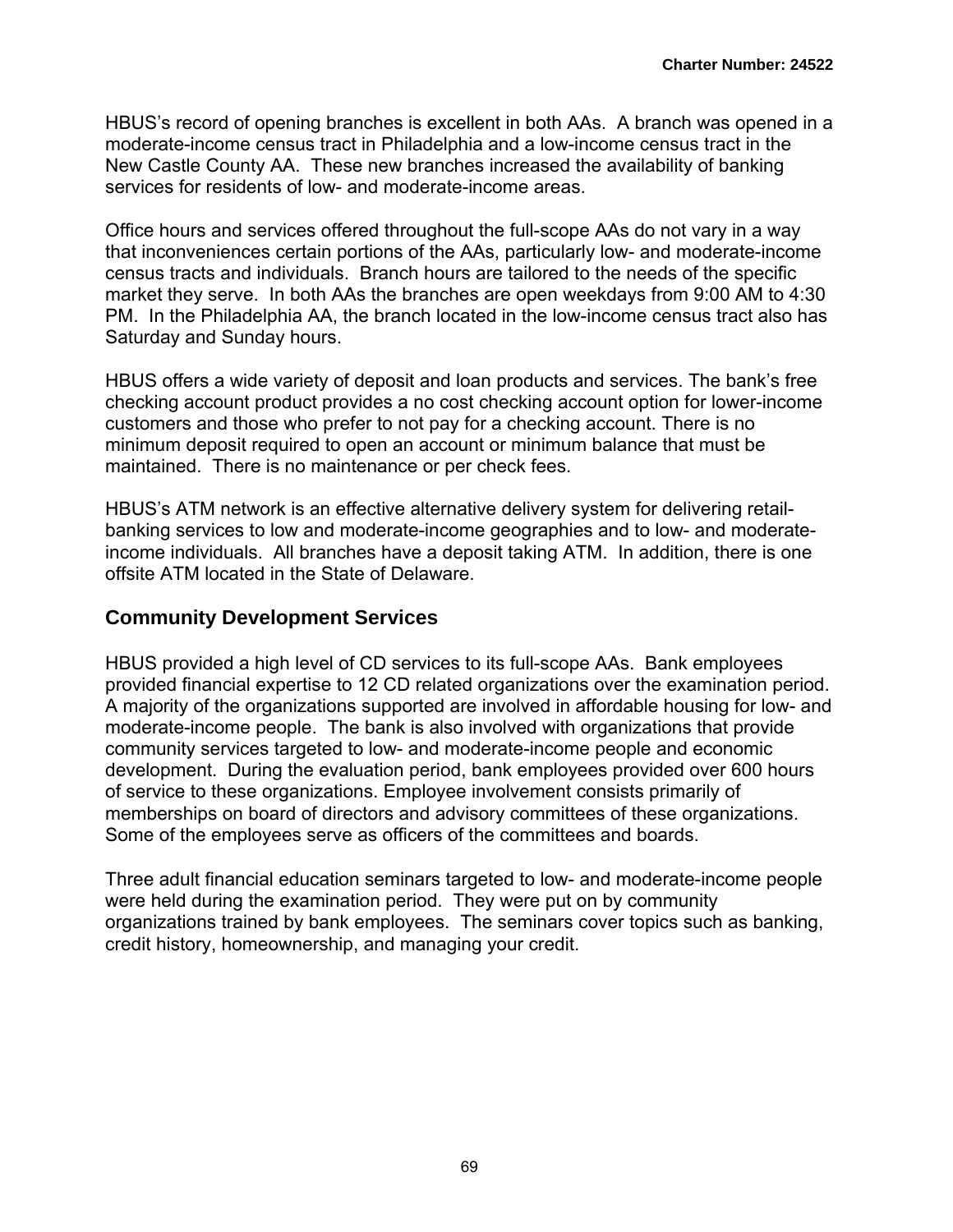The following table identifies the time period covered in this evaluation, affiliate activities that were reviewed, and loan products considered. The table also reflects the metropolitan and non-metropolitan areas that received comprehensive examination review (designated by the term "full-scope") and those that received a less comprehensive review (designated by the term "limited-scope").

**Time Period Reviewed:** Lending Test (excludes CD loans): 1/1/2004 to 12/31/2005, CD Loans and Investment Tests: 2/24/2003 to 9/25/2006 Service Test 1/1/04 to 9/25/2006

**Products Reviewed:** Home purchase, home improvement, home refinance, small business, small farm, and CD loans. CD Investments, and CD Services.

**Financial Institution:** HSBC Bank USA, NA ("HBUS")

**Affiliates:** HSBC Mortgage Corporation – Operating Sub of Bank Decision One Mortgage, Beneficial Corporation, HSBC Mortgage Services, HFC - Holding Company

**Products Reviewed:** Home purchase, home improvement and home refinance loans made in the bank's AAs.

| <b>Assessment Area</b>      | <b>Type of Exam</b> |
|-----------------------------|---------------------|
|                             |                     |
| <b>New York</b>             |                     |
| New York City AA            | Full-Scope          |
| <b>Buffalo AA</b>           | Full-Scope          |
| Nassau/Suffolk AA           | Full-Scope          |
| Rochester AA                | Full-Scope          |
| Syracuse AA                 | Full-Scope          |
| Albany AA                   | Full-Scope          |
| <b>Binghamton AA</b>        | Limited-Scope       |
| Elmira AA                   | Limited-Scope       |
| Ithaca AA                   | Limited-Scope       |
| Kingston AA                 | Limited-Scope       |
| Non-MSA Areas               | Limited-Scope       |
| Poughkeepsie AA             | Limited-Scope       |
| Utica-Rome AA               | Limited-Scope       |
|                             |                     |
| <b>Florida</b>              |                     |
| Miami AA                    | Full-Scope          |
| Fort Lauderdale AA          | Limited-Scope       |
| West Palm Beach AA          | Limited-Scope       |
| California                  |                     |
| Los Angeles AA              | Full-Scope          |
| San Francisco AA            | Limited-Scope       |
| Oakland AA                  | Limited-Scope       |
| <b>District of Columbia</b> |                     |
| District of Columbia AA     | Full-Scope          |
| <b>Multistate MSA</b>       |                     |
| Philadelphia PA AA          | Full-Scope          |
| New Castle County DE AA     | Full-Scope          |
| <b>Washington State</b>     |                     |
| Seattle AA                  | Full-Scope          |
| <b>Oregon</b>               |                     |
| Portland AA                 | Full-Scope          |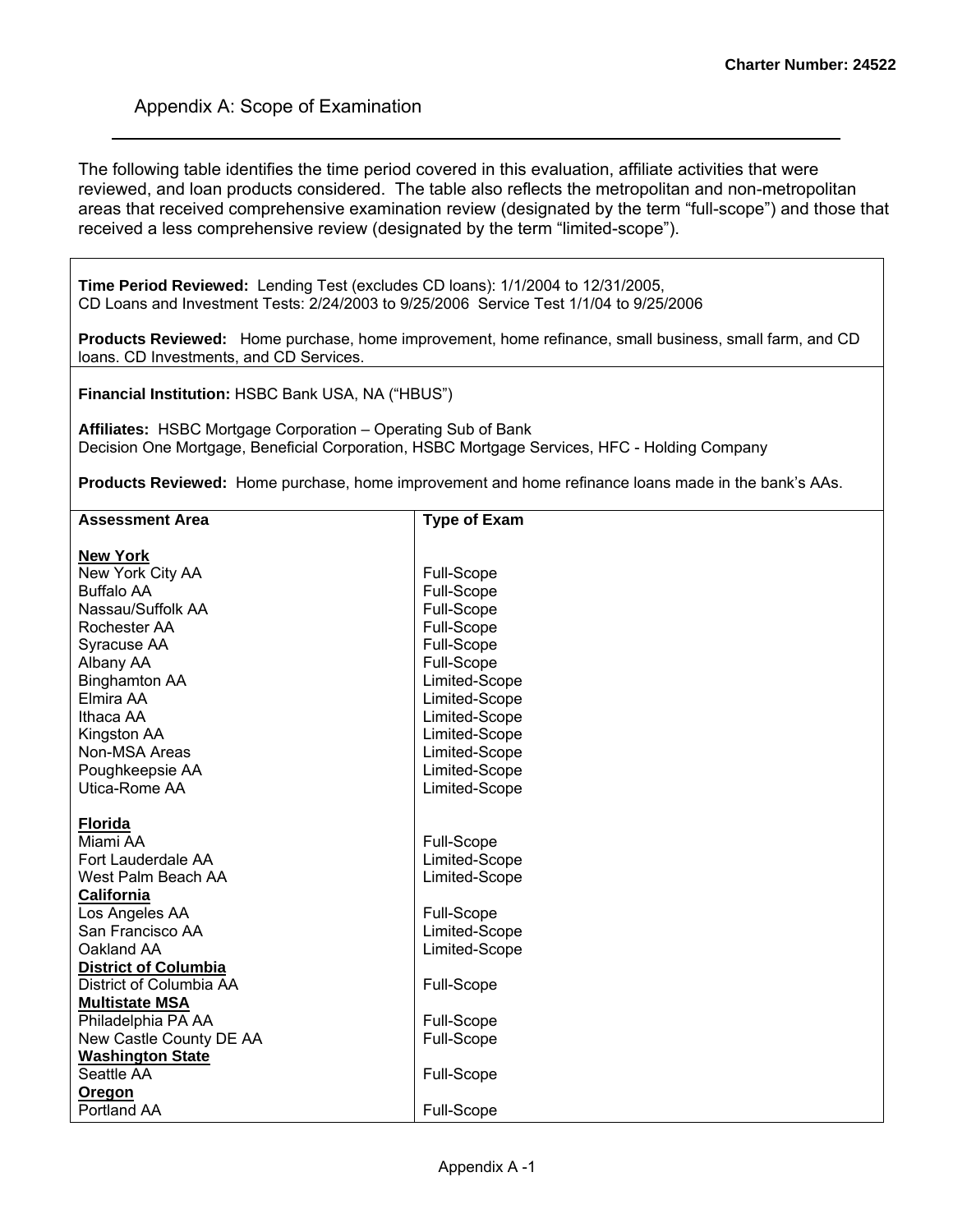# **Appendix B: Summary of Multistate Metropolitan Area and State Ratings**

|                                        | <b>RATINGS</b>                 | HSBC Bank USA, N.A.              |                          |                                                    |  |
|----------------------------------------|--------------------------------|----------------------------------|--------------------------|----------------------------------------------------|--|
| Overall Bank:                          | <b>Lending Test</b><br>Rating* | <b>Investment Test</b><br>Rating | Service Test<br>Rating   | Overall<br>Bank/State/<br><b>Multistate Rating</b> |  |
| <b>HSBC Bank USA,</b><br>N.A.          | Outstanding                    | Low Satisfactory                 | <b>High Satisfactory</b> | Satisfactory                                       |  |
| Multistate Metropolitan Area or State: |                                |                                  |                          |                                                    |  |
| New York                               | Outstanding                    | Low Satisfactory                 | <b>High Satisfactory</b> | Satisfactory                                       |  |
| Florida                                | Outstanding                    | Low Satisfactory                 | <b>High Satisfactory</b> | Satisfactory                                       |  |
| California                             | Outstanding                    | Outstanding                      | Outstanding              | Outstanding                                        |  |
| District of Columbia                   | <b>High Satisfactory</b>       | <b>High Satisfactory</b>         | Low Satisfactory         | Satisfactory                                       |  |
| Oregon                                 | Outstanding                    | Outstanding                      | Low Satisfactory         | Outstanding                                        |  |
| Washington                             | Outstanding                    | Outstanding                      | Low Satisfactory         | Outstanding                                        |  |
| Pennsylvania-<br>Delaware Multistate   | Outstanding                    | Outstanding                      | Outstanding              | Outstanding                                        |  |

(\*) The lending test is weighted more heavily than the investment and service tests in the overall rating.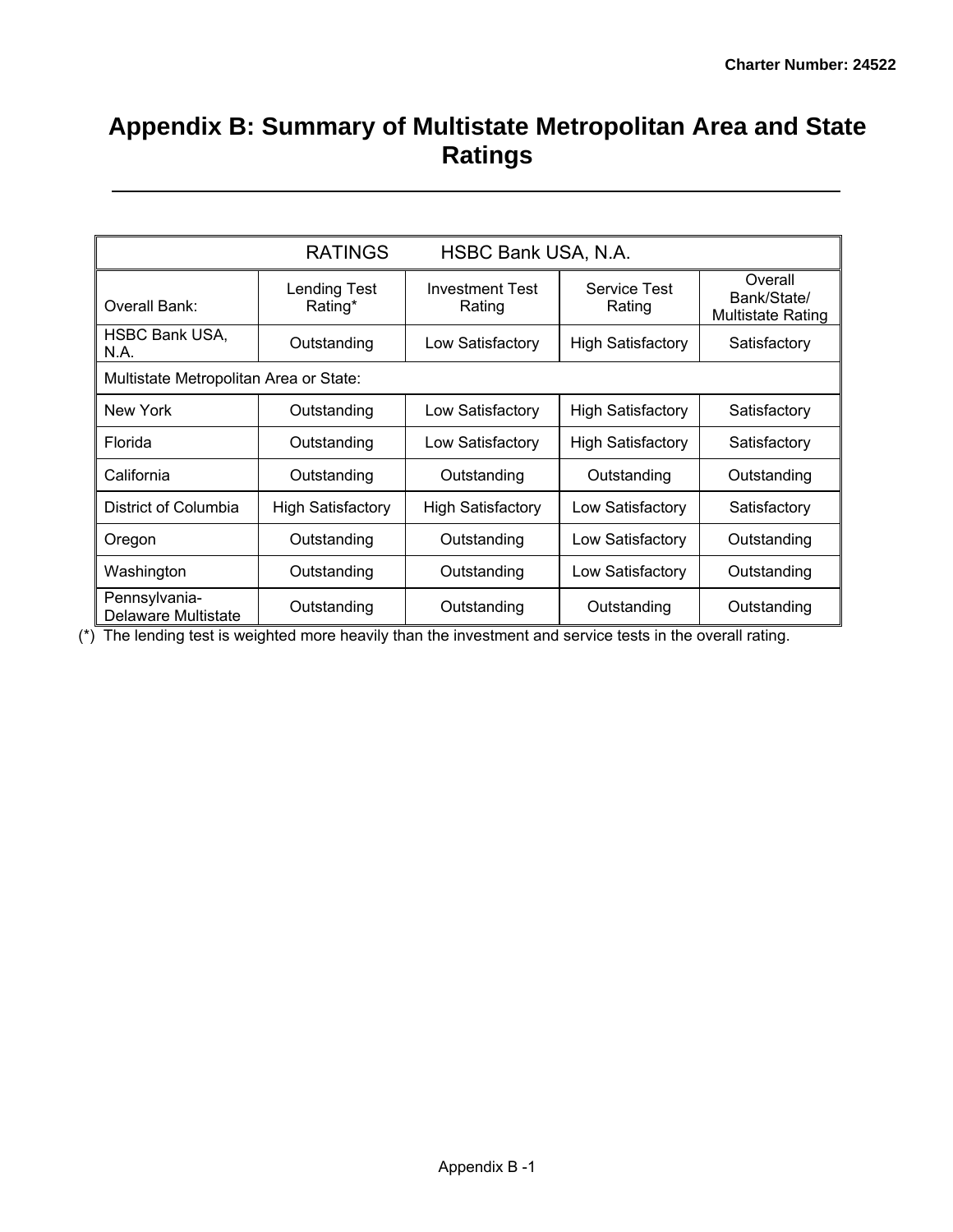# **Appendix C: Market Profiles for Full-Scope Areas**

### **State of New York**

| <b>Buffalo AA</b>                                  |  |
|----------------------------------------------------|--|
|                                                    |  |
|                                                    |  |
|                                                    |  |
|                                                    |  |
| <b>State of Florida</b>                            |  |
|                                                    |  |
| <b>State of California</b>                         |  |
|                                                    |  |
| District of Columbia AA Fig. 2014. The Columbia AA |  |
| <b>Multistate- Pennsylvania/Delaware</b>           |  |
|                                                    |  |
|                                                    |  |
| <b>State of Washington</b>                         |  |
|                                                    |  |
| <b>State of Oregon</b>                             |  |
|                                                    |  |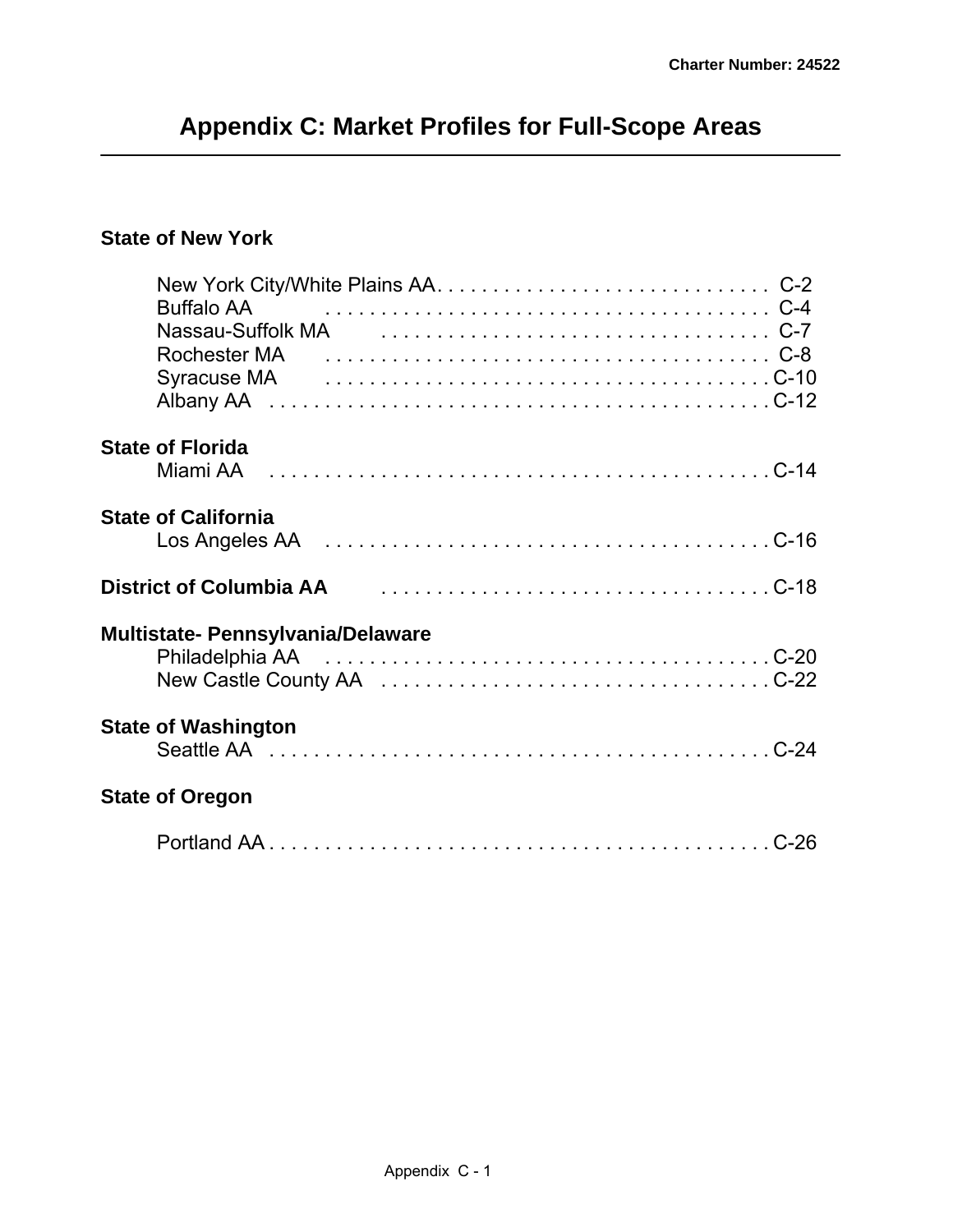#### **State of New York**

### **New York City/White Plains AA**

| Demographic Information for Full-Scope Area: New York/White Plains AA                                                 |                                        |                 |                                                    |                    |                   |                            |  |
|-----------------------------------------------------------------------------------------------------------------------|----------------------------------------|-----------------|----------------------------------------------------|--------------------|-------------------|----------------------------|--|
| Demographic Characteristics                                                                                           | #                                      | Low<br>$%$ of # | Moderate<br>$%$ of #                               | Middle<br>$%$ of # | Upper<br>$%$ of # | $NA^*$<br>$%$ of #         |  |
| Geographies (Census Tracts/BNAs)                                                                                      | 2,515                                  | 13.20           | 25.29                                              | 28.27              | 30.78             | 2.47                       |  |
| Population by Geography                                                                                               | 9,314,235                              | 14.72           | 27.97                                              | 25.49              | 31.64             | 0.18                       |  |
| Owner-Occupied Housing by<br>Geography                                                                                | 1,208,243                              | 2.58            | 13.53                                              | 28.16              | 55.73             | 0.00                       |  |
| <b>Businesses by Geography</b>                                                                                        | 659,543                                | 7.58            | 18.80                                              | 20.49              | 52.11             | 1.02                       |  |
| Farms by Geography                                                                                                    | 3,970                                  | 2.64            | 8.01                                               | 17.91              | 71.21             | 0.23                       |  |
| Family Distribution by Income Level                                                                                   | 2,203,975                              | 27.89           | 15.69                                              | 16.62              | 39.79             | 0.00                       |  |
| Distribution of Low- and Moderate-<br>Income<br>Families throughout AA<br>Geographies                                 | 960,674                                | 25.26           | 37.68                                              | 23.58              | 13.49             | 0.00                       |  |
| Median Family Income<br><b>HUD Adjusted Median Family</b><br>Income for 2006<br>Households Below the Poverty<br>Level | $=$ \$49,461<br>$=$ \$59,200<br>$=18%$ |                 | Median Housing Value<br>Unemployment Rate (Sep 06) |                    |                   | $=$ \$549,200<br>$= 4.4\%$ |  |

(\*) The NA category consists of geographies that have not been assigned an income classification.

Source: 2000 U.S. Census, 2006 HUD updated MFI, Bureau of Labor Statistics, National Association of Realtors (2Q2006)

The New York City ("NYC") AA includes all of the New York counties that are within the New York-Wayne-White Plains MD #35644 in their entirety. This includes Bronx, Kings, New York, Putnam, Queens, Richmond, Rockland, and Westchester. The AA complies with the CRA guidelines and does not arbitrarily exclude low- and moderate-income areas.

With a population in excess of 9.3 million people, this is the largest AA in HBUS's footprint. As of June 30, 2005, HBUS ranked third in deposit market share and fourth in number of branches. The area is very diverse with some of the areas of greatest need in the country alongside some of the most affluent areas. The area is also perhaps the most economically diverse in the country, as well.

NYC is home to a diversified mix of businesses. Many national and international corporations are headquartered here. Historically, the downtown area has been dominated by the financial services industry. Industries operating in the midtown area include advertising, publishing, and garment production. The retail sector is a major employer along with health and social care. In addition, light manufacturing and the wholesale trades provide a significant level of job opportunities in The Bronx.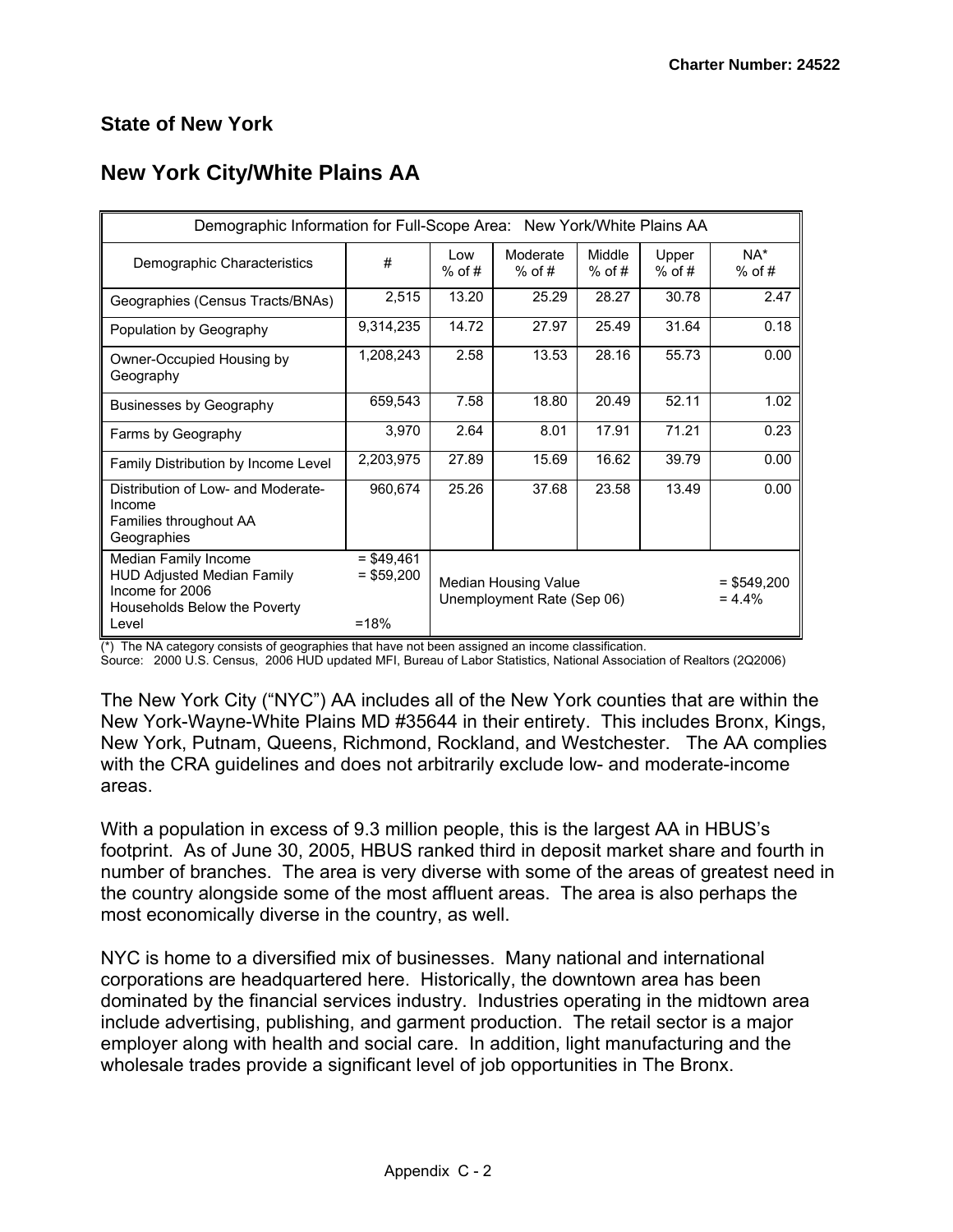The NYC economy is rebounding back from the weakened conditions it suffered caused by the 2001 terrorist attack. Tourism, a major contributor to the NYC economy, was negatively impacted and had a ripple effect on other industries and services. In addition, the volatility on Wall Street impacted both the local and national economies.

Economic conditions showed signs of improvement in mid-2004 and continue to improve. Renewed profitability at Wall Street's largest firms has led to an increase in hiring. Along with the securities industry, leisure/hospitality and retail trade are driving growth in the area. The unemployment rate continues to fall and is now near pre-recession lows. As of September 2006, the AA unemployment rate of 4.4% slightly exceeded the New York State rate of 4.2% and equaled the national rate.

Slightly more than 38% of the geographies within the AA are defined as low- and moderate-income. The substantial majority of these tracts are located within the three boroughs of NYC – Manhattan, The Bronx, and Brooklyn. Additionally, these boroughs combined account for 94% of the low-income geographies in the entire AA. The level of owner-occupied housing in these combined boroughs is considered low at 22% and is even less within the low- and moderate-income geographies. Most of the housing is rental in these boroughs, given the large number of multifamily dwellings.

Housing prices within the AA remain strong and continue to rise. The median price of housing in the AA is now estimated to be over \$549,000, making home ownership difficult for low- and moderate-income individuals. In Manhattan, where condominiums and cooperative apartments are the predominant housing stock, prices also remain strong. Also, the high level of households below the poverty level makes home ownership difficult.

We conducted several community contacts during this evaluation and included organizations involved with small business development, affordable housing, and community services provided to low- and moderate-income individuals and geographies. These contacts indicated that affordable housing and financial literacy programs are the most critical needs of the AA. Preservation of the affordable housing stock in the city is also a key issue, given the expiration of many LIHTC, Section 8, and Mitchell Lama (affordable housing program) projects. There are numerous opportunities for CD investments, but competition among financial institutions is intense.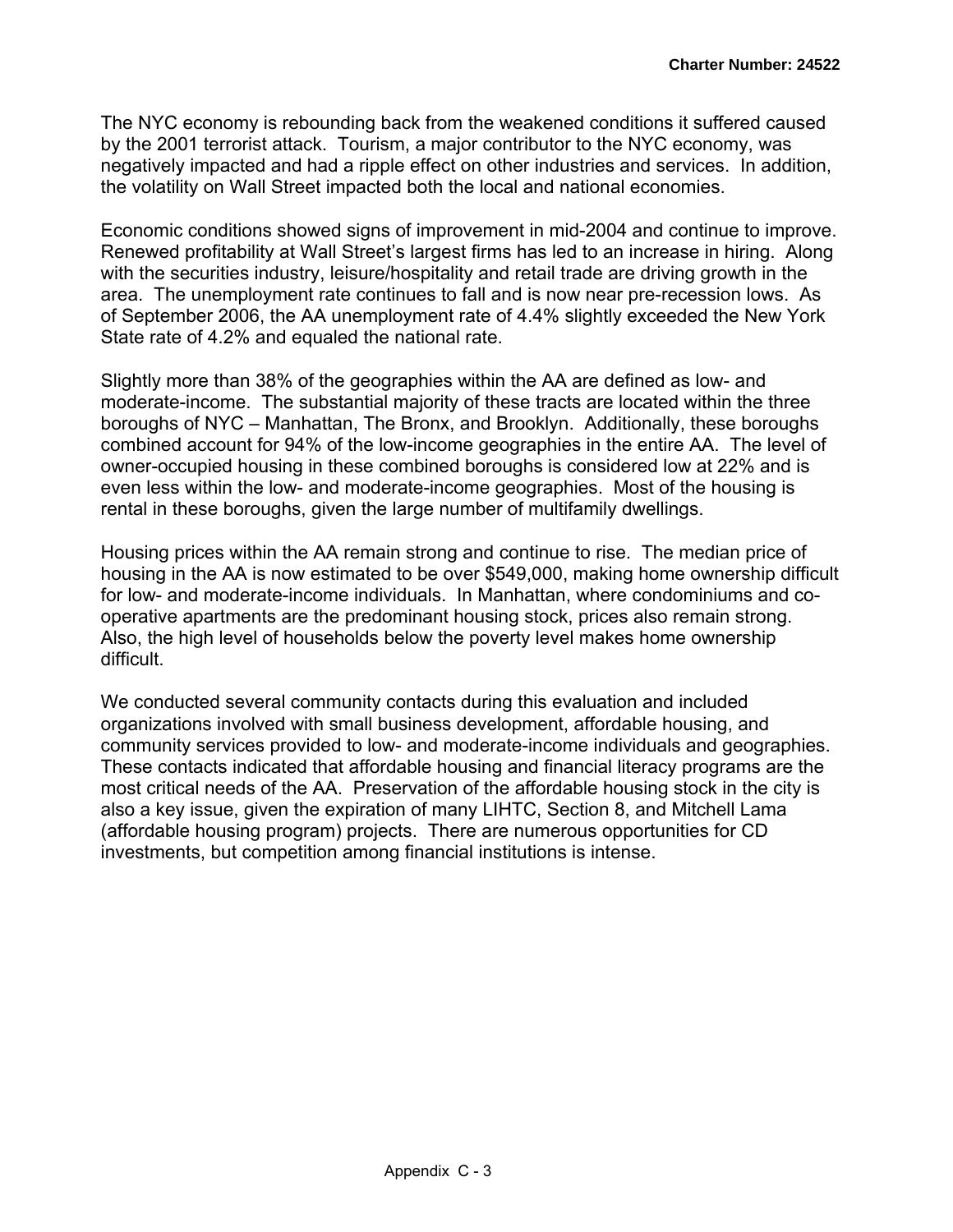### **Buffalo AA**

| Demographic Information for Full Scope Area: Buffalo AA                             |           |                 |                                    |                    |                   |                    |  |  |  |
|-------------------------------------------------------------------------------------|-----------|-----------------|------------------------------------|--------------------|-------------------|--------------------|--|--|--|
| Demographic Characteristics                                                         | #         | Low<br>$%$ of # | Moderate<br>$%$ of #               | Middle<br>$%$ of # | Upper<br>$%$ of # | $NA^*$<br>$%$ of # |  |  |  |
| Geographies (Census Tracts/BNAs)                                                    | 302       | 10.60           | 20.86                              | 45.36              | 19.54             | 3.64               |  |  |  |
| Population by Geography                                                             | 1,170,111 | 8.78            | 16.45                              | 47.62              | 26.35             | 0.81               |  |  |  |
| Owner-Occupied Housing by<br>Geography                                              | 310,174   | 4.34            | 13.17                              | 51.87              | 30.61             | 0.00               |  |  |  |
| <b>Business by Geography</b>                                                        | 70,157    | 9.36            | 12.92                              | 45.57              | 30.20             | 1.95               |  |  |  |
| Farms by Geography                                                                  | 1.610     | 1.74            | 4.72                               | 59.25              | 33.66             | 0.62               |  |  |  |
| Family Distribution by Income Level                                                 | 303.215   | 20.37           | 18.07                              | 22.08              | 39.48             | 0.00               |  |  |  |
| Distribution of Low and Moderate<br>Income Families throughout AA<br>Geographies    | 116,550   | 15.99           | 24.51                              | 45.47              | 14.03             | 0.00               |  |  |  |
| Median Family Income                                                                |           | 49,149          | Median Housing Value               |                    | \$96,800          |                    |  |  |  |
| HUD Adjusted Median Family Income for 2006<br><b>Households Below Poverty Level</b> |           | 58,300<br>12%   | Unemployment Rate (Sep 06)<br>4.7% |                    |                   |                    |  |  |  |

(\*) The NA category consists of geographies that have not been assigned an income classification.

Source: 2000 US Census and 2006 HUD updated MF Bureau of Labor Statistics, National Association of Realtors (2Q2006) I

This AA consists of the entire Buffalo-Niagara Falls MSA #15380 which includes Eire and Niagara counties in upstate New York. The AA complies with the CRA guidelines and does not arbitrarily exclude low- and moderate-income areas. HBUS has 64 branches in the AA, and with a 30.5% deposit market share, is ranked first among 19 depository financial institutions.

The bank's presence in Buffalo dates back to 1850, when Marine Midland Bank was founded. The metropolitan Buffalo area, which includes the City of Buffalo, Erie County and Niagara County, is upstate New York's largest population center, and the City of Buffalo is New York State's second largest city. Buffalo is the county seat of Erie County, and is the administrative, political and economic center of western New York. The major cultural, educational and medical resources serving the entire western New York area are also located in Buffalo. The City of Buffalo contains the largest concentration of low- and moderate-income census tracts in the region, as well as some of the areas of greatest economic need. Structural changes in the region's economy over the last few decades have led to job and population losses, and erosion of the area' s property tax base. Buffalo has been under the authority of a state-appointed Fiscal Control Board since June 19, 2003.

Buffalo's population has declined by 51.7% since 1950. In that year, the population of the city was 580,132; by the 2000 census, the population was 292,648 and by July, 2005, the population had declined still further, to an estimated 279,745. Meanwhile, the population of Erie County has grown modestly over that same period. This pattern of population loss in the urban core, combined with growth in the surrounding suburbs, is consistent with population trends throughout upstate New York, as city residents leave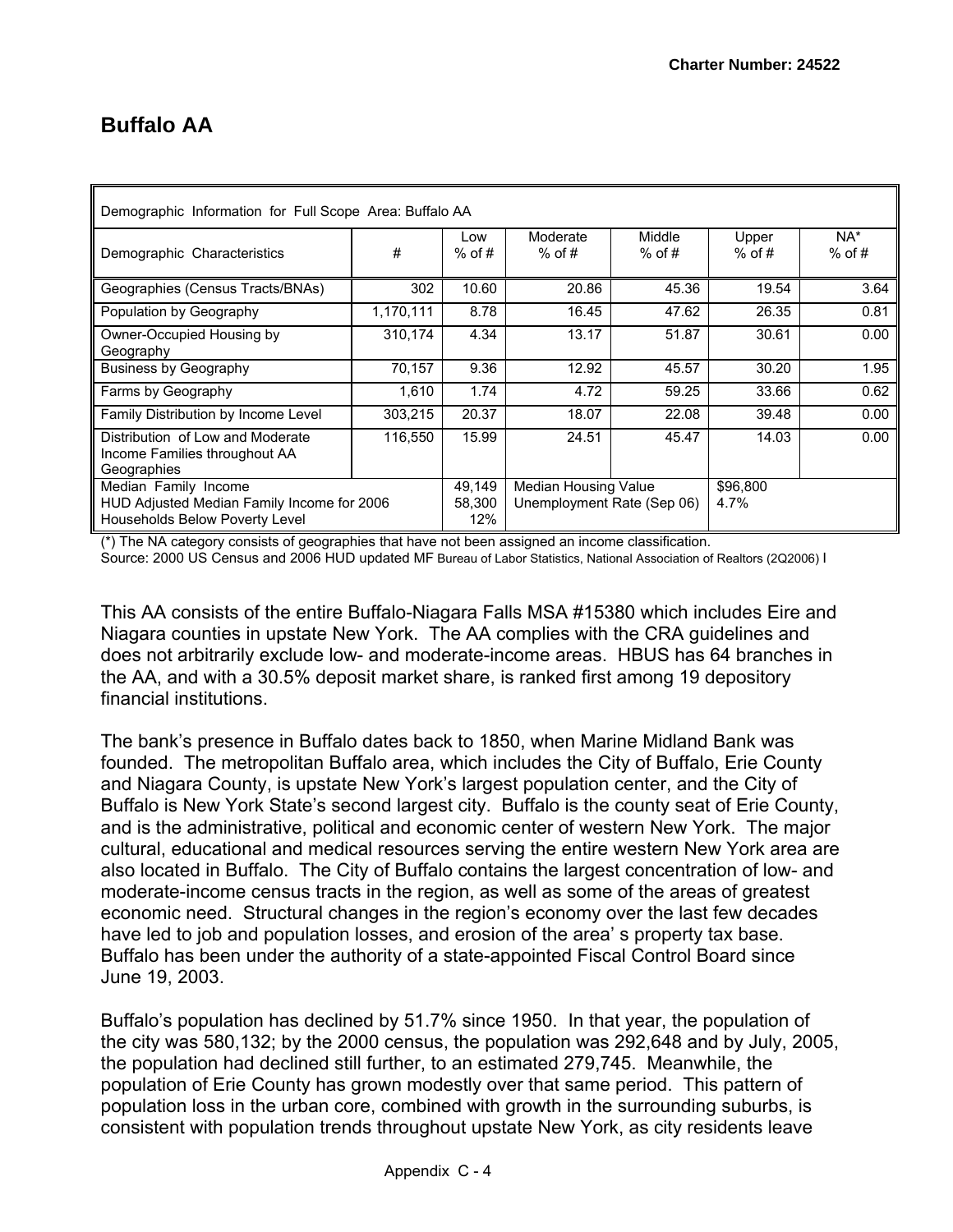the urban core for affordable suburban housing. Buffalo has gone from being the 15th largest city in the country in 1950 to being the 59th largest in 2000.

The population of the MSA in the 2000 census was 1.2 million reflecting a modest decrease of 1.6% from 1990 to 2000. Twelve percent of the population of the MSA lives below poverty level. However, in the city of Buffalo that number increases to 25% indicating, again, that the MSA's areas of highest poverty and greatest need are in the city of Buffalo.

Based on the 2000 census, 15.8% of the MSA is 65 and older, a high proportion compared with 12.9% for New York State and 12.4% for the nation. An aging population generally limits home purchase and refinance lending, as many older people already own their homes or live in senior citizen housing with limited mortgage financing needs.

The economy of the Buffalo-Niagara Falls MSA has generally been in decline since the 1980s, as have the economies of most upstate NY cities. Buffalo has been particularly hard hit because of shrinkages in the steel and automotive industries. With the collapse of the steel industry in the 1970s, Buffalo was faced with trying to replace thousands of lost jobs. The region was somewhat successful in developing alternative sources of employment, particularly in financial services and other service industries, although not in comparable numbers or for comparable wages.

During the period from 1992 to 2002, manufacturing employment fell by 16.2%, with most of the decline occurring after 2000. On the positive side, the region has experienced strong growth in financial activity jobs, which increased by 15.1% since 1992 and had a 10.3% increase in the last two years.

In Buffalo, the combination of challenges such as population loss, unemployment, and economic conditions points to the need for economic development programs and projects to help spur revitalization.

Overall housing values in the MSA are affordable; the median home price in the MSA is \$96,800. The median home value in the City of Buffalo is much lower--\$59,300.

According to the 2000 census, the number of owner-occupied housing units in the MSA increased 4%, while the number of such units in the City of Buffalo dropped 10%. The 2000 census also reported that 61% of the MSA's housing units are owner occupied and 8.4% are vacant. In Buffalo, owner-occupied units represent 37% and vacant units 16% of total housing units. Housing units outnumber households by more than 22,000 in the city. These factors limit the demand for mortgage loans.

Eighty-six per cent of the housing units in Buffalo were built in 1940 or before. The age and condition of the housing stock point to the need for home improvement loans; however, the presence of lead in many of the buildings, and the declining real estate value of the existing housing stock make it difficult to obtain financing for rehabilitation.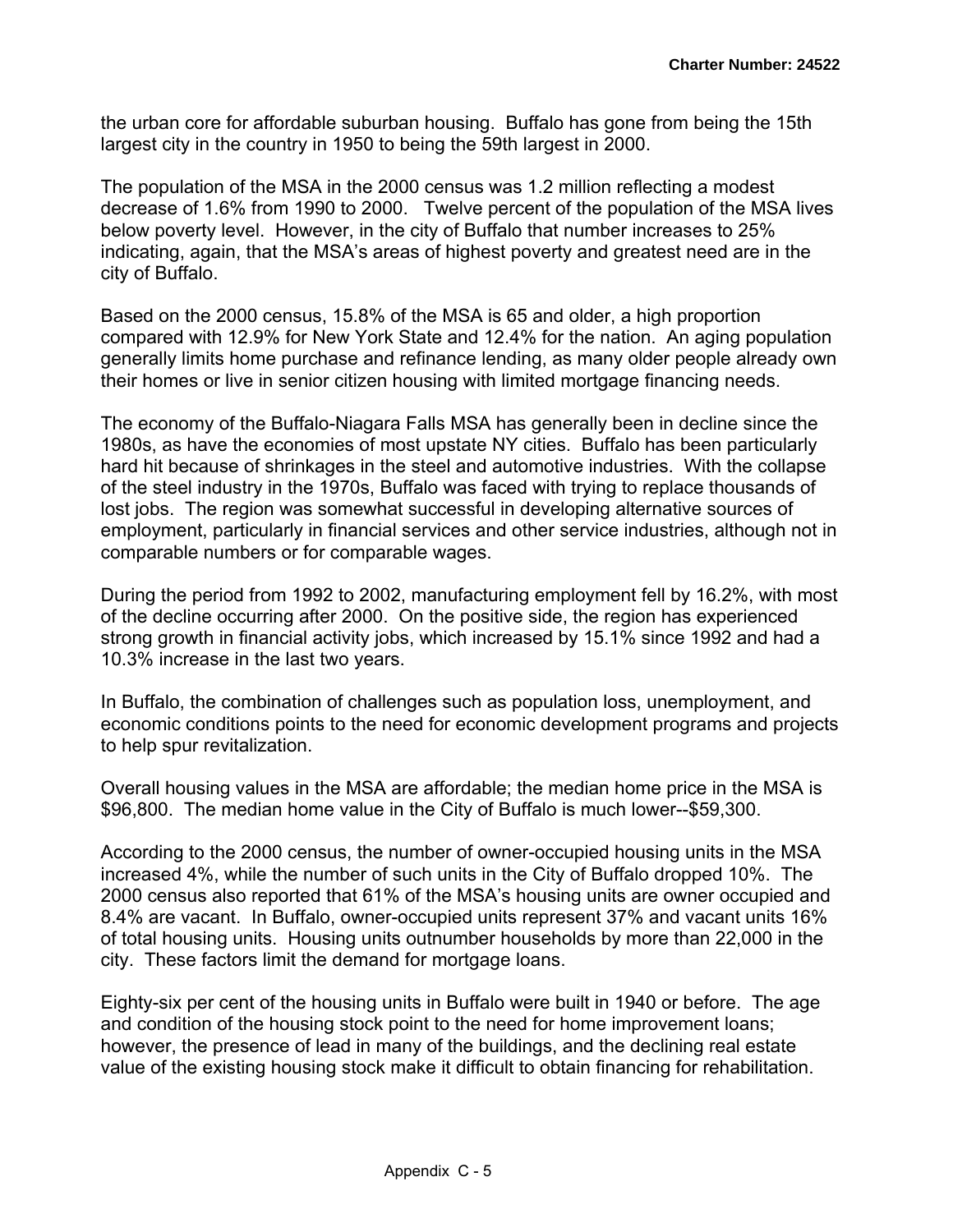In Erie County, the Fair Market Rent (FMR) for a two-bedroom apartment is \$625. In order to afford this level of rent and utilities, without paying more than 30% of income on housing, a household must earn \$2,083 monthly or \$25,000 annually. Assuming a 40 hour work week, 52 weeks per year, and this level of income translates into a Housing Wage of \$12.02.

In Erie County, a minimum wage worker earns an hourly wage of \$6.00. In order to afford the FMR for a two-bedroom apartment, a minimum wage earner must work 80 hours per week, 52 weeks per year. Or, a household must include 2.0 minimum wage earner(s) working 40 hours per week year-round in order to make the two-bedroom FMR affordable.

A community contact with a local CD corporation during the evaluation period indicated that efforts to revitalize the economy within the City of Buffalo is the primary need of the AA. Opportunities for CD investments are limited.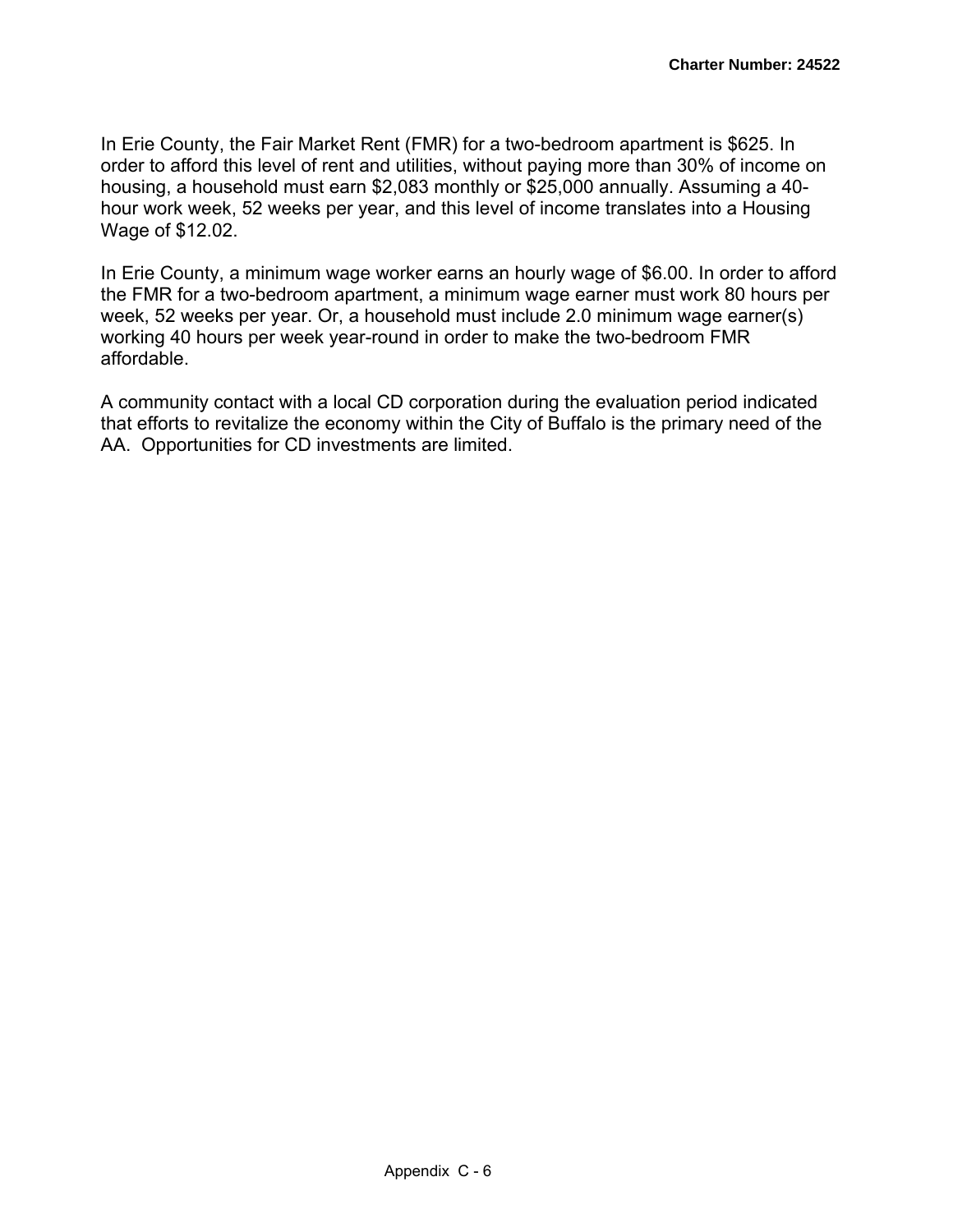# **Nassau-Suffolk MA**

| Demographic Information for Full Scope Area: Nassau Suffolk AA                                       |                            |                                                        |                      |                      |                   |                 |  |  |  |
|------------------------------------------------------------------------------------------------------|----------------------------|--------------------------------------------------------|----------------------|----------------------|-------------------|-----------------|--|--|--|
| Demographic Characteristics                                                                          | #                          | Low<br>$%$ of #                                        | Moderate<br>$%$ of # | Middle<br>$%$ of #   | Upper<br>$%$ of # | NA*<br>$%$ of # |  |  |  |
| Geographies (Census Tracts/BNAs)                                                                     | 597                        | 0.67                                                   | 14.07                | 62.81                | 19.77             | 2.68            |  |  |  |
| Population by Geography                                                                              | 2,753,913                  | 0.76                                                   | 16.02                | 64.36                | 18.86             | 0.01            |  |  |  |
| Owner-Occupied Housing by<br>Geography                                                               | 733,628                    | 0.22                                                   | 12.21                | 66.17                | 21.40             | 0.00            |  |  |  |
| <b>Business by Geography</b>                                                                         | 258,995                    | 0.71                                                   | 13.12                | 62.43                | 23.73             | 0.01            |  |  |  |
| Farms by Geography                                                                                   | 5,273                      | 0.47                                                   | 16.99                | 65.66                | 16.88             | 0.00            |  |  |  |
| Family Distribution by Income Level                                                                  | 712,551                    | 18.03                                                  | 18.61                | 24.19                | 39.18             | 0.00            |  |  |  |
| Distribution of Low and Moderate<br>Income Families throughout AA<br>Geographies                     | 261,056                    | 1.25                                                   | 22.16                | 65.10                | 11.48             | 0.00            |  |  |  |
| Median Family Income<br>HUD Adjusted Median Family Income for 2006<br>Households Below Poverty Level | \$76,221<br>\$91,000<br>5% | Median Housing Value<br>Unemployment Rate (Sep.<br>06) |                      | \$478,000<br>$3.8\%$ |                   |                 |  |  |  |

(\*) The NA category consists of geographies that have not been assigned an income classification.

Source: 2000 US Census and 2006 HUD updated MFI Bureau of Labor Statistics, National Association of Realtors (2Q2006)

This AA consists of the entire Nassau/Suffolk MD #35004 and is commonly referred to as Long Island. The AA complies with the CRA regulation and does not arbitrarily exclude any low- or moderate-income areas. HBUS operates 45 branches in the AA and is ranked 8th with 4.2% of the deposit market share. The bank operates in a very competitive environment. North Fork Bank leads the competition with 21% of the deposit market share and \$16.5 billion in deposits in this AA. Other major competitors are JPMorgan Chase, Citibank, Astoria FS&LA and Washington Mutual.

Housing prices have remained strong with the median value rising to \$478 thousand. This makes home ownership extremely difficult for low- and moderate-income individuals. The area's well-diversified economy has helped control unemployment rates which have experienced a declining trend since 2003. As of September 2006, the unemployment rate of 3.8% was below both the New York State average of 4.2% and the national average of 4.4%. The North Shore Long Island Jewish Health System, Cablevision, and SUNY at Stony Brook are some of the largest employers of this AA.

Three community contacts were conducted during this evaluation with representatives of affordable housing and small business development corporations. These organizations all identified the shortage of affordable housing as a critical need within the AA. Generally, there is no shortage of business financing, and credit was described as readily available. There is a need to develop more streamlined approaches to providing very small loans to businesses and there is a strong need for technical assistance for small business owners. The contacts also indicated that ample opportunities exist for local financial institutions to support the CD work of area organizations.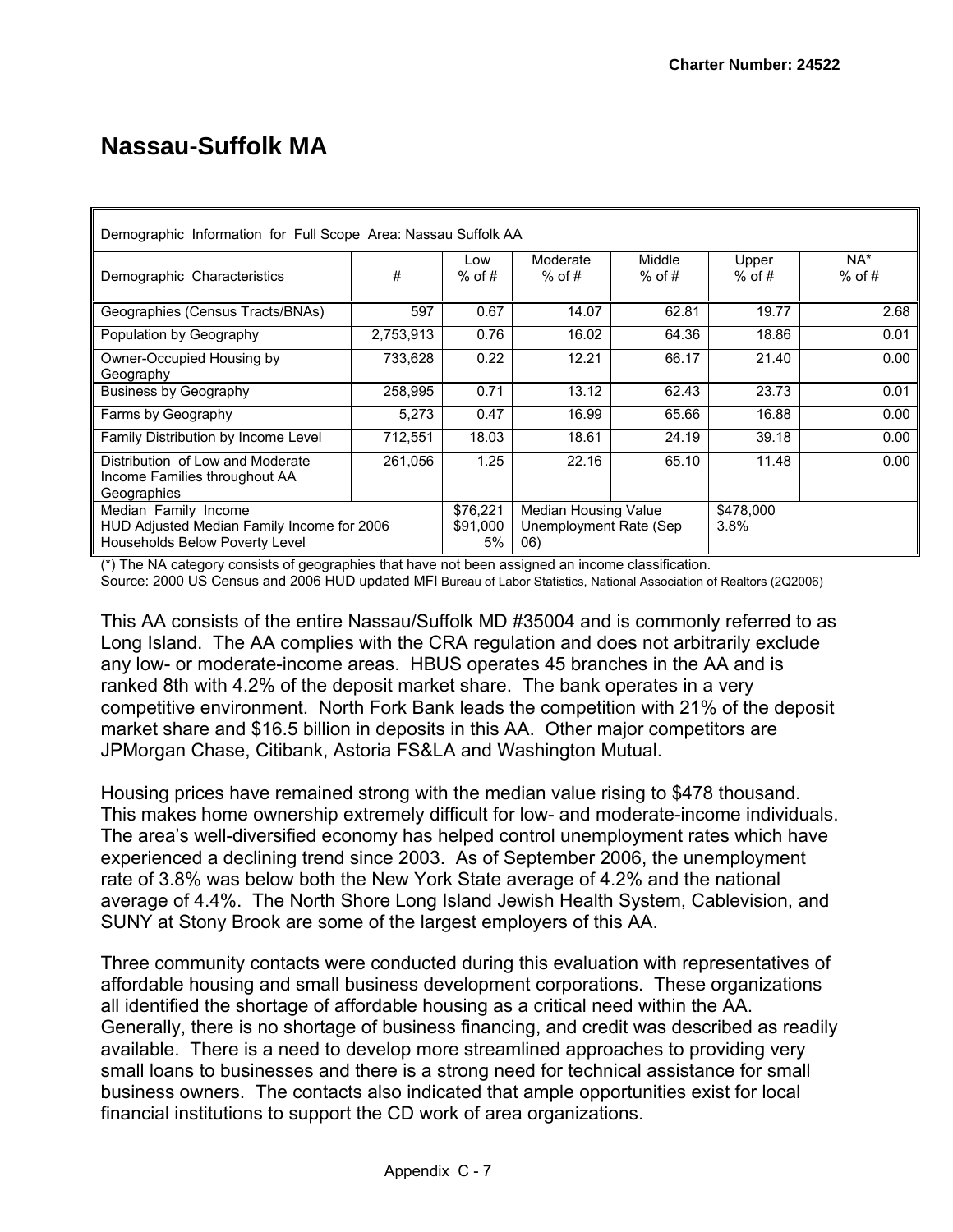## **Rochester MA**

| Demographic Information for Full Scope Area: Rochester AA                                            |         |                         |                                                                         |                    |                   |                    |  |  |  |  |
|------------------------------------------------------------------------------------------------------|---------|-------------------------|-------------------------------------------------------------------------|--------------------|-------------------|--------------------|--|--|--|--|
| Demographic Characteristics                                                                          | #       | Low<br>$%$ of #         | Moderate<br>$%$ of #                                                    | Middle<br>$%$ of # | Upper<br>$%$ of # | $NA^*$<br>$%$ of # |  |  |  |  |
| Geographies (Census Tracts/BNAs)                                                                     | 230     | 16.09                   | 18.26                                                                   | 40.00              | 23.48             | 2.17               |  |  |  |  |
| Population by Geography                                                                              | 937,607 | 9.26                    | 15.08                                                                   | 46.13              | 28.85             | 0.67               |  |  |  |  |
| Owner-Occupied Housing by<br>Geography                                                               | 241.668 | 3.78                    | 12.44                                                                   | 49.42              | 34.36             | 0.00               |  |  |  |  |
| <b>Business by Geography</b>                                                                         | 57,490  | 10.02                   | 15.11                                                                   | 44.57              | 30.17             | 0.13               |  |  |  |  |
| Farms by Geography                                                                                   | 1,919   | 1.67                    | 6.98                                                                    | 63.37              | 27.98             | 0.00               |  |  |  |  |
| Family Distribution by Income Level                                                                  | 237,269 | 20.02                   | 18.06                                                                   | 22.56              | 39.36             | 0.00               |  |  |  |  |
| Distribution of Low and Moderate<br>Income Families throughout AA<br>Geographies                     | 90.347  | 17.14                   | 21.40                                                                   | 45.32              | 16.13             | 0.00               |  |  |  |  |
| Median Family Income<br>HUD Adjusted Median Family Income for 2006<br>Households Below Poverty Level |         | 53,852<br>64.100<br>10% | \$115,300<br>Median Housing Value<br>Unemployment Rate (Sep 06)<br>4.3% |                    |                   |                    |  |  |  |  |

(\*) The NA category consists of geographies that have not been assigned an income classification. Source: 2000 US Census and 2006 HUD updated MFI, Bureau of Labor Statistics, National Association of Realtors (2Q2006)

The Rochester AA includes Livingston, Monroe, Orleans, and Wayne counties which are in the Rochester MSA #40380. The bank does not maintain any branches in Ontario County and does not include this county in the AA. The AA complies with the CRA regulation and does not arbitrarily exclude low- and moderate-income areas. HBUS maintained 39 branches in this MSA, of which five are in low-income census tracts and five are in moderate-income census tracts. There are a total of 22 financial institutions serving the Rochester MSA HBUS is ranked first in deposit market share in Rochester, and has the largest number of branches in the City of Rochester of any financial institution.

The Rochester market faces many challenges. A relatively stagnant housing market has shown little appreciation in recent years, and, in many areas of the City of Rochester, housing values have declined. Job losses, particularly in the manufacturing sector, continue to plague the region; this is especially troubling because manufacturing jobs tend to be more highly-paid than the service jobs that replace them in the economy.

Rochester has an older housing stock; the majority of the city's housing stock pre-dates World War II. Much of the housing in the city, particularly in the inner core known as The Crescent, needs rehabilitation. Lead poisoning is a major issue in the Rochester area, further increasing rehabilitation needs.

Rochester New York is the third largest city in New York State. Rochester is the county seat of Monroe County and is the political, economic, administrative and cultural center of the nine-county Finger Lakes region. The Rochester region has historically relied on a strong manufacturing-based economy, with particular emphases on instrumentation and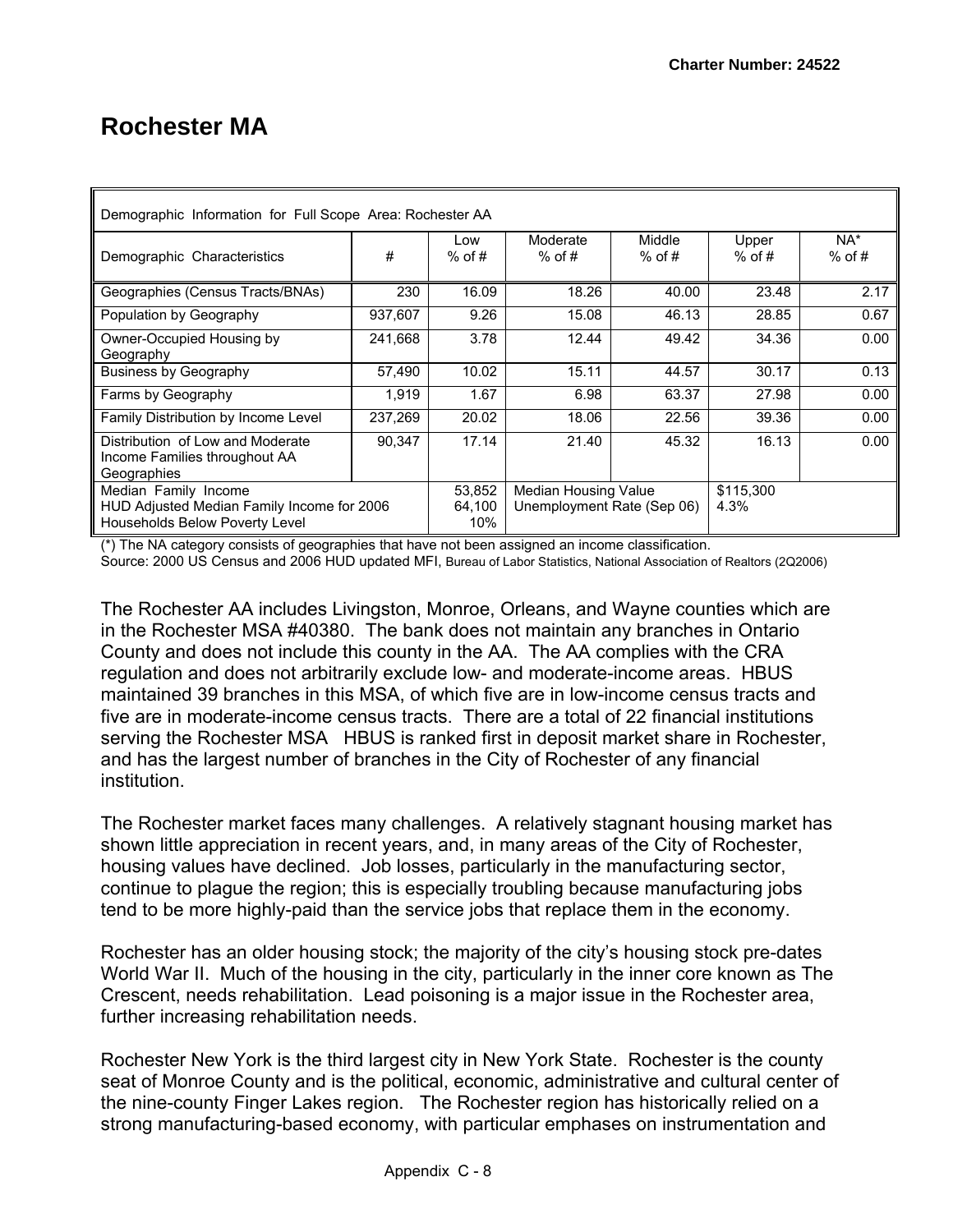other specialized industries. Eastman Kodak, Bausch and Lomb and Xerox were all founded in Rochester, and the first two still retain their world headquarters in the City of Rochester. The decline of manufacturing overall has hit Rochester particularly hard. Historically slower to enter national economic cycles and slower to recover from them, Rochester continues to struggle in trying to recover from fundamental structural changes in its regional economy. A very strong trend toward "sprawl" and significant economic disparity between the urban core and the outlying suburbs characterize the region. Housing prices are affordable, and have declined in many areas of the City of Rochester. The City of Rochester contains the majority of low- and moderate-income census tracts in the AA and contains by far the areas of greatest economic and CD need.

The decline of manufacturing employment is the major economic trend in the Rochester area. The region's workforce numbers more than 500,000. At one time, most workers were employed in manufacturing jobs. In the past 20 years, the Rochester area has lost one-third of its manufacturing jobs. Currently, approximately 101,000 workers are in manufacturing, less than one-fifth of the total workforce.

Kodak alone has slashed its local workforce by more than two-thirds in the past two and a half decades. In 1982, 13.7% of area workers worked at Kodak. That was down to less than 4% by 2005. A decade ago, one of every nine employees in the Rochester area worked at either Kodak or Xerox. Last year, the ratio was 1 in 18. Last year, the University of Rochester passed Kodak as the region's largest employer, ending decades of dominance by Eastman Kodak.

Unemployment in the Rochester area was 4.3% in September 2006. The modest unemployment rate is reflective of the relative stability of employment in the suburbs of the MSA, as well as the number of people who have left the region because of their inability to find jobs.

Rochester has historically been known for innovation and technical expertise in the local economy. While some of the industry clusters for which Rochester is best known clearly grew out of the needs of the "big three" (Kodak, Xerox, Bausch and Lomb), most notably photonics, digital & health imaging, and precision manufacturing, many of Rochester's fastest growing companies are located in the "knowledge industries" of telecommunications, information technology and the biosciences. Add the burgeoning research in fuel cells and nanotechnology, and the high-tech capabilities of the community are clear. Forbes magazine ranked Rochester number one among the nation's 50 largest metro areas for technical innovation with 2.3 patents per 1,000 workers and 66% of those employed in the manufacturing sector classified as being involved in high-tech industries.

A community contact was conducted with an umbrella organization representing community service organizations within the Rochester AA. Programs targeting financial literacy and home ownership counseling for low- and moderate-income individuals are seen as an important need within the AA.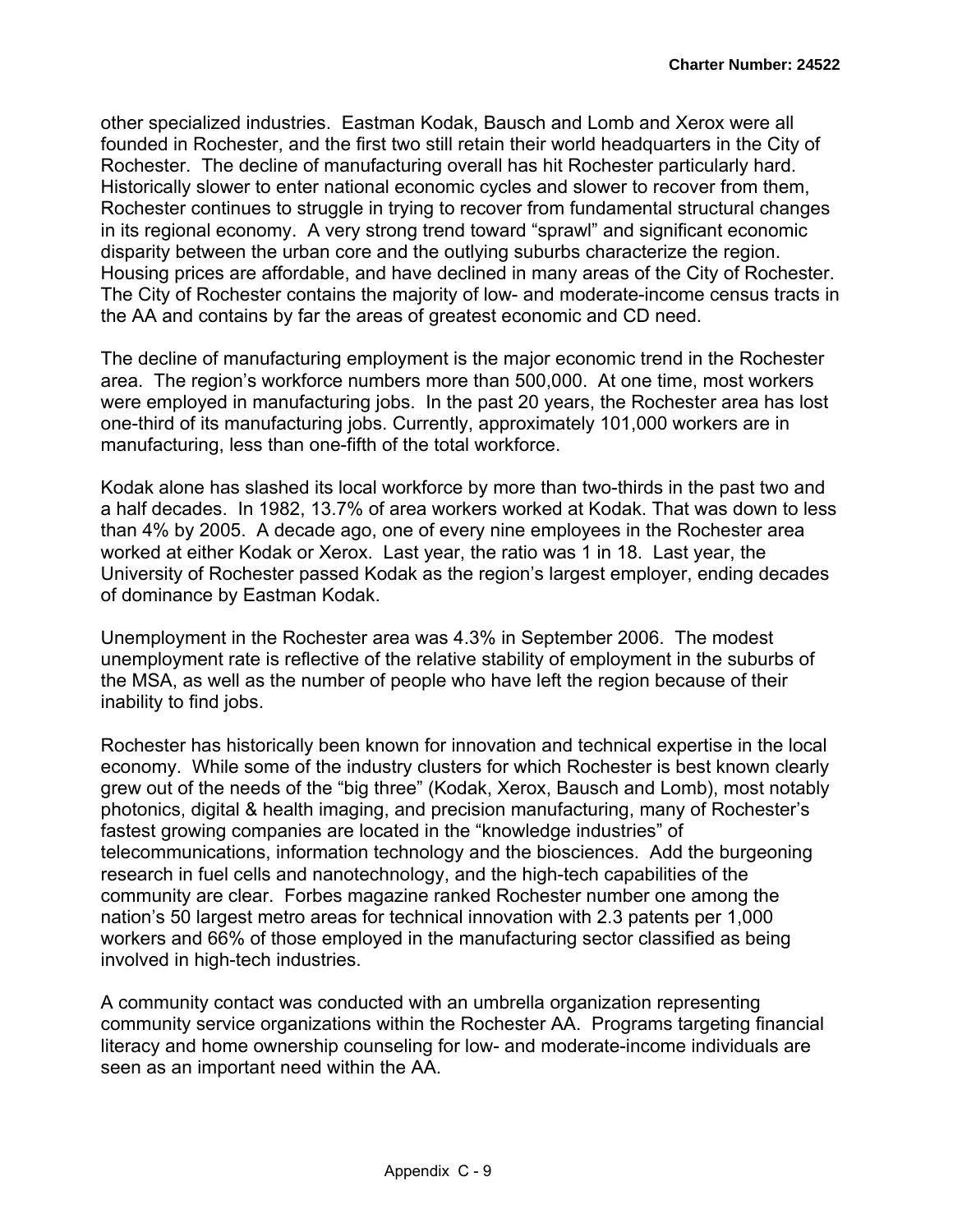# **Syracuse MA**

| Demographic Information for Full Scope Area: Syracuse AA                                             |         |                         |                                                    |                    |                   |                 |  |  |  |  |
|------------------------------------------------------------------------------------------------------|---------|-------------------------|----------------------------------------------------|--------------------|-------------------|-----------------|--|--|--|--|
| Demographic Characteristics                                                                          | #       | Low<br>$%$ of #         | Moderate<br>$%$ of #                               | Middle<br>$%$ of # | Upper<br>$%$ of # | NA*<br>$%$ of # |  |  |  |  |
| Geographies (Census Tracts/BNAs)                                                                     | 173     | 12.14                   | 17.92                                              | 43.35              | 26.59             | 0.00            |  |  |  |  |
| Population by Geography                                                                              | 580,713 | 9.18                    | 15.62                                              | 46.25              | 28.96             | 0.00            |  |  |  |  |
| Owner-Occupied Housing by<br>Geography                                                               | 149,936 | 2.62                    | 11.60                                              | 52.49              | 33.28             | 0.00            |  |  |  |  |
| <b>Business by Geography</b>                                                                         | 39,037  | 14.42                   | 12.64                                              | 47.13              | 25.80             | 0.00            |  |  |  |  |
| Farms by Geography                                                                                   | 1,066   | 2.44                    | 8.63                                               | 50.28              | 38.65             | 0.00            |  |  |  |  |
| Family Distribution by Income Level                                                                  | 147,425 | 20.49                   | 17.95                                              | 21.54              | 40.02             | 0.00            |  |  |  |  |
| Distribution of Low and Moderate<br>Income Families throughout AA<br>Geographies                     | 56.677  | 13.01                   | 22.47                                              | 47.51              | 17.01             | 0.00            |  |  |  |  |
| Median Family Income<br>HUD Adjusted Median Family Income for 2006<br>Households Below Poverty Level |         | 49,907<br>59.500<br>12% | Median Housing Value<br>Unemployment Rate (Sep 06) |                    | \$116,800<br>4.3% |                 |  |  |  |  |

(\*) The NA category consists of geographies that have not been assigned an income classification. Source: 2000 US Census and 2006 HUD updated MFI, Bureau of Labor Statistics, National Association of Realtors (2Q2006)

The Syracuse AA includes the Syracuse MSA #45060 in its entirety which includes Onondaga and Oswego counties. The AA complies with the CRA regulation and does not arbitrarily exclude low- and moderate-income areas. HBUS has 17 branches in the AA. There are 22 depository financial institutions serving the Syracuse MSA. Manufacturers and Traders ranks first in deposit market share with 18.5%, followed closely by Key Bank with an 18.2% market share. HBUS ranks third with a 10.9% deposit market share.

Syracuse is the fourth largest city in New York State and is the population, economic and administrative hub of the central New York region. The Syracuse MSA, like other upstate New York communities, has experienced population and job loss in recent years. Syracuse's aging housing stock—75% of the city's housing units were built before 1959—is in need of repair, but, because of declining real estate values, home improvement loans are inaccessible to many Syracuse home owners.

Syracuse is the county seat of Onondaga County, and is located in the north central portion of New York State. The greater regional area is commonly referred to as Central New York. Syracuse has been called the "Crossroads of New York" due to its central location and well-developed transportation network including: an international airport for passengers and cargo; intersection of two major interstate highways, I-90 and I-81; deep water port and canal system; and passenger train and intermodal center.

Once known for its dependence on manufacturing, the Syracuse area's economy is now considerably more diversified. The service industry is the MSA's dominant industry, providing 44% of employment in the region. Manufacturing is the second largest source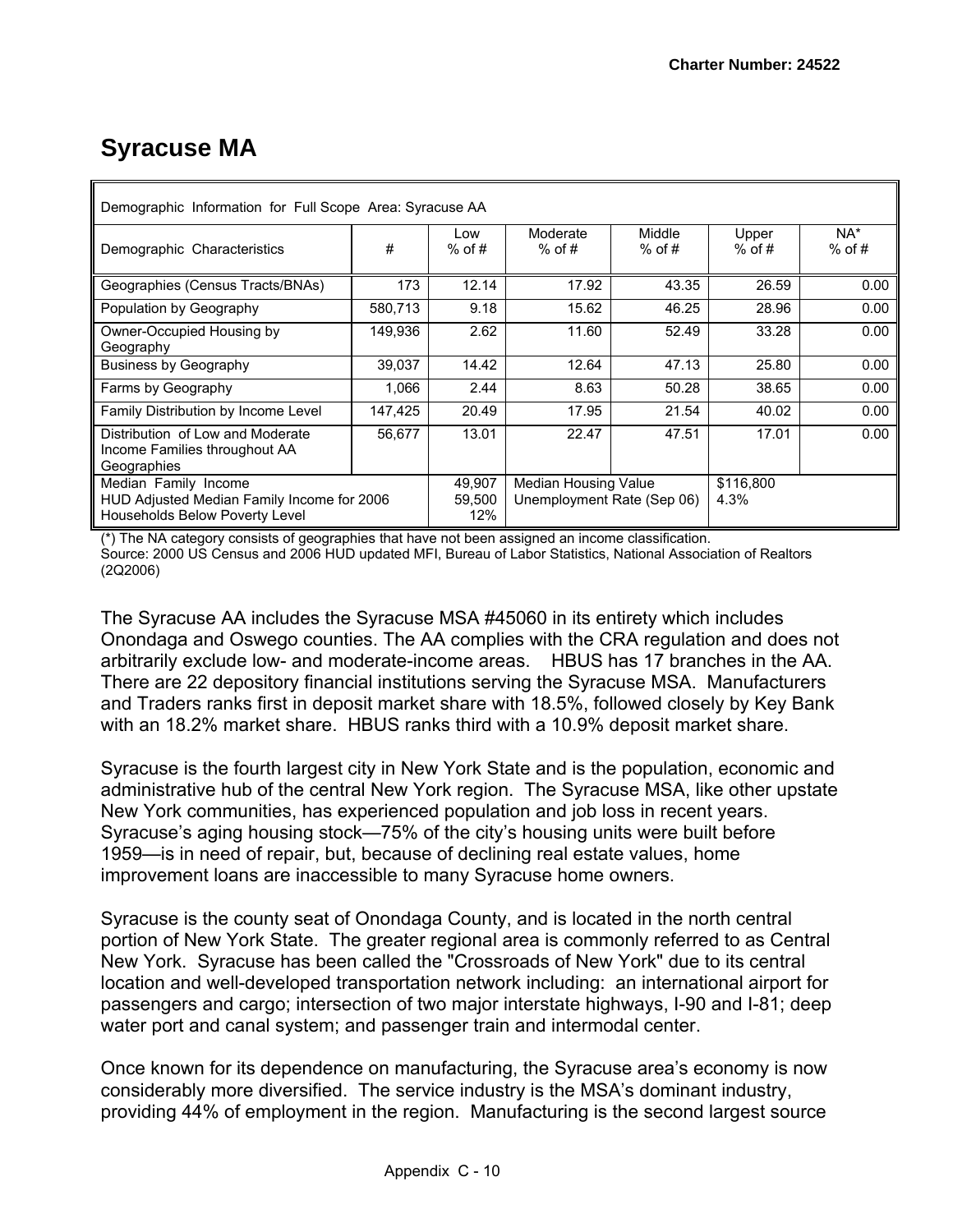of jobs and retail trade is the third. Unlike the early 1990s, employment has been relatively strong in the MSA during the most recent recession. Unemployment rates tend to be higher in the City of Syracuse than in the rest of the MSA.

Manufacturing accounts for 12% of employment, slightly above the national average. In general, this area's economy has tracked fairly closely with the state, as well as the nation as a whole. Cornell, SUNY, and Syracuse University are the major employers in the area along with some of New York State's leading hospitals.

Housing prices are among the most affordable in the nation. There is a shortage of rental housing, and a need for housing rehabilitation funds.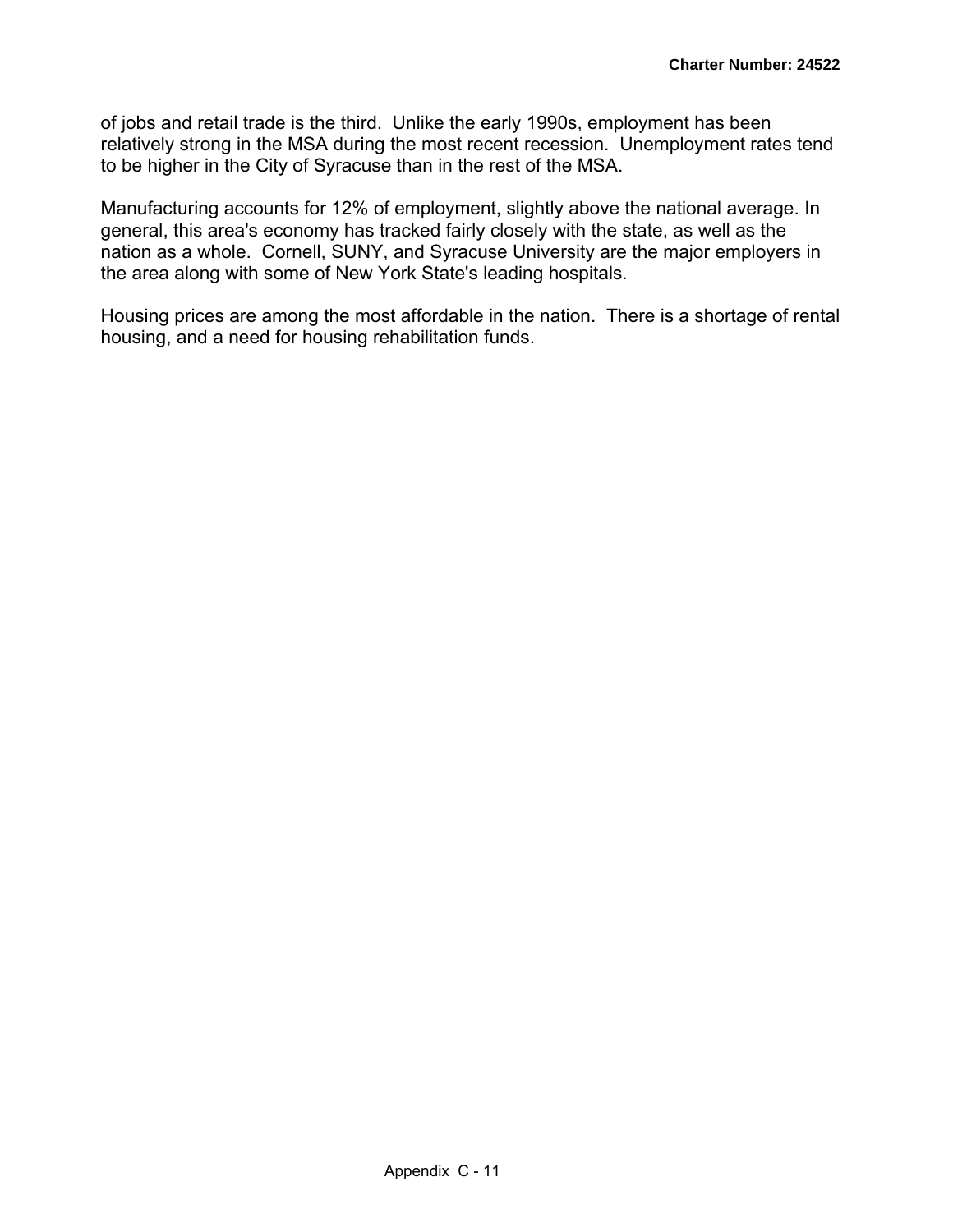# **Albany AA**

| Demographic Information for Full Scope Area: Albany AA                                               |         |                        |                                                                                |                    |                   |                 |  |  |  |  |
|------------------------------------------------------------------------------------------------------|---------|------------------------|--------------------------------------------------------------------------------|--------------------|-------------------|-----------------|--|--|--|--|
| Demographic Characteristics                                                                          | #       | Low<br>$%$ of #        | Moderate<br>$%$ of #                                                           | Middle<br>$%$ of # | Upper<br>$%$ of # | NA*<br>$%$ of # |  |  |  |  |
| Geographies (Census Tracts/BNAs)                                                                     | 195     | 10.26                  | 19.49                                                                          | 46.15              | 23.59             | 0.51            |  |  |  |  |
| Population by Geography                                                                              | 765,446 | 7.92                   | 14.94                                                                          | 49.22              | 27.89             | 0.03            |  |  |  |  |
| Owner-Occupied Housing by<br>Geography                                                               | 194,873 | 3.03                   | 11.38                                                                          | 52.61              | 32.99             | 0.00            |  |  |  |  |
| <b>Business by Geography</b>                                                                         | 53,988  | 13.02                  | 12.12                                                                          | 47.03              | 27.83             | 0.00            |  |  |  |  |
| Farms by Geography                                                                                   | 1,193   | 2.51                   | 8.21                                                                           | 56.08              | 33.19             | 0.00            |  |  |  |  |
| Family Distribution by Income Level                                                                  | 194,803 | 18.98                  | 18.30                                                                          | 22.91              | 39.80             | 0.00            |  |  |  |  |
| Distribution of Low and Moderate<br>Income Families throughout AA<br>Geographies                     | 72,631  | 12.57                  | 22.26                                                                          | 47.86              | 17.31             | 0.00            |  |  |  |  |
| Median Family Income<br>HUD Adjusted Median Family Income for 2006<br>Households Below Poverty Level |         | 54,944<br>66.200<br>9% | <b>Median Housing Value</b><br>\$193,000<br>Unemployment Rate (Sep 06)<br>4.2% |                    |                   |                 |  |  |  |  |

(\*) The NA category consists of geographies that have not been assigned an income classification. Source: 2000 US Census and 2006 HUD updated MFI, Bureau of Labor Statistics, National Association of Realtors (2Q2006)

The Albany AA encompasses most of Albany and Rensselaer counties and all of Saratoga and Schenectady counties, which are part of the Albany-Schenectady-Troy MSA #10580. This area is also referred to as the "Capital Region" as Albany is the capital of New York State. The AA complies with the CRA regulation and does not arbitrarily exclude low- and moderate-income areas. HBUS has 14 branches in this MSA. There are 24 depository financial institutions serving the Albany AA. Bank of America ranks  $1<sup>st</sup>$  with a 36.8% deposit market share. Other competitors are Citizens Bank, Key Bank, and Trustco. HBUS ranks sixth with 3.3% deposit market share.

The Capital Region is located midway along the eastern border of New York State at the confluence of the Hudson and Mohawk Rivers. Its strategic location, within 200 miles of New York City, Boston and Hartford, and 225 miles from Montreal, gives the region its place in history as an early transportation, trade and industrial center. Its topography includes sections of the fertile Hudson and Mohawk River valleys, as well as portions of the state's two major mountain ranges, the Adirondacks and the Catskills.

Recently the Albany-Colonie Chamber of Commerce established a brand for the area by referring to the Capital District as TECH VALLEY, a rapidly growing area that is becoming a center of entrepreneurial technology companies. According to the Software Alliance for the Center for Economic Growth, there are now over 130 software companies in the area, along with new cutting edge companies such as Albany Molecular Research, X-Ray Optical Systems, Commsoft, and dozens of others.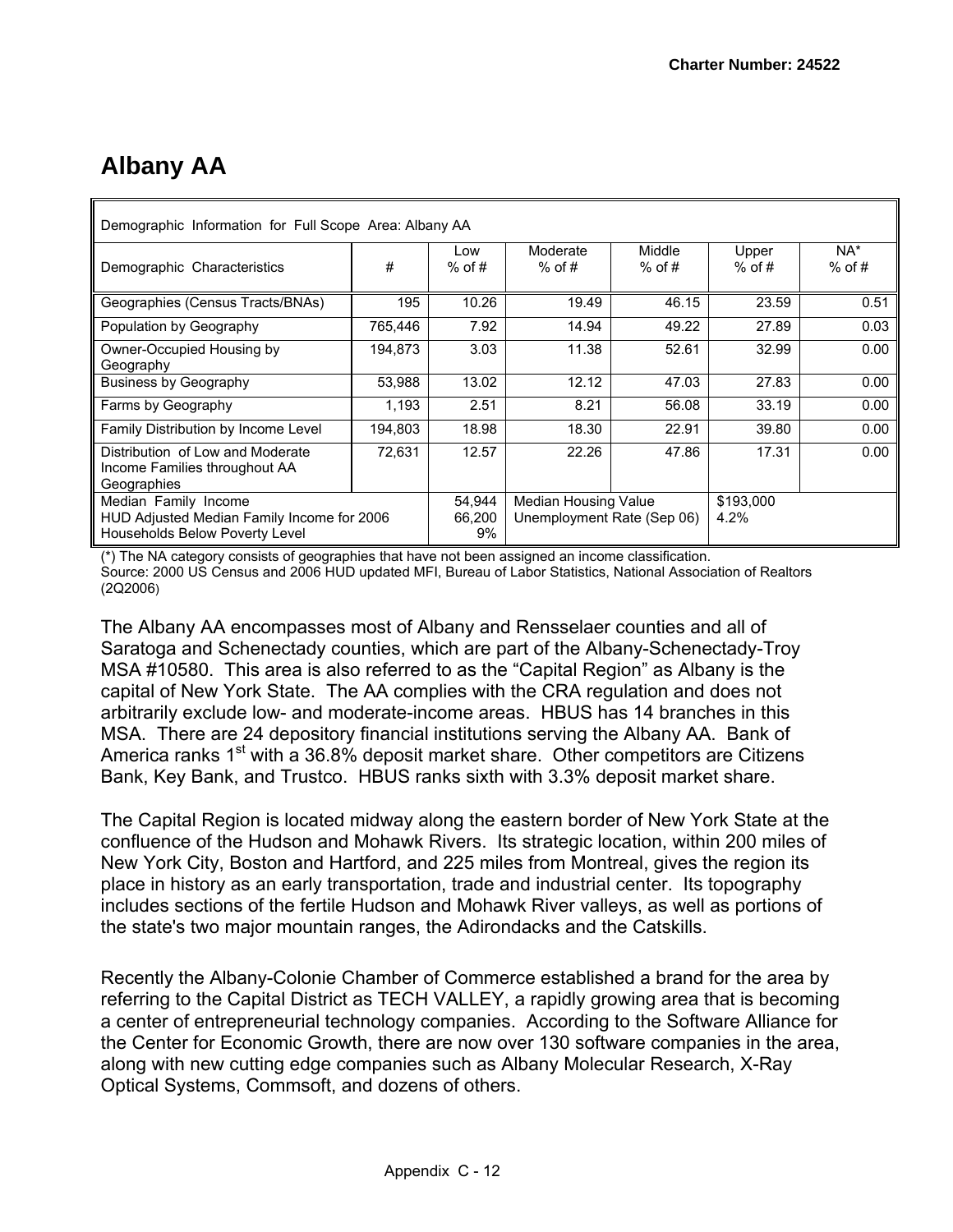More than 90 percent of jobs in the region are located in Albany. Between 2000 and 2002 the Capital District was among the few metropolitan areas of the State that saw an increase in total employment (0.6%), and it was the only region north of the Mid-Hudson Valley where the total number of jobs increased. The increase is directly attributable to job growth in Albany, which was higher by 0.7%, while employment in Glens Falls declined by 0.5%. Many of Albany's employment increases are associated with the large government industry there. Private sector jobs increased by 0.1% in the region, as an increase of 0.3% in Albany partially offset a decline of 1.6% in Glens Falls. During 2000, government employment accounted for 24.2% of all jobs in Albany and 23.8% of total employment in the region, and increased by 2.2% in the region between 2000 and 2002.

The decline in manufacturing employment throughout the State since 1992 did not have a large effect on the Capital District. Manufacturing accounted for 10.2% of total employment in the region in 1992, but 7% in 2002. The lost manufacturing jobs were mostly replaced by an increase in employment in the service-related industries, in particular professional and business services and education and health services. From 1992 to 2000, employment in professional and business services increased by 29.5%, and in education and health services increased by 21.4%. By 2003, these two services industries combined had more jobs than the government sector. The region also experienced employment growth in financial activities between 1992 and 2000, whereas some upstate regions saw the number of these jobs decline during that period.

There are a total of 334,649 housing units in the Albany MSA. Fifty-eight percent of housing units in the MSA are owner-occupied and 34% are renter-occupied. Approximately 8% of the housing stock is vacant. The median age of housing in the region is 48 years. The median single family home sales price is \$193,000.

According to Out of Reach, a study compiled by the National Low Income Housing Coalition, the hourly wage needed to afford a modest two-bedroom apartment in Albany is \$13.75. At a minimum wage, a renter would need to work 2.3 jobs, assuming a 40 hour work week, to afford this unit.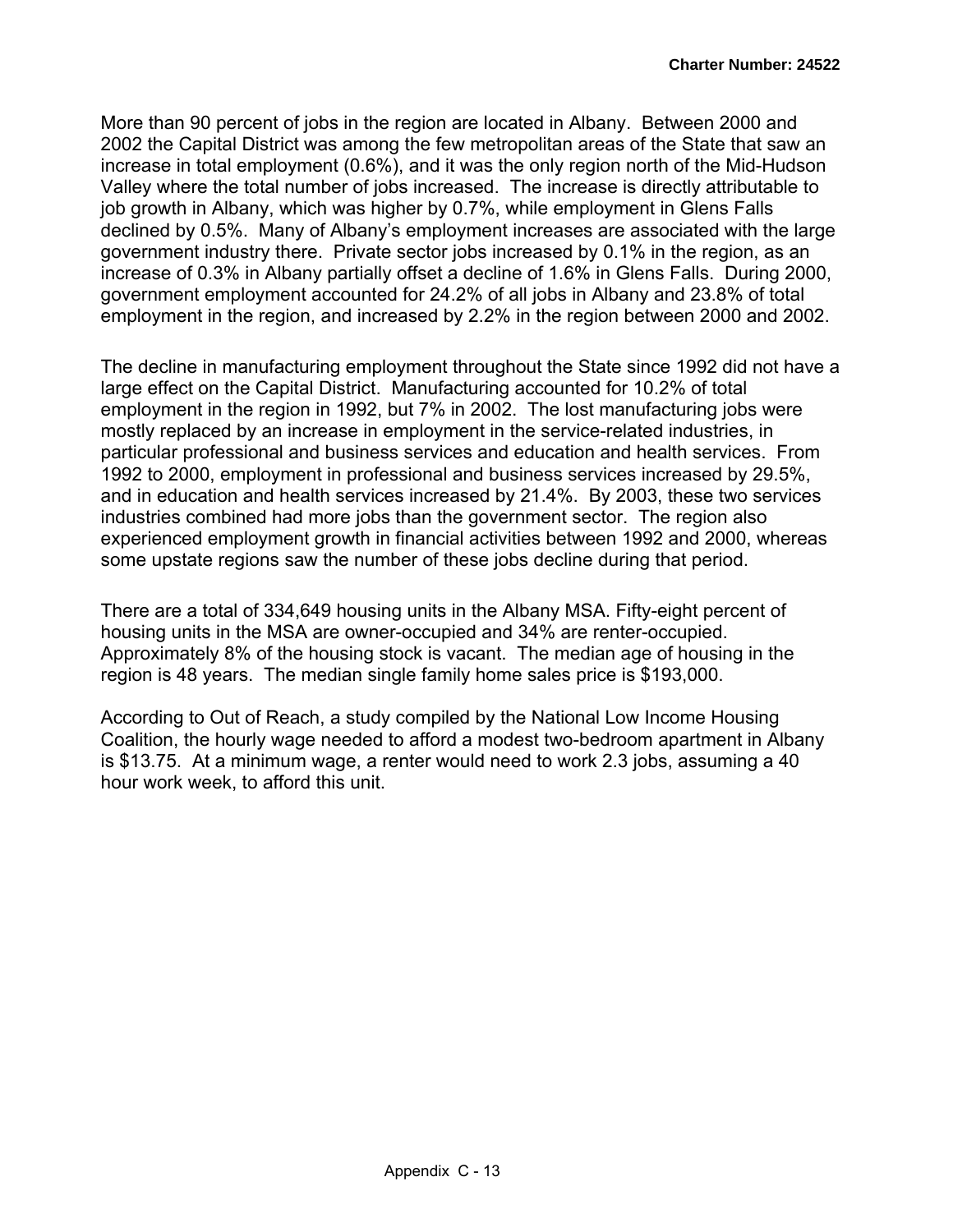# **Miami AA**

| Demographic Information for Full Scope Area: Miami AA                            |           |                 |                                       |                    |                   |                    |  |  |  |
|----------------------------------------------------------------------------------|-----------|-----------------|---------------------------------------|--------------------|-------------------|--------------------|--|--|--|
| Demographic Characteristics                                                      | #         | Low<br>$%$ of # | Moderate<br>$%$ of #                  | Middle<br>$%$ of # | Upper<br>$%$ of # | $NA^*$<br>$%$ of # |  |  |  |
| Geographies (Census Tracts/BNAs)                                                 | 347       | 7.78            | 28.53                                 | 32.85              | 29.97             | 0.86               |  |  |  |
| Population by Geography                                                          | 2,253,362 | 4.89            | 28.61                                 | 35.68              | 30.79             | 0.02               |  |  |  |
| Owner-Occupied Housing by<br>Geography                                           | 449,333   | 1.69            | 19.82                                 | 36.99              | 41.51             | 0.00               |  |  |  |
| <b>Business by Geography</b>                                                     | 283.642   | 4.94            | 22.05                                 | 32.29              | 40.31             | 0.41               |  |  |  |
| Farms by Geography                                                               | 3,287     | 2.34            | 18.28                                 | 34.10              | 45.09             | 0.18               |  |  |  |
| Family Distribution by Income Level                                              | 552,484   | 23.00           | 16.98                                 | 18.53              | 41.50             | 0.00               |  |  |  |
| Distribution of Low and Moderate<br>Income Families throughout AA<br>Geographies | 220,856   | 8.31            | 40.20                                 | 35.41              | 16.08             | 0.00               |  |  |  |
| Median Family Income                                                             |           | 40,266          | <b>Median Housing Value</b>           |                    | \$376,200         |                    |  |  |  |
| HUD Adjusted Median Family Income for 2006<br>Households Below Poverty Level     |           | 48,300<br>18%   | Unemployment Rate (Sep 06)<br>$3.8\%$ |                    |                   |                    |  |  |  |

(\*) The NA category consists of geographies that have not been assigned an income classification. Source: 2000 US Census and 2006 HUD updated MFI, Bureau of Labor Statistics, National Association of Realtors (2Q2006)

The Miami AA consists of the Miami-Miami Beach-Kendall MD #33124 in its entirety. The AA complies with the CRA regulation and does not arbitrarily exclude low- and moderateincome areas.

The Miami AA is a densely populated urban center. According to the 2000 Census, the total population is approximately 2.3 million people, residing in a nearly 2 thousand square mile area. Between the 1990 and 2000 Census, the population increased 16.3%. The increase is a result of an influx of immigrants from Latin America and the Caribbean, as well as relocation from northern cities in the United States.

The City of Miami represents approximately 20% of the AA population and 28% of the census tracts. However, a disproportionately large portion of the City is categorized as low- and moderate-income with approximately 60% of the AA's low- and moderateincome census tracts being located in the City. Based on the 2000 Census, the City of Miami is considered to be the poorest large city in the United States. Eighteen percent of the population lives below the poverty level.

Housing costs are high. As of June 2006, the estimated median sales price of an existing single-family home in the Miami AA was \$376,000. At the same time in 2004, the median price was \$286,400. When compared with a HUD Adjusted Median Family Income of \$48,300 for 2006 it is clear that the unsubsidized purchase of an average single-family residence would be beyond the financial means of many individuals classified as low- and moderate-income. The 2006 housing cost represents an increase of 31% between 2004 and 2006.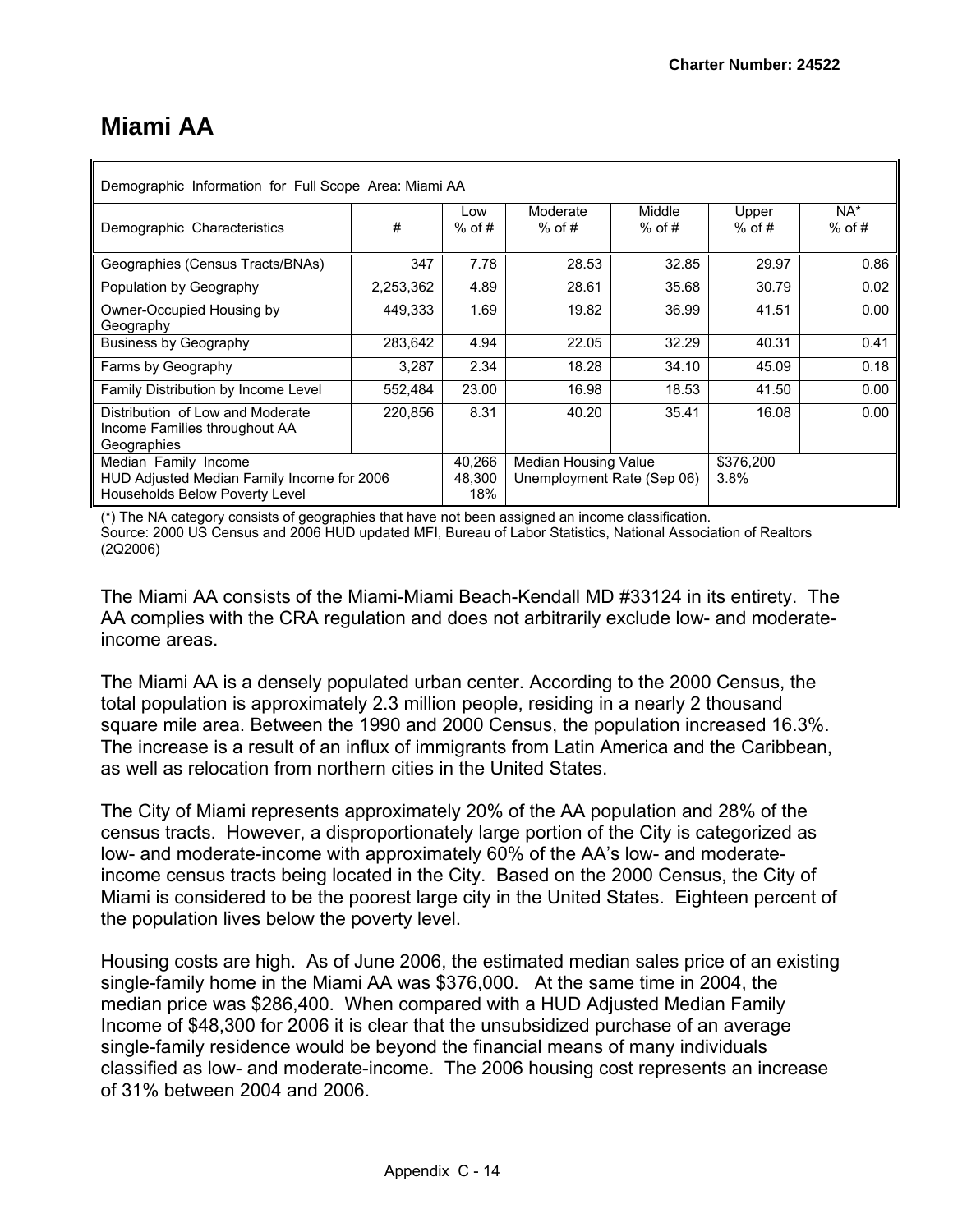The area's economy is diverse. Major industries include real estate development, trade businesses with Latin America, tourism and banking. The proximity of the Caribbean, Central and South America plus superior seaport and airport capabilities provide this area with a distinct advantage as a global trading center. There are many service businesses in the area and in the extreme southern portion of the AA, agriculture is a major industry.

Banking competition is intense. There are 76 depository institutions operating 584 banking offices of national, regional, and community banks in the Miami AA. Bank of America with a 16% market share and Wachovia Bank with 15.3%, rank 1<sup>st</sup> and 2<sup>nd</sup>, respectively.

Competition for mortgage and small business loans is even more intense since many lenders, such as mortgage and credit card companies lend in the Miami AA but do not take deposits. Based on 2005 aggregate data (the most current available), there were 848 HMDA reporters and 115 small loans to businesses reporters in the Miami AA.

There is a wide range of opportunities for CD lending, Investments, and services throughout the Miami AA. The larger institutions in the AA are quite competitive for the qualified investments that are available. CD opportunities include working with and providing financing to the numerous organizations whose mission is to provide affordable housing and/or community services for low- and moderate-income persons, as well as organizations with a mission of economic development.

There is a federally designated Enterprise Zone that targets economic development with the goal of stimulating and retaining jobs. There are 20 areas designated as Targeted Urban Areas ("TAU") that are the focus for the Urban Economic Revitalization Plan for Miami-Dade County. Types of CD investments available in the AA include, but are not limited to, tax credit purchases for low- and moderate-income housing, participation in numerous local CD Corporations (CDCs") and CD Financial Institutions ("CDFIs") and opportunities to contribute to qualified non-profit organizations whose missions are focused on providing affordable housing, community services for low- and moderateincome persons, and economic development.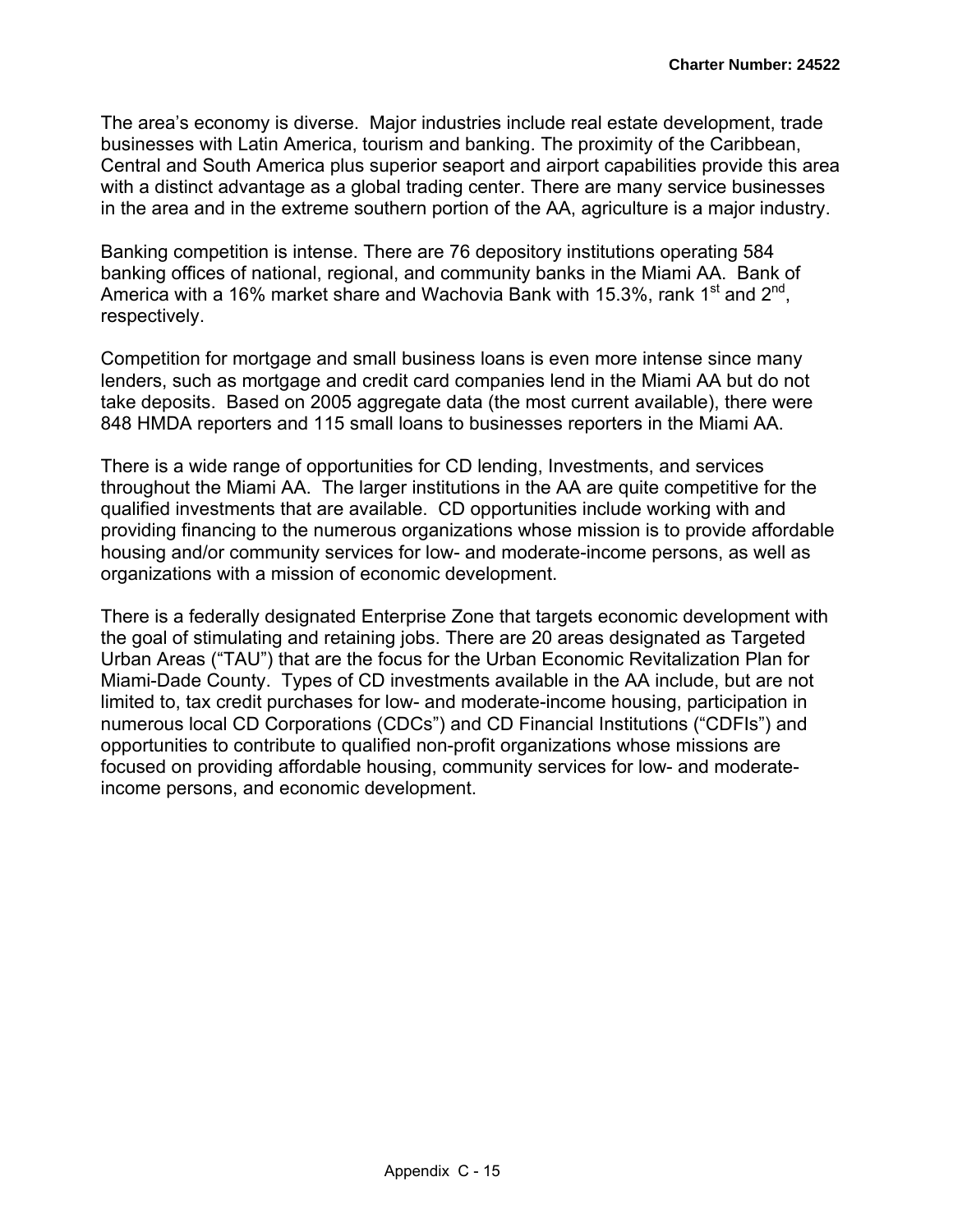# **Los Angeles AA**

| Demographic Information for Full Scope Area: Los Angeles AA                                          |           |                         |                                                                         |                    |                   |                    |  |  |  |  |
|------------------------------------------------------------------------------------------------------|-----------|-------------------------|-------------------------------------------------------------------------|--------------------|-------------------|--------------------|--|--|--|--|
| Demographic Characteristics                                                                          | #         | Low<br>$%$ of #         | Moderate<br>$%$ of #                                                    | Middle<br>$%$ of # | Upper<br>$%$ of # | $NA^*$<br>$%$ of # |  |  |  |  |
| Geographies (Census Tracts/BNAs)                                                                     | 952       | 12.29                   | 33.51                                                                   | 24.26              | 29.73             | 0.21               |  |  |  |  |
| Population by Geography                                                                              | 4,319,609 | 11.12                   | 34.35                                                                   | 26.54              | 27.96             | 0.03               |  |  |  |  |
| Owner-Occupied Housing by<br>Geography                                                               | 591,199   | 2.22                    | 19.20                                                                   | 28.47              | 50.12             | 0.00               |  |  |  |  |
| <b>Business by Geography</b>                                                                         | 439,365   | 10.47                   | 22.07                                                                   | 23.62              | 43.71             | 0.14               |  |  |  |  |
| Farms by Geography                                                                                   | 2,731     | 4.25                    | 17.58                                                                   | 30.32              | 47.78             | 0.07               |  |  |  |  |
| Family Distribution by Income Level                                                                  | 952,013   | 27.11                   | 17.34                                                                   | 16.73              | 38.82             | 0.00               |  |  |  |  |
| Distribution of Low and Moderate<br>Income Families throughout AA<br>Geographies                     | 423,126   | 17.37                   | 45.39                                                                   | 23.57              | 13.67             | 0.00               |  |  |  |  |
| Median Family Income<br>HUD Adjusted Median Family Income for 2006<br>Households Below Poverty Level |           | 46,509<br>56.200<br>17% | \$576,300<br>Median Housing Value<br>Unemployment Rate (Sep 06)<br>4.4% |                    |                   |                    |  |  |  |  |

(\*) The NA category consists of geographies that have not been assigned an income classification. Source: 2000 US Census and 2006 HUD updated MFI, Bureau of Labor Statistics, National Association of Realtors (2Q2006)

The bank's AA consists of a portion of Los Angeles County. The bank has taken that portion within the metropolitan division that it can reasonably serve through its eight branches. The AA complies with the CRA regulation and does not arbitrarily exclude lowand moderate-income areas.

The Los Angeles metropolitan division is a complex, highly diverse, urban area that includes 80 cities and a number of unincorporated areas. The percentage of households living below the poverty level is 17%. It should be noted, however, that within the South Central Los Angeles neighborhood, the poverty level is 31%. The median housing value is \$576,300 (National Association of Realtors, 2Q2006). This represents an 82% increase since the 2003 examination when the median housing value was \$307,900. According to LA Weekly, the 2005 fair market rent on a two-bedroom apartment was \$1,021. A rent stabilization ordinance only permits a three-percent annual increase. Currently, 44,000 households participate in the Section 8 program. Another 94,000 people are on waiting lists for federally funded assistance, including Section 8.

Los Angeles is the largest and most rapidly growing metropolitan region in the fastest growing state in the country. The greater Los Angeles area is the second largest metropolitan area in the US with 17.5 million people. Since the 2000 census, the area has added over 1 million people.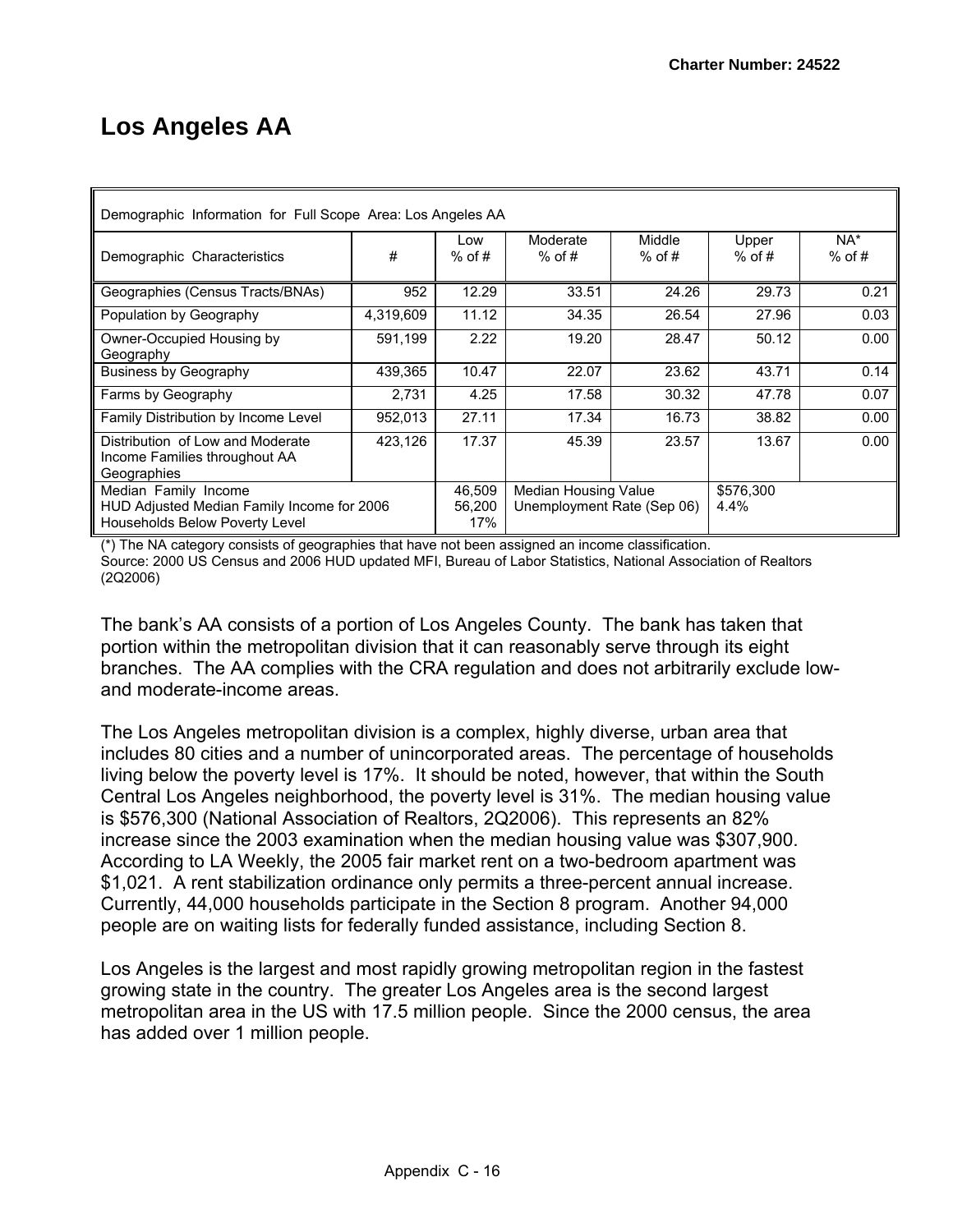International trade and tourism are critical to the economy. Film and television production are also a large part of the local economy. Defense and aerospace manufacturing are still important sources of employment. The Port of Los Angeles/Long Beach is one of the busiest in the nation, as is the Los Angeles International Airport. The continued population growth and the diverse economy create many small business opportunities.

Housing affordability remains an ongoing and worsening problem throughout the State of California, including the Los Angeles area. The 2000 census data shows that within the AA, only 37% of all housing is owner occupied. A local newspaper reported in October 2005 that only 12% of families within Los Angeles County can afford to buy a home and that the minimum qualifying income to purchase the median priced home is \$133,000. The ongoing increase in population alone is enough to strain a tight housing market but it is further exacerbated by a significant shortfall in producing additional housing units. This combination puts additional pressure on housing prices and will likely contribute to the increasing housing affordability gap.

Community contacts indicate there are significant credit and CD needs. There is an obvious need for affordable rental and owner-occupied housing. Another significant need in the AA is for technical assistance and financing for small businesses. According to 2005 Dun & Bradstreet statistics, 63% of businesses located within the area have annual revenues less than or equal to \$1 million. Another 32% of businesses do not report revenue information. However, 70% of the businesses located in Los Angeles County have fewer than 20 employees. Two contacts commented on a need for more SBA 504 financing and other small business loans. Financial literacy education is another significant need. There is a large un-banked population within the area and a large number of immigrants to this country. One contact said that while there are a number of loan programs and funds available around greater Los Angeles, there are gaps in certain geographical areas. This contact specifically mentioned South Central Los Angeles as an area with unmet credit needs.

There are significant opportunities in the AA to participate in CD activities. Nonprofit organizations are numerous and active, and local government promotes and assists a variety of CD and redevelopment activities. One contact said that there is a need for more financial support for the nonprofit organizations and for bankers to serve on advisory boards and committees. In January 2002, HUD designated Los Angeles as a Renewal Community eligible to share in an estimated \$17 billion in tax incentives to stimulate job growth and economic development, and to create affordable housing. There is a Federal Empowerment Zone and four state Enterprise Zones, as well as many CD Financial Institutions that have received grants to date. There are several Brownfields sites within Los Angeles County. All of these provide opportunities for direct investment, grants, and providing needed technical assistance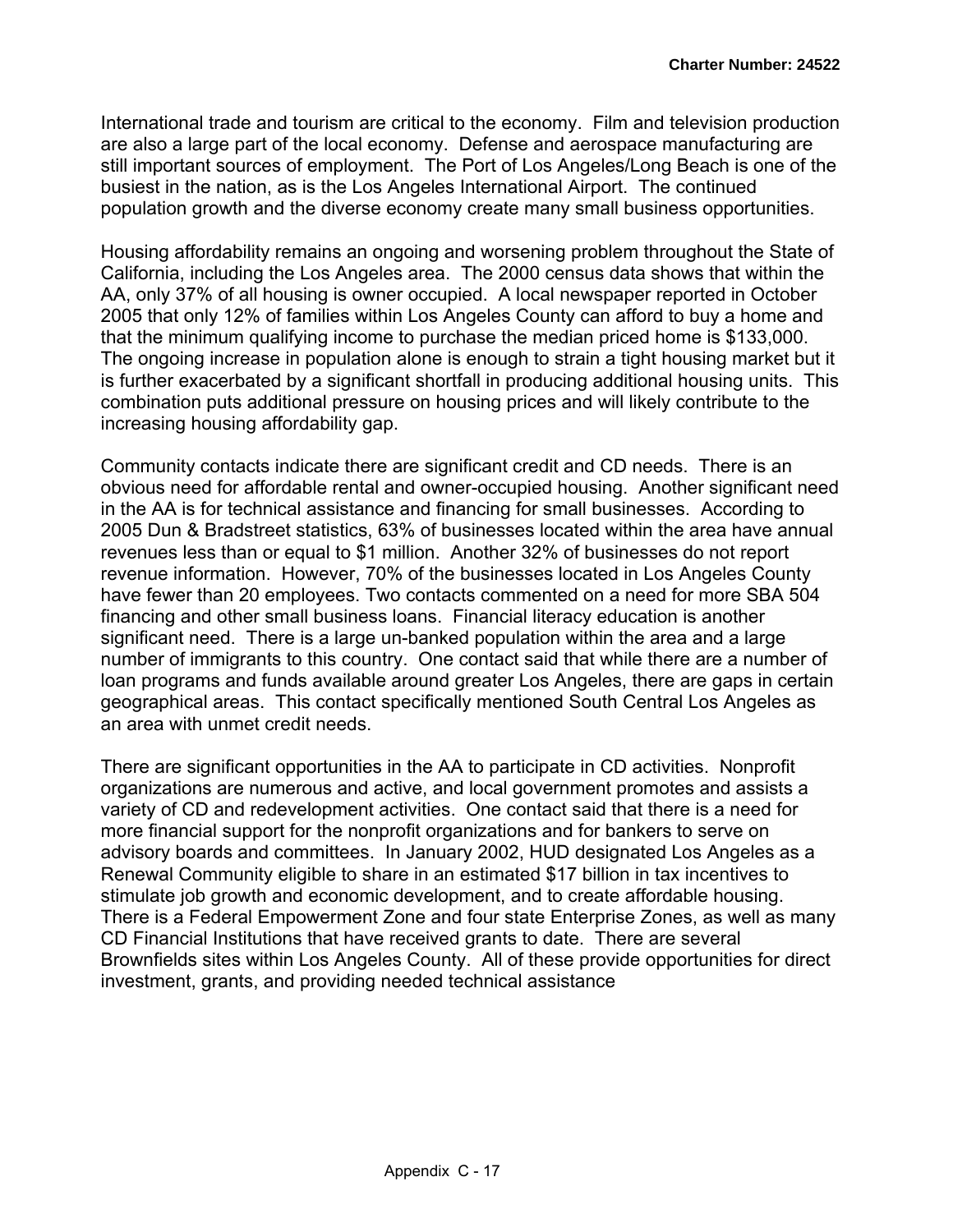# **District of Columbia AA**

| Demographic Information for Full Scope Area: DC AA                                                   |         |                         |                                                        |                    |                   |                    |  |  |  |  |
|------------------------------------------------------------------------------------------------------|---------|-------------------------|--------------------------------------------------------|--------------------|-------------------|--------------------|--|--|--|--|
| Demographic Characteristics                                                                          | #       | Low<br>$%$ of #         | Moderate<br>$%$ of #                                   | Middle<br>$%$ of # | Upper<br>$%$ of # | $NA^*$<br>$%$ of # |  |  |  |  |
| Geographies (Census Tracts/BNAs)                                                                     | 54      | 31.48                   | 29.63                                                  | 1.85               | 31.48             | 5.56               |  |  |  |  |
| Population by Geography                                                                              | 177,016 | 32.75                   | 29.83                                                  | 1.88               | 33.01             | 2.52               |  |  |  |  |
| Owner-Occupied Housing by<br>Geography                                                               | 26,943  | 17.39                   | 27.41                                                  | 1.77               | 53.36             | 0.07               |  |  |  |  |
| <b>Business by Geography</b>                                                                         | 32,576  | 23.70                   | 20.92                                                  | 0.36               | 43.21             | 11.81              |  |  |  |  |
| Farms by Geography                                                                                   | 85      | 27.06                   | 21.18                                                  | 1.18               | 45.88             | 4.71               |  |  |  |  |
| Family Distribution by Income Level                                                                  | 27,728  | 40.06                   | 16.63                                                  | 12.49              | 30.82             | 0.00               |  |  |  |  |
| Distribution of Low and Moderate<br>Income Families throughout AA<br>Geographies                     | 15,719  | 51.26                   | 36.22                                                  | 1.34               | 11.19             | 0.00               |  |  |  |  |
| Median Family Income<br>HUD Adjusted Median Family Income for 2006<br>Households Below Poverty Level |         | 71,100<br>88.200<br>17% | Median Housing Value<br>Unemployment Rate (Sept<br>06) |                    | 440,000<br>6%     |                    |  |  |  |  |

(\*) The NA category consists of geographies that have not been assigned an income classification. Source: 2000 US Census and 2006 HUD updated MFI, Bureau of Labor Statistics, National Association of Realtors (2Q2006)

HBUS has designated 57 census tracts within the District of Columbia as its AA. The area is within the Washington, DC Metropolitan Division. The area is dominated by the presence of the nation's Capital. The AA has a stable economy with a growing population. The population growth is primarily the result of an influx of Asian and Hispanic immigrants. The largest industries are government and tourism, followed by construction. The economy is sound with the government accounting for 35% of the jobs and private industry accounting for the other 65%. The AA has a well-educated population, 40% of which are college graduates. However, the population is also becoming younger with the shift in demographics. An added benefit for residents of the area is the transportation system that includes the 2nd largest rail system and the 5th largest bus network in the country.

Despite all of these assets, the District still suffers from many of the same problems that afflict urban areas throughout the U.S. Housing costs have spiraled upward with the median price of housing rising to approximately \$440,000. It should be noted that in the AA, there are sufficient housing units to meet the needs of the existing population. However, many properties are in need of repair and renovation. Over 30,000 units of affordable housing are subsidized. Reduced federal subsidies have led to more blighted properties, and have limited the numbers of first time homebuyer assistance for the purchase of residences. The problem now affects not only low- and moderate-income individuals, but also middle-income workers. The area also has a large population (in excess of 7,000) of homeless individuals. It is estimated that up to 2,500 of this population remains on the streets. In addition to other types, there is a definite need for single-room occupancy ("SRO") housing.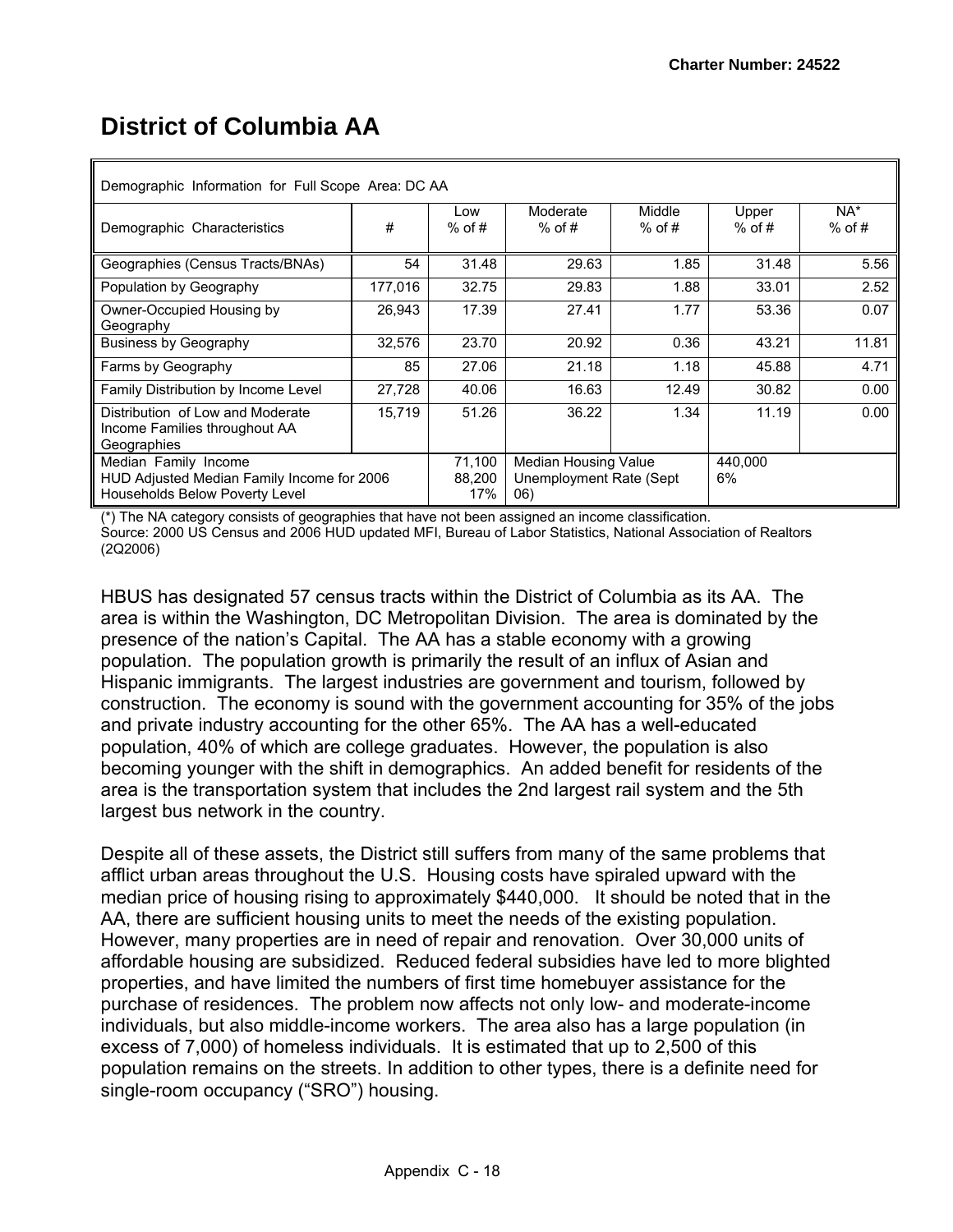The AA has a growing entrepreneurial population. Many of the new business owners are from the expanding minority population. Many of these businesses are self-financed and are stunted by the lack of access to capital. Two of the most pronounced needs for the businesses are venture capital and small business financing in amounts of \$25,000 or less. These entrepreneurs are also prime candidates for small business training and technical assistance. Based on information obtained from community contacts made in connection with the examination and discussions with local community groups, the general types of lending has been offered by several of the larger financial institutions does not meet the need of the average small business person in low- and moderateincome and rural communities.

Although there are several hundred bank branches in the area, there are less than 40 separate financial institutions serving the AA. Many of the banks have followed the traditional pattern of locating institutions in suburban areas outside of the urban core or rural areas. HBUS operates three branches, two which are located within diplomatic embassies and accessible only to embassy staff.

As in many low- and moderate-income communities, check cashers, payday lenders, and other predatory financial service providers have expanded their activities over the last several decades as many traditional financial institutions have withdrawn. In the Capital, there is some positive news in that two financial institutions, BB&T, and City First National Bank (a CD bank) have opened branches in underserved neighborhoods. In addition to traditional banking services, financial literacy is viewed as the best tool for fighting predatory practices.

There are numerous opportunities for banks operating in the AA to participate with local governments and community based organizations in meeting local needs. Most of the large CD organizations have representatives in the DC area that are more than willing to provide information on opportunities for local and national financial institutions.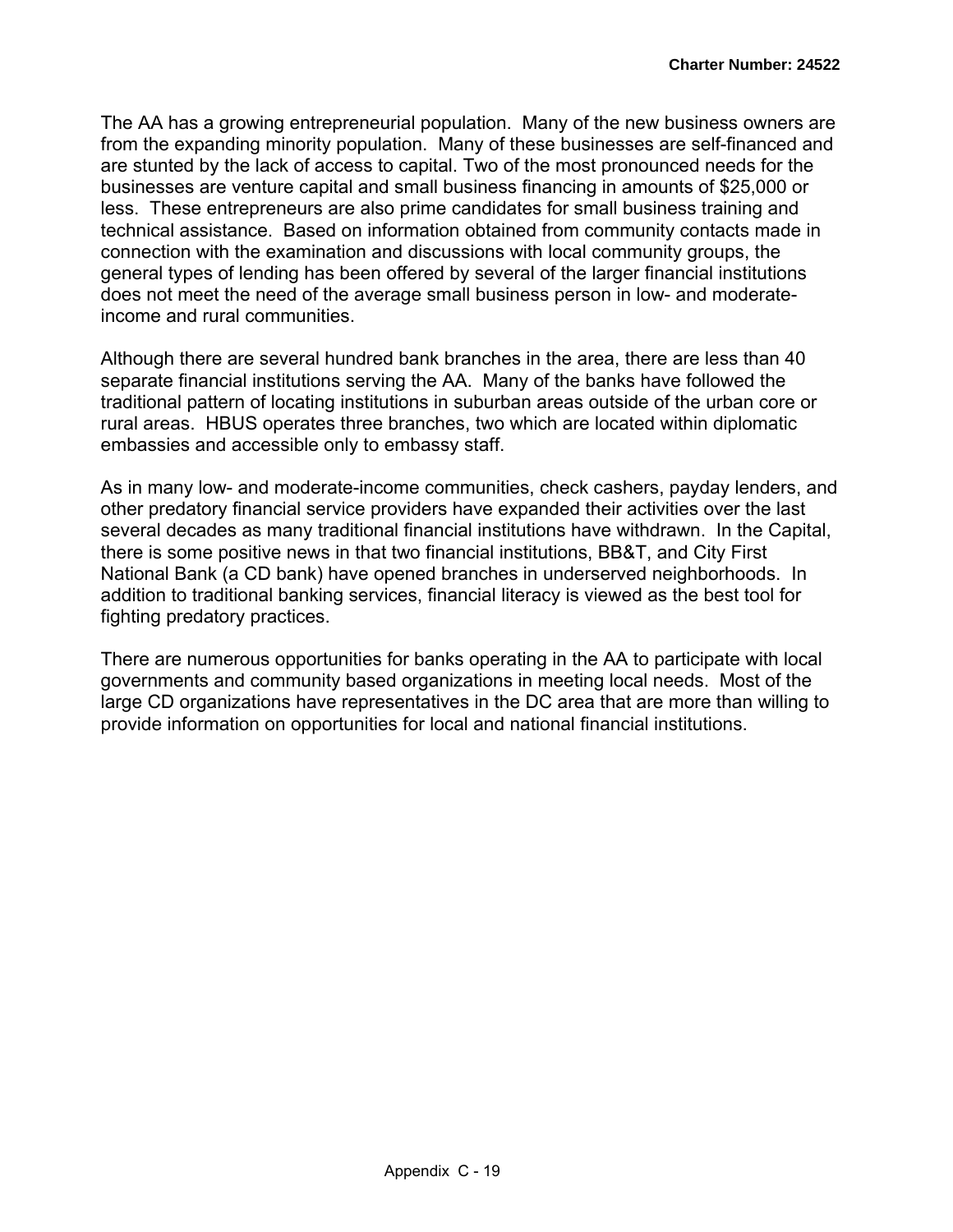## **Multistate Area**

## **Philadelphia, PA AA**

| Demographic Information for Full-Scope Area: Philadelphia, PA AA                                                      |                                        |                  |                                           |                    |                   |                            |
|-----------------------------------------------------------------------------------------------------------------------|----------------------------------------|------------------|-------------------------------------------|--------------------|-------------------|----------------------------|
| Demographic Characteristics                                                                                           | #                                      | l ow<br>$%$ of # | Moderat<br>е<br>$%$ of #                  | Middle<br>$%$ of # | Upper<br>$%$ of # | NA*<br>$%$ of #            |
| Geographies (Census Tracts/BNAs)                                                                                      | 220                                    | 44.55            | 33.18                                     | 10.91              | 5.91              | 5.45                       |
| Population by Geography                                                                                               | 843,355                                | 46.41            | 37.21                                     | 10.80              | 5.28              | 0.29                       |
| Owner-Occupied Housing by<br>Geography                                                                                | 177,025                                | 40.96            | 41.74                                     | 11.81              | 5.49              | 0.00                       |
| <b>Businesses by Geography</b>                                                                                        | 49,736                                 | 35.12            | 31.31                                     | 15.11              | 16.43             | 2.03                       |
| Farms by Geography                                                                                                    | 146                                    | 23.97            | 33.56                                     | 19.18              | 22.60             | 0.68                       |
| Family Distribution by Income Level                                                                                   | 186,411                                | 47.39            | 20.76                                     | 15.73              | 16.12             | 0.00                       |
| Distribution of Low- and Moderate-<br>Income<br>Families throughout AA<br>Geographies                                 | 127,031                                | 56.00            | 36.52                                     | 6.16               | 1.32              | 0.00                       |
| Median Family Income<br><b>HUD Adjusted Median Family</b><br>Income for 2006<br>Households Below the Poverty<br>Level | $=$ \$56,993<br>$= $69,800$<br>$= 28%$ |                  | Median Housing Value<br>Unemployment Rate |                    |                   | $=$ \$235,100<br>$= 4.5\%$ |

(\*) The NA category consists of geographies that have not been assigned an income classification.

Source: 2000 U.S. Census, and 2006 HUD updated MFI, Bureau of Labor Statistics, National Association of Realtors (2Q2006)

HBUS has designated 220 census tracts within Philadelphia County as its AA. The area is part of the Philadelphia-Camden-Philadelphia, PA-NJ-DE-MD Metropolitan Division #37964. The AA complies with the CRA regulation and does not arbitrarily exclude lowand moderate-income areas.

The bank currently operates two branches in Philadelphia. Throughout most of the evaluation period, HBUS operated one branch in Philadelphia, located in the Chinatown community. The second branch opened in June 2005 to service the business district. As of June 30, 2005, HBUS ranked 23rd out of the 45 depository institutions with offices in Philadelphia County, with 0.31% of the deposit market share. Wachovia, Citizens, Sovereign, and PNC Bank each with larger branch networks have a combined deposit market share of 71%. Individually, these banks' market share ranged from 11% (PNC and Sovereign) to 32% (Wachovia).

Philadelphia has one of the highest homeownership rates in the country. By many standards, based on recent area home sales, housing is still considered affordable. As of December 31, 2005, the median price of a home in Philadelphia was \$206,000, an increase of 11% over the past year. Still, the income required to afford a home in this price range is \$71,000 yet over 70% of the households in the city of Philadelphia earn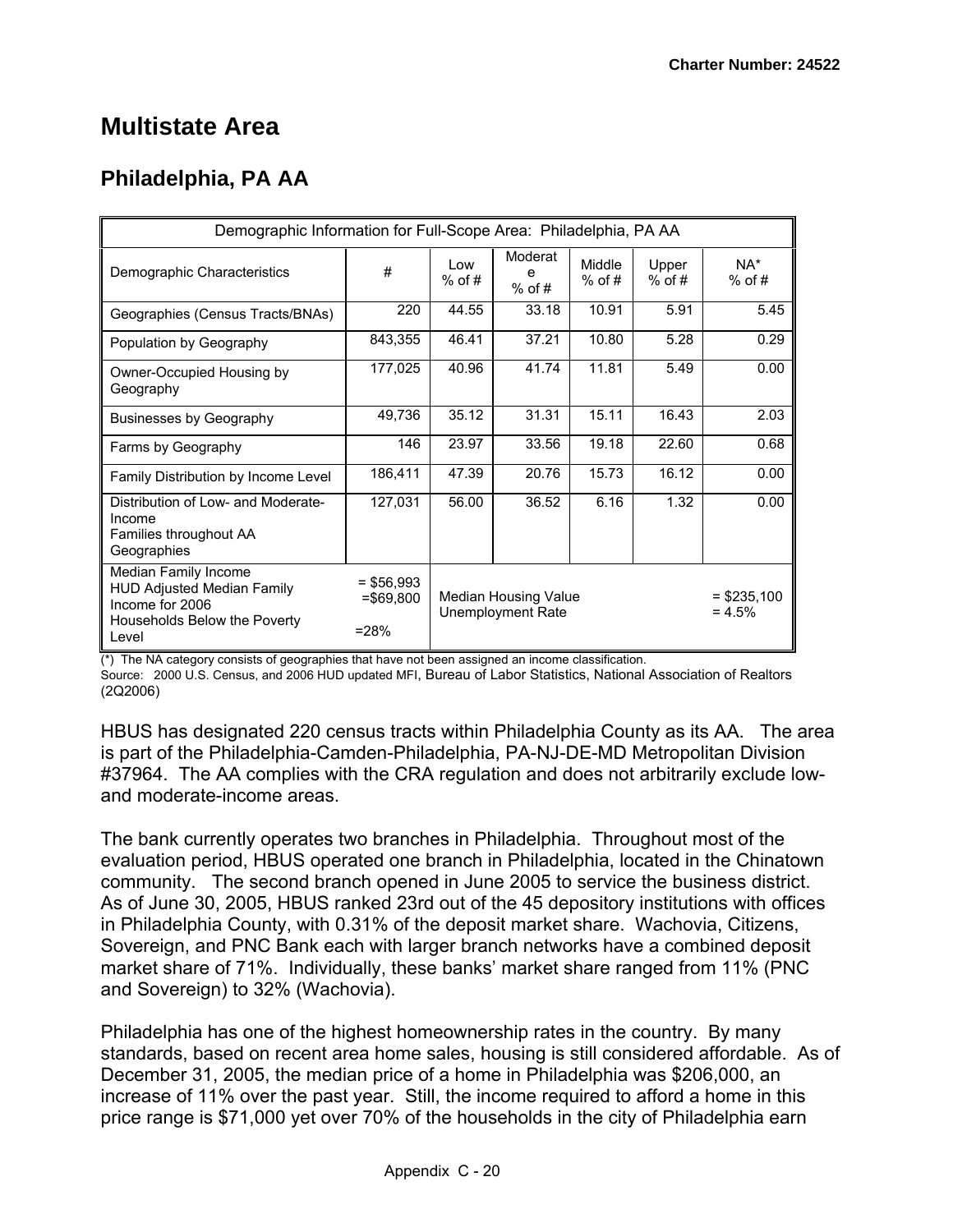less than \$50,000. Only 34% of the homes in the entire Philadelphia metropolitan division are affordable to median-income families. The limited number of homes that are affordable to low- and moderate-income homebuyers creates a smaller pool of borrowers to which HBUS can lend.

Chinatown has a very high renter occupancy rate. The number of owner-occupied units in the markets HBUS serves has an impact on the number of borrowers available. Within the Chinatown community, 80% of the units are renter occupied. Of the 509 housing units in Chinatown, only 85 or 16.7% are owner occupied, which represents very limited mortgage lending opportunities.

To overcome its steady increase in the number of vacant housing units, the city of Philadelphia approved a 10-year tax abatement for new construction and conversion of vacant commercial property to residential use to help spur developers' interest, enabling them to create new housing opportunities for both moderate and higher income households. This program has been successful in converting vacant property, but there is no specific provision for the creation of housing units that are affordable to low- and moderate-income households, and in fact a majority of projects approved for abatements have resulted in the creation or renovation of market rate homes or rental units to entice higher-income households to move back into the city from the suburbs. Higher-income households occupy 25% and 38% of the housing units located in low- and moderateincome census tracts within the AA, respectively. This not only represents a further decrease in the supply of homes that would be considered affordable to low and moderate-income families, but significantly influences an equitable disbursement of mortgage lending to low- and moderate-income families by all lenders, not just HBUS.

The largest employment sector in the county is the services sector accounting for nearly 50% of the jobs. Healthcare services alone account for over 20% of the jobs in Philadelphia County. Major employers include the University of Pennsylvania, Jefferson Healthcare System, and Merck. Recent community contacts indicated the need for economic development in targeted areas such as Northeast Philadelphia, financial literacy programs, workforce development programs, and home improvement loans.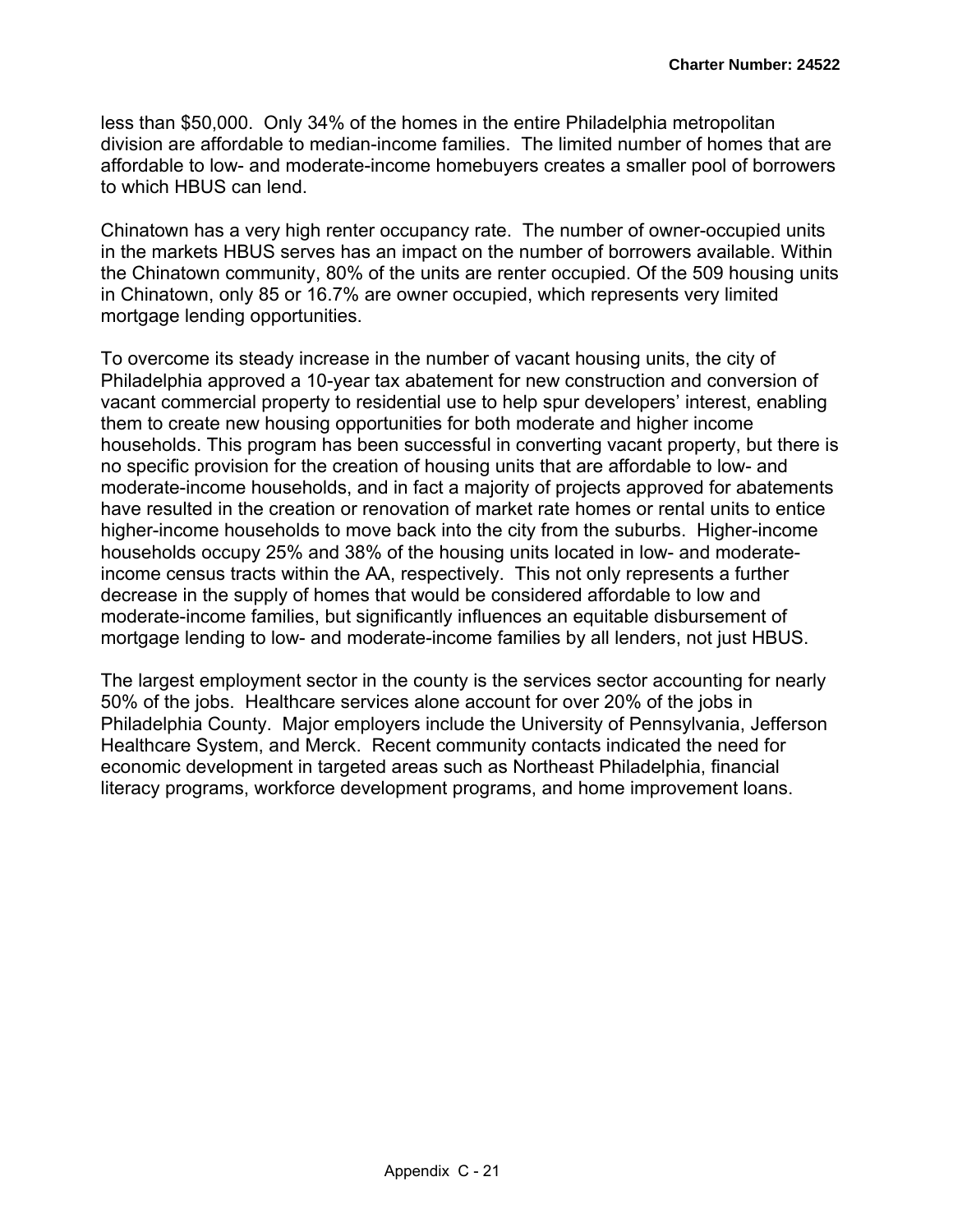## **New Castle County, DE AA**

| Demographic Information for Full-Scope Area: New Castle County, DE AA                                                 |                                     |                 |                                                    |                    |                   |                           |  |
|-----------------------------------------------------------------------------------------------------------------------|-------------------------------------|-----------------|----------------------------------------------------|--------------------|-------------------|---------------------------|--|
| Demographic Characteristics                                                                                           | #                                   | Low<br>$%$ of # | Moderat<br>е<br>$%$ of #                           | Middle<br>$%$ of # | Upper<br>$%$ of # | NA*<br>$%$ of #           |  |
| Geographies (Census Tracts/BNAs)                                                                                      | 119                                 | 8.40            | 18.49                                              | 47.90              | 24.37             | 0.84                      |  |
| Population by Geography                                                                                               | 470,583                             | 4.43            | 17.68                                              | 51.55              | 26.34             | 0.00                      |  |
| Owner-Occupied Housing by<br>Geography                                                                                | 124,012                             | 1.63            | 14.37                                              | 52.46              | 31.53             | 0.00                      |  |
| <b>Businesses by Geography</b>                                                                                        | 32,461                              | 16.51           | 14.59                                              | 43.67              | 25.12             | 0.11                      |  |
| Farms by Geography                                                                                                    | 459                                 | 4.58            | 15.03                                              | 45.32              | 35.08             | 0.00                      |  |
| Family Distribution by Income Level                                                                                   | 120,032                             | 18.86           | 17.43                                              | 23.45              | 40.26             | 0.00                      |  |
| Distribution of Low- and Moderate-<br>Income<br>Families throughout AA<br>Geographies                                 | 43,562                              | 7.63            | 26.74                                              | 52.16              | 13.47             | 0.00                      |  |
| Median Family Income<br><b>HUD Adjusted Median Family</b><br>Income for 2006<br>Households Below the Poverty<br>Level | $= $60,622$<br>$= $73,200$<br>$=8%$ |                 | Median Housing Value<br>Unemployment Rate (Sep 06) |                    |                   | $=$ \$236,100<br>$= 4.5%$ |  |

(\*) The NA category consists of geographies that have not been assigned an income classification.

Source: 2000 U.S. Census, and 2006 HUD updated MFI, Bureau of Labor Statistics, National Association of Realtors (2Q2006)

HBUS has defined its AA as New Castle County, north of the Chesapeake and Delaware Canal. The AA is part of the Wilmington, DE-MD-NJ Metropolitan Division #48864. The AA complies with the CRA regulation and does not arbitrarily exclude low- and moderateincome areas.

The bank's main office is located in this AA. While the office is easily assessable, it is not located on Wilmington's busy Market Street Mall making it a challenge to create the name recognition necessary to grow the business. As of June 30, 2005, HBUS ranked 30th out of the 33 depository institutions with offices in New Castle County, with a negligible deposit market share. Four banks collectively (ING Bank, Bank of America (formerly MBNA), Chase Bank USA, and Lehman Brothers Bank FSB) have 82% of the deposit market share. Individually, these banks have market shares ranging from 10% to 29%.

Although only 8% of the households in the AA are below the poverty level, within the City of Wilmington there are areas of significant poverty and disinvestment with as many as 60% of the households in some areas living below the poverty level. This is nearly five times the national average of 12.4%. The Bank recognizes that similar conditions exist outside of the city of Wilmington in portions of the cities of New Castle, Newport and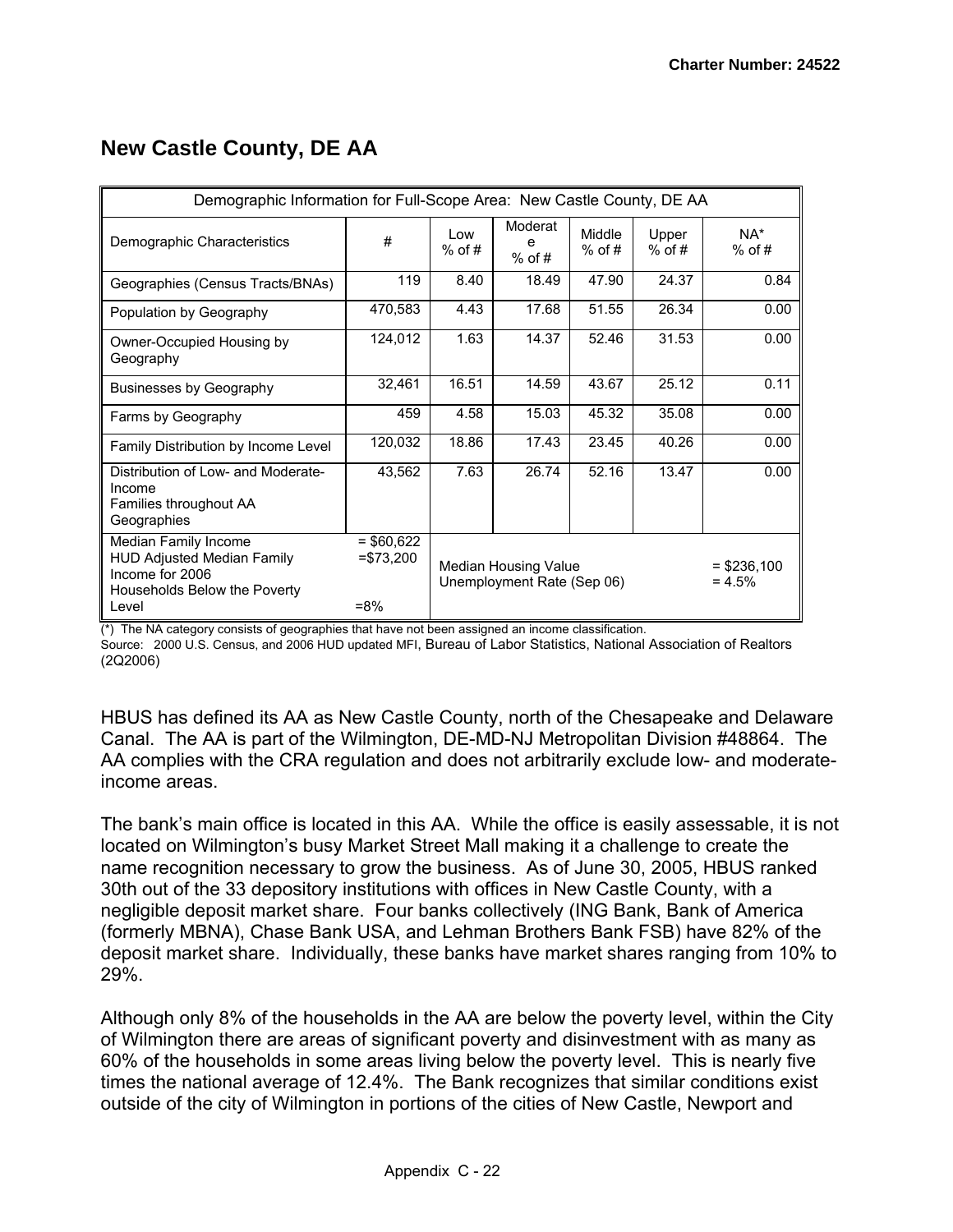Newark. These areas represent an acute need for CD funds, financial assistance, and credit education.

In New Castle County, employment is concentrated largely in the services sector (56% of total jobs) and the retail sector (18% of total jobs). Major employers include Bank of America (formerly MBNA), DuPont Corporation, and the Christiana Care Health System.

The area has experienced double-digit increases in housing values in each of the past five years. As of June 30, 2006, the median price of an existing home in the Wilmington MD was \$236,100.

The market for CD opportunities in Delaware is very challenging. The large number of banks, particularly credit card institutions with limited purpose designations with Delaware headquarters, makes Delaware a unique challenge for banks in meeting CRA obligations. HBUS and over thirty other financial institutions in the bank's AA actively seek out and compete for community reinvestment opportunities, making it a very competitive environment for funding organizations and projects. A community contact indicated the need for financial literacy and home ownership counseling programs.

Most non-profit housing and CD organizations in the state are small in size, and tend to lack the capacity to manage large projects that involve significant dollar amounts. Affordable housing development in the City of Wilmington averages in the range of ten homes per year or less per non-profit provider.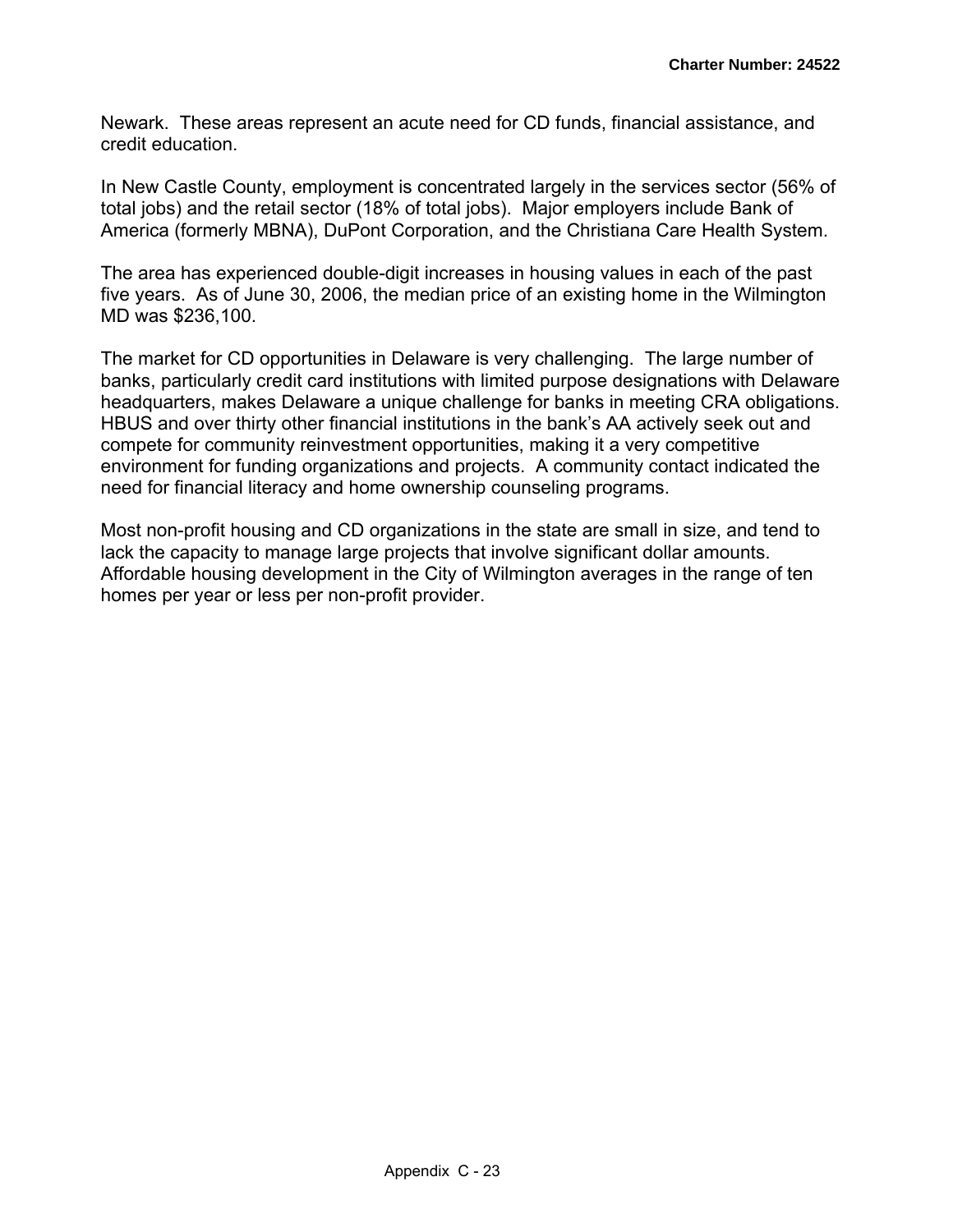## **State of Washington**

#### **Seattle AA**

| Demographic Information for Full Scope Area: Seattle AA                                              |         |                         |                                                    |                    |                   |                 |  |  |  |  |  |  |
|------------------------------------------------------------------------------------------------------|---------|-------------------------|----------------------------------------------------|--------------------|-------------------|-----------------|--|--|--|--|--|--|
| Demographic Characteristics                                                                          | #       | Low<br>$%$ of #         | Moderate<br>$%$ of #                               | Middle<br>$%$ of # | Upper<br>$%$ of # | NA*<br>$%$ of # |  |  |  |  |  |  |
| Geographies (Census Tracts/BNAs)                                                                     | 74      | 8.11                    | 21.62                                              | 44.59              | 25.68             | 0.00            |  |  |  |  |  |  |
| Population by Geography                                                                              | 338,460 | 8.39                    | 20.96                                              | 45.18              | 25.47             | 0.00            |  |  |  |  |  |  |
| Owner-Occupied Housing by<br>Geography                                                               | 67,163  | 2.04                    | 13.94                                              | 49.26              | 34.76             | 0.00            |  |  |  |  |  |  |
| <b>Business by Geography</b>                                                                         | 42.074  | 6.44                    | 25.43                                              | 38.08              | 30.06             | 0.00            |  |  |  |  |  |  |
| Farms by Geography                                                                                   | 533     | 4.13                    | 19.89                                              | 48.78              | 27.20             | 0.00            |  |  |  |  |  |  |
| Family Distribution by Income Level                                                                  | 62,238  | 21.98                   | 16.77                                              | 20.54              | 40.70             | 0.00            |  |  |  |  |  |  |
| Distribution of Low and Moderate<br>Income Families throughout AA<br>Geographies                     | 24,122  | 10.96                   | 26.19                                              | 45.64              | 17.21             | 0.00            |  |  |  |  |  |  |
| Median Family Income<br>HUD Adjusted Median Family Income for 2006<br>Households Below Poverty Level |         | 63,951<br>74.300<br>12% | Median Housing Value<br>Unemployment Rate (Sep 06) |                    |                   |                 |  |  |  |  |  |  |

(\*) The NA category consists of geographies that have not been assigned an income classification. Source: 2000 US Census and 2006 HUD updated MFI, Bureau of Labor Statistics, National Association of Realtors (2Q2006)

The bank has defined an AA that is contained within the City of Seattle. The area is part of the Seattle-Bellevue-Everett, WA MD #42644. The AA complies with the CRA regulation and does not arbitrarily exclude low- and moderate-income areas. HBUS operates one branch, located on the 23rd floor of a high rise building. The branch was acquired from HSBC Bank Canada in December, 2002.

Seattle is the largest city in the Pacific Northwest region of the United States. It is located between Puget Sound and Lake Washington, nearly 108 miles south of the US-Canadian border. It is the county seat of King County. The Seattle-Bellevue-Everett MD is the economic and cultural center of the US Pacific Northwest, and has the largest concentration of population north of San Francisco and west of Chicago. Significant changes have occurred in the area since 1990, most notably a dramatic increase in population and an even higher increase in housing prices. Home price appreciation in combination with the high proportion of renter-occupied housing limits mortgage lending opportunity.

The financial services market is highly competitive. During 2005, there were 111 reporting lenders that made small loans to businesses and 437 reporting lenders made home mortgage loans. HBUS ranks  $31<sup>st</sup>$  among 61 depository financial institutions with a 0.21% market share. The market is dominated by Bank of America, US Bank, and Washington Mutual. These three institutions combined have nearly 63% of the deposit market.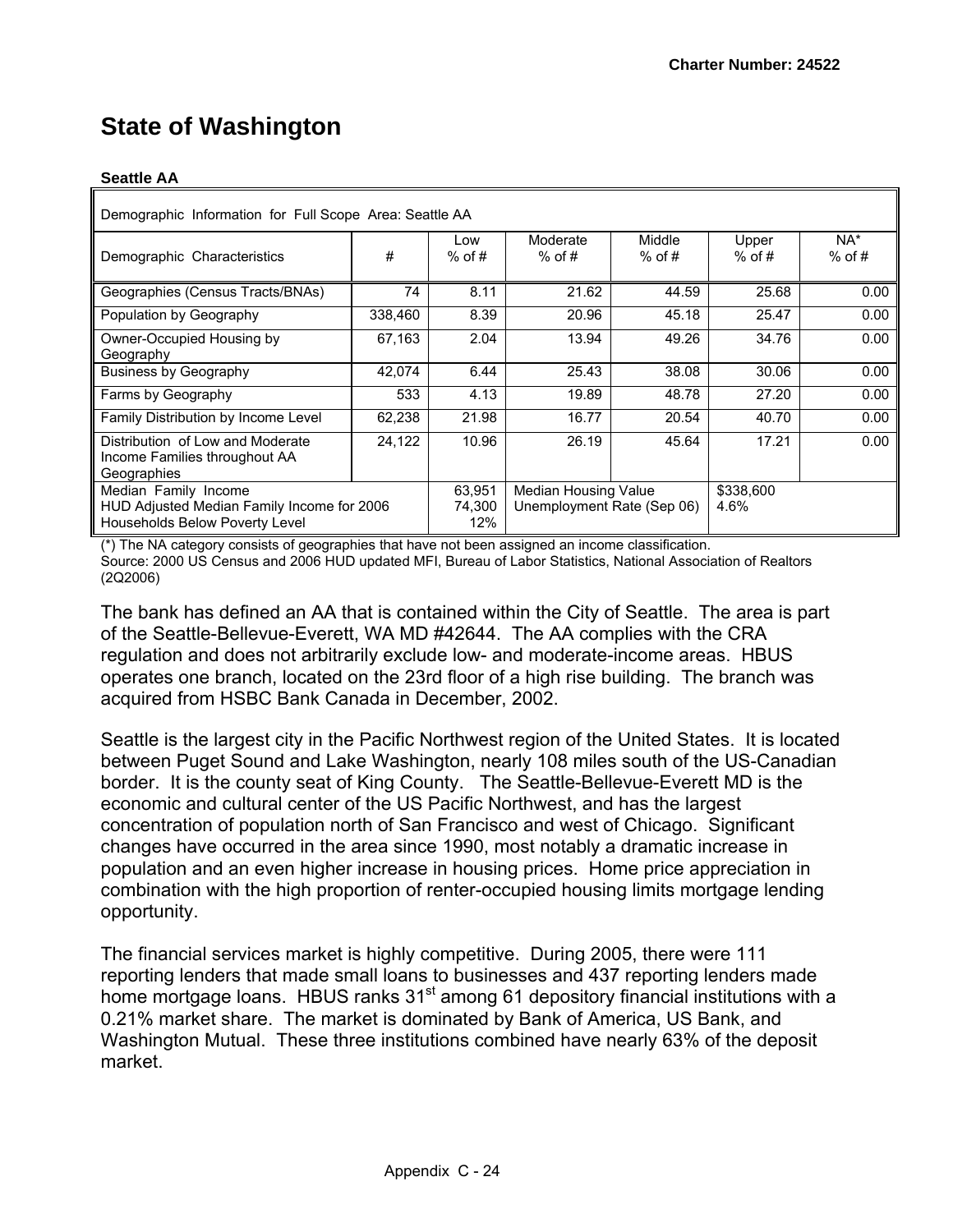The Seattle-Bellevue-Everett economy is experiencing a broad-based expansion, with payrolls growing at well above the national rate. Boeing and Microsoft are the area's two largest employers. Employment is increasing in every major industry, although growth in trade has slowed recently. Business/professional services, information and financial activities industries provide many high-wage employment opportunities. With the improvement in the national and local economies, employment in business/professional services is rebounding after contracting from 2001 to 2003.

Employment in aerospace products and parts manufacturing fell by 26,000, or 31%, following the 9/11 attacks. Industry payrolls have moved higher over the past year, adding more than 5,000 jobs as demand has picked up. Industry employment will further increase as the aerospace giant starts production of its new 787 airliner next year. Subcontractors may also expand their operations in the area.

There are a total of 170,263 housing units in the AA. Fifty one percent are 1-4 family units, and 49% are multi-family units, reflecting a high percentage of the housing stock in multi-family dwellings. The percentage of owner-occupied housing in the AA is low— 39%. Conversely, rental units comprise 55% of the housing stock. This limits mortgage lending opportunities in the AA.

The Seattle-Bellevue-Everett MD faces a severe shortage of affordable housing, caused in part by the state's rapid population growth during the 1990s. The state's rental housing profile is one of the weakest in the nation with nearly one quarter of the renters paying more than 50% of their income toward housing costs.

A recent community contact with a CDFI identified financial literacy counseling, operating grant, and deposit placement as CD opportunities within the Seattle AA.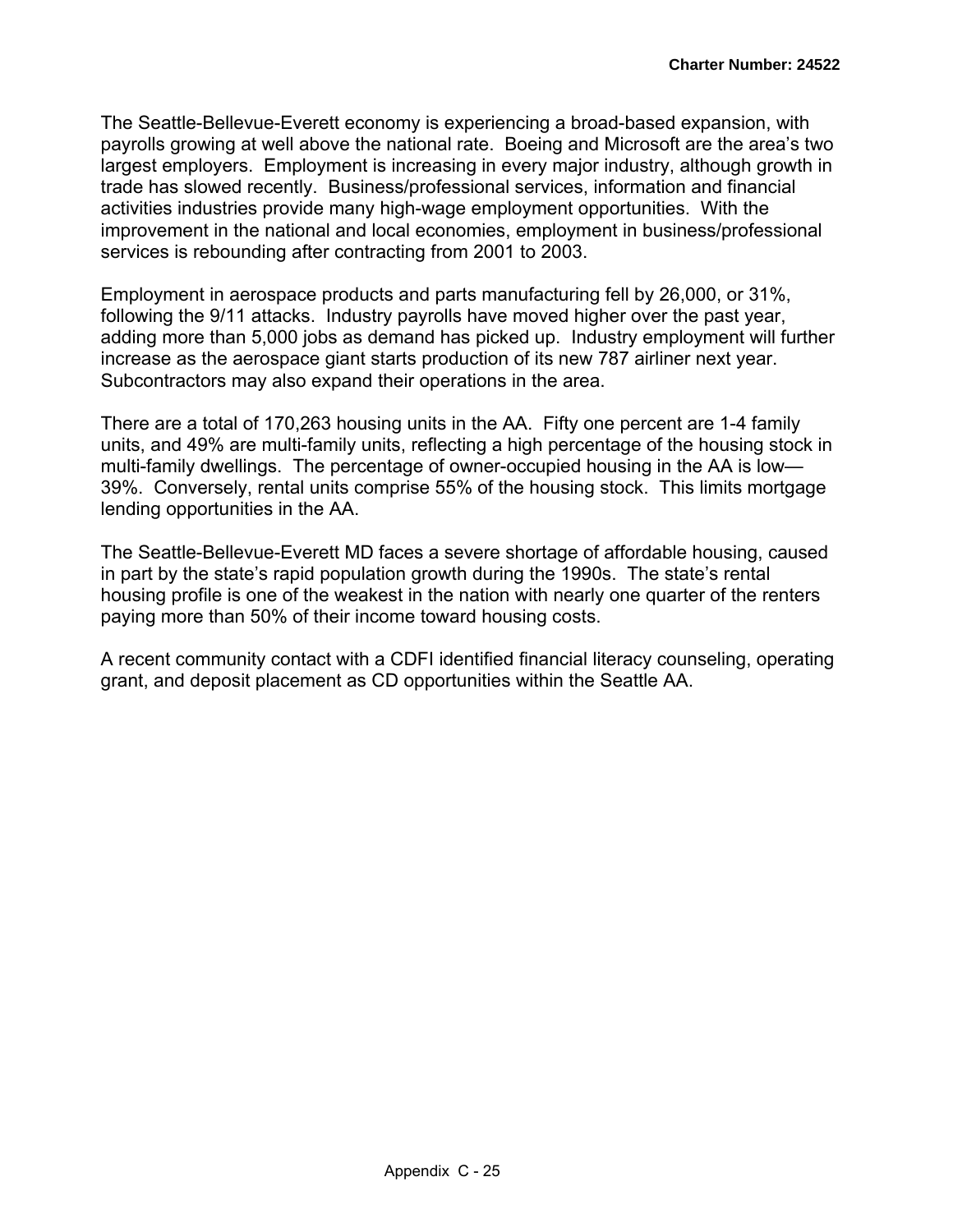## **State of Oregon**

#### **Portland AA**

| Demographic Information for Full Scope Area: Portland AA                                             |         |                         |                                                           |                    |                   |                 |  |  |  |  |  |  |
|------------------------------------------------------------------------------------------------------|---------|-------------------------|-----------------------------------------------------------|--------------------|-------------------|-----------------|--|--|--|--|--|--|
| Demographic Characteristics                                                                          | #       | Low<br>$%$ of #         | Moderate<br>$%$ of #                                      | Middle<br>$%$ of # | Upper<br>$%$ of # | NA*<br>$%$ of # |  |  |  |  |  |  |
| Geographies (Census Tracts/BNAs)                                                                     | 97      | 6.19                    | 26.80                                                     | 41.24              | 25.77             | 0.00            |  |  |  |  |  |  |
| Population by Geography                                                                              | 334,520 | 3.07                    | 28.48                                                     | 46.35              | 22.10             | 0.00            |  |  |  |  |  |  |
| Owner-Occupied Housing by<br>Geography                                                               | 77,967  | 1.44                    | 20.12                                                     | 49.95              | 28.48             | 0.00            |  |  |  |  |  |  |
| <b>Business by Geography</b>                                                                         | 37,927  | 14.47                   | 27.66                                                     | 30.54              | 27.34             | 0.00            |  |  |  |  |  |  |
| Farms by Geography                                                                                   | 422     | 8.77                    | 24.17                                                     | 37.68              | 29.38             | 0.00            |  |  |  |  |  |  |
| Family Distribution by Income Level                                                                  | 71,986  | 21.17                   | 19.15                                                     | 22.38              | 37.29             | 0.00            |  |  |  |  |  |  |
| Distribution of Low and Moderate<br>Income Families throughout AA<br>Geographies                     | 29.026  | 3.75                    | 35.48                                                     | 48.46              | 12.32             | 0.00            |  |  |  |  |  |  |
| Median Family Income<br>HUD Adjusted Median Family Income for 2006<br>Households Below Poverty Level |         | 55,453<br>66.900<br>13% | <b>Median Housing Value</b><br>Unemployment Rate (Sep 06) |                    |                   |                 |  |  |  |  |  |  |

(\*) The NA category consists of geographies that have not been assigned an income classification. Source: 2000 US Census and 2006 HUD updated MF, Bureau of Labor Statistics, National Association of Realtors (2Q2006)I

The bank has defined an AA that is contained within the City of Portland. The AA is part of the Portland-Vancouver-Beaverton, OR-WA MSA #38900. The AA complies with the CRA regulation and does not arbitrarily exclude low- and moderate-income areas. HBUS operates one branch, located on the  $16<sup>th</sup>$  floor of a high rise building. The branch was acquired from HSBC Bank Canada in December, 2002.

Portland, the largest city in Oregon is located in the northwest part of the state on the Willamette River in Multnomah County. Portland has a diverse economy with a broad base of manufacturing, distribution, wholesale and retail trade, regional government, and business services. Major manufacturing industries include machinery, electronics, metals, transportation equipment, and lumber and wood products. Technology is a thriving part of Portland's economy, with over 1,700 high-tech companies located in the metropolitan area; however, there isn't any one industry driving Portland's economy. Tourism is important to Portland's economy, drawing more than 7 million visitors annually. The port of Portland leads the West in grain exports and is among the top five auto-import centers in the United States. Major employers in the area include Intel Corporation, Providence Health Systems, and Oregon Health Services University.

The Portland housing market has heated up significantly in recent months. After consistently lagging behind nationwide trends in every month since the Asian financial crisis, local house-price appreciation finally caught up with the U.S. at the end of 2004, creating an affordability gap that makes home mortgage lending challenging. The weighted average of median housing prices increased by 140% from 1990-2000, while the weighted average of median family income increased by 0.53%. The influx of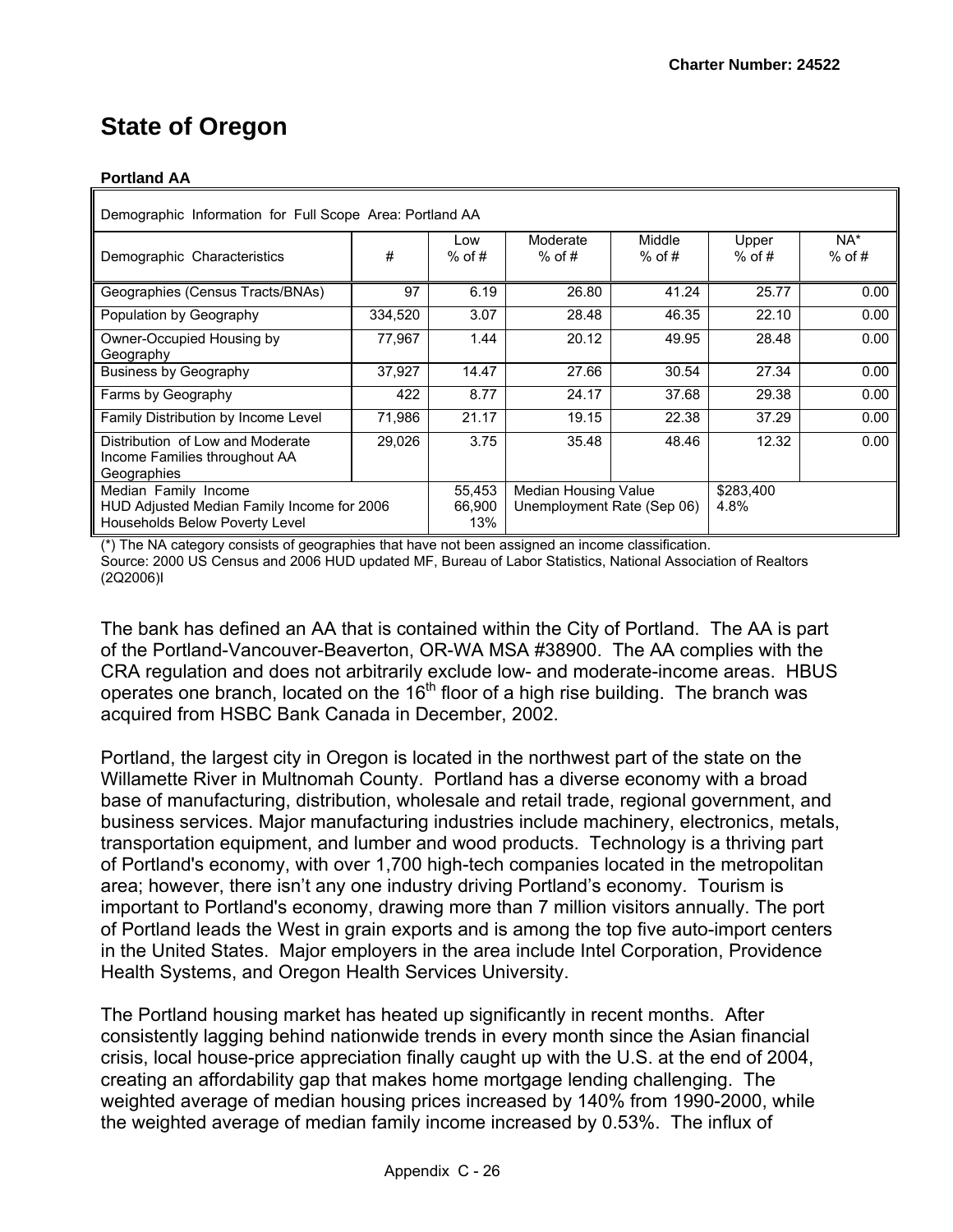population and the disproportionate increase in housing prices relative to family incomes exacerbated the shortage of affordable housing.

The AA has one of the lowest homeownership rates in the county, with only 49% of households owning their own homes. This is a function of the high cost of housing and home prices that are increasing much faster than median income. Rental housing is not much more affordable for lower-income individuals and families, as Oregon is ranked 48<sup>th</sup> on rental housing affordability, making it the third least affordable state for renters.

The financial services market in Portland is highly competitive. During 2005, there were 440 reporting lenders that made home mortgage loans and 71 reporting lenders made loans to small businesses, including large credit card companies that do not take deposits from the area. Opportunities exist in the form of grants, investments, and lowinterest rate loans to assist various CD organizations involved in affordable housing.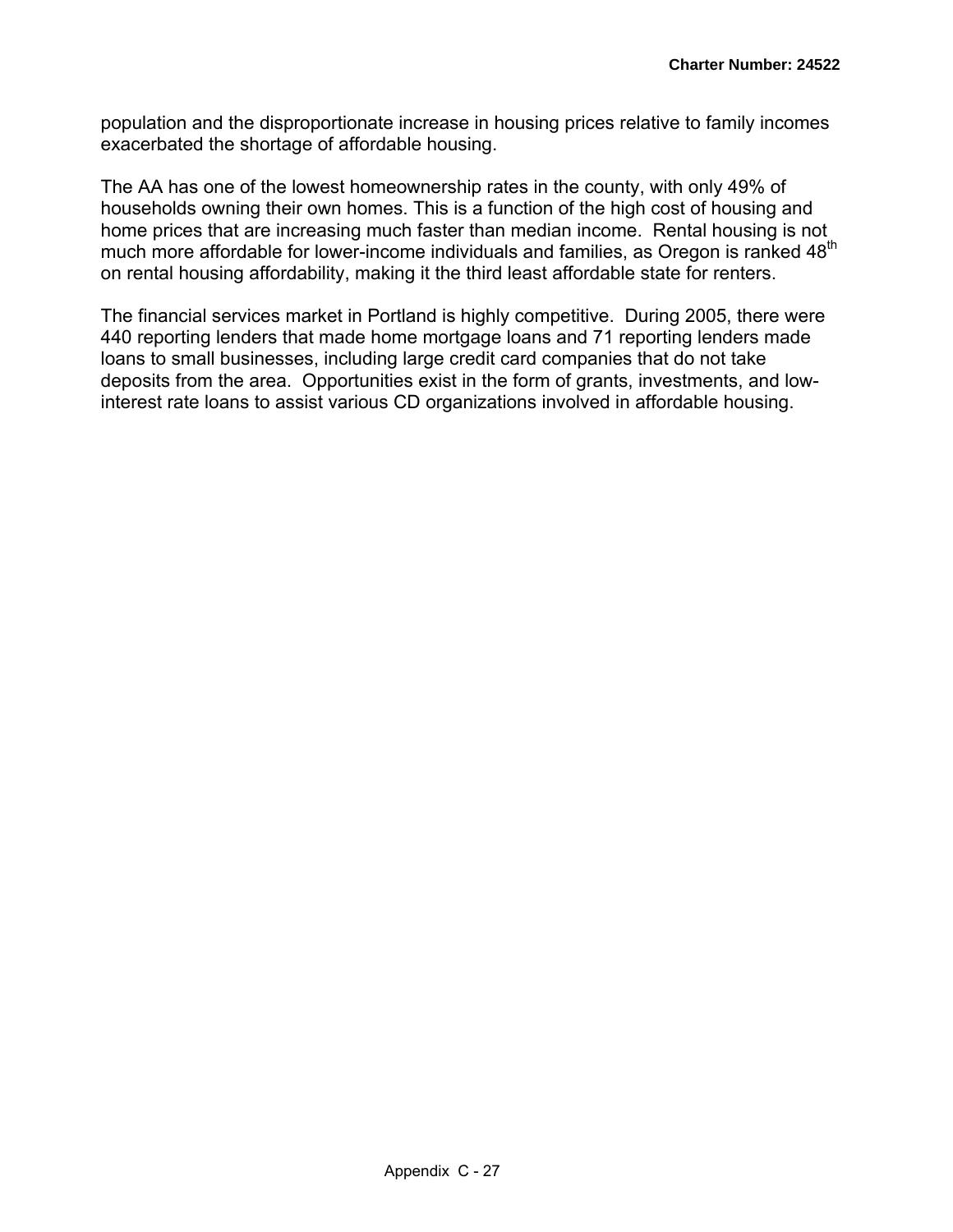### **Content of Standardized Tables**

A separate set of tables is provided for each state. All multistate metropolitan areas are presented in one set of tables. References to the "bank" include activities of any affiliates that the bank provided for consideration (refer to appendix A: Scope of the Examination). For purposes of reviewing the lending test tables, the following are applicable: (1) purchased loans are treated as originations/purchases and market share is the number of loans originated and purchased by the bank as a percentage of the aggregate number of reportable loans originated and purchased by all lenders in the MA/assessment area; (2) Partially geocoded loans (loans where no census tract is provided) cannot be broken down by income geographies and, therefore, are only reflected in the Total Loans in Core Tables 2 through 7 and part of Table 13; and (3) Partially geocoded loans are included in the Total Loans and % Bank Loans Column in Core Tables 8 through 12 and part of Table 13. Deposit data are complied by the FDIC and are available as of June  $30<sup>th</sup>$  of each year. Tables without data are not included in this PE.

The following is a listing and brief description of the tables included in each set:

- **Table 1. Lending Volume** Presents the number and dollar amount of reportable loans originated and purchased by the bank over the evaluation period by MA/assessment area. Community development loans to statewide or regional entities or made outside the bank's assessment area may receive positive CRA consideration. Refer to Interagency Q&As \_\_.12(i) - 5 and - 6 for guidance on when a bank may receive positive CRA consideration for such loans. When such loans exist, insert a line item in the MA/Assessment Area column and record the corresponding numbers and amounts in the "Community Development Loans" column with the appropriate caption, such as: "Statewide/Regional," "Statewide/Regional with potential benefit to one or more AAs" or "Out of Assessment Area." "Out of Assessment Area" is used ONLY if the bank has otherwise adequately met the CD lending needs of its assessment area.
- **Table 1. Other Products**  Presents the number and dollar amount of any unreported category of loans originated and purchased by the bank, if applicable, over the evaluation period by MA/assessment area. Examples include consumer loans or other data that a bank may provide, at its option, concerning its lending performance. This is a two-page table that lists specific categories.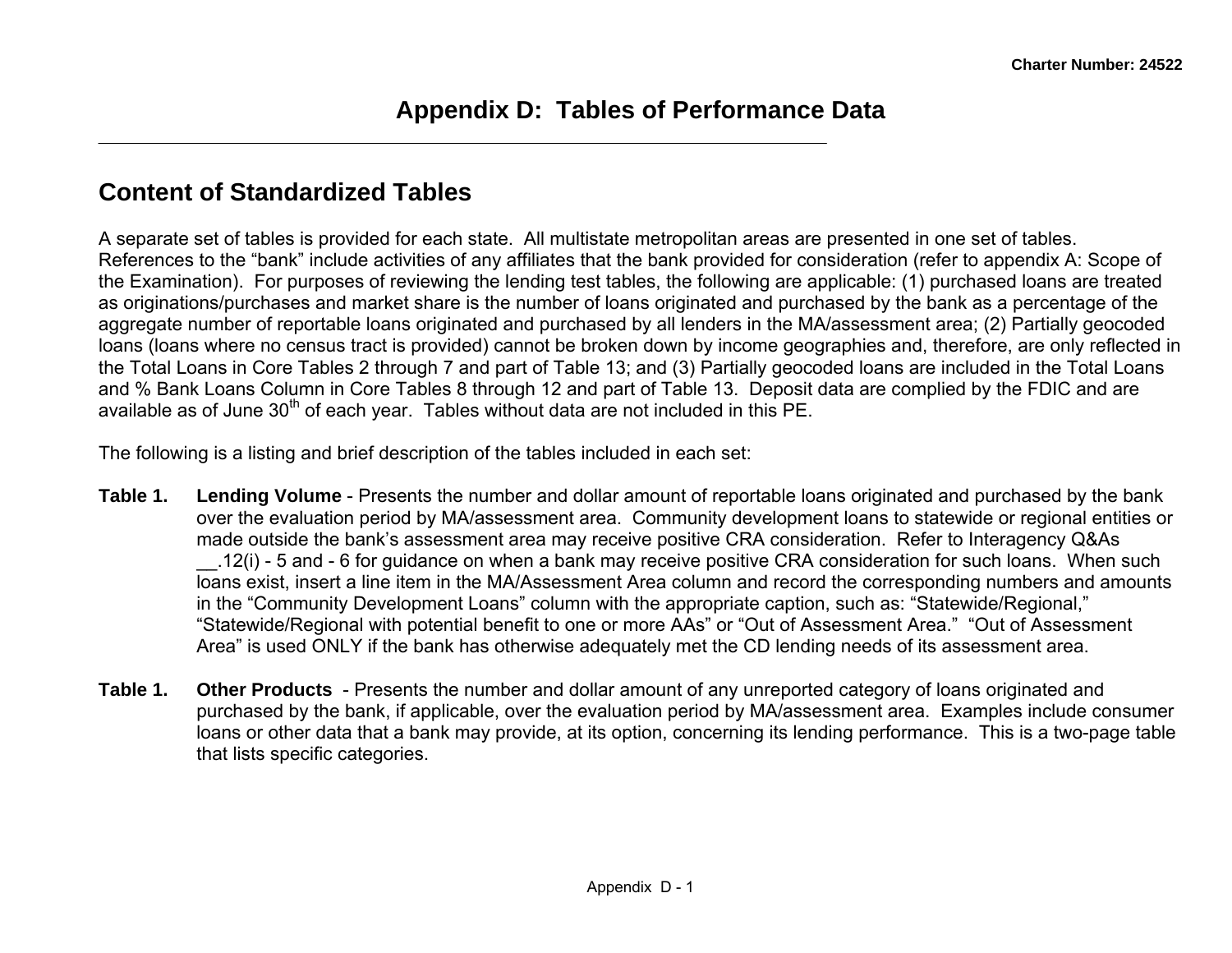- **Table 2. Geographic Distribution of Home Purchase Loans** Compares the percentage distribution of the number of loans originated and purchased by the bank in low-, moderate-, middle-, and upper-income geographies to the percentage distribution of owner-occupied housing units throughout those geographies. The table also presents market share information based on the most recent aggregate market data available.
- **Table 3. Geographic Distribution of Home Improvement Loans** See Table 2.
- **Table 4. Geographic Distribution of Home Mortgage Refinance Loans** See Table 2.
- **Table 5. Geographic Distribution of Multifamily Loans** - Compares the percentage distribution of the number of multifamily loans originated and purchased by the bank in low-, moderate-, middle-, and upper-income geographies to the percentage distribution of multifamily housing units throughout those geographies. The table also presents market share information based on the most recent aggregate market data available.
- **Table 6. Geographic Distribution of Small Loans to Businesses** - The percentage distribution of the number of small loans (less than or equal to \$1 million) to businesses originated and purchased by the bank in low-, moderate-, middle-, and upper-income geographies compared to the percentage distribution of businesses (regardless of revenue size) throughout those geographies. The table also presents market share information based on the most recent aggregate market data available. Because small business data are not available for geographic areas smaller than counties, it may be necessary to use geographic areas larger than the bank's assessment area.
- **Table 7. Geographic Distribution of Small Loans to Farms** The percentage distribution of the number of small loans (less than or equal to \$500,000) to farms originated and purchased by the bank in low-, moderate-, middle-, and upperincome geographies compared to the percentage distribution of farms (regardless of revenue size) throughout those geographies. The table also presents market share information based on the most recent aggregate market data available. Because small farm data are not available for geographic areas smaller than counties, it may be necessary to use geographic areas larger than the bank's assessment area.
- **Table 8. Borrower Distribution of Home Purchase Loans** Compares the percentage distribution of the number of loans originated and purchased by the bank to low-, moderate-, middle-, and upper-income borrowers to the percentage distribution of families by income level in each MA/assessment area. The table also presents market share information based on the most recent aggregate market data available.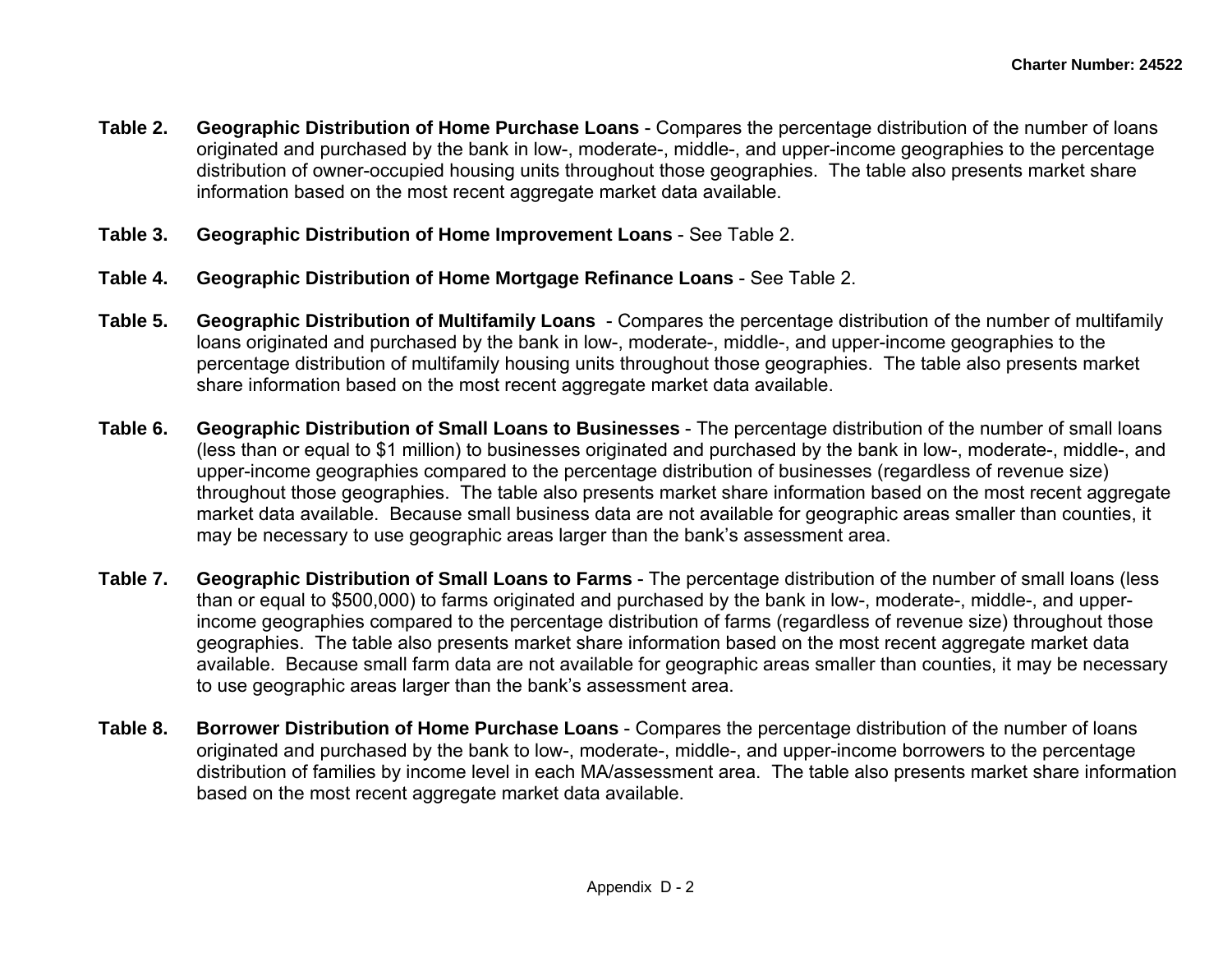#### **Table 9. Borrower Distribution of Home Improvement Loans** - See Table 8.

- **Table 10. Borrower Distribution of Refinance Loans** See Table 8.
- **Table 11. Borrower Distribution of Small Loans to Businesses** Compares the percentage distribution of the number of small loans (less than or equal to \$1 million) originated and purchased by the bank to businesses with revenues of \$1 million or less to the percentage distribution of businesses with revenues of \$1 million or less. In addition, the table presents the percentage distribution of the number of loans originated and purchased by the bank by loan size, regardless of the revenue size of the business. Market share information is presented based on the most recent aggregate market data available.
- **Table 12. Borrower Distribution of Small Loans to Farms** Compares the percentage distribution of the number of small loans (less than or equal to \$500,000) originated and purchased by the bank to farms with revenues of \$1 million or less to the percentage distribution of farms with revenues of \$1 million or less. In addition, the table presents the percentage distribution of the number of loans originated and purchased by the bank by loan size, regardless of the revenue size of the farm. Market share information is presented based on the most recent aggregate market data available.
- **Table 13. Geographic and Borrower Distribution of Consumer Loans (OPTIONAL)** For geographic distribution, the table compares the percentage distribution of the number of loans originated and purchased by the bank in low-, moderate-, middle-, and upper-income geographies to the percentage distribution of households within each geography. For borrower distribution, the table compares the percentage distribution of the number of loans originated and purchased by the bank to low-, moderate-, middle-, and upper-income borrowers to the percentage of households by income level in each MA/assessment area.
- **Table 14. Qualified Investments** Presents the number and dollar amount of qualified investments made by the bank in each MA/AA. The table separately presents investments made during prior evaluation periods that are still outstanding and investments made during the current evaluation period. Prior-period investments are reflected at their book value as of the end of the evaluation period. Current period investments are reflected at their original investment amount even if that amount is greater than the current book value of the investment. The table also presents the number and dollar amount of unfunded qualified investment commitments. In order to be included, an unfunded commitment must be legally binding and tracked and recorded by the bank's financial reporting system.

A bank may receive positive consideration for qualified investments in statewide/regional entities or made outside of the bank's assessment area. See Interagency Q&As .12(i) - 5 and - 6 for guidance on when a bank may receive positive CRA consideration for such investments. When such investments exist, insert a line item in the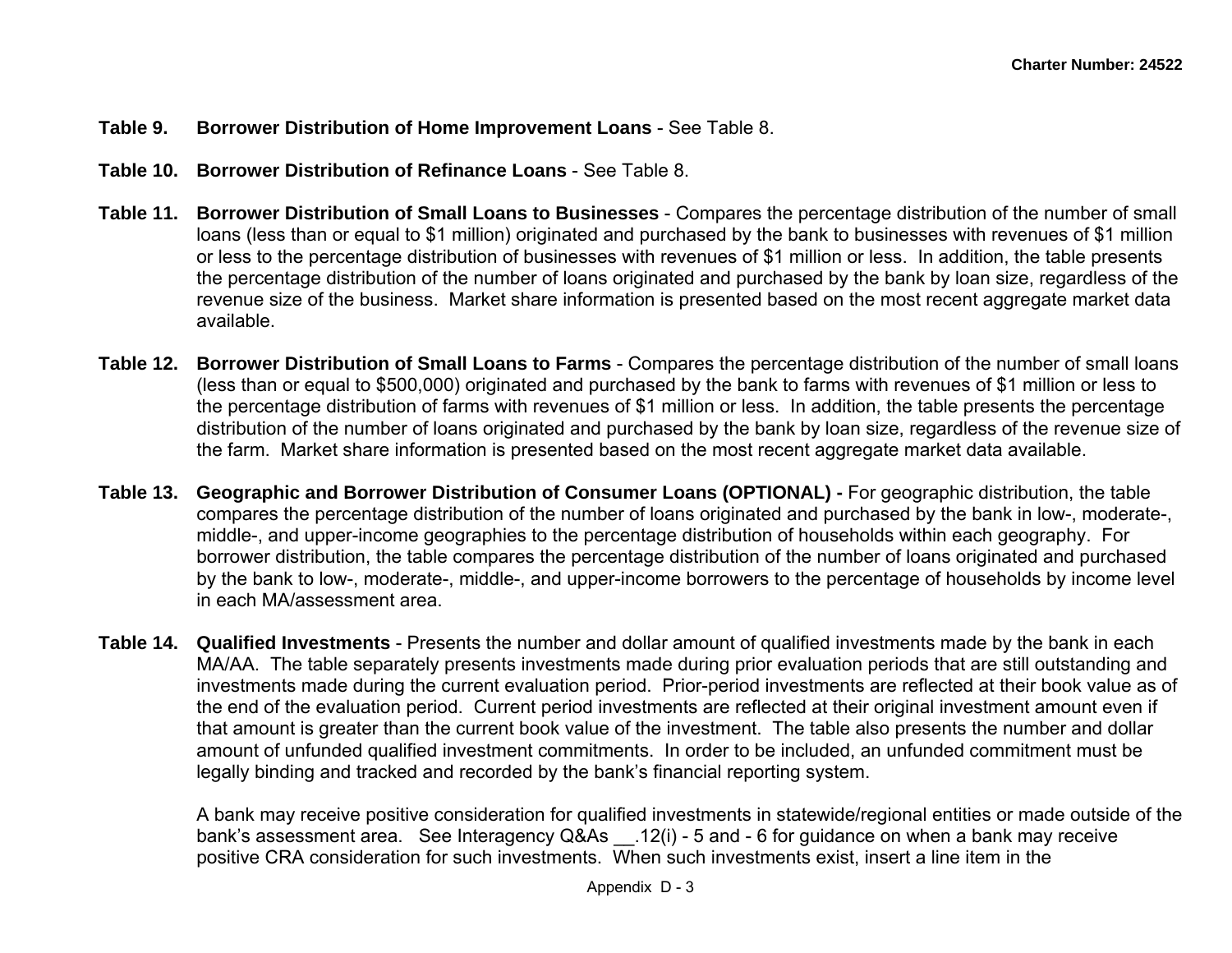MA/Assessment Area column and record the corresponding numbers and amounts in the "Qualified Investments" column with the appropriate caption, such as: "Statewide/Regional," "Statewide/Regional with potential benefit to one or more AAs" or "Out of Assessment Area." "Out of the Assessment Area" is used ONLY if the bank has otherwise adequately met the qualified investment needs of its assessment area.

**Table 15. Distribution of Branch Delivery System and Branch Openings/Closings** - Compares the percentage distribution of the number of the bank's branches in low-, moderate-, middle-, and upper-income geographies to the percentage of the population within each geography in each MA/AA. The table also presents data on branch openings and closings in each MA/AA.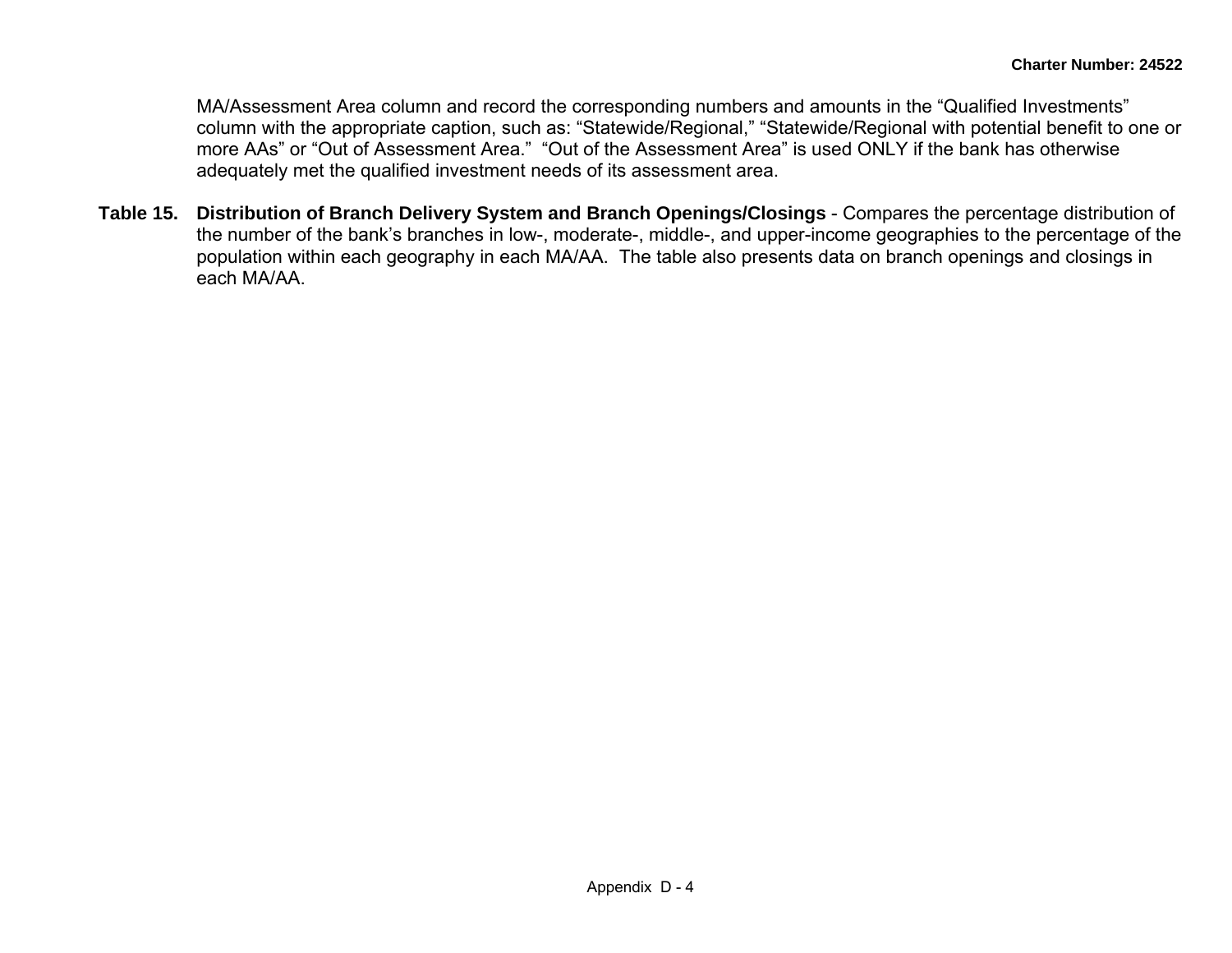| LENDING VOLUME                                                                    |                           | Geography: NEW YORK<br>Evaluation Period: JANUARY 1, 2004 TO DECEMBER 31, 2005 |            |                                     |            |                         |            |                                  |                  |                             |           |                                            |
|-----------------------------------------------------------------------------------|---------------------------|--------------------------------------------------------------------------------|------------|-------------------------------------|------------|-------------------------|------------|----------------------------------|------------------|-----------------------------|-----------|--------------------------------------------|
|                                                                                   | $%$ of<br>Rated<br>Area   | Home Mortgage                                                                  |            | Small Loans to<br><b>Businesses</b> |            | Small Loans to<br>Farms |            | Community<br>Development Loans** |                  | <b>Total Reported Loans</b> |           | % of Rated Area<br>Deposits in<br>MA/AA*** |
| MA/Assessment Area<br>$(2006)$ :                                                  | Loans (#)<br>in<br>MA/AA* | #                                                                              | \$ (000's) | #                                   | \$ (000's) | #                       | \$ (000's) | #                                | \$ (000's)       | #                           | \$(000's) |                                            |
| <b>Full Review:</b>                                                               |                           |                                                                                |            |                                     |            |                         |            |                                  |                  |                             |           |                                            |
| Albany AA                                                                         | 6.08                      | 5,985                                                                          | 694,938    | 1,302                               | 147,295    | 3                       | 102        | 14                               | 1,212            | 7,304                       | 843,547   | 1.15                                       |
| <b>Buffalo AA</b>                                                                 | 15.12                     | 11,817                                                                         | 1,002,747  | 6.264                               | 573,743    | 24                      | 2,672      | 63                               | 25,996           | 18,168                      | 1,605,158 | 13.43                                      |
| Nassau Suffolk AA                                                                 | 14.18                     | 11,443                                                                         | 2,463,929  | 5,583                               | 446.905    | 3                       | 198        | 6                                | 500              | 17,035                      | 2,911,532 | 5.63                                       |
| <b>NYC AA</b>                                                                     | 35.94                     | 21,542                                                                         | 5,206,300  | 21,474                              | 1,704,201  | 4                       | 300        | 163                              | 342,365          | 43,183                      | 7,253,166 | 69.62                                      |
| Rochester AA                                                                      | 9.36                      | 8,243                                                                          | 712,982    | 2,957                               | 314,777    | 5                       | 190        | 37                               | 17,565           | 11,242                      | 1,045,514 | 3.85                                       |
| Syracuse AA                                                                       | 3.85                      | 3,214                                                                          | 232,609    | 1,387                               | 176,975    | 14                      | 748        | 16                               | 10,774           | 4,631                       | 421,106   | 1.54                                       |
| <b>Limited Review:</b>                                                            |                           |                                                                                |            |                                     |            |                         |            |                                  |                  |                             |           |                                            |
| <b>Binghamton AA</b>                                                              | 1.66                      | 1,567                                                                          | 107,792    | 412                                 | 36,772     | $\overline{7}$          | 459        | 3                                | $\overline{225}$ | 1,989                       | 145,248   | 0.58                                       |
| Elmira AA                                                                         | 0.59                      | 534                                                                            | 26,984     | 170                                 | 12,096     | 5                       | 513        | 3                                | 300              | 712                         | 39,893    | 0.29                                       |
| Ithaca AA                                                                         | 0.26                      | 240                                                                            | 24,162     | 72                                  | 3,386      | $\overline{2}$          | 156        | 0                                | $\mathbf{0}$     | 314                         | 27,704    | 0.15                                       |
| Kingston AA                                                                       | 0.77                      | 870                                                                            | 122,129    | 55                                  | 3,625      | $\mathbf{0}$            | $\Omega$   | 3                                | 1,500            | 928                         | 127,254   | 0.05                                       |
| Non MSA Areas                                                                     | 6.98                      | 6,290                                                                          | 421,566    | 1,909                               | 166,494    | 118                     | 10,206     | $\overline{75}$                  | 49,273           | 8,392                       | 647,539   | 2.22                                       |
| Poughkeepsie AA                                                                   | 3.79                      | 3,858                                                                          | 639,775    | 676                                 | 50,894     | $\mathbf 0$             | 0          | 10                               | 8,797            | 4,544                       | 699,466   | 0.94                                       |
| Utica Rome AA                                                                     | 1.42                      | 1,276                                                                          | 79,624     | 404                                 | 33,289     | $\overline{2}$          | 362        | 25                               | 113,623          | 1,707                       | 226,898   | 0.55                                       |
| Broader statewide or region.<br>area with potential to benefit<br>assessment area | -------                   | $\Omega$                                                                       | $\Omega$   | $\Omega$                            | $\Omega$   | $\Omega$                | 0          | 39                               | 266,236          | 39                          | 266,236   |                                            |

#### **Table 1. Lending Volume**

<sup>\*</sup> Loan Data as of December 31, 2005. Rated area refers to either state or multi-state MA rating area.

<sup>\*\*</sup> The evaluation period for Community Development Loans is from January 01, 2005 to December 31, 2005.

<sup>\*\*\*</sup> Deposit Data as of June 30, 2005. Rated Area refers to either the state, multi-state MA, or institution, as appropriate.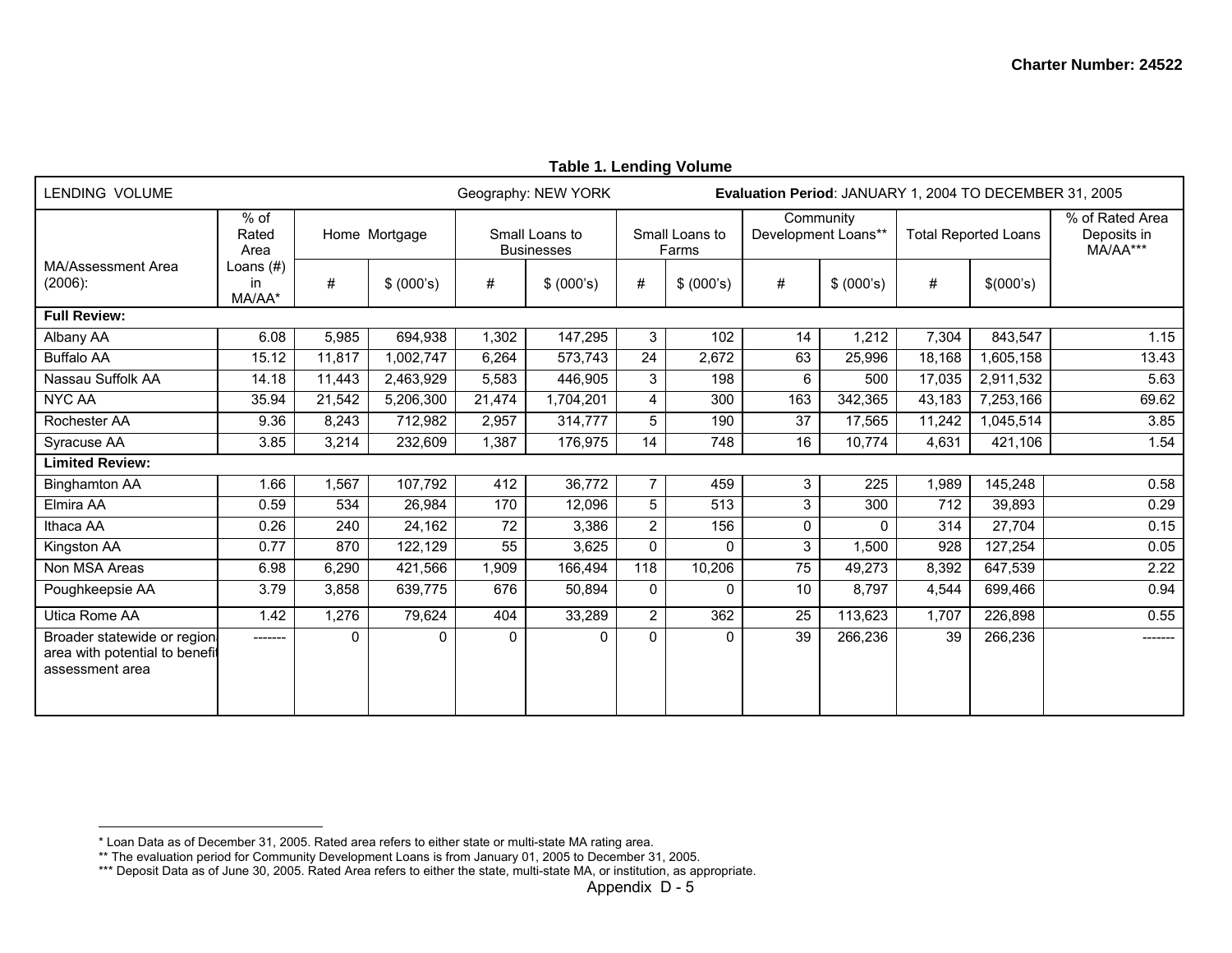| <b>Table 1. Other Products</b>   |                |                                       |                                                         |                                                  |  |  |  |  |  |  |  |  |  |
|----------------------------------|----------------|---------------------------------------|---------------------------------------------------------|--------------------------------------------------|--|--|--|--|--|--|--|--|--|
| LENDING VOLUME                   |                | Geography: NEW YORK                   | Evaluation Period: JANUARY 1, 2004 TO DECEMBER 31, 2005 |                                                  |  |  |  |  |  |  |  |  |  |
|                                  |                | Other*<br>(Standby Letters of Credit) |                                                         | Other Optional Loans*<br>(80/20 Set aside Loans) |  |  |  |  |  |  |  |  |  |
| MA/Assessment Area<br>$(2006)$ : | #              | \$ (000's)                            | #                                                       | \$ (000's)                                       |  |  |  |  |  |  |  |  |  |
| <b>Full Review:</b>              |                |                                       |                                                         |                                                  |  |  |  |  |  |  |  |  |  |
| Albany AA                        |                | 1,775                                 | 0                                                       | 0                                                |  |  |  |  |  |  |  |  |  |
| <b>Buffalo AA</b>                |                | 1,041                                 | $\Omega$                                                | 0                                                |  |  |  |  |  |  |  |  |  |
| Nassau Suffolk AA                | 0              | 0                                     | 0                                                       | 0                                                |  |  |  |  |  |  |  |  |  |
| <b>NYC AA</b>                    | 14             | 169,035                               | 0                                                       | $\mathbf{0}$                                     |  |  |  |  |  |  |  |  |  |
| Rochester AA                     | 0              | 0                                     |                                                         | 4,100                                            |  |  |  |  |  |  |  |  |  |
| Syracuse AA                      | 1              | 300                                   | $\mathbf 0$                                             | 0                                                |  |  |  |  |  |  |  |  |  |
| <b>Limited Review:</b>           |                |                                       |                                                         |                                                  |  |  |  |  |  |  |  |  |  |
| <b>Binghamton AA</b>             | 0              | 0                                     | 0                                                       | 0                                                |  |  |  |  |  |  |  |  |  |
| Elmira AA                        | 0              | 0                                     | 0                                                       |                                                  |  |  |  |  |  |  |  |  |  |
| Ithaca AA                        | 0              | 0                                     | 0                                                       | 0                                                |  |  |  |  |  |  |  |  |  |
| Kingston AA                      | 0              | 0                                     | 0                                                       |                                                  |  |  |  |  |  |  |  |  |  |
| Non MSA Areas                    | $\overline{2}$ | 4,204                                 | 0                                                       | 0                                                |  |  |  |  |  |  |  |  |  |
| Poughkeepsie AA                  | 0              | 0                                     | 0                                                       |                                                  |  |  |  |  |  |  |  |  |  |
| Utica Rome AA                    |                | 6,000                                 | 0                                                       | 0                                                |  |  |  |  |  |  |  |  |  |

<sup>\*</sup> The evaluation period for Optional Product Line(s) is from January 01, 2004 to December 31, 2005.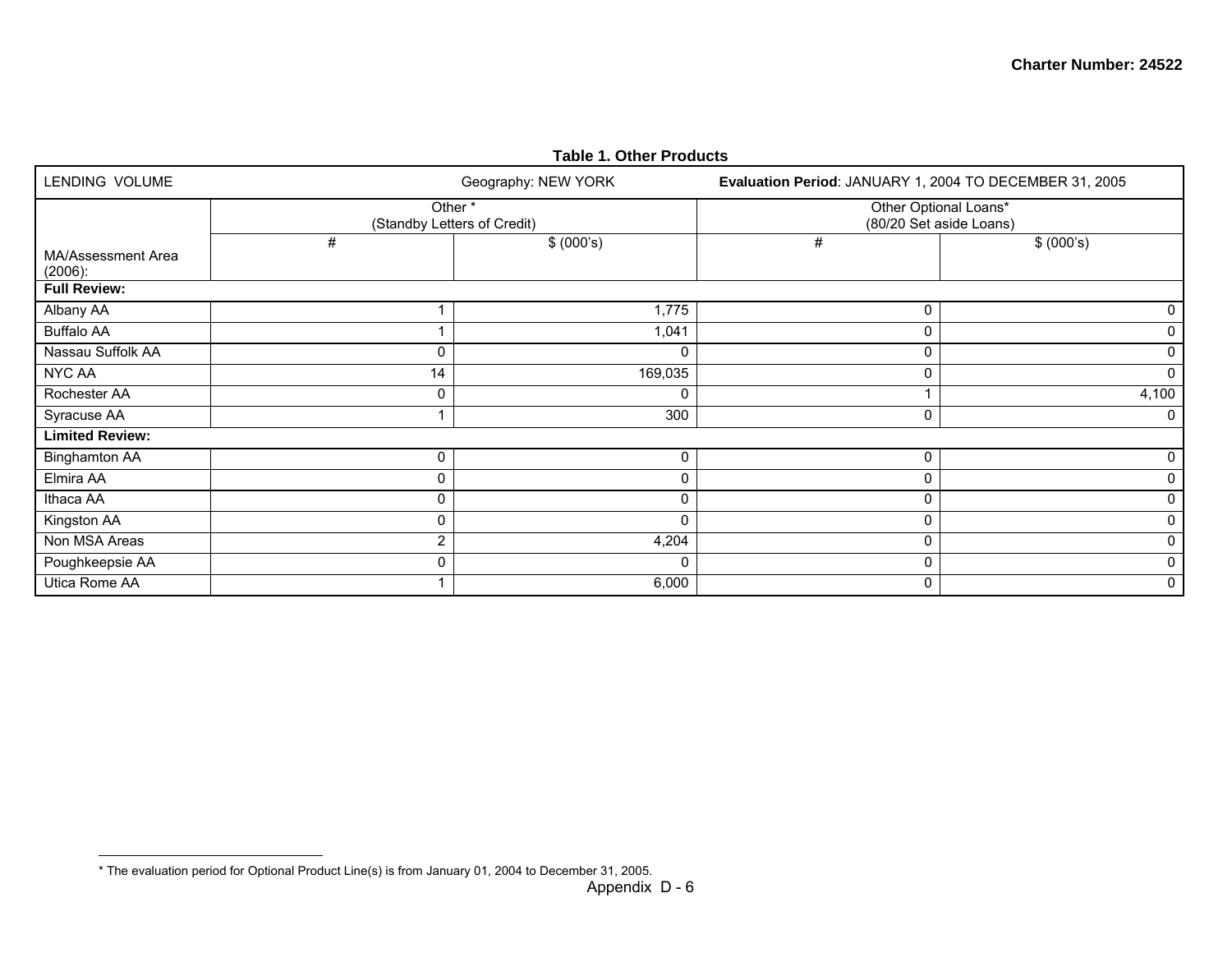| Geographic Distribution: HOME PURCHASE<br>2005 |                                                                         |                   |                               |                                |                               | Evaluation Period: JANUARY 1, 2004 TO DECEMBER 31,<br>Geography: NEW YORK |                                  |                             |                                  |                           |                                |                        |           |                        |       |
|------------------------------------------------|-------------------------------------------------------------------------|-------------------|-------------------------------|--------------------------------|-------------------------------|---------------------------------------------------------------------------|----------------------------------|-----------------------------|----------------------------------|---------------------------|--------------------------------|------------------------|-----------|------------------------|-------|
|                                                | <b>Total Home</b><br>Low-Income<br><b>Purchase Loans</b><br>Geographies |                   |                               | Moderate-Income<br>Geographies |                               |                                                                           | Middle-Income<br>Geographies     | Upper-Income<br>Geographies |                                  |                           | Market Share (%) by Geography* |                        |           |                        |       |
| MA/Assessment Area:                            | #                                                                       | $%$ of<br>Total** | %<br>Owner<br>Occ<br>Units*** | % BANK<br>Loans***             | %<br>Owner<br>Occ<br>Units*** | % BANK<br>Loans                                                           | $\%$<br>Owner<br>Occ<br>Units*** | % BANK<br>Loans             | $\%$<br>Owner<br>Occ<br>Units*** | %<br><b>BANK</b><br>Loans | Overa                          | Low                    | Mod       | Mid                    | Upp   |
| <b>Full Review:</b>                            |                                                                         |                   |                               |                                |                               |                                                                           |                                  |                             |                                  |                           |                                |                        |           |                        |       |
| Albany AA                                      | 2,719                                                                   | 8.01              | 3.03                          | 4.34                           | 11.38                         | 13.46                                                                     | 52.61                            | 51.60                       | 32.99                            | 30.60                     | 8.68                           | 6.08                   | 8.02      | 9.12                   | 8.89  |
| <b>Buffalo AA</b>                              | 6,355                                                                   | 18.72             | 4.34                          | 2.05                           | 13.17                         | 10.15                                                                     | 51.87                            | 50.70                       | 30.61                            | 37.10                     | 20.53                          | 18.0<br>$\overline{2}$ | 18.5<br>3 | 21.6<br>$\overline{2}$ | 19.82 |
| Nassau Suffolk AA                              | 4,571                                                                   | 13.47             | 0.22                          | 0.81                           | 12.21                         | 21.81                                                                     | 66.17                            | 61.80                       | 21.40                            | 15.58                     | 4.31                           | 3.61                   | 4.70      | 4.37                   | 3.57  |
| <b>NYC AA</b>                                  | 10,540                                                                  | 31.05             | 2.58                          | 3.61                           | 13.53                         | 16.99                                                                     | 28.16                            | 32.68                       | 55.73                            | 46.72                     | 5.31                           | 4.67                   | 4.88      | 6.22                   | 4.98  |
| Rochester AA                                   | 4,255                                                                   | 12.54             | 3.78                          | 2.40                           | 12.44                         | 13.54                                                                     | 49.42                            | 52.29                       | 34.36                            | 31.77                     | 14.10                          | 10.8<br>$\Omega$       | 13.5<br>8 | 15.7                   | 12.34 |
| Syracuse AA                                    | 1,188                                                                   | 3.50              | 2.62                          | 3.54                           | 11.60                         | 12.04                                                                     | 52.49                            | 48.23                       | 33.28                            | 36.20                     | 6.38                           | 9.17                   | 7.50      | 6.30                   | 5.90  |
| <b>Limited Review:</b>                         |                                                                         |                   |                               |                                |                               |                                                                           |                                  |                             |                                  |                           |                                |                        |           |                        |       |
| <b>Binghamton AA</b>                           | 702                                                                     | 2.07              | 0.97                          | 1.42                           | 9.07                          | 15.81                                                                     | 61.79                            | 55.70                       | 28.17                            | 27.07                     | 11.83                          | 14.2<br>9              | 16.9<br>5 | 12.1<br>$\Omega$       | 9.30  |
| Elmira AA                                      | 148                                                                     | 0.44              | 0.44                          | 0.00                           | 9.73                          | 10.81                                                                     | 63.37                            | 62.16                       | 26.45                            | 27.03                     | 8.39                           | 0.00                   | 5.74      | 9.49                   | 7.43  |
| Ithaca AA                                      | 70                                                                      | 0.21              | 0.00                          | 0.00                           | 6.41                          | 17.14                                                                     | 82.16                            | 67.14                       | 11.43                            | 15.71                     | 4.46                           | 0.00                   | 9.73      | 3.82                   | 4.71  |
| Kingston AA                                    | 188                                                                     | 0.55              | 0.00                          | 0.00                           | 8.04                          | 11.70                                                                     | 77.83                            | 71.81                       | 14.12                            | 16.49                     | 3.84                           | 0.00                   | 3.40      | 3.55                   | 5.69  |
| Non MSA Areas                                  | 1,649                                                                   | 4.86              | 0.14                          | 0.73                           | 5.30                          | 5.88                                                                      | 82.41                            | 81.44                       | 12.16                            | 11.95                     | 8.76                           | 22.7<br>3              | 7.20      | 9.18                   | 6.85  |
| Poughkeepsie AA                                | 1,214                                                                   | 3.58              | 2.07                          | 4.28                           | 8.38                          | 11.70                                                                     | 66.59                            | 63.26                       | 22.96                            | 20.76                     | 4.59                           | 3.24                   | 4.98      | 4.65                   | 4.55  |
| Utica Rome AA                                  | 341                                                                     | 1.00              | 3.44                          | 3.52                           | 10.51                         | 12.02                                                                     | 56.56                            | 47.51                       | 29.49                            | 36.95                     | 6.24                           | 14.5<br>5              | 6.91      | 4.74                   | 7.77  |

#### **Table 2. Geographic Distribution of Home Purchase Loans**

<sup>\*</sup> Based on 2005 Peer Mortgage Data (Eastern)

<sup>\*\*</sup> Home purchase loans originated and purchased in the MA/AA as a percentage of all home purchase loans originated and purchased in the rated area.

<sup>\*\*\*</sup> Percentage of Owner Occupied Units is the number of owner occupied units in a particular geography divided by the number of owner occupied housing units in the area based on 2000 Census information.

<sup>\*\*\*\*</sup> Data shown includes only One to Four-family and manufactured housing. (Property type of 1 or 2)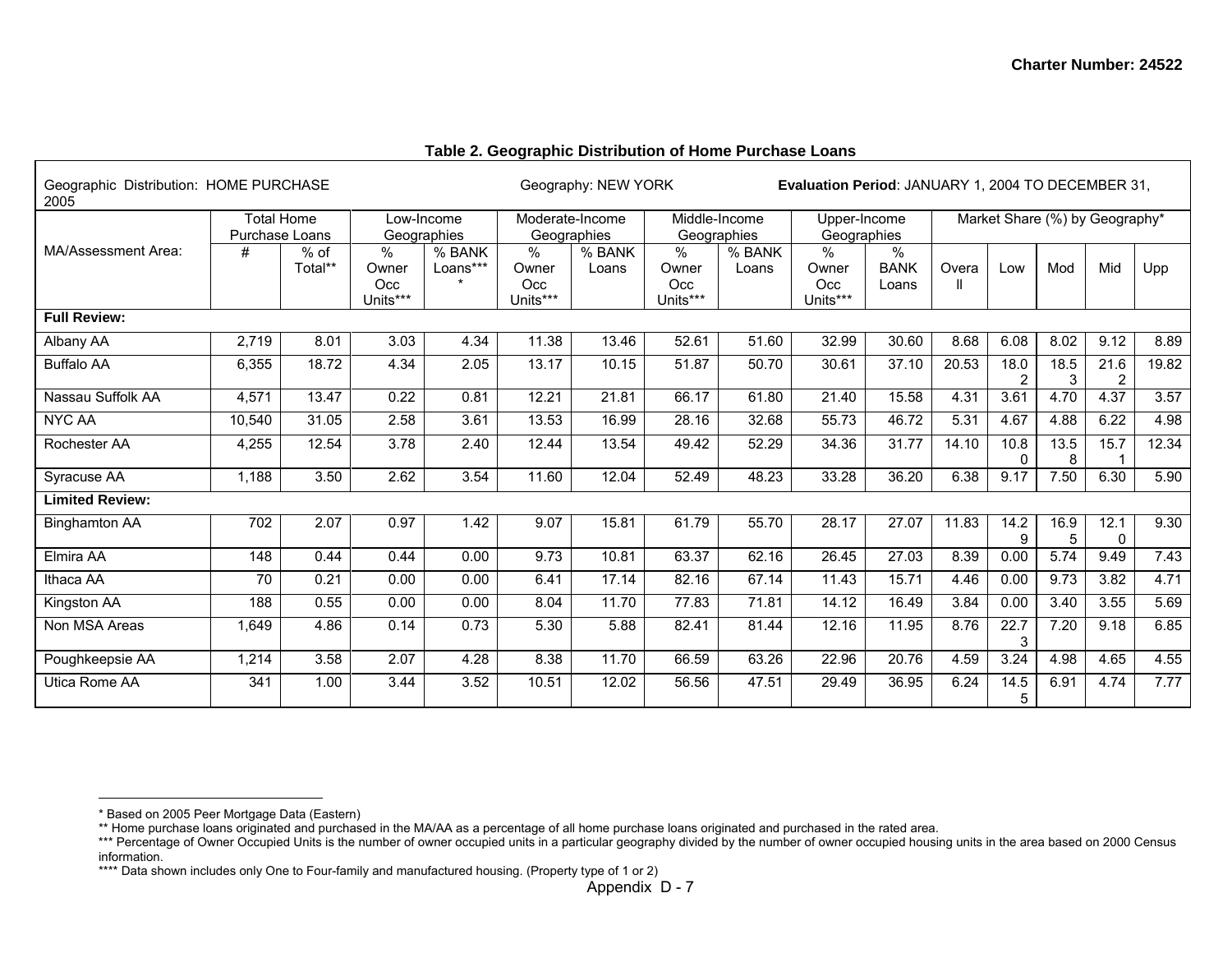| Geographic Distribution: HOME IMPROVEMENT<br>2005 |                                           |                  |                                  |                           |                                  | Geography: NEW YORK |                                  |                              | Evaluation Period: JANUARY 1, 2004 TO DECEMBER 31, |                             |             |       |                                |       |       |
|---------------------------------------------------|-------------------------------------------|------------------|----------------------------------|---------------------------|----------------------------------|---------------------|----------------------------------|------------------------------|----------------------------------------------------|-----------------------------|-------------|-------|--------------------------------|-------|-------|
| MA/Assessment Area:                               | <b>Total Home</b><br>Improvement<br>Loans |                  |                                  | Low-Income<br>Geographies | Moderate-Income<br>Geographies   |                     |                                  | Middle-Income<br>Geographies |                                                    | Upper-Income<br>Geographies |             |       | Market Share (%) by Geography* |       |       |
|                                                   | #                                         | $%$ of<br>Total* | $\%$<br>Owner<br>Occ<br>Units*** | % BANK<br>Loans***        | $\%$<br>Owner<br>Occ<br>Units*** | % BANK<br>Loans     | $\%$<br>Owner<br>Occ<br>Units*** | % BANK<br>Loans              | $\%$<br>Owner<br>Occ<br>Units***                   | % BANK<br>Loans             | Over<br>all | Low   | Mod                            | Mid   | Upp   |
| <b>Full Review:</b>                               |                                           |                  |                                  |                           |                                  |                     |                                  |                              |                                                    |                             |             |       |                                |       |       |
| Albany AA                                         | 812                                       | 5.41             | 3.03                             | 2.96                      | 11.38                            | 16.13               | 52.61                            | 60.84                        | 32.99                                              | 20.07                       | 13.10       | 11.22 | 18.27                          | 14.61 | 8.48  |
| <b>Buffalo AA</b>                                 | 2,129                                     | 14.18            | 4.34                             | 3.71                      | 13.17                            | 16.44               | 51.87                            | 55.66                        | 30.61                                              | 24.19                       | 34.05       | 32.71 | 40.41                          | 35.03 | 29.36 |
| Nassau Suffolk AA                                 | 2,041                                     | 13.59            | 0.22                             | 0.34                      | 12.21                            | 25.87               | 66.17                            | 63.89                        | 21.40                                              | 9.90                        | 10.39       | 11.63 | 12.55                          | 10.08 | 8.81  |
| <b>NYC AA</b>                                     | 3,919                                     | 26.10            | 2.58                             | 7.27                      | 13.53                            | 21.43               | 28.16                            | 35.42                        | 55.73                                              | 35.88                       | 16.95       | 26.25 | 22.41                          | 19.62 | 12.70 |
| Rochester AA                                      | 1,453                                     | 9.68             | 3.78                             | 4.40                      | 12.44                            | 16.24               | 49.42                            | 58.57                        | 34.36                                              | 20.78                       | 21.39       | 27.74 | 21.67                          | 23.11 | 16.62 |
| Syracuse AA                                       | 792                                       | 5.28             | 2.62                             | 2.02                      | 11.60                            | 14.52               | 52.49                            | 57.83                        | 33.28                                              | 25.63                       | 16.77       | 17.86 | 18.86                          | 17.87 | 13.91 |
| <b>Limited Review:</b>                            |                                           |                  |                                  |                           |                                  |                     |                                  |                              |                                                    |                             |             |       |                                |       |       |
| <b>Binghamton AA</b>                              | 310                                       | 2.06             | 0.97                             | 1.29                      | 9.07                             | 9.68                | 61.79                            | 70.32                        | 28.17                                              | 18.71                       | 15.53       | 7.14  | 15.93                          | 16.58 | 12.96 |
| Elmira AA                                         | 197                                       | 1.31             | 0.44                             | 1.52                      | 9.73                             | 8.63                | 63.37                            | 72.08                        | 26.45                                              | 17.77                       | 19.53       | 42.86 | 14.29                          | 20.92 | 16.33 |
| Ithaca AA                                         | 67                                        | 0.45             | 0.00                             | 0.00                      | 6.41                             | 8.96                | 82.16                            | 85.07                        | 11.43                                              | 5.97                        | 9.60        | 0.00  | 10.34                          | 9.42  | 10.53 |
| Kingston AA                                       | 178                                       | 1.19             | 0.00                             | 0.00                      | 8.04                             | 14.04               | 77.83                            | 71.35                        | 14.12                                              | 14.61                       | 10.48       | 0.00  | 17.78                          | 9.15  | 13.33 |
| Non MSA Areas                                     | 1,969                                     | 13.11            | 0.14                             | 0.10                      | 5.30                             | 5.23                | 82.41                            | 85.68                        | 12.16                                              | 8.99                        | 22.57       | 25.00 | 26.21                          | 22.94 | 17.60 |
| Poughkeepsie AA                                   | 763                                       | 5.08             | 2.07                             | 4.06                      | 8.38                             | 13.50               | 66.59                            | 67.10                        | 22.96                                              | 15.33                       | 11.61       | 20.88 | 16.67                          | 11.50 | 8.80  |
| Utica Rome AA                                     | 384                                       | 2.56             | 3.44                             | 7.55                      | 10.51                            | 18.49               | 56.56                            | 56.77                        | 29.49                                              | 17.19                       | 14.54       | 28.57 | 24.68                          | 13.60 | 10.83 |

#### **Table 3. Geographic Distribution of Home Improvement Loans**

<sup>\*</sup> Based on 2005 Peer Mortgage Data (Eastern)

<sup>\*\*</sup> Home improvement loans originated and purchased in the MA/AA as a percentage of all home improvement loans originated and purchased in the rated area.

<sup>\*\*\*</sup> Percentage of Owner Occupied Units is the number of owner occupied units in a particular geography divided by the number of owner occupied housing units in the area based on 2000 Census information.

<sup>\*\*\*\*</sup> Data shown includes only One to Four-family and manufactured housing. (Property type of 1 or 2)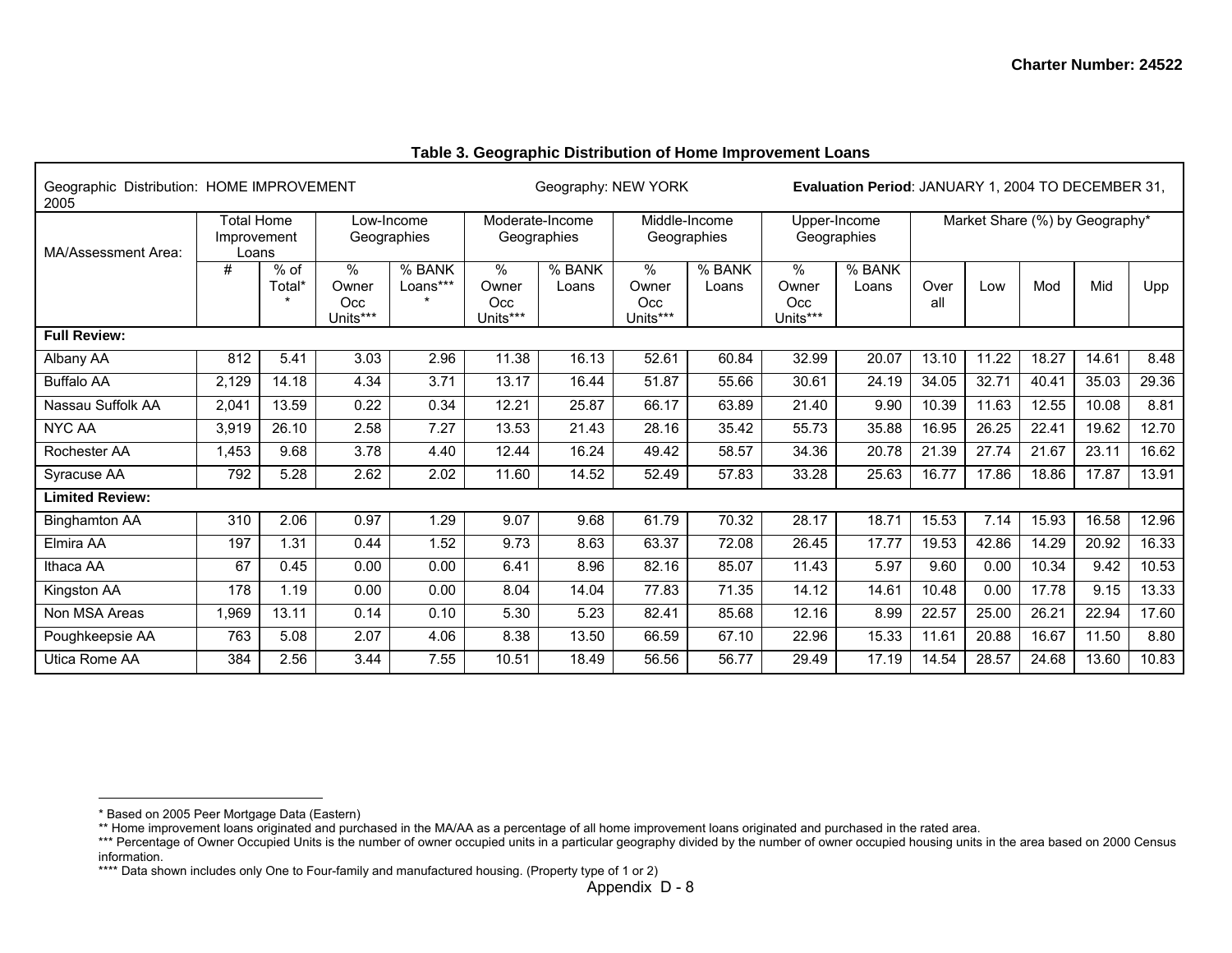| Geographic Distribution: HOME MORTGAGE REFINANCE<br><b>DECEMBER 31, 2005</b> |                                                                           |                  |                                |                    |                              | Geography: NEW YORK<br><b>Evaluation Period: JANUARY 1, 2004 TO</b> |                             |                 |                                |                 |       |           |           |             |           |
|------------------------------------------------------------------------------|---------------------------------------------------------------------------|------------------|--------------------------------|--------------------|------------------------------|---------------------------------------------------------------------|-----------------------------|-----------------|--------------------------------|-----------------|-------|-----------|-----------|-------------|-----------|
| MA/Assessment Area:                                                          | Total Home<br>Low-Income<br>Geographies<br>Mortgage<br>Refinance<br>Loans |                  | Moderate-Income<br>Geographies |                    | Middle-Income<br>Geographies |                                                                     | Upper-Income<br>Geographies |                 | Market Share (%) by Geography* |                 |       |           |           |             |           |
|                                                                              | #                                                                         | $%$ of<br>Total* | % Owner<br>Occ<br>Units***     | % BANK<br>Loans*** | % Owner<br>Occ<br>Units***   | % BANK<br>Loans                                                     | % Owner<br>Occ<br>Units***  | % BANK<br>Loans | % Owner<br>Occ<br>Units***     | % BANK<br>Loans | Overa | Low       | Mod       | Mid         | Upp       |
| <b>Full Review:</b>                                                          |                                                                           |                  |                                |                    |                              |                                                                     |                             |                 |                                |                 |       |           |           |             |           |
| Albany AA                                                                    | 2,440                                                                     | 8.86             | 3.03                           | 3.36               | 11.38                        | 13.32                                                               | 52.61                       | 56.02           | 32.99                          | 27.30           | 7.68  | 5.65      | 7.24      | 8.21        | 7.12      |
| <b>Buffalo AA</b>                                                            | 3,313                                                                     | 12.03            | 4.34                           | 2.66               | 13.17                        | 12.04                                                               | 51.87                       | 56.08           | 30.61                          | 29.22           | 12.56 | 14.6<br>4 | 13.5<br>6 | 13.2<br>8   | 10.9<br>4 |
| Nassau Suffolk AA                                                            | 4,823                                                                     | 17.52            | 0.22                           | 0.60               | 12.21                        | 24.36                                                               | 66.17                       | 64.98           | 21.40                          | 10.06           | 2.97  | 3.21      | 3.40      | 3.01        | 2.03      |
| <b>NYC AA</b>                                                                | 6,785                                                                     | 24.64            | 2.58                           | 4.36               | 13.53                        | 17.82                                                               | 28.16                       | 31.72           | 55.73                          | 46.10           | 3.29  | 3.05      | 3.08      | 3.35        | 3.36      |
| Rochester AA                                                                 | 2,521                                                                     | 9.16             | 3.78                           | 4.52               | 12.44                        | 14.60                                                               | 49.42                       | 54.15           | 34.36                          | 26.74           | 10.16 | 12.8      | 10.7<br>4 | 11.1<br>5   | 8.14      |
| Syracuse AA                                                                  | 1,227                                                                     | 4.46             | 2.62                           | 2.04               | 11.60                        | 11.49                                                               | 52.49                       | 55.66           | 33.28                          | 30.81           | 8.27  | 6.90      | 8.97      | 8.86        | 7.30      |
| <b>Limited Review:</b>                                                       |                                                                           |                  |                                |                    |                              |                                                                     |                             |                 |                                |                 |       |           |           |             |           |
| <b>Binghamton AA</b>                                                         | 550                                                                       | 2.00             | 0.97                           | 0.73               | 9.07                         | 10.00                                                               | 61.79                       | 61.64           | 28.17                          | 27.64           | 10.42 | 11.1      | 11.4<br>4 | $10.5$<br>9 | 9.77      |
| Elmira AA                                                                    | 189                                                                       | 0.69             | 0.44                           | 1.06               | 9.73                         | 11.64                                                               | 63.37                       | 58.73           | 26.45                          | 28.57           | 7.33  | 11.1      | 11.3<br>0 | 6.71        | 7.12      |
| Ithaca AA                                                                    | 102                                                                       | 0.37             | 0.00                           | 0.00               | 6.41                         | 6.86                                                                | 82.16                       | 90.20           | 11.43                          | 2.94            | 5.77  | 0.00      | 4.35      | 6.24        | 1.45      |
| Kingston AA                                                                  | 501                                                                       | 1.82             | 0.00                           | 0.00               | 8.04                         | 10.18                                                               | 77.83                       | 74.65           | 14.12                          | 15.17           | 5.80  | 0.00      | 7.05      | 5.59        | 5.99      |
| Non MSA Areas                                                                | 2,658                                                                     | 9.65             | 0.14                           | 0.26               | 5.30                         | 6.28                                                                | 82.41                       | 82.73           | 12.16                          | 10.72           | 12.75 | 57.1      | 12.1<br>5 | 13.0        | 10.9<br>6 |
| Poughkeepsie AA                                                              | 1,873                                                                     | 6.80             | 2.07                           | 3.84               | 8.38                         | 13.29                                                               | 66.59                       | 65.78           | 22.96                          | 17.08           | 4.65  | 5.38      | 5.09      | 4.73        | 4.02      |
| Utica Rome AA                                                                | 549                                                                       | 1.99             | 3.44                           | 2.73               | 10.51                        | 9.65                                                                | 56.56                       | 62.48           | 29.49                          | 25.14           | 10.26 | 10.7      | 11.0<br>7 | 10.9<br>6   | 8.65      |

#### **Table 4. Geographic Distribution of Home Mortgage Refinance Loans**

<sup>\*</sup> Based on 2005 Peer Mortgage Data (Eastern)

<sup>\*\*</sup> Home refinance loans originated and purchased in the MA/AA as a percentage of all home refinance loans originated and purchased in the rated area.

<sup>\*\*\*</sup> Percentage of Owner Occupied Units is the number of owner occupied units in a particular geography divided by the number of owner occupied housing units in the area based on 2000 Census information.

<sup>\*\*\*\*</sup> Data shown includes only One to Four-family and manufactured housing. (Property type of 1 or 2)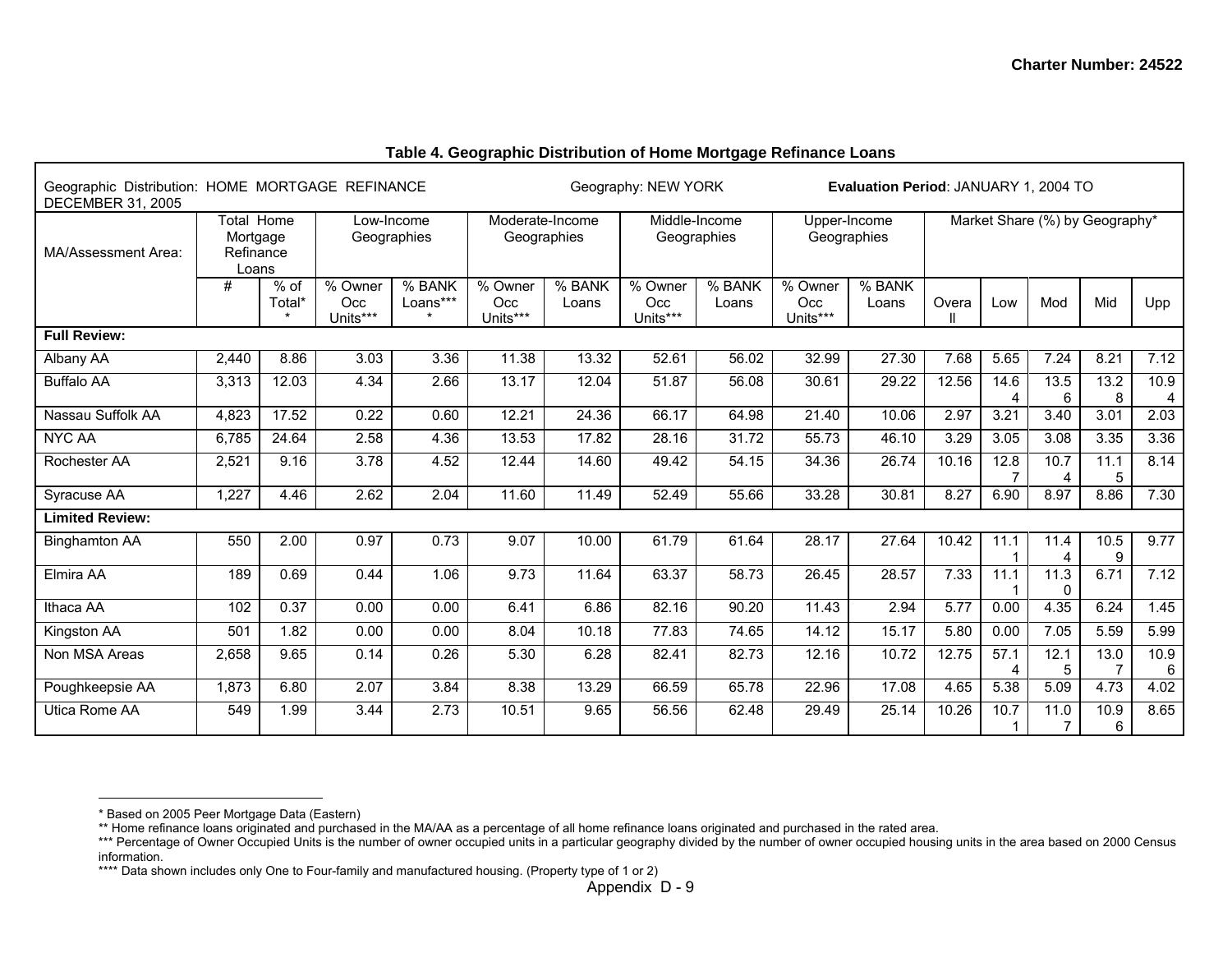| Geographic Distribution: MULTIFAMILY |                 |                               |                     |                           |                  | Geography: NEW YORK            |                  |                              |                  | Evaluation Period: JANUARY 1, 2004 TO DECEMBER 31, 2005 |       |                     |                  |                                |           |
|--------------------------------------|-----------------|-------------------------------|---------------------|---------------------------|------------------|--------------------------------|------------------|------------------------------|------------------|---------------------------------------------------------|-------|---------------------|------------------|--------------------------------|-----------|
| MA/Assessment Area:                  |                 | Total<br>Multifamily<br>Loans |                     | Low-Income<br>Geographies |                  | Moderate-Income<br>Geographies |                  | Middle-Income<br>Geographies |                  | Upper-Income<br>Geographies                             |       |                     |                  | Market Share (%) by Geography* |           |
|                                      | #               | $%$ of<br>Total**             | % of MF<br>Units*** | % BANK<br>Loans***        | % MF<br>Units*** | $%$ BANK<br>Loans              | % MF<br>Units*** | $%$ BANK<br>Loans            | % MF<br>Units*** | $%$ BANK<br>Loans                                       | Overa | Low                 | Mod              | Mid                            | Upp       |
| <b>Full Review:</b>                  |                 |                               |                     |                           |                  |                                |                  |                              |                  |                                                         |       |                     |                  |                                |           |
| Albany AA                            | 14              | 3.70                          | 19.38               | 21.43                     | 14.85            | 50.00                          | 46.05            | 21.43                        | 19.72            | 7.14                                                    | 10.19 | 15.0<br>$\Omega$    | 14.2<br>9        | 6.82                           | 0.00      |
| <b>Buffalo AA</b>                    | 20              | 5.29                          | 18.07               | 0.00                      | 14.71            | 15.00                          | 43.80            | 70.00                        | 23.42            | 15.00                                                   | 11.82 | 0.00                | 13.3<br>3        | 18.3<br>3                      | 0.00      |
| Nassau Suffolk AA                    | 8               | 2.12                          | 3.51                | 0.00                      | 27.94            | 75.00                          | 58.07            | 25.00                        | 10.49            | 0.00                                                    | 5.84  | 0.00                | 18.1<br>8        | 2.63                           | 0.00      |
| <b>NYC AA</b>                        | 285             | 75.40                         | 19.20               | 8.42                      | 29.91            | 30.88                          | 19.70            | 42.11                        | 31.19            | 18.60                                                   | 6.12  | 2.94                | 4.80             | 14.5<br>$\overline{4}$         | 3.92      |
| Rochester AA                         | 14              | 3.70                          | 16.47               | 14.29                     | 20.27            | 21.43                          | 41.02            | 50.00                        | 22.24            | 14.29                                                   | 15.87 | 16.6                | 4.76             | 26.3<br>$\overline{2}$         | 18.1<br>8 |
| Syracuse AA                          | $\overline{7}$  | 1.85                          | 27.53               | 0.00                      | 23.45            | 28.57                          | 32.78            | 71.43                        | 16.24            | 0.00                                                    | 4.49  | 0.00                | 5.56             | 9.38                           | 0.00      |
| <b>Limited Review:</b>               |                 |                               |                     |                           |                  |                                |                  |                              |                  |                                                         |       |                     |                  |                                |           |
| <b>Binghamton AA</b>                 | 5               | 1.32                          | 17.36               | 20.00                     | 37.04            | 40.00                          | 30.23            | 40.00                        | 15.37            | 0.00                                                    | 11.76 | 20.0<br>$\mathbf 0$ | 4.76             | 28.5<br>$\overline{7}$         | 0.00      |
| Elmira AA                            | $\mathbf{0}$    | 0.00                          | 24.68               | 0.00                      | 31.06            | 0.00                           | 36.68            | 0.00                         | 7.58             | 0.00                                                    | 0.00  | 0.00                | 0.00             | 0.00                           | 0.00      |
| Ithaca AA                            | $\overline{1}$  | 0.26                          | 0.00                | 0.00                      | 39.70            | 0.00                           | 42.66            | 100.00                       | 17.64            | 0.00                                                    | 0.00  | 0.00                | 0.00             | 0.00                           | 0.00      |
| Kingston AA                          | 3               | 0.79                          | 0.00                | 0.00                      | 30.58            | 100.00                         | 64.41            | 0.00                         | 5.01             | 0.00                                                    | 8.11  | 0.00                | 25.0<br>0        | 0.00                           | 0.00      |
| Non MSA Areas                        | $\overline{13}$ | 3.44                          | 2.94                | 0.00                      | 14.83            | 7.69                           | 74.71            | 84.62                        | 7.52             | 7.69                                                    | 8.11  | 0.00                | 12.5<br>$\Omega$ | 6.45                           | 33.3      |
| Poughkeepsie AA                      | 8               | 2.12                          | 15.63               | 25.00                     | 20.85            | 37.50                          | 59.37            | 25.00                        | 4.16             | 12.50                                                   | 9.09  | 10.5<br>3           | 13.6<br>4        | 6.25                           | 0.00      |
| Utica Rome AA                        | $\Omega$        | 0.00                          | 26.85               | 0.00                      | 27.54            | 0.00                           | 30.15            | 0.00                         | 15.45            | 0.00                                                    | 0.00  | 0.00                | 0.00             | 0.00                           | 0.00      |

## **Table 5. Geographic Distribution of Multifamily Loans**

<sup>\*</sup> Based on 2005 Peer Mortgage Data (Eastern)

<sup>\*\*</sup> Multi-family loans originated and purchased in the MA/AA as a percentage of all multi-family loans originated and purchased in the rated area.

<sup>\*\*\*</sup> Percentage of Multi Family Units is the number of multi family units in a particular geography divided by the number of multifamily housing units in the area based on 2000 Census information.

<sup>\*\*\*\*</sup> Multifamily loan distribution includes Home Purchases, Home Improvement and Refinances.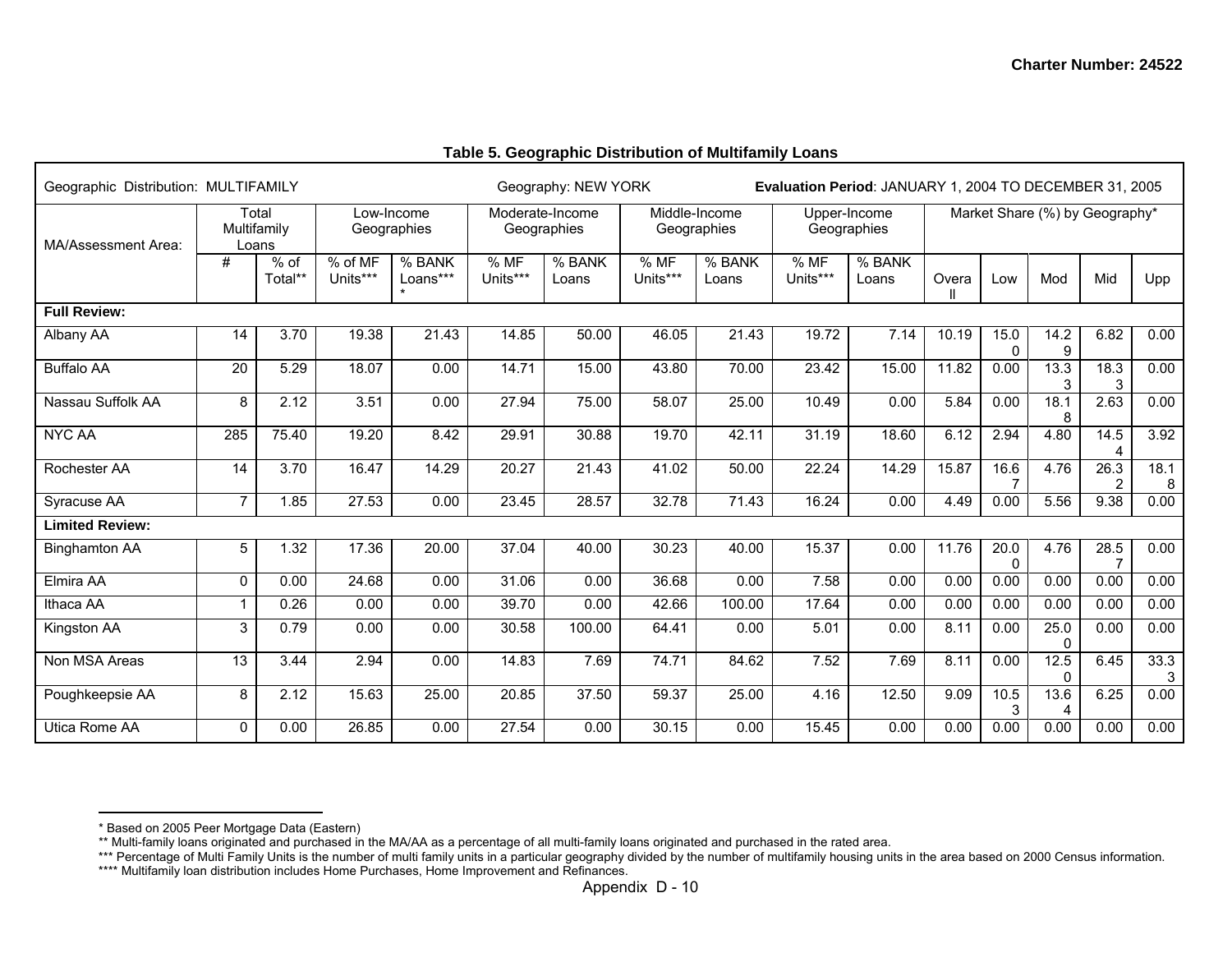## **Table 6. Geographic Distribution of Small Loans to Businesses**

| 31, 2005               | Geographic Distribution: SMALL LOANS TO BUSINESSES<br>Small<br>Total<br>Low-Income |                  |                                    |                           |                                  |                              | Geography: NEW YORK                |                              |                                    | <b>Evaluation Period: JANUARY 1, 2004 TO DECEMBER</b> |        |       |                                |       |       |
|------------------------|------------------------------------------------------------------------------------|------------------|------------------------------------|---------------------------|----------------------------------|------------------------------|------------------------------------|------------------------------|------------------------------------|-------------------------------------------------------|--------|-------|--------------------------------|-------|-------|
|                        | <b>Business</b>                                                                    | Loans            | Geographies                        |                           | Moderate-Income<br>Geographies   |                              | Middle-Income<br>Geographies       |                              | Upper-Income<br>Geographies        |                                                       |        |       | Market Share (%) by Geography* |       |       |
| MA/Assessment<br>Area: | #                                                                                  | $%$ of<br>Total* | $%$ of<br><b>Busines</b><br>ses*** | %<br><b>BANK</b><br>Loans | % of<br><b>Busines</b><br>ses*** | $\%$<br><b>BANK</b><br>Loans | $%$ of<br><b>Busines</b><br>ses*** | $\%$<br><b>BANK</b><br>Loans | $%$ of<br><b>Busines</b><br>ses*** | $\%$<br><b>BANK</b><br>Loans                          | Overal | Low   | Mod                            | Mid   | Upp   |
| ull Review:            |                                                                                    |                  |                                    |                           |                                  |                              |                                    |                              |                                    |                                                       |        |       |                                |       |       |
| Albany AA              | 1,302                                                                              | 3.12             | 13.02                              | 10.83                     | 12.12                            | 13.29                        | 47.03                              | 48.85                        | 27.83                              | 27.04                                                 | 3.96   | 5.56  | 5.16                           | 3.88  | 3.68  |
| <b>Buffalo AA</b>      | 5,677                                                                              | 13.59            | 9.36                               | 9.85                      | 12.92                            | 13.42                        | 45.57                              | 45.75                        | 30.20                              | 30.98                                                 | 14.53  | 18.52 | 16.07                          | 13.34 | 12.61 |
| Nassau Suffolk AA      | 5,583                                                                              | 13.36            | 0.71                               | 0.25                      | 13.12                            | 12.57                        | 62.43                              | 63.51                        | 23.73                              | 23.66                                                 | 3.38   | 1.93  | 3.47                           | 3.48  | 3.51  |
| <b>NYC AA</b>          | 21,173                                                                             | 50.68            | 7.58                               | 7.85                      | 18.80                            | 18.65                        | 20.49                              | 21.96                        | 52.11                              | 51.54                                                 | 5.99   | 8.21  | 6.62                           | 6.04  | 5.65  |
| Rochester AA           | 2,957                                                                              | 7.08             | 10.02                              | 8.69                      | 15.11                            | 15.69                        | 44.57                              | 46.97                        | 30.17                              | 28.64                                                 | 7.70   | 9.28  | 8.88                           | 7.98  | 7.03  |
| Syracuse AA            | 1,387                                                                              | 3.32             | 14.42                              | 17.38                     | 12.64                            | 11.68                        | 47.13                              | 48.74                        | 25.80                              | 22.21                                                 | 5.91   | 8.99  | 6.33                           | 5.88  | 5.32  |
| imited Review:         |                                                                                    |                  |                                    |                           |                                  |                              |                                    |                              |                                    |                                                       |        |       |                                |       |       |
| <b>Binghamton AA</b>   | 412                                                                                | 0.99             | 8.95                               | 8.50                      | 16.55                            | 25.24                        | 53.20                              | 34.22                        | 21.31                              | 32.04                                                 | 4.47   | 3.01  | 7.33                           | 3.42  | 5.64  |
| Elmira AA              | 170                                                                                | 0.41             | 12.67                              | 10.00                     | 16.33                            | 24.12                        | 47.25                              | 31.76                        | 23.71                              | 34.12                                                 | 6.19   | 7.64  | 7.55                           | 4.11  | 9.05  |
| Ithaca AA              | 72                                                                                 | 0.17             | 0.00                               | 0.00                      | 27.33                            | 18.06                        | 60.56                              | 69.44                        | 12.11                              | 12.50                                                 | 2.57   | 0.00  | 1.80                           | 2.79  | 3.79  |
| Kingston AA            | 55                                                                                 | 0.13             | 0.00                               | 0.00                      | 11.72                            | 12.73                        | 75.86                              | 74.55                        | 12.42                              | 12.73                                                 | 0.66   | 0.00  | 0.88                           | 0.69  | 0.74  |
| Non MSA Areas          | 1,909                                                                              | 4.57             | 1.49                               | 1.83                      | 8.77                             | 10.69                        | 79.13                              | 78.99                        | 10.53                              | 8.49                                                  | 5.19   | 11.34 | 6.63                           | 5.44  | 4.69  |
| Poughkeepsie AA        | 676                                                                                | 1.62             | 7.45                               | 11.54                     | 12.43                            | 10.06                        | 61.56                              | 58.58                        | 18.55                              | 19.82                                                 | 2.32   | 4.96  | 2.48                           | 2.24  | 2.26  |
| Utica Rome AA          | 404                                                                                | 0.97             | 11.92                              | 18.56                     | 13.75                            | 15.10                        | 49.46                              | 41.09                        | 24.87                              | 25.25                                                 | 4.33   | 6.80  | 4.80                           | 3.81  | 4.54  |

<sup>\*</sup> Based on 2005 Peer Small Business Data -- US and PR

<sup>\*\*</sup> Small loans to businesses originated and purchased in the MA/AA as a percentage of all small loans to businesses originated and purchased in the rated area.

<sup>\*\*\*</sup> Source Data - Dun and Bradstreet (2006).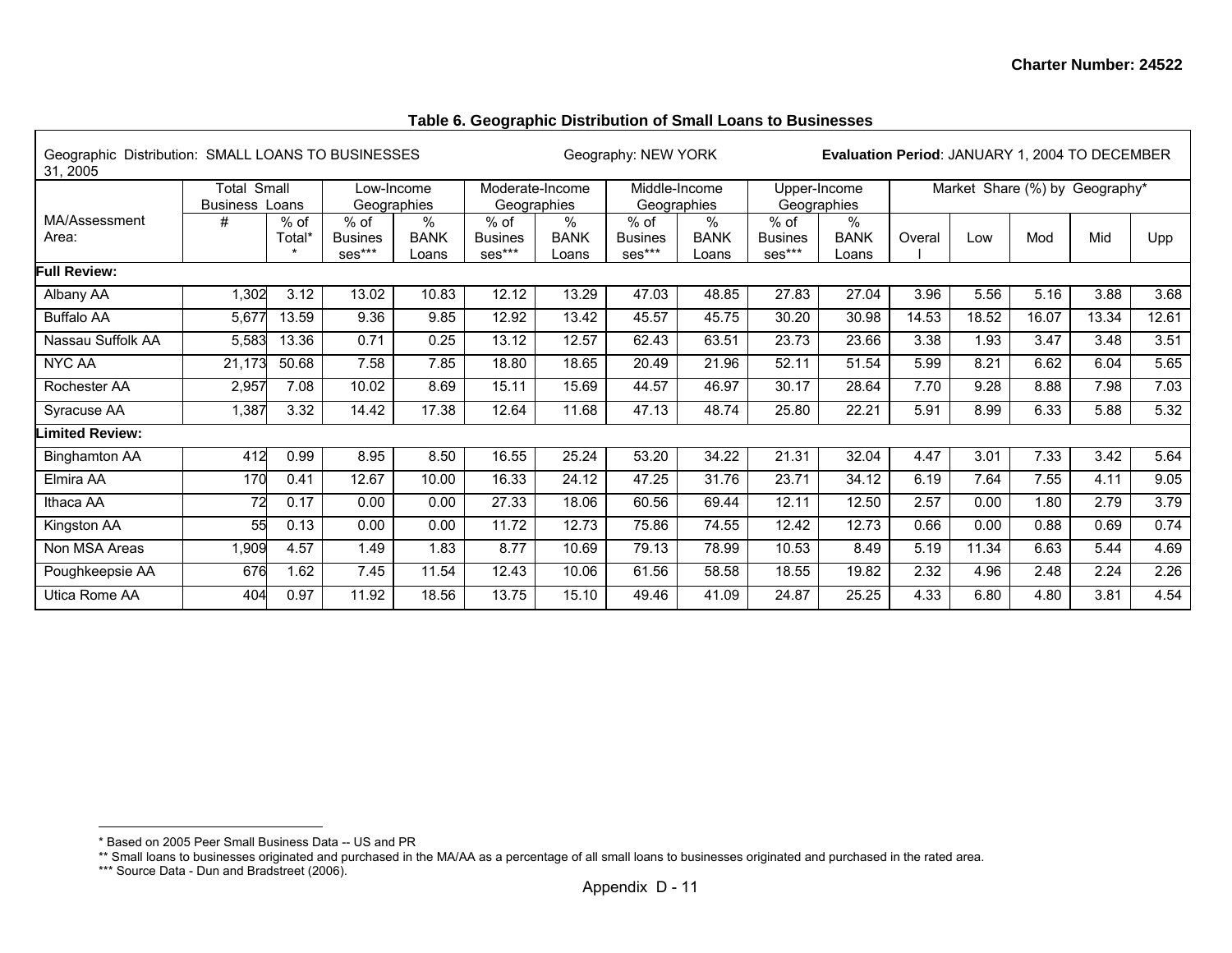| Geographic Distribution: SMALL LOANS TO FARMS<br><b>DECEMBER 31, 2005</b> |                |                   |                           |                              |                                |                           | Geography: NEW YORK      |                              |                             |                           | <b>Evaluation Period: JANUARY 1, 2004 TO</b> |                                |       |      |       |
|---------------------------------------------------------------------------|----------------|-------------------|---------------------------|------------------------------|--------------------------------|---------------------------|--------------------------|------------------------------|-----------------------------|---------------------------|----------------------------------------------|--------------------------------|-------|------|-------|
|                                                                           | Total<br>Loans | Small Farm        | Geographies               | Low-Income                   | Moderate-Income<br>Geographies |                           |                          | Middle-Income<br>Geographies | Upper-Income<br>Geographies |                           |                                              | Market Share (%) by Geography* |       |      |       |
| MA/Assessment<br>Area:                                                    | #              | $%$ of<br>Total** | $%$ of<br>Farms*<br>$***$ | $\%$<br><b>BANK</b><br>Loans | $%$ of<br>Farms*<br>$***$      | %<br><b>BANK</b><br>Loans | $%$ of<br>Farms*<br>$**$ | %<br><b>BANK</b><br>Loans    | $%$ of<br>Farms*<br>$**$    | %<br><b>BANK</b><br>Loans | Overa                                        | Low                            | Mod   | Mid  | Upp   |
| Full Review:                                                              |                |                   |                           |                              |                                |                           |                          |                              |                             |                           |                                              |                                |       |      |       |
| Albany AA                                                                 | 3              | 1.60              | 2.51                      | 0.00                         | 8.21                           | 0.00                      | 56.08                    | 33.33                        | 33.19                       | 66.67                     | 0.00                                         | 0.00                           | 0.00  | 0.00 | 0.00  |
| <b>Buffalo AA</b>                                                         | 24             | 12.83             | 1.74                      | 4.17                         | 4.72                           | 0.00                      | 59.25                    | 58.33                        | 33.66                       | 37.50                     | 4.82                                         | 0.00                           | 0.00  | 3.74 | 8.33  |
| Nassau Suffolk AA                                                         | 3              | 1.60              | 0.47                      | 0.00                         | 16.99                          | 0.00                      | 65.66                    | 33.33                        | 16.88                       | 66.67                     | 0.26                                         | 0.00                           | 0.00  | 0.00 | 1.92  |
| <b>NYC AA</b>                                                             | 4              | 2.14              | 2.64                      | 0.00                         | 8.01                           | 25.00                     | 17.91                    | 75.00                        | 71.21                       | 0.00                      | 0.26                                         | 0.00                           | 0.53  | 0.51 | 0.00  |
| Rochester AA                                                              | 5              | 2.67              | 1.67                      | 0.00                         | 6.98                           | 0.00                      | 63.37                    | 40.00                        | 27.98                       | 60.00                     | 0.67                                         | 0.00                           | 0.00  | 0.46 | 2.00  |
| Syracuse AA                                                               | 14             | 7.49              | 2.44                      | 0.00                         | 8.63                           | 28.57                     | 50.28                    | 42.86                        | 38.65                       | 28.57                     | 3.50                                         | 0.00                           | 25.00 | 1.49 | 1.79  |
| imited Review:                                                            |                |                   |                           |                              |                                |                           |                          |                              |                             |                           |                                              |                                |       |      |       |
| <b>Binghamton AA</b>                                                      | $\overline{7}$ | 3.74              | 0.67                      | 0.00                         | 4.68                           | 0.00                      | 80.40                    | 100.00                       | 14.25                       | 0.00                      | 2.61                                         | 0.00                           | 0.00  | 2.91 | 0.00  |
| Elmira AA                                                                 | 5              | 2.67              | 0.69                      | 0.00                         | 8.28                           | 0.00                      | 71.72                    | 80.00                        | 19.31                       | 20.00                     | 9.09                                         | 0.00                           | 0.00  | 0.00 | 33.33 |
| Ithaca AA                                                                 | $\overline{2}$ | 1.07              | 0.00                      | 0.00                         | 6.67                           | 0.00                      | 84.44                    | 100.00                       | 8.89                        | 0.00                      | 4.35                                         | 0.00                           | 0.00  | 4.76 | 0.00  |
| Kingston AA                                                               | $\mathbf 0$    | 0.00              | 0.00                      | 0.00                         | 5.13                           | 0.00                      | 71.03                    | 0.00                         | 23.85                       | 0.00                      | 0.00                                         | 0.00                           | 0.00  | 0.00 | 0.00  |
| Non MSA Areas                                                             | 118            | 63.10             | 0.23                      | 0.00                         | 2.52                           | 0.00                      | 85.56                    | 98.31                        | 11.69                       | 1.69                      | 4.81                                         | 0.00                           | 0.00  | 5.41 | 0.00  |
| Poughkeepsie AA                                                           | $\mathbf 0$    | 0.00              | 0.89                      | 0.00                         | 7.22                           | 0.00                      | 63.92                    | 0.00                         | 27.97                       | 0.00                      | 0.00                                         | 0.00                           | 0.00  | 0.00 | 0.00  |
| Utica Rome AA                                                             | $\overline{2}$ | 1.07              | 1.32                      | 0.00                         | 5.10                           | 0.00                      | 73.35                    | 100.00                       | 20.23                       | 0.00                      | 0.77                                         | 0.00                           | 0.00  | 0.91 | 0.00  |

## **Table 7. Geographic Distribution of Small Loans to Farms**

Г

<sup>\*</sup> Based on 2005 Peer Small Business Data -- US and PR

<sup>\*\*</sup> Small loans to farms originated and purchased in the MA/AA as a percentage of all small loans to farms originated and purchased in the rated area.

<sup>\*\*\*</sup> Source Data - Dun and Bradstreet (2006).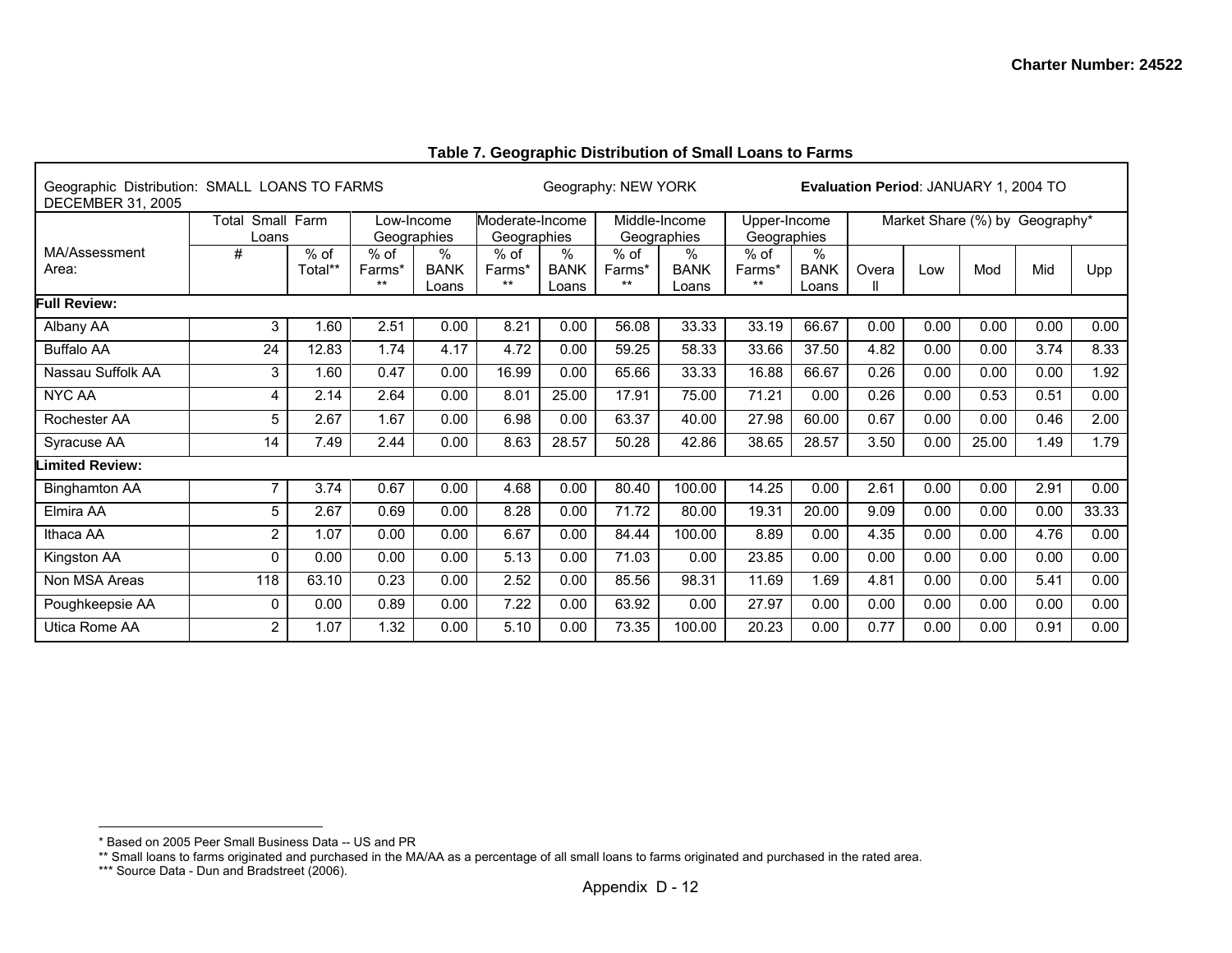|  |  | Table 8. Borrower Distribution of Home Purchase Loans |
|--|--|-------------------------------------------------------|
|  |  |                                                       |

| Borrower Distribution: HOME PURCHASE |                                     |                  | Geography: NEW YORK                |                                |                                     |                                         | Evaluation Period: JANUARY 1, 2004 TO DECEMBER 31, 2005 |                                   |                            |                                  |       |       |               |       |       |
|--------------------------------------|-------------------------------------|------------------|------------------------------------|--------------------------------|-------------------------------------|-----------------------------------------|---------------------------------------------------------|-----------------------------------|----------------------------|----------------------------------|-------|-------|---------------|-------|-------|
|                                      | <b>Total Home</b><br>Purchase Loans |                  |                                    | Low-Income<br><b>Borrowers</b> | Moderate-Income<br><b>Borrowers</b> |                                         |                                                         | Middle-Income<br><b>Borrowers</b> |                            | Upper-Income<br><b>Borrowers</b> |       |       | Market Share* |       |       |
| MA/Assessment Area:                  | #                                   | $%$ of<br>Total* | $\frac{1}{6}$<br>Familie<br>$s***$ | $\%$<br><b>BANK</b><br>Loans** | %<br>Familie<br>s8                  | $\%$<br><b>BANK</b><br>Loans**<br>$***$ | %<br>Familie<br>$s***$                                  | % BANK<br>Loans****               | $\%$<br>Families*<br>$***$ | % BANK<br>Loans****              | Overa | Low   | Mod           | Mid   | Upp   |
| Full Review:                         |                                     |                  |                                    |                                |                                     |                                         |                                                         |                                   |                            |                                  |       |       |               |       |       |
| Albany AA                            | 2,719                               | 8.01             | 18.98                              | 7.28                           | 18.30                               | 30.73                                   | 22.91                                                   | 26.54                             | 39.80                      | 35.45                            | 7.35  | 7.94  | 9.96          | 6.95  | 6.16  |
| <b>Buffalo AA</b>                    | 6,355                               | 18.72            | 20.37                              | 13.35                          | 18.07                               | 31.56                                   | 22.08                                                   | 23.48                             | 39.48                      | 31.60                            | 18.46 | 21.85 | 22.89         | 16.01 | 16.16 |
| Nassau Suffolk AA                    | 4,571                               | 13.47            | 18.03                              | 4.66                           | 18.61                               | 24.73                                   | 24.19                                                   | 27.48                             | 39.18                      | 43.13                            | 2.77  | 6.70  | 6.16          | 2.12  | 2.40  |
| NYC AA                               | 10,541                              | 31.06            | 27.89                              | 0.70                           | 15.69                               | 9.79                                    | 16.62                                                   | 23.62                             | 39.79                      | 65.89                            | 4.09  | 5.84  | 9.57          | 7.56  | 3.29  |
| Rochester AA                         | 4,255                               | 12.54            | 20.02                              | 15.24                          | 18.06                               | 37.77                                   | 22.56                                                   | 23.35                             | 39.36                      | 23.64                            | 12.52 | 16.61 | 16.33         | 10.35 | 9.33  |
| Syracuse AA                          | 1,188                               | 3.50             | 20.49                              | 12.30                          | 17.95                               | 28.98                                   | 21.54                                                   | 26.19                             | 40.02                      | 32.53                            | 5.61  | 8.22  | 7.10          | 4.94  | 4.65  |
| imited Review:                       |                                     |                  |                                    |                                |                                     |                                         |                                                         |                                   |                            |                                  |       |       |               |       |       |
| <b>Binghamton AA</b>                 | 702                                 | 2.07             | 18.72                              | 13.05                          | 19.02                               | 27.90                                   | 23.21                                                   | 27.90                             | 39.04                      | 31.16                            | 10.52 | 15.83 | 11.62         | 11.12 | 8.41  |
| Elmira AA                            | 148                                 | 0.44             | 18.47                              | 12.10                          | 18.72                               | 37.90                                   | 23.44                                                   | 30.65                             | 39.37                      | 19.35                            | 6.95  | 5.26  | 11.59         | 8.14  | 3.22  |
| Ithaca AA                            | 70                                  | 0.21             | 19.53                              | 4.55                           | 17.96                               | 21.21                                   | 23.38                                                   | 25.76                             | 39.13                      | 48.48                            | 3.78  | 1.22  | 3.97          | 4.98  | 3.44  |
| Kingston AA                          | 188                                 | 0.55             | 19.03                              | 5.00                           | 18.15                               | 14.29                                   | 23.54                                                   | 25.00                             | 39.28                      | 55.71                            | 3.09  | 2.56  | 4.01          | 3.19  | 2.89  |
| Non MSA Areas                        | 1,649                               | 4.86             | 18.94                              | 8.09                           | 18.66                               | 23.79                                   | 23.14                                                   | 26.38                             | 39.27                      | 41.74                            | 7.96  | 12.61 | 9.39          | 7.92  | 6.97  |
| Poughkeepsie AA                      | 1,214                               | 3.58             | 19.14                              | 5.19                           | 18.04                               | 23.68                                   | 24.40                                                   | 30.53                             | 38.41                      | 40.60                            | 3.37  | 5.11  | 5.45          | 3.33  | 2.69  |
| Utica Rome AA                        | 343                                 | 1.01             | 19.49                              | 10.09                          | 17.60                               | 24.92                                   | 22.45                                                   | 27.13                             | 40.46                      | 37.85                            | 5.80  | 7.31  | 6.87          | 4.80  | 5.45  |

<sup>\*</sup> Based on 2005 Peer Mortgage Data (Eastern)

<sup>\*\*</sup> As a percentage of loans with borrower income information available. No information was available for 12.5% of loans originated and purchased by bank.

<sup>\*\*\*</sup> Percentage of Families is based on the 2000 Census information.

<sup>\*\*\*\*</sup> Home purchase loans originated and purchased in the MA/AA as a percentage of all home purchase loans originated and purchased in the rated area.

<sup>8</sup> Data shown includes only One to Four-family and manufactured housing. (Property type of 1 or 2)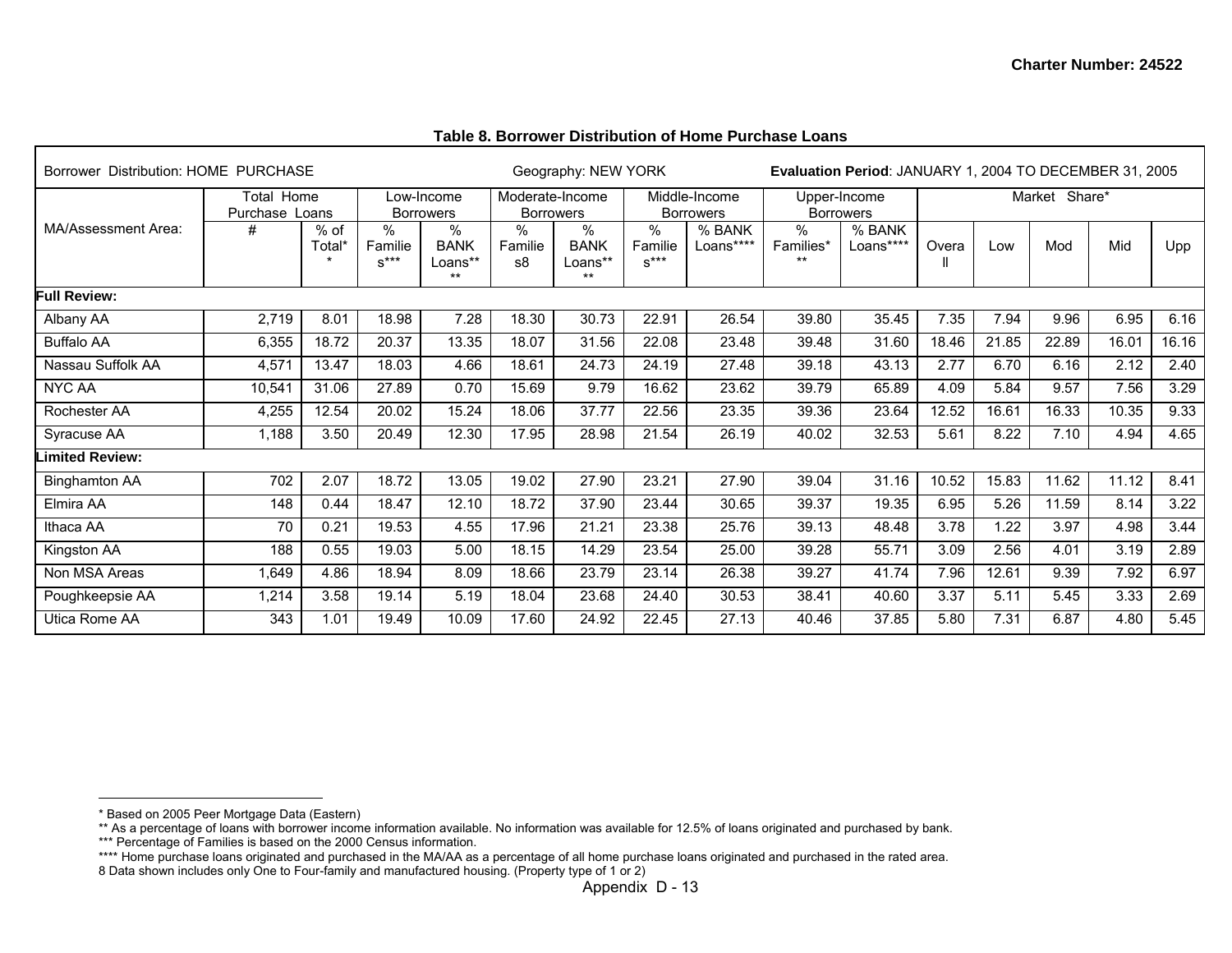#### **Table 9. Borrower Distribution of Home Improvement Loans**

| Borrower Distribution: HOME IMPROVEMENT<br>31, 2005 |                   |        |                   |                  |           |                  | Geography: NEW YORK |                  |                    | <b>Evaluation Period: JANUARY 1, 2004 TO DECEMBER</b> |         |       |               |       |       |
|-----------------------------------------------------|-------------------|--------|-------------------|------------------|-----------|------------------|---------------------|------------------|--------------------|-------------------------------------------------------|---------|-------|---------------|-------|-------|
|                                                     | <b>Total Home</b> |        |                   | Low-Income       |           | Moderate-Income  |                     | Middle-Income    |                    | Upper-Income                                          |         |       | Market Share* |       |       |
|                                                     | Improvement Loans |        |                   | <b>Borrowers</b> |           | <b>Borrowers</b> |                     | <b>Borrowers</b> |                    | <b>Borrowers</b>                                      |         |       |               |       |       |
| MA/Assessment                                       | #                 | $%$ of | $\%$              | % BANK           | $\%$      | % BANK           | $\frac{0}{0}$       | % BANK           | %                  | % BANK                                                |         |       |               |       |       |
| Area:                                               |                   | Total* | Famili<br>$es***$ | Loans****        | Families9 | _oans****        | Families*<br>$**$   | Loans****        | Families*<br>$***$ | Loans****                                             | Overall | Low   | Mod           | Mid   | Upp   |
| <b>Full Review:</b>                                 |                   |        |                   |                  |           |                  |                     |                  |                    |                                                       |         |       |               |       |       |
| Albany AA                                           | 812               | 5.41   | 18.98             | 13.40            | 18.30     | 29.78            | 22.91               | 32.51            | 39.80              | 24.32                                                 | 13.13   | 19.77 | 16.09         | 14.94 | 8.40  |
| <b>Buffalo AA</b>                                   | 2,129             | 14.17  | 20.37             | 14.06            | 18.07     | 27.48            | 22.08               | 31.67            | 39.48              | 26.79                                                 | 32.41   | 34.49 | 35.40         | 36.46 | 25.91 |
| Nassau Suffolk<br>AA                                | 2,041             | 13.59  | 18.03             | 11.12            | 18.61     | 29.64            | 24.19               | 33.65            | 39.18              | 25.59                                                 | 10.32   | 14.45 | 12.89         | 10.37 | 7.87  |
| <b>NYC AA</b>                                       | 3,926             | 26.14  | 27.89             | 5.39             | 15.69     | 15.47            | 16.62               | 28.82            | 39.79              | 50.32                                                 | 17.09   | 32.84 | 28.72         | 23.09 | 12.89 |
| Rochester AA                                        | 1,453             | 9.67   | 20.02             | 17.09            | 18.06     | 30.82            | 22.56               | 28.38            | 39.36              | 23.71                                                 | 20.83   | 21.76 | 23.58         | 20.33 | 17.92 |
| Syracuse AA                                         | 792               | 5.27   | 20.49             | 14.43            | 17.95     | 28.74            | 21.54               | 27.59            | 40.02              | 29.25                                                 | 16.63   | 20.13 | 20.58         | 17.69 | 12.33 |
| imited Review:                                      |                   |        |                   |                  |           |                  |                     |                  |                    |                                                       |         |       |               |       |       |
| <b>Binghamton AA</b>                                | 310               | 2.06   | 18.72             | 17.32            | 19.02     | 28.43            | 23.21               | 30.07            | 39.04              | 24.18                                                 | 15.03   | 18.54 | 15.26         | 20.00 | 9.83  |
| Elmira AA                                           | 197               | 1.31   | 18.47             | 12.31            | 18.72     | 30.77            | 23.44               | 28.21            | 39.37              | 28.72                                                 | 19.71   | 21.43 | 21.82         | 18.92 | 18.09 |
| Ithaca AA                                           | 67                | 0.45   | 19.53             | 15.15            | 17.96     | 25.76            | 23.38               | 30.30            | 39.13              | 28.79                                                 | 9.46    | 15.63 | 7.27          | 11.34 | 8.55  |
| Kingston AA                                         | 178               | 1.18   | 19.03             | 5.11             | 18.15     | 28.41            | 23.54               | 36.36            | 39.28              | 30.11                                                 | 11.05   | 12.50 | 15.87         | 11.67 | 8.10  |
| Non MSA Areas                                       | 1,970             | 13.11  | 18.94             | 9.71             | 18.66     | 23.62            | 23.14               | 33.38            | 39.27              | 33.28                                                 | 22.49   | 18.74 | 24.43         | 25.68 | 19.93 |
| Poughkeepsie AA                                     | 763               | 5.08   | 19.14             | 8.98             | 18.04     | 25.34            | 24.40               | 34.99            | 38.41              | 30.70                                                 | 11.47   | 15.14 | 13.81         | 12.67 | 8.91  |
| Utica Rome AA                                       | 384               | 2.56   | 19.49             | 16.62            | 17.60     | 31.40            | 22.45               | 30.61            | 40.46              | 21.37                                                 | 14.47   | 18.90 | 19.16         | 16.14 | 9.01  |

<sup>\*</sup> Based on 2005 Peer Mortgage Data (Eastern)

<sup>\*\*</sup> As a percentage of loans with borrower income information available. No information was available for 1.7% of loans originated and purchased by bank.

<sup>\*\*\*</sup> Percentage of Families is based on the 2000 Census information.

<sup>\*\*\*\*</sup> Home improvement loans originated and purchased in the MA/AA as a percentage of all home improvement loans originated and purchased in the rated area.

<sup>9</sup> Data shown includes only One to Four-family and manufactured housing. (Property type of 1 or 2)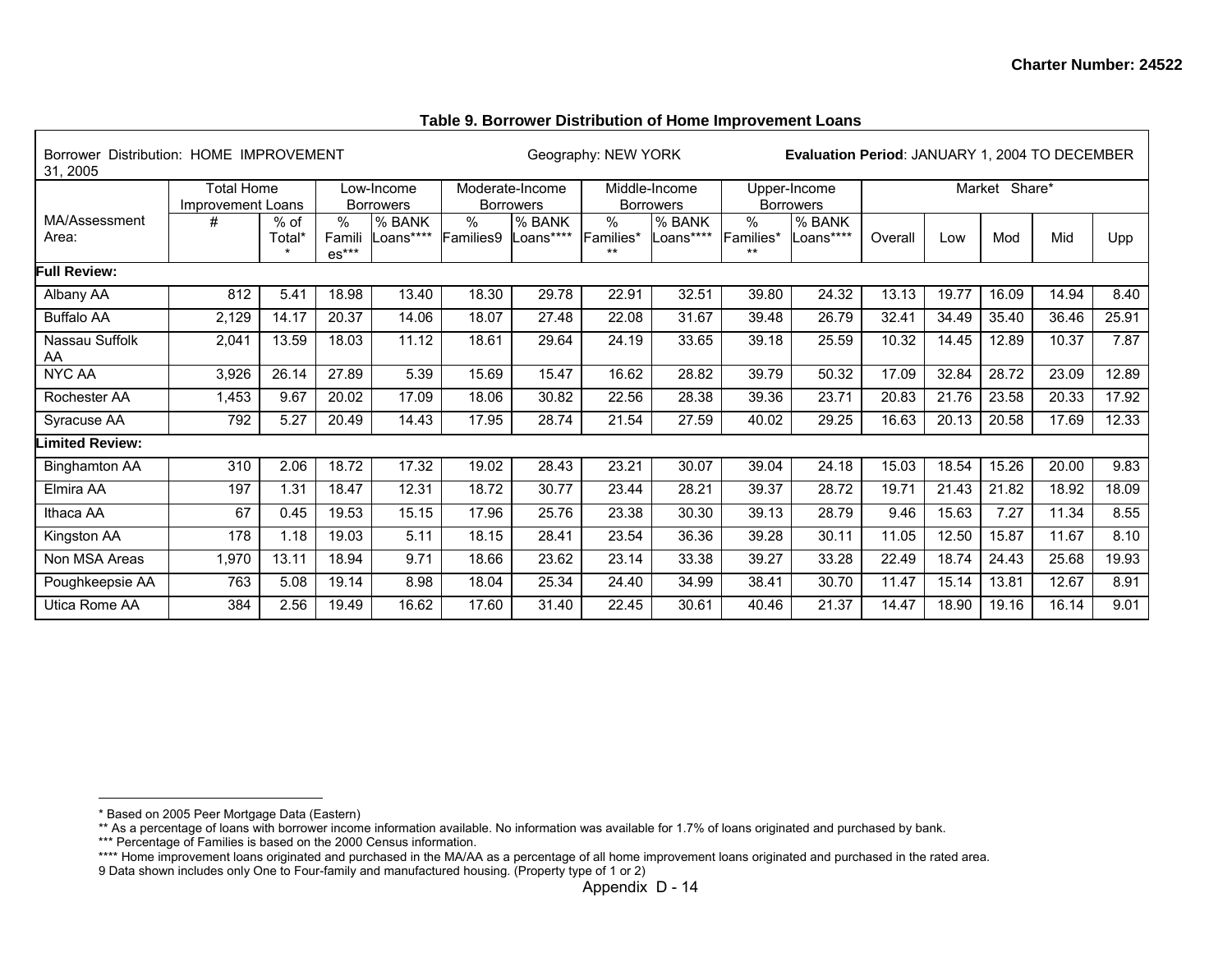| Borrower Distribution: HOME MORTGAGE REFINANCE<br>31, 2005 |                                                  |                |                         |                                | Geography: NEW YORK<br>Evaluation Period: JANUARY 1, 2004 TO DECEMBER |                                     |                         |                                   |                                  |                                     |       |       |               |       |       |
|------------------------------------------------------------|--------------------------------------------------|----------------|-------------------------|--------------------------------|-----------------------------------------------------------------------|-------------------------------------|-------------------------|-----------------------------------|----------------------------------|-------------------------------------|-------|-------|---------------|-------|-------|
| MA/Assessment                                              | <b>Total Home</b><br>Mortgage Refinance<br>Loans |                |                         | Low-Income<br><b>Borrowers</b> |                                                                       | Moderate-Income<br><b>Borrowers</b> |                         | Middle-Income<br><b>Borrowers</b> | Upper-Income<br><b>Borrowers</b> |                                     |       |       | Market Share* |       |       |
| Area:                                                      | #                                                | % of<br>Total* | $\%$<br>Families<br>*** | % BANK<br>Loans****            | %<br>Families<br>10                                                   | % BANK<br>Loans****                 | %<br>Families*<br>$***$ | % BANK<br>Loans****               | %<br>Families*<br>$***$          | ℅<br><b>BANK</b><br>Loans**<br>$**$ | Overa | Low   | Mod           | Mid   | Upp   |
| <b>Full Review:</b>                                        |                                                  |                |                         |                                |                                                                       |                                     |                         |                                   |                                  |                                     |       |       |               |       |       |
| Albany AA                                                  | 2,440                                            | 8.86           | 18.98                   | 6.10                           | 18.30                                                                 | 25.12                               | 22.91                   | 34.15                             | 39.80                            | 34.63                               | 7.44  | 5.29  | 7.95          | 8.29  | 6.87  |
| <b>Buffalo AA</b>                                          | 3,313                                            | 12.03          | 20.37                   | 8.58                           | 18.07                                                                 | 25.16                               | 22.08                   | 33.29                             | 39.48                            | 32.98                               | 12.37 | 11.25 | 13.68         | 13.88 | 10.61 |
| Nassau Suffolk<br>AA                                       | 4,823                                            | 17.52          | 18.03                   | 6.22                           | 18.61                                                                 | 26.00                               | 24.19                   | 35.78                             | 39.18                            | 32.00                               | 2.22  | 2.31  | 2.45          | 2.37  | 1.92  |
| <b>NYC AA</b>                                              | 6,790                                            | 24.66          | 27.89                   | 1.36                           | 15.69                                                                 | 9.11                                | 16.62                   | 23.98                             | 39.79                            | 65.56                               | 2.84  | 3.43  | 2.97          | 3.21  | 2.71  |
| Rochester AA                                               | 2,521                                            | 9.16           | 20.02                   | 10.65                          | 18.06                                                                 | 30.65                               | 22.56                   | 31.54                             | 39.36                            | 27.16                               | 10.11 | 8.71  | 11.61         | 11.33 | 8.30  |
| Syracuse AA                                                | 1,227                                            | 4.46           | 20.49                   | 8.09                           | 17.95                                                                 | 27.67                               | 21.54                   | 32.35                             | 40.02                            | 31.89                               | 8.45  | 7.33  | 9.75          | 9.34  | 7.20  |
| <b>Limited Review:</b>                                     |                                                  |                |                         |                                |                                                                       |                                     |                         |                                   |                                  |                                     |       |       |               |       |       |
| <b>Binghamton AA</b>                                       | 550                                              | 2.00           | 18.72                   | 10.61                          | 19.02                                                                 | 25.28                               | 23.21                   | 30.02                             | 39.04                            | 34.09                               | 10.07 | 9.59  | 10.03         | 10.88 | 9.63  |
| Elmira AA                                                  | 189                                              | 0.69           | 18.47                   | 7.05                           | 18.72                                                                 | 20.51                               | 23.44                   | 32.05                             | 39.37                            | 40.38                               | 7.20  | 5.68  | 5.88          | 8.67  | 6.97  |
| Ithaca AA                                                  | 102                                              | 0.37           | 19.53                   | 7.32                           | 17.96                                                                 | 21.95                               | 23.38                   | 37.80                             | 39.13                            | 32.93                               | 4.91  | 1.30  | 4.25          | 6.83  | 4.75  |
| Kingston AA                                                | 501                                              | 1.82           | 19.03                   | 4.31                           | 18.15                                                                 | 21.32                               | 23.54                   | 34.26                             | 39.28                            | 40.10                               | 5.38  | 5.03  | 5.93          | 6.02  | 4.74  |
| Non MSA Areas                                              | 2,658                                            | 9.65           | 18.94                   | 4.80                           | 18.66                                                                 | 22.32                               | 23.14                   | 33.79                             | 39.27                            | 39.09                               | 13.16 | 9.83  | 14.79         | 14.69 | 11.91 |
| Poughkeepsie AA                                            | 1,873                                            | 6.80           | 19.14                   | 5.73                           | 18.04                                                                 | 24.51                               | 24.40                   | 36.55                             | 38.41                            | 33.21                               | 4.18  | 4.46  | 4.78          | 4.53  | 3.56  |
| Utica Rome AA                                              | 549                                              | 1.99           | 19.49                   | 4.82                           | 17.60                                                                 | 23.90                               | 22.45                   | 37.95                             | 40.46                            | 33.33                               | 10.19 | 5.79  | 10.57         | 12.11 | 9.42  |

## **Table 10. Borrower Distribution of Home Mortgage Refinance Loans**

<sup>\*</sup> Based on 2005 Peer Mortgage Data (Eastern)

<sup>\*\*</sup> As a percentage of loans with borrower income information available. No information was available for 21.3% of loans originated and purchased by bank.

<sup>\*\*\*</sup> Percentage of Families is based on the 2000 Census information.

<sup>\*\*\*\*</sup> Home refinance loans originated and purchased in the MA/AA as a percentage of all home refinance loans originated and purchased in the rated area.

<sup>10</sup> Data shown includes only One to Four-family and manufactured housing. (Property type of 1 or 2)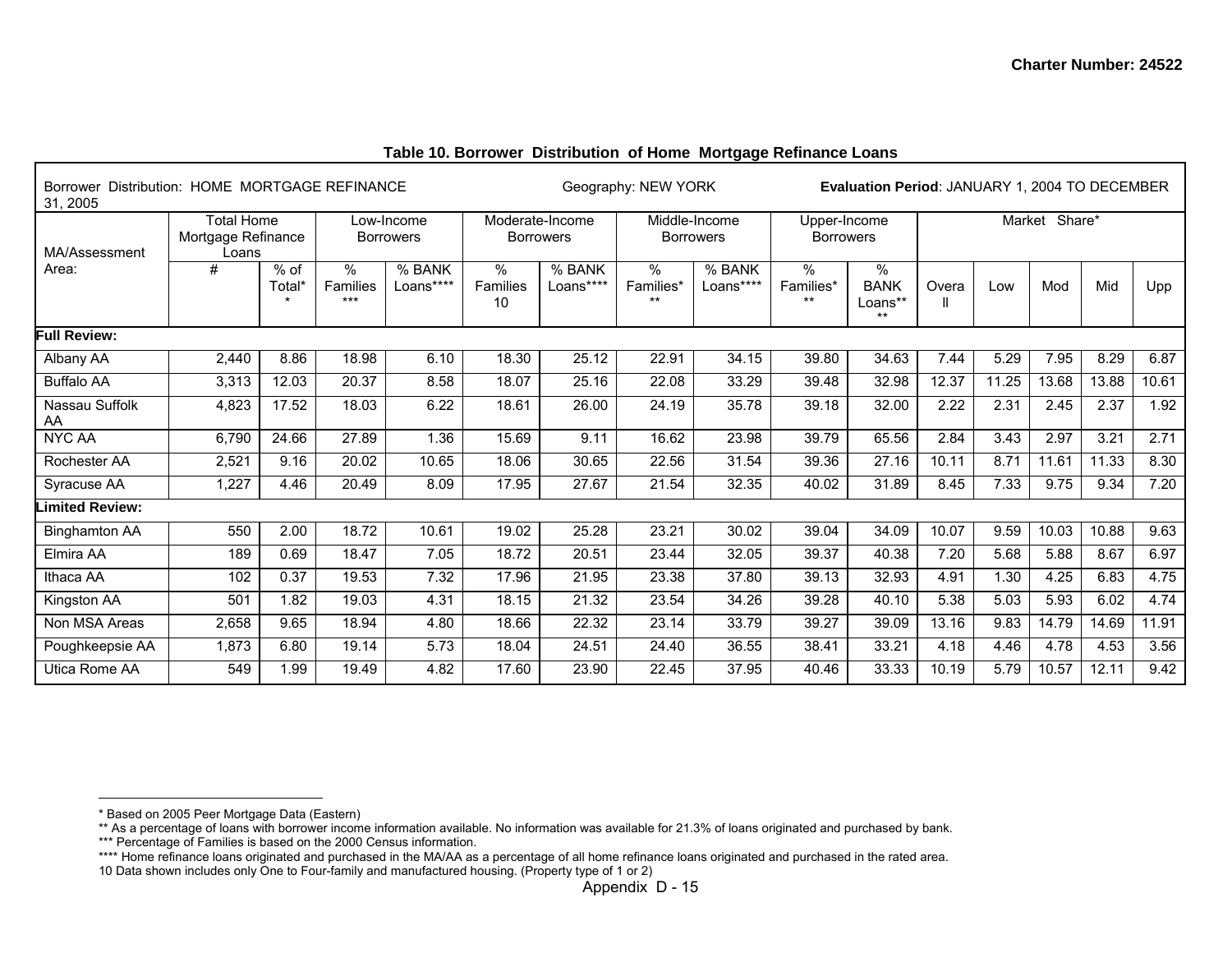#### **Table11. Borrower Distribution of Small Loans to Businesses**

| Borrower Distribution: SMALL LOANS TO BUSINESSES<br>31, 2005 |                         |                |                                                   |                     |                      | Geography: NEW YORK                                  | Evaluation Period: JANUARY 1, 2004 TO DECEMBER |       |                            |
|--------------------------------------------------------------|-------------------------|----------------|---------------------------------------------------|---------------------|----------------------|------------------------------------------------------|------------------------------------------------|-------|----------------------------|
|                                                              | Total Small<br>Loans to |                | <b>Businesses With</b><br>Revenues of \$1 million |                     |                      | Loans by Original Amount Regardless of Business Size |                                                |       | Market Share*              |
|                                                              | <b>Businesses</b><br>#  | % of<br>Total* | or less<br>$%$ of<br><b>Businesses</b>            | % BANK<br>Loans**** | \$100,000 or<br>less | >\$100,000 to<br>\$250,000                           | >\$250,000 to<br>\$1,000,000                   | All   | Rev\$ 1 Million or<br>Less |
| MA/Assessment Area:                                          |                         |                | ***                                               |                     |                      |                                                      |                                                |       |                            |
| <b>Full Review:</b>                                          |                         |                |                                                   |                     |                      |                                                      |                                                |       |                            |
| Albany AA                                                    | 1,302                   | 3.05           | 61.36                                             | 63.06               | 75.12                | 13.52                                                | 11.37                                          | 3.96  | 5.78                       |
| <b>Buffalo AA</b>                                            | 6,264                   | 14.68          | 62.13                                             | 56.82               | 82.04                | 8.35                                                 | 9.61                                           | 14.53 | 19.16                      |
| Nassau Suffolk AA                                            | 5,583                   | 13.09          | 68.33                                             | 69.93               | 88.98                | 6.63                                                 | 4.39                                           | 3.38  | 5.11                       |
| NYC AA                                                       | 21,474                  | 50.33          | 66.46                                             | 66.14               | 90.38                | 5.33                                                 | 4.29                                           | 5.99  | 8.20                       |
| Rochester AA                                                 | 2,957                   | 6.93           | 64.56                                             | 64.93               | 80.62                | 8.15                                                 | 11.23                                          | 7.70  | 11.37                      |
| Syracuse AA                                                  | 1,387                   | 3.25           | 63.44                                             | 56.38               | 73.54                | 11.61                                                | 14.85                                          | 5.91  | 7.92                       |
| <b>Limited Review:</b>                                       |                         |                |                                                   |                     |                      |                                                      |                                                |       |                            |
| <b>Binghamton AA</b>                                         | 412                     | 0.97           | 61.92                                             | 64.08               | 83.01                | 8.98                                                 | 8.01                                           | 4.47  | 7.65                       |
| Elmira AA                                                    | 170                     | 0.40           | 57.98                                             | 54.12               | 84.71                | 7.65                                                 | 7.65                                           | 6.19  | 8.88                       |
| Ithaca AA                                                    | 72                      | 0.17           | 59.86                                             | 65.28               | 90.28                | 8.33                                                 | 1.39                                           | 2.57  | 3.24                       |
| Kingston AA                                                  | 55                      | 0.13           | 67.83                                             | 76.36               | 90.91                | 3.64                                                 | 5.45                                           | 0.66  | 1.06                       |
| Non MSA Areas                                                | 1,909                   | 4.47           | 56.82                                             | 65.48               | 82.14                | 9.27                                                 | 8.59                                           | 5.19  | 7.29                       |
| Poughkeepsie AA                                              | 676                     | 1.58           | 66.97                                             | 72.63               | 88.17                | 6.66                                                 | 5.18                                           | 2.32  | 3.82                       |
| Utica Rome AA                                                | 404                     | 0.95           | 60.04                                             | 65.59               | 84.16                | 9.16                                                 | 6.68                                           | 4.33  | 5.73                       |

<sup>\*</sup> Based on 2005 Peer Small Business Data -- US and PR

<sup>\*\*</sup> Small loans to businesses originated and purchased in the MA/AA as a percentage of all small loans to businesses originated and purchased in the rated area.

<sup>\*\*\*</sup> Businesses with revenues of \$1 million or less as a percentage of all businesses (Source D&B - 2006).

<sup>\*\*\*\*</sup> Small loans to businesses with revenues of \$1 million or less as a percentage of all loans reported as small loans to businesses. No information was available for 0.76% of small loans to businesses originated and purchased by the bank.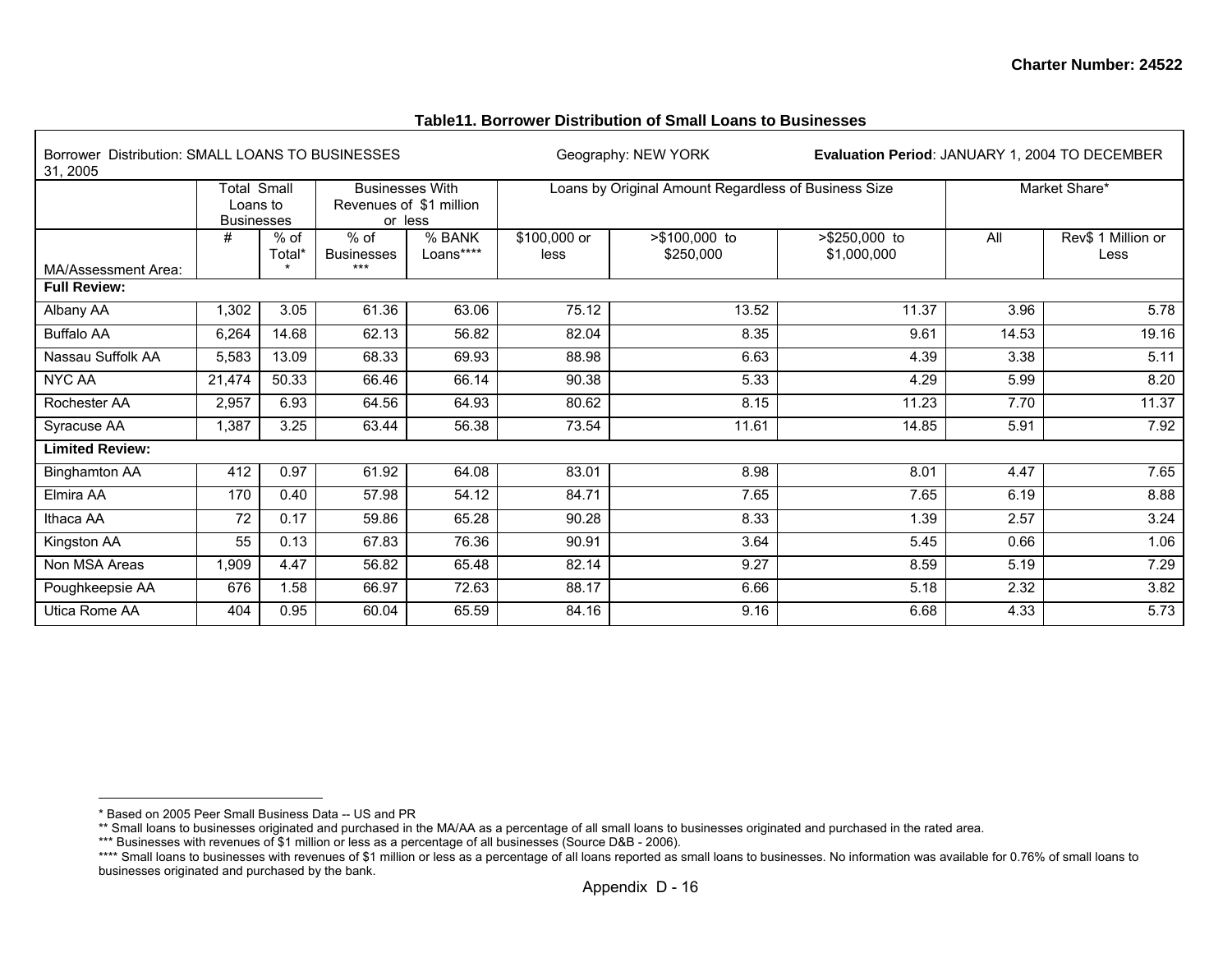#### Borrower Distribution: SMALL LOANS TO FARMS Geography: NEW YORK **Evaluation Period**: JANUARY 1, 2004 TO DECEMBER 31, 2005 Total Small Loans to Farms Farms With Revenues of \$1 million or less Loans by Original Amount Regardless of Farm Size Market Share\* MA/Assessment Area:  $\frac{4}{x}$   $\frac{1}{x}$  % of Total\*\* % of Farms\*\*\* % BANK Loans\*\*\*\* \$100,000 or less >\$100,000 to \$250,000 >\$250,000 to \$1,000,000 All Rev\$ 1 Million or Less **Full Review:** Albany AA | 3 | 1.60 | 92.79 | 100.00 | 0.00 | 0.00 | 0.00 | 0.00 Buffalo AA 24 | 12.83 | 90.25 | 83.33 | 62.50 | 29.17 | 8.33 | 4.82 | 5.51 Nassau Suffolk AA | 3| 1.60 | 91.43 | 66.67 | 100.00 | 0.00 | 0.26 0.32 | NYC AA 4 | 2.14 | 89.55 | 75.00 | 0.00 | 0.00 | 0.26 | 0.16 Rochester AA 5 2.67 90.46 100.00 100.00 0.00 0.00 0.67 0.83 Syracuse AA | 14 | 7.49 | 90.34 | 92.86 | 85.71 | 7.14 | 7.14 | 3.50 | 4.35 **Limited Review:** Binghamton AA | 7 | 3.74 | 95.77 | 100.00 | 85.71 | 14.29 | 0.00 | 2.61 | 3.06 Elmira AA | 5 | 2.67 | 91.72 | 100.00 | 0.00 | 20.00 | 9.09 | 11.11 Ithaca AA 2 1.07 91.85 100.00 100.00 0.00 0.00 4.35 4.76 Kingston AA 0 0.00 87.69 0.00 0.00 0.00 0.00 0.00 0.00 Non MSA Areas 118 63.10 92.11 85.59 72.88 20.34 6.78 4.81 4.43 Poughkeepsie AA | 0 | 0.00 | 91.90 | 0.00 | 0.00 | 0.00 | 0.00 | 0.00 Utica Rome AA 2 1.07 94.14 100.00 0.00 100.00 0.00 0.77 0.93

### **Table 12. Borrower Distribution of Small Loans to Farms**

<sup>\*</sup> Based on 2005 Peer Small Business Data -- US and PR

<sup>\*\*</sup> Small loans to farms originated and purchased in the MA/AA as a percentage of all small loans to farms originated and purchased in the rated area.

<sup>\*\*\*</sup> Farms with revenues of \$1 million or less as a percentage of all farms (Source D&B - 2006).

<sup>\*\*\*\*</sup> Small loans to farms with revenues of \$1 million or less as a percentage of all loans reported as small loans to farms. No information was available for 0.53% of small loans to farms originated and purchased by the bank.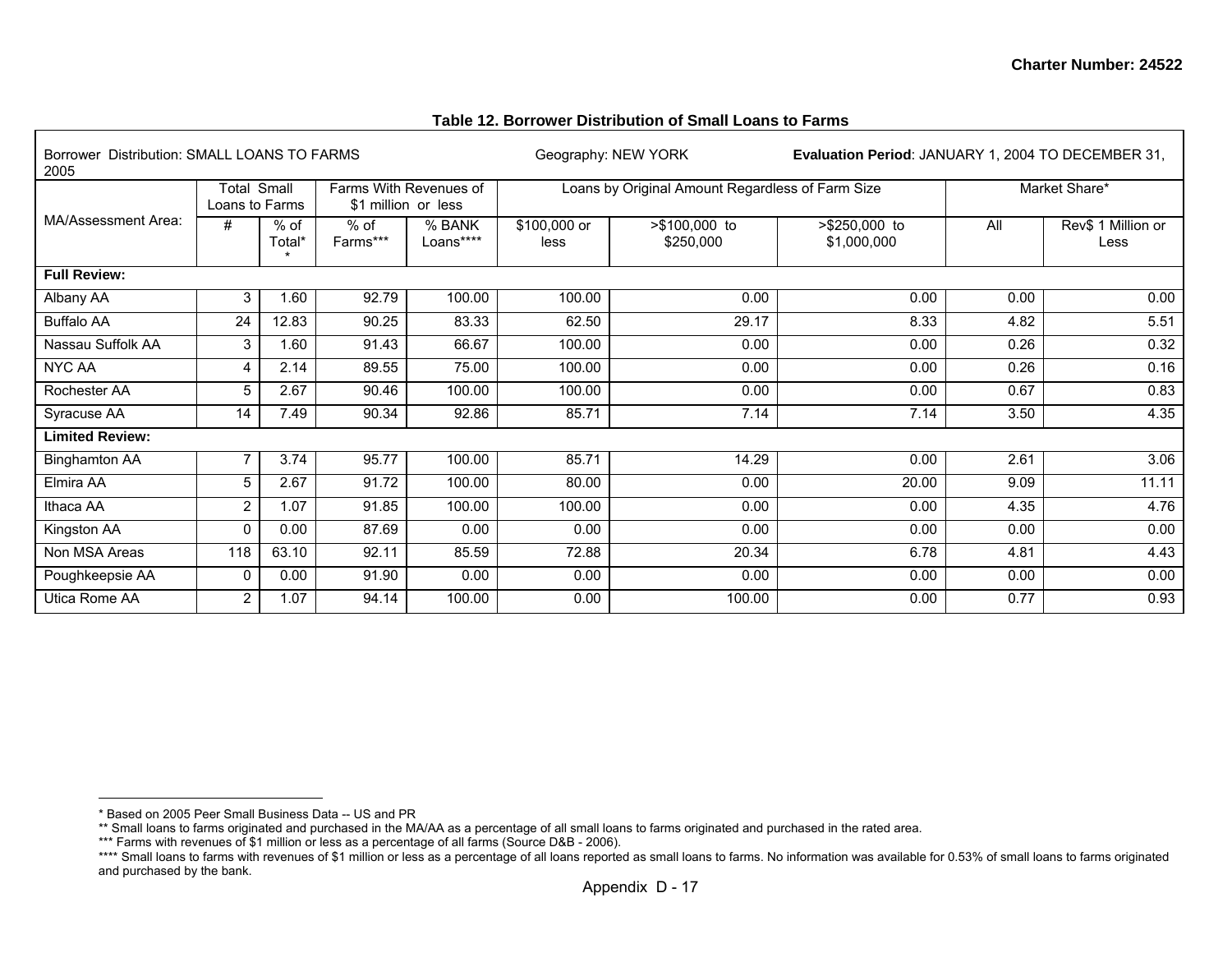### **Table 14. Qualified Investments**

| <b>QUALIFIED INVESTMENTS</b>                     |              |                           |                 | Geography: NEW YORK        |                | Evaluation Period: FEBRUARY 24, 2003 TO SEPTEMBER 25, 2006 |            |              |                        |
|--------------------------------------------------|--------------|---------------------------|-----------------|----------------------------|----------------|------------------------------------------------------------|------------|--------------|------------------------|
| MA/Assessment Area:                              |              | Prior Period Investments* |                 | Current Period Investments |                | Total Investments                                          |            |              | Unfunded Commitments** |
|                                                  | #            | \$(000's)                 | #               | \$(000's)                  | #              | \$(000's)                                                  | % of Total | #            | \$(000's)              |
| <b>Full Review:</b>                              |              |                           |                 |                            |                |                                                            |            |              |                        |
| Albany AA                                        |              | 50                        | 33              | 583                        | 34             | 633                                                        | 0.35       |              | 4,710                  |
| <b>Buffalo AA</b>                                | 1            | 250                       | 66              | 10,973                     | 67             | 11,223                                                     | 6.21       | 4            | 5,853                  |
| Nassau/Suffolk AA                                | $\Omega$     | 0                         | 25              | 5,285                      | 25             | 5,285                                                      | 2.92       | $\mathbf{0}$ | $\Omega$               |
| NYC AA                                           | 14           | 21,959                    | 338             | 95,895                     | 352            | 117,854                                                    | 65.19      | 25           | 65,275                 |
| Rochester AA                                     | 1            | 250                       | 41              | 1,326                      | 42             | 1,576                                                      | 0.87       | 2            | 888                    |
| Syracuse AA                                      | $\mathbf 0$  | 0                         | 21              | 177                        | 21             | 177                                                        | 0.10       | 0            | $\Omega$               |
| <b>Limited Review:</b>                           |              |                           |                 |                            |                |                                                            |            |              |                        |
| <b>Binghamton AA</b>                             | $\mathbf 0$  | 0                         | 6               | 316                        | 6              | 316                                                        | 0.17       |              | 1,339                  |
| Elmira AA                                        | 0            | 0                         | 4               | 10                         | 4              | 10                                                         | 0.01       | $\mathbf{0}$ |                        |
| Ithaca AA                                        | 0            | 0                         | 9               | 178                        | 9              | 178                                                        | 0.10       | $\Omega$     | $\Omega$               |
| Kingston AA                                      | $\Omega$     | $\Omega$                  | 3               | 15                         | 3              | 15                                                         | 0.01       | $\mathbf{0}$ | $\Omega$               |
| Poughkeepsie AA                                  | $\mathbf 0$  | $\Omega$                  | 8               | 5,501                      | 8              | 5,501                                                      | 3.04       |              | 3,545                  |
| Utica-Rome AA                                    | 0            | 0                         | $\overline{ }$  | 55                         | $\overline{7}$ | 55                                                         | 0.03       | $\Omega$     | $\Omega$               |
| Non-Metro Areas                                  | $\mathbf{0}$ | 0                         | $\overline{37}$ | $\overline{201}$           | 37             | 201                                                        | 0.11       | $\mathbf{0}$ | $\Omega$               |
|                                                  |              |                           |                 |                            |                |                                                            |            |              |                        |
| Broader Area With<br>Potential to Benefit the AA | 16           | 25,071                    | 63              | 12,679                     | 79             | 37,750                                                     | 20.88      | 10           | 18,832                 |

<sup>\* &#</sup>x27;Prior Period Investments' means investments made in a previous period that are outstanding as of the examination date.

<sup>\*\* &#</sup>x27;Unfunded Commitments' means legally binding investment commitments that are tracked and recorded by the institution's financial reporting system.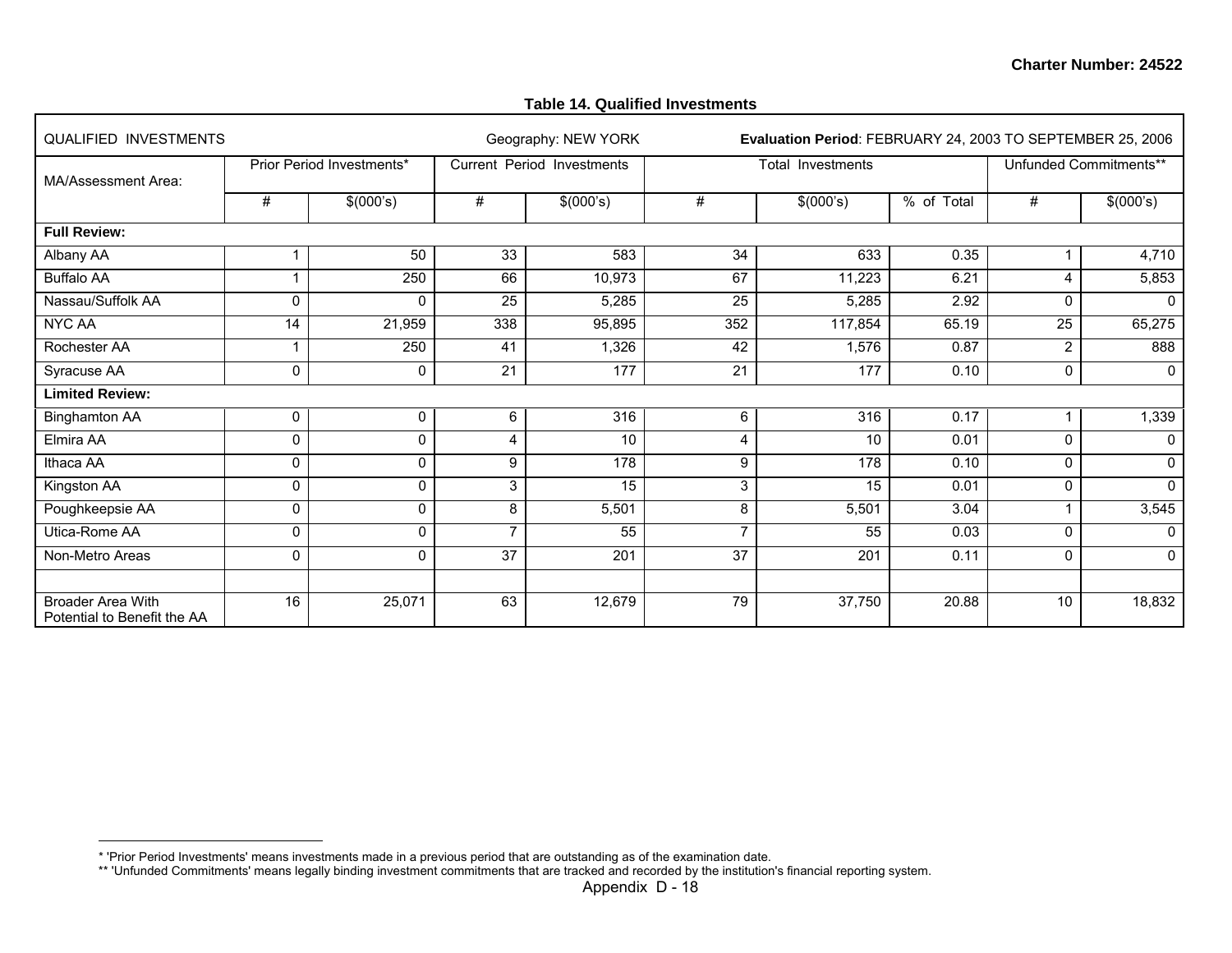| Table 15. Distribution of Branch Delivery System and Branch Openings/Closings |
|-------------------------------------------------------------------------------|
|                                                                               |

| DISTRIBUTION OF BRANCH DELIVERY SYSTEM AND BRANCH OPENINGS/CLOSINGS<br>SEPTEMBER 25, 2006 |                         |                                      |                              |                                                      |       |       |       |                              |                       | Geography: NY |                                                             |              |              |       | Evaluation Period: JANUARY 1, 2004 TO    |       |       |
|-------------------------------------------------------------------------------------------|-------------------------|--------------------------------------|------------------------------|------------------------------------------------------|-------|-------|-------|------------------------------|-----------------------|---------------|-------------------------------------------------------------|--------------|--------------|-------|------------------------------------------|-------|-------|
|                                                                                           | Deposi<br>ts            |                                      |                              | <b>Branches</b>                                      |       |       |       |                              |                       |               | Branch Openings/Closings                                    |              |              |       | Population                               |       |       |
| MA/Assessment Area:                                                                       | $%$ of<br>Rated<br>Area | # of<br><b>BANK</b><br><b>Branch</b> | % of<br>Rated<br>Area        | Location of Branches by<br>Income of Geographies (%) |       |       |       | # of<br><b>Branch</b>        | # of<br><b>Branch</b> |               | Net change in Location of<br><b>Branches</b><br>$(+ or - )$ |              |              |       | % of Population within Each<br>Geography |       |       |
|                                                                                           | Deposi<br>ts in<br>AA   | es                                   | <b>Branch</b><br>es in<br>AA | Low                                                  | Mod   | Mid   | Upp   | Closin<br>Openin<br>gs<br>gs |                       | Low           | Mod                                                         | Mid          | Upp          | Low   | Mod                                      | Mid   | Upp   |
| <b>Full Review:</b>                                                                       |                         |                                      |                              |                                                      |       |       |       |                              |                       |               |                                                             |              |              |       |                                          |       |       |
| Albany AA                                                                                 | 1.15                    | 14                                   | 3.59                         | 14.29                                                | 21.43 | 42.86 | 21.43 | 0                            | $\overline{2}$        | $-1$          | 0                                                           | $-1$         | $\mathbf{0}$ | 7.92  | 14.94                                    | 49.22 | 27.89 |
| <b>Buffalo AA</b>                                                                         | 13.43                   | $64*$                                | 16.41                        | 14.06                                                | 17.19 | 42.19 | 23.44 | $\mathbf{0}$                 | $\Omega$              | 0             | $\Omega$                                                    | $\mathbf{0}$ | $\Omega$     | 8.78  | 16.45                                    | 47.62 | 26.35 |
| Nassau Suffolk AA                                                                         | 5.63                    | 45                                   | 11.54                        | 0.00                                                 | 17.78 | 53.33 | 28.89 | 1                            | 4                     | $\Omega$      | $-1$                                                        | -2           | $\Omega$     | 0.76  | 16.02                                    | 64.36 | 18.86 |
| <b>NYC AA</b>                                                                             | 69.62                   | $150**$                              | 39.49                        | 2.00                                                 | 18.67 | 25.33 | 52.67 | 14                           | $\overline{5}$        | $+1$          | $+2$                                                        | $+2$         | $+4$         | 14.72 | 27.97                                    | 25.49 | 31.64 |
| Rochester AA                                                                              | 3.85                    | 39                                   | 10.00                        | 12.82                                                | 12.82 | 56.41 | 17.95 | $\mathbf 0$                  | 6                     | $-1$          | $-2$                                                        | -2           | $-1$         | 9.26  | 15.08                                    | 46.13 | 28.85 |
| Syracuse AA                                                                               | 1.54                    | 17                                   | 4.36                         | 17.65                                                | 29.41 | 35.29 | 17.65 | $\mathbf 0$                  | 0                     | 0             | $\Omega$                                                    | $\Omega$     | $\mathbf{0}$ | 9.18  | 15.62                                    | 46.25 | 28.96 |
| <b>Limited Review:</b>                                                                    |                         |                                      |                              |                                                      |       |       |       |                              |                       |               |                                                             |              |              |       |                                          |       |       |
| <b>Binghamton AA</b>                                                                      | 0.58                    | 11                                   | 2.82                         | 9.09                                                 | 36.36 | 27.27 | 27.27 | 0                            | $\overline{2}$        | $-1$          | $-1$                                                        | 0            | $\mathbf{0}$ | 2.83  | 14.70                                    | 56.37 | 26.10 |
| Elmira AA                                                                                 | 0.29                    | 3                                    | 0.077                        | 33.33                                                | 33.33 | 33.33 | 0.00  | $\mathbf 0$                  | 0                     | $\mathbf 0$   | $\mathbf{0}$                                                | $\mathbf{0}$ | $\mathbf{0}$ | 2.98  | 15.65                                    | 57.50 | 21.84 |
| Ithaca AA                                                                                 | 0.15                    | 3                                    | 0.077                        | 0.00                                                 | 33.33 | 33.33 | 33.33 | $\mathbf{0}$                 | $\Omega$              | $\Omega$      | $\Omega$                                                    | $\mathbf{0}$ | $\mathbf{0}$ | 0.00  | 13.96                                    | 67.88 | 18.15 |
| Kingston AA                                                                               | 0.05                    |                                      | 0.026                        | 0.00                                                 | 0.00  | 100.0 | 0.00  | 0                            | 0                     | 0             | $\mathbf{0}$                                                | $\mathbf{0}$ | $\mathbf{0}$ | 0.00  | 11.62                                    | 75.28 | 13.10 |
| Non MSA Areas                                                                             | 2.22                    | 26                                   | 6.67                         | 0.00                                                 | 15.38 | 80.77 | 3.85  | $\mathbf 0$                  | $\overline{2}$        | $\Omega$      | $\Omega$                                                    | -1           | -1           | 0.68  | 8.48                                     | 79.20 | 11.06 |
| Poughkeepsie AA                                                                           | 0.94                    | 11                                   | 2.82                         | 9.09                                                 | 18.18 | 63.64 | 9.09  | $\mathbf 0$                  | 0                     | $\Omega$      | $\Omega$                                                    | $\mathbf{0}$ | $\mathbf{0}$ | 7.18  | 11.97                                    | 62.07 | 18.75 |
| Utica Rome AA                                                                             | 0.55                    | 6                                    | 1.54                         | 16.67                                                | 16.67 | 33.33 | 33.33 | $\mathbf 0$                  | 1                     | $\Omega$      | $\Omega$                                                    | -1           | $\Omega$     | 7.58  | 14.97                                    | 51.87 | 25.56 |

Г

\* 3.13% of the branches are located in census tract not classified for income \*\* 1.33% of the branches are located in census tracts not classified for income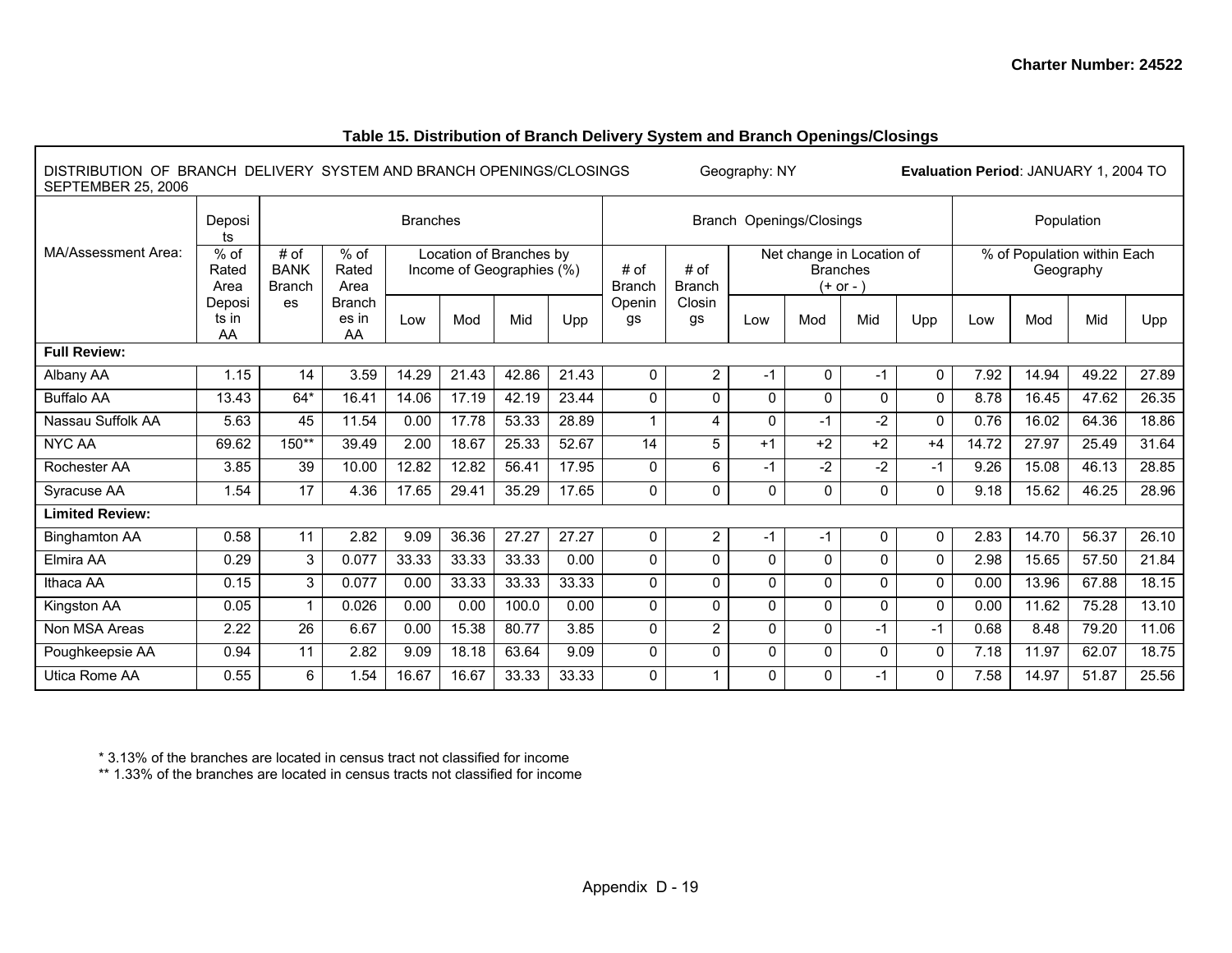|                                                     | Table 1. Lending Volume   |       |               |     |                                     |   |                      |    |                                  |        |                                                         |                                            |  |  |
|-----------------------------------------------------|---------------------------|-------|---------------|-----|-------------------------------------|---|----------------------|----|----------------------------------|--------|---------------------------------------------------------|--------------------------------------------|--|--|
| LENDING VOLUME                                      |                           |       |               |     | Geography: FLORIDA                  |   |                      |    |                                  |        | Evaluation Period: JANUARY 1, 2004 TO DECEMBER 31, 2005 |                                            |  |  |
|                                                     | $%$ of<br>Rated<br>Area   |       | Home Mortgage |     | Small Loans to<br><b>Businesses</b> |   | Small Loans to Farms |    | Community<br>Development Loans** |        | <b>Total Reported Loans</b>                             | % of Rated Area<br>Deposits in<br>MA/AA*** |  |  |
| MA/Assessment Area<br>$(2006)$ :                    | Loans $(\#)$<br>in MA/AA* | #     | \$ (000's)    | #   | \$ (000's)                          | # | \$ (000's)           | #  | \$ (000's)                       | #      | \$(000's)                                               |                                            |  |  |
| <b>Full Review:</b>                                 |                           |       |               |     |                                     |   |                      |    |                                  |        |                                                         |                                            |  |  |
| Miami AA                                            | 43.16                     | 9,906 | 1,602,334     | 985 | 89,466                              | O | 0                    | 24 | 26,150                           | 10,915 | 1,717,950                                               | 83.79                                      |  |  |
| <b>Limited Review:</b>                              |                           |       |               |     |                                     |   |                      |    |                                  |        |                                                         |                                            |  |  |
| Fort Lauderdale AA                                  | 34.79                     | 8,416 | 1,387,818     | 381 | 37,375                              | Ü | 0                    |    | 140                              | 8,798  | 1,425,333                                               | 7.88                                       |  |  |
| West Palm Beach AA                                  | 22.05                     | 5,384 | 911.319       | 192 | 22,776                              | υ | 0                    | 0  | 0                                | 5,576  | 934,095                                                 | 8.32                                       |  |  |
| <b>Broader Area With Potentia</b><br>Benefit the AA | --------                  | 0     | 0             |     |                                     | 0 | 0                    | 4  | 60,000                           | 4      | 60,000                                                  | ------                                     |  |  |

**Table 1. Lending Volume** 

<sup>\*</sup> Loan Data as of December 31, 2005. Rated area refers to either state or multi-state MA rating area.

<sup>\*\*</sup> The evaluation period for Community Development Loans is from January 01, 2005 to December 31, 2005.

<sup>\*\*\*</sup> Deposit Data as of June 30, 2005. Rated Area refers to either the state, multi-state MA, or institution, as appropriate.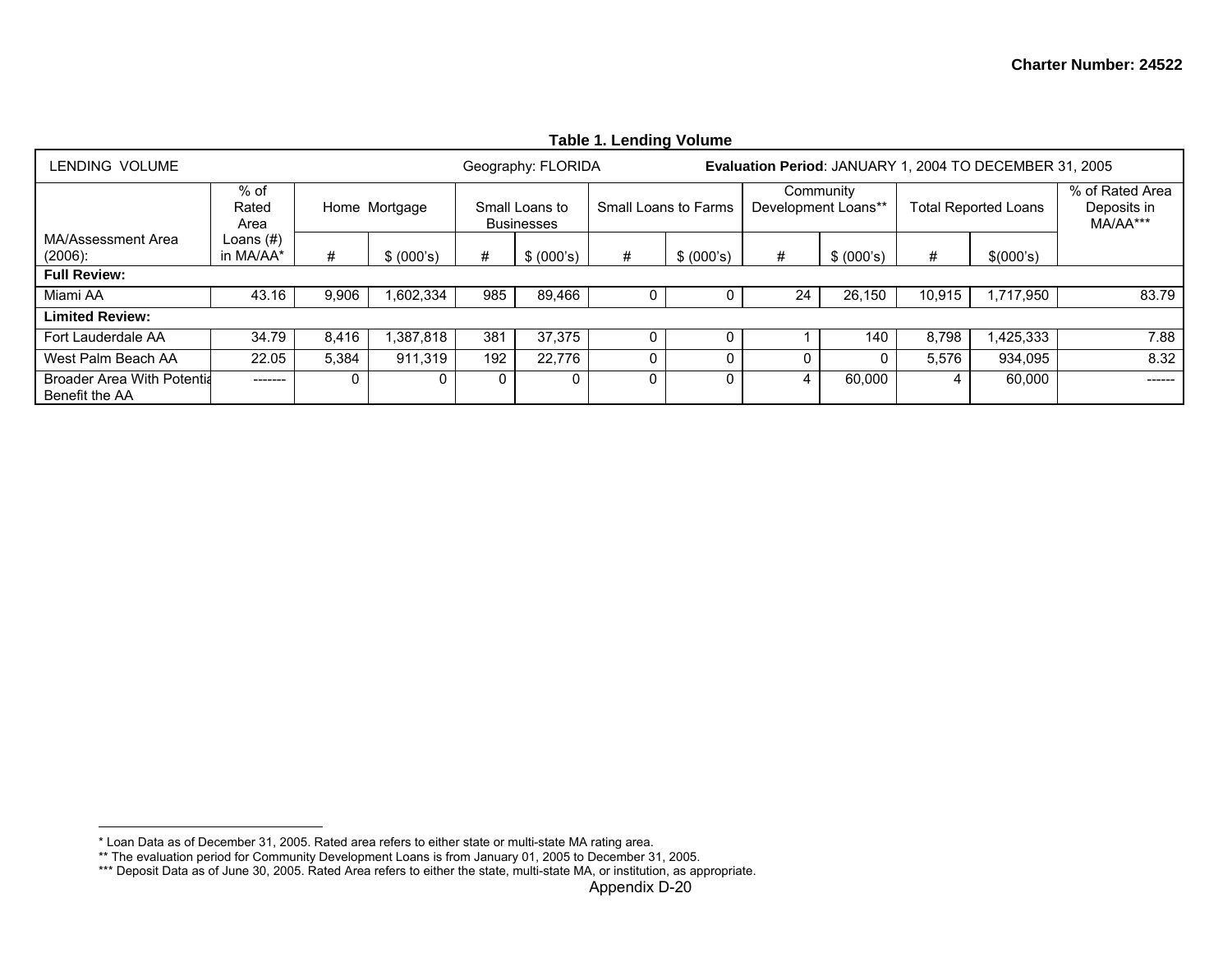## **Table2. Geographic Distribution of Home Purchase Loans**

| Geographic Distribution: HOME PURCHASE |       |                              |                                  |                           |                                | Geography: FLORIDA             |                               |                              |                               | Evaluation Period: JANUARY 1, 2004 TO DECEMBER 31, 2005 |       |                                |      |      |      |
|----------------------------------------|-------|------------------------------|----------------------------------|---------------------------|--------------------------------|--------------------------------|-------------------------------|------------------------------|-------------------------------|---------------------------------------------------------|-------|--------------------------------|------|------|------|
|                                        |       | Total Home<br>Purchase Loans |                                  | Low-Income<br>Geographies |                                | Moderate-Income<br>Geographies |                               | Middle-Income<br>Geographies |                               | Upper-Income<br>Geographies                             |       | Market Share (%) by Geography* |      |      |      |
| MA/Assessment Area:                    | #     | % of<br>Total**              | $\%$<br>Owner<br>Occ<br>Units*** | % BANK<br>Loans***        | %<br>Owner<br>Occ.<br>Units*** | % BANK<br>Loans                | %<br>Owner<br>Occ<br>Units*** | % BANK<br>Loans              | %<br>Owner<br>Occ<br>Units*** | % BANK<br>Loans                                         | Overa | Low                            | Mod  | Mid  | Upp  |
| <b>Full Review:</b>                    |       |                              |                                  |                           |                                |                                |                               |                              |                               |                                                         |       |                                |      |      |      |
| Miami AA                               | 4,361 | 43.22                        | 1.69                             | 3.07                      | 19.82                          | 22.45                          | 36.99                         | 40.27                        | 41.51                         | 34.21                                                   | 2.62  | 2.83                           | 2.83 | 2.81 | 2.30 |
| <b>Limited Review:</b>                 |       |                              |                                  |                           |                                |                                |                               |                              |                               |                                                         |       |                                |      |      |      |
| Fort Lauderdale AA                     | 3,379 | 33.49                        | 1.16                             | 2.40                      | 23.67                          | 24.47                          | 45.93                         | 49.27                        | 29.24                         | 23.85                                                   | 2.22  | 2.06                           | 2.70 | 2.40 | .58  |
| West Palm Beach AA                     | 2,350 | 23.29                        | 1.03                             | 2.55                      | 24.36                          | 27.28                          | 36.49                         | 36.89                        | 38.12                         | 33.28                                                   | 2.17  | 2.04                           | 3.02 | 2.28 | .55  |

<sup>\*</sup> Based on 2005 Peer Mortgage Data (Eastern)

<sup>\*\*</sup> Home purchase loans originated and purchased in the MA/AA as a percentage of all home purchase loans originated and purchased in the rated area.

<sup>\*\*\*</sup> Percentage of Owner Occupied Units is the number of owner occupied units in a particular geography divided by the number of owner occupied housing units in the area based on 2000 Census information.

<sup>\*\*\*\*</sup> Data shown includes only One to Four-family and manufactured housing. (Property type of 1 or 2)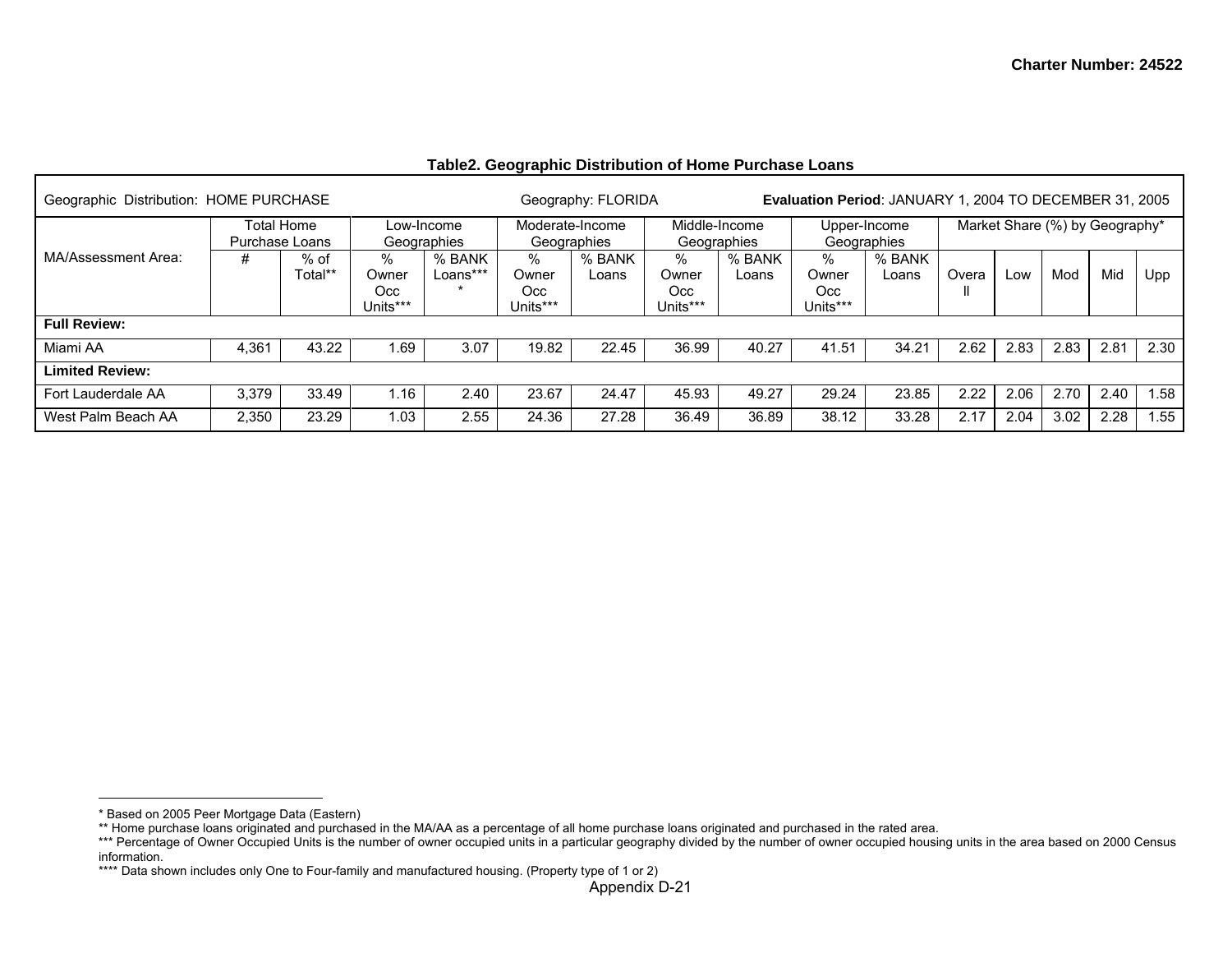| Geographic Distribution: HOME IMPROVEMENT<br>2005 |                                                                                            |        |                          |                    |                               | Geography: FLORIDA |                               |                              |                                  | <b>Evaluation Period: JANUARY 1, 2004 TO DECEMBER 31.</b> |             |                                |      |      |      |
|---------------------------------------------------|--------------------------------------------------------------------------------------------|--------|--------------------------|--------------------|-------------------------------|--------------------|-------------------------------|------------------------------|----------------------------------|-----------------------------------------------------------|-------------|--------------------------------|------|------|------|
| MA/Assessment Area:                               | <b>Total Home</b><br>Low-Income<br>Geographies<br>Improvement<br>Loans<br>$%$ of<br>%<br># |        |                          |                    |                               |                    |                               | Middle-Income<br>Geographies |                                  | Upper-Income<br>Geographies                               |             | Market Share (%) by Geography* |      |      |      |
|                                                   |                                                                                            | Total* | Owner<br>Occ<br>Units*** | % BANK<br>Loans*** | %<br>Owner<br>Occ<br>Units*** | % BANK<br>Loans    | %<br>Owner<br>Occ<br>Units*** | % BANK<br>Loans              | $\%$<br>Owner<br>Occ<br>Units*** | % BANK<br>Loans                                           | Over<br>all | Low                            | Mod  | Mid  | Upp  |
| <b>Full Review:</b>                               |                                                                                            |        |                          |                    |                               |                    |                               |                              |                                  |                                                           |             |                                |      |      |      |
| Miami AA                                          | 804                                                                                        | 46.02  | 1.69                     | 2.24               | 19.82                         | 22.14              | 36.99                         | 42.66                        | 41.51                            | 32.96                                                     | 6.52        | 6.21                           | 7.68 | 7.47 | 5.06 |
| <b>Limited Review:</b>                            |                                                                                            |        |                          |                    |                               |                    |                               |                              |                                  |                                                           |             |                                |      |      |      |
| Fort Lauderdale AA                                | 574                                                                                        | 32.86  | 1.16                     | 1.92               | 23.67                         | 23.52              | 45.93                         | 48.95                        | 29.24                            | 25.61                                                     | 4.83        | 6.73                           | 5.43 | 4.93 | 4.20 |
| West Palm Beach AA                                | 369                                                                                        | 21.12  | 1.03                     | 2.17               | 24.36                         | 35.77              | 36.49                         | 39.02                        | 38.12                            | 23.04                                                     | 3.86        | 7.35                           | 5.65 | 4.05 | 2.25 |

#### **Table 3. Geographic Distribution of Home Improvement Loans**

<sup>\*</sup> Based on 2005 Peer Mortgage Data (Eastern)

<sup>\*\*</sup> Home improvement loans originated and purchased in the MA/AA as a percentage of all home improvement loans originated and purchased in the rated area.

<sup>\*\*\*</sup> Percentage of Owner Occupied Units is the number of owner occupied units in a particular geography divided by the number of owner occupied housing units in the area based on 2000 Census information.

<sup>\*\*\*\*</sup> Data shown includes only One to Four-family and manufactured housing. (Property type of 1 or 2)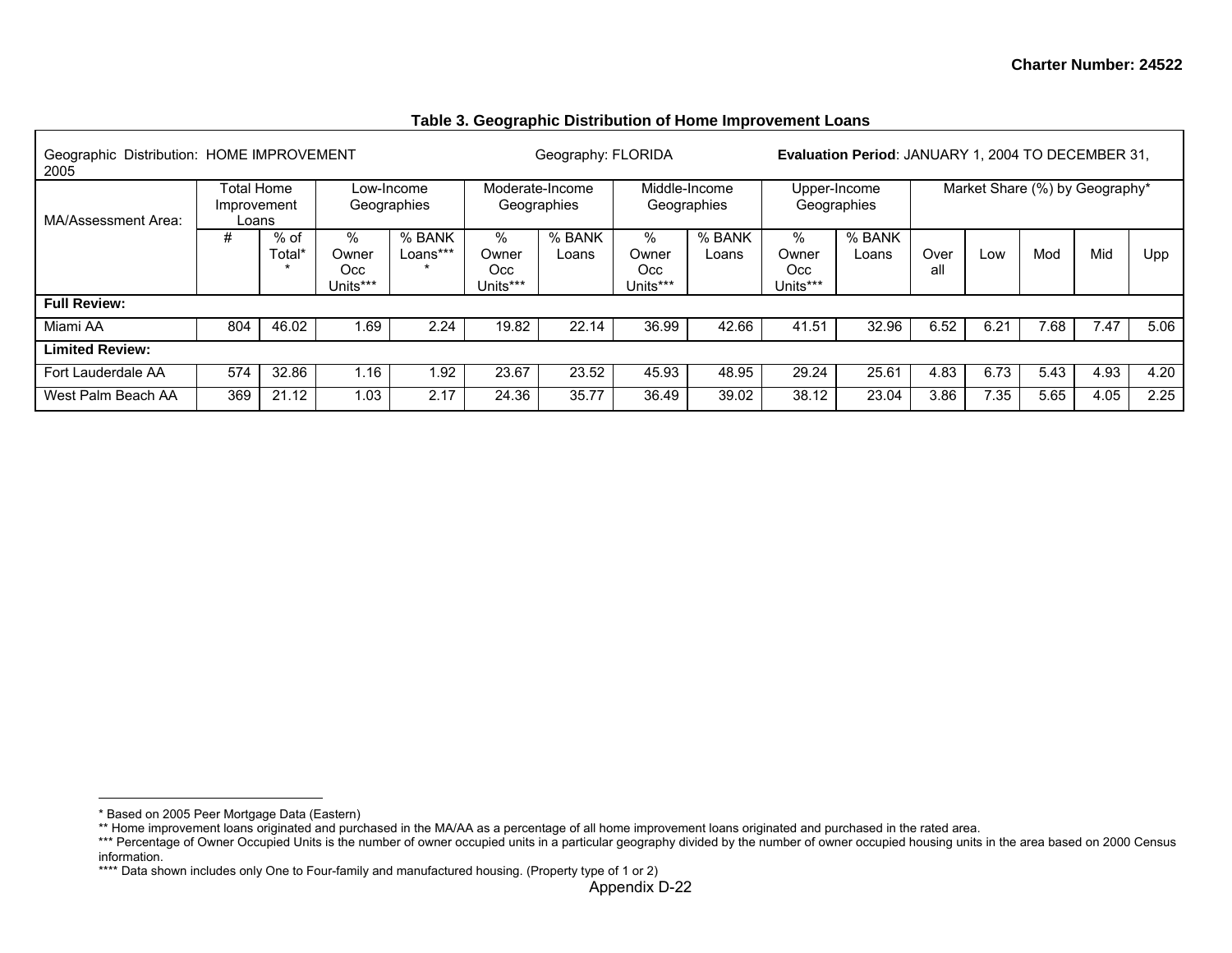| Geographic Distribution: HOME MORTGAGE REFINANCE<br>31, 2005 |                                                                     |       |          |                           |                |                                | Geography: FLORIDA |                              |                 | <b>Evaluation Period: JANUARY 1, 2004 TO DECEMBER</b> |       |      |                                |      |      |
|--------------------------------------------------------------|---------------------------------------------------------------------|-------|----------|---------------------------|----------------|--------------------------------|--------------------|------------------------------|-----------------|-------------------------------------------------------|-------|------|--------------------------------|------|------|
| MA/Assessment Area:                                          | Total Home<br>Mortgage<br>Refinance<br>Loans<br>#<br>% of<br>Total* |       |          | Low-Income<br>Geographies |                | Moderate-Income<br>Geographies |                    | Middle-Income<br>Geographies |                 | Upper-Income<br>Geographies                           |       |      | Market Share (%) by Geography* |      |      |
|                                                              |                                                                     |       |          | % BANK<br>Loans***        | % Owner<br>Occ | % BANK<br>Loans                | % Owner<br>Occ     | % BANK<br>Loans              | % Owner<br>Occ. | % BANK<br>Loans                                       | Overa | Low  | Mod                            | Mid  | Upp  |
|                                                              |                                                                     |       | Units*** |                           | Units***       |                                | Units***           |                              | Units***        |                                                       |       |      |                                |      |      |
| <b>Full Review:</b>                                          |                                                                     |       |          |                           |                |                                |                    |                              |                 |                                                       |       |      |                                |      |      |
| Miami AA                                                     | 4,724                                                               | 39.91 | 1.69     | 2.20                      | 19.82          | 20.60                          | 36.99              | 42.29                        | 41.51           | 34.91                                                 | 3.17  | 3.95 | 3.30                           | 3.52 | 2.72 |
| <b>Limited Review:</b>                                       |                                                                     |       |          |                           |                |                                |                    |                              |                 |                                                       |       |      |                                |      |      |
| Fort Lauderdale AA                                           | 4,453                                                               | 37.62 | 1.16     | l.37                      | 23.67          | 25.11                          | 45.93              | 47.61                        | 29.24           | 25.92                                                 | 2.82  | 2.42 | 3.22                           | 3.03 | 2.25 |
| West Palm Beach AA                                           | 2,660                                                               | 22.47 | 1.03     | 2.44                      | 24.36          | 27.33                          | 36.49              | 39.21                        | 38.12           | 31.02                                                 | 2.46  | 4.00 | 2.86                           | 2.58 | 2.03 |

## **Table 4. Geographic Distribution of Home Mortgage Refinance Loans**

<sup>\*</sup> Based on 2005 Peer Mortgage Data (Eastern)

<sup>\*\*</sup> Home refinance loans originated and purchased in the MA/AA as a percentage of all home refinance loans originated and purchased in the rated area.

<sup>\*\*\*</sup> Percentage of Owner Occupied Units is the number of owner occupied units in a particular geography divided by the number of owner occupied housing units in the area based on 2000 Census information.

<sup>\*\*\*\*</sup> Data shown includes only One to Four-family and manufactured housing. (Property type of 1 or 2)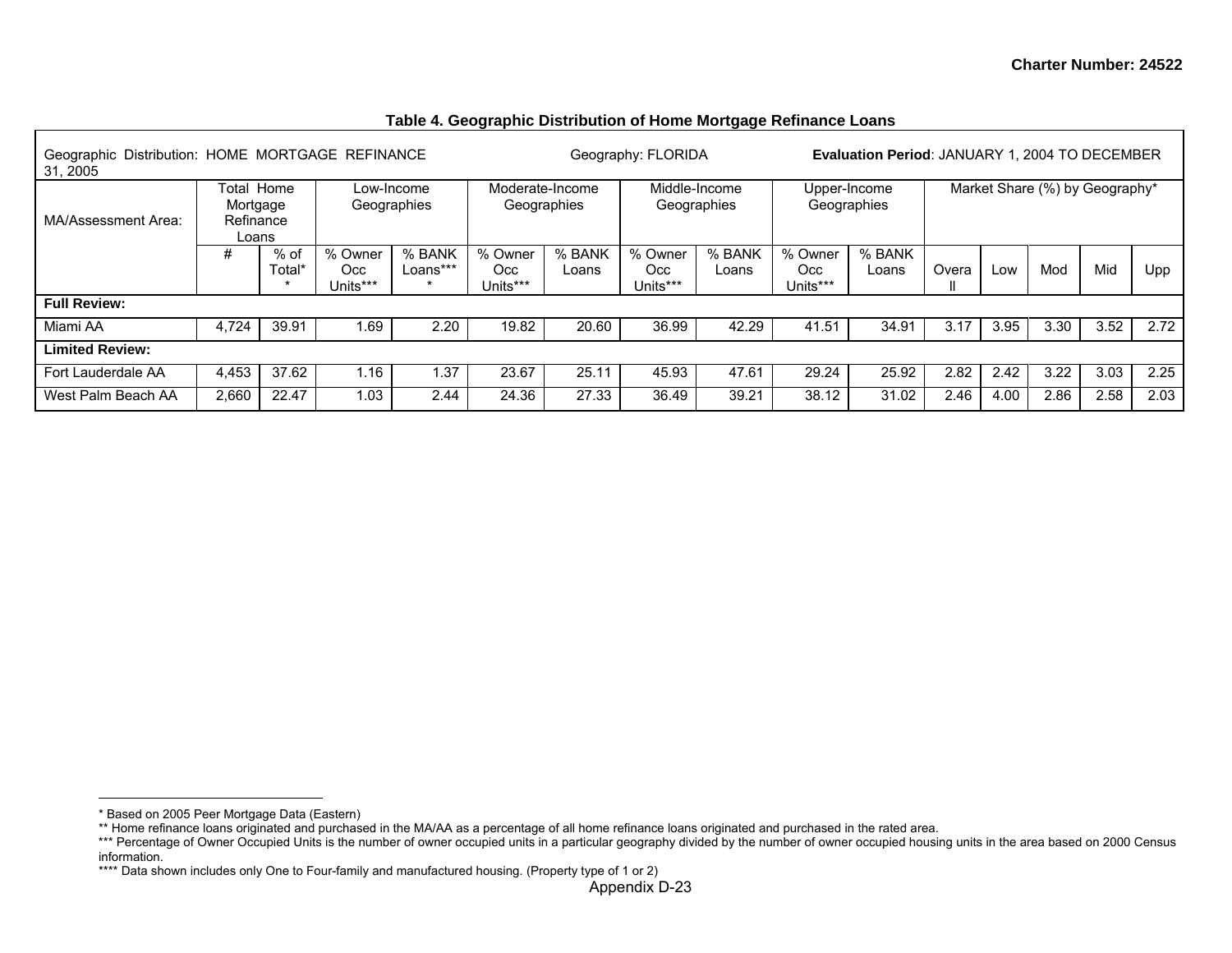| Geographic Distribution: MULTIFAMILY |    |                               |                     |                               |                  | Geography: FLORIDA             |                 |                              |                  | <b>Evaluation Period: JANUARY 1, 2004 TO DECEMBER 31, 2005</b> |       |      |      |                                |      |
|--------------------------------------|----|-------------------------------|---------------------|-------------------------------|------------------|--------------------------------|-----------------|------------------------------|------------------|----------------------------------------------------------------|-------|------|------|--------------------------------|------|
| MA/Assessment Area:                  |    | Total<br>Multifamily<br>Loans |                     | Low-Income<br>Geographies     |                  | Moderate-Income<br>Geographies |                 | Middle-Income<br>Geographies |                  | Upper-Income<br>Geographies                                    |       |      |      | Market Share (%) by Geography* |      |
|                                      | #  | $%$ of<br>Total**             | % of MF<br>Units*** | % BANK<br>Loans***<br>$\star$ | % MF<br>Units*** | % BANK<br>Loans                | %MF<br>Units*** | % BANK<br>Loans              | % MF<br>Units*** | % BANK<br>Loans                                                | Overa | Low  | Mod  | Mid                            | Upp  |
| <b>Full Review:</b>                  |    |                               |                     |                               |                  |                                |                 |                              |                  |                                                                |       |      |      |                                |      |
| Miami AA                             | 10 | 41.67                         | 6.85                | 20.00                         | 35.49            | 40.00                          | 30.24           | 30.00                        | 27.42            | 10.00                                                          | .55   | 2.30 | .52  | 0.95                           | 1.67 |
| <b>Limited Review:</b>               |    |                               |                     |                               |                  |                                |                 |                              |                  |                                                                |       |      |      |                                |      |
| Fort Lauderdale AA                   | 10 | 41.67                         | 2.27                | 0.00                          | 32.48            | 10.00                          | 48.64           | 60.00                        | 16.61            | 30.00                                                          | 2.13  | 0.00 | 0.79 | 3.03                           | 4.65 |
| West Palm Beach AA                   | 4  | 16.66                         | 2.32                | 25.00                         | 32.80            | 25.00                          | 31.87           | 50.00                        | 33.00            | 0.00                                                           | 2.11  | 5.26 | .52  | 2.78                           | 0.00 |

**Table 5. Geographic Distribution of Multifamily Loans** 

<sup>\*</sup> Based on 2005 Peer Mortgage Data (Eastern)

<sup>\*\*</sup> Multi-family loans originated and purchased in the MA/AA as a percentage of all multi-family loans originated and purchased in the rated area.

<sup>\*\*\*</sup> Percentage of Multi Family Units is the number of multi family units in a particular geography divided by the number of multifamily housing units in the area based on 2000 Census information.

<sup>\*\*\*\*</sup> Multifamily loan distribution includes Home Purchases, Home Improvement and Refinances.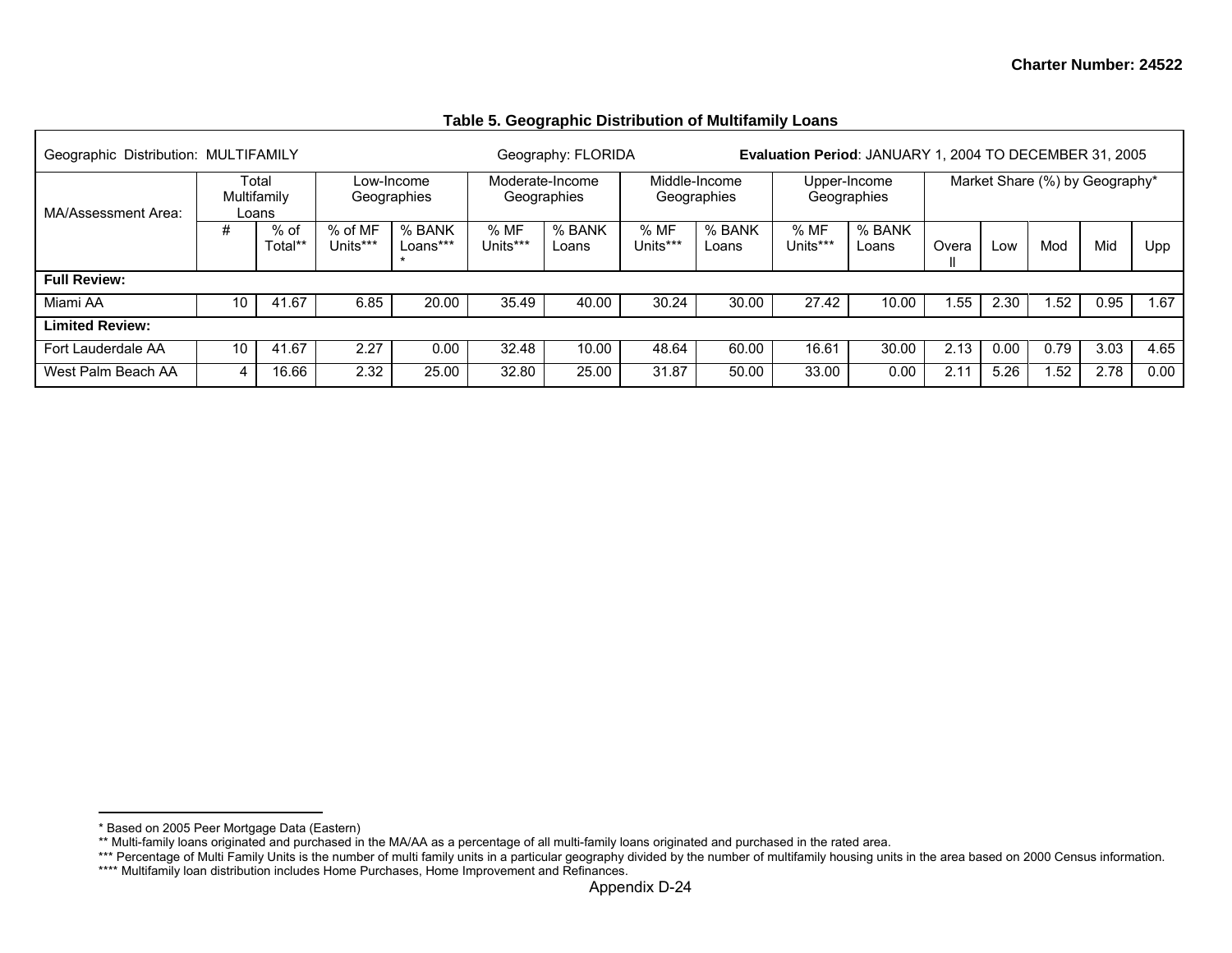## **Table 6. Geographic Distribution of Small Loans to Businesses**

| Geographic Distribution: SMALL LOANS TO BUSINESSES<br>2005 |                                |                |                                    |                           |                                  |                              | Geography: FLORIDA                 |                           |                                  | <b>Evaluation Period: JANUARY 1, 2004 TO DECEMBER 31,</b> |        |      |      |                                |      |
|------------------------------------------------------------|--------------------------------|----------------|------------------------------------|---------------------------|----------------------------------|------------------------------|------------------------------------|---------------------------|----------------------------------|-----------------------------------------------------------|--------|------|------|--------------------------------|------|
|                                                            | Total<br><b>Business Loans</b> | Small          |                                    | Low-Income<br>Geographies | Moderate-Income                  | Geographies                  | Middle-Income<br>Geographies       |                           | Geographies                      | Upper-Income                                              |        |      |      | Market Share (%) by Geography* |      |
| MA/Assessment<br>Area:                                     | #                              | % of<br>Total* | $%$ of<br><b>Busines</b><br>ses*** | %<br><b>BANK</b><br>Loans | % of<br><b>Busines</b><br>ses*** | $\%$<br><b>BANK</b><br>-oans | $%$ of<br><b>Busines</b><br>ses*** | %<br><b>BANK</b><br>Loans | % of<br><b>Busines</b><br>ses*** | %<br><b>BANK</b><br>Loans                                 | Overal | Low  | Mod  | Mid                            | Upp  |
| <b>Full Review:</b>                                        |                                |                |                                    |                           |                                  |                              |                                    |                           |                                  |                                                           |        |      |      |                                |      |
| Miami AA                                                   | 974                            | 62.96          | 4.94                               | 5.13                      | 22.05                            | 21.46                        | 32.29                              | 31.31                     | 40.31                            | 42.09                                                     | 0.78   | 0.99 | 0.91 | 0.77                           | 0.74 |
| <b>Limited Review:</b>                                     |                                |                |                                    |                           |                                  |                              |                                    |                           |                                  |                                                           |        |      |      |                                |      |
| Fort Lauderdale AA                                         | 381                            | 24.63          | 4.75                               | 4.99                      | 22.72                            | 24.67                        | 42.65                              | 42.26                     | 29.88                            | 28.08                                                     | 0.34   | 0.52 | 0.38 | 0.34                           | 0.31 |
| West Palm Beach<br>AA                                      | 192                            | 12.41          | 2.96                               | 2.60                      | 21.22                            | 13.02                        | 34.72                              | 32.29                     | 40.95                            | 52.08                                                     | 0.23   | 0.26 | 0.14 | 0.24                           | 0.27 |

<sup>\*</sup> Based on 2005 Peer Small Business Data -- US and PR

<sup>\*\*</sup> Small loans to businesses originated and purchased in the MA/AA as a percentage of all small loans to businesses originated and purchased in the rated area.

<sup>\*\*\*</sup> Source Data - Dun and Bradstreet (2006).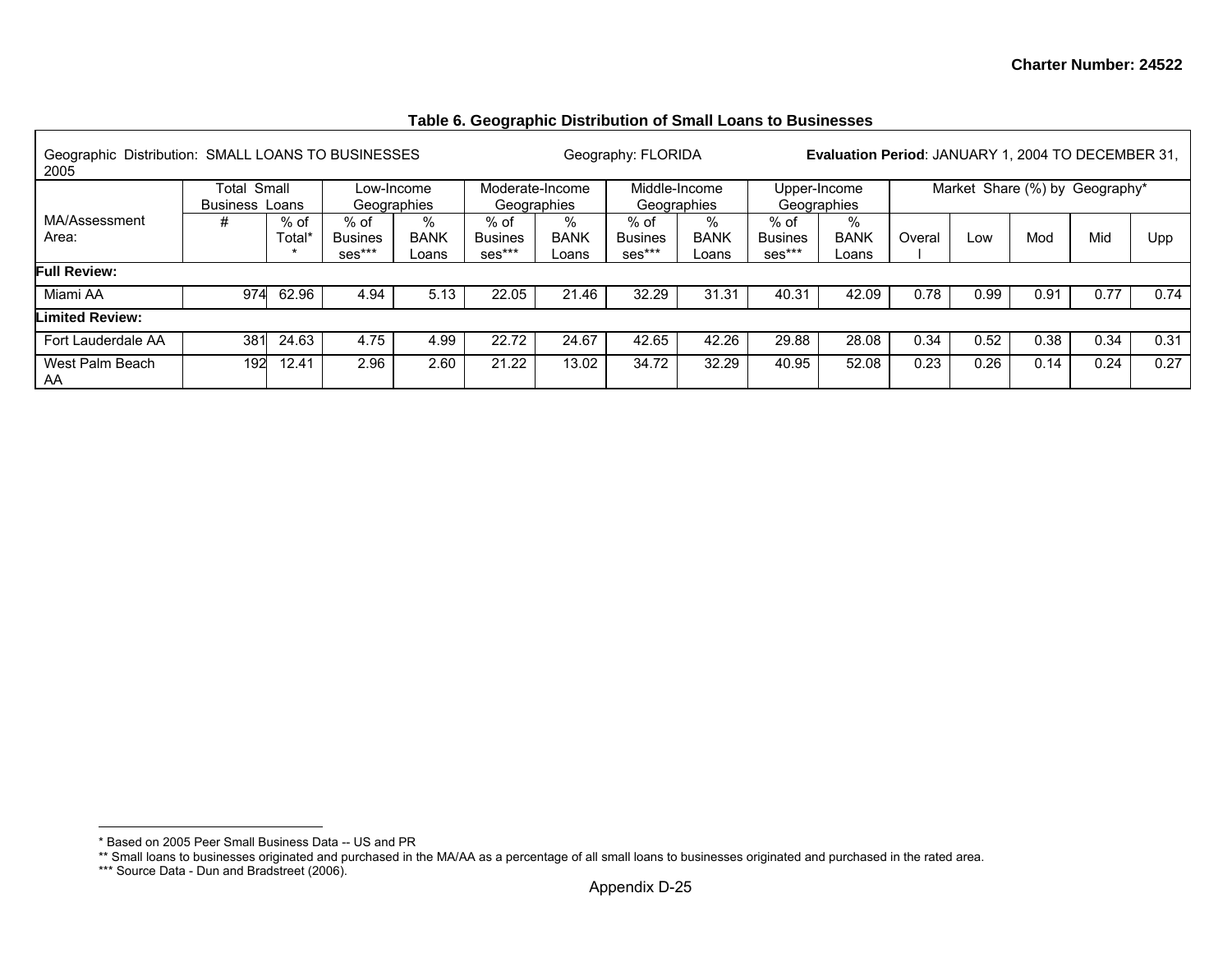| Table 8. Borrower Distribution of Home Purchase Loans |  |
|-------------------------------------------------------|--|
|-------------------------------------------------------|--|

| Borrower Distribution: HOME PURCHASE |                                   |                |                        |                                   |                     | Geography: FLORIDA                   |                        |                                   |                                     | Evaluation Period: JANUARY 1, 2004 TO DECEMBER 31, 2005 |       |      |                  |      |      |
|--------------------------------------|-----------------------------------|----------------|------------------------|-----------------------------------|---------------------|--------------------------------------|------------------------|-----------------------------------|-------------------------------------|---------------------------------------------------------|-------|------|------------------|------|------|
|                                      | ∣ Home<br>Total<br>Purchase Loans |                |                        | Low-Income<br><b>Borrowers</b>    |                     | Moderate-Income<br>Borrowers         |                        | Middle-Income<br><b>Borrowers</b> |                                     | Upper-Income<br><b>Borrowers</b>                        |       |      | Share*<br>Market |      |      |
| MA/Assessment Area:                  | #                                 | % of<br>Total* | %<br>Familie<br>$x***$ | %<br><b>BANK</b><br>Loans**<br>** | %<br>Familie<br>s11 | %<br><b>BANK</b><br>Loans**<br>$***$ | %<br>Familie<br>$S***$ | % BANK<br>Loans****               | $\frac{0}{0}$<br>Families*<br>$***$ | % BANK<br>Loans****                                     | Overa | Low  | Mod              | Mid  | Upp  |
| <b>Full Review:</b>                  |                                   |                |                        |                                   |                     |                                      |                        |                                   |                                     |                                                         |       |      |                  |      |      |
| Miami AA                             | 4,368                             | 43.26          | 23.00                  | .05                               | 16.98               | 8.65                                 | 18.53                  | 21.23                             | 41.50                               | 69.08                                                   | 1.12  | 3.59 | 2.57             | 1.35 | 1.01 |
| Limited Review:                      |                                   |                |                        |                                   |                     |                                      |                        |                                   |                                     |                                                         |       |      |                  |      |      |
| Fort Lauderdale AA                   | 3.379                             | 33.47          | 20.85                  | 2.22                              | 18.17               | 17.61                                | 20.48                  | 26.70                             | 40.50                               | 53.46                                                   | 0.09  | 0.83 | . 94             | 1.40 | 0.87 |
| West Palm Beach AA                   | 2,350                             | 23.27          | 19.13                  | 4.37                              | 18.54               | 17.24                                | 20.68                  | 24.67                             | 41.64                               | 53.72                                                   | .25   | 2.72 | 2.59             | 1.57 | 0.90 |

<sup>\*</sup> Based on 2005 Peer Mortgage Data (Eastern)

<sup>\*\*</sup> As a percentage of loans with borrower income information available. No information was available for 52.2% of loans originated and purchased by bank.

<sup>\*\*\*</sup> Percentage of Families is based on the 2000 Census information.

<sup>\*\*\*\*</sup> Home purchase loans originated and purchased in the MA/AA as a percentage of all home purchase loans originated and purchased in the rated area.

<sup>11</sup> Data shown includes only One to Four-family and manufactured housing. (Property type of 1 or 2)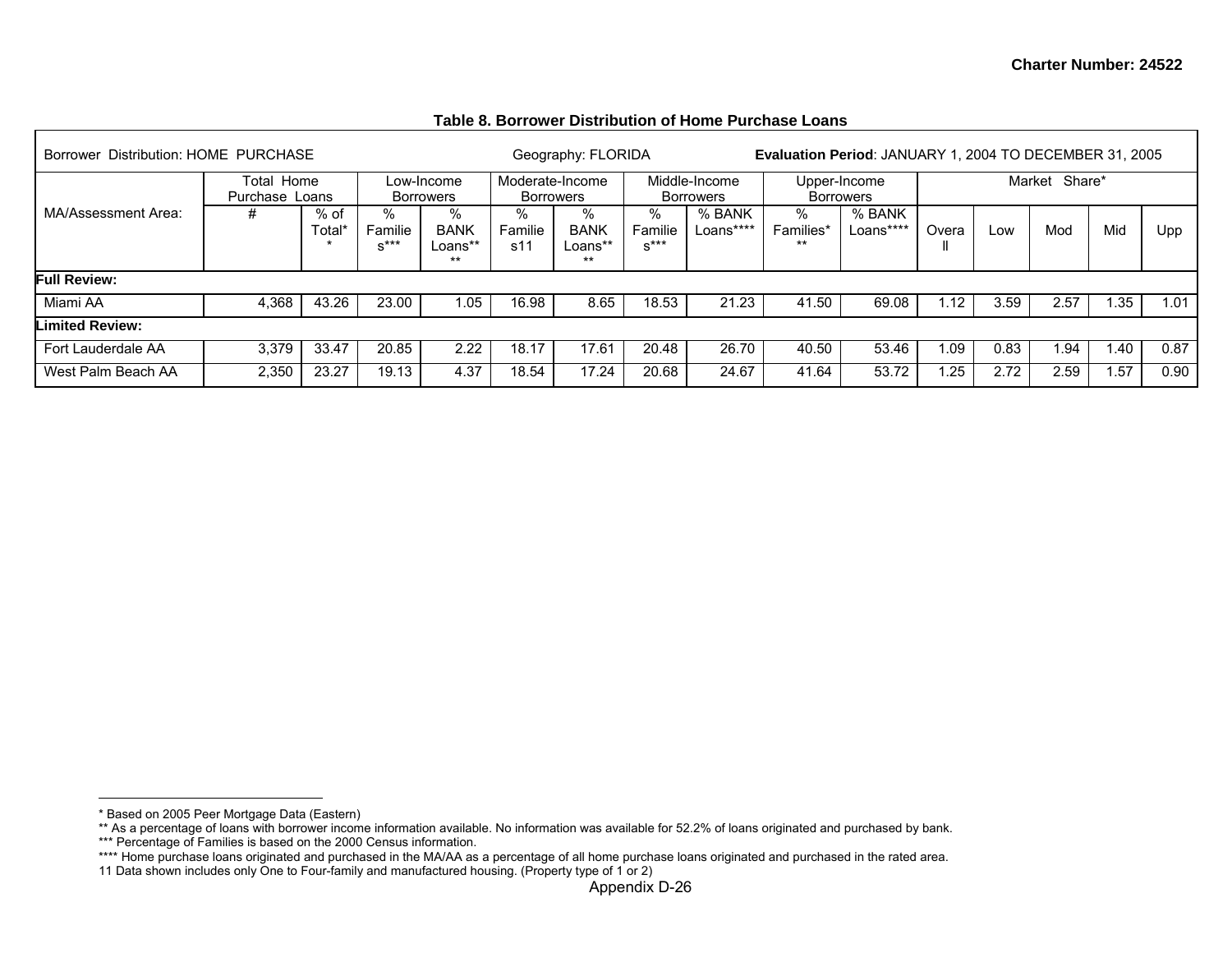| <b>Borrower</b><br>31, 2005 | Distribution: HOME IMPROVEMENT  |                  |                       |                                |                     |                              | Geography: FLORIDA   |                                   |                       | Evaluation Period: JANUARY 1, 2004 TO DECEMBER |         |        |        |      |      |
|-----------------------------|---------------------------------|------------------|-----------------------|--------------------------------|---------------------|------------------------------|----------------------|-----------------------------------|-----------------------|------------------------------------------------|---------|--------|--------|------|------|
|                             | Total Home<br>Improvement Loans |                  |                       | Low-Income<br><b>Borrowers</b> |                     | Moderate-Income<br>Borrowers |                      | Middle-Income<br><b>Borrowers</b> |                       | Upper-Income<br><b>Borrowers</b>               |         | Market | Share* |      |      |
| MA/Assessment<br>Area:      | #                               | $%$ of<br>Total* | ℅<br>Famil<br>$es***$ | % BANK<br>Loans****            | %<br>Families<br>12 | % BANK<br>Loans****          | %<br>Families*<br>** | % BANK<br>Loans****               | %<br>lFamilies*<br>** | % BANK<br>Loans****                            | Overall | Low    | Mod    | Mid  | Upp  |
| <b>Full Review:</b>         |                                 |                  |                       |                                |                     |                              |                      |                                   |                       |                                                |         |        |        |      |      |
| Miami AA                    | 804                             | 46.02            | 23.00                 | 1.15                           | 16.98               | 11.64                        | 18.53                | 30.69                             | 41.50                 | 56.52                                          | 6.77    | 2.05   | 7.02   | 8.08 | 6.42 |
| Limited Review:             |                                 |                  |                       |                                |                     |                              |                      |                                   |                       |                                                |         |        |        |      |      |
| Fort Lauderdale<br>AA       | 574                             | 32.86            | 20.85                 | 3.16                           | 18.17               | 19.89                        | 20.48                | 29.93                             | 40.50                 | 47.03                                          | 4.75    | 3.77   | 5.62   | 4.70 | 4.58 |
| West Palm Beach<br>AA       | 369                             | 21.12            | 19.13                 | 3.79                           | 18.54               | 24.20                        | 20.68                | 41.11                             | 41.64                 | 30.90                                          | 3.75    | i.81   | 5.10   | 4.70 | 2.86 |

#### **Table 9. Borrower Distribution of Home Improvement Loans**

<sup>\*</sup> Based on 2005 Peer Mortgage Data (Eastern)

<sup>\*\*</sup> As a percentage of loans with borrower income information available. No information was available for 4.8% of loans originated and purchased by bank.

<sup>\*\*\*</sup> Percentage of Families is based on the 2000 Census information.

<sup>\*\*\*\*</sup> Home improvement loans originated and purchased in the MA/AA as a percentage of all home improvement loans originated and purchased in the rated area.

<sup>12</sup> Data shown includes only One to Four-family and manufactured housing. (Property type of 1 or 2)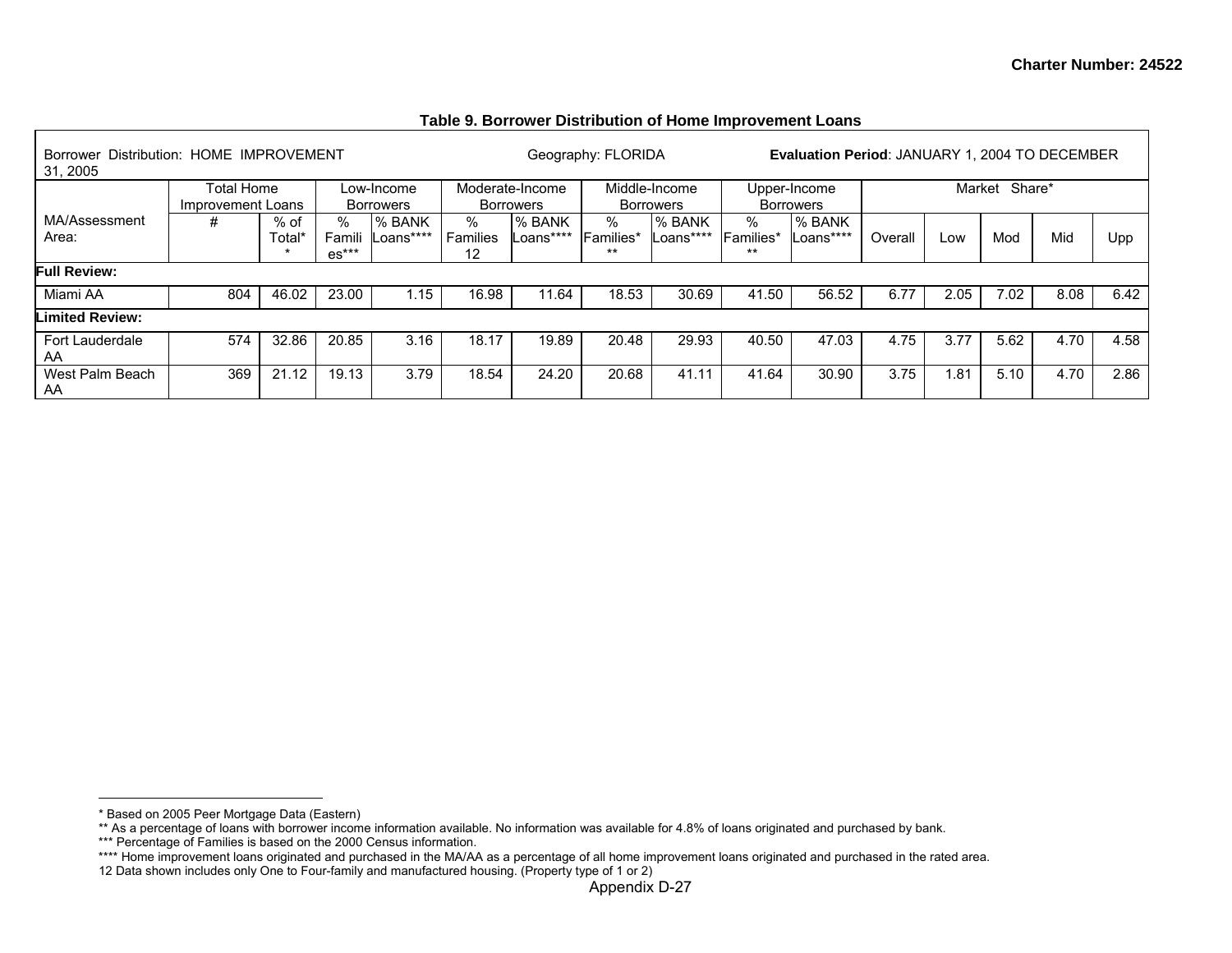| Borrower<br>31, 2005   | Distribution: HOME MORTGAGE REFINANCE                                                                |       |                   |                     |                     |                                     | Geography: FLORIDA      |                                   |                                  | <b>Evaluation Period: JANUARY 1, 2004 TO DECEMBER</b> |       |        |        |      |      |
|------------------------|------------------------------------------------------------------------------------------------------|-------|-------------------|---------------------|---------------------|-------------------------------------|-------------------------|-----------------------------------|----------------------------------|-------------------------------------------------------|-------|--------|--------|------|------|
| MA/Assessment          | <b>Total Home</b><br>Low-Income<br>Mortgage Refinance<br><b>Borrowers</b><br>Loans<br>%<br>% of<br># |       |                   |                     |                     | Moderate-Income<br><b>Borrowers</b> |                         | Middle-Income<br><b>Borrowers</b> | Upper-Income<br><b>Borrowers</b> |                                                       |       | Market | Share* |      |      |
| Area:                  |                                                                                                      | Total | Families<br>$***$ | % BANK<br>Loans**** | ℅<br>Families<br>13 | % BANK<br>Loans****                 | %<br>Families*<br>$***$ | % BANK<br>Loans****               | %<br>Families*<br>$***$          | %<br><b>BANK</b><br>Loans**<br>$***$                  | Overa | Low    | Mod    | Mid  | Upp  |
| <b>Full Review:</b>    |                                                                                                      |       |                   |                     |                     |                                     |                         |                                   |                                  |                                                       |       |        |        |      |      |
| Miami AA               | 4.724                                                                                                | 39.91 | 23.00             | $\overline{.18}$    | 16.98               | 11.74                               | 18.53                   | 28.52                             | 41.50                            | 58.57                                                 | 2.23  | 1.34   | 2.06   | 2.51 | 2.17 |
| <b>Limited Review:</b> |                                                                                                      |       |                   |                     |                     |                                     |                         |                                   |                                  |                                                       |       |        |        |      |      |
| Fort Lauderdale<br>AA  | 4.453                                                                                                | 37.62 | 20.85             | 3.75                | 18.17               | 21.01                               | 20.48                   | 32.37                             | 40.50                            | 42.87                                                 | 2.01  | .64    | 2.21   | 2.33 | 1.79 |
| West Palm Beach<br>AA  | 2,661                                                                                                | 22.48 | 19.13             | 4.45                | 18.54               | 24.26                               | 20.68                   | 31.07                             | 41.64                            | 40.22                                                 | 1.76  | 1.47   | 1.89   | 2.15 | 1.53 |

### **Table 10. Borrower Distribution of Home Mortgage Refinance Loans**

<sup>\*</sup> Based on 2005 Peer Mortgage Data (Eastern)

<sup>\*\*</sup> As a percentage of loans with borrower income information available. No information was available for 41.5% of loans originated and purchased by bank.

<sup>\*\*\*</sup> Percentage of Families is based on the 2000 Census information.

<sup>\*\*\*\*</sup> Home refinance loans originated and purchased in the MA/AA as a percentage of all home refinance loans originated and purchased in the rated area.

<sup>13</sup> Data shown includes only One to Four-family and manufactured housing. (Property type of 1 or 2)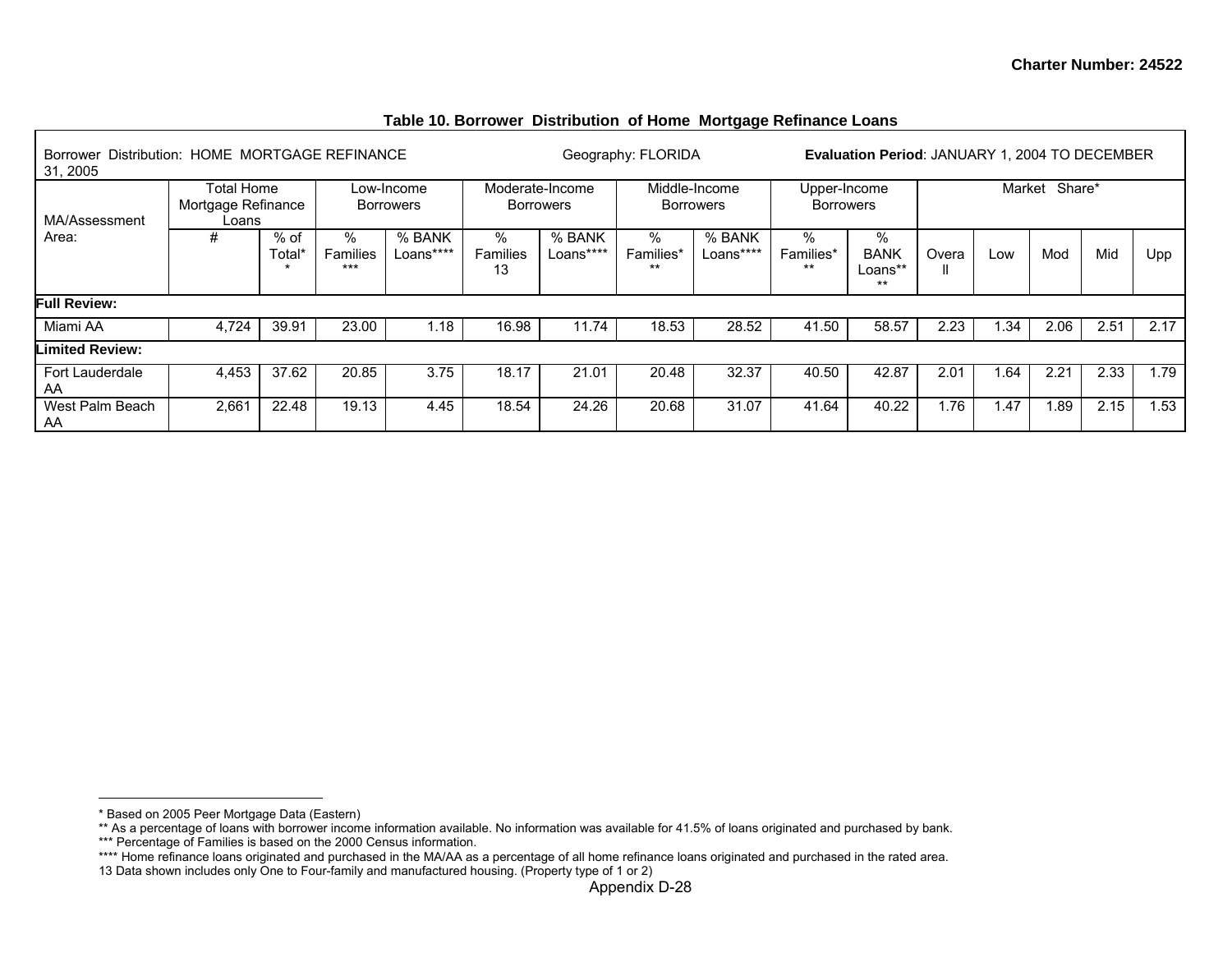| Distribution: SMALL LOANS TO BUSINESSES<br><b>Borrower</b><br>2005 |                                       |                |                             |                                    |                      | Geography: FLORIDA                                   | <b>Evaluation Period: JANUARY 1, 2004 TO DECEMBER 31,</b> |      |                            |
|--------------------------------------------------------------------|---------------------------------------|----------------|-----------------------------|------------------------------------|----------------------|------------------------------------------------------|-----------------------------------------------------------|------|----------------------------|
|                                                                    | Total Small<br>Loans to<br>Businesses |                | <b>Businesses With</b>      | Revenues of \$1 million<br>or less |                      | Loans by Original Amount Regardless of Business Size |                                                           |      | Market Share*              |
|                                                                    | #                                     | % of<br>Total* | $%$ of<br><b>Businesses</b> | % BANK<br>Loans****                | \$100,000 or<br>less | >\$100,000 to<br>\$250,000                           | >\$250,000 to<br>\$1,000,000                              | ΑI   | Rev\$ 1 Million or<br>Less |
| MA/Assessment Area:                                                |                                       |                | $***$                       |                                    |                      |                                                      |                                                           |      |                            |
| <b>Full Review:</b>                                                |                                       |                |                             |                                    |                      |                                                      |                                                           |      |                            |
| Miami AA                                                           | 985                                   | 63.22          | 64.00                       | 54.62                              | 85.79                | 10.46                                                | 3.76                                                      | 0.78 | 1.00                       |
| <b>Limited Review:</b>                                             |                                       |                |                             |                                    |                      |                                                      |                                                           |      |                            |
| Fort Lauderdale AA                                                 | 381                                   | 24.45          | 66.12                       | 54.59                              | 88.71                | 6.04                                                 | 5.25                                                      | 0.34 | 0.44                       |
| West Palm Beach AA                                                 | 192                                   | 12.32          | 65.30                       | 67.71                              | 81.77                | 9.38                                                 | 8.85                                                      | 0.23 | 0.35                       |

#### **Table11. Borrower Distribution of Small Loans to Businesses**

<sup>\*</sup> Based on 2005 Peer Small Business Data -- US and PR

<sup>\*\*</sup> Small loans to businesses originated and purchased in the MA/AA as a percentage of all small loans to businesses originated and purchased in the rated area.

<sup>\*\*\*</sup> Businesses with revenues of \$1 million or less as a percentage of all businesses (Source D&B - 2006).

<sup>\*\*\*\*</sup> Small loans to businesses with revenues of \$1 million or less as a percentage of all loans reported as small loans to businesses. No information was available for 1.22% of small loans to businesses originated and purchased by the bank.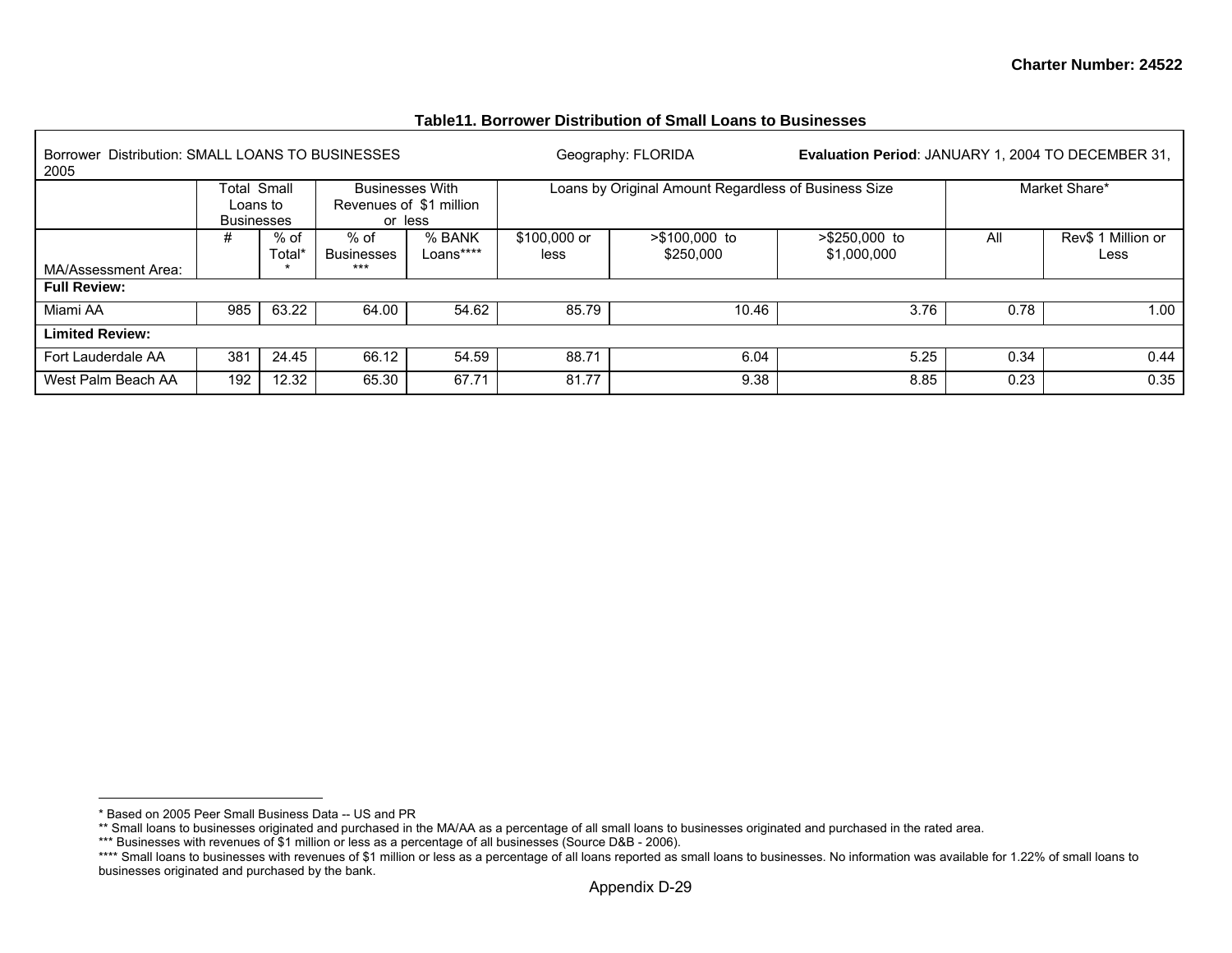| <b>QUALIFIED INVESTMENTS</b>                        |          |                           |    | Geography: FLORIDA         |    | Evaluation Period: FEBRUARY 24, 2003 TO SEPTEMBER 25, 2006 |            |              |                        |
|-----------------------------------------------------|----------|---------------------------|----|----------------------------|----|------------------------------------------------------------|------------|--------------|------------------------|
| MA/Assessment Area:                                 |          | Prior Period Investments* |    | Current Period Investments |    | Total Investments                                          |            |              | Unfunded Commitments** |
|                                                     | #        | \$(000's)                 | #  | \$(000's)                  | #  | \$(000's)                                                  | % of Total | #            | \$(000's)              |
| <b>Full Review:</b>                                 |          |                           |    |                            |    |                                                            |            |              |                        |
| Miami AA                                            |          | 523                       | 22 | 1,021                      | 23 | .544                                                       | 4.22       | 2            | 865                    |
| <b>Limited Review:</b>                              |          |                           |    |                            |    |                                                            |            |              |                        |
| Fort Lauderdale AA                                  | ۵        |                           | 2  | 3                          | 2  | 3                                                          | 0.01       | 0            | 0                      |
| West Palm Beach AA                                  | 0        |                           |    | 510                        |    | 510                                                        | 1.39       | $\mathbf{0}$ | $\mathbf{0}$           |
|                                                     |          |                           |    |                            |    |                                                            |            |              |                        |
| <b>Broader Area With</b>                            | $\Omega$ |                           | 43 | 232                        | 43 | 232                                                        | 0.63       | 0            | 0                      |
| Potential to Benefit the AA                         |          |                           |    |                            |    |                                                            |            |              |                        |
| Broader Area Without<br>Potential to Benefit the AA | 0        |                           | 13 | 34,280                     | 13 | 34,280                                                     | 93.74      | 4            | 13,301                 |

#### **Table 14. Qualified Investments**

<sup>\* &#</sup>x27;Prior Period Investments' means investments made in a previous period that are outstanding as of the examination date.

<sup>\*\* &#</sup>x27;Unfunded Commitments' means legally binding investment commitments that are tracked and recorded by the institution's financial reporting system.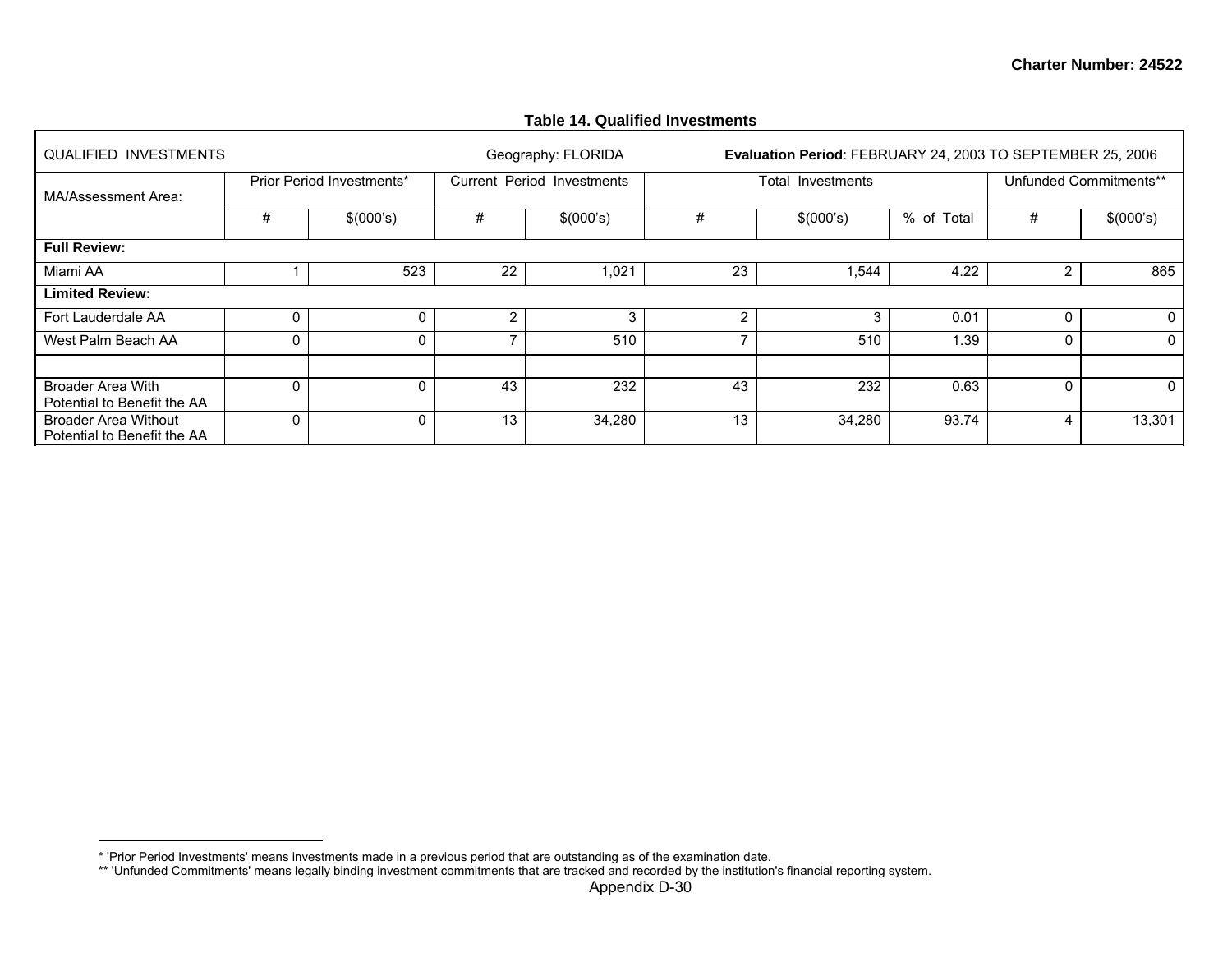٦

# **Table 15. Distribution of Branch Delivery System and Branch Openings/Closings**

| DISTRIBUTION OF BRANCH DELIVERY SYSTEM AND BRANCH OPENINGS/CLOSINGS<br>2004 TO SEPTEMBER 25, 2006 |                         |                                      |                              |                 |                   |                                                      |       |                       |                       | Geography: FLORIDA |                           |                               |      |      | <b>Evaluation Period: JANUARY 1.</b>     |       |       |
|---------------------------------------------------------------------------------------------------|-------------------------|--------------------------------------|------------------------------|-----------------|-------------------|------------------------------------------------------|-------|-----------------------|-----------------------|--------------------|---------------------------|-------------------------------|------|------|------------------------------------------|-------|-------|
|                                                                                                   | Deposi<br>ts            |                                      |                              | <b>Branches</b> |                   |                                                      |       |                       |                       |                    | Branch Openings/Closings  |                               |      |      | Population                               |       |       |
| MA/Assessment Area:                                                                               | $%$ of<br>Rated<br>Area | # of<br><b>BANK</b><br><b>Branch</b> | $%$ of<br>Rated<br>Area      |                 |                   | Location of Branches by<br>Income of Geographies (%) |       | # of<br><b>Branch</b> | # of<br><b>Branch</b> |                    | Net change in Location of | <b>Branches</b><br>$(+ or -)$ |      |      | % of Population within Each<br>Geography |       |       |
|                                                                                                   | Deposi<br>ts in<br>AA   | es                                   | <b>Branch</b><br>es in<br>AA | Low             | Mid<br>Mod<br>Upp |                                                      |       |                       | Closin<br>gs          | Low                | Mod                       | Mid                           | Upp  | Low  | Mod                                      | Mid   | Upp   |
| <b>Full Review:</b>                                                                               |                         |                                      |                              |                 |                   |                                                      |       |                       |                       |                    |                           |                               |      |      |                                          |       |       |
| Miami AA                                                                                          | 83.79                   | 10                                   | 62.50                        | 10.00           | 0.00              | 20.00                                                | 70.00 | 4                     | 0                     |                    |                           | $+1$                          | $+3$ | 4.89 | 28.61                                    | 35.68 | 30.79 |
| <b>Limited Review:</b>                                                                            |                         |                                      |                              |                 |                   |                                                      |       |                       |                       |                    |                           |                               |      |      |                                          |       |       |
| Fort Lauderdale AA                                                                                | 7.89                    |                                      | 25.00                        | 25.00           | 0.00              | 75.00                                                | 0.00  | $\overline{2}$        | 0                     | $+1$               | 0                         | $+1$                          | 0    | 3.57 | 26.43                                    | 43.13 | 26.88 |
| West Palm Beach AA                                                                                | 8.32                    | $\overline{2}$                       | 12.50                        | 0.00            | 0.00              | 50.00                                                | 50.00 | 0                     | 0                     | 0                  | O                         | $\mathbf{0}$                  | 0    | 2.71 | 28.98                                    | 34.62 | 33.57 |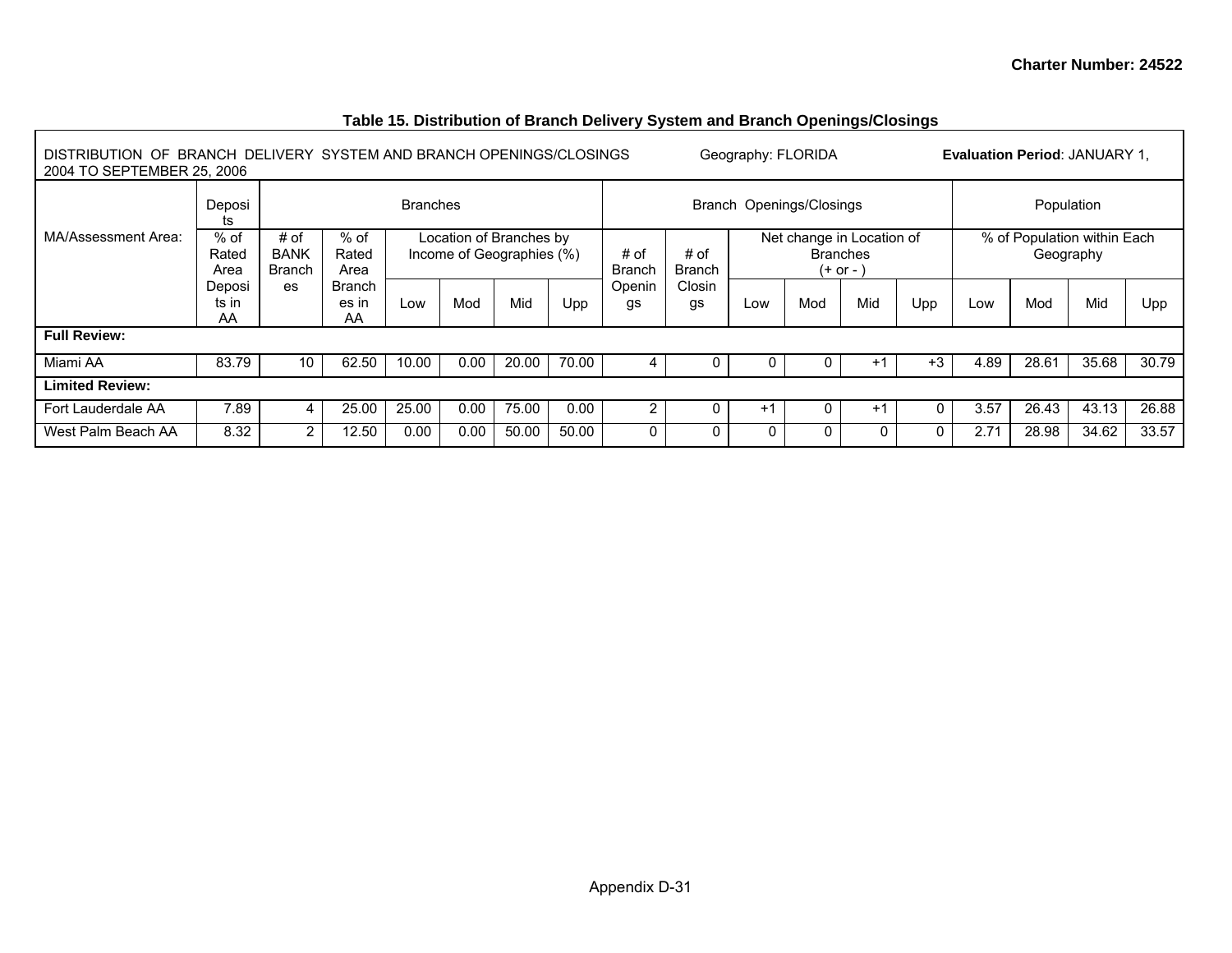|                                                     |                         |       |               |          |                                     | Table 1. Lending Volume |                      |   |                                  |        |                                                         |                                            |
|-----------------------------------------------------|-------------------------|-------|---------------|----------|-------------------------------------|-------------------------|----------------------|---|----------------------------------|--------|---------------------------------------------------------|--------------------------------------------|
| LENDING VOLUME                                      |                         |       |               |          | Geography: CALIFORNIA               |                         |                      |   |                                  |        | Evaluation Period: JANUARY 1, 2004 TO DECEMBER 31, 2005 |                                            |
|                                                     | $%$ of<br>Rated<br>Area |       | Home Mortgage |          | Small Loans to<br><b>Businesses</b> |                         | Small Loans to Farms |   | Community<br>Development Loans** |        | <b>Total Reported Loans</b>                             | % of Rated Area<br>Deposits in<br>MA/AA*** |
| MA/Assessment Area<br>$(2006)$ :                    | Loans (#)<br>in MA/AA*  | #     | \$ (000's)    | #        | \$ (000's)                          | #                       | \$ (000's)           | # | \$ (000's)                       | #      | \$(000's)                                               |                                            |
| <b>Full Review:</b>                                 |                         |       |               |          |                                     |                         |                      |   |                                  |        |                                                         |                                            |
| Los Angeles AA                                      | 80.12                   | 9,047 | 2,283,912     | ,367     | 68,783                              | 0                       | 0                    | 5 | 2,055                            | 10,419 | 2,354,750                                               | 38.61                                      |
|                                                     |                         |       |               |          |                                     |                         |                      |   |                                  |        |                                                         |                                            |
| <b>Limited Review:</b>                              |                         |       |               |          |                                     |                         |                      |   |                                  |        |                                                         |                                            |
| Oakland AA                                          | 10.53                   | ,334  | 365,856       | 35       | 3,719                               | 0                       | 0                    | 0 | 0.                               | ,369   | 369,575                                                 | 6.36                                       |
| San Francisco AA                                    | 9.35                    | 1.142 | 476,882       | 71       | 10,038                              | 0                       | 0                    | 4 | 62,600                           | 1,217  | 549,520                                                 | 55.03                                      |
| <b>Broader Area With Potentia</b><br>Benefit the AA | --------                | 0     |               | $\Omega$ |                                     | 0                       | $\mathbf{0}$         | 4 | 11,750                           | 4      | 11,750                                                  | --------                                   |

<sup>\*</sup> Loan Data as of December 31, 2005. Rated area refers to either state or multi-state MA rating area.

<sup>\*\*</sup> The evaluation period for Community Development Loans is from January 01, 2005 to December 31, 2005.

<sup>\*\*\*</sup> Deposit Data as of June 30, 2005. Rated Area refers to either the state, multi-state MA, or institution, as appropriate.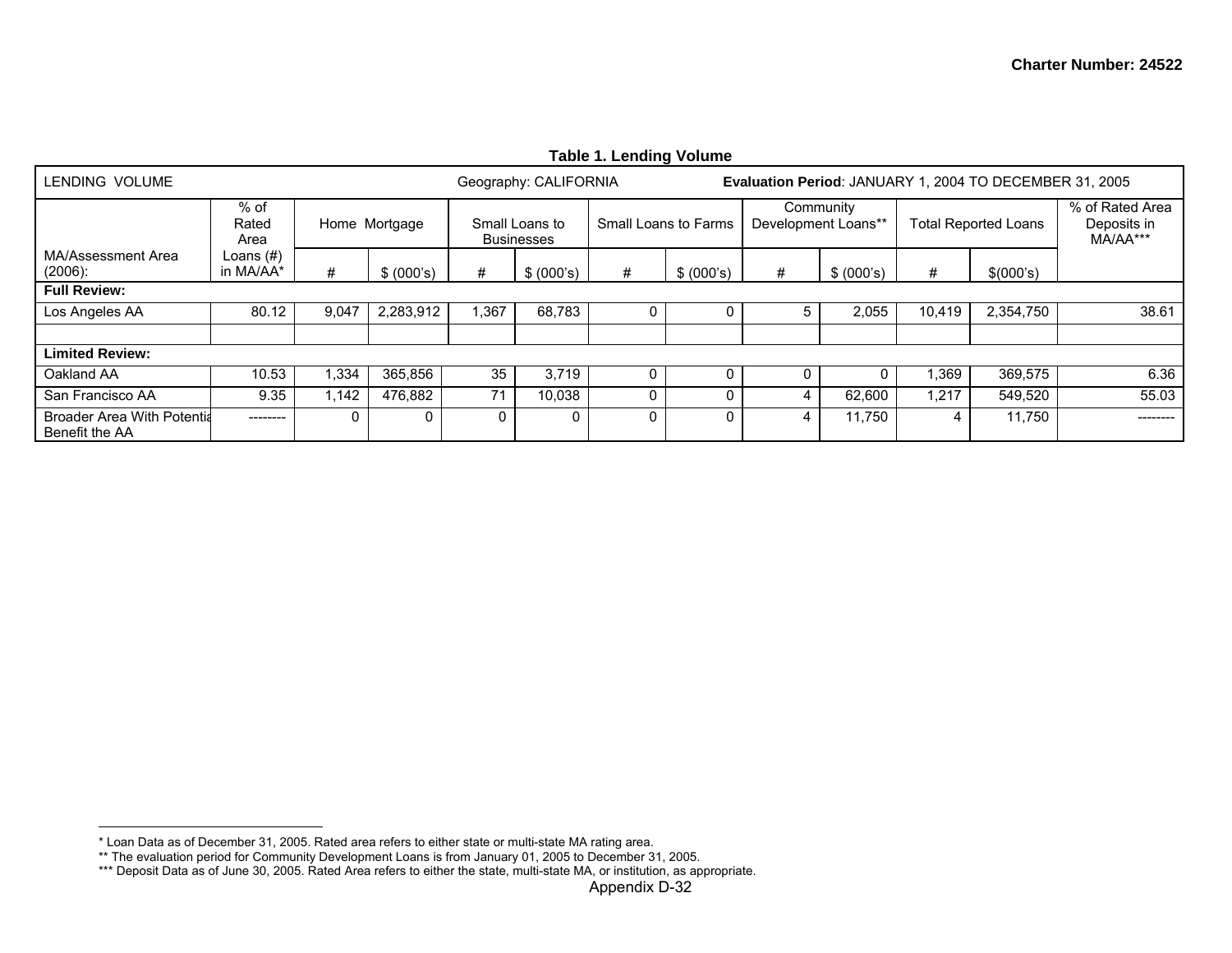|                                  |                                       | Table 1. Other Products |                                                         |            |
|----------------------------------|---------------------------------------|-------------------------|---------------------------------------------------------|------------|
| LENDING VOLUME                   |                                       | Geography: CALIFORNIA   | Evaluation Period: JANUARY 1, 2004 TO DECEMBER 31, 2005 |            |
|                                  | Other*<br>(Standby Letters of Credit) |                         | Other Optional Loans*<br>(80/20 Set aside)              |            |
| MA/Assessment Area<br>$(2006)$ : | #                                     | \$ (000's)              |                                                         | \$ (000's) |
| <b>Full Review:</b>              |                                       |                         |                                                         |            |
| Los Angeles AA                   |                                       | 5,576                   |                                                         | 4,100      |
| San Francisco AA                 |                                       | 0                       |                                                         | 0          |
| <b>Limited Review:</b>           |                                       |                         |                                                         |            |
| Oakland AA                       |                                       | 0                       |                                                         | 0          |

## **Table 1. Other Products**

<sup>\*</sup> The evaluation period for Optional Product Line(s) is from January 01, 2004 to December 31, 2005.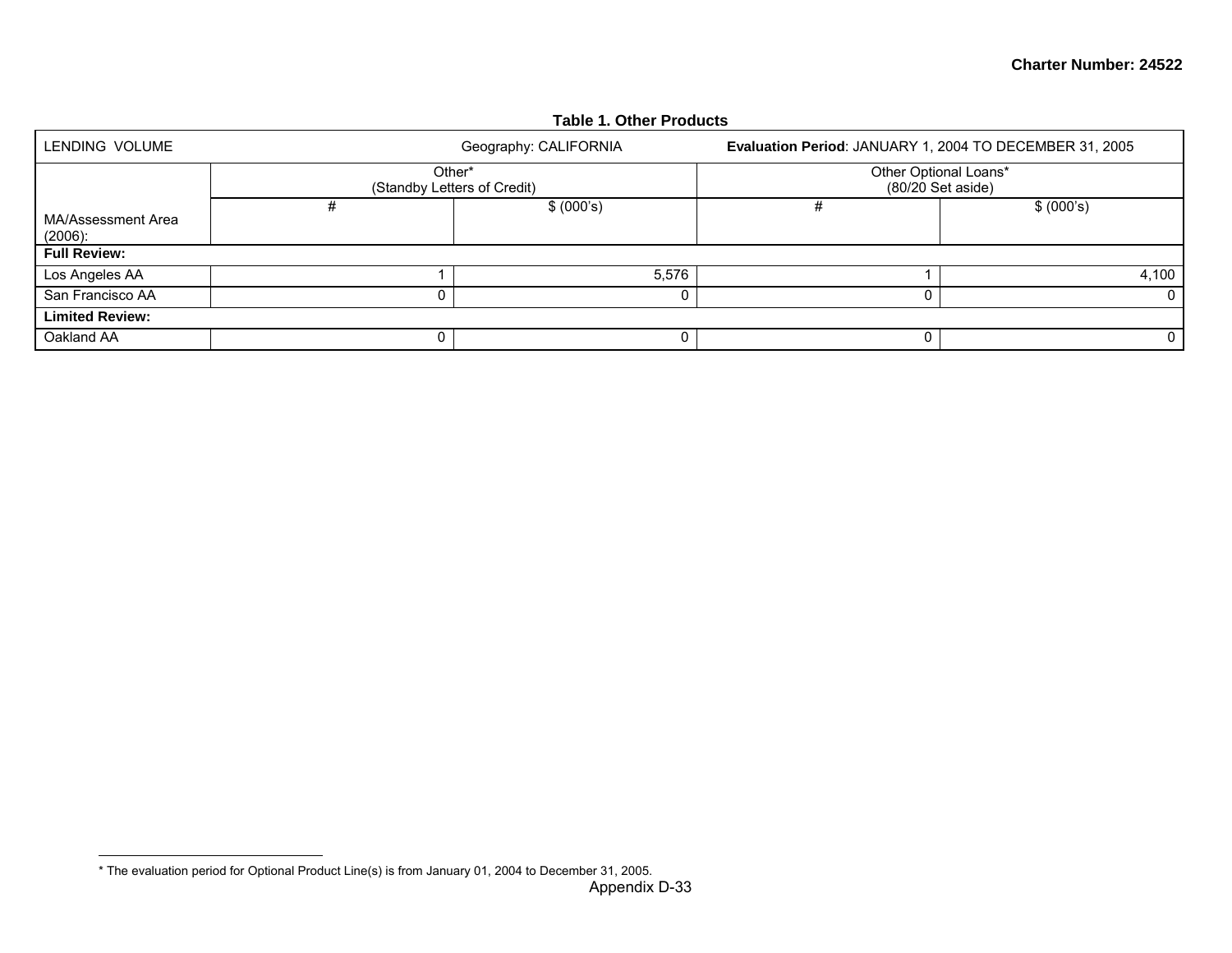| Geographic Distribution: HOME PURCHASE<br>2005 |       |                              |                                  |                           |                                  | Geography: CALIFORNIA          |                                  |                              | <b>Evaluation Period: JANUARY 1, 2004 TO DECEMBER 31,</b> |                             |       |               |                                |      |      |
|------------------------------------------------|-------|------------------------------|----------------------------------|---------------------------|----------------------------------|--------------------------------|----------------------------------|------------------------------|-----------------------------------------------------------|-----------------------------|-------|---------------|--------------------------------|------|------|
|                                                |       | Total Home<br>Purchase Loans |                                  | Low-Income<br>Geographies |                                  | Moderate-Income<br>Geographies |                                  | Middle-Income<br>Geographies |                                                           | Upper-Income<br>Geographies |       |               | Market Share (%) by Geography* |      |      |
| MA/Assessment Area:                            | #     | % of<br>Total**              | $\%$<br>Owner<br>Occ<br>Units*** | % BANK<br>Loans***        | $\%$<br>Owner<br>Occ<br>Units*** | % BANK<br>Loans                | $\%$<br>Owner<br>Occ<br>Units*** | % BANK<br>Loans              | $\%$<br>Owner<br>Occ.<br>Units***                         | % BANK<br>Loans             | Overa | Low           | Mod                            | Mid  | Upp  |
| <b>Full Review:</b>                            |       |                              |                                  |                           |                                  |                                |                                  |                              |                                                           |                             |       |               |                                |      |      |
| Los Angeles AA                                 | 2,879 | 77.79                        | 2.22                             | 5.21                      | 19.20                            | 28.52                          | 28.47                            | 35.29                        | 50.12                                                     | 30.98                       | 2.15  | 3.03          | 2.68                           | 2.43 | 1.51 |
| <b>Limited Review:</b>                         |       |                              |                                  |                           |                                  |                                |                                  |                              |                                                           |                             |       |               |                                |      |      |
| Oakland AA                                     | 442   | 11.94                        | 11.95                            | 30.09                     | 24.22                            | 33.71                          | 31.33                            | 23.08                        | 32.50                                                     | 13.12                       | .39   | $2.1^{\circ}$ | 1.48                           | 1.01 | 0.79 |
| San Francisco AA                               | 380   | 10.27                        | 3.13                             | 11.05                     | 22.70                            | 27.63                          | 46.45                            | 33.95                        | 27.73                                                     | 27.37                       | .23   | 1.80          | .22                            | 1.08 | 1.20 |

## **Table 2. Geographic Distribution of Home Purchase Loans**

<sup>\*</sup> Based on 2005 Peer Mortgage Data (Western)

<sup>\*\*</sup> Home purchase loans originated and purchased in the MA/AA as a percentage of all home purchase loans originated and purchased in the rated area.

<sup>\*\*\*</sup> Percentage of Owner Occupied Units is the number of owner occupied units in a particular geography divided by the number of owner occupied housing units in the area based on 2000 Census information.

<sup>\*\*\*\*</sup> Data shown includes only One to Four-family and manufactured housing. (Property type of 1 or 2)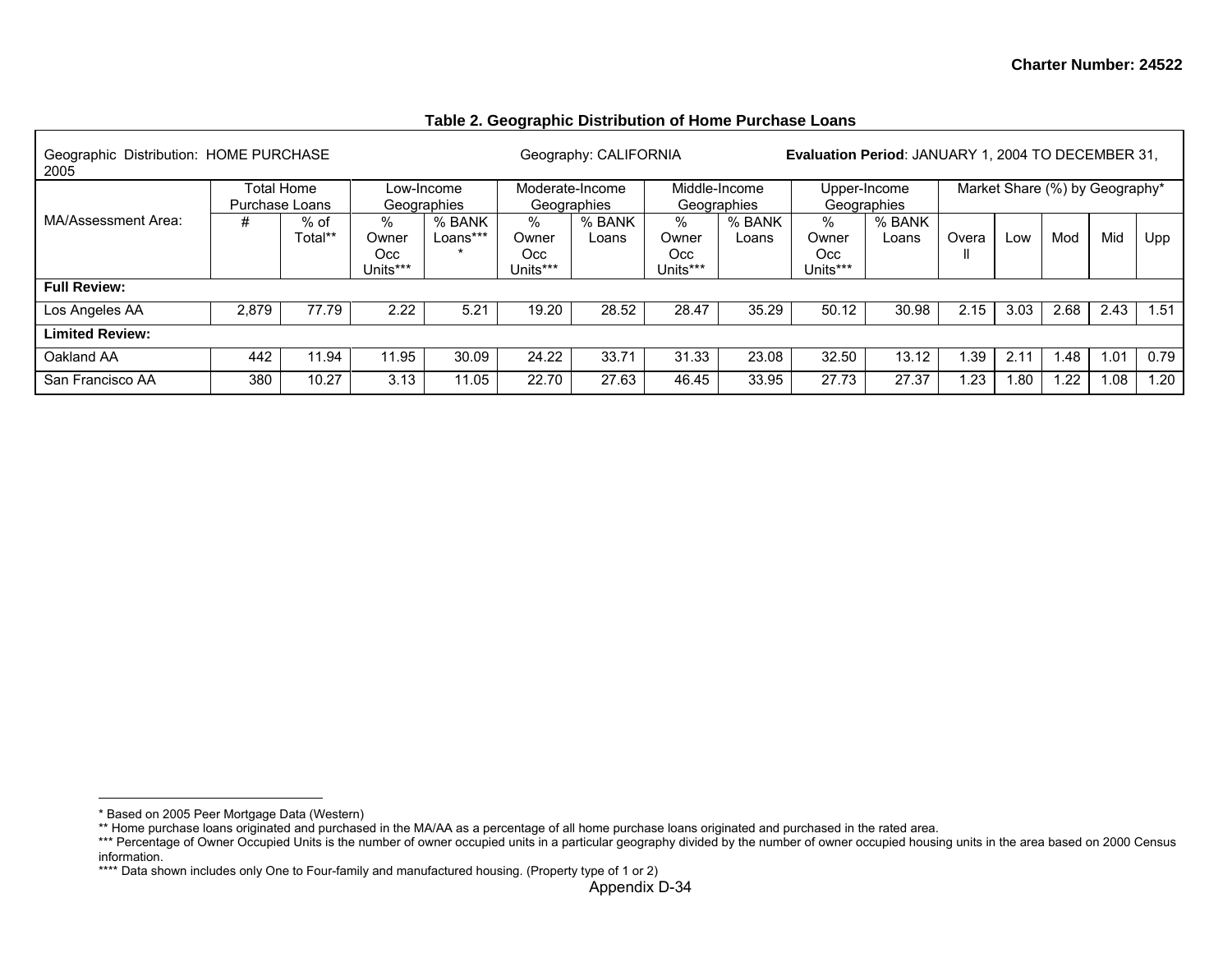| Geographic Distribution: HOME IMPROVEMENT<br>2005 |                                           |                  |                               |                           |                               | Geography: CALIFORNIA          |                               |                              |                                  | <b>Evaluation Period: JANUARY 1, 2004 TO DECEMBER 31.</b> |             |                                |      |      |      |
|---------------------------------------------------|-------------------------------------------|------------------|-------------------------------|---------------------------|-------------------------------|--------------------------------|-------------------------------|------------------------------|----------------------------------|-----------------------------------------------------------|-------------|--------------------------------|------|------|------|
| MA/Assessment Area:                               | <b>Total Home</b><br>Improvement<br>Loans |                  |                               | Low-Income<br>Geographies |                               | Moderate-Income<br>Geographies |                               | Middle-Income<br>Geographies |                                  | Upper-Income<br>Geographies                               |             | Market Share (%) by Geography* |      |      |      |
|                                                   | #                                         | $%$ of<br>Total* | %<br>Owner<br>Occ<br>Units*** | % BANK<br>Loans***        | %<br>Owner<br>Occ<br>Units*** | % BANK<br>Loans                | %<br>Owner<br>Occ<br>Units*** | % BANK<br>Loans              | $\%$<br>Owner<br>Occ<br>Units*** | % BANK<br>Loans                                           | Over<br>all | Low                            | Mod  | Mid  | Upp  |
| <b>Full Review:</b>                               |                                           |                  |                               |                           |                               |                                |                               |                              |                                  |                                                           |             |                                |      |      |      |
| Los Angeles AA                                    | ,120                                      | 82.05            | 2.22                          | 4.82                      | 19.20                         | 33.84                          | 28.47                         | 34.73                        | 50.12                            | 26.61                                                     | 4.60        | 5.31                           | 6.07 | 5.21 | 3.09 |
| <b>Limited Review:</b>                            |                                           |                  |                               |                           |                               |                                |                               |                              |                                  |                                                           |             |                                |      |      |      |
| Oakland AA                                        | 151                                       | 11.06            | 11.95                         | 29.14                     | 24.22                         | 45.70                          | 31.33                         | 12.58                        | 32.50                            | 12.58                                                     | 3.52        | 4.92                           | 4.60 | 1.81 | 2.31 |
| San Francisco AA                                  | 94                                        | 6.89             | 3.13                          | 6.38                      | 22.70                         | 35.11                          | 46.45                         | 39.36                        | 27.73                            | 19.15                                                     | 2.60        | 4.76                           | 2.70 | 2.77 | 1.75 |

#### **Table 3. Geographic Distribution of Home Improvement Loans**

<sup>\*</sup> Based on 2005 Peer Mortgage Data (Western)

<sup>\*\*</sup> Home improvement loans originated and purchased in the MA/AA as a percentage of all home improvement loans originated and purchased in the rated area.

<sup>\*\*\*</sup> Percentage of Owner Occupied Units is the number of owner occupied units in a particular geography divided by the number of owner occupied housing units in the area based on 2000 Census information.

<sup>\*\*\*\*</sup> Data shown includes only One to Four-family and manufactured housing. (Property type of 1 or 2)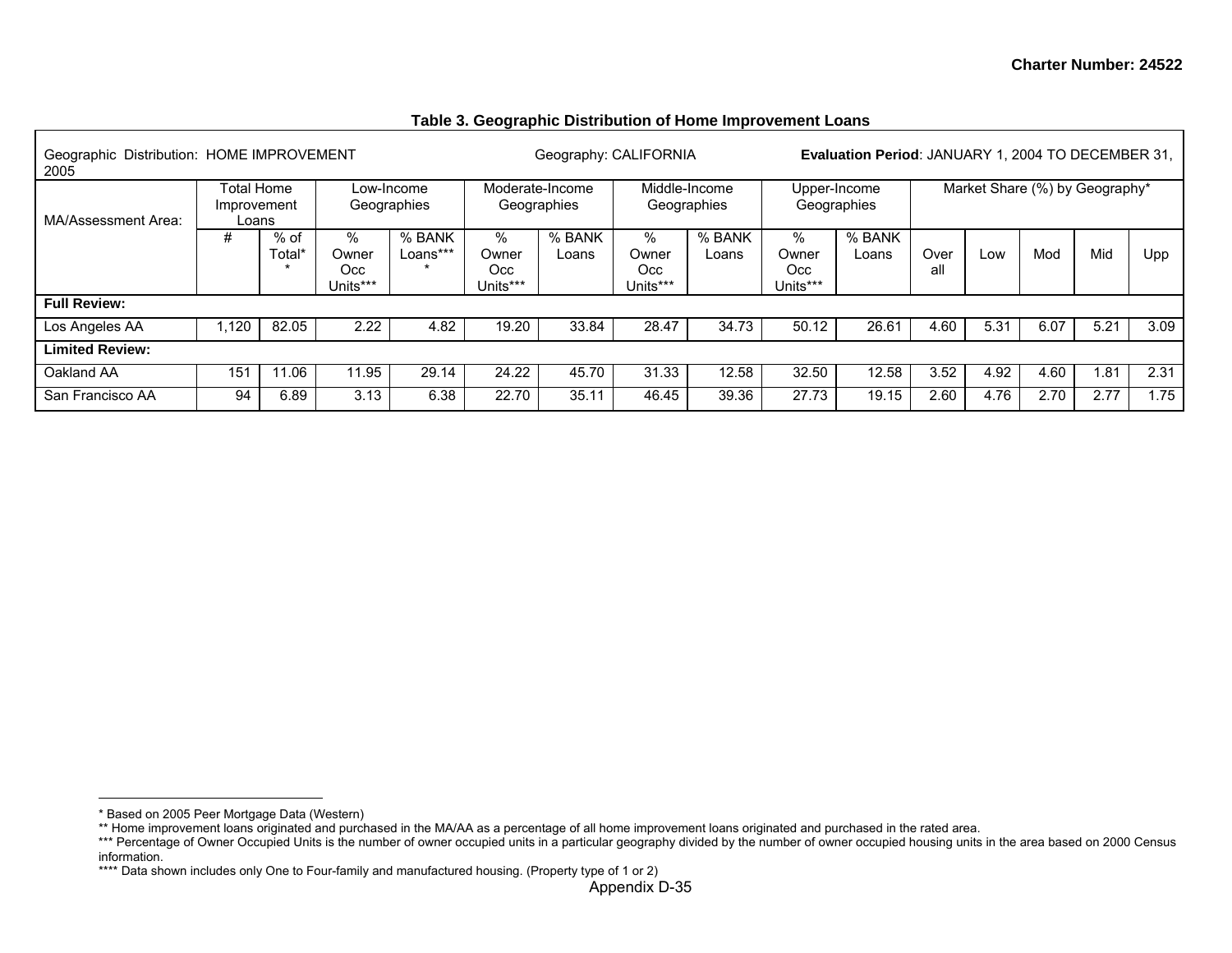| Geographic Distribution: HOME MORTGAGE REFINANCE<br><b>DECEMBER 31, 2005</b> |                                |                  |                             |                    |                            |                                | Geography: CALIFORNIA      |                              |                            | <b>Evaluation Period: JANUARY 1, 2004 TO</b> |       |      |                                |      |      |
|------------------------------------------------------------------------------|--------------------------------|------------------|-----------------------------|--------------------|----------------------------|--------------------------------|----------------------------|------------------------------|----------------------------|----------------------------------------------|-------|------|--------------------------------|------|------|
| MA/Assessment Area:                                                          | Mortgage<br>Refinance<br>Loans | Total Home       | Low-Income                  | Geographies        |                            | Moderate-Income<br>Geographies |                            | Middle-Income<br>Geographies |                            | Upper-Income<br>Geographies                  |       |      | Market Share (%) by Geography* |      |      |
|                                                                              | #                              | $%$ of<br>Total* | % Owner<br>Occ.<br>Units*** | % BANK<br>Loans*** | % Owner<br>Occ<br>Units*** | % BANK<br>Loans                | % Owner<br>Occ<br>Units*** | % BANK<br>Loans              | % Owner<br>Occ<br>Units*** | % BANK<br>Loans                              | Overa | Low  | Mod                            | Mid  | Upp  |
| <b>Full Review:</b>                                                          |                                |                  |                             |                    |                            |                                |                            |                              |                            |                                              |       |      |                                |      |      |
| Los Angeles AA                                                               | 5,007                          | 78.16            | 2.22                        | 3.20               | 19.20                      | 26.56                          | 28.47                      | 34.71                        | 50.12                      | 35.53                                        | .82   | 1.78 | 2.00                           | 2.14 | .48  |
| <b>Limited Review:</b>                                                       |                                |                  |                             |                    |                            |                                |                            |                              |                            |                                              |       |      |                                |      |      |
| Oakland AA                                                                   | 733                            | 11.44            | 11.95                       | 23.06              | 24.22                      | 35.61                          | 31.33                      | 22.37                        | 32.50                      | 18.96                                        | . 47  | .90  | 1.90                           | 1.11 | 0.83 |
| San Francisco AA                                                             | 666                            | 10.40            | 3.13                        | 5.86               | 22.70                      | 27.48                          | 46.45                      | 42.04                        | 27.73                      | 24.62                                        | .39   | .34  | 1.51                           | .50  | .11  |

## **Table 4. Geographic Distribution of Home Mortgage Refinance Loans**

<sup>\*</sup> Based on 2005 Peer Mortgage Data (Western)

<sup>\*\*</sup> Home refinance loans originated and purchased in the MA/AA as a percentage of all home refinance loans originated and purchased in the rated area.

<sup>\*\*\*</sup> Percentage of Owner Occupied Units is the number of owner occupied units in a particular geography divided by the number of owner occupied housing units in the area based on 2000 Census information.

<sup>\*\*\*\*</sup> Data shown includes only One to Four-family and manufactured housing. (Property type of 1 or 2)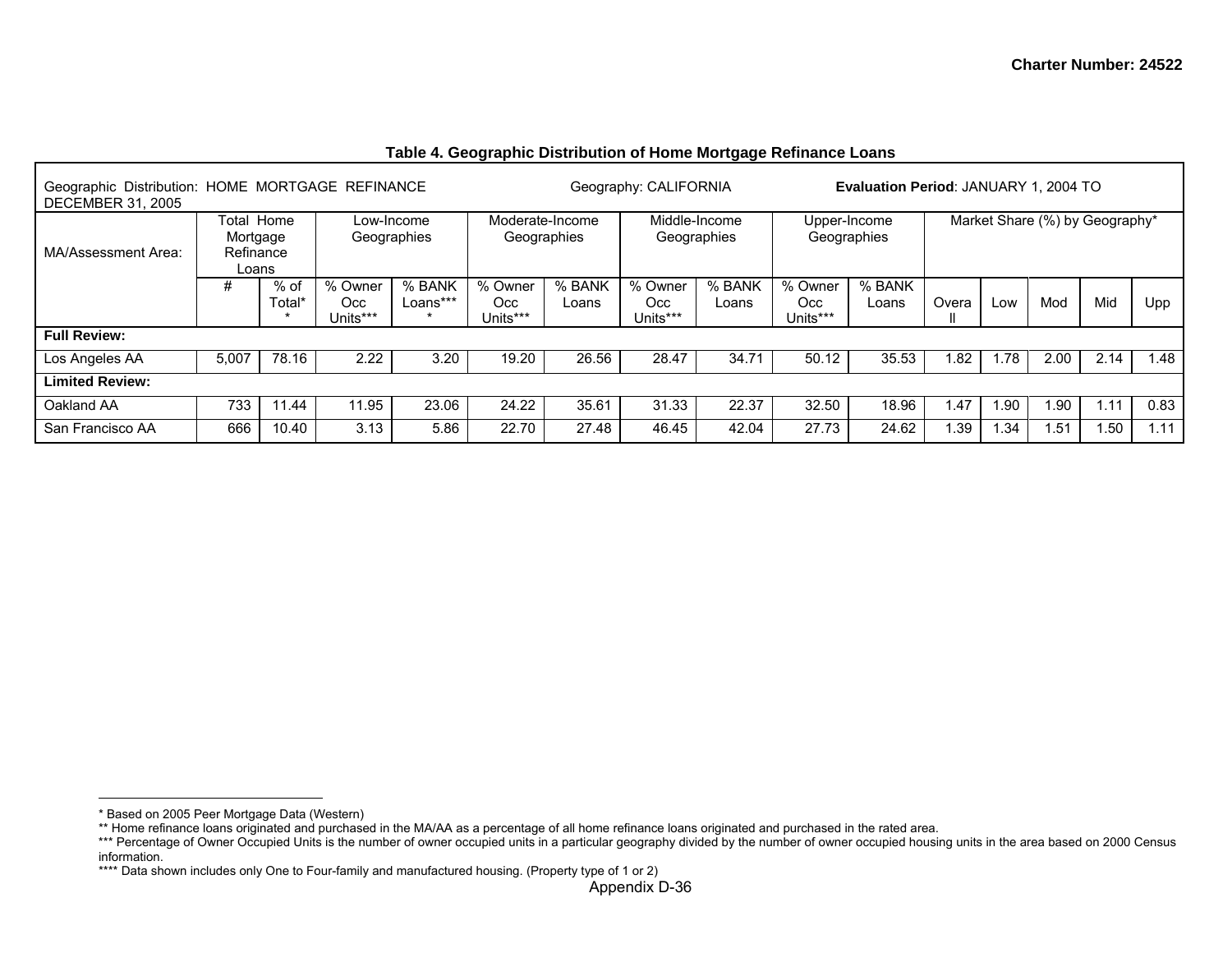| Geographic Distribution: MULTIFAMILY |             |                 |                     |                           |                  | Geography: CALIFORNIA          |                  |                              | Evaluation Period: JANUARY 1, 2004 TO DECEMBER 31, 2005 |                             |       |      |      |                                |      |
|--------------------------------------|-------------|-----------------|---------------------|---------------------------|------------------|--------------------------------|------------------|------------------------------|---------------------------------------------------------|-----------------------------|-------|------|------|--------------------------------|------|
| MA/Assessment Area:                  | Multifamily | Total<br>Loans  |                     | Low-Income<br>Geographies |                  | Moderate-Income<br>Geographies |                  | Middle-Income<br>Geographies |                                                         | Upper-Income<br>Geographies |       |      |      | Market Share (%) by Geography* |      |
|                                      | #           | % of<br>Total** | % of MF<br>Units*** | % BANK<br>Loans***<br>÷   | % MF<br>Units*** | % BANK<br>Loans                | % MF<br>Units*** | % BANK<br>Loans              | %MF<br>Units***                                         | % BANK<br>Loans             | Overa | LOW  | Mod  | Mid                            | Upp  |
| <b>Full Review:</b>                  |             |                 |                     |                           |                  |                                |                  |                              |                                                         |                             |       |      |      |                                |      |
| Los Angeles AA                       | 41          | 80.39           | 15.28               | 14.63                     | 31.08            | 53.66                          | 26.19            | 21.95                        | 27.45                                                   | 9.76                        | 0.96  | 0.76 | 1.32 | 0.81                           | 0.56 |
| <b>Limited Review:</b>               |             |                 |                     |                           |                  |                                |                  |                              |                                                         |                             |       |      |      |                                |      |
| Oakland AA                           | 8           | 15.69           | 28.69               | 37.50                     | 31.52            | 50.00                          | 35.16            | 12.50                        | 4.64                                                    | 0.00                        | .52   | 2.03 | 2.06 | 0.63                           | 0.00 |
| San Francisco AA                     | $\sqrt{2}$  | 3.92            | 28.01               | 0.00                      | 26.91            | 0.00                           | 24.07            | 100.00                       | 21.00                                                   | 0.00                        | 0.33  | 0.00 | 0.00 | 1.00                           | 0.00 |

## **Table 5. Geographic Distribution of Multifamily Loans**

<sup>\*</sup> Based on 2005 Peer Mortgage Data (Western)

<sup>\*\*</sup> Multi-family loans originated and purchased in the MA/AA as a percentage of all multi-family loans originated and purchased in the rated area.

<sup>\*\*\*</sup> Percentage of Multi Family Units is the number of multi family units in a particular geography divided by the number of multifamily housing units in the area based on 2000 Census information.

<sup>\*\*\*\*</sup> Multifamily loan distribution includes Home Purchases, Home Improvement and Refinances.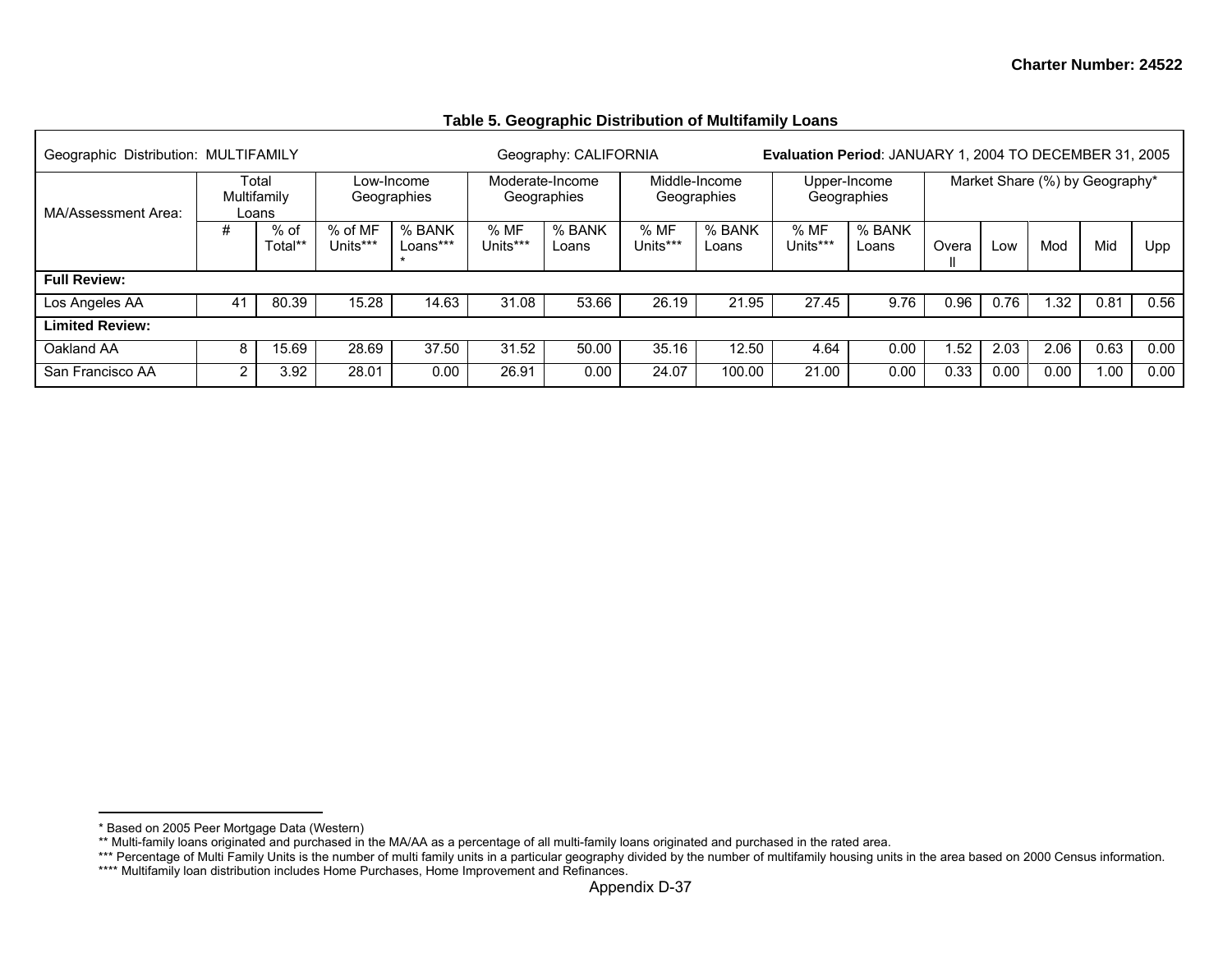## **Table 6. Geographic Distribution of Small Loans to Businesses**

| Geographic Distribution: SMALL LOANS TO BUSINESSES<br>31.2005 |                       |        |                |             |                 |             | Geography: CALIFORNIA |               |                | Evaluation Period: JANUARY 1, 2004 TO DECEMBER |        |      |                                |      |      |
|---------------------------------------------------------------|-----------------------|--------|----------------|-------------|-----------------|-------------|-----------------------|---------------|----------------|------------------------------------------------|--------|------|--------------------------------|------|------|
|                                                               | Total Small           |        |                | Low-Income  | Moderate-Income |             |                       | Middle-Income |                | Upper-Income                                   |        |      | Market Share (%) by Geography* |      |      |
|                                                               | <b>Business Loans</b> |        |                | Geographies | Geographies     |             |                       | Geographies   |                | Geographies                                    |        |      |                                |      |      |
| MA/Assessment                                                 | #                     | % of   | % of           | %           | % of            | %           | $%$ of                | ℅             | % of           | %                                              |        |      |                                |      |      |
| Area:                                                         |                       | Total* | <b>Busines</b> | <b>BANK</b> | <b>Busines</b>  | <b>BANK</b> | <b>Busines</b>        | <b>BANK</b>   | <b>Busines</b> | <b>BANK</b>                                    | Overal | Low  | Mod                            | Mid  | Upp  |
|                                                               |                       |        | ses***         | Loans       | ses***          | Loans       | ses***                | Loans         | $ses***$       | Loans                                          |        |      |                                |      |      |
| <b>Full Review:</b>                                           |                       |        |                |             |                 |             |                       |               |                |                                                |        |      |                                |      |      |
| Los Angeles AA                                                | ,367                  | 92.80  | 10.47          | 5.05        | 22.07           | 11.56       | 23.62                 | 16.24         | 43.71          | 67.15                                          | 0.30   | 0.31 | 0.25                           | 0.24 | 0.37 |
| <b>Limited Review:</b>                                        |                       |        |                |             |                 |             |                       |               |                |                                                |        |      |                                |      |      |
| Oakland AA                                                    | 35                    | 2.38   | 30.70          | 62.86       | 24.90           | 11.43       | 26.51                 | 11.43         | 17.37          | 14.29                                          | 0.10   | 0.32 | 0.08                           | 0.09 | 0.05 |
| San Francisco AA                                              | 71                    | 4.82   | 27.84          | 36.62       | 26.32           | 29.58       | 24.03                 | 15.49         | 21.81          | 18.31                                          | 0.15   | 0.30 | 0.15                           | 0.08 | 0.11 |
|                                                               |                       |        |                |             |                 |             |                       |               |                |                                                |        |      |                                |      |      |

Г

<sup>\*</sup> Based on 2005 Peer Small Business Data -- US and PR

<sup>\*\*</sup> Small loans to businesses originated and purchased in the MA/AA as a percentage of all small loans to businesses originated and purchased in the rated area.

<sup>\*\*\*</sup> Source Data - Dun and Bradstreet (2006).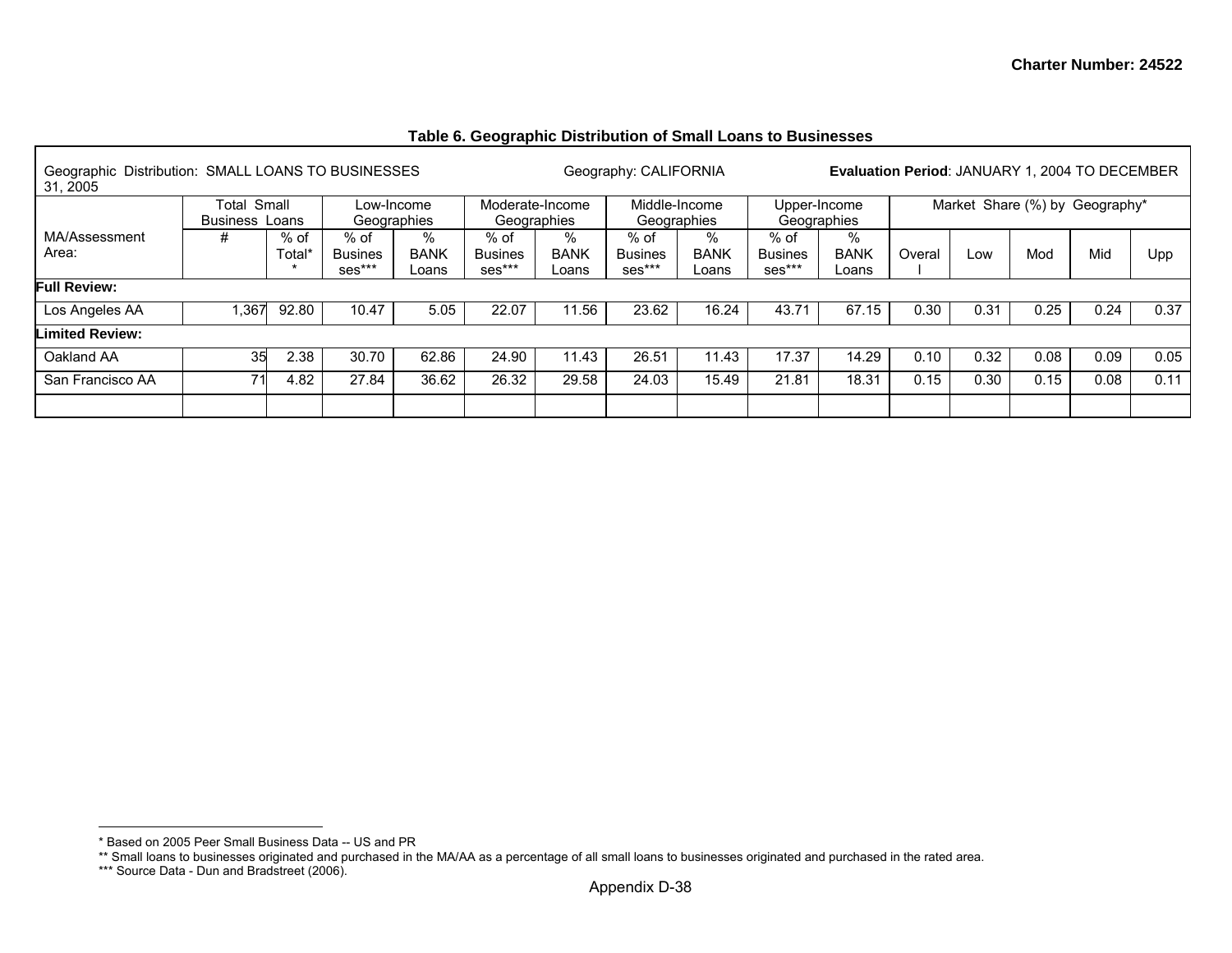#### **Table 8. Borrower Distribution of Home Purchase Loans**

| Borrower Distribution: HOME PURCHASE<br>2005 |                              |               |                        |                                     |                                     | Geography: CALIFORNIA                |                        |                                   |                         | <b>Evaluation Period: JANUARY 1, 2004 TO DECEMBER 31.</b> |       |      |                  |       |      |
|----------------------------------------------|------------------------------|---------------|------------------------|-------------------------------------|-------------------------------------|--------------------------------------|------------------------|-----------------------------------|-------------------------|-----------------------------------------------------------|-------|------|------------------|-------|------|
|                                              | Total Home<br>Purchase Loans |               |                        | Low-Income<br>Borrowers             | Moderate-Income<br><b>Borrowers</b> |                                      |                        | Middle-Income<br><b>Borrowers</b> | <b>Borrowers</b>        | Upper-Income                                              |       |      | Share*<br>Market |       |      |
| MA/Assessment Area:                          | #                            | % of<br>Total | %<br>Familie<br>$S***$ | %<br><b>BANK</b><br>Loans**<br>$**$ | %<br>Familie<br>s14                 | %<br><b>BANK</b><br>Loans**<br>$***$ | %<br>Familie<br>$S***$ | % BANK<br>Loans****               | %<br>Families*<br>$***$ | % BANK<br>Loans****                                       | Overa | Low  | Mod              | Mid   | Upp  |
| <b>Full Review:</b>                          |                              |               |                        |                                     |                                     |                                      |                        |                                   |                         |                                                           |       |      |                  |       |      |
| Los Angeles AA                               | 2.879                        | 77.79         | 27.11                  | 0.16                                | 17.34                               | .55                                  | 16.73                  | 10.91                             | 38.82                   | 87.38                                                     | 0.88  | 0.00 | 1.05             | 0.91  | 0.88 |
| <b>Limited Review:</b>                       |                              |               |                        |                                     |                                     |                                      |                        |                                   |                         |                                                           |       |      |                  |       |      |
| Oakland AA                                   | 442                          | 94. ا         | 33.31                  | 0.42                                | 18.01                               | 8.90                                 | 17.45                  | 33.90                             | 31.23                   | 56.78                                                     | 0.57  | 1.09 | 0.97             | 0.88  | 0.44 |
| San Francisco AA                             | 380                          | 10.27         | 28.37                  | 0.31                                | 18.90                               | 5.03                                 | 18.72                  | 20.75                             | 34.01                   | 73.90                                                     | 0.80  | 1.85 | 1.87             | 85. ا | 0.66 |

<sup>\*</sup> Based on 2005 Peer Mortgage Data (Western)

<sup>\*\*</sup> As a percentage of loans with borrower income information available. No information was available for 51.9% of loans originated and purchased by bank.

<sup>\*\*\*</sup> Percentage of Families is based on the 2000 Census information.

<sup>\*\*\*\*</sup> Home purchase loans originated and purchased in the MA/AA as a percentage of all home purchase loans originated and purchased in the rated area.

<sup>14</sup> Data shown includes only One to Four-family and manufactured housing. (Property type of 1 or 2)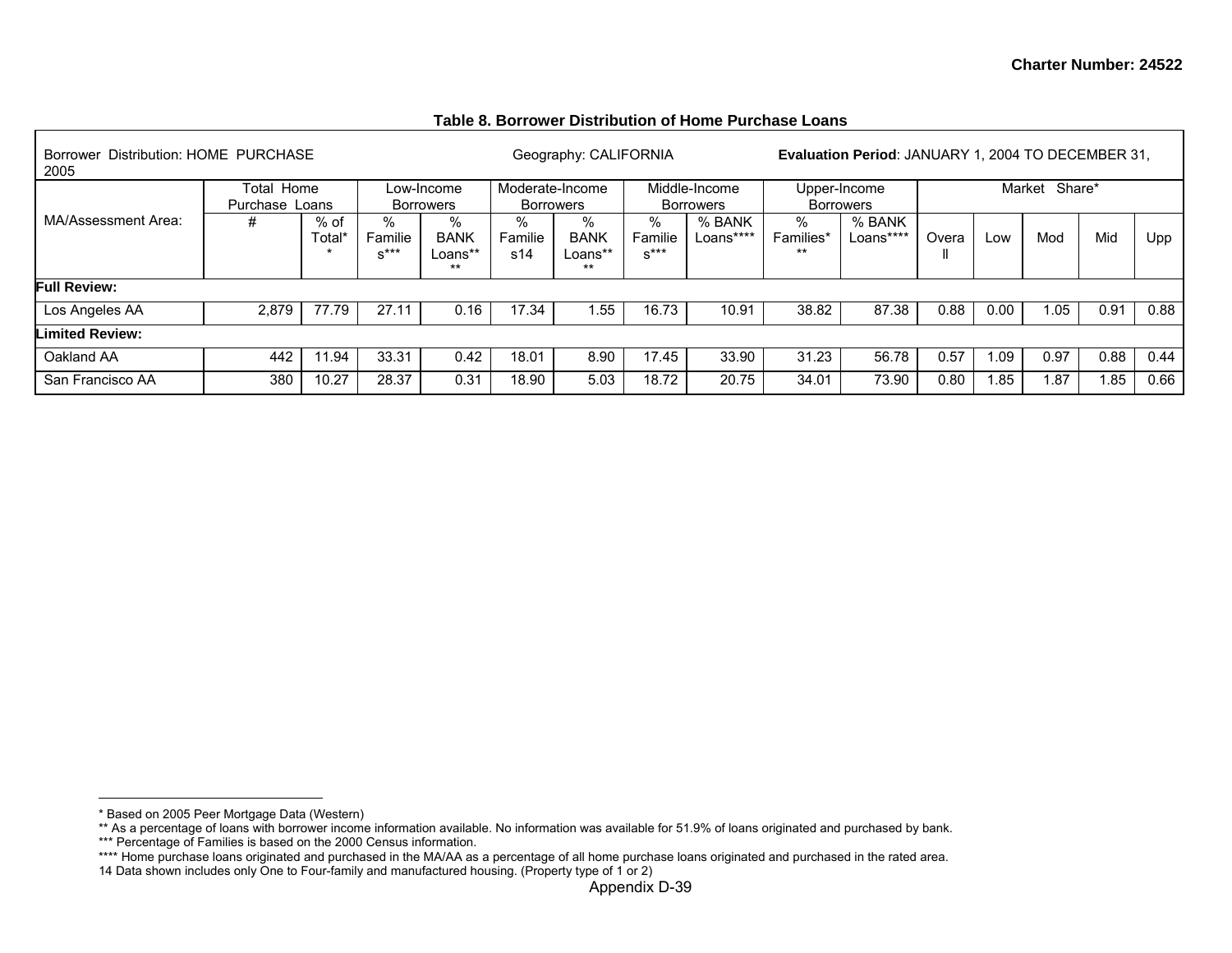| Borrower Distribution: HOME IMPROVEMENT |                                 |               |                        |                         |                     | Geography: CALIFORNIA               |                                 |                                   |                      | Evaluation Period: JANUARY 1, 2004 TO DECEMBER 31, 2005 |         |      |                   |      |      |
|-----------------------------------------|---------------------------------|---------------|------------------------|-------------------------|---------------------|-------------------------------------|---------------------------------|-----------------------------------|----------------------|---------------------------------------------------------|---------|------|-------------------|------|------|
|                                         | Total Home<br>Improvement Loans |               |                        | Low-Income<br>Borrowers |                     | Moderate-Income<br><b>Borrowers</b> |                                 | Middle-Income<br><b>Borrowers</b> |                      | Upper-Income<br><b>Borrowers</b>                        |         |      | Market Share*     |      |      |
| MA/Assessment<br>Area:                  | #                               | % of<br>Total | ℅<br>Famili<br>$es***$ | % BANK<br>_oans****     | %<br>Families<br>15 | % BANK<br>Loans****                 | ℅<br><b>IFamilies*</b><br>$***$ | l% BANK<br>Loans****              | %<br>Families*<br>** | % BANK<br>Loans****                                     | Overall | Low  | Mod               | Mid  | Upp  |
| <b>Full Review:</b>                     |                                 |               |                        |                         |                     |                                     |                                 |                                   |                      |                                                         |         |      |                   |      |      |
| Los Angeles AA                          | .120                            | 82.05         | 27.1                   | 4.06                    | 17.34               | 12.55                               | 16.73                           | 26.20                             | 38.82                | 57.20                                                   | 4.73    | 9.59 | 10.24             | 5.91 | 3.87 |
| <b>Limited Review:</b>                  |                                 |               |                        |                         |                     |                                     |                                 |                                   |                      |                                                         |         |      |                   |      |      |
| Oakland AA                              | 151                             | 1.06          | 33.31                  | 12.00                   | 18.01               | 38.67                               | 17.45                           | 22.67                             | 31.23                | 26.67                                                   | 3.71    | 6.02 | 9.00 <sub>1</sub> | 2.91 | 1.99 |
| San Francisco AA                        | 94                              | 6.89          | 28.37                  | 18.68                   | 18.90               | 23.08                               | 18.72                           | 30.77                             | 34.01                | 27.47                                                   | 2.47    | 5.08 | 6.50              | 3.00 | 1.22 |

## **Table 9. Borrower Distribution of Home Improvement Loans**

<sup>\*</sup> Based on 2005 Peer Mortgage Data (Western)

<sup>\*\*</sup> As a percentage of loans with borrower income information available. No information was available for 2.9% of loans originated and purchased by bank.

<sup>\*\*\*</sup> Percentage of Families is based on the 2000 Census information.

<sup>\*\*\*\*</sup> Home improvement loans originated and purchased in the MA/AA as a percentage of all home improvement loans originated and purchased in the rated area.

<sup>15</sup> Data shown includes only One to Four-family and manufactured housing. (Property type of 1 or 2)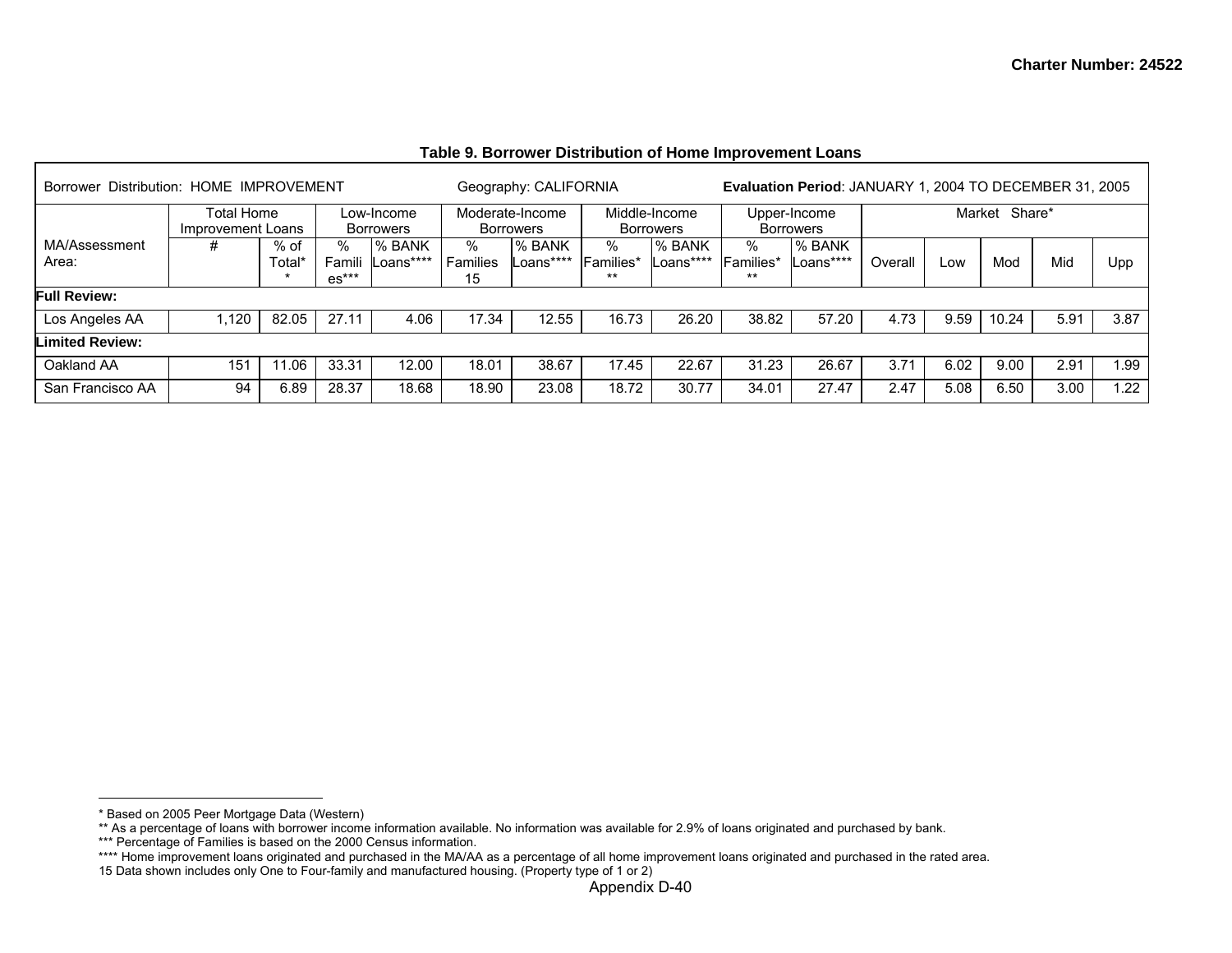| Borrower Distribution: HOME MORTGAGE REFINANCE |                                           |                             |                      |                                |                     | Geography: CALIFORNIA               |                         |                                   | Evaluation Period: JANUARY 1, 2004 TO DECEMBER 31, 2005 |                                   |                   |        |        |      |      |
|------------------------------------------------|-------------------------------------------|-----------------------------|----------------------|--------------------------------|---------------------|-------------------------------------|-------------------------|-----------------------------------|---------------------------------------------------------|-----------------------------------|-------------------|--------|--------|------|------|
| MA/Assessment                                  | Total Home<br>Mortgage Refinance<br>Loans |                             |                      | Low-Income<br><b>Borrowers</b> |                     | Moderate-Income<br><b>Borrowers</b> |                         | Middle-Income<br><b>Borrowers</b> | Upper-Income<br><b>Borrowers</b>                        |                                   |                   | Market | Share* |      |      |
| Area:                                          | #                                         | $%$ of<br>Total*<br>$\star$ | %<br>Families<br>*** | % BANK<br>Loans****            | %<br>Families<br>16 | % BANK<br>Loans****                 | %<br>Families*<br>$***$ | % BANK<br>Loans****               | %<br>Families*<br>$***$                                 | %<br><b>BANK</b><br>Loans**<br>** | Overa             | Low    | Mod    | Mid  | Upp  |
| <b>Full Review:</b>                            |                                           |                             |                      |                                |                     |                                     |                         |                                   |                                                         |                                   |                   |        |        |      |      |
| Los Angeles AA                                 | 5,007                                     | 78.16                       | 27.11                | 0.71                           | 17.34               | 5.72                                | 16.73                   | 21.08                             | 38.82                                                   | 72.48                             | 1.27              | 0.73   | 1.13   | 1.36 | 1.27 |
| <b>Limited Review:</b>                         |                                           |                             |                      |                                |                     |                                     |                         |                                   |                                                         |                                   |                   |        |        |      |      |
| Oakland AA                                     | 733                                       | 1.44                        | 33.31                | 4.80                           | 18.01               | 23.40                               | 17.45                   | 29.60                             | 31.23                                                   | 42.20                             | 1.01              | 0.62   | 1.68   | 0.96 | 0.89 |
| San Francisco AA                               | 666                                       | 10.40                       | 28.37                | 2.99                           | 18.90               | 15.67                               | 18.72                   | 28.17                             | 34.01                                                   | 53.17                             | 1.12 <sub>1</sub> | .01    | 1.85   | .87  | 0.79 |

### **Table 10. Borrower Distribution of Home Mortgage Refinance Loans**

<sup>\*</sup> Based on 2005 Peer Mortgage Data (Western)

<sup>\*\*</sup> As a percentage of loans with borrower income information available. No information was available for 31.4% of loans originated and purchased by bank.

<sup>\*\*\*</sup> Percentage of Families is based on the 2000 Census information.

<sup>\*\*\*\*</sup> Home refinance loans originated and purchased in the MA/AA as a percentage of all home refinance loans originated and purchased in the rated area.

<sup>16</sup> Data shown includes only One to Four-family and manufactured housing. (Property type of 1 or 2)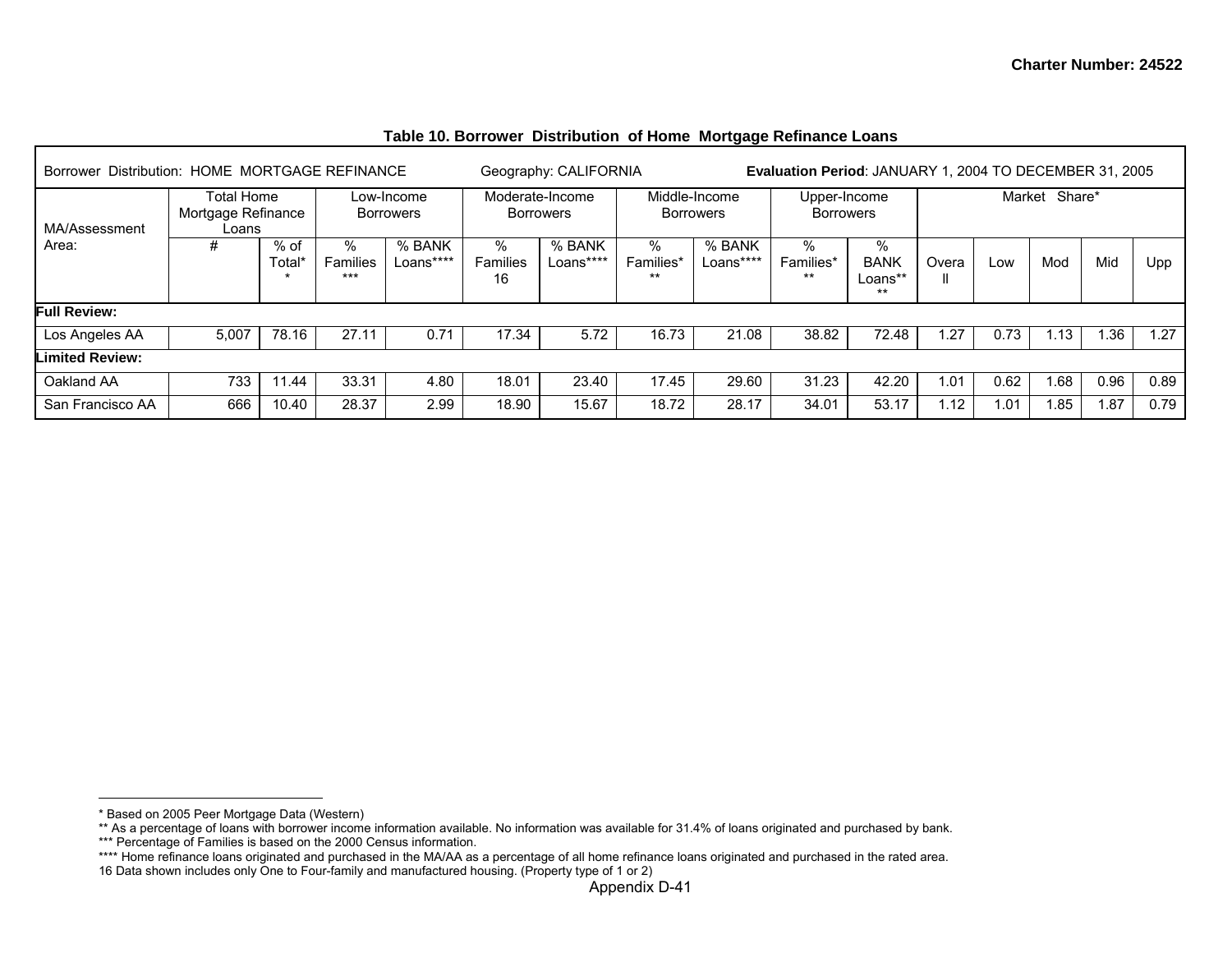| Distribution: SMALL LOANS TO BUSINESSES<br><b>Borrower</b><br>31, 2005 |                                                     |                |                                   |                         |                      | Geography: CALIFORNIA                                | <b>Evaluation Period: JANUARY 1, 2004 TO DECEMBER</b> |      |                            |
|------------------------------------------------------------------------|-----------------------------------------------------|----------------|-----------------------------------|-------------------------|----------------------|------------------------------------------------------|-------------------------------------------------------|------|----------------------------|
|                                                                        | <b>Total Small</b><br>Loans to<br><b>Businesses</b> |                | <b>Businesses With</b><br>or less | Revenues of \$1 million |                      | Loans by Original Amount Regardless of Business Size |                                                       |      | Market Share*              |
|                                                                        | #                                                   | % of<br>Total' | % of<br><b>Businesses</b>         | % BANK<br>Loans****     | \$100,000 or<br>less | >\$100,000 to<br>\$250,000                           | $> $250,000$ to<br>\$1,000,000                        | All  | Rev\$ 1 Million or<br>Less |
| MA/Assessment Area:                                                    |                                                     |                | $***$                             |                         |                      |                                                      |                                                       |      |                            |
| <b>Full Review:</b>                                                    |                                                     |                |                                   |                         |                      |                                                      |                                                       |      |                            |
| Los Angeles AA                                                         | .367                                                | 92.80          | 65.37                             | 30.29                   | 93.78                | 3.58                                                 | 2.63                                                  | 0.30 | 0.23                       |
| <b>Limited Review:</b>                                                 |                                                     |                |                                   |                         |                      |                                                      |                                                       |      |                            |
| Oakland AA                                                             | 35                                                  | 2.38           | 68.29                             | 68.57                   | 80.00                | 14.29                                                | 5.71                                                  | 0.10 | 0.12                       |
| San Francisco AA                                                       | 71                                                  | 4.82           | 64.12                             | 67.61                   | 78.87                | 14.08                                                | 7.04                                                  | 0.15 | 0.21                       |

### **Table 11. Borrower Distribution of Small Loans to Businesses**

<sup>\*</sup> Based on 2005 Peer Small Business Data -- US and PR

<sup>\*\*</sup> Small loans to businesses originated and purchased in the MA/AA as a percentage of all small loans to businesses originated and purchased in the rated area.

<sup>\*\*\*</sup> Businesses with revenues of \$1 million or less as a percentage of all businesses (Source D&B - 2006).

<sup>\*\*\*\*</sup> Small loans to businesses with revenues of \$1 million or less as a percentage of all loans reported as small loans to businesses. No information was available for 1.29% of small loans to businesses originated and purchased by the bank.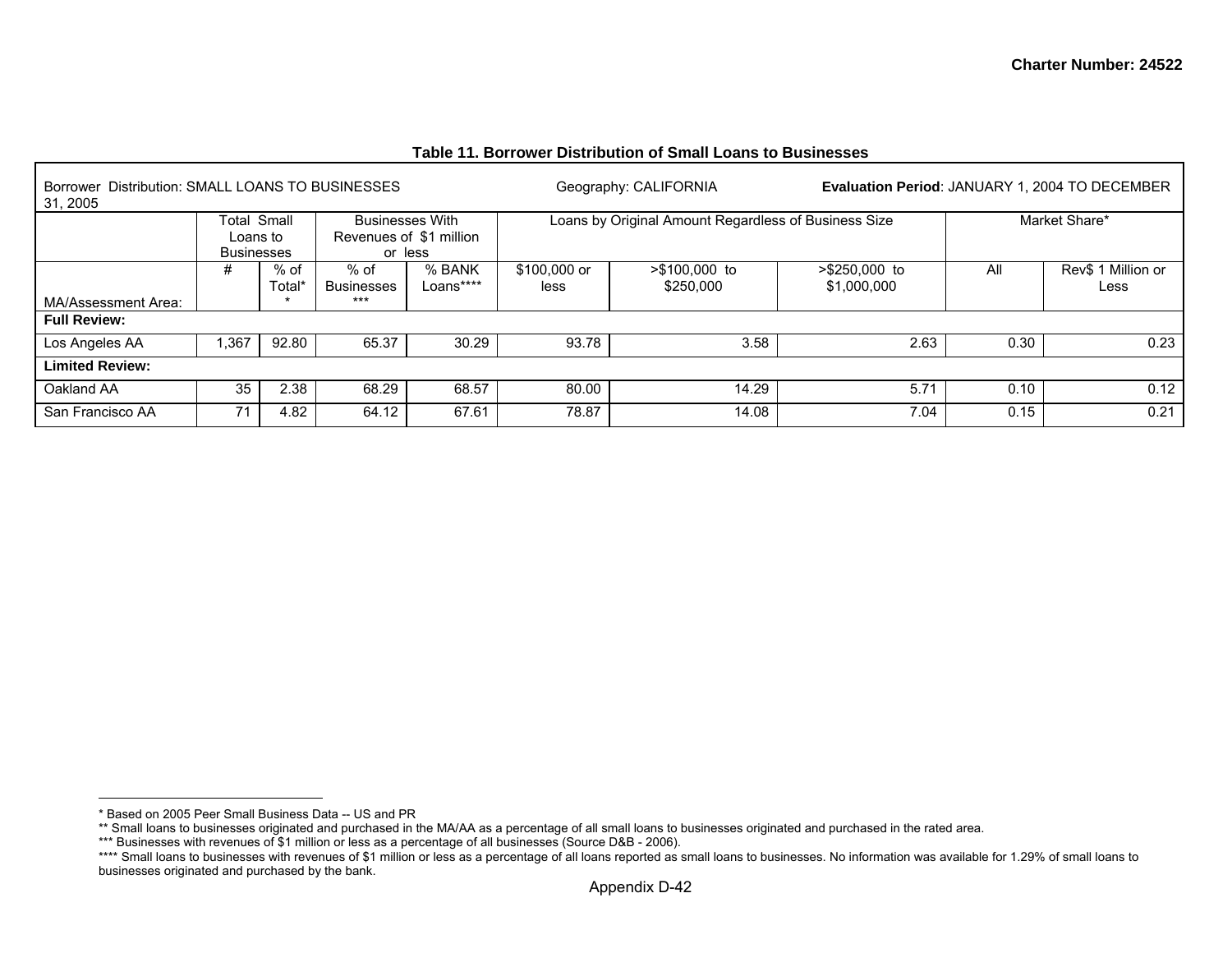| QUALIFIED INVESTMENTS                                      |          |                           |     | Geography: CALIFORNIA      |     | Evaluation Period: FEBRUARY 24, 2003 TO SEPTEMBER 25, 2006 |            |                |                        |
|------------------------------------------------------------|----------|---------------------------|-----|----------------------------|-----|------------------------------------------------------------|------------|----------------|------------------------|
| MA/Assessment Area:                                        |          | Prior Period Investments* |     | Current Period Investments |     | Total Investments                                          |            |                | Unfunded Commitments** |
|                                                            | #        | \$(000's)                 | #   | \$(000's)                  | #   | \$(000's)                                                  | % of Total | #              | \$(000's)              |
| <b>Full Review:</b>                                        |          |                           |     |                            |     |                                                            |            |                |                        |
| Los Angeles AA                                             | 3        | 160                       | 110 | 14,006                     | 113 | 14,166                                                     | 10.55      | $\overline{2}$ | 5,144                  |
| <b>Limited Review:</b>                                     |          |                           |     |                            |     |                                                            |            |                |                        |
| San Francisco AA                                           |          | 100                       | 44  | 22,855                     | 45  | 22,955                                                     | 17.09      |                | 1,128                  |
| Oakland AA                                                 | 0        | 0                         | 26  | 2,699                      | 26  | 2,699                                                      | 2.01       |                | 973                    |
|                                                            |          |                           |     |                            |     |                                                            |            |                |                        |
| <b>Broader Area With</b><br>Potential to Benefit the AA    |          | 38                        | 45  | 58,991                     | 46  | 59,029                                                     | 43.96      | 10             | 16,372                 |
| <b>Broader Area Without</b><br>Potential to Benefit the AA | $\Omega$ | 0                         | 5   | 35,445                     | 5   | 35,445                                                     | 26.82      |                | 8,449                  |

#### **Table 14. Qualified Investments**

<sup>\* &#</sup>x27;Prior Period Investments' means investments made in a previous period that are outstanding as of the examination date.

<sup>\*\* &#</sup>x27;Unfunded Commitments' means legally binding investment commitments that are tracked and recorded by the institution's financial reporting system.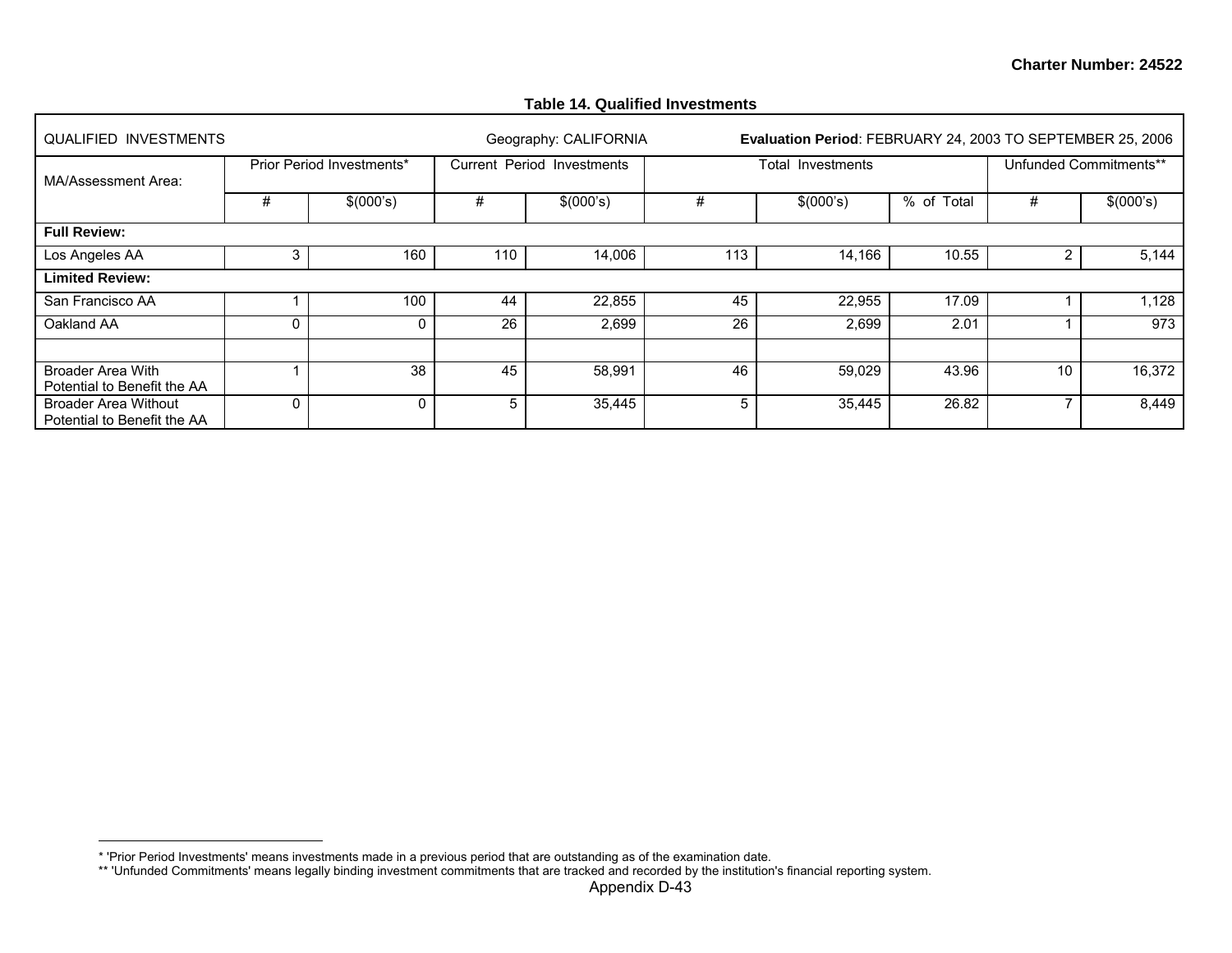| .<br>∼ —<br>Geography: CALIFORNIA<br>BRANCH DELIVERY SYSTEM AND BRANCH OPENINGS/CLOSINGS<br>DISTRIBUTION OF<br>2004 TO SEPTEMBER 25, 2006 |                       |                                      |                              |                                                      |       |       |       |                                                |              |                                                             |             | <b>Evaluation Period: JANUARY 1,</b> |     |                                          |       |       |       |
|-------------------------------------------------------------------------------------------------------------------------------------------|-----------------------|--------------------------------------|------------------------------|------------------------------------------------------|-------|-------|-------|------------------------------------------------|--------------|-------------------------------------------------------------|-------------|--------------------------------------|-----|------------------------------------------|-------|-------|-------|
|                                                                                                                                           | Deposi<br>ts          | <b>Branches</b>                      |                              |                                                      |       |       |       | Branch Openings/Closings                       |              |                                                             |             |                                      |     | Population                               |       |       |       |
| MA/Assessment Area:                                                                                                                       | % of<br>Rated<br>Area | # of<br><b>BANK</b><br><b>Branch</b> | $%$ of<br>Rated<br>Area      | Location of Branches by<br>Income of Geographies (%) |       |       |       | # of<br># of<br><b>Branch</b><br><b>Branch</b> |              | Net change in Location of<br><b>Branches</b><br>$(+ or - )$ |             |                                      |     | % of Population within Each<br>Geography |       |       |       |
|                                                                                                                                           | Deposi<br>ts in<br>AA | es                                   | <b>Branch</b><br>es in<br>AA | Low                                                  | Mod   | Mid   | Upp   | Openin<br>gs                                   | Closin<br>gs | Low                                                         | Mod         | Mid                                  | Upp | Low                                      | Mod   | Mid   | Upp   |
| <b>Full Review:</b>                                                                                                                       |                       |                                      |                              |                                                      |       |       |       |                                                |              |                                                             |             |                                      |     |                                          |       |       |       |
| Los Angeles AA                                                                                                                            | 38.61                 |                                      | 72.73                        | 25.00                                                | 12.50 | 37.50 | 25.00 | 4                                              |              | $+2$                                                        | $+^{\circ}$ | $+1$                                 | 0   | 11.12                                    | 34.35 | 26.54 | 27.96 |
| <b>Limited Review:</b>                                                                                                                    |                       |                                      |                              |                                                      |       |       |       |                                                |              |                                                             |             |                                      |     |                                          |       |       |       |
| Oakland AA                                                                                                                                | 6.36                  |                                      | 9.09                         | 0.00                                                 | 0.00  | 100.0 | 0.00  | 0                                              | 0            | 0                                                           | 0           | $+1$                                 | 0   | 25.36                                    | 31.25 | 26.33 | 16.96 |
| San Francisco AA                                                                                                                          | 55.03                 | 2                                    | 18.18                        | 50.00                                                | 0.00  | 50.00 | 0.00  | 2                                              |              | 0                                                           | 0           | $+1$                                 | 0   | 12.84                                    | 29.23 | 39.46 | 18.47 |

## **Table 15. Distribution of Branch Delivery System and Branch Openings/Closings**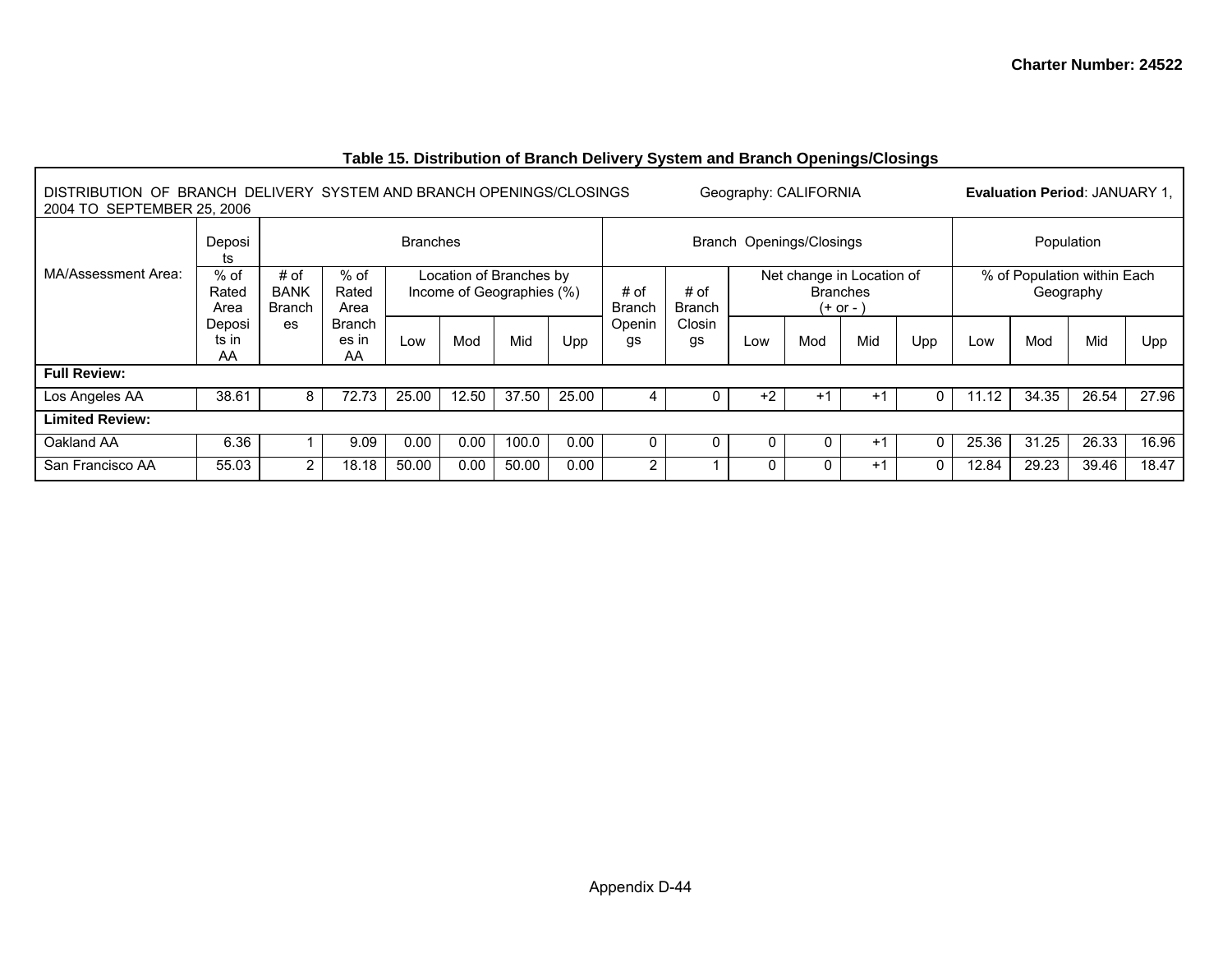| Table 1. Lending Volume          |                        |               |            |                                     |            |                                 |            |                                                       |            |                                |           |                                            |  |
|----------------------------------|------------------------|---------------|------------|-------------------------------------|------------|---------------------------------|------------|-------------------------------------------------------|------------|--------------------------------|-----------|--------------------------------------------|--|
| LENDING VOLUME<br>31, 2005       |                        |               |            |                                     |            | Geography: DISTRICT OF COLUMBIA |            | <b>Evaluation Period: JANUARY 1, 2004 TO DECEMBER</b> |            |                                |           |                                            |  |
|                                  | % of<br>Rated<br>Area  | Home Mortgage |            | Small Loans to<br><b>Businesses</b> |            | Small Loans to Farms            |            | Community<br>Development Loans**                      |            | <b>Total Reported</b><br>Loans |           | % of Rated Area<br>Deposits in<br>MA/AA*** |  |
| MA/Assessment Area<br>$(2006)$ : | Loans (#)<br>in MA/AA* |               | \$ (000's) | #                                   | \$ (000's) | #                               | \$ (000's) | #                                                     | \$ (000's) | #                              | \$(000's) |                                            |  |
| <b>Full Review:</b>              |                        |               |            |                                     |            |                                 |            |                                                       |            |                                |           |                                            |  |
| DC AA                            | 100.00                 | 555           | 186.072    | $12 \overline{ }$                   | 1.092      |                                 |            | 0                                                     |            | 567                            | 187,164   | 100.00                                     |  |

<sup>\*</sup> Loan Data as of December 31, 2005. Rated area refers to either state or multi-state MA rating area.

<sup>\*\*</sup> The evaluation period for Community Development Loans is from January 01, 2005 to December 31, 2005.

<sup>\*\*\*</sup> Deposit Data as of October 11, 2006. Rated Area refers to either the state, multi-state MA, or institution, as appropriate.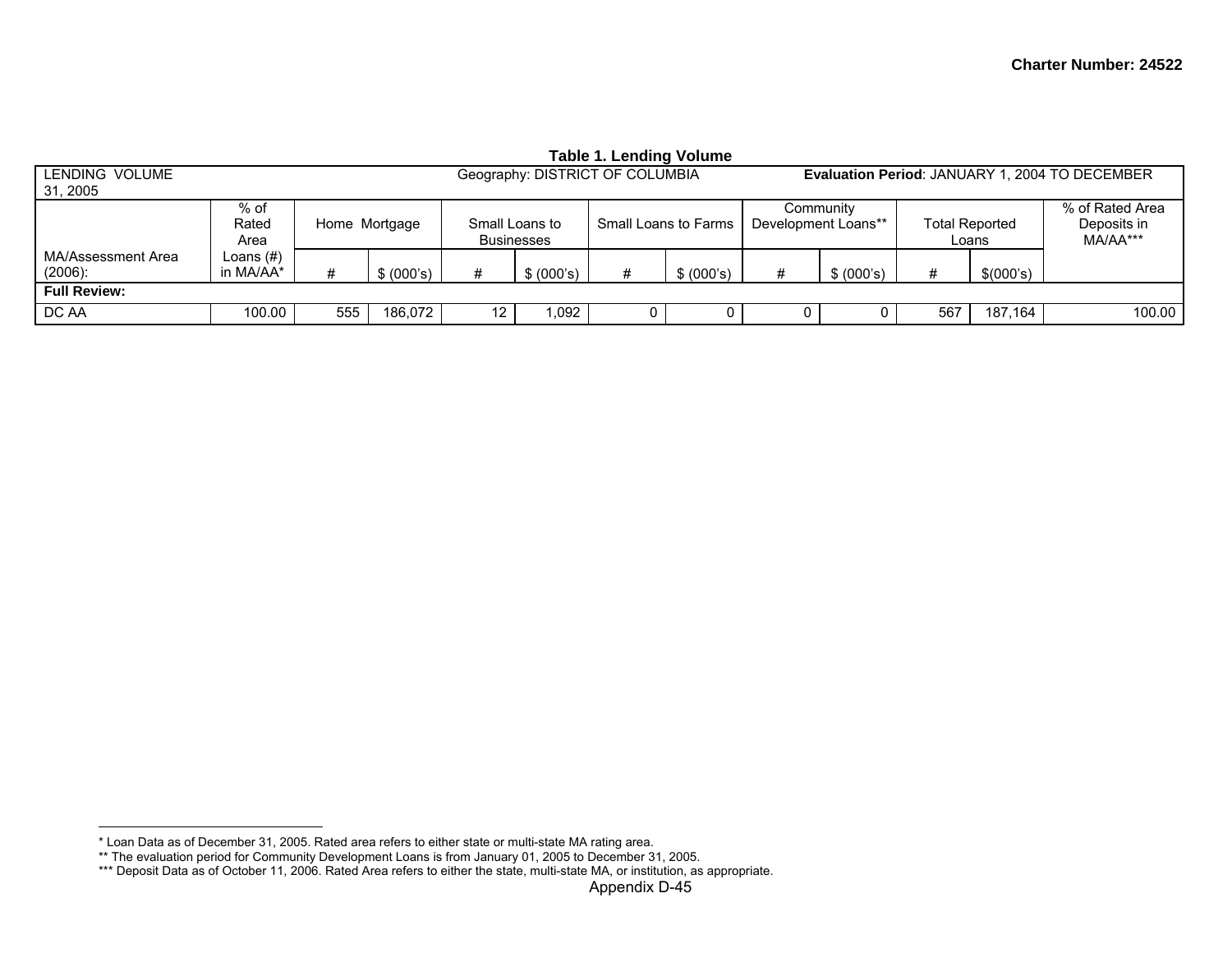| Table 2. Geographic Distribution of Home Purchase Loans |
|---------------------------------------------------------|
|---------------------------------------------------------|

| Geographic Distribution: HOME PURCHASE<br><b>DECEMBER 31, 2005</b> |                                                                                                              |            |       |            |                               | Geography: DISTRICT OF COLUMBIA |                                  |                              |                                  | Evaluation Period: JANUARY 1, 2004 TO |       |      |                                |      |      |
|--------------------------------------------------------------------|--------------------------------------------------------------------------------------------------------------|------------|-------|------------|-------------------------------|---------------------------------|----------------------------------|------------------------------|----------------------------------|---------------------------------------|-------|------|--------------------------------|------|------|
|                                                                    |                                                                                                              | Total Home |       | Low-Income |                               | Moderate-Income<br>Geographies  |                                  | Middle-Income<br>Geographies |                                  | Upper-Income<br>Geographies           |       |      | Market Share (%) by Geography* |      |      |
| MA/Assessment Area:                                                | Purchase Loans<br>Geographies<br>% BANK<br>%<br>#<br>% of<br>Total**<br>Loans***<br>Owner<br>Occ<br>Units*** |            |       |            | %<br>Owner<br>Occ<br>Units*** | % BANK<br>Loans                 | $\%$<br>Owner<br>Occ<br>Units*** | % BANK<br>Loans              | $\%$<br>Owner<br>Occ<br>Units*** | % BANK<br>Loans                       | Overa | Low  | Mod                            | Mid  | Upp  |
| <b>Full Review:</b>                                                |                                                                                                              |            |       |            |                               |                                 |                                  |                              |                                  |                                       |       |      |                                |      |      |
| I DC AA                                                            | 302                                                                                                          | 100.00     | 17.41 | 24.17      | 27.43                         | 33.77                           | .77                              | 2.32                         | 53.40                            | 39.74                                 | I .OO | 1.07 | 0.76                           | 5.56 | 1.09 |

<sup>\*</sup> Based on 2005 Peer Mortgage Data (Eastern)

<sup>\*\*</sup> Home purchase loans originated and purchased in the MA/AA as a percentage of all home purchase loans originated and purchased in the rated area.

<sup>\*\*\*</sup> Percentage of Owner Occupied Units is the number of owner occupied units in a particular geography divided by the number of owner occupied housing units in the area based on 2000 Census information.

<sup>\*\*\*\*</sup> Data shown includes only One to Four-family and manufactured housing. (Property type of 1 or 2)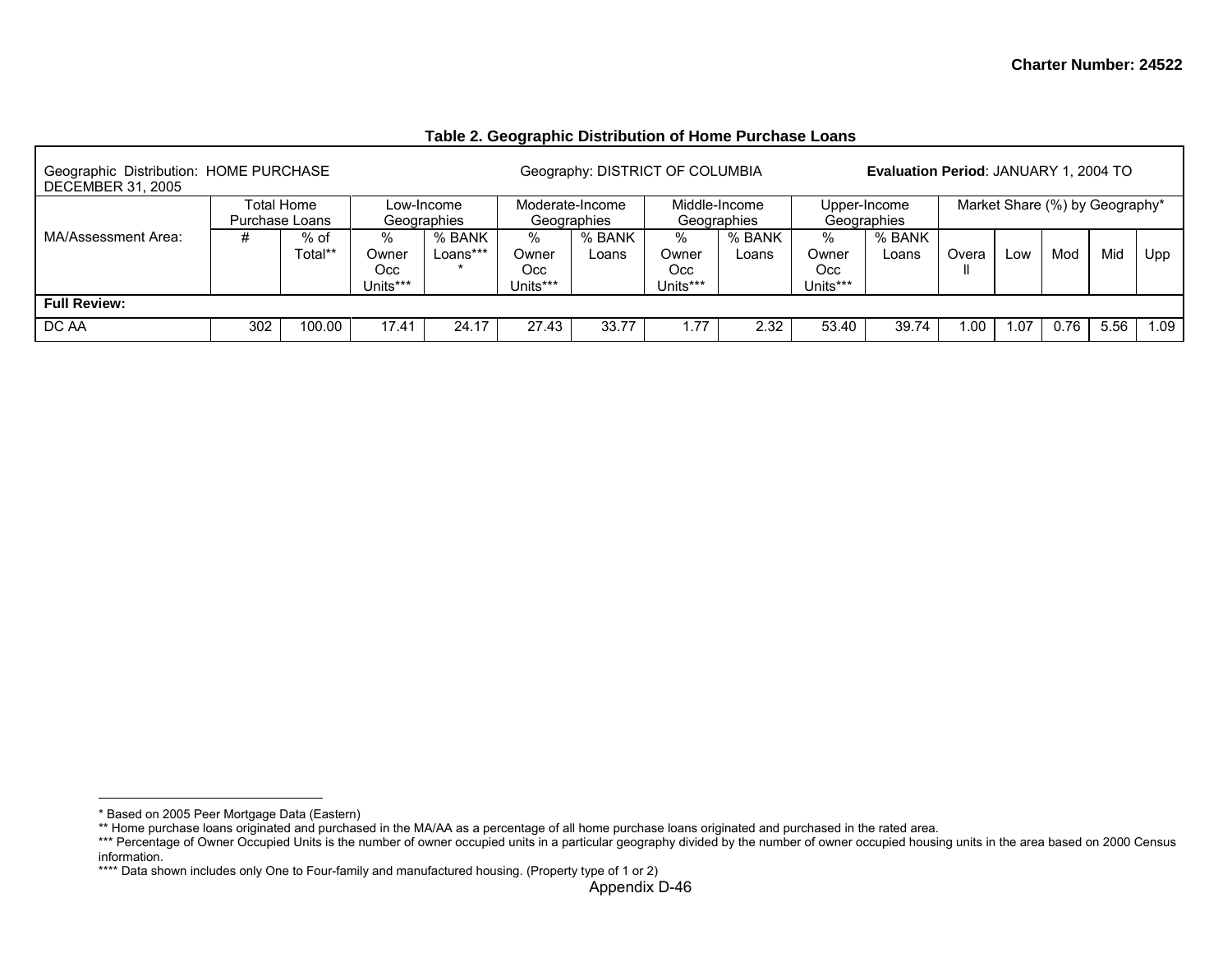| Geographic Distribution: HOME IMPROVEMENT<br><b>DECEMBER 31, 2005</b> |                                    |                  |                               |                           |                               | Geography: DISTRICT OF COLUMBIA |                               |                              |                                  |                             |             |      | Evaluation Period: JANUARY 1, 2004 TO |      |      |
|-----------------------------------------------------------------------|------------------------------------|------------------|-------------------------------|---------------------------|-------------------------------|---------------------------------|-------------------------------|------------------------------|----------------------------------|-----------------------------|-------------|------|---------------------------------------|------|------|
| MA/Assessment Area:                                                   | Total Home<br>Improvement<br>Loans |                  |                               | Low-Income<br>Geographies |                               | Moderate-Income<br>Geographies  |                               | Middle-Income<br>Geographies |                                  | Upper-Income<br>Geographies |             |      | Market Share (%) by Geography*        |      |      |
|                                                                       | #                                  | $%$ of<br>Total* | %<br>Owner<br>Occ<br>Jnits*** | % BANK<br>Loans***        | %<br>Owner<br>Occ<br>Units*** | % BANK<br>Loans                 | %<br>Owner<br>Occ<br>Units*** | % BANK<br>Loans              | $\%$<br>Owner<br>Occ<br>Units*** | % BANK<br>Loans             | Over<br>all | Low  | Mod                                   | Mid  | Upp  |
| <b>Full Review:</b>                                                   |                                    |                  |                               |                           |                               |                                 |                               |                              |                                  |                             |             |      |                                       |      |      |
| DC AA                                                                 | 19                                 | 100              | 17.41                         | 21.05                     | 27.43                         | 36.84                           | 1.77                          | 0.00                         | 53.40                            | 42.1                        | . 47        | 0.00 | 2.16                                  | 0.00 | 2.00 |

## **Table 3. Geographic Distribution of Home Improvement Loans**

<sup>\*</sup> Based on 2005 Peer Mortgage Data (Eastern)

<sup>\*\*</sup> Home improvement loans originated and purchased in the MA/AA as a percentage of all home improvement loans originated and purchased in the rated area.

<sup>\*\*\*</sup> Percentage of Owner Occupied Units is the number of owner occupied units in a particular geography divided by the number of owner occupied housing units in the area based on 2000 Census information.

<sup>\*\*\*\*</sup> Data shown includes only One to Four-family and manufactured housing. (Property type of 1 or 2)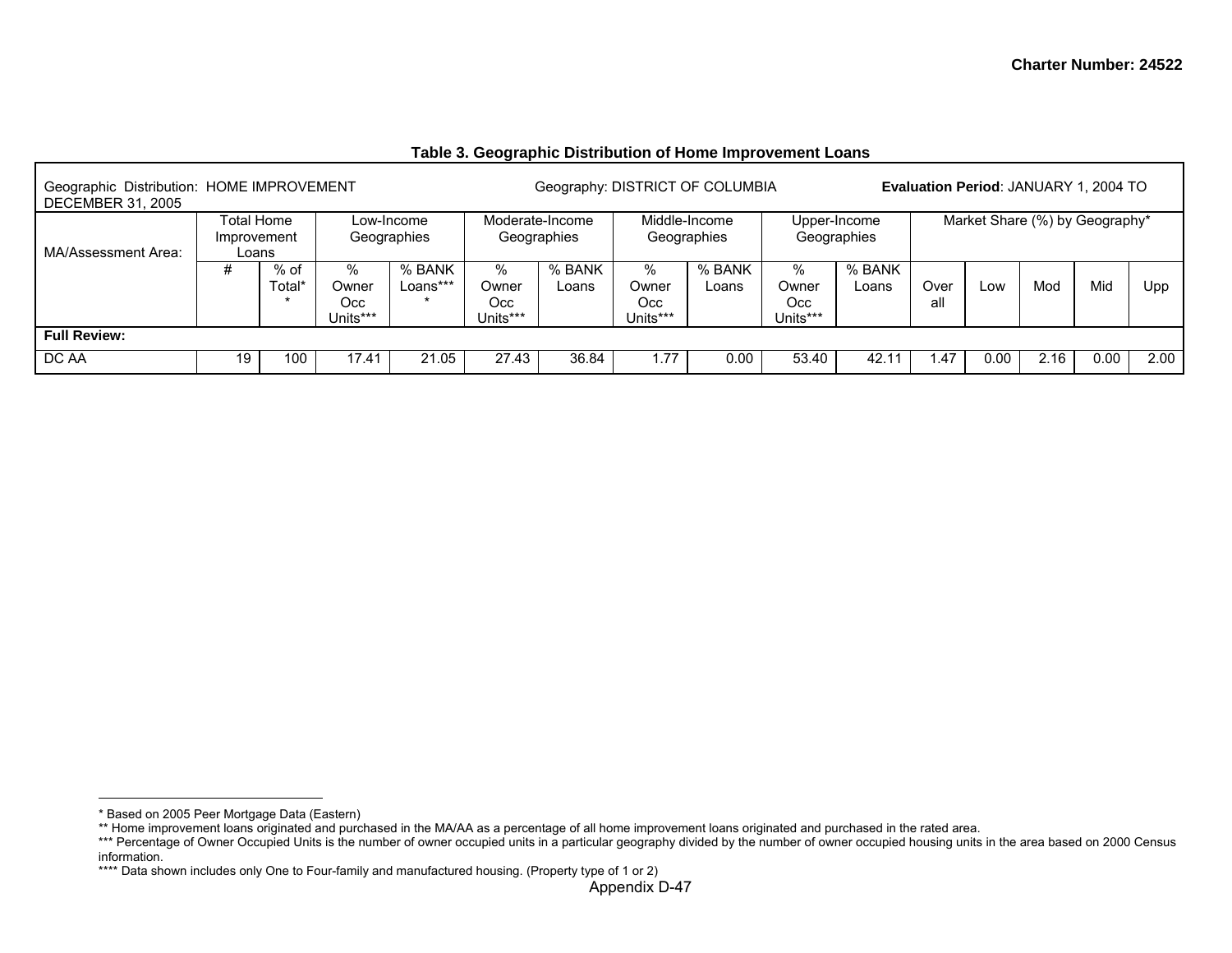| Geographic Distribution: HOME MORTGAGE REFINANCE<br>TO DECEMBER 31, 2005 |                                                                                     |       |                                   |                           |                             |                                | Geography: DISTRICT OF COLUMBIA |                              |       |                             | <b>Evaluation Period: JANUARY 1, 2004</b> |      |      |                                |      |
|--------------------------------------------------------------------------|-------------------------------------------------------------------------------------|-------|-----------------------------------|---------------------------|-----------------------------|--------------------------------|---------------------------------|------------------------------|-------|-----------------------------|-------------------------------------------|------|------|--------------------------------|------|
| MA/Assessment Area:                                                      | Total Home<br>Mortgage<br>Refinance                                                 |       |                                   | Low-Income<br>Geographies |                             | Moderate-Income<br>Geographies |                                 | Middle-Income<br>Geographies |       | Upper-Income<br>Geographies |                                           |      |      | Market Share (%) by Geography* |      |
|                                                                          | Loans<br>$%$ of<br>% BANK<br>% Owner<br>#<br>Гоtаl*<br>Loans***<br>Occ.<br>Jnits*** |       | % Owner<br><b>Occ</b><br>Units*** | % BANK<br>Loans           | % Owner<br>Occ.<br>Units*** | % BANK<br>Loans                | % Owner<br>Occ<br>Units***      | % BANK<br>Loans              | Overa | LOW                         | Mod                                       | Mid  | Upp  |                                |      |
| <b>Full Review:</b>                                                      |                                                                                     |       |                                   |                           |                             |                                |                                 |                              |       |                             |                                           |      |      |                                |      |
| DC AA                                                                    | 234                                                                                 | 100.0 | 17.41                             | 20.09                     | 27.43                       | 29.91                          | 1.77                            | .28                          | 53.40 | 48.72                       | 0.85                                      | 0.67 | 0.77 | 4.69                           | 0.96 |

## **Table 4. Geographic Distribution of Home Mortgage Refinance Loans**

<sup>\*</sup> Based on 2005 Peer Mortgage Data (Eastern)

<sup>\*\*</sup> Home refinance loans originated and purchased in the MA/AA as a percentage of all home refinance loans originated and purchased in the rated area.

<sup>\*\*\*</sup> Percentage of Owner Occupied Units is the number of owner occupied units in a particular geography divided by the number of owner occupied housing units in the area based on 2000 Census information.

<sup>\*\*\*\*</sup> Data shown includes only One to Four-family and manufactured housing. (Property type of 1 or 2)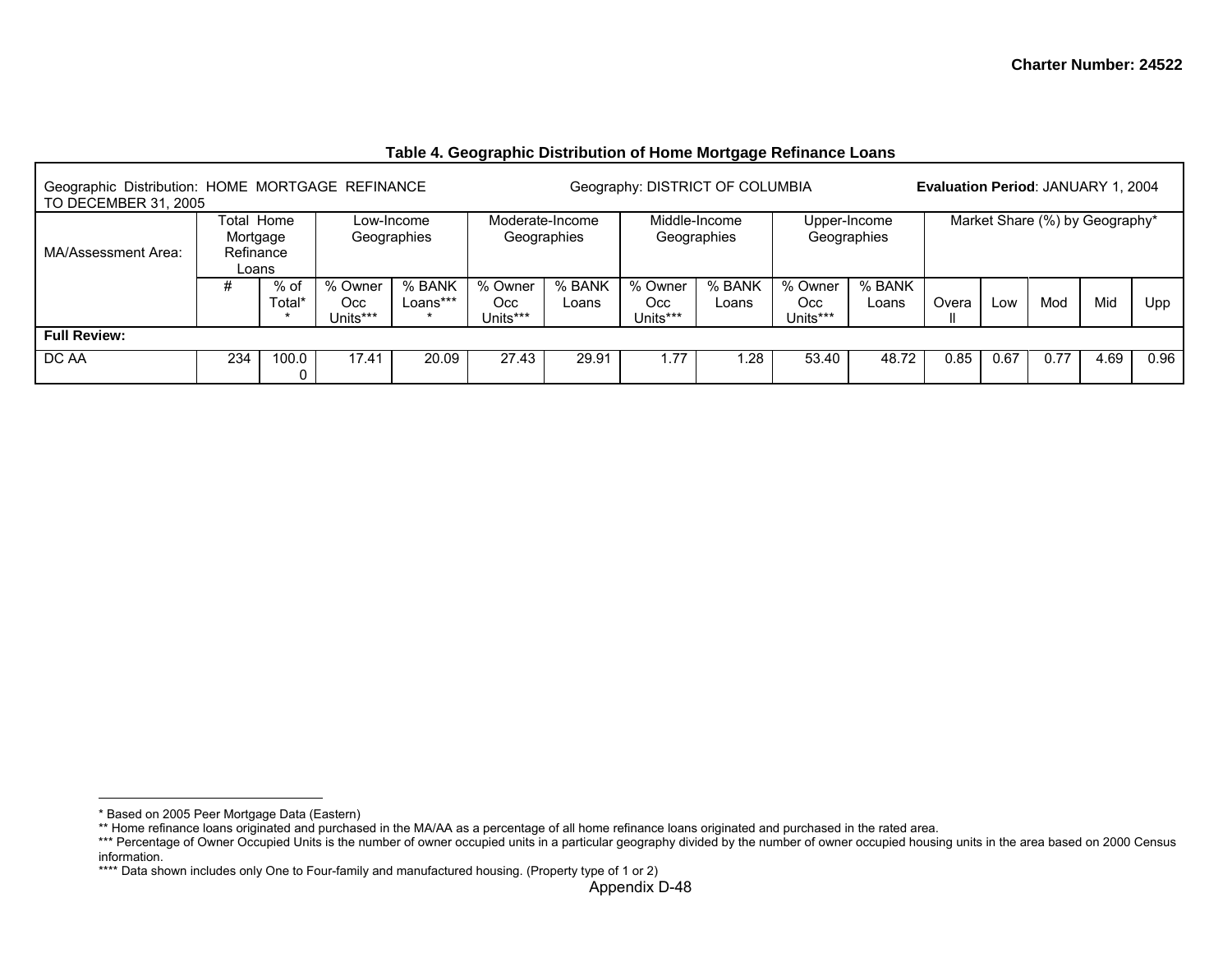#### Geographic Distribution: MULTIFAMILY Geography: DISTRICT OF COLUMBIA **Evaluation Period**: JANUARY 1, 2004 TO DECEMBER 31, 2005 Total Multifamily Loans Low-Income **Geographies** Moderate-Income Geographies Middle-Income Geographies Upper-Income Geographies Market Share (%) by Geography\* MA/Assessment Area:  $#$  % of Total\*\* % of MF Units\*\*\* % BANK Loans\*\*\*\* % MF Units\*\*\* % BANK Loans % MF Units\*\*\*% BANK Loans % MF Units\*\*\* % BANK Loans | Overa ll Low | Mod | Mid | Upp **Full Review:** DC AA 0 0.00 27.77 0.00 24.93 0.00 3.45 0.00 43.85 0.00 0.00 0.00 0.00 0.00 0.00

#### **Table 5. Geographic Distribution of Multifamily Loans**

<sup>\*</sup> Based on 2005 Peer Mortgage Data (Eastern)

<sup>\*\*</sup> Multi-family loans originated and purchased in the MA/AA as a percentage of all multi-family loans originated and purchased in the rated area.

<sup>\*\*\*</sup> Percentage of Multi Family Units is the number of multi family units in a particular geography divided by the number of multifamily housing units in the area based on 2000 Census information.

<sup>\*\*\*\*</sup> Multifamily loan distribution includes Home Purchases, Home Improvement and Refinances.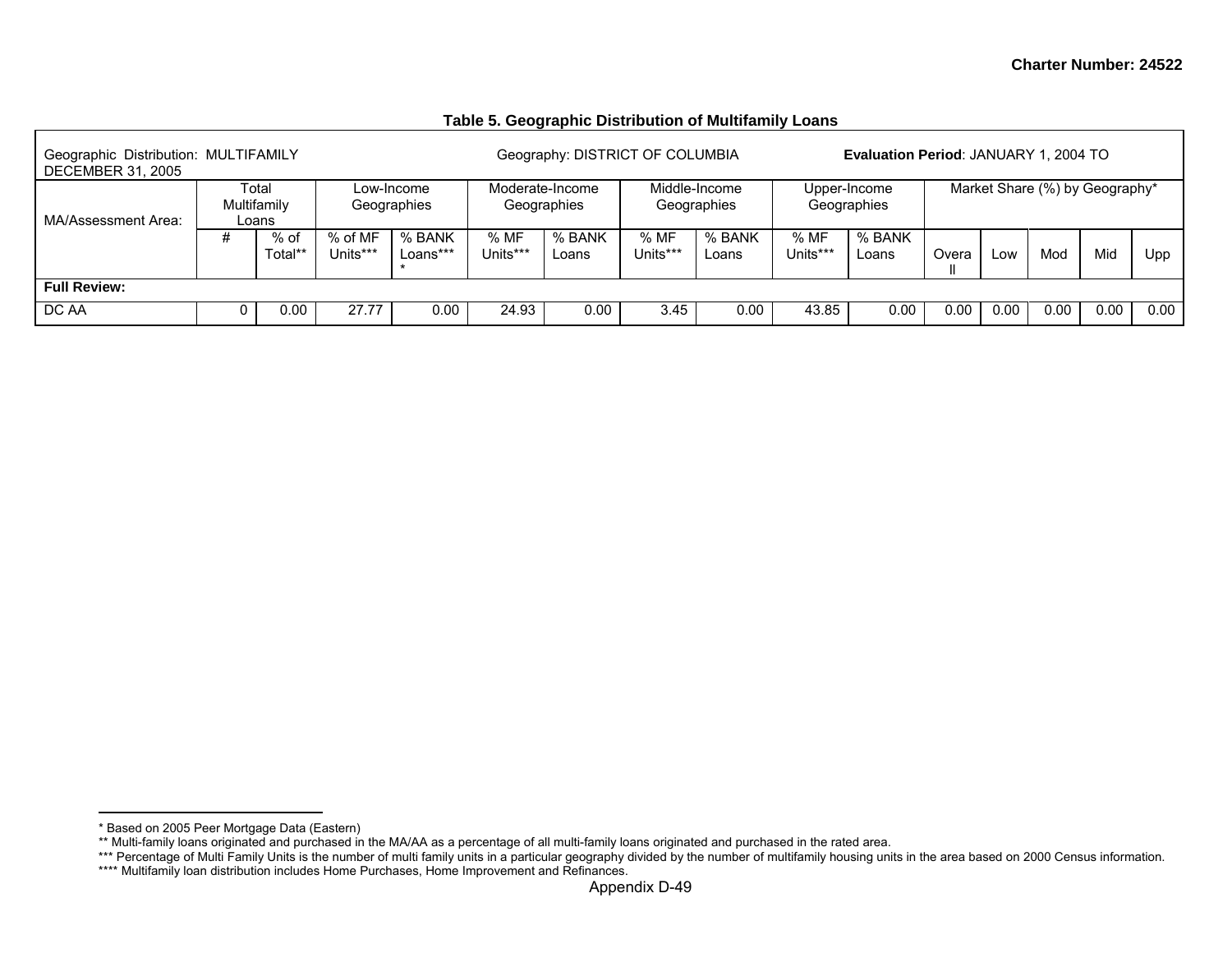| Geographic Distribution: SMALL LOANS TO BUSINESSES<br><b>DECEMBER 31, 2005</b> |                                      |                |                                  |                           |                                  |                              | Geography: DISTRICT OF COLUMBIA  |                              |                                  |                             |                                |      | <b>Evaluation Period: JANUARY 1, 2004 TO</b> |      |      |
|--------------------------------------------------------------------------------|--------------------------------------|----------------|----------------------------------|---------------------------|----------------------------------|------------------------------|----------------------------------|------------------------------|----------------------------------|-----------------------------|--------------------------------|------|----------------------------------------------|------|------|
|                                                                                | Total Small<br><b>Business Loans</b> |                |                                  | Low-Income<br>Geographies | Moderate-Income                  | Geographies                  |                                  | Middle-Income<br>Geographies |                                  | Upper-Income<br>Geographies | Market Share (%) by Geography* |      |                                              |      |      |
| MA/Assessment<br>Area:                                                         | #                                    | % of<br>Total* | % of<br><b>Busines</b><br>ses*** | %<br><b>BANK</b><br>Loans | % of<br><b>Busines</b><br>ses*** | $\%$<br><b>BANK</b><br>Loans | % of<br><b>Busines</b><br>ses*** | %<br><b>BANK</b><br>_oans    | % of<br><b>Busines</b><br>ses*** | %<br><b>BANK</b><br>Loans   | Overal<br>Mod<br><b>LOW</b>    |      |                                              | Mid  | Upp  |
| <b>Full Review:</b>                                                            |                                      |                |                                  |                           |                                  |                              |                                  |                              |                                  |                             |                                |      |                                              |      |      |
| DC AA                                                                          | 12                                   | 100.00         | 23.70                            | 16.67                     | 20.92                            | 0.00                         | 0.36                             | 0.00                         | 43.21                            | 83.33                       | 0.12                           | 0.05 | 0.00                                         | 0.00 | 0.25 |

### **Table 6. Geographic Distribution of Small Loans to Businesses**

<sup>\*</sup> Based on 2005 Peer Small Business Data -- US and PR

<sup>\*\*</sup> Small loans to businesses originated and purchased in the MA/AA as a percentage of all small loans to businesses originated and purchased in the rated area.

<sup>\*\*\*</sup> Source Data - Dun and Bradstreet (2006).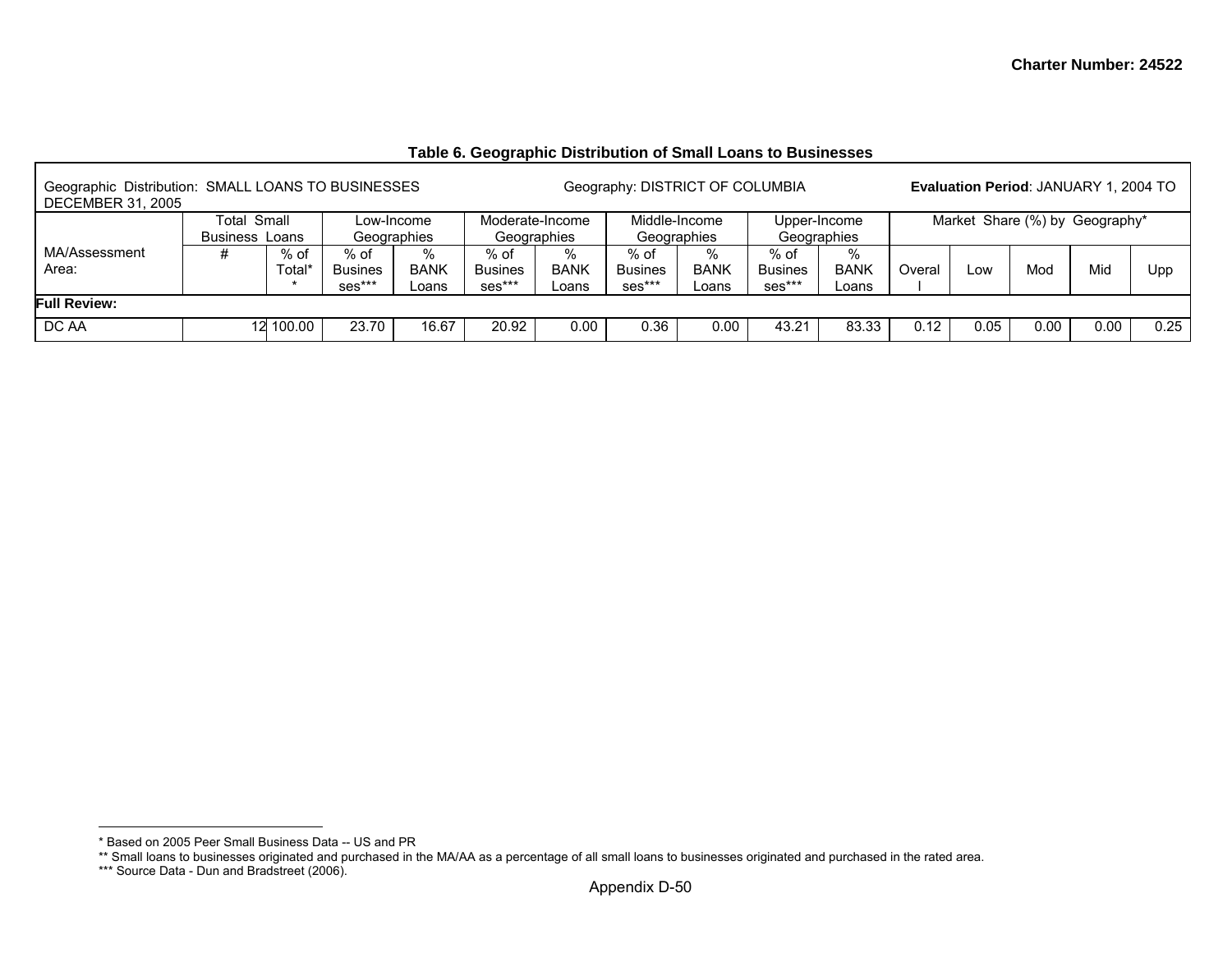| Borrower Distribution: HOME PURCHASE<br><b>DECEMBER 31, 2005</b> |                                                       |        |       |                                     |                                     |                                      |                        | Geography: DISTRICT OF COLUMBIA |                         | Evaluation Period: JANUARY 1, 2004 TO |       |      |               |      |      |
|------------------------------------------------------------------|-------------------------------------------------------|--------|-------|-------------------------------------|-------------------------------------|--------------------------------------|------------------------|---------------------------------|-------------------------|---------------------------------------|-------|------|---------------|------|------|
|                                                                  | Total Home                                            |        |       | Low-Income<br><b>Borrowers</b>      | Moderate-Income<br><b>Borrowers</b> |                                      |                        | Middle-Income<br>Borrowers      |                         | Upper-Income<br><b>Borrowers</b>      |       |      | Market Share* |      |      |
| MA/Assessment Area:                                              | Purchase Loans<br>% of<br>Familie<br>rotal*<br>$x***$ |        |       | %<br><b>BANK</b><br>Loans**<br>$**$ | ℅<br>Familie<br>s17                 | %<br><b>BANK</b><br>Loans**<br>$***$ | ℅<br>Familie<br>$x***$ | % BANK<br>Loans****             | %<br>Families*<br>$***$ | % BANK<br>Loans****                   | Overa | Low  | Mod           | Mid  | Upp  |
| <b>Full Review:</b>                                              |                                                       |        |       |                                     |                                     |                                      |                        |                                 |                         |                                       |       |      |               |      |      |
| DC AA                                                            | 302                                                   | 100.00 | 40.06 | 2.36                                | 16.63                               | 17.72                                | 12.49                  | 26.77                           | 30.82                   | 53.15                                 | 0.66  | 0.00 | 0.95          | 0.84 | 0.55 |

#### **Table 8. Borrower Distribution of Home Purchase Loans**

<sup>\*</sup> Based on 2005 Peer Mortgage Data (Eastern)

<sup>\*\*</sup> As a percentage of loans with borrower income information available. No information was available for 15.9% of loans originated and purchased by bank.

<sup>\*\*\*</sup> Percentage of Families is based on the 2000 Census information.

<sup>\*\*\*\*</sup> Home purchase loans originated and purchased in the MA/AA as a percentage of all home purchase loans originated and purchased in the rated area.

<sup>17</sup> Data shown includes only One to Four-family and manufactured housing. (Property type of 1 or 2)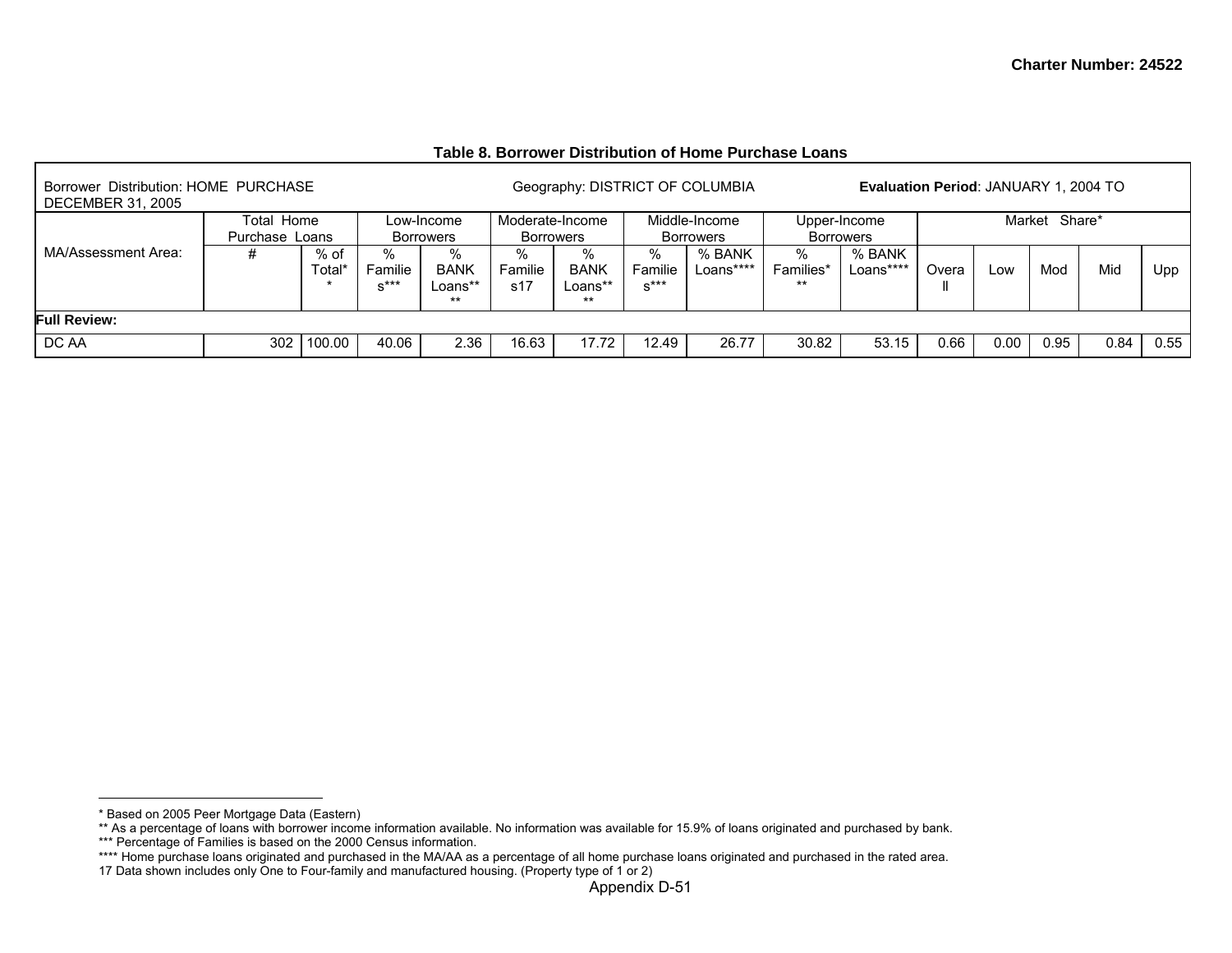| Borrower Distribution: HOME IMPROVEMENT<br><b>DECEMBER 31, 2005</b> |                                 |                  |                        |                            |                            |                                     |                                | Geography: DISTRICT OF COLUMBIA   |                                 |                                  |                       |      |      | <b>Evaluation Period: JANUARY 1, 2004 TO</b> |      |
|---------------------------------------------------------------------|---------------------------------|------------------|------------------------|----------------------------|----------------------------|-------------------------------------|--------------------------------|-----------------------------------|---------------------------------|----------------------------------|-----------------------|------|------|----------------------------------------------|------|
|                                                                     | Total Home<br>Improvement Loans |                  |                        | Low-Income<br>Borrowers    |                            | Moderate-Income<br><b>Borrowers</b> |                                | Middle-Income<br><b>Borrowers</b> |                                 | Upper-Income<br><b>Borrowers</b> | Market Share*         |      |      |                                              |      |
| MA/Assessment<br>Area:                                              |                                 | $%$ of<br>Total* | ℅<br>Famili<br>$es***$ | <b>% BANK</b><br>Loans**** | %<br><b>Families</b><br>18 | <b>I</b> % BANK<br>Loans****        | ℅<br><b>Families*</b><br>$***$ | % BANK<br>Loans****               | %<br><b>IFamilies*</b><br>$***$ | % BANK<br>Loans****              | Mod<br>Overall<br>LOW |      |      | Mic                                          | Upp  |
| <b>Full Review:</b>                                                 |                                 |                  |                        |                            |                            |                                     |                                |                                   |                                 |                                  |                       |      |      |                                              |      |
| DC AA                                                               | 19                              | 100.00           | 40.06                  | 0.00                       | 16.63                      |                                     | 12.49                          | 38.89                             | 30.82                           | 50.00                            | .37                   | 0.00 | 41.، | 2.17                                         | 1.05 |

### **Table 9. Borrower Distribution of Home Improvement Loans**

<sup>\*</sup> Based on 2005 Peer Mortgage Data (Eastern)

<sup>\*\*</sup> As a percentage of loans with borrower income information available. No information was available for 5.3% of loans originated and purchased by bank.

<sup>\*\*\*</sup> Percentage of Families is based on the 2000 Census information.

<sup>\*\*\*\*</sup> Home improvement loans originated and purchased in the MA/AA as a percentage of all home improvement loans originated and purchased in the rated area.

<sup>18</sup> Data shown includes only One to Four-family and manufactured housing. (Property type of 1 or 2)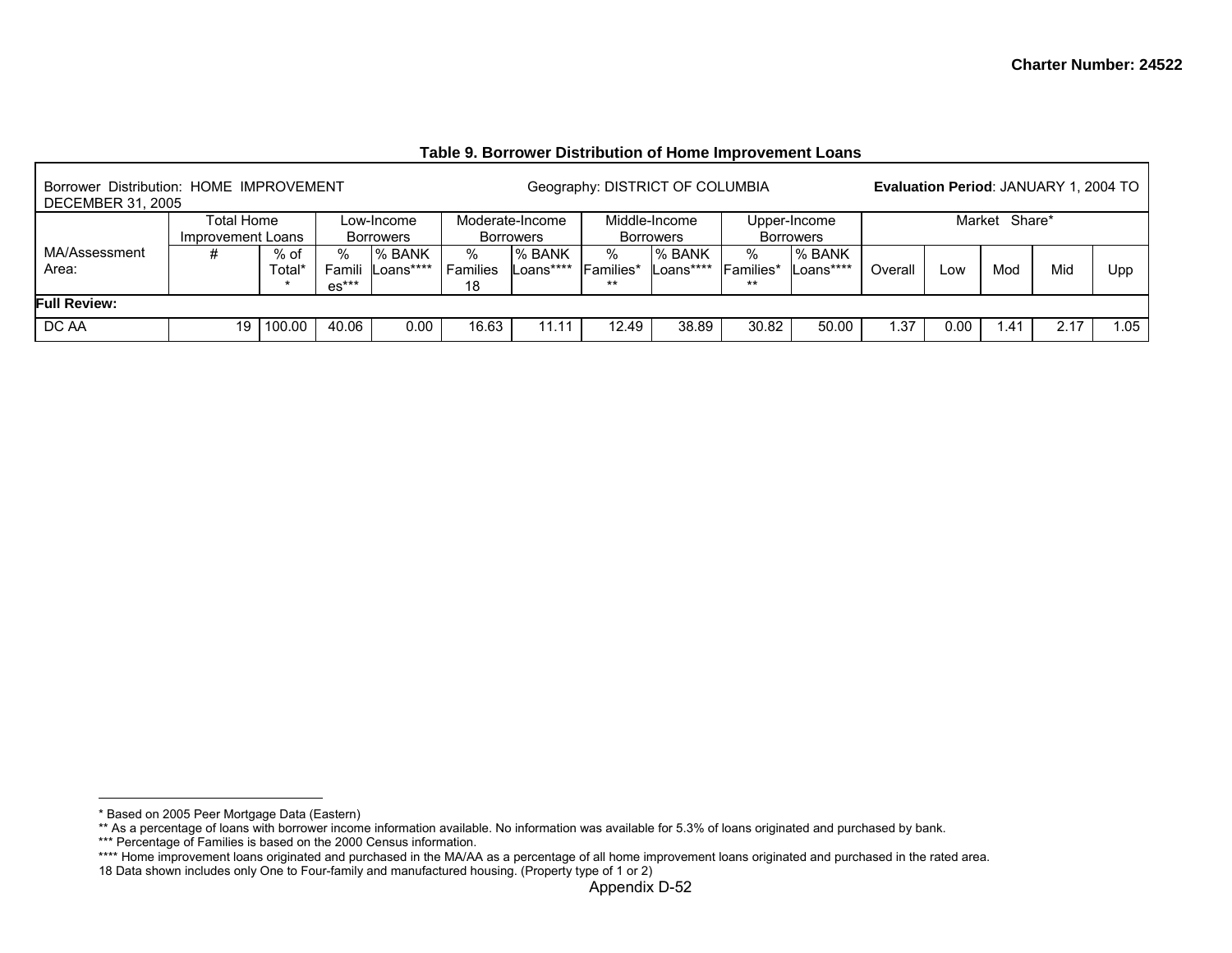| Borrower Distribution: HOME MORTGAGE REFINANCE<br><b>DECEMBER 31, 2005</b> |                                           |                |                      |                                |                     |                                     |                         | Geography: DISTRICT OF COLUMBIA   |                                  |                                      | <b>Evaluation Period: JANUARY 1, 2004 TO</b> |      |               |      |      |
|----------------------------------------------------------------------------|-------------------------------------------|----------------|----------------------|--------------------------------|---------------------|-------------------------------------|-------------------------|-----------------------------------|----------------------------------|--------------------------------------|----------------------------------------------|------|---------------|------|------|
| MA/Assessment                                                              | Total Home<br>Mortgage Refinance<br>Loans |                |                      | Low-Income<br><b>Borrowers</b> |                     | Moderate-Income<br><b>Borrowers</b> |                         | Middle-Income<br><b>Borrowers</b> | Upper-Income<br><b>Borrowers</b> |                                      |                                              |      | Market Share* |      |      |
| Area:                                                                      | #                                         | % of<br>Total' | %<br>Families<br>*** | % BANK<br>Loans****            | %<br>Families<br>19 | % BANK<br>Loans****                 | %<br>Families*<br>$***$ | % BANK<br>Loans****               | %<br>Families*<br>$***$          | %<br><b>BANK</b><br>Loans**<br>$***$ | Mid<br>Mod<br>Low<br>Overa                   |      |               |      | Upp  |
| <b>Full Review:</b>                                                        |                                           |                |                      |                                |                     |                                     |                         |                                   |                                  |                                      |                                              |      |               |      |      |
| DC AA                                                                      | 234                                       | 100.00         | 40.06                | 5.31                           | 16.63               | 14.98                               | 12.49                   | 20.29                             | 30.82                            | 59.42                                | 0.76                                         | 0.74 | 0.81          | 0.74 | 0.76 |

### **Table 10. Borrower Distribution of Home Mortgage Refinance Loans**

<sup>\*</sup> Based on 2005 Peer Mortgage Data (Eastern)

<sup>\*\*</sup> As a percentage of loans with borrower income information available. No information was available for 11.5% of loans originated and purchased by bank.

<sup>\*\*\*</sup> Percentage of Families is based on the 2000 Census information.

<sup>\*\*\*\*</sup> Home refinance loans originated and purchased in the MA/AA as a percentage of all home refinance loans originated and purchased in the rated area.

<sup>19</sup> Data shown includes only One to Four-family and manufactured housing. (Property type of 1 or 2)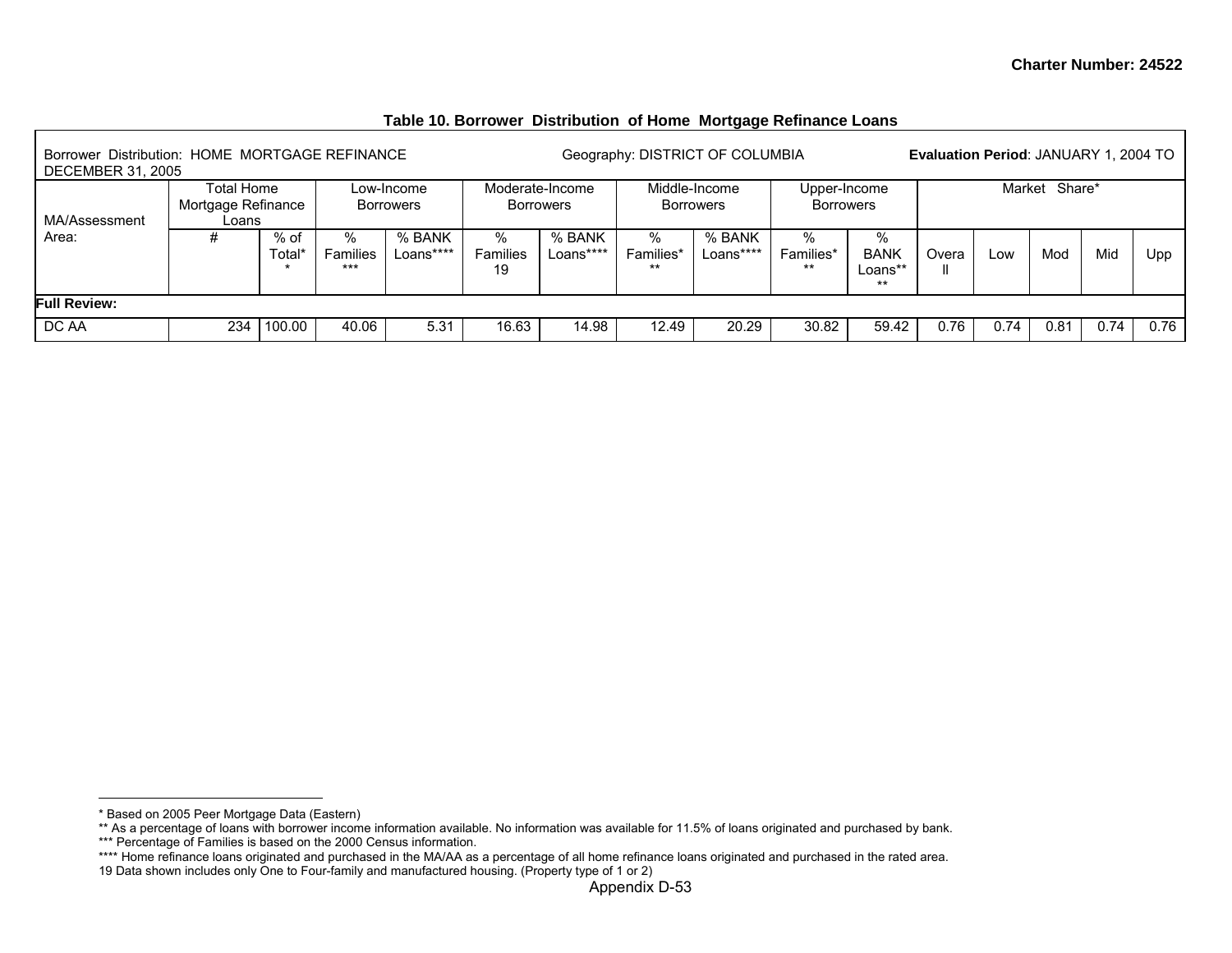| Borrower Distribution: SMALL LOANS TO BUSINESSES<br><b>DECEMBER 31, 2005</b> |                               |                |                           |                                    |                      | Geography: DISTRICT OF COLUMBIA                      |                              |      | Evaluation Period: JANUARY 1, 2004 TO |
|------------------------------------------------------------------------------|-------------------------------|----------------|---------------------------|------------------------------------|----------------------|------------------------------------------------------|------------------------------|------|---------------------------------------|
|                                                                              |                               | Total Small    |                           | <b>Businesses With</b>             |                      | Loans by Original Amount Regardless of Business Size |                              |      | Market Share*                         |
|                                                                              | Loans to<br><b>Businesses</b> |                |                           | Revenues of \$1 million<br>or less |                      |                                                      |                              |      |                                       |
|                                                                              | #                             | % of<br>Total* | % of<br><b>Businesses</b> | % BANK<br>Loans****                | \$100,000 or<br>less | $> $100,000$ to<br>\$250,000                         | >\$250,000 to<br>\$1,000,000 | All  | Rev\$ 1 Million or<br>Less            |
| MA/Assessment Area:                                                          |                               |                | $***$                     |                                    |                      |                                                      |                              |      |                                       |
| <b>Full Review:</b>                                                          |                               |                |                           |                                    |                      |                                                      |                              |      |                                       |
| DC AA                                                                        | $12 \overline{ }$             | 100.0          | 63.20                     | 33.33                              | 91.67                | 0.00                                                 | 8.33                         | 0.12 | 0.11                                  |

#### **Table 11. Borrower Distribution of Small Loans to Businesses**

<sup>\*</sup> Based on 2005 Peer Small Business Data -- US and PR

<sup>\*\*</sup> Small loans to businesses originated and purchased in the MA/AA as a percentage of all small loans to businesses originated and purchased in the rated area.

<sup>\*\*\*</sup> Businesses with revenues of \$1 million or less as a percentage of all businesses (Source D&B - 2006).

<sup>\*\*\*\*</sup> Small loans to businesses with revenues of \$1 million or less as a percentage of all loans reported as small loans to businesses. No information was available for 50.00% of small loans to businesses originated and purchased by the bank.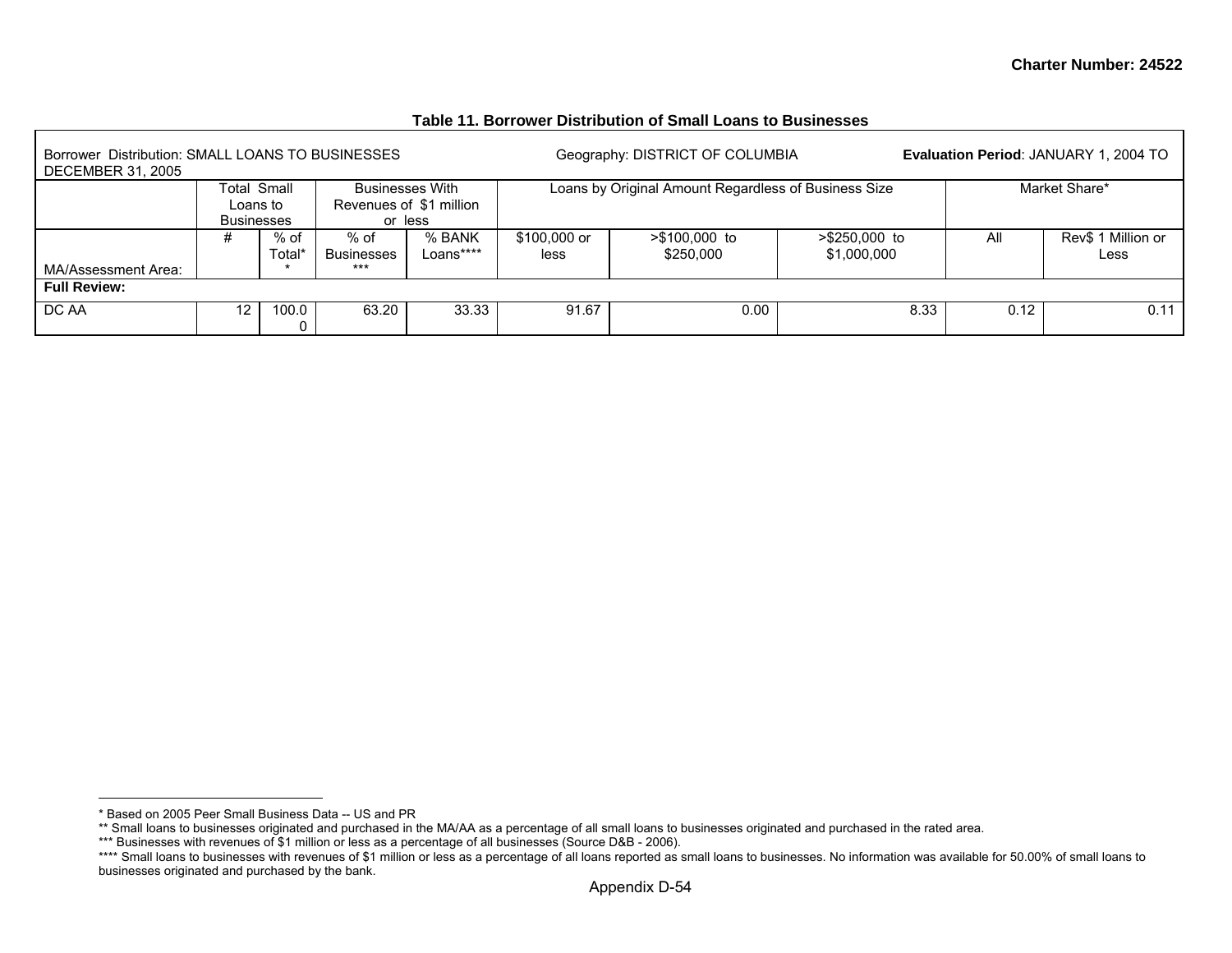|                                                            |   |                           |    | $1$ udio 17. Wuuniivu IIIIvoimuno |    |                                                            |            |   |                        |
|------------------------------------------------------------|---|---------------------------|----|-----------------------------------|----|------------------------------------------------------------|------------|---|------------------------|
| QUALIFIED INVESTMENTS                                      |   |                           |    | Geography: DISTRICT OF COLUMBIA   |    | Evaluation Period: FEBRUARY 24, 2003 TO SEPTEMBER 25, 2006 |            |   |                        |
| MA/Assessment Area:                                        |   | Prior Period Investments* |    | Current Period Investments        |    | Total Investments                                          |            |   | Unfunded Commitments** |
|                                                            | # | \$(000's)                 | #  | \$(000's)                         |    | \$(000's)                                                  | % of Total | # | \$(000's)              |
| <b>Full Review:</b>                                        |   |                           |    |                                   |    |                                                            |            |   |                        |
| DC AA                                                      |   | 0                         | 27 | 843                               | 27 | 843                                                        | 86.11      | 0 | 0                      |
|                                                            |   |                           |    |                                   |    |                                                            |            |   |                        |
| Broader Area With<br>Potential to Benefit the AA           |   | 0                         | 36 | 136                               | 36 | 136                                                        | 13.89      |   | 1,377                  |
| <b>Broader Area Without</b><br>Potential to Benefit the AA |   |                           |    | 0                                 |    | 0                                                          | 0.00       | 0 | 0                      |

### **Table 14. Qualified Investments**

<sup>\* &#</sup>x27;Prior Period Investments' means investments made in a previous period that are outstanding as of the examination date.

<sup>\*\* &#</sup>x27;Unfunded Commitments' means legally binding investment commitments that are tracked and recorded by the institution's financial reporting system.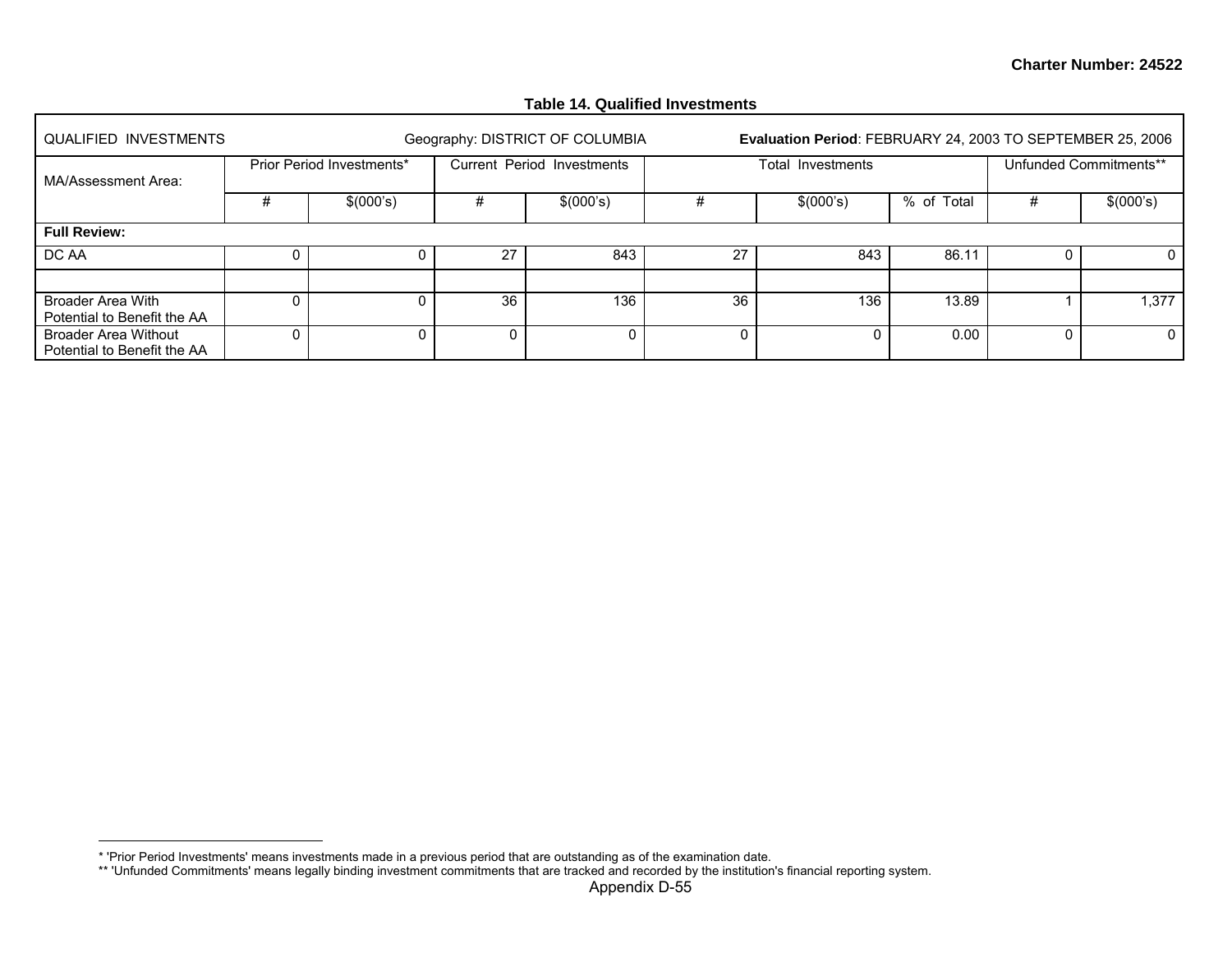| DISTRIBUTION OF BRANCH DELIVERY SYSTEM AND BRANCH OPENINGS/CLOSINGS<br>JANUARY 1, 2004 TO SEPTEMBER 25, 2006 |                         |                                      |                              |                 |                                                      |      |       |                       |                |     | Geography: DISTRICT OF COLUMBIA              |            |     |       |       | <b>Evaluation Period:</b>                |       |
|--------------------------------------------------------------------------------------------------------------|-------------------------|--------------------------------------|------------------------------|-----------------|------------------------------------------------------|------|-------|-----------------------|----------------|-----|----------------------------------------------|------------|-----|-------|-------|------------------------------------------|-------|
|                                                                                                              | Deposi<br>ts            |                                      |                              | <b>Branches</b> |                                                      |      |       |                       |                |     | Branch Openings/Closings                     |            |     |       |       | Population                               |       |
| MA/Assessment Area:                                                                                          | $%$ of<br>Rated<br>Area | # of<br><b>BANK</b><br><b>Branch</b> | $%$ of<br>Rated<br>Area      |                 | Location of Branches by<br>Income of Geographies (%) |      |       | # of<br><b>Branch</b> | # of<br>Branch |     | Net change in Location of<br><b>Branches</b> | $(+ or -)$ |     |       |       | % of Population within Each<br>Geography |       |
|                                                                                                              | Deposi<br>ts in<br>AA   | es                                   | <b>Branch</b><br>es in<br>AA | Low             | Mid<br>Mod<br>Upp                                    |      |       |                       | Closin<br>gs   | Low | Mod                                          | Mid        | Upp | Low   | Mod   | Mid                                      | Upp   |
| <b>Full Review:</b>                                                                                          |                         |                                      |                              |                 |                                                      |      |       |                       |                |     |                                              |            |     |       |       |                                          |       |
| DC AA                                                                                                        | 100.00                  | ٦*                                   | 100                          | 0.00            | 0.00                                                 | 0.00 | 75.00 | $3^{**}$              |                |     |                                              |            | +2  | 32.75 | 29.83 | i 88                                     | 33.01 |

### **Table 15. Distribution of Branch Delivery System and Branch Openings/Closings**

\* One branch is located in a census tract which is not classified for income.

\*\* One branch was opened in a census tract not classified for income.

Two branches are located inside foreign embassies and have limited access.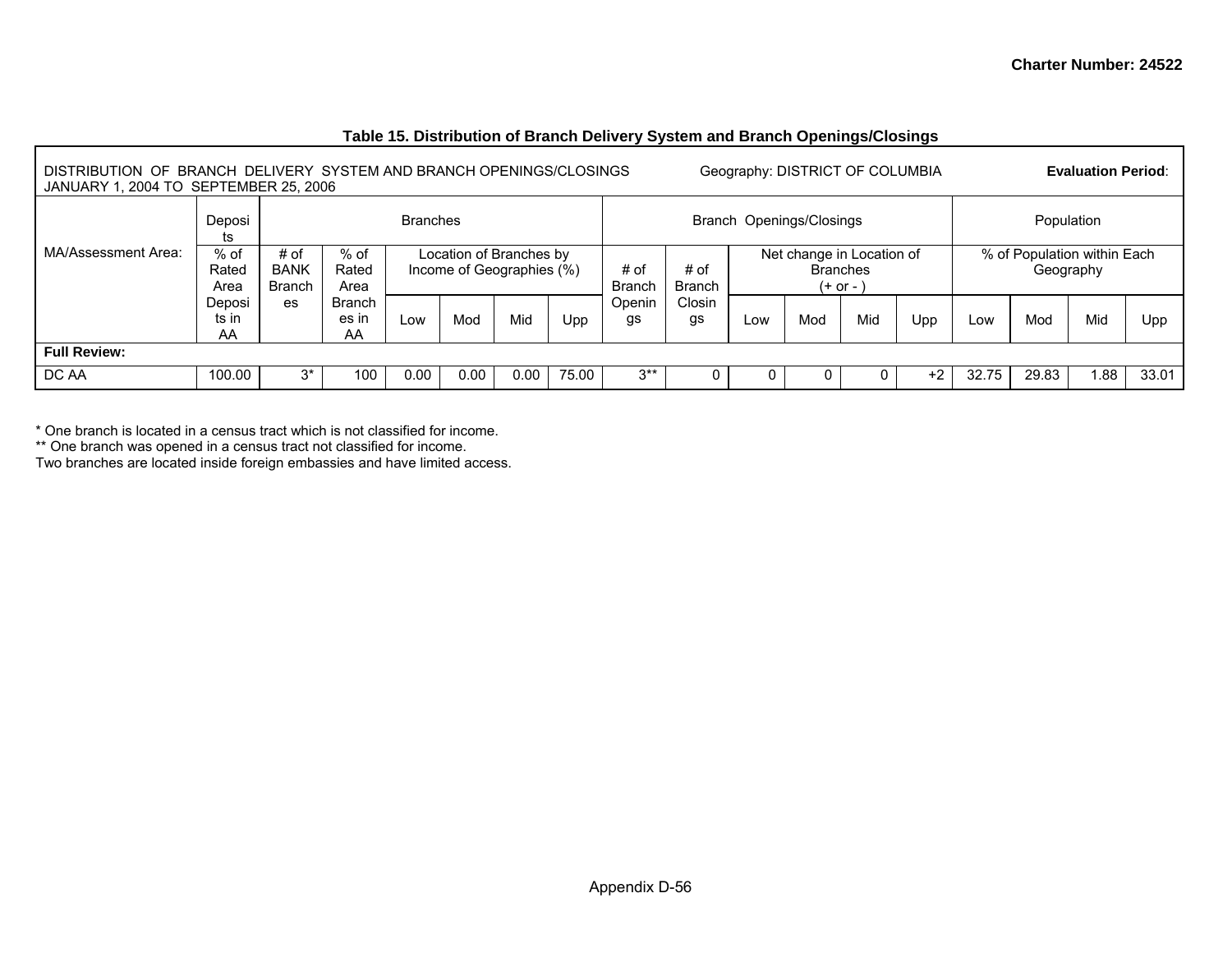|                                  |                                          |      |            |                   |                | Table 1. Lending volume     |                      |   |                                  |                                |           |                                                    |
|----------------------------------|------------------------------------------|------|------------|-------------------|----------------|-----------------------------|----------------------|---|----------------------------------|--------------------------------|-----------|----------------------------------------------------|
| LENDING VOLUME<br>2005           |                                          |      |            |                   |                | Geography: WASHINGTON STATE |                      |   |                                  |                                |           | Evaluation Period: JANUARY 1, 2004 TO DECEMBER 31, |
|                                  | $%$ of<br>Rated<br>Home Mortgage<br>Area |      |            | <b>Businesses</b> | Small Loans to |                             | Small Loans to Farms |   | Community<br>Development Loans** | <b>Total Reported</b><br>Loans |           | % of Rated Area<br>Deposits in<br>MA/AA***         |
| MA/Assessment Area<br>$(2006)$ : | Loans (#)<br>in MA/AA*                   |      | \$ (000's) | #                 | \$ (000's)     | #                           | \$ (000's)           | # | \$ (000's)                       | #                              | \$(000's) |                                                    |
| <b>Full Review:</b>              |                                          |      |            |                   |                |                             |                      |   |                                  |                                |           |                                                    |
| Seattle AA                       | 100.00                                   | .103 | 298,908    | 51                | 3,896          | U                           |                      |   | 250                              | .155                           | 303.054   | 100.00                                             |

# **Table 1. Lending Volume**

<sup>\*</sup> Loan Data as of December 31, 2005. Rated area refers to either state or multi-state MA rating area.

<sup>\*\*</sup> The evaluation period for Community Development Loans is from January 01, 2005 to December 31, 2005.

<sup>\*\*\*</sup> Deposit Data as of October 11, 2006. Rated Area refers to either the state, multi-state MA, or institution, as appropriate.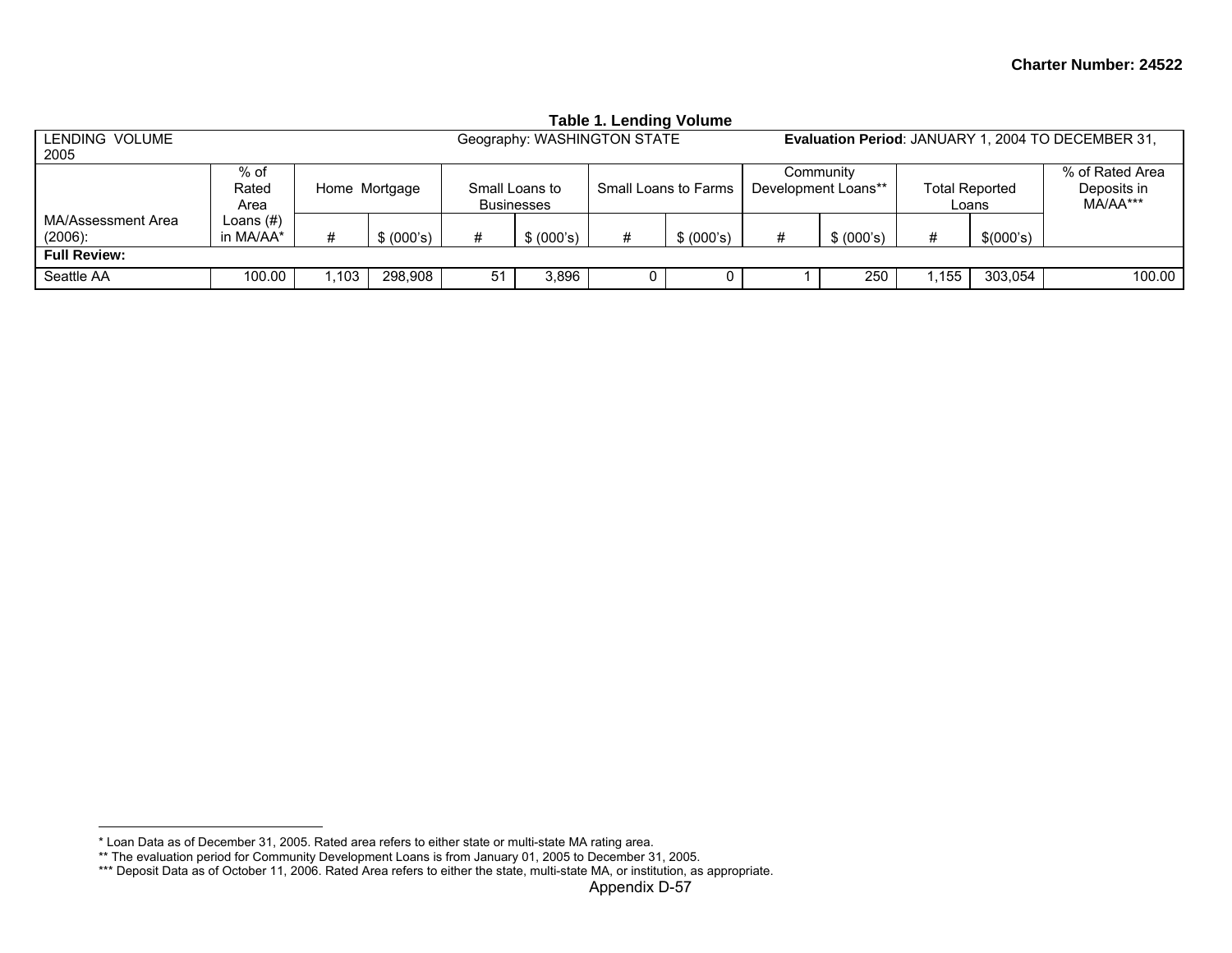### **Table 2. Geographic Distribution of Home Purchase Loans**

| Geographic Distribution: HOME PURCHASE<br><b>DECEMBER 31, 2005</b> |     |                              |                  |                           |                  | Geography: WASHINGTON STATE    |                 |                              |                 | <b>Evaluation Period: JANUARY 1, 2004 TO</b> |       |                                |      |     |     |
|--------------------------------------------------------------------|-----|------------------------------|------------------|---------------------------|------------------|--------------------------------|-----------------|------------------------------|-----------------|----------------------------------------------|-------|--------------------------------|------|-----|-----|
|                                                                    |     | Total Home<br>Purchase Loans |                  | Low-Income<br>Geographies |                  | Moderate-Income<br>Geographies |                 | Middle-Income<br>Geographies |                 | Upper-Income<br>Geographies                  |       | Market Share (%) by Geography* |      |     |     |
| MA/Assessment Area:                                                | #   | $%$ of<br>Total**            | %<br>Owner       | % BANK<br>Loans***        | %<br>Owner       | % BANK<br>Loans                | %<br>Owner      | % BANK<br>Loans              | $\%$<br>Owner   | % BANK<br>Loans                              | Overa | LOW                            | Mod  | Mid | Upp |
|                                                                    |     |                              | Occ.<br>Units*** |                           | Occ.<br>Units*** |                                | Occ<br>Units*** |                              | Occ<br>Units*** |                                              |       |                                |      |     |     |
| <b>Full Review:</b>                                                |     |                              |                  |                           |                  |                                |                 |                              |                 |                                              |       |                                |      |     |     |
| Seattle AA                                                         | 464 | 100.00                       | 2.04             | 2.80                      | 13.94            | 20.26                          | 49.26           | 49.78                        | 34.76           | 27.16                                        | .40   | .62                            | 2.02 | 26  | .23 |

<sup>\*</sup> Based on 2005 Peer Mortgage Data (Western)

<sup>\*\*</sup> Home purchase loans originated and purchased in the MA/AA as a percentage of all home purchase loans originated and purchased in the rated area.

<sup>\*\*\*</sup> Percentage of Owner Occupied Units is the number of owner occupied units in a particular geography divided by the number of owner occupied housing units in the area based on 2000 Census information.

<sup>\*\*\*\*</sup> Data shown includes only One to Four-family and manufactured housing. (Property type of 1 or 2)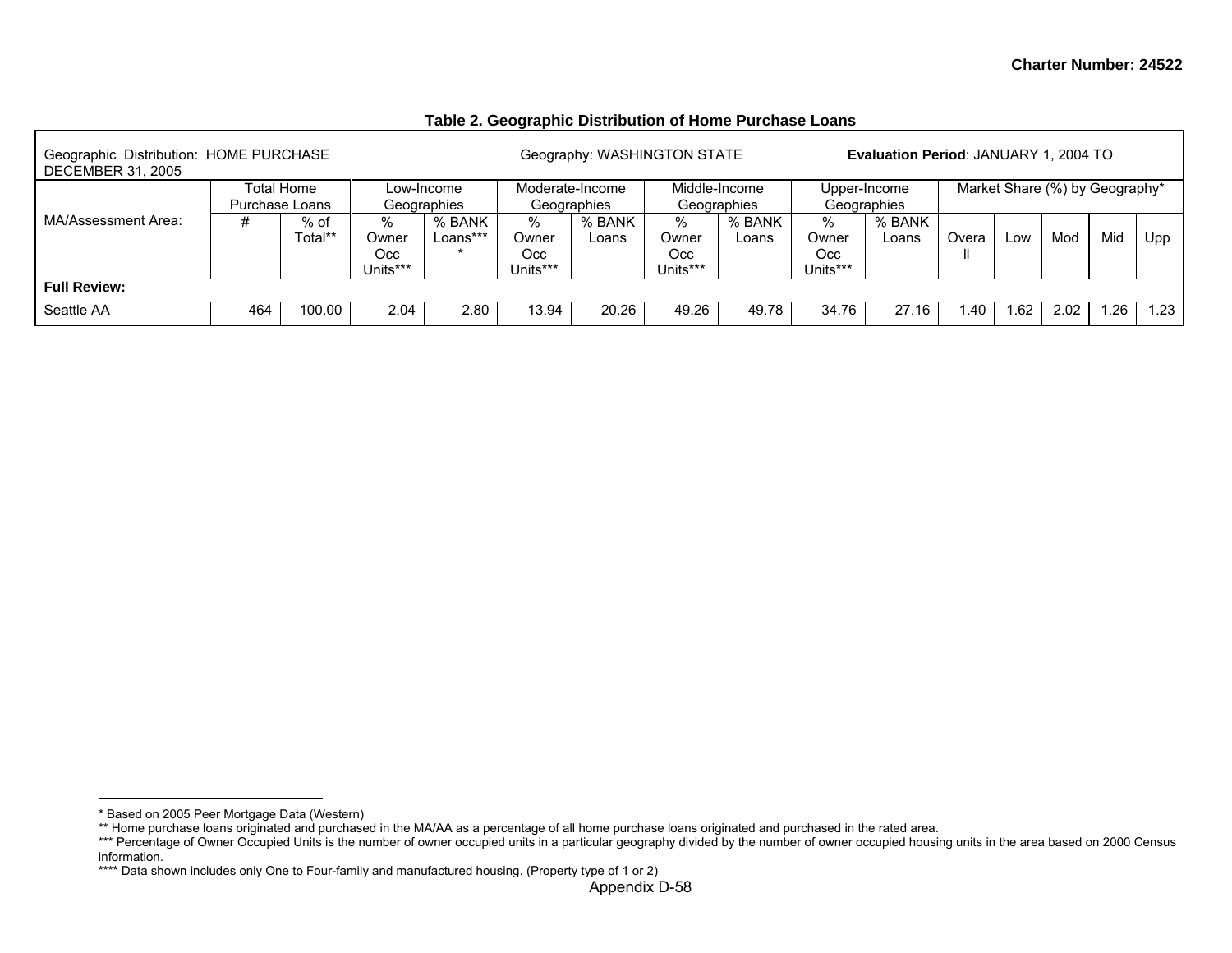| Geographic Distribution: HOME IMPROVEMENT<br><b>DECEMBER 31, 2005</b> |                                    |                |                                  |                           |                               | Geography: WASHINGTON STATE    |                               |                              |                               |                             |             | Evaluation Period: JANUARY 1, 2004 TO |      |      |      |
|-----------------------------------------------------------------------|------------------------------------|----------------|----------------------------------|---------------------------|-------------------------------|--------------------------------|-------------------------------|------------------------------|-------------------------------|-----------------------------|-------------|---------------------------------------|------|------|------|
| MA/Assessment Area:                                                   | Total Home<br>Improvement<br>Loans |                |                                  | Low-Income<br>Geographies |                               | Moderate-Income<br>Geographies |                               | Middle-Income<br>Geographies |                               | Upper-Income<br>Geographies |             | Market Share (%) by Geography*        |      |      |      |
|                                                                       | #                                  | % of<br>Total* | $\%$<br>Owner<br>Occ<br>Units*** | % BANK<br>Loans***        | %<br>Owner<br>Occ<br>Units*** | % BANK<br>Loans                | %<br>Owner<br>Occ<br>Units*** | % BANK<br>Loans              | %<br>Owner<br>Occ<br>Units*** | % BANK<br>Loans             | Over<br>all | Low                                   | Mod  | Mid  | Upp  |
| <b>Full Review:</b>                                                   |                                    |                |                                  |                           |                               |                                |                               |                              |                               |                             |             |                                       |      |      |      |
| Seattle AA                                                            | 54                                 | 100.0          | 2.04                             | 7.41                      | 13.94                         | 24.07                          | 49.26                         | 48.15                        | 34.76                         | 20.37                       | 4.31        | 14.81                                 | 5.26 | 3.69 | 3.52 |

#### **Table 3. Geographic Distribution of Home Improvement Loans**

<sup>\*</sup> Based on 2005 Peer Mortgage Data (Western)

<sup>\*\*</sup> Home improvement loans originated and purchased in the MA/AA as a percentage of all home improvement loans originated and purchased in the rated area.

<sup>\*\*\*</sup> Percentage of Owner Occupied Units is the number of owner occupied units in a particular geography divided by the number of owner occupied housing units in the area based on 2000 Census information.

<sup>\*\*\*\*</sup> Data shown includes only One to Four-family and manufactured housing. (Property type of 1 or 2)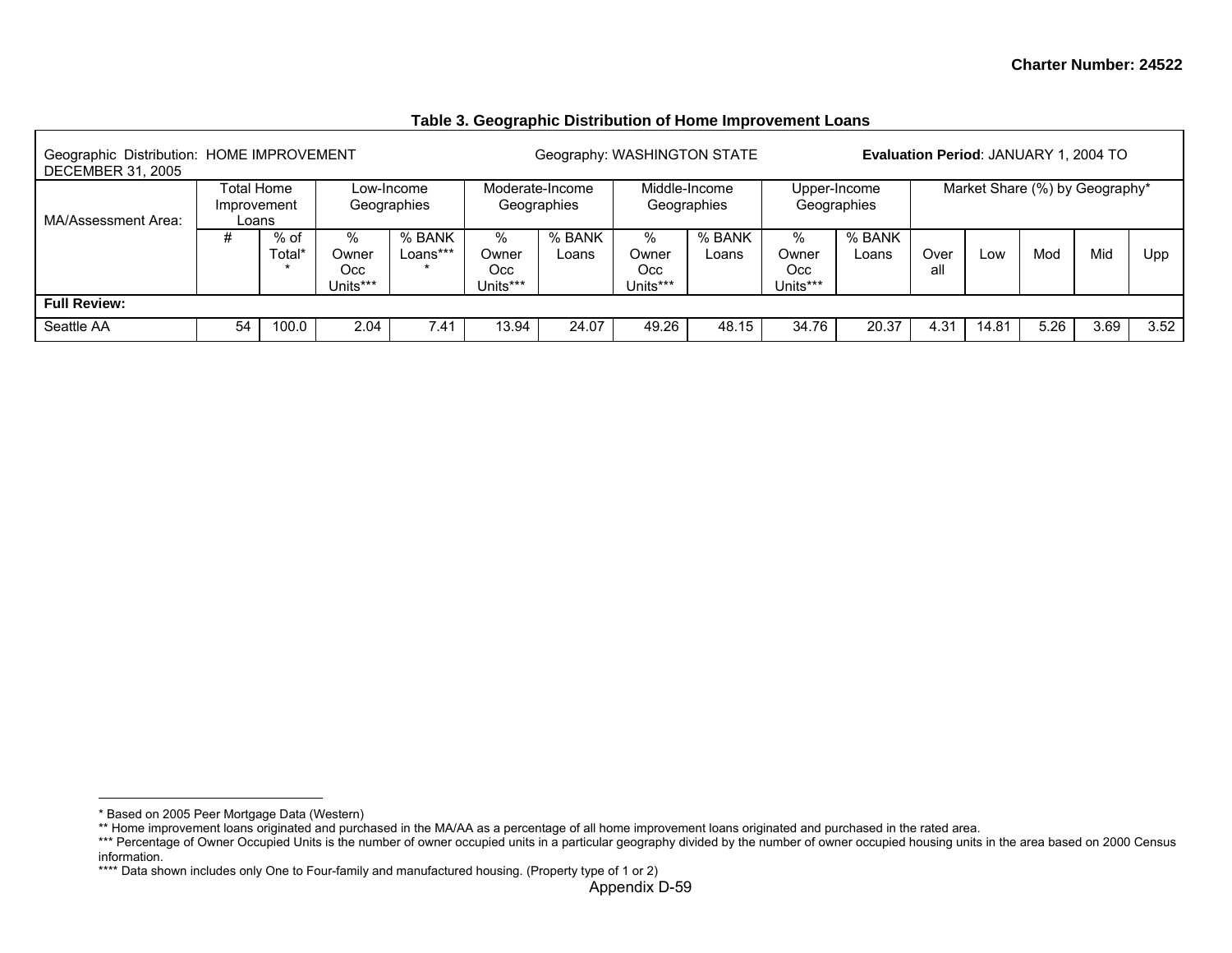| Geographic Distribution: HOME MORTGAGE REFINANCE<br><b>DECEMBER 31, 2005</b> |                                              |                |                             |                           |                                   |                                | Geography: WASHINGTON STATE |                              |                            |                             | Evaluation Period: JANUARY 1, 2004 TO |      |                                |      |      |
|------------------------------------------------------------------------------|----------------------------------------------|----------------|-----------------------------|---------------------------|-----------------------------------|--------------------------------|-----------------------------|------------------------------|----------------------------|-----------------------------|---------------------------------------|------|--------------------------------|------|------|
| MA/Assessment Area:                                                          | Total Home<br>Mortgage<br>Refinance<br>Loans |                |                             | Low-Income<br>Geographies |                                   | Moderate-Income<br>Geographies |                             | Middle-Income<br>Geographies |                            | Upper-Income<br>Geographies |                                       |      | Market Share (%) by Geography* |      |      |
|                                                                              | #                                            | % of<br>Гоtаl* | % Owner<br>Occ.<br>Jnits*** | % BANK<br>Loans***        | % Owner<br><b>Occ</b><br>Jnits*** | % BANK<br>Loans                | % Owner<br>Occ.<br>Units*** | % BANK<br>Loans              | % Owner<br>Occ<br>Units*** | % BANK<br>Loans             | Overa                                 | LOW  | Mod                            | Mid  | Upp  |
| <b>Full Review:</b>                                                          |                                              |                |                             |                           |                                   |                                |                             |                              |                            |                             |                                       |      |                                |      |      |
| Seattle AA                                                                   | 584                                          | 100            | 2.04                        | 4.28                      | 13.94                             | 14.38                          | 49.26                       | 48.80                        | 34.76                      | 32.53                       | .93                                   | 3.81 | 75.،                           | 2.08 | 1.58 |

## **Table 4. Geographic Distribution of Home Mortgage Refinance Loans**

<sup>\*</sup> Based on 2005 Peer Mortgage Data (Western)

<sup>\*\*</sup> Home refinance loans originated and purchased in the MA/AA as a percentage of all home refinance loans originated and purchased in the rated area.

<sup>\*\*\*</sup> Percentage of Owner Occupied Units is the number of owner occupied units in a particular geography divided by the number of owner occupied housing units in the area based on 2000 Census information.

<sup>\*\*\*\*</sup> Data shown includes only One to Four-family and manufactured housing. (Property type of 1 or 2)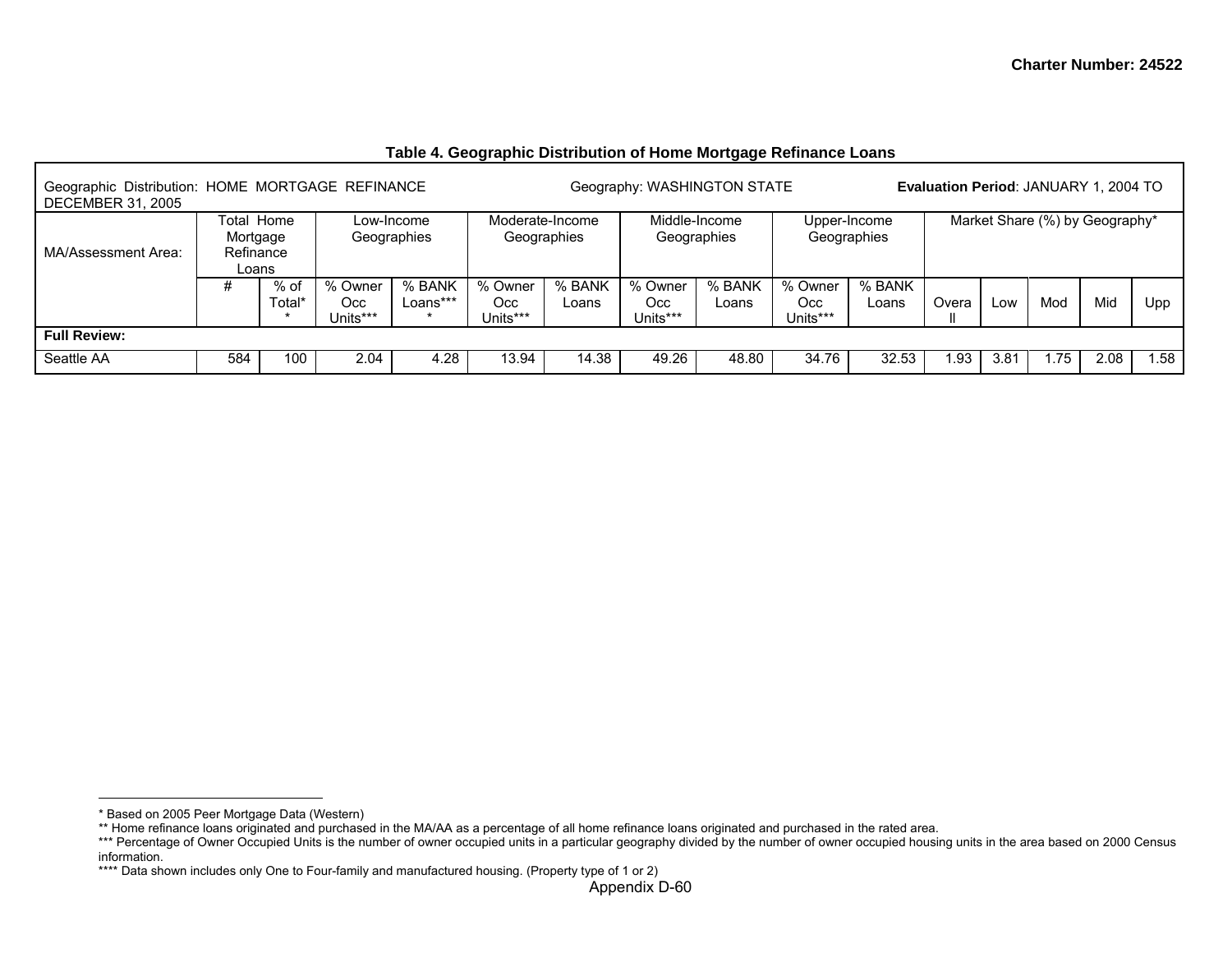#### **Table 5. Geographic Distribution of Multifamily Loans**

| Geographic Distribution: MULTIFAMILY<br>31, 2005 |             |                 |                     |                           |                 | Geography: WASHINGTON STATE    |                  |                              |                  | <b>Evaluation Period: JANUARY 1, 2004 TO DECEMBER</b> |       |      |      |                                |     |
|--------------------------------------------------|-------------|-----------------|---------------------|---------------------------|-----------------|--------------------------------|------------------|------------------------------|------------------|-------------------------------------------------------|-------|------|------|--------------------------------|-----|
| MA/Assessment Area:                              | Multifamily | Total<br>Loans  |                     | Low-Income<br>Geographies |                 | Moderate-Income<br>Geographies |                  | Middle-Income<br>Geographies |                  | Upper-Income<br>Geographies                           |       |      |      | Market Share (%) by Geography* |     |
|                                                  | #           | % of<br>Total** | % of MF<br>Units*** | % BANK<br>Loans***        | %MF<br>Units*** | % BANK<br>Loans                | % MF<br>Units*** | % BANK<br>Loans              | % MF<br>Units*** | % BANK<br>Loans                                       | Overa | Low  | Mod  | Mid                            | Upp |
| <b>Full Review:</b>                              |             |                 |                     |                           |                 |                                |                  |                              |                  |                                                       |       |      |      |                                |     |
| Seattle AA                                       |             | 100             | 8.45                | 0.00                      | 29.23           | 0.00                           | 41.43            | 0.00                         | 20.89            | 100.00                                                | 0.37  | 0.00 | 0.00 | 0.00                           | .79 |

<sup>\*</sup> Based on 2005 Peer Mortgage Data (Western)

<sup>\*\*</sup> Multi-family loans originated and purchased in the MA/AA as a percentage of all multi-family loans originated and purchased in the rated area.

<sup>\*\*\*</sup> Percentage of Multi Family Units is the number of multi family units in a particular geography divided by the number of multifamily housing units in the area based on 2000 Census information.

<sup>\*\*\*\*</sup> Multifamily loan distribution includes Home Purchases, Home Improvement and Refinances.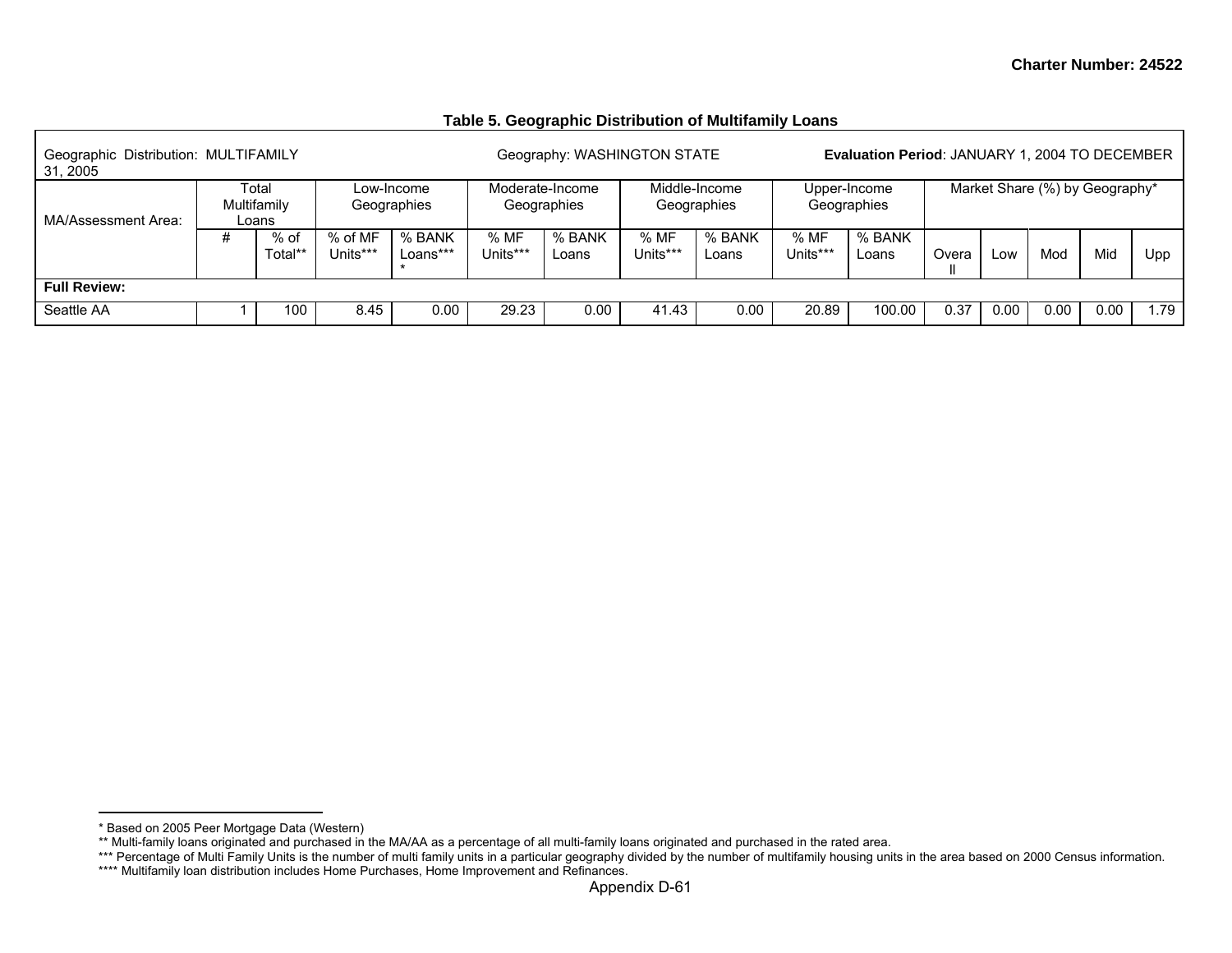### **Table 6. Geographic Distribution of Small Loans to Businesses**

| Geographic Distribution: SMALL LOANS TO BUSINESSES<br><b>DECEMBER 31, 2005</b> |                                       |                |                                                  |                           |                                  |                                | Geography: WASHINGTON STATE      |                           |                                  |                           |        |      | <b>Evaluation Period: JANUARY 1, 2004 TO</b> |      |      |
|--------------------------------------------------------------------------------|---------------------------------------|----------------|--------------------------------------------------|---------------------------|----------------------------------|--------------------------------|----------------------------------|---------------------------|----------------------------------|---------------------------|--------|------|----------------------------------------------|------|------|
|                                                                                | <b>Total Small</b><br><b>Business</b> | Loans          | Geographies                                      | Low-Income                |                                  | Moderate-Income<br>Geographies | Middle-Income<br>Geographies     |                           | Geographies                      | Upper-Income              |        |      | Market Share (%) by Geography*               |      |      |
| MA/Assessment<br>Area:                                                         | #                                     | % of<br>Total* | % of<br><b>Busines</b><br>$\cdot$ ses $\cdot$ ** | %<br><b>BANK</b><br>Loans | % of<br><b>Busines</b><br>ses*** | $\%$<br><b>BANK</b><br>Loans   | % of<br><b>Busines</b><br>ses*** | %<br><b>BANK</b><br>Loans | % of<br><b>Busines</b><br>ses*** | %<br><b>BANK</b><br>Loans | Overal | Low  | Mod                                          | Mid  | Upp  |
| <b>Full Review:</b>                                                            |                                       |                |                                                  |                           |                                  |                                |                                  |                           |                                  |                           |        |      |                                              |      |      |
| Seattle AA                                                                     |                                       | 51 100.00      | 6.44                                             | 0.00                      | 25.43                            | 9.80                           | 38.08                            | 7.84                      | 30.06                            | 82.35                     | 0.08   | 0.00 | 0.06                                         | 0.05 | 0.16 |

<sup>\*</sup> Based on 2005 Peer Small Business Data -- US and PR

<sup>\*\*</sup> Small loans to businesses originated and purchased in the MA/AA as a percentage of all small loans to businesses originated and purchased in the rated area.

<sup>\*\*\*</sup> Source Data - Dun and Bradstreet (2006).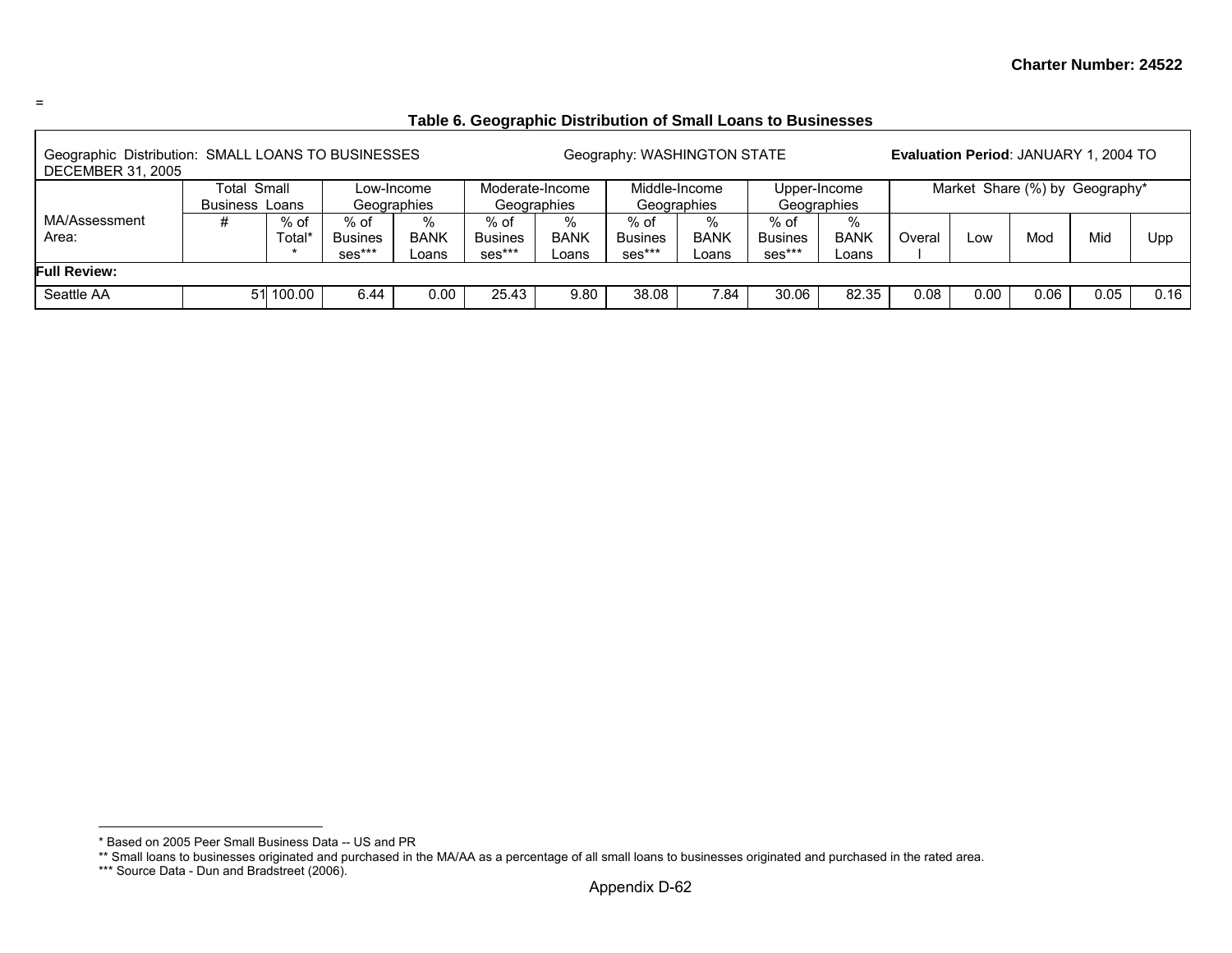### **Table 7. Geographic Distribution of Small Loans to Farms**

| Geographic Distribution: SMALL LOANS TO FARMS<br>TO DECEMBER 31, 2005 |       |                                   |      |             |                 |             |        | Geography: WASHINGTON STATE |              |             |       |      | <b>Evaluation Period: JANUARY 1, 2004</b> |      |      |
|-----------------------------------------------------------------------|-------|-----------------------------------|------|-------------|-----------------|-------------|--------|-----------------------------|--------------|-------------|-------|------|-------------------------------------------|------|------|
|                                                                       | Гоtal | Small Farm                        |      | Low-Income  | Moderate-Income |             |        | Middle-Income               | Upper-Income |             |       |      | Market Share (%) by Geography*            |      |      |
|                                                                       |       |                                   |      | Geographies | Geographies     |             |        | Geographies                 | Geographies  |             |       |      |                                           |      |      |
| MA/Assessment                                                         |       | Loans<br>% of<br>$%$ of<br>Farms* |      |             | % of            | %           | % of   | %                           | % of         | %           |       |      |                                           |      |      |
| Area:                                                                 |       | Total**                           |      | <b>BANK</b> | Farms*          | <b>BANK</b> | Farms* | <b>BANK</b>                 | Farms*       | <b>BANK</b> | Overa | LOW  | Mod                                       | Mid  | Upp  |
|                                                                       |       |                                   | $**$ | Loans       | $***$           | Loans       | $***$  | Loans                       | **           | Loans       | Ш     |      |                                           |      |      |
| <b>Full Review:</b>                                                   |       |                                   |      |             |                 |             |        |                             |              |             |       |      |                                           |      |      |
| Seattle AA                                                            |       | 0.00                              | 4.13 | 0.00        | 19.89           | 0.00        | 48.78  | 0.00                        | 27.20        | 0.00        | 0.00  | 0.00 | 0.00                                      | 0.00 | 0.00 |

<sup>\*</sup> Based on 2005 Peer Small Business Data -- US and PR

<sup>\*\*</sup> Small loans to farms originated and purchased in the MA/AA as a percentage of all small loans to farms originated and purchased in the rated area.

<sup>\*\*\*</sup> Source Data - Dun and Bradstreet (2006).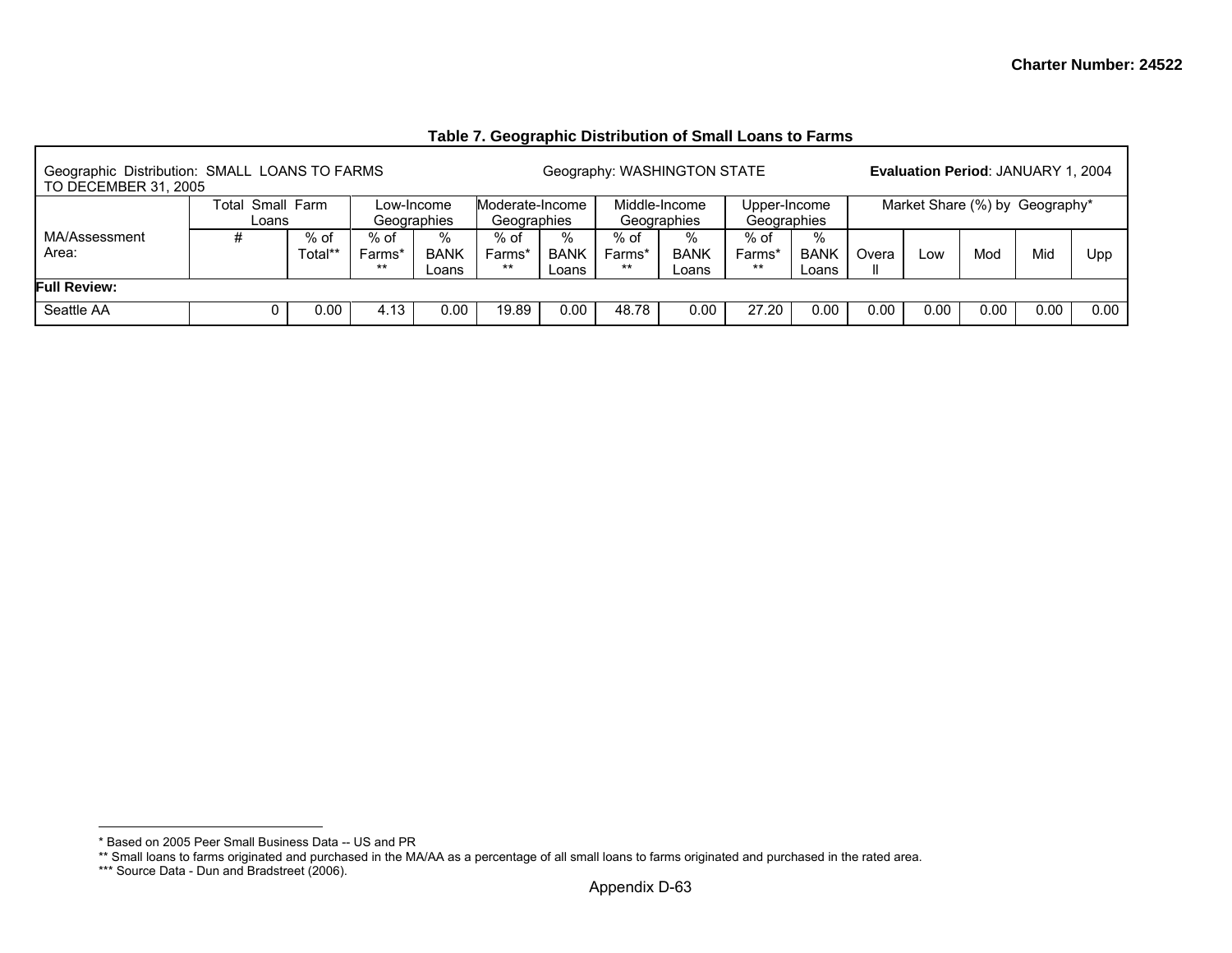#### **Table 8. Borrower Distribution of Home Purchase Loans**

| Borrower Distribution: HOME PURCHASE<br><b>DECEMBER 31, 2005</b> |                                                                                                                |        |       |            |                                     | Geography: WASHINGTON STATE          |                           |                                   |                        | Evaluation Period: JANUARY 1, 2004 TO |       |      |               |      |      |
|------------------------------------------------------------------|----------------------------------------------------------------------------------------------------------------|--------|-------|------------|-------------------------------------|--------------------------------------|---------------------------|-----------------------------------|------------------------|---------------------------------------|-------|------|---------------|------|------|
|                                                                  | Total Home                                                                                                     |        |       | Low-Income | Moderate-Income<br><b>Borrowers</b> |                                      |                           | Middle-Income<br><b>Borrowers</b> |                        | Upper-Income<br><b>Borrowers</b>      |       |      | Market Share* |      |      |
| MA/Assessment Area:                                              | Purchase Loans<br>Borrowers<br>% of<br>℅<br>%<br><b>BANK</b><br>Familie<br>fotal*<br>$x***$<br>Loans**<br>$**$ |        |       |            |                                     | %<br><b>BANK</b><br>Loans**<br>$***$ | %<br>Familie<br>$x^{***}$ | % BANK<br>Loans****               | %<br>Families*<br>$**$ | % BANK<br>Loans****                   | Overa | Low  | Mod           | Mid  | Upp  |
| <b>Full Review:</b>                                              |                                                                                                                |        |       |            |                                     |                                      |                           |                                   |                        |                                       |       |      |               |      |      |
| Seattle AA                                                       | 464                                                                                                            | 100.00 | 21.98 | 2.75       | 16.77                               | 18.65                                | 20.54                     | 28.44                             | 40.70                  | 50.15                                 | 0.82  | 0.75 | 0.95          | 0.99 | 0.73 |

<sup>\*</sup> Based on 2005 Peer Mortgage Data (Western)

<sup>\*\*</sup> As a percentage of loans with borrower income information available. No information was available for 29.5% of loans originated and purchased by bank.

<sup>\*\*\*</sup> Percentage of Families is based on the 2000 Census information.

<sup>\*\*\*\*</sup> Home purchase loans originated and purchased in the MA/AA as a percentage of all home purchase loans originated and purchased in the rated area.

<sup>20</sup> Data shown includes only One to Four-family and manufactured housing. (Property type of 1 or 2)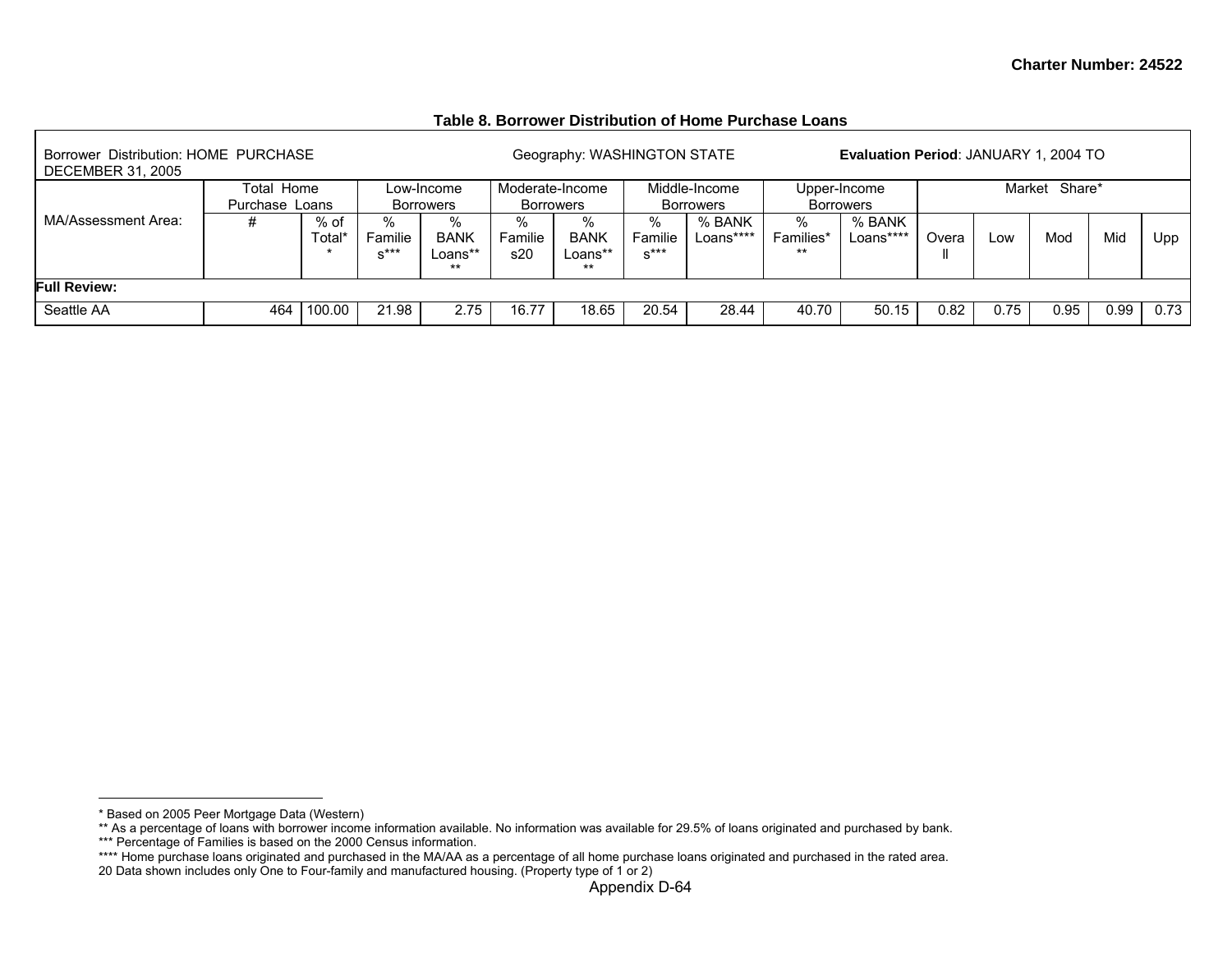#### **Table 9. Borrower Distribution of Home Improvement Loans**

| Borrower Distribution: HOME IMPROVEMENT<br><b>DECEMBER 31, 2005</b> |                                                                                |        |         |                            |                        |                                     | Geography: WASHINGTON STATE  |                                   |                                |                                  | Evaluation Period: JANUARY 1, 2004 TO |      |               |      |      |
|---------------------------------------------------------------------|--------------------------------------------------------------------------------|--------|---------|----------------------------|------------------------|-------------------------------------|------------------------------|-----------------------------------|--------------------------------|----------------------------------|---------------------------------------|------|---------------|------|------|
|                                                                     | Total Home<br>Low-Income<br>Improvement Loans<br><b>Borrowers</b><br>% of<br>% |        |         |                            |                        | Moderate-Income<br><b>Borrowers</b> |                              | Middle-Income<br><b>Borrowers</b> |                                | Upper-Income<br><b>Borrowers</b> |                                       |      | Market Share* |      |      |
| MA/Assessment<br>Area:                                              |                                                                                | Total* | $es***$ | % BANK<br>Famili Loans**** | $\%$<br>Families<br>21 | % BANK<br>Loans****                 | ℅<br><b>IFamilies*</b><br>** | I% BANK<br>_oans****              | %<br><b>Families*</b><br>$***$ | % BANK<br>_oans****              | Overall                               | Low  | Mod           | Mid  | Upp  |
| <b>Full Review:</b>                                                 |                                                                                |        |         |                            |                        |                                     |                              |                                   |                                |                                  |                                       |      |               |      |      |
| Seattle AA                                                          | 54                                                                             | 100.00 | 21.98   | 9.62                       | 16.77                  | 15.38                               | 20.54                        | 36.54                             | 40.70                          | 38.46                            | 4.13                                  | 0.00 | 5.98          | 5.56 | 3.17 |

<sup>\*</sup> Based on 2005 Peer Mortgage Data (Western)

<sup>\*\*</sup> As a percentage of loans with borrower income information available. No information was available for 3.7% of loans originated and purchased by bank.

<sup>\*\*\*</sup> Percentage of Families is based on the 2000 Census information.

<sup>\*\*\*\*</sup> Home improvement loans originated and purchased in the MA/AA as a percentage of all home improvement loans originated and purchased in the rated area.

<sup>21</sup> Data shown includes only One to Four-family and manufactured housing. (Property type of 1 or 2)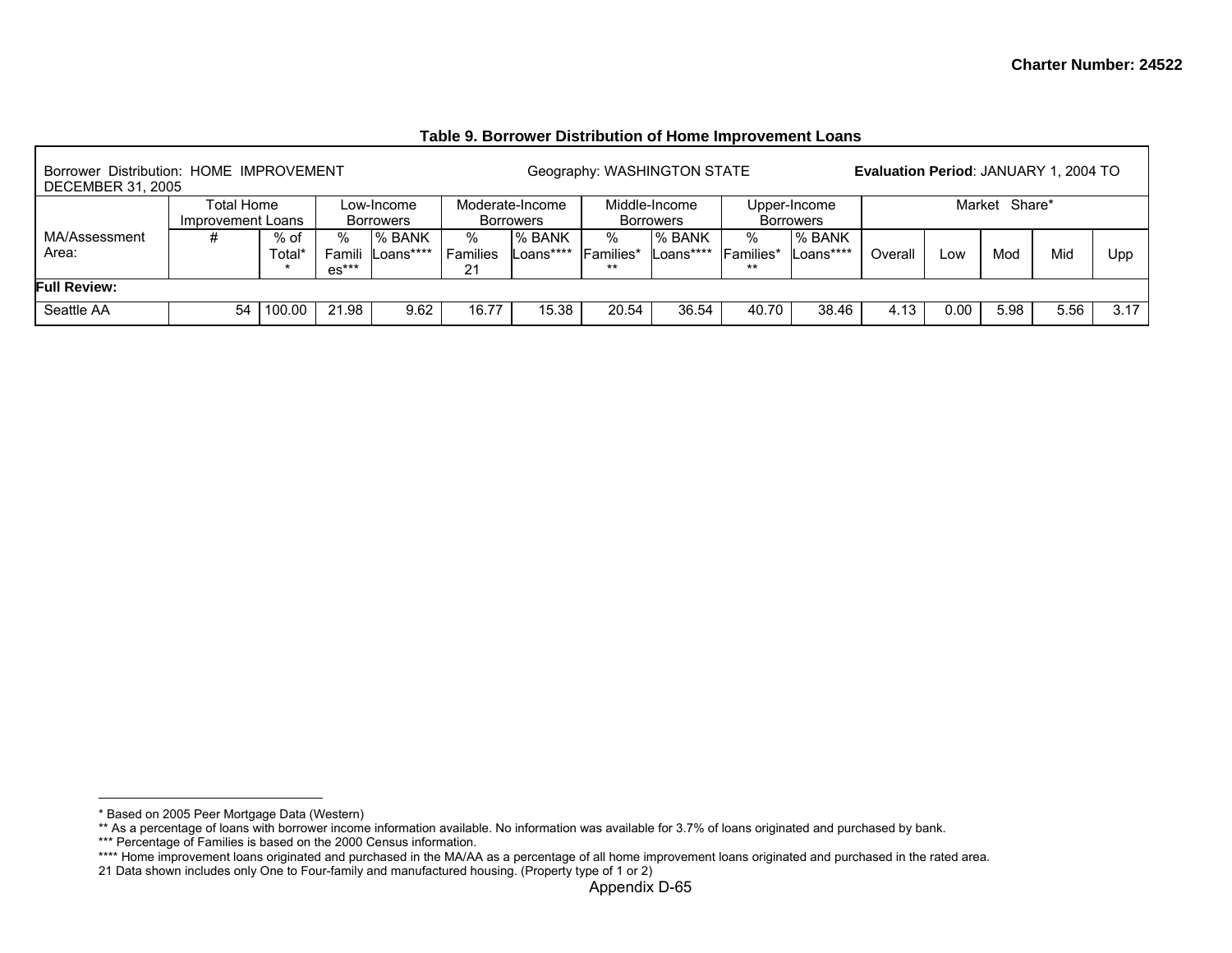|                                                                            |                                                                                        |        |       |      |                     |                                     |                         | - -                               |                                  |                                      |                                       |     |               |     |      |
|----------------------------------------------------------------------------|----------------------------------------------------------------------------------------|--------|-------|------|---------------------|-------------------------------------|-------------------------|-----------------------------------|----------------------------------|--------------------------------------|---------------------------------------|-----|---------------|-----|------|
| Borrower Distribution: HOME MORTGAGE REFINANCE<br><b>DECEMBER 31, 2005</b> |                                                                                        |        |       |      |                     |                                     |                         | Geography: WASHINGTON STATE       |                                  |                                      | Evaluation Period: JANUARY 1, 2004 TO |     |               |     |      |
| MA/Assessment                                                              | Total Home<br>Low-Income<br>Mortgage Refinance<br>Borrowers<br>Loans<br>% of<br>%<br># |        |       |      |                     | Moderate-Income<br><b>Borrowers</b> |                         | Middle-Income<br><b>Borrowers</b> | Upper-Income<br><b>Borrowers</b> |                                      |                                       |     | Market Share* |     |      |
| Area:                                                                      | % BANK<br>Families<br>Loans****<br>™otal*<br>***                                       |        |       |      | %<br>Families<br>22 | % BANK<br>Loans****                 | %<br>Families*<br>$***$ | % BANK<br>Loans****               | %<br>Families*<br>$***$          | %<br><b>BANK</b><br>Loans**<br>$***$ | Overa                                 | Low | Mod           | Mid | Upp  |
| <b>Full Review:</b>                                                        |                                                                                        |        |       |      |                     |                                     |                         |                                   |                                  |                                      |                                       |     |               |     |      |
| Seattle AA                                                                 | 584                                                                                    | 100.00 | 21.98 | 2.74 | 16.77               | 13.70                               | 20.54                   | 27.63                             | 40.70                            | 55.94                                | 1.48                                  | .26 | .67           | .57 | 1.40 |

### **Table 10. Borrower Distribution of Home Mortgage Refinance Loans**

<sup>\*</sup> Based on 2005 Peer Mortgage Data (Western)

<sup>\*\*</sup> As a percentage of loans with borrower income information available. No information was available for 25.0% of loans originated and purchased by bank.

<sup>\*\*\*</sup> Percentage of Families is based on the 2000 Census information.

<sup>\*\*\*\*</sup> Home refinance loans originated and purchased in the MA/AA as a percentage of all home refinance loans originated and purchased in the rated area.

<sup>22</sup> Data shown includes only One to Four-family and manufactured housing. (Property type of 1 or 2)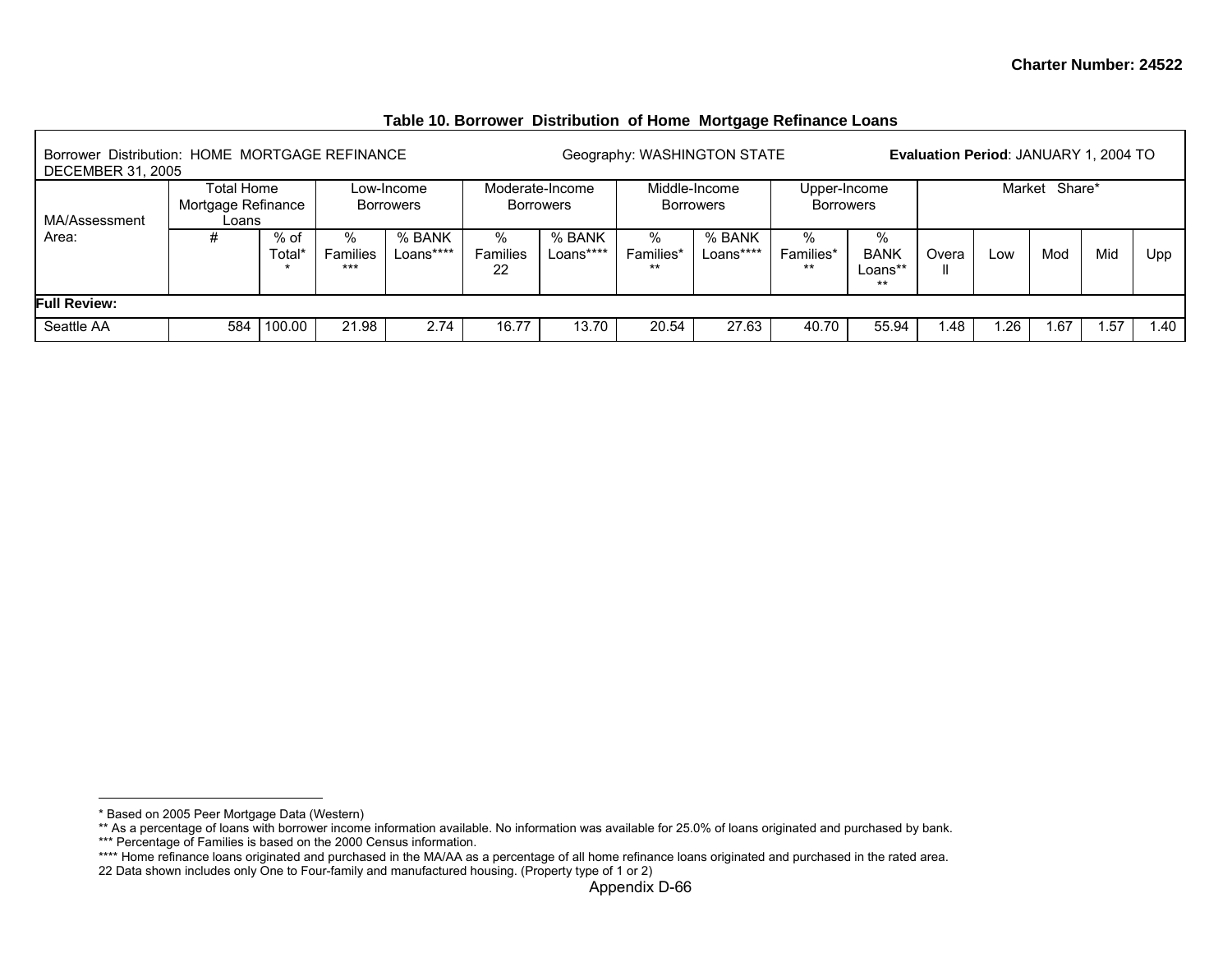| Borrower Distribution: SMALL LOANS TO BUSINESSES<br><b>DECEMBER 31, 2005</b> |                   |                  |                    |                                                   |                      | Geography: WASHINGTON STATE                          |                                |      | Evaluation Period: JANUARY 1, 2004 TO |
|------------------------------------------------------------------------------|-------------------|------------------|--------------------|---------------------------------------------------|----------------------|------------------------------------------------------|--------------------------------|------|---------------------------------------|
|                                                                              | Loans to          | Total Small      |                    | <b>Businesses With</b><br>Revenues of \$1 million |                      | Loans by Original Amount Regardless of Business Size |                                |      | Market Share*                         |
|                                                                              | <b>Businesses</b> |                  | or less            |                                                   |                      |                                                      |                                |      |                                       |
|                                                                              | #                 | $%$ of<br>Total* | % of<br>Businesses | % BANK<br>Loans****                               | \$100,000 or<br>less | $> $100.000$ to<br>\$250,000                         | $> $250,000$ to<br>\$1,000,000 | All  | Rev\$ 1 Million or<br>Less            |
| MA/Assessment Area:                                                          |                   |                  | ***                |                                                   |                      |                                                      |                                |      |                                       |
| <b>Full Review:</b>                                                          |                   |                  |                    |                                                   |                      |                                                      |                                |      |                                       |
| Seattle AA                                                                   | 51                | 100              | 66.35              | 13.73                                             | 90.20                | .96                                                  | 7.84                           | 0.08 | 0.03                                  |

#### **Table 11. Borrower Distribution of Small Loans to Businesses**

<sup>\*</sup> Based on 2005 Peer Small Business Data -- US and PR

<sup>\*\*</sup> Small loans to businesses originated and purchased in the MA/AA as a percentage of all small loans to businesses originated and purchased in the rated area.

<sup>\*\*\*</sup> Businesses with revenues of \$1 million or less as a percentage of all businesses (Source D&B - 2006).

<sup>\*\*\*\*</sup> Small loans to businesses with revenues of \$1 million or less as a percentage of all loans reported as small loans to businesses. No information was available for 0.00% of small loans to businesses originated and purchased by the bank.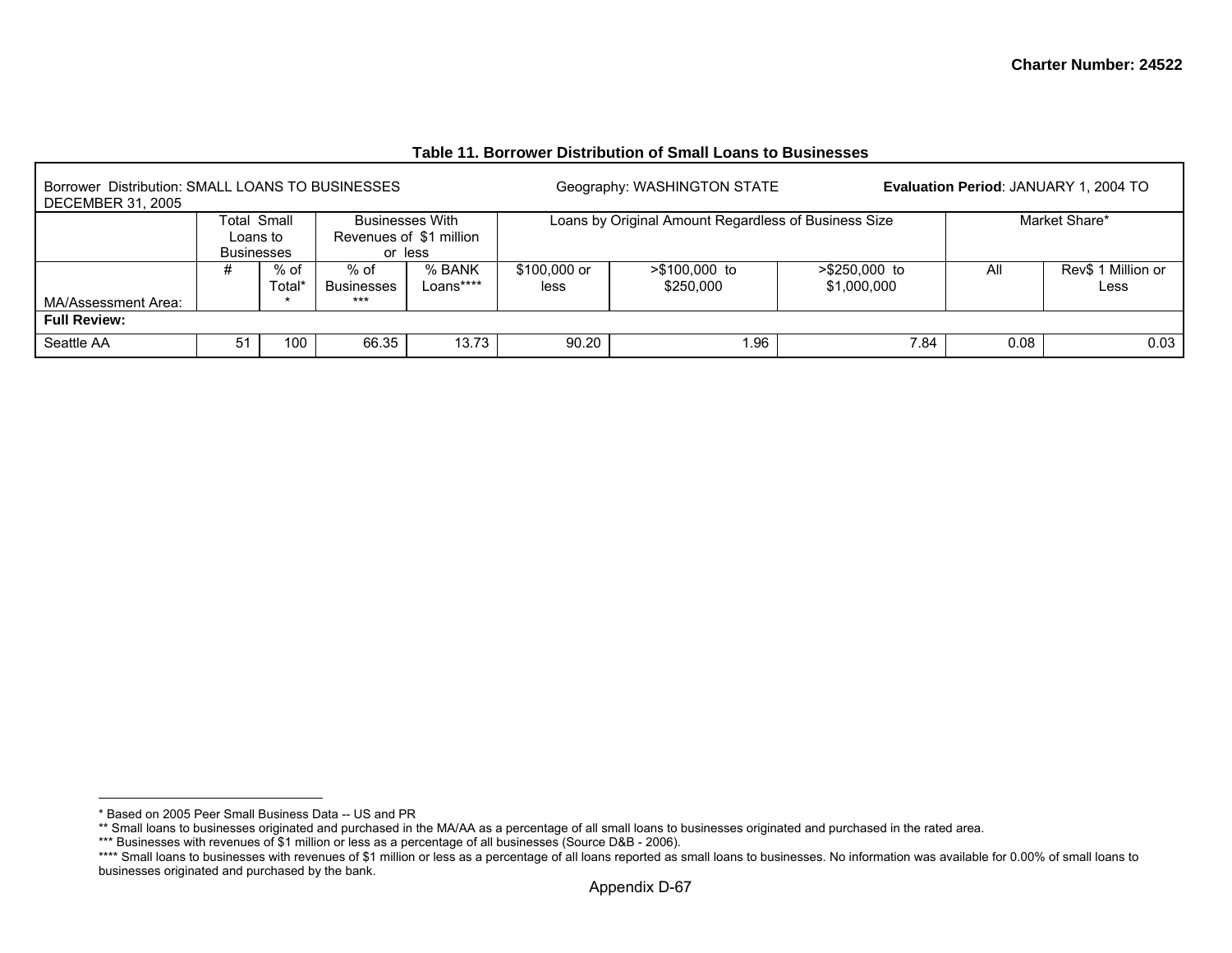# **Table 14. Qualified Investments**

| <b>QUALIFIED INVESTMENTS</b>                               |   |                           |    | Geography: WASHINGTON      |    | Evaluation Period: FEBRUARY 24, 2003 TO SEPTEMBER 25, 2006 |            |   |                        |
|------------------------------------------------------------|---|---------------------------|----|----------------------------|----|------------------------------------------------------------|------------|---|------------------------|
| MA/Assessment Area:                                        |   | Prior Period Investments* |    | Current Period Investments |    | Total Investments                                          |            |   | Unfunded Commitments** |
|                                                            | # | \$(000's)                 | #  | \$(000's)                  |    | \$(000's)                                                  | % of Total | # | \$(000's)              |
| <b>Full Review:</b>                                        |   |                           |    |                            |    |                                                            |            |   |                        |
| Seattle AA                                                 |   |                           | 18 | 4,389                      | 18 | 4,389                                                      | 100.00     |   | 3,443                  |
|                                                            |   |                           |    |                            |    |                                                            |            |   |                        |
| <b>Broader Area With</b><br>Potential to Benefit the AA    |   |                           |    |                            | 0  | Ω                                                          | 0.00       |   |                        |
| <b>Broader Area Without</b><br>Potential to Benefit the AA |   |                           |    | 0.                         | 0  | 0                                                          | 0.00       |   |                        |

<sup>\* &#</sup>x27;Prior Period Investments' means investments made in a previous period that are outstanding as of the examination date.

<sup>\*\* &#</sup>x27;Unfunded Commitments' means legally binding investment commitments that are tracked and recorded by the institution's financial reporting system.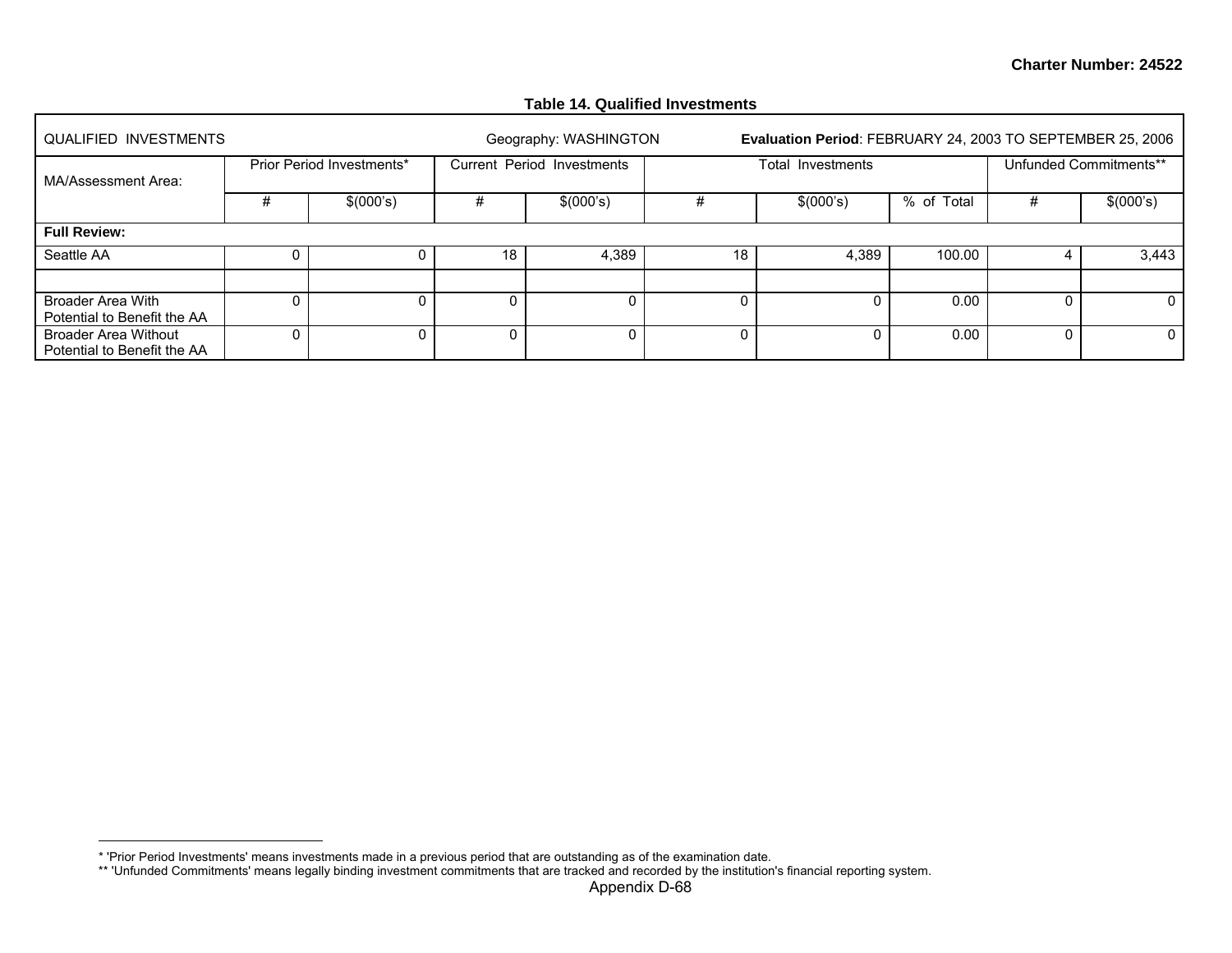| DISTRIBUTION OF BRANCH DELIVERY SYSTEM AND BRANCH OPENINGS/CLOSINGS<br>JANUARY 1, 2004 TO SEPTEMBER 25, 2006 |                         |                                      |                       |                 |                                                      |      |      |                       |                       |     | Geography: WASHINGTON STATE                                 |     |     |      |                                          | <b>Evaluation Period:</b> |       |
|--------------------------------------------------------------------------------------------------------------|-------------------------|--------------------------------------|-----------------------|-----------------|------------------------------------------------------|------|------|-----------------------|-----------------------|-----|-------------------------------------------------------------|-----|-----|------|------------------------------------------|---------------------------|-------|
|                                                                                                              | Deposi<br>ts            |                                      |                       | <b>Branches</b> |                                                      |      |      |                       |                       |     | Branch Openings/Closings                                    |     |     |      | Population                               |                           |       |
| MA/Assessment Area:                                                                                          | $%$ of<br>Rated<br>Area | # of<br><b>BANK</b><br><b>Branch</b> | % of<br>Rated<br>Area |                 | Location of Branches by<br>Income of Geographies (%) |      |      | # of<br><b>Branch</b> | # of<br><b>Branch</b> |     | Net change in Location of<br><b>Branches</b><br>$(+ or - )$ |     |     |      | % of Population within Each<br>Geography |                           |       |
|                                                                                                              | Deposi<br>ts in<br>AA   | es                                   | Branch<br>es in<br>AA | Low             | Mod                                                  | Mid  | Upp  | Openin<br>gs          | Closin<br>gs          | Low | Mod                                                         | Mid | Upp | Low  | Mod                                      | Mid                       | Upp   |
| <b>Full Review:</b>                                                                                          |                         |                                      |                       |                 |                                                      |      |      |                       |                       |     |                                                             |     |     |      |                                          |                           |       |
| Seattle AA                                                                                                   | 100.00                  |                                      | 100                   | 0.00            | 100                                                  | 0.00 | 0.00 |                       | 0                     |     |                                                             |     |     | 8.39 | 20.96                                    | 45.18                     | 25.47 |

# **Table 15. Distribution of Branch Delivery System and Branch Openings/Closings**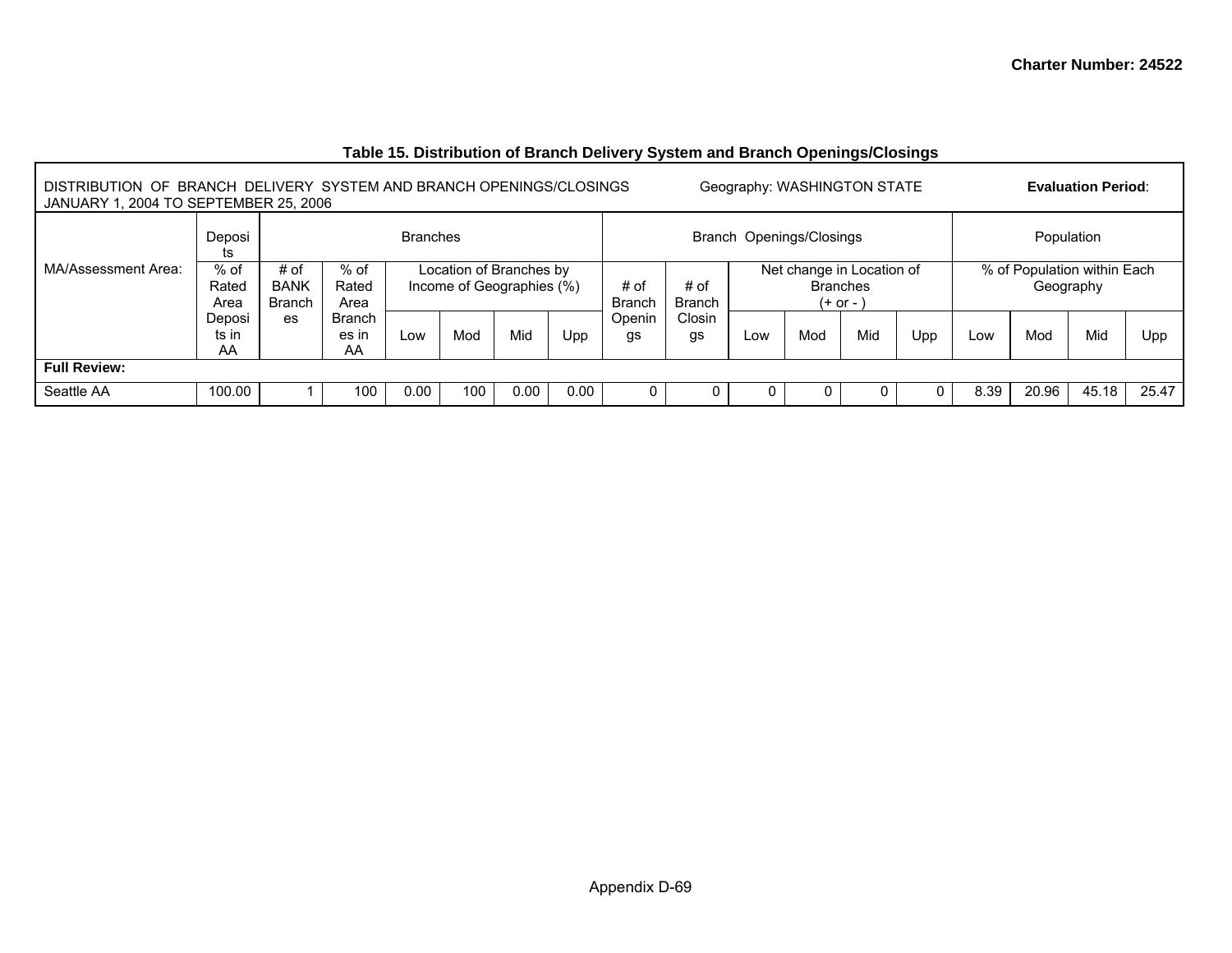|                                  |                        |     |               |   |                              | Table 1. Lending Volume |                      |   |                                                         |     |                         |                                            |
|----------------------------------|------------------------|-----|---------------|---|------------------------------|-------------------------|----------------------|---|---------------------------------------------------------|-----|-------------------------|--------------------------------------------|
| LENDING VOLUME                   |                        |     |               |   | Geography: OREGON            |                         |                      |   | Evaluation Period: JANUARY 1, 2004 TO DECEMBER 31, 2005 |     |                         |                                            |
|                                  | % of<br>Rated<br>Area  |     | Home Mortgage |   | Small Loans to<br>Businesses |                         | Small Loans to Farms |   | Communitv<br>Development Loans**                        |     | Total Reported<br>Loans | % of Rated Area<br>Deposits in<br>MA/AA*** |
| MA/Assessment Area<br>$(2006)$ : | Loans (#)<br>in MA/AA* |     | \$ (000's)    | # | \$ (000's)                   | #                       | \$ (000's)           | # | \$ (000's)                                              | #   | \$(000's)               |                                            |
| <b>Full Review:</b>              |                        |     |               |   |                              |                         |                      |   |                                                         |     |                         |                                            |
| Portland AA                      | 100.00                 | 891 | 127.527       |   | 2,228                        |                         |                      |   | 500                                                     | 899 | 130.255                 | 100.00                                     |

**Table 1. Lending Volume** 

<sup>\*</sup> Loan Data as of December 31, 2005. Rated area refers to either state or multi-state MA rating area.

<sup>\*\*</sup> The evaluation period for Community Development Loans is from January 01, 2005 to December 31, 2005.

<sup>\*\*\*</sup> Deposit Data as of June 30, 2005. Rated Area refers to either the state, multi-state MA, or institution, as appropriate.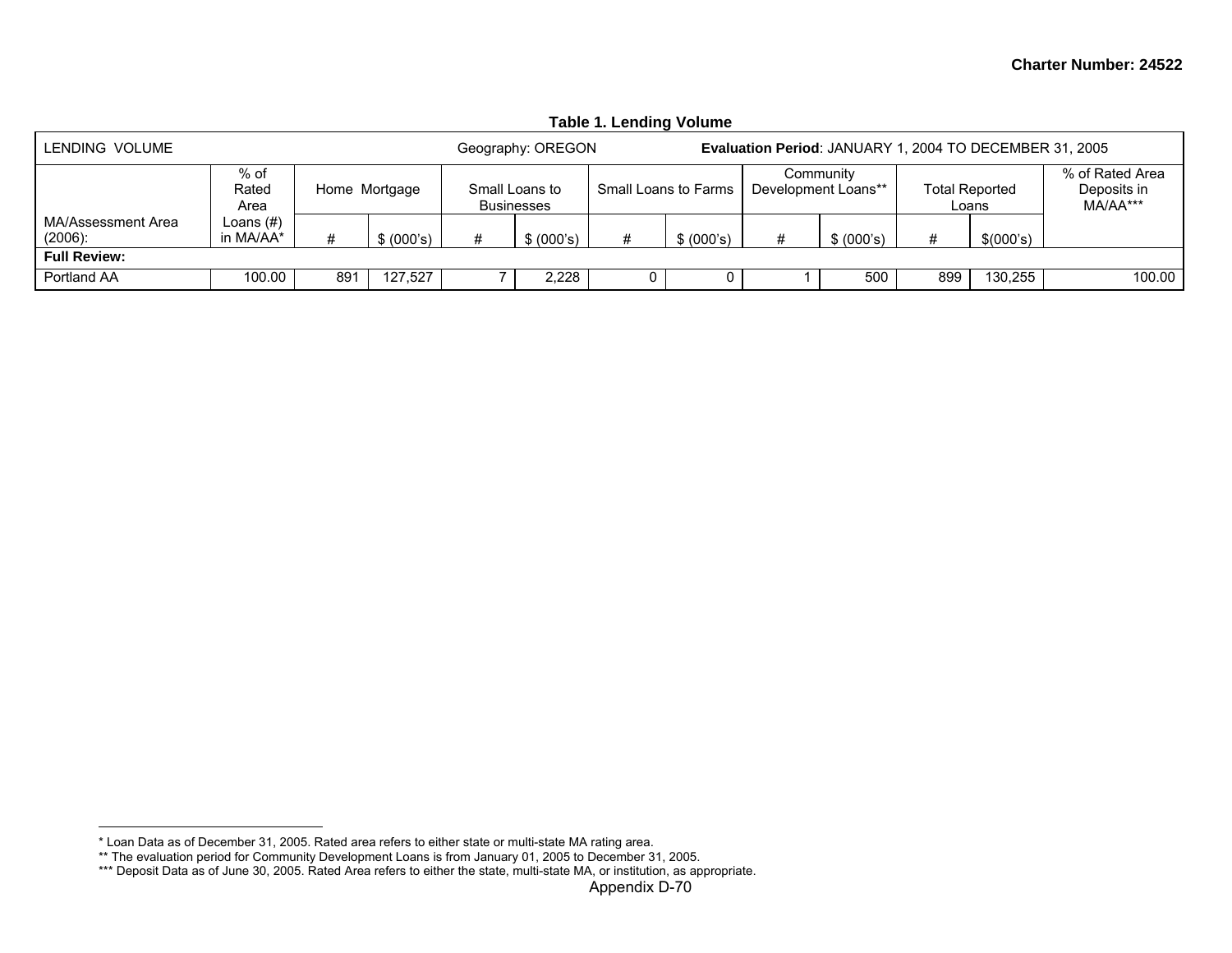| Geographic Distribution: HOME PURCHASE |     |                                                 |          |            |          | Geography: OREGON |             |               | Evaluation Period: JANUARY 1, 2004 TO DECEMBER 31, 2005 |              |       |      |                                |     |      |
|----------------------------------------|-----|-------------------------------------------------|----------|------------|----------|-------------------|-------------|---------------|---------------------------------------------------------|--------------|-------|------|--------------------------------|-----|------|
|                                        |     | Total Home                                      |          | _ow-Income |          | Moderate-Income   |             | Middle-Income |                                                         | Upper-Income |       |      | Market Share (%) by Geography* |     |      |
|                                        |     | Geographies<br>Purchase Loans<br>% of<br>℅<br># |          |            |          | Geographies       | Geographies |               | Geographies                                             |              |       |      |                                |     |      |
| MA/Assessment Area:                    |     |                                                 |          | % BANK     | %        | % BANK            | %           | % BANK        | ℅                                                       | % BANK       |       |      |                                |     |      |
|                                        |     | Total**                                         | Owner    | Loans***   | Owner    | Loans             | Owner       | Loans         | Owner                                                   | _oans        | Overa | Low  | Mod                            | Mid | Upp  |
|                                        |     |                                                 | Occ      |            | Occ.     |                   | Occ         |               | Occ                                                     |              |       |      |                                |     |      |
|                                        |     |                                                 | Units*** |            | Units*** |                   | Units***    |               | Units***                                                |              |       |      |                                |     |      |
| <b>Full Review:</b>                    |     |                                                 |          |            |          |                   |             |               |                                                         |              |       |      |                                |     |      |
| Portland AA                            | 342 | 100.00                                          | .44      | 1.46       | 20.12    | 37.13             | 49.95       | 49.42         | 28.48                                                   | 1.99         | .21   | 0.71 | .75                            | .29 | 0.32 |

### **Table 2. Geographic Distribution of Home Purchase Loans**

<sup>\*</sup> Based on 2005 Peer Mortgage Data (Western)

<sup>\*\*</sup> Home purchase loans originated and purchased in the MA/AA as a percentage of all home purchase loans originated and purchased in the rated area.

<sup>\*\*\*</sup> Percentage of Owner Occupied Units is the number of owner occupied units in a particular geography divided by the number of owner occupied housing units in the area based on 2000 Census information.

<sup>\*\*\*\*</sup> Data shown includes only One to Four-family and manufactured housing. (Property type of 1 or 2)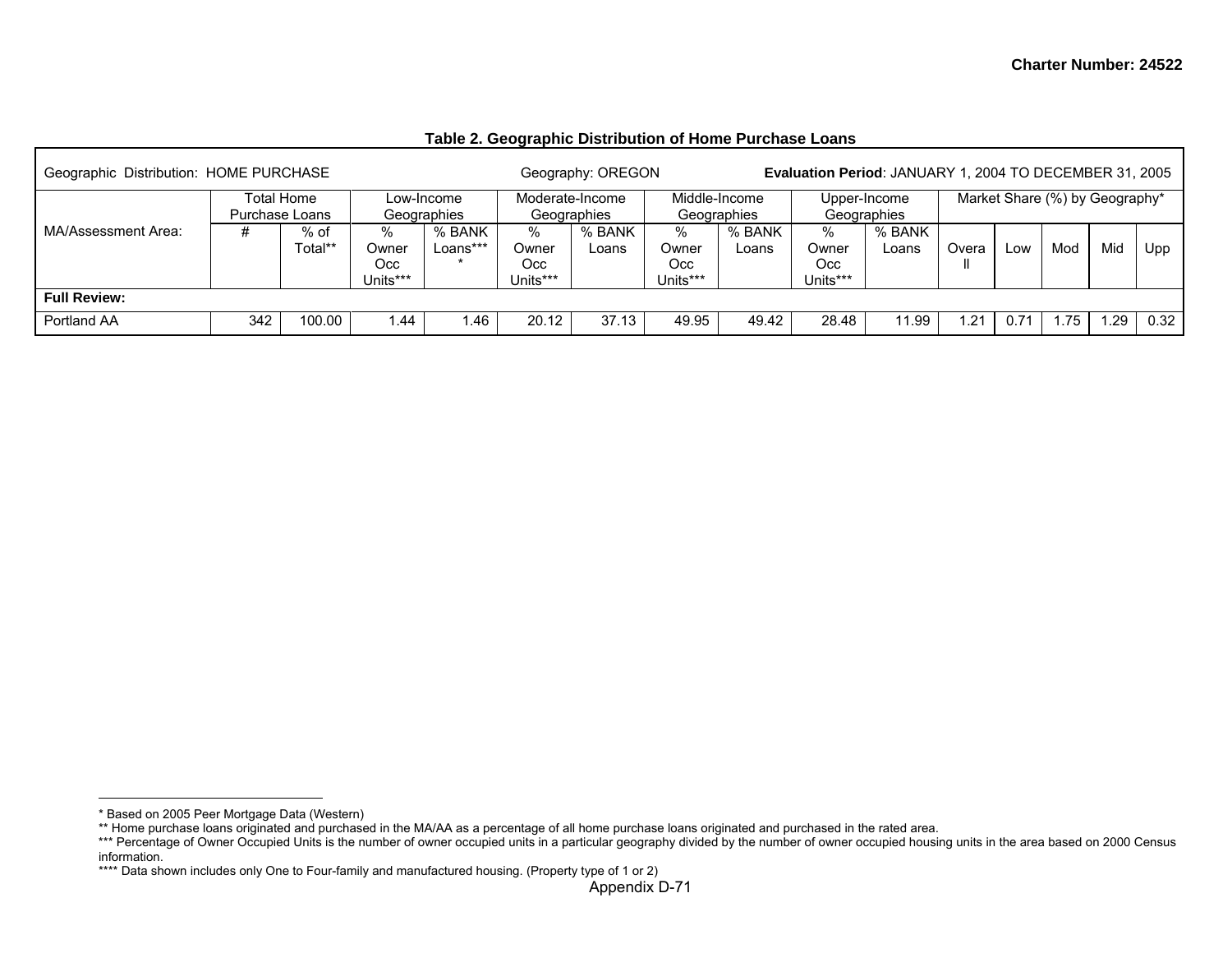| Geographic Distribution: HOME IMPROVEMENT<br>2005 |                                  |                |                               |                           |                               | Geography: OREGON              |                               |                              |                               | <b>Evaluation Period: JANUARY 1, 2004 TO DECEMBER 31,</b> |             |      |     |                                |      |
|---------------------------------------------------|----------------------------------|----------------|-------------------------------|---------------------------|-------------------------------|--------------------------------|-------------------------------|------------------------------|-------------------------------|-----------------------------------------------------------|-------------|------|-----|--------------------------------|------|
| MA/Assessment Area:                               | <b>Total Home</b><br>Improvement | Loans          |                               | Low-Income<br>Geographies |                               | Moderate-Income<br>Geographies |                               | Middle-Income<br>Geographies |                               | Upper-Income<br>Geographies                               |             |      |     | Market Share (%) by Geography* |      |
|                                                   | #                                | % of<br>Total* | %<br>Owner<br>Occ<br>Units*** | % BANK<br>Loans***        | %<br>Owner<br>Occ<br>Units*** | % BANK<br>Loans                | %<br>Owner<br>Occ<br>Units*** | % BANK<br>Loans              | %<br>Owner<br>Occ<br>Units*** | % BANK<br>Loans                                           | Over<br>all | Low  | Mod | Mid                            | Upp  |
| <b>Full Review:</b>                               |                                  |                |                               |                           |                               |                                |                               |                              |                               |                                                           |             |      |     |                                |      |
| Portland AA                                       | 54                               | 100.0          | .44                           | 3.70                      | 20.12                         | 25.93                          | 49.95                         | 57.41                        | 28.48                         | 12.96                                                     | 3.40        | 3.70 | .71 | 4.24                           | 3.17 |

#### **Table 3. Geographic Distribution of Home Improvement Loans**

<sup>\*</sup> Based on 2005 Peer Mortgage Data (Western)

<sup>\*\*</sup> Home improvement loans originated and purchased in the MA/AA as a percentage of all home improvement loans originated and purchased in the rated area.

<sup>\*\*\*</sup> Percentage of Owner Occupied Units is the number of owner occupied units in a particular geography divided by the number of owner occupied housing units in the area based on 2000 Census information.

<sup>\*\*\*\*</sup> Data shown includes only One to Four-family and manufactured housing. (Property type of 1 or 2)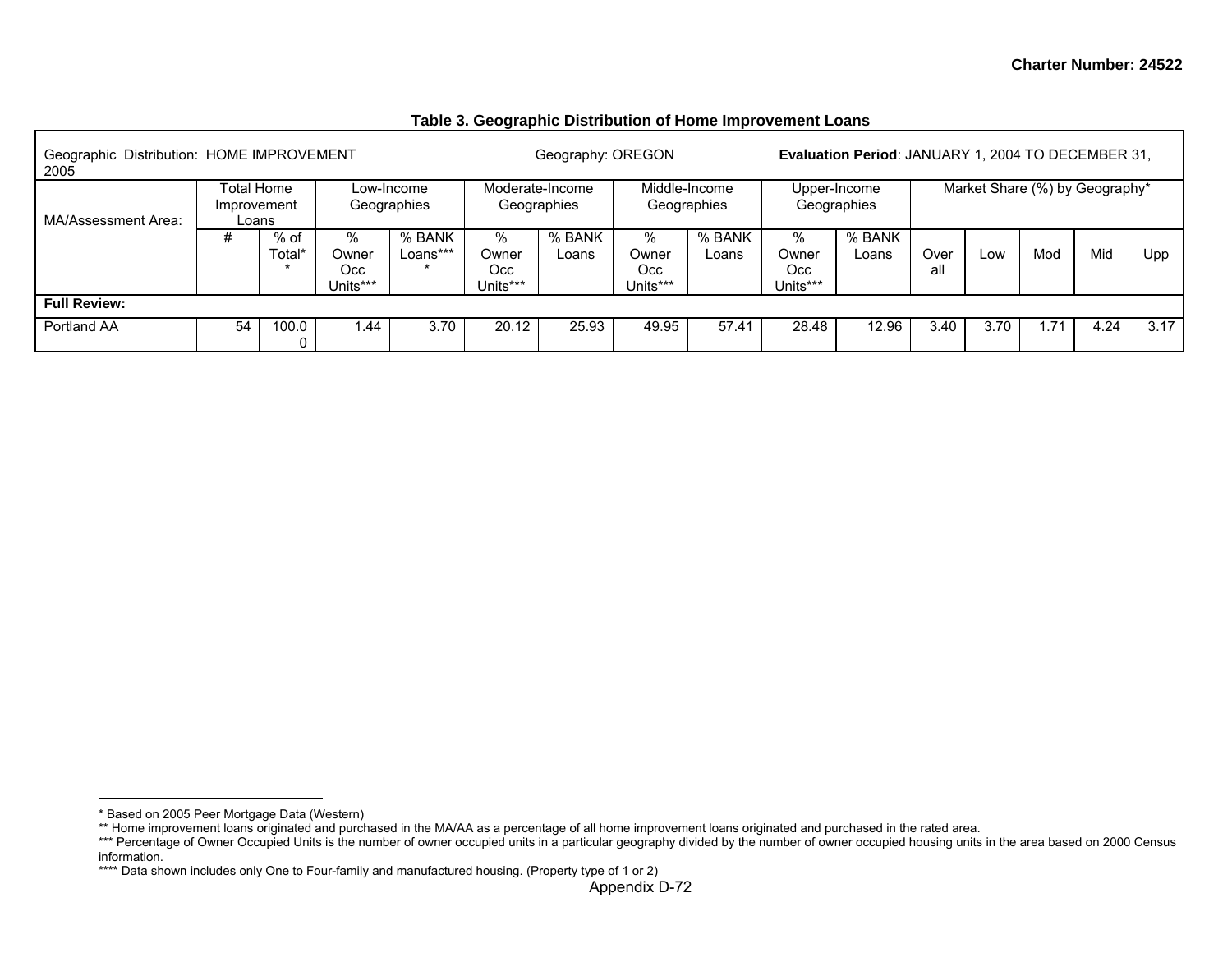| Geographic Distribution: HOME MORTGAGE REFINANCE<br>31, 2005 |                                              |                |                                                   |                           |                            |                                | Geography: OREGON          |                              |                             | <b>Evaluation Period: JANUARY 1, 2004 TO DECEMBER</b> |       |     |                                |     |      |
|--------------------------------------------------------------|----------------------------------------------|----------------|---------------------------------------------------|---------------------------|----------------------------|--------------------------------|----------------------------|------------------------------|-----------------------------|-------------------------------------------------------|-------|-----|--------------------------------|-----|------|
| MA/Assessment Area:                                          | Total Home<br>Mortgage<br>Refinance<br>Loans |                |                                                   | Low-Income<br>Geographies |                            | Moderate-Income<br>Geographies |                            | Middle-Income<br>Geographies |                             | Upper-Income<br>Geographies                           |       |     | Market Share (%) by Geography* |     |      |
|                                                              | #                                            | % of<br>Total* | % Owner<br>% BANK<br>Loans***<br>Occ.<br>Units*** |                           | % Owner<br>Occ<br>Units*** | % BANK<br>Loans                | % Owner<br>Occ<br>Units*** | % BANK<br>Loans              | % Owner<br>Occ.<br>Units*** | % BANK<br>Loans                                       | Overa | Low | Mod                            | Mid | Upp  |
| <b>Full Review:</b>                                          |                                              |                |                                                   |                           |                            |                                |                            |                              |                             |                                                       |       |     |                                |     |      |
| Portland AA                                                  | 494                                          | 100.0          | 1.44                                              | 2.23                      | 20.12                      | 32.39                          | 49.95                      | 53.24                        | 28.48                       | 12.15                                                 | .81.، | .65 | 2.53                           | .79 | 0.97 |

### **Table 4. Geographic Distribution of Home Mortgage Refinance Loans**

<sup>\*</sup> Based on 2005 Peer Mortgage Data (Western)

<sup>\*\*</sup> Home refinance loans originated and purchased in the MA/AA as a percentage of all home refinance loans originated and purchased in the rated area.

<sup>\*\*\*</sup> Percentage of Owner Occupied Units is the number of owner occupied units in a particular geography divided by the number of owner occupied housing units in the area based on 2000 Census information.

<sup>\*\*\*\*</sup> Data shown includes only One to Four-family and manufactured housing. (Property type of 1 or 2)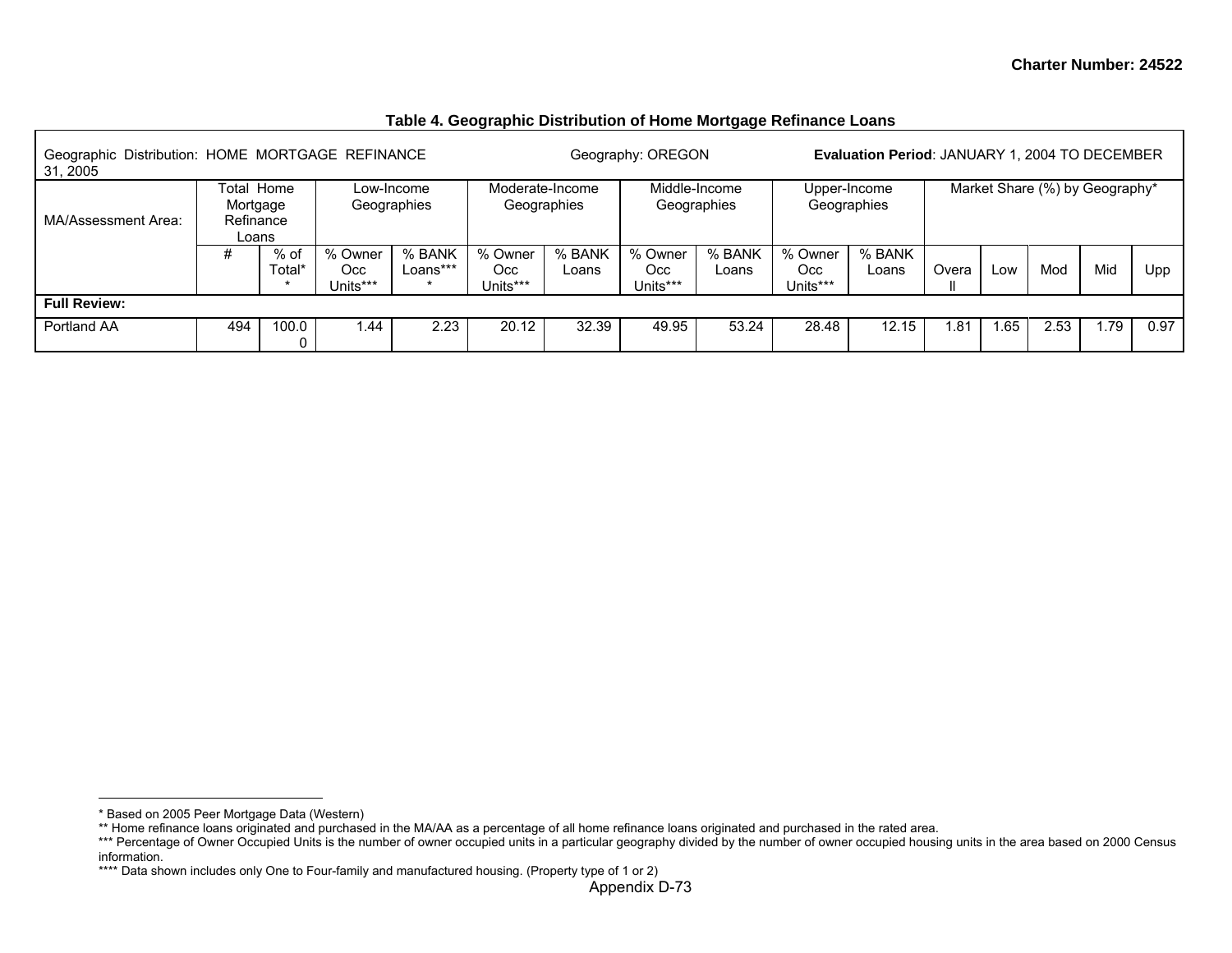| __ |  |
|----|--|

### **Table 5. Geographic Distribution of Multifamily Loans**

| Geographic Distribution: MULTIFAMILY |   |                               |                     |                           |                  | Geography: OREGON              |                 |                              |                  | Evaluation Period: JANUARY 1, 2004 TO DECEMBER 31, 2005 |       |                   |                                |      |      |
|--------------------------------------|---|-------------------------------|---------------------|---------------------------|------------------|--------------------------------|-----------------|------------------------------|------------------|---------------------------------------------------------|-------|-------------------|--------------------------------|------|------|
| MA/Assessment Area:                  |   | Total<br>Multifamily<br>Loans |                     | Low-Income<br>Geographies |                  | Moderate-Income<br>Geographies |                 | Middle-Income<br>Geographies |                  | Upper-Income<br>Geographies                             |       |                   | Market Share (%) by Geography* |      |      |
|                                      | # | % of<br>Total**               | % of MF<br>Units*** | % BANK<br>Loans***        | % MF<br>Units*** | % BANK<br>Loans                | %MF<br>Units*** | % BANK<br>Loans              | % MF<br>Units*** | % BANK<br>Loans                                         | Overa | LOW               | Mod                            | Mid  | Upp  |
| <b>Full Review:</b>                  |   |                               |                     |                           |                  |                                |                 |                              |                  |                                                         |       |                   |                                |      |      |
| Portland AA                          |   | 100.0                         | 6.20                | 0.00                      | 45.93            | 100.00                         | 29.25           | 0.00                         | 18.62            | 0.00                                                    | 0.67  | 0.00 <sub>1</sub> | 1.49                           | 0.00 | 0.00 |

<sup>\*</sup> Based on 2005 Peer Mortgage Data (Western)

<sup>\*\*</sup> Multi-family loans originated and purchased in the MA/AA as a percentage of all multi-family loans originated and purchased in the rated area.

<sup>\*\*\*</sup> Percentage of Multi Family Units is the number of multi family units in a particular geography divided by the number of multifamily housing units in the area based on 2000 Census information.

<sup>\*\*\*\*</sup> Multifamily loan distribution includes Home Purchases, Home Improvement and Refinances.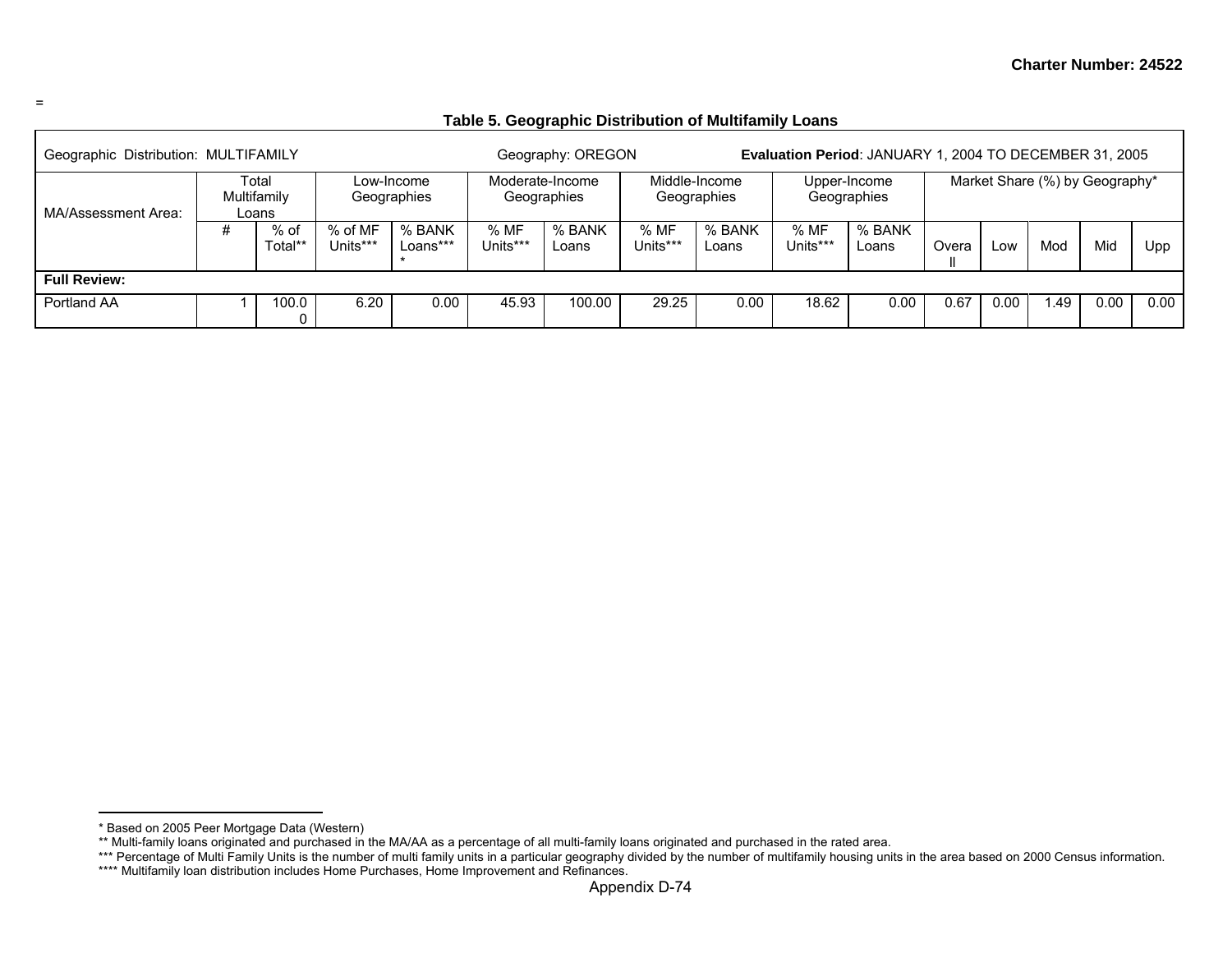### **Table 6. Geographic Distribution of Small Loans to Businesses**

| Geographic Distribution: SMALL LOANS TO BUSINESSES<br>2005 |                                                                                                  |          |                          |                      |                                    |                           | Geography: OREGON                |                           |                                  | <b>Evaluation Period: JANUARY 1, 2004 TO DECEMBER 31,</b> |        |      |                                |      |      |
|------------------------------------------------------------|--------------------------------------------------------------------------------------------------|----------|--------------------------|----------------------|------------------------------------|---------------------------|----------------------------------|---------------------------|----------------------------------|-----------------------------------------------------------|--------|------|--------------------------------|------|------|
|                                                            | Total<br>Small<br>Low-Income<br><b>Business Loans</b><br>Geographies<br>% of<br>$%$ of<br>%<br># |          |                          |                      | Moderate-Income<br>Geographies     |                           | Middle-Income<br>Geographies     |                           |                                  | Upper-Income<br>Geographies                               |        |      | Market Share (%) by Geography* |      |      |
| MA/Assessment<br>Area:                                     |                                                                                                  | Total*   | <b>Busines</b><br>ses*** | <b>BANK</b><br>Loans | $%$ of<br><b>Busines</b><br>ses*** | %<br><b>BANK</b><br>Loans | % of<br><b>Busines</b><br>ses*** | %<br><b>BANK</b><br>Loans | % of<br><b>Busines</b><br>ses*** | %<br>BANK<br>Loans                                        | Overal | Low  | Mod                            | Mid  | Upp  |
| <b>Full Review:</b>                                        |                                                                                                  |          |                          |                      |                                    |                           |                                  |                           |                                  |                                                           |        |      |                                |      |      |
| Portland AA                                                |                                                                                                  | 7 100.00 | 14.47                    | 14.29                | 27.66                              | 0.00                      | 30.54                            | 28.57                     | 27.34                            | 57.14                                                     | 0.02   | 0.06 | 0.0 <sup>4</sup>               | 0.01 | 0.04 |

<sup>\*</sup> Based on 2005 Peer Small Business Data -- US and PR

<sup>\*\*</sup> Small loans to businesses originated and purchased in the MA/AA as a percentage of all small loans to businesses originated and purchased in the rated area.

<sup>\*\*\*</sup> Source Data - Dun and Bradstreet (2006).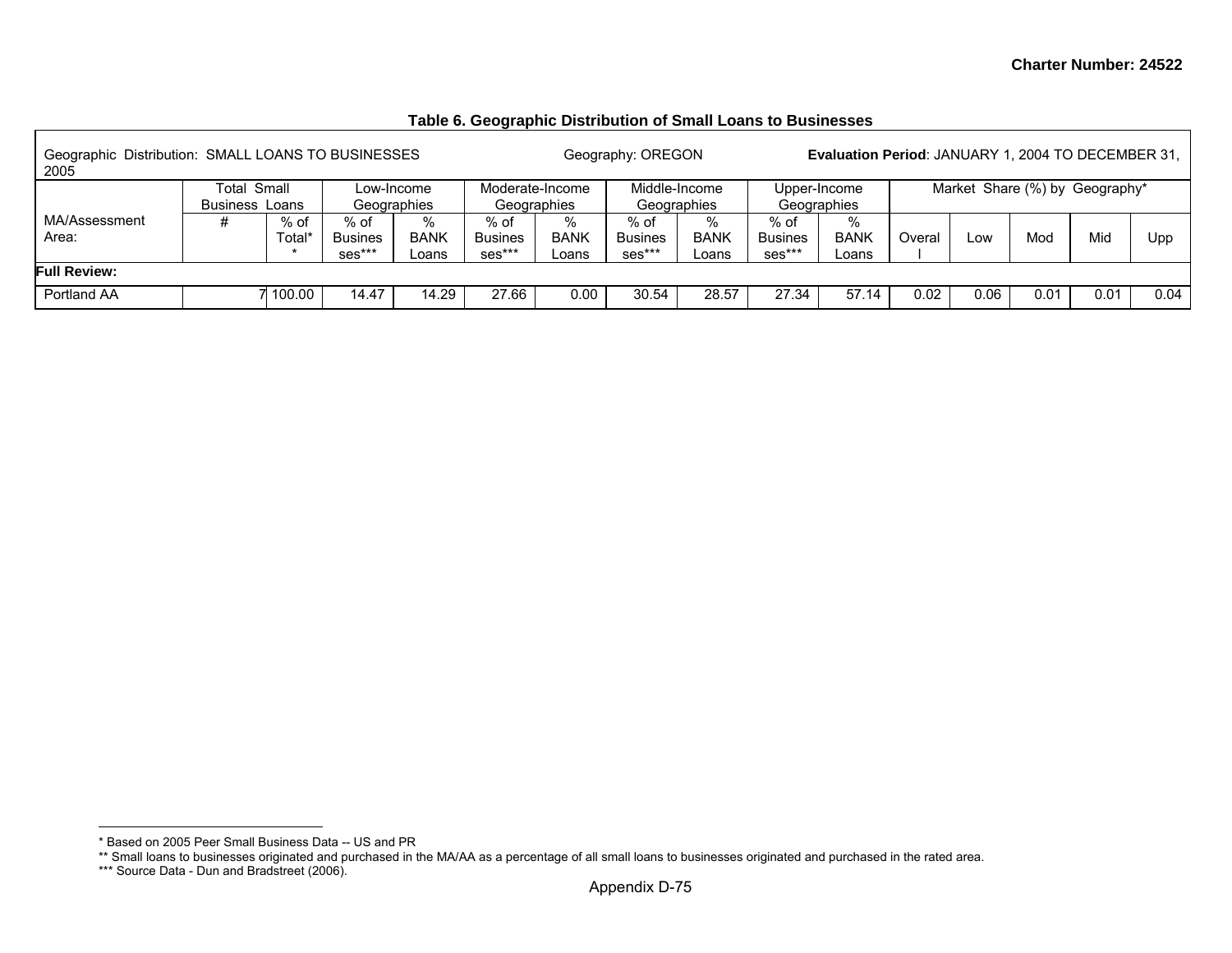| Borrower Distribution: HOME PURCHASE |                              |               |                        |                                      |                     | Geography: OREGON                    |                        |                            | Evaluation Period: JANUARY 1, 2004 TO DECEMBER 31, 2005 |                           |       |      |               |      |      |
|--------------------------------------|------------------------------|---------------|------------------------|--------------------------------------|---------------------|--------------------------------------|------------------------|----------------------------|---------------------------------------------------------|---------------------------|-------|------|---------------|------|------|
|                                      | Total Home<br>Purchase Loans |               |                        | Low-Income<br>Borrowers              |                     | Moderate-Income<br><b>Borrowers</b>  |                        | Middle-Income<br>Borrowers |                                                         | Upper-Income<br>Borrowers |       |      | Market Share* |      |      |
| MA/Assessment Area:                  | #                            | % of<br>Total | %<br>Familie<br>$x***$ | %<br><b>BANK</b><br>Loans**<br>$***$ | %<br>Familie<br>s23 | %<br><b>BANK</b><br>Loans**<br>$***$ | %<br>Familie<br>$S***$ | % BANK<br>Loans****        | %<br>Families*<br>$***$                                 | % BANK<br>Loans****       | Overa | Low  | Mod           | Mid  | Upp  |
| <b>Full Review:</b>                  |                              |               |                        |                                      |                     |                                      |                        |                            |                                                         |                           |       |      |               |      |      |
| Portland AA                          | 342                          | 100.00        | 21.17                  | 4.83                                 | 19.15               | 26.90                                | 22.38                  | 30.34                      | 37.29                                                   | 37.93                     | 0.53  | 0.41 | 13            | 0.69 | 0.25 |

**Table 8. Borrower Distribution of Home Purchase Loans** 

<sup>\*</sup> Based on 2005 Peer Mortgage Data (Western)

<sup>\*\*</sup> As a percentage of loans with borrower income information available. No information was available for 57.6% of loans originated and purchased by bank.

<sup>\*\*\*</sup> Percentage of Families is based on the 2000 Census information.

<sup>\*\*\*\*</sup> Home purchase loans originated and purchased in the MA/AA as a percentage of all home purchase loans originated and purchased in the rated area.

<sup>23</sup> Data shown includes only One to Four-family and manufactured housing. (Property type of 1 or 2)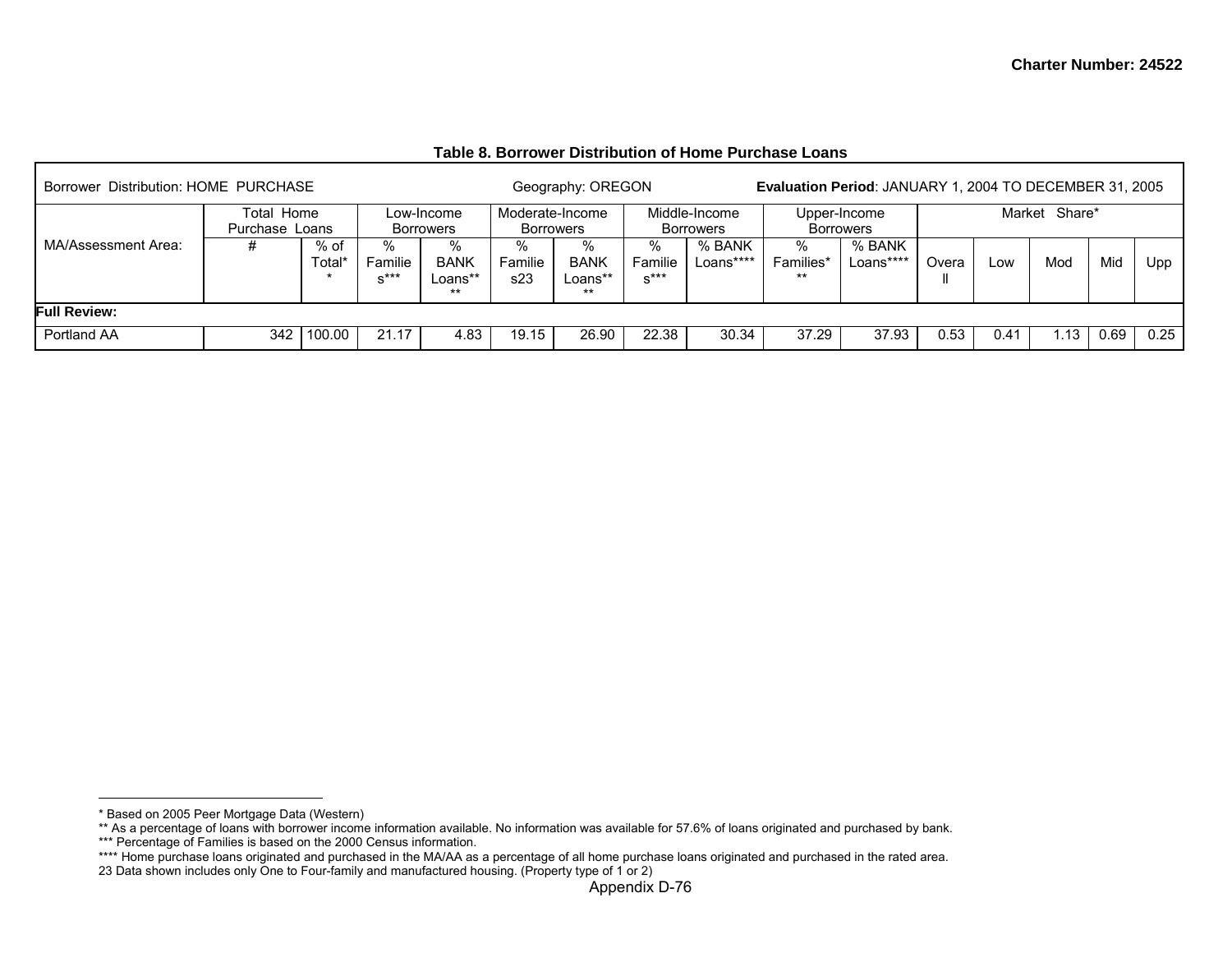| Borrower Distribution: HOME IMPROVEMENT<br>31, 2005 |                                                                         |        |                   |                     |                     |                                     | Geography: OREGON       |                                   |                         | <b>Evaluation Period: JANUARY 1, 2004 TO DECEMBER</b> |         |      |               |      |      |
|-----------------------------------------------------|-------------------------------------------------------------------------|--------|-------------------|---------------------|---------------------|-------------------------------------|-------------------------|-----------------------------------|-------------------------|-------------------------------------------------------|---------|------|---------------|------|------|
|                                                     | Total Home<br>Low-Income<br>Improvement Loans<br>Borrowers<br>% of<br>% |        |                   |                     |                     | Moderate-Income<br><b>Borrowers</b> |                         | Middle-Income<br><b>Borrowers</b> |                         | Upper-Income<br><b>Borrowers</b>                      |         |      | Market Share* |      |      |
| MA/Assessment<br>Area:                              |                                                                         | Total* | Famili<br>$es***$ | % BANK<br>Loans**** | %<br>Families<br>24 | % BANK<br>-oans****                 | ℅<br>Families*<br>$***$ | % BANK<br>Loans****               | %<br>Families*<br>$***$ | % BANK<br>Loans****                                   | Overall | Low  | Mod           | Mid  | Upp  |
| <b>Full Review:</b>                                 |                                                                         |        |                   |                     |                     |                                     |                         |                                   |                         |                                                       |         |      |               |      |      |
| Portland AA                                         | 54                                                                      | 100.00 | 21.17             | 11.32               | 19.15               | 28.30                               | 22.38                   | 26.42                             | 37.29                   | 33.96                                                 | 3.44    | 4.48 | 3.39          | 2.41 | 4.09 |

### **Table 9. Borrower Distribution of Home Improvement Loans**

<sup>\*</sup> Based on 2005 Peer Mortgage Data (Western)

<sup>\*\*</sup> As a percentage of loans with borrower income information available. No information was available for 1.9% of loans originated and purchased by bank.

<sup>\*\*\*</sup> Percentage of Families is based on the 2000 Census information.

<sup>\*\*\*\*</sup> Home improvement loans originated and purchased in the MA/AA as a percentage of all home improvement loans originated and purchased in the rated area.

<sup>24</sup> Data shown includes only One to Four-family and manufactured housing. (Property type of 1 or 2)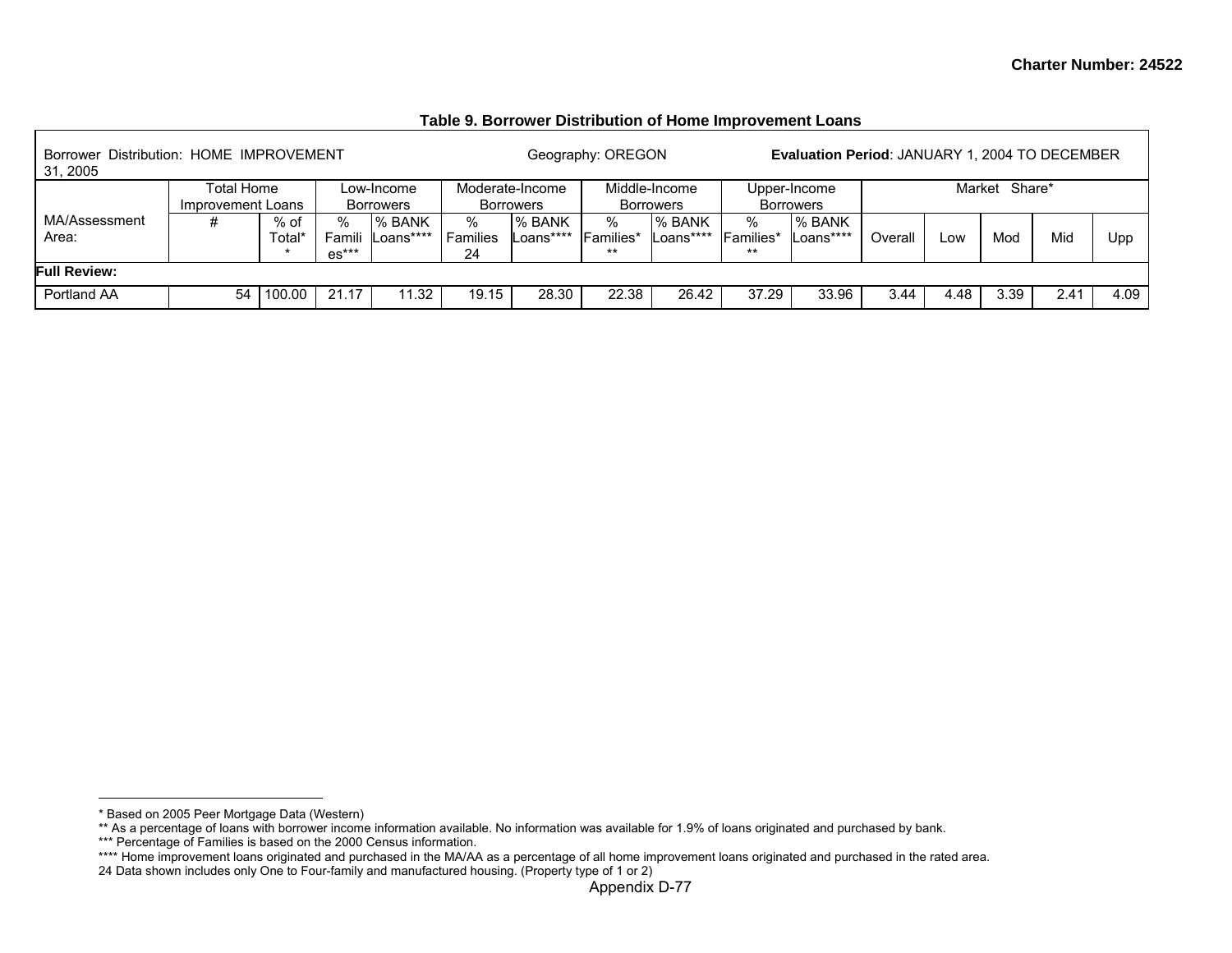|                                                            |                                                                             |                             |                          |             |                        |                     |                         | - -                        |                                  |                                                |       |      |               |     |      |
|------------------------------------------------------------|-----------------------------------------------------------------------------|-----------------------------|--------------------------|-------------|------------------------|---------------------|-------------------------|----------------------------|----------------------------------|------------------------------------------------|-------|------|---------------|-----|------|
| Borrower Distribution: HOME MORTGAGE REFINANCE<br>31, 2005 |                                                                             |                             |                          |             |                        |                     | Geography: OREGON       |                            |                                  | Evaluation Period: JANUARY 1, 2004 TO DECEMBER |       |      |               |     |      |
|                                                            | Total Home<br>Low-Income<br>Mortgage Refinance<br><b>Borrowers</b><br>Loans |                             |                          |             | <b>Borrowers</b>       | Moderate-Income     |                         | Middle-Income<br>Borrowers | Upper-Income<br><b>Borrowers</b> |                                                |       |      | Market Share* |     |      |
| MA/Assessment                                              |                                                                             |                             |                          | % BANK<br>% |                        |                     |                         |                            |                                  |                                                |       |      |               |     |      |
| Area:                                                      | #                                                                           | $%$ of<br>Total*<br>$\star$ | <b>Families</b><br>$***$ | Loans****   | $\%$<br>Families<br>25 | % BANK<br>Loans**** | %<br>Families*<br>$***$ | % BANK<br>Loans****        | %<br>Families*<br>**             | %<br><b>BANK</b><br>Loans**<br>$***$           | Overa | LOW  | Mod           | Mid | Upp  |
| <b>Full Review:</b>                                        |                                                                             |                             |                          |             |                        |                     |                         |                            |                                  |                                                |       |      |               |     |      |
| Portland AA                                                | 494                                                                         | 100.00                      | 21.17                    | 7.09        | 19.15                  | 28.72               | 22.38                   | 32.98                      | 37.29                            | 31.21                                          | 1.05  | 1.05 | 0.92          | .15 | 1.05 |

#### **Table 10. Borrower Distribution of Home Mortgage Refinance Loans**

<sup>\*</sup> Based on 2005 Peer Mortgage Data (Western)

<sup>\*\*</sup> As a percentage of loans with borrower income information available. No information was available for 42.9% of loans originated and purchased by bank.

<sup>\*\*\*</sup> Percentage of Families is based on the 2000 Census information.

<sup>\*\*\*\*</sup> Home refinance loans originated and purchased in the MA/AA as a percentage of all home refinance loans originated and purchased in the rated area.

<sup>25</sup> Data shown includes only One to Four-family and manufactured housing. (Property type of 1 or 2)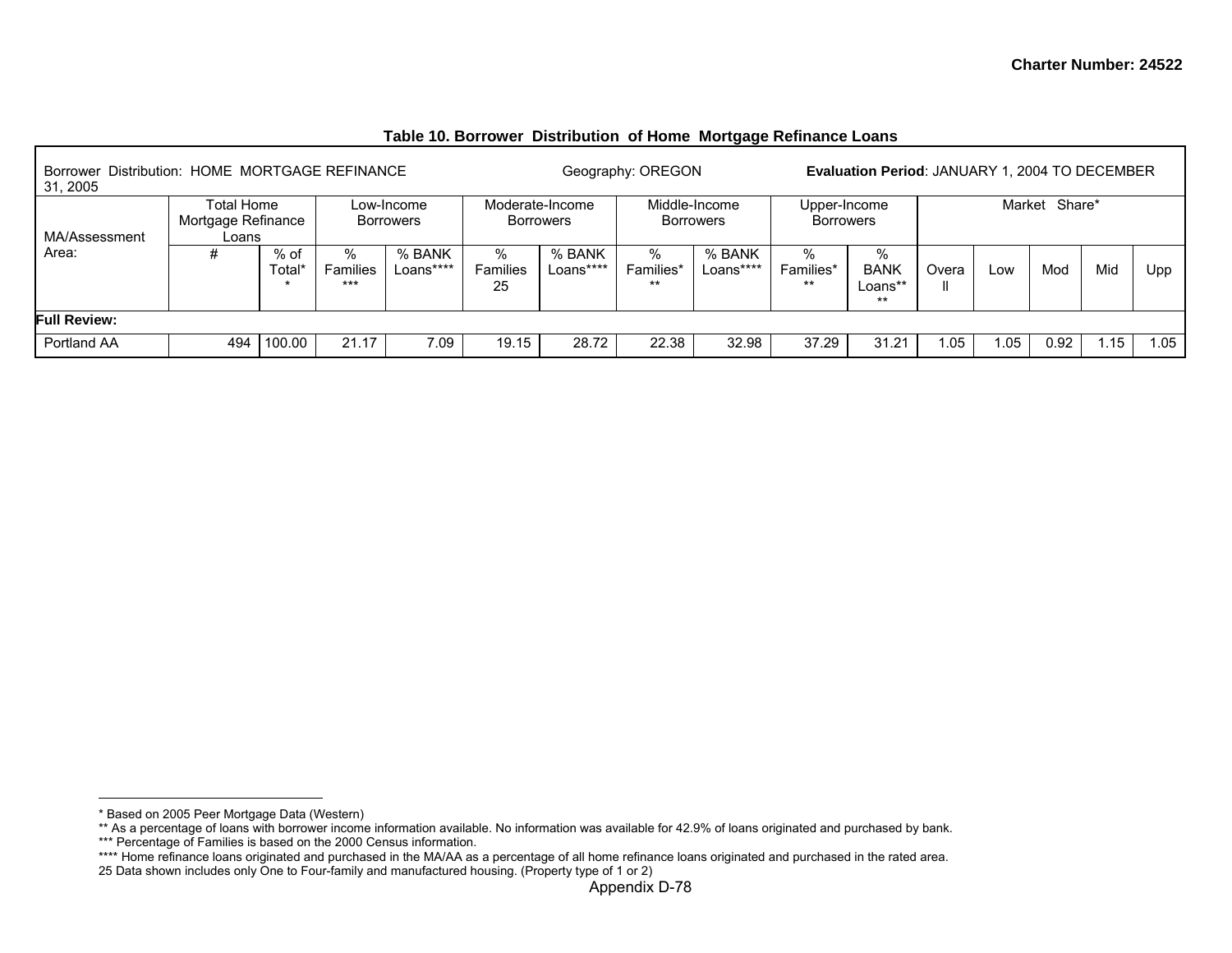| Borrower Distribution: SMALL LOANS TO BUSINESSES<br>2005 |                               |                |                                    |                                                              |                                                      | Geography: OREGON                                    | <b>Evaluation Period: JANUARY 1, 2004 TO DECEMBER 31,</b> |      |                            |
|----------------------------------------------------------|-------------------------------|----------------|------------------------------------|--------------------------------------------------------------|------------------------------------------------------|------------------------------------------------------|-----------------------------------------------------------|------|----------------------------|
|                                                          | Loans to<br><b>Businesses</b> | Total Small    |                                    | <b>Businesses With</b><br>Revenues of \$1 million<br>or less |                                                      | Loans by Original Amount Regardless of Business Size |                                                           |      | Market Share*              |
| MA/Assessment Area:                                      | #                             | % of<br>Total* | % of<br><b>Businesses</b><br>$***$ | % BANK<br>Loans****                                          | \$100,000 or<br>$> $100.000$ to<br>\$250,000<br>less |                                                      | $> $250,000$ to<br>\$1,000,000                            | All  | Rev\$ 1 Million or<br>Less |
| <b>Full Review:</b>                                      |                               |                |                                    |                                                              |                                                      |                                                      |                                                           |      |                            |
| Portland AA                                              |                               | 100            | 64.43                              | 28.57                                                        | 42.86                                                | 14.29                                                | 42.86                                                     | 0.02 | 0.02                       |

#### **Table 11. Borrower Distribution of Small Loans to Businesses**

<sup>\*</sup> Based on 2005 Peer Small Business Data -- US and PR

<sup>\*\*</sup> Small loans to businesses originated and purchased in the MA/AA as a percentage of all small loans to businesses originated and purchased in the rated area.

<sup>\*\*\*</sup> Businesses with revenues of \$1 million or less as a percentage of all businesses (Source D&B - 2006).

<sup>\*\*\*\*</sup> Small loans to businesses with revenues of \$1 million or less as a percentage of all loans reported as small loans to businesses. No information was available for 0.00% of small loans to businesses originated and purchased by the bank.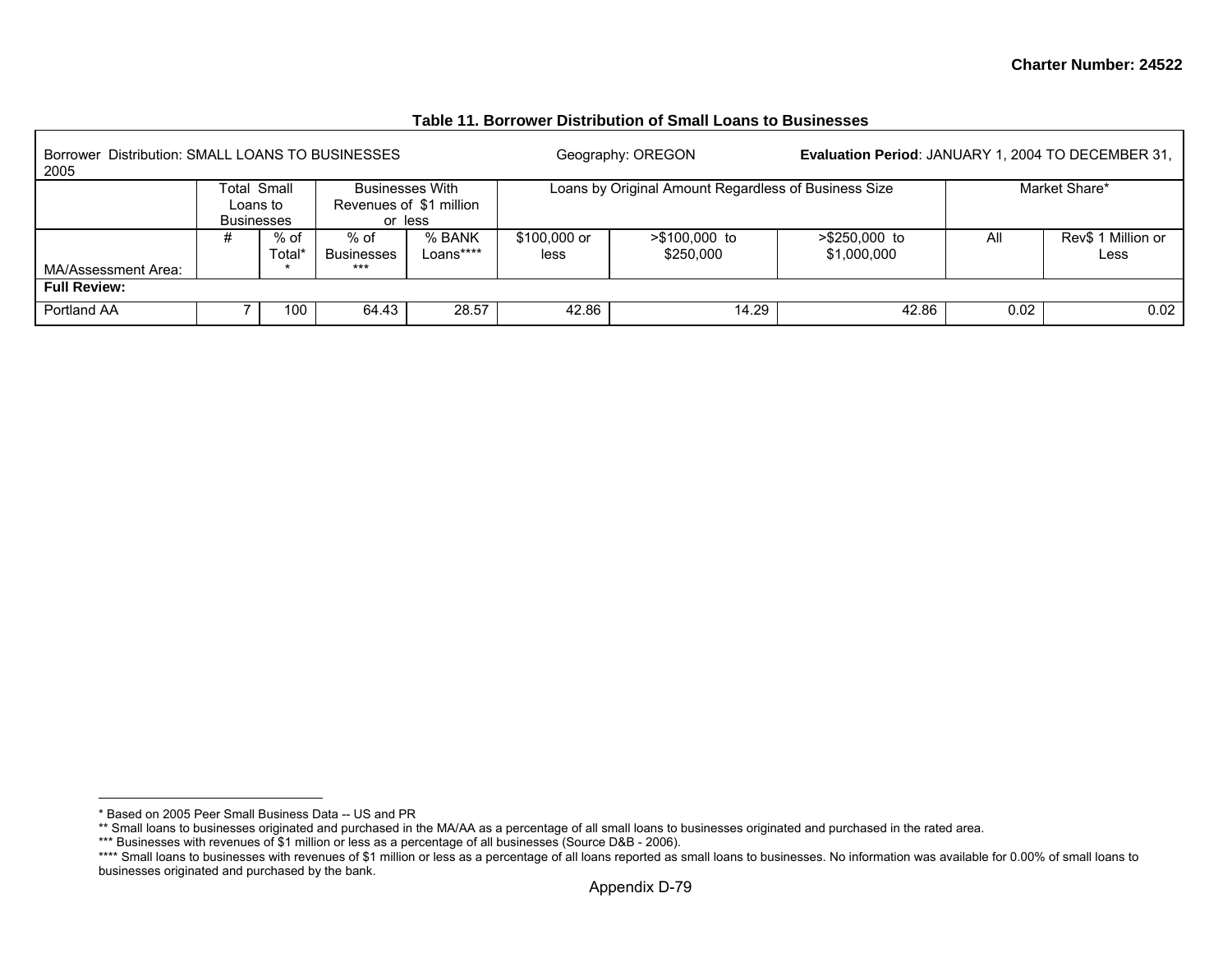|                                                            |   |                           |    | Table 14. Qualified Investments |    |                                                            |            |   |                        |
|------------------------------------------------------------|---|---------------------------|----|---------------------------------|----|------------------------------------------------------------|------------|---|------------------------|
| QUALIFIED INVESTMENTS                                      |   |                           |    | Geography: OREGON               |    | Evaluation Period: FEBRUARY 24, 2003 TO SEPTEMBER 25, 2006 |            |   |                        |
| MA/Assessment Area:                                        |   | Prior Period Investments* |    | Current Period Investments      |    | Total Investments                                          |            |   | Unfunded Commitments** |
|                                                            | # | \$(000's)                 | #  | \$(000's)                       |    | \$(000's)                                                  | % of Total | # | \$(000's)              |
| <b>Full Review:</b>                                        |   |                           |    |                                 |    |                                                            |            |   |                        |
| Portland AA                                                |   |                           | 22 | ,096                            | 22 | 0.096                                                      | 24.35      |   | 1,659                  |
|                                                            |   |                           |    |                                 |    |                                                            |            |   |                        |
| <b>Broader Area With</b><br>Potential to Benefit the AA    |   |                           | 35 |                                 | 35 |                                                            | 0.02       | 0 | 0                      |
| <b>Broader Area Without</b><br>Potential to Benefit the AA |   |                           |    | 3,405                           |    | 3,405                                                      | 75.63      |   | 387                    |

## **Table 14. Qualified Investments**

<sup>\* &#</sup>x27;Prior Period Investments' means investments made in a previous period that are outstanding as of the examination date.

<sup>\*\* &#</sup>x27;Unfunded Commitments' means legally binding investment commitments that are tracked and recorded by the institution's financial reporting system.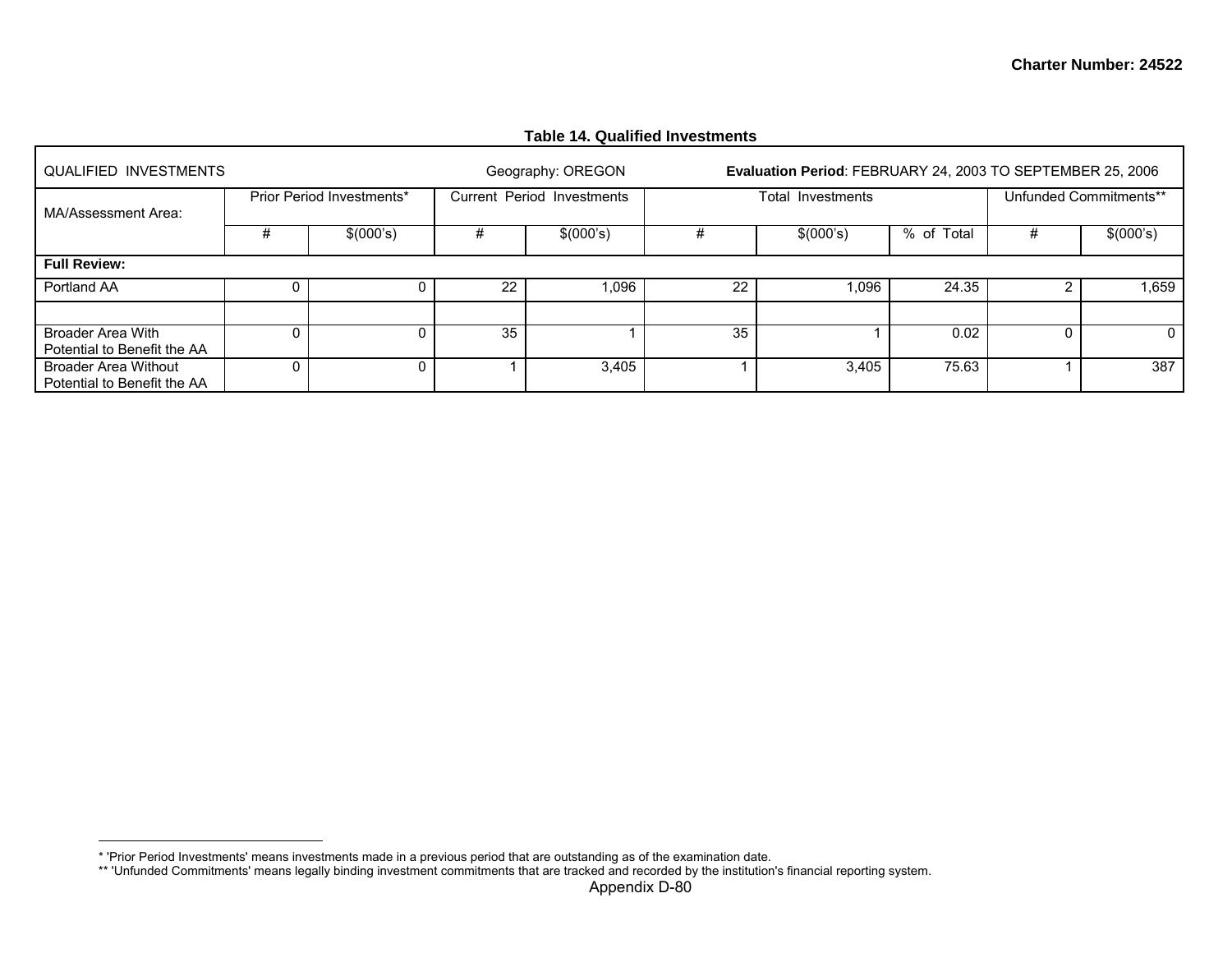| DISTRIBUTION OF BRANCH DELIVERY SYSTEM AND BRANCH OPENINGS/CLOSINGS<br>Geography: OREGON<br><b>Evaluation Period: JANUARY 1.</b><br>2004 TO SEPTEMBER 25, 2006 |                         |                                      |                                                                                 |                          |      |      |     |                       |                       |                                                             |     |     |     |                                          |       |       |       |
|----------------------------------------------------------------------------------------------------------------------------------------------------------------|-------------------------|--------------------------------------|---------------------------------------------------------------------------------|--------------------------|------|------|-----|-----------------------|-----------------------|-------------------------------------------------------------|-----|-----|-----|------------------------------------------|-------|-------|-------|
|                                                                                                                                                                | Deposi<br>ts            |                                      |                                                                                 | Branch Openings/Closings |      |      |     |                       |                       | Population                                                  |     |     |     |                                          |       |       |       |
| MA/Assessment Area:                                                                                                                                            | $%$ of<br>Rated<br>Area | # of<br><b>BANK</b><br><b>Branch</b> | $%$ of<br>Location of Branches by<br>Income of Geographies (%)<br>Rated<br>Area |                          |      |      |     | # of<br><b>Branch</b> | # of<br><b>Branch</b> | Net change in Location of<br><b>Branches</b><br>$(+ or - )$ |     |     |     | % of Population within Each<br>Geography |       |       |       |
|                                                                                                                                                                | Deposi<br>ts in<br>AA   | es                                   | <b>Branch</b><br>es in<br>AA                                                    | Low                      | Mod  | Mid  | Upp | Openin<br>gs          | Closin<br>gs          | Low                                                         | Mod | Mid | Upp | Low                                      | Mod   | Mid   | Upp   |
| <b>Full Review:</b>                                                                                                                                            |                         |                                      |                                                                                 |                          |      |      |     |                       |                       |                                                             |     |     |     |                                          |       |       |       |
| Portland AA                                                                                                                                                    | 100.00                  |                                      | 100.00                                                                          | 0.00                     | 0.00 | 0.00 | 100 | 0                     | 0                     |                                                             |     |     |     | 3.07                                     | 28.48 | 46.35 | 22.10 |

# **Table 15. Distribution of Branch Delivery System and Branch Openings/Closings**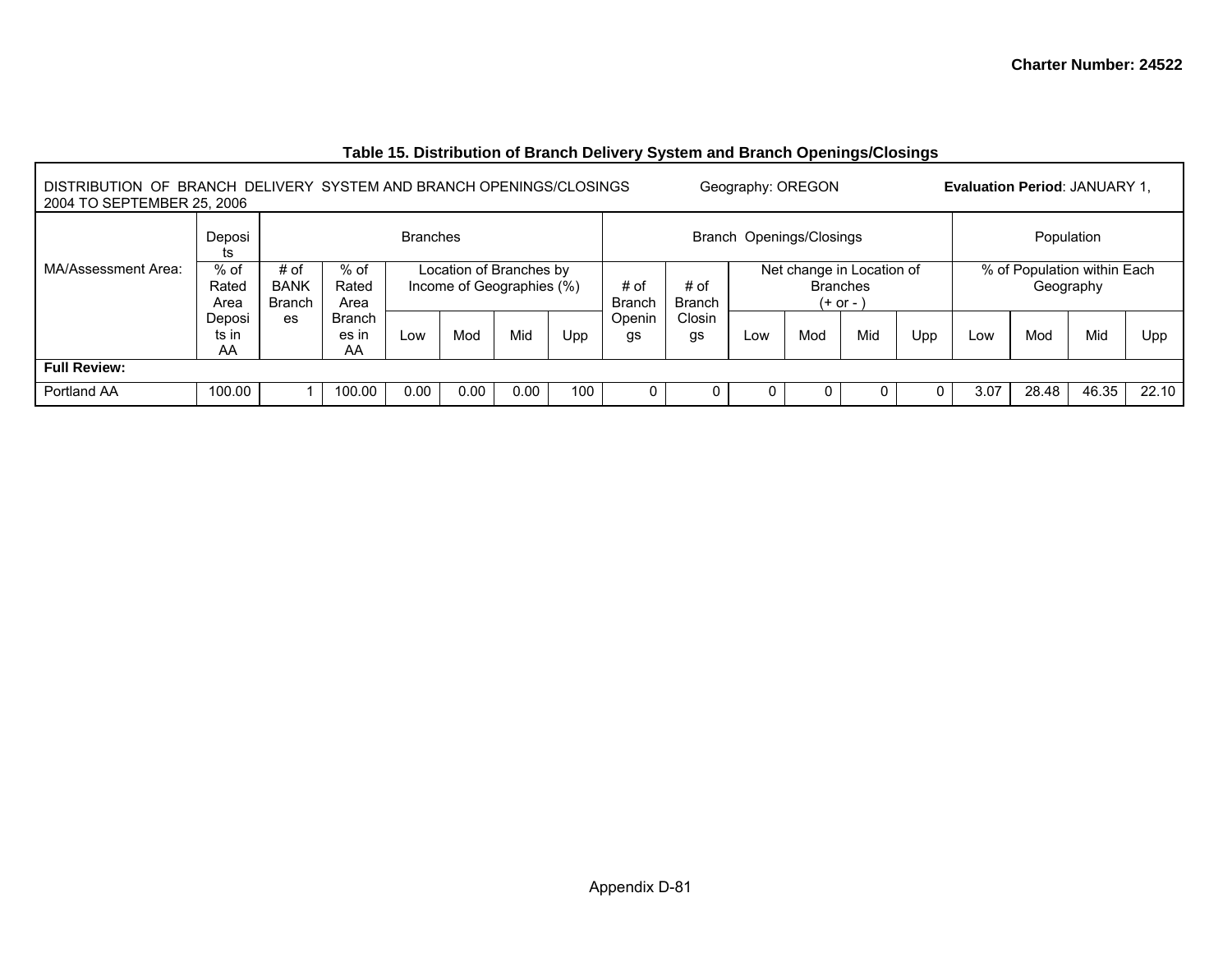|                                                           |                           |       |               |                   |                                     | Table T. Lenging Volume |                      |                |                                  |       |                                |                                                         |
|-----------------------------------------------------------|---------------------------|-------|---------------|-------------------|-------------------------------------|-------------------------|----------------------|----------------|----------------------------------|-------|--------------------------------|---------------------------------------------------------|
| LENDING VOLUME                                            |                           |       |               |                   | Geography: MULTISTATE MSA           |                         |                      |                |                                  |       |                                | Evaluation Period: JANUARY 1, 2004 TO DECEMBER 31, 2005 |
|                                                           | $%$ of<br>Rated<br>Area   |       | Home Mortgage |                   | Small Loans to<br><b>Businesses</b> |                         | Small Loans to Farms |                | Community<br>Development Loans** |       | <b>Total Reported</b><br>Loans | % of Rated Area<br>Deposits in<br>MA/AA***              |
| MA/Assessment Area<br>$(2006)$ :                          | Loans $(\#)$<br>in MA/AA* | #     | \$ (000's)    | #                 | \$ (000's)                          | #                       | \$ (000's)           | #              | \$ (000's)                       | #     | \$(000's)                      |                                                         |
| <b>Full Review:</b>                                       |                           |       |               |                   |                                     |                         |                      |                |                                  |       |                                |                                                         |
| New Castle County AA-DE                                   | 64.90                     | 2,514 | 313,812       | $12 \overline{ }$ | .520                                |                         |                      |                | 8,600                            | 2.527 | 323,932                        | 49.55                                                   |
| Philadelphia AA-PA                                        | 35.10                     | 1.207 | 111.384       | 154               | 13,363                              |                         |                      | 6              | 16.600                           | ,367  | 141.347                        | 50.45                                                   |
| <b>Broader Regional Area</b><br>with potential to benefit | ------                    |       |               |                   |                                     |                         |                      | $\overline{2}$ | 1.100                            |       | 1.100                          | -------                                                 |

## **Table 1. Lending Volume**

<sup>\*</sup> Loan Data as of December 31, 2005. Rated area refers to either state or multi-state MA rating area.

<sup>\*\*</sup> The evaluation period for Community Development Loans is from January 01, 2005 to December 31, 2005.

<sup>\*\*\*</sup> Deposit Data as of June 30, 2005. Rated Area refers to either the state, multi-state MA, or institution, as appropriate.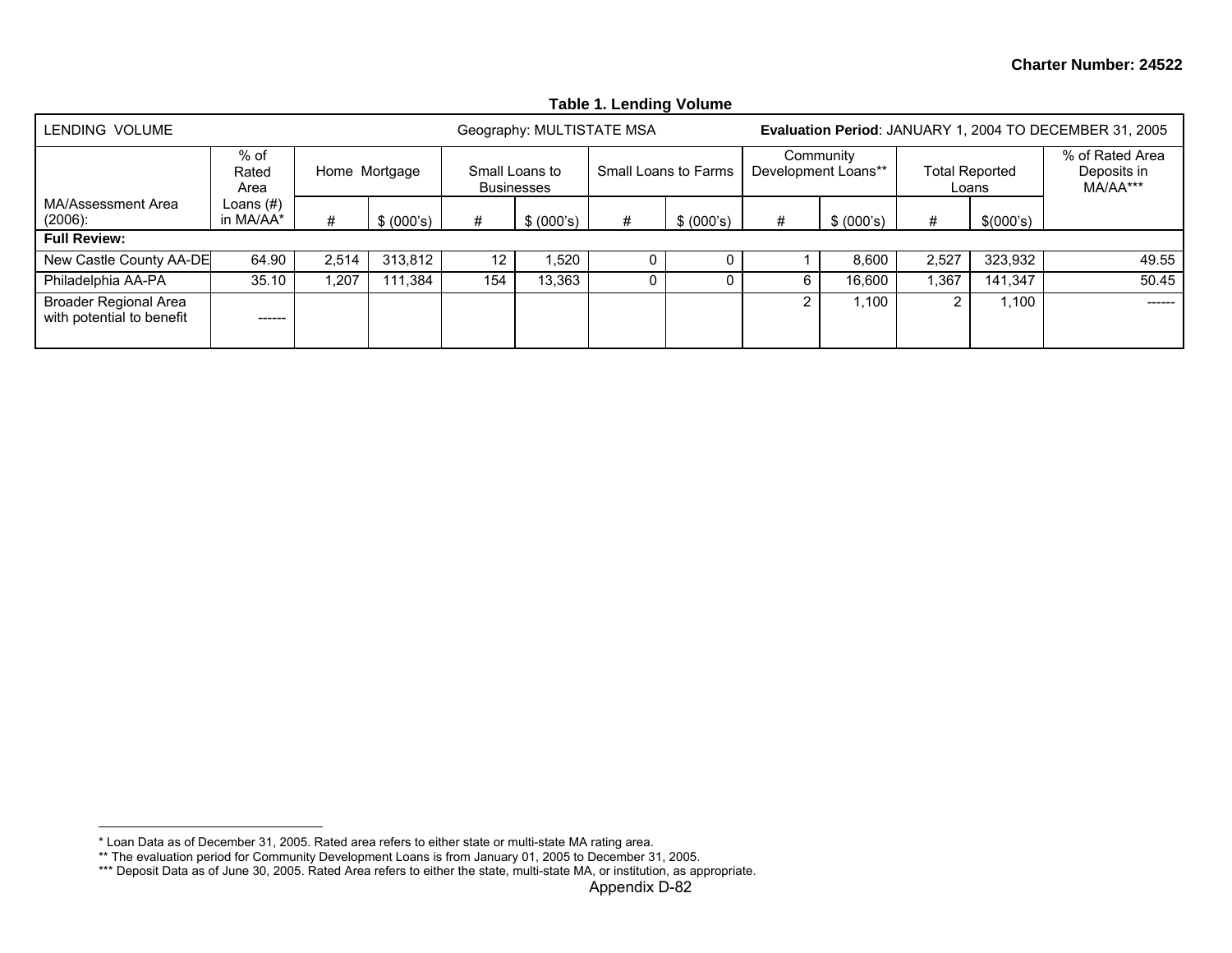|                                  |        | <b>Table 1. Other Products</b> |                       |                                                         |
|----------------------------------|--------|--------------------------------|-----------------------|---------------------------------------------------------|
| LENDING VOLUME                   |        | Geography: MULTISTATE MSA      |                       | Evaluation Period: JANUARY 1, 2004 TO DECEMBER 31, 2005 |
|                                  | Other* | (Standby Letters of Credit)    | Other Optional Loans* | (80/20 Set Aside Loans)                                 |
| MA/Assessment Area<br>$(2006)$ : |        | \$ (000's)                     |                       | \$ (000's)                                              |
| <b>Full Review:</b>              |        |                                |                       |                                                         |
| New Castle County AA-DE          |        | 25.021                         |                       | 5.000                                                   |
| Philadelphia AA-PA               |        | 0                              |                       |                                                         |

<sup>\*</sup> The evaluation period for Optional Product Line(s) is from January 01, 2004 to December 31, 2005.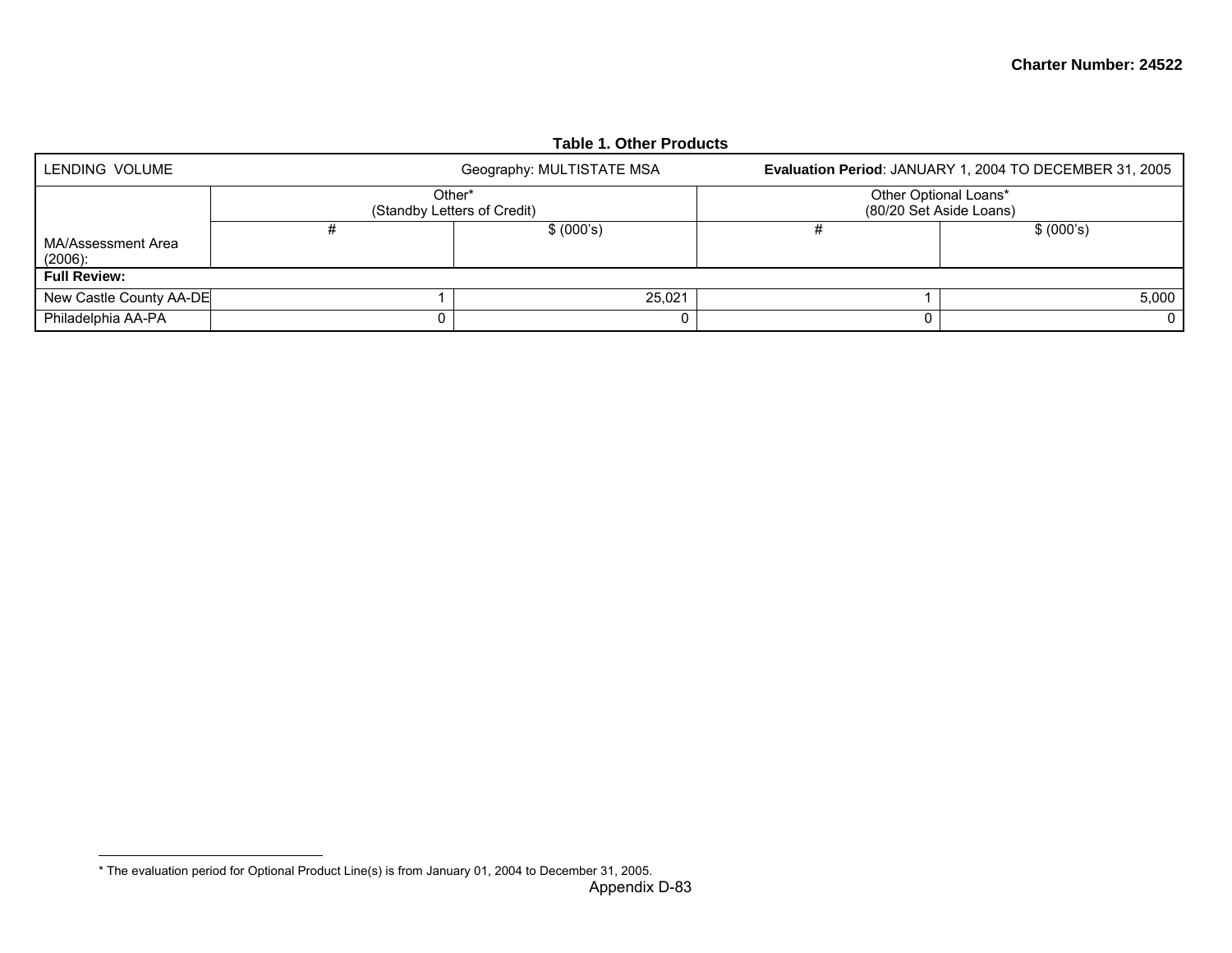### **Table 2. Geographic Distribution of Home Purchase Loans**

| Geographic Distribution: HOME PURCHASE<br>31, 2005 |                           |                 |                                |                    |                                | Geography: MULTISTATE MSA |                               |                 |                               | <b>Evaluation Period: JANUARY 1, 2004 TO DECEMBER</b> |       |      |      |      |      |
|----------------------------------------------------|---------------------------|-----------------|--------------------------------|--------------------|--------------------------------|---------------------------|-------------------------------|-----------------|-------------------------------|-------------------------------------------------------|-------|------|------|------|------|
|                                                    | Low-Income<br>Geographies | Moderate-Income | Geographies                    |                    | Middle-Income<br>Geographies   | Upper-Income              | Geographies                   |                 |                               | Market Share (%) by Geography*                        |       |      |      |      |      |
| MA/Assessment Area:                                | #                         | % of<br>Total** | ℅<br>Owner<br>Occ.<br>Units*** | % BANK<br>Loans*** | %<br>Owner<br>Occ.<br>Units*** | % BANK<br>Loans           | %<br>Owner<br>Occ<br>Units*** | % BANK<br>Loans | %<br>Owner<br>Occ<br>Units*** | % BANK<br>Loans                                       | Overa | Low  | Mod  | Mid  | Upp  |
| <b>Full Review:</b>                                |                           |                 |                                |                    |                                |                           |                               |                 |                               |                                                       |       |      |      |      |      |
| New Castle County AA-<br>DE.                       | 663                       | 69.57           | 1.63                           | 2.87               | 14.37                          | 20.51                     | 52.46                         | 65.76           | 31.53                         | 10.86                                                 | 3.05  | 3.32 | 3.60 | 3.66 | 1.28 |
| Philadelphia AA-PA                                 | 290                       | 30.43           | 40.96                          | 29.31              | 41.74                          | 41.72                     | 11.81                         | 18.62           | 5.49                          | 10.34                                                 | 1.36  | .28  | .75  | .13  | 0.58 |

<sup>\*</sup> Based on 2005 Peer Mortgage Data (Eastern)

<sup>\*\*</sup> Home purchase loans originated and purchased in the MA/AA as a percentage of all home purchase loans originated and purchased in the rated area.

<sup>\*\*\*</sup> Percentage of Owner Occupied Units is the number of owner occupied units in a particular geography divided by the number of owner occupied housing units in the area based on 2000 Census information.

<sup>\*\*\*\*</sup> Data shown includes only One to Four-family and manufactured housing. (Property type of 1 or 2)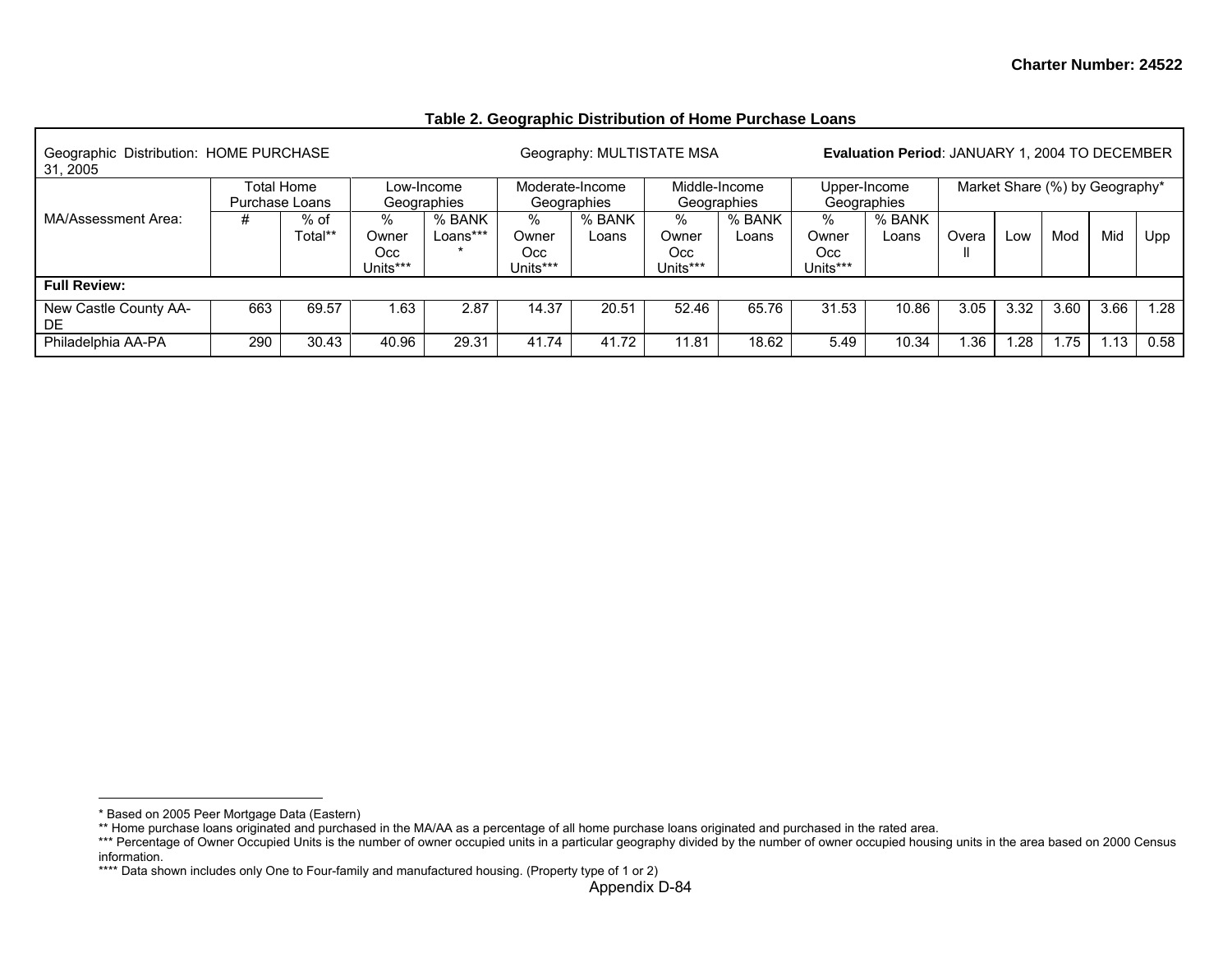| Geographic Distribution: HOME IMPROVEMENT<br><b>DECEMBER 31, 2005</b> |                                    |                  |                               |                           |                               | Geography: MULTISTATE MSA      |                               |                              |                                | <b>Evaluation Period: JANUARY 1, 2004 TO</b> |             |      |      |                                |      |
|-----------------------------------------------------------------------|------------------------------------|------------------|-------------------------------|---------------------------|-------------------------------|--------------------------------|-------------------------------|------------------------------|--------------------------------|----------------------------------------------|-------------|------|------|--------------------------------|------|
| MA/Assessment Area:                                                   | Total Home<br>Improvement<br>Loans |                  |                               | Low-Income<br>Geographies |                               | Moderate-Income<br>Geographies |                               | Middle-Income<br>Geographies |                                | Upper-Income<br>Geographies                  |             |      |      | Market Share (%) by Geography* |      |
| #                                                                     |                                    | $%$ of<br>Total* | %<br>Owner<br>Occ<br>Units*** | % BANK<br>Loans***        | %<br>Owner<br>Occ<br>Units*** | % BANK<br>Loans                | %<br>Owner<br>Occ<br>Units*** | % BANK<br>Loans              | %<br>Owner<br>Occ.<br>Units*** | % BANK<br>Loans                              | Over<br>all | Low  | Mod  | Mid                            | Upp  |
| <b>Full Review:</b>                                                   |                                    |                  |                               |                           |                               |                                |                               |                              |                                |                                              |             |      |      |                                |      |
| New Castle County<br>AA-DE                                            | 276                                | 53.59            | 1.63                          | 2.90                      | 14.37                         | 20.65                          | 52.46                         | 64.13                        | 31.53                          | 12.32                                        | 5.30        | 9.38 | 29   | 6.09                           | 2.03 |
| Philadelphia AA-PA                                                    | 239                                | 46.41            | 40.96                         | 47.28                     | 41.74                         | 43.10                          | 11.81                         | 8.79                         | 5.49                           | 0.84                                         | 3.74        | 5.74 | 3.39 | .51                            | 0.51 |

#### **Table 3. Geographic Distribution of Home Improvement Loans**

<sup>\*</sup> Based on 2005 Peer Mortgage Data (Eastern)

<sup>\*\*</sup> Home improvement loans originated and purchased in the MA/AA as a percentage of all home improvement loans originated and purchased in the rated area.

<sup>\*\*\*</sup> Percentage of Owner Occupied Units is the number of owner occupied units in a particular geography divided by the number of owner occupied housing units in the area based on 2000 Census information.

<sup>\*\*\*\*</sup> Data shown includes only One to Four-family and manufactured housing. (Property type of 1 or 2)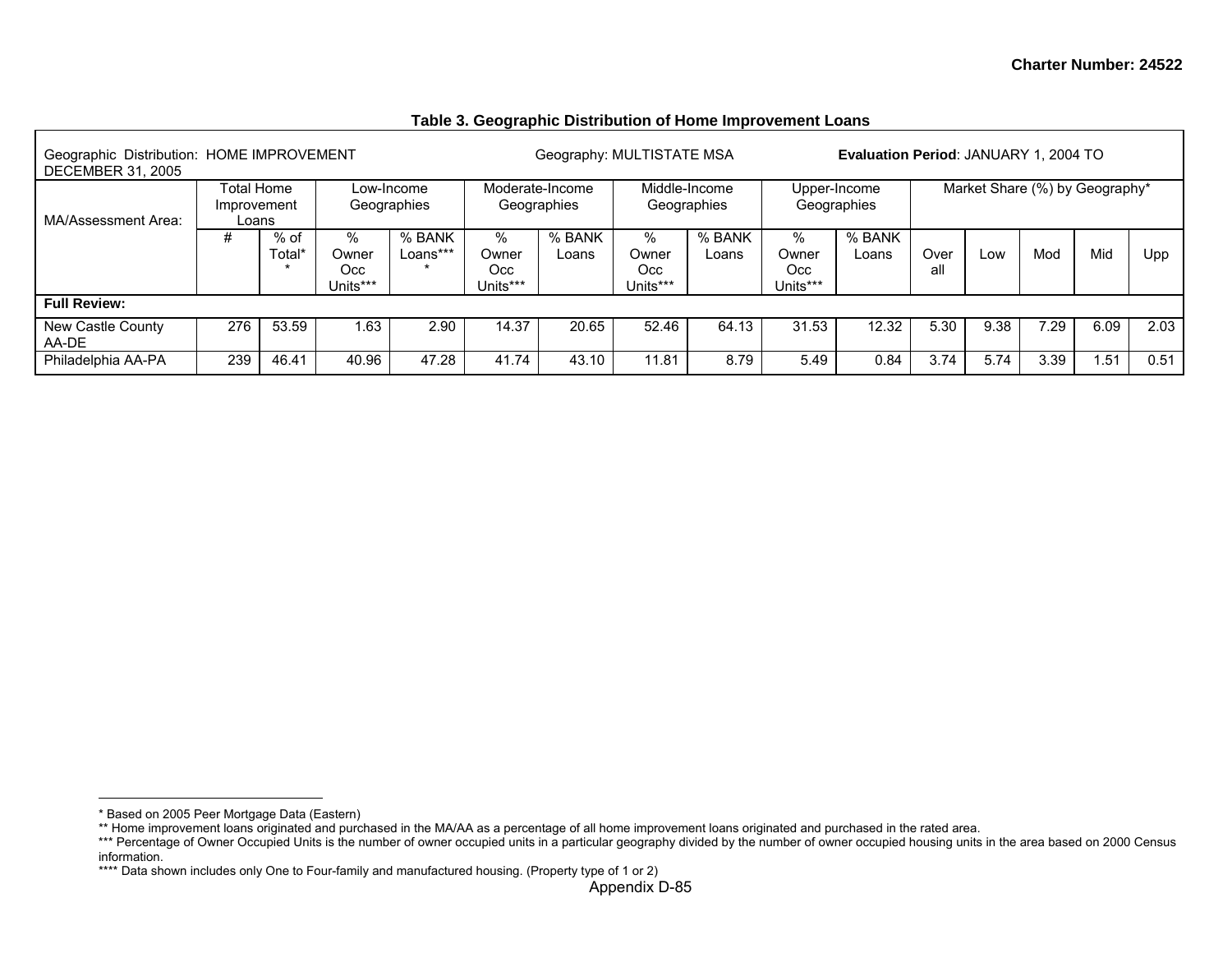| Geographic Distribution: HOME MORTGAGE REFINANCE<br><b>DECEMBER 31, 2005</b> |                                                           |        |                                                              |                           |                             |                                | Geography: MULTISTATE MSA   |                              |                             |                 | Evaluation Period: JANUARY 1, 2004 TO |      |                                |      |      |
|------------------------------------------------------------------------------|-----------------------------------------------------------|--------|--------------------------------------------------------------|---------------------------|-----------------------------|--------------------------------|-----------------------------|------------------------------|-----------------------------|-----------------|---------------------------------------|------|--------------------------------|------|------|
| MA/Assessment Area:                                                          | Total Home<br>Mortgage<br>Refinance<br>Loans<br>#<br>% of |        |                                                              | Low-Income<br>Geographies |                             | Moderate-Income<br>Geographies |                             | Middle-Income<br>Geographies | Upper-Income                | Geographies     |                                       |      | Market Share (%) by Geography* |      |      |
|                                                                              |                                                           | Total* | % BANK<br>% Owner<br>Loans***<br>Occ.<br>Units***<br>$\star$ |                           | % Owner<br>Occ.<br>Units*** | % BANK<br>Loans                | % Owner<br>Occ.<br>Units*** | % BANK<br>Loans              | % Owner<br>Occ.<br>Units*** | % BANK<br>Loans | Overa                                 | Low  | Mod                            | Mid  | Upp  |
| <b>Full Review:</b>                                                          |                                                           |        |                                                              |                           |                             |                                |                             |                              |                             |                 |                                       |      |                                |      |      |
| New Castle County<br>AA-DE                                                   | 1.573                                                     | 70.04  | 1.63                                                         | .53                       | 14.37                       | 18.18                          | 52.46                       | 67.13                        | 31.53                       | 13.16           | 4.43                                  | 2.59 | 5.54                           | 5.20 | 2.00 |
| Philadelphia AA-PA                                                           | 673                                                       | 29.96  | 40.96                                                        | 31.65                     | 41.74                       | 48.14                          | 11.81                       | 16.34                        | 5.49                        | 3.86            | 2.47                                  | 2.91 | 2.62                           | 2.12 | 0.79 |

## **Table 4. Geographic Distribution of Home Mortgage Refinance Loans**

<sup>\*</sup> Based on 2005 Peer Mortgage Data (Eastern)

<sup>\*\*</sup> Home refinance loans originated and purchased in the MA/AA as a percentage of all home refinance loans originated and purchased in the rated area.

<sup>\*\*\*</sup> Percentage of Owner Occupied Units is the number of owner occupied units in a particular geography divided by the number of owner occupied housing units in the area based on 2000 Census information.

<sup>\*\*\*\*</sup> Data shown includes only One to Four-family and manufactured housing. (Property type of 1 or 2)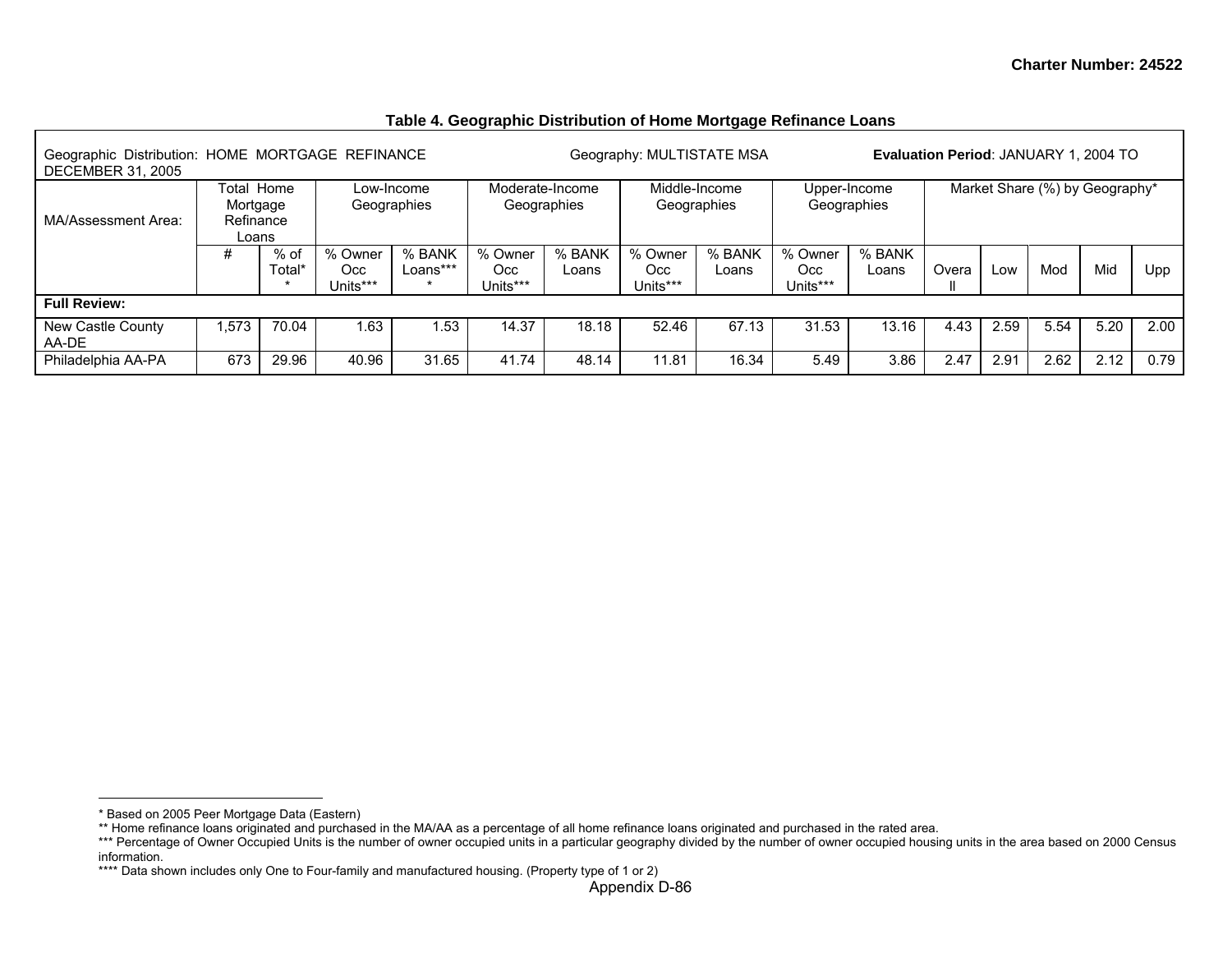#### Geographic Distribution: MULTIFAMILY Geography: MULTISTATE MSA **Evaluation Period**: JANUARY 1, 2004 TO DECEMBER 31, 2005 Total Multifamily Loans Low-Income **Geographies** Moderate-Income Geographies Middle-Income Geographies Upper-Income Geographies Market Share (%) by Geography\* MA/Assessment Area:  $#$  % of Total\*\* % of MF Units\*\*\* % BANK Loans\*\*\*\* % MF Units\*\*\* % BANK Loans % MF Units\*\*\*% BANK Loans % MF Units\*\*\* % BANK Loans | Overa ll Low | Mod | Mid | Upp **Full Review:** New Castle County AA-DE 2 40.00 5.57 0.00 20.78 50.00 54.10 50.00 19.55 0.00 6.90 0.00 20.00 6.25 0.00 Philadelphia AA-PA | 3 | 60.00 | 23.73 | 33.33 | 26.13 | 0.00 | 24.41 | 33.33 | 25.73 | 33.33 | 1.57 | 1.79 | 0.00 | 4.00 | 2.44

#### **Table 5. Geographic Distribution of Multifamily Loans**

<sup>\*</sup> Based on 2005 Peer Mortgage Data (Eastern)

<sup>\*\*</sup> Multi-family loans originated and purchased in the MA/AA as a percentage of all multi-family loans originated and purchased in the rated area.

<sup>\*\*\*</sup> Percentage of Multi Family Units is the number of multi family units in a particular geography divided by the number of multifamily housing units in the area based on 2000 Census information.

<sup>\*\*\*\*</sup> Multifamily loan distribution includes Home Purchases, Home Improvement and Refinances.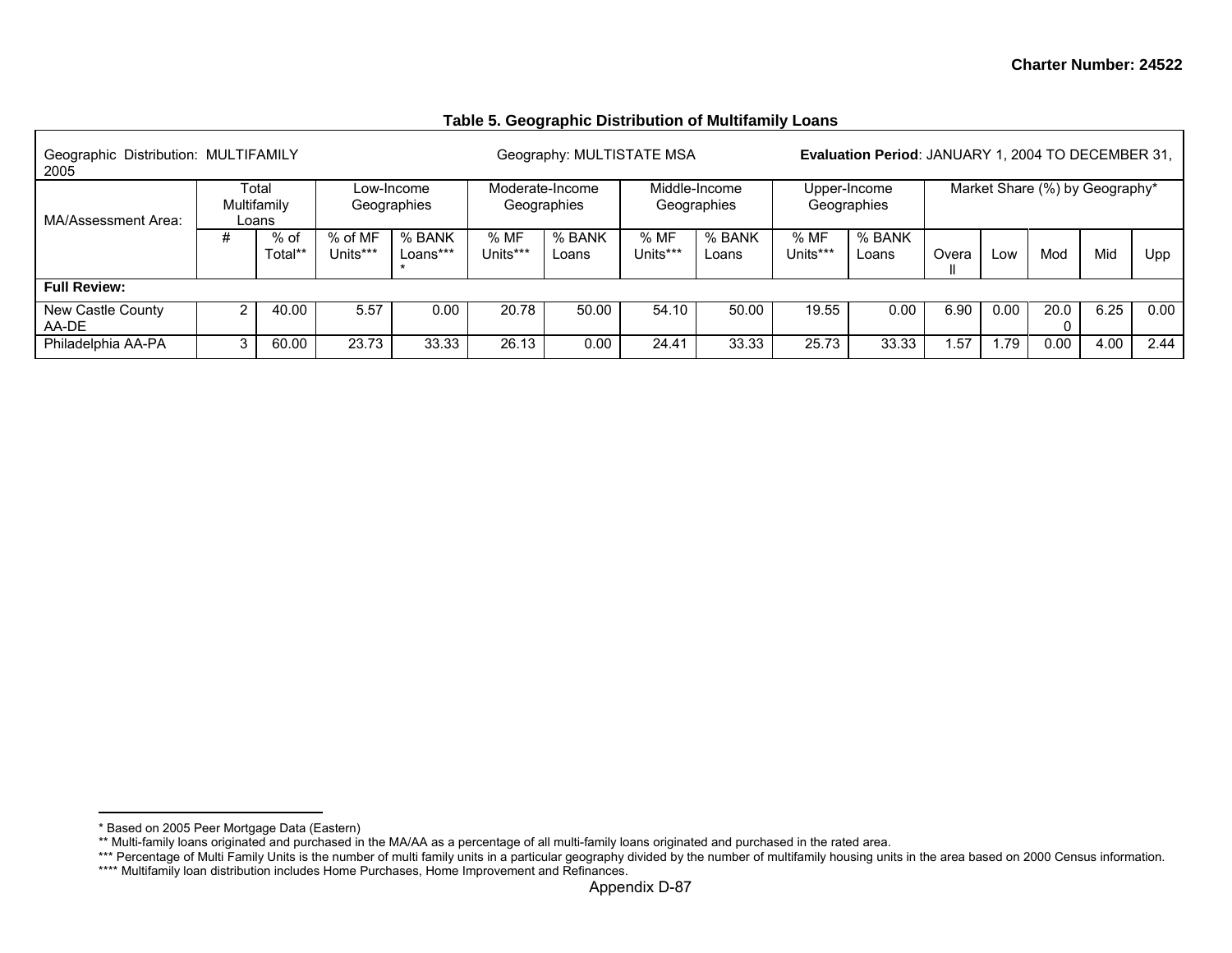## **Table 6. Geographic Distribution of Small Loans to Businesses**

| Geographic Distribution: SMALL LOANS TO BUSINESSES<br><b>DECEMBER 31, 2005</b> |                                                                                        |        |                            |                      |                                    |                                | Geography: MULTISTATE MSA        |                              |                                  |                             |        | Evaluation Period: JANUARY 1, 2004 TO |      |      |      |
|--------------------------------------------------------------------------------|----------------------------------------------------------------------------------------|--------|----------------------------|----------------------|------------------------------------|--------------------------------|----------------------------------|------------------------------|----------------------------------|-----------------------------|--------|---------------------------------------|------|------|------|
|                                                                                | Total Small<br>Low-Income<br>Geographies<br>Business Loans<br>%<br>% of<br>$%$ of<br># |        |                            |                      |                                    | Moderate-Income<br>Geographies | Geographies                      | Middle-Income                |                                  | Upper-Income<br>Geographies |        | Market Share (%) by Geography*        |      |      |      |
| MA/Assessment<br>Area:                                                         |                                                                                        | Total* | <b>Busines</b><br>$ses***$ | <b>BANK</b><br>Loans | $%$ of<br><b>Busines</b><br>ses*** | %<br><b>BANK</b><br>Loans      | % of<br><b>Busines</b><br>ses*** | $\%$<br><b>BANK</b><br>Loans | % of<br><b>Busines</b><br>ses*** | %<br><b>BANK</b><br>∟oans   | Overal | LOW                                   | Mod  | Mid  | Upp  |
| <b>Full Review:</b>                                                            |                                                                                        |        |                            |                      |                                    |                                |                                  |                              |                                  |                             |        |                                       |      |      |      |
| New Castle County<br>AA-DE                                                     | 12                                                                                     | 7.32   | 16.51                      | 25.00                | 14.59                              | 8.33                           | 43.67                            | 41.67                        | 25.12                            | 25.00                       | 0.08   | 0.39                                  | 0.05 | 0.07 | 0.07 |
| Philadelphia AA-PA                                                             | 152                                                                                    | 92.68  | 35.12                      | 64.47                | 31.31                              | 23.03                          | 15.11                            | 3.29                         | 16.43                            | 9.21                        | 0.47   | 1.15                                  | 0.38 | 0.25 | 0.31 |

<sup>\*</sup> Based on 2005 Peer Small Business Data -- US and PR

<sup>\*\*</sup> Small loans to businesses originated and purchased in the MA/AA as a percentage of all small loans to businesses originated and purchased in the rated area.

<sup>\*\*\*</sup> Source Data - Dun and Bradstreet (2006).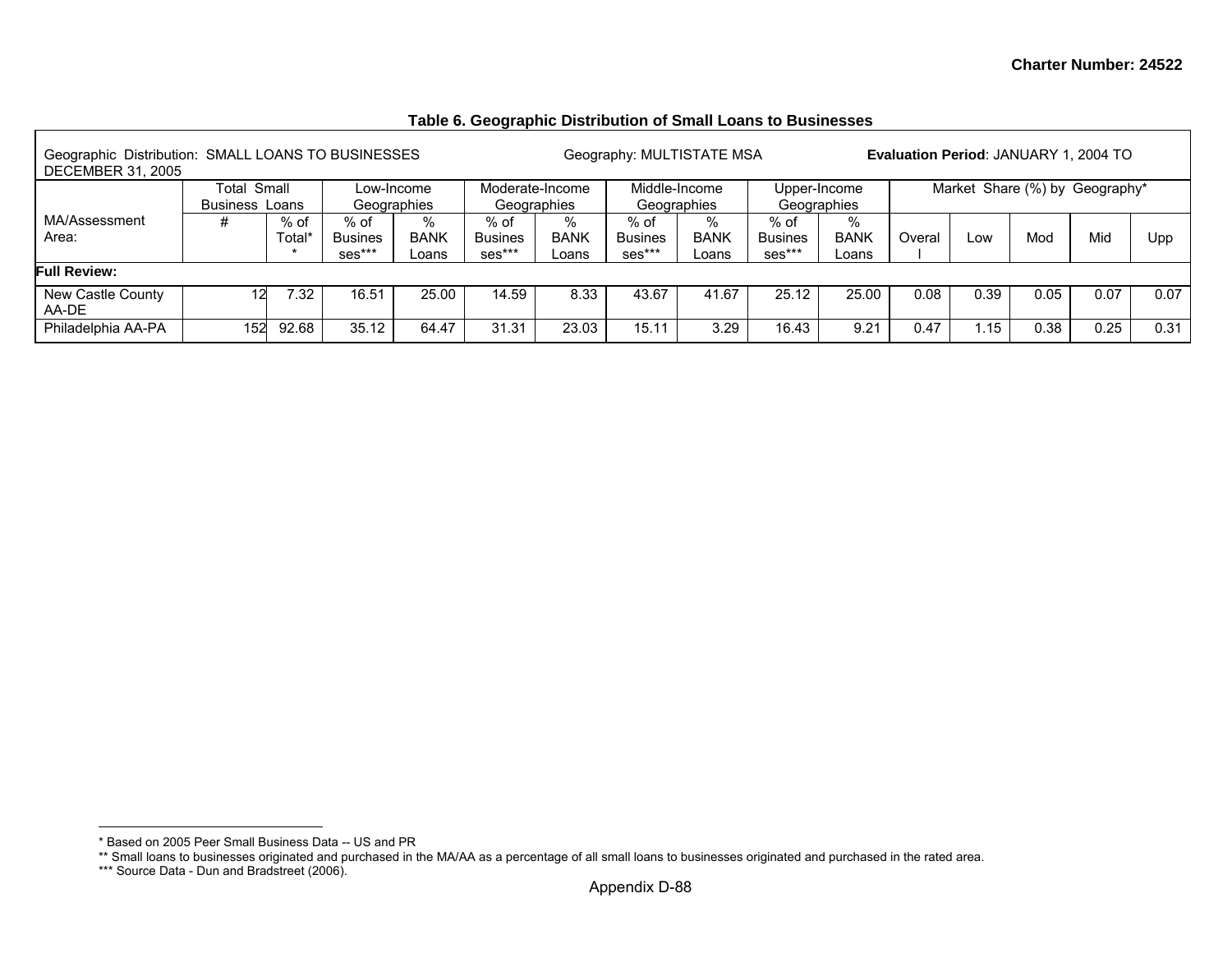|                                                  |            |            |                           | Table 0. DUITUWEL DISTINGHUIT OF HUIHE F GIURGE LUANS |              |                                                       |
|--------------------------------------------------|------------|------------|---------------------------|-------------------------------------------------------|--------------|-------------------------------------------------------|
| Borrower Distribution: HOME PURCHASE<br>31, 2005 |            |            | Geography: MULTISTATE MSA |                                                       |              | <b>Evaluation Period: JANUARY 1, 2004 TO DECEMBER</b> |
|                                                  | Total Home | Low-Income | Moderate-Income           | Middle-Income                                         | Upper-Income | Market Share*                                         |

#### **Table 8. Borrower Distribution of Home Purchase Loans**

|                       | Total Home     |        |         | Low-Income       |         | Moderate-Income |         | Middle-Income    |           | Upper-Income     |       | Market | Share* |      |      |
|-----------------------|----------------|--------|---------|------------------|---------|-----------------|---------|------------------|-----------|------------------|-------|--------|--------|------|------|
|                       | Purchase Loans |        |         | <b>Borrowers</b> |         | Borrowers       |         | <b>Borrowers</b> |           | <b>Borrowers</b> |       |        |        |      |      |
| MA/Assessment Area:   |                | % of   | %       |                  | %       | %               | ℅       | % BANK           | ℅         | % BANK           |       |        |        |      |      |
|                       |                | Total' | Familie | <b>BANK</b>      | Familie | <b>BANK</b>     | Familie | Loans****        | Families* | Loans****        | Overa | LOW    | Mod    | Mid  | Upp  |
|                       |                |        | $x***$  | Loans**          | s26     | _oans**         | $x***$  |                  | $***$     |                  |       |        |        |      |      |
|                       |                |        |         | **               |         | $***$           |         |                  |           |                  |       |        |        |      |      |
| <b>Full Review:</b>   |                |        |         |                  |         |                 |         |                  |           |                  |       |        |        |      |      |
| New Castle County AA- | 663            | 69.42  | 18.86   | 15.41            | 17.43   | 41.69           | 23.45   | 27.79            | 40.26     | 15.11            | .98   | 3.14   | 2.41   | 2.11 | 1.07 |
| DE                    |                |        |         |                  |         |                 |         |                  |           |                  |       |        |        |      |      |
| Philadelphia AA-PA    | 292            | 30.58  | 47.39   | 15.71            | 20.76   | 34.55           | 15.73   | 18.32            | 16.12     | 31.41            | 0.89  | 0.84   | 1.70   | 0.59 | 0.62 |

<sup>\*</sup> Based on 2005 Peer Mortgage Data (Eastern)

<sup>\*\*</sup> As a percentage of loans with borrower income information available. No information was available for 45.3% of loans originated and purchased by bank.

<sup>\*\*\*</sup> Percentage of Families is based on the 2000 Census information.

<sup>\*\*\*\*</sup> Home purchase loans originated and purchased in the MA/AA as a percentage of all home purchase loans originated and purchased in the rated area.

<sup>26</sup> Data shown includes only One to Four-family and manufactured housing. (Property type of 1 or 2)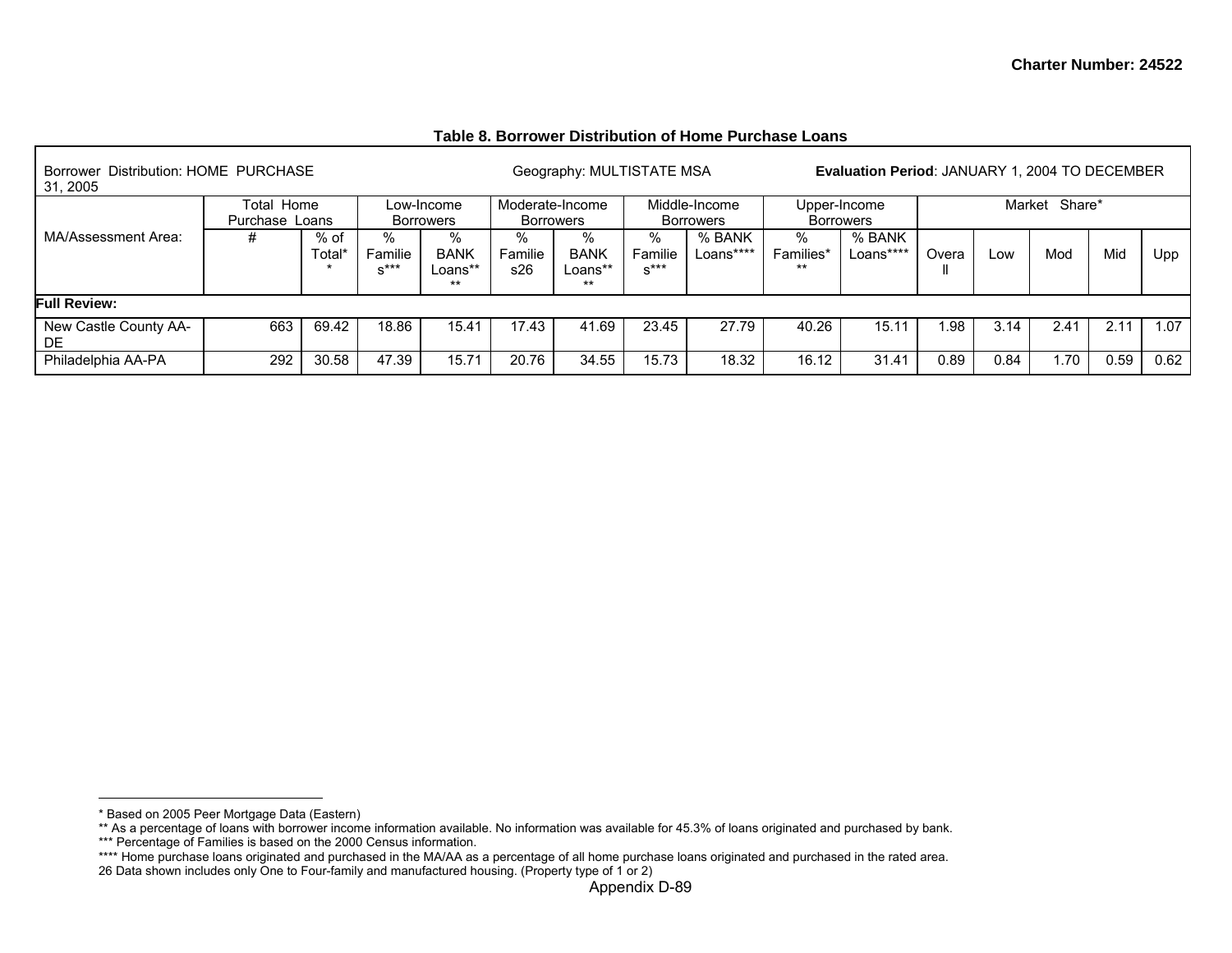| Borrower Distribution: HOME IMPROVEMENT<br><b>DECEMBER 31, 2005</b> |                                                                              |                |                  |                     |                              |                            |                                   | Geography: MULTISTATE MSA  |                                  |                            | Evaluation Period: JANUARY 1, 2004 TO |               |      |      |      |
|---------------------------------------------------------------------|------------------------------------------------------------------------------|----------------|------------------|---------------------|------------------------------|----------------------------|-----------------------------------|----------------------------|----------------------------------|----------------------------|---------------------------------------|---------------|------|------|------|
|                                                                     | Total Home<br>Low-Income<br>Improvement Loans<br>Borrowers<br>℅<br>% of<br># |                |                  |                     | Moderate-Income<br>Borrowers |                            | Middle-Income<br><b>Borrowers</b> |                            | Upper-Income<br><b>Borrowers</b> |                            |                                       | Market Share* |      |      |      |
| MA/Assessment<br>Area:                                              |                                                                              | Total*         | Famil<br>$es***$ | % BANK<br>Loans**** | %<br>Families<br>27          | <b>% BANK</b><br>'oans**** | %<br>Families*<br>$***$           | <b>% BANK</b><br>Loans**** | %<br>Families*<br>$***$          | <b>% BANK</b><br>Loans**** | Overal                                | Low           | Mod  | Mid  | Upp  |
| ull Review:                                                         |                                                                              |                |                  |                     |                              |                            |                                   |                            |                                  |                            |                                       |               |      |      |      |
| New Castle<br>County AA-DE                                          | 276                                                                          | 53.59          | 18.86            | 13.01               | 17.43                        | 40.52                      | 23.45                             | 27.51                      | 40.26                            | 18.96                      | 5.36                                  | 4.39          | 8.04 | 5.33 | 3.32 |
| Philadelphia AA-<br><b>PA</b>                                       | 239                                                                          | $46.4^{\circ}$ | 47.39            | 43.93               | 20.76                        | 36.40                      | 15.73                             | 14.23                      | 16.12                            | 5.44                       | 3.85                                  | 5.39          | 4.62 | 3.05 | 1.17 |

## **Table 9. Borrower Distribution of Home Improvement Loans**

<sup>\*</sup> Based on 2005 Peer Mortgage Data (Eastern)

<sup>\*\*</sup> As a percentage of loans with borrower income information available. No information was available for 1.4% of loans originated and purchased by bank.

<sup>\*\*\*</sup> Percentage of Families is based on the 2000 Census information.

<sup>\*\*\*\*</sup> Home improvement loans originated and purchased in the MA/AA as a percentage of all home improvement loans originated and purchased in the rated area.

<sup>27</sup> Data shown includes only One to Four-family and manufactured housing. (Property type of 1 or 2)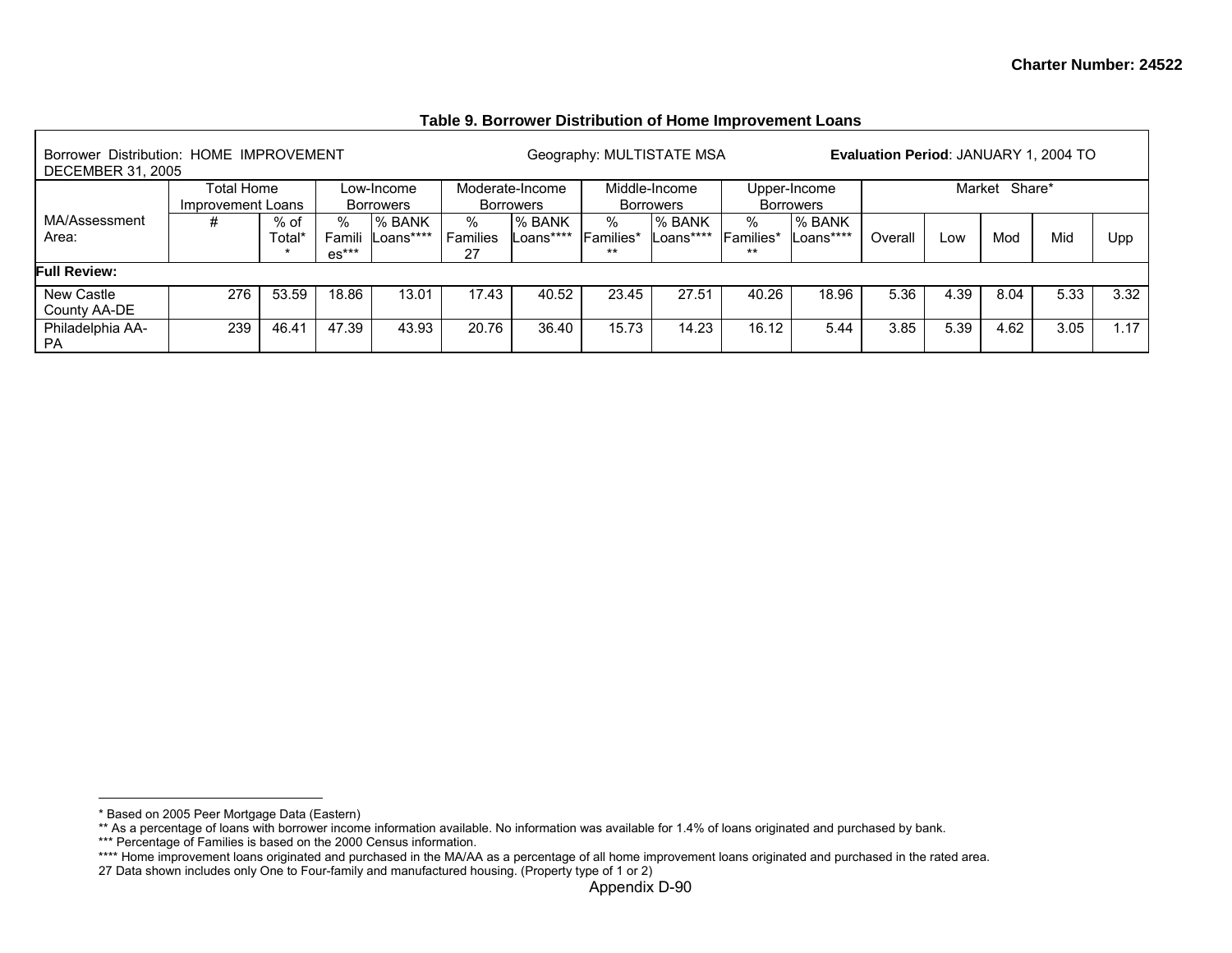| Borrower Distribution: HOME MORTGAGE REFINANCE<br><b>DECEMBER 31, 2005</b> |                                           |                            |                           |                                |                     |                                     | Geography: MULTISTATE MSA |                                   |                                  |                                      | Evaluation Period: JANUARY 1, 2004 TO |        |        |      |      |
|----------------------------------------------------------------------------|-------------------------------------------|----------------------------|---------------------------|--------------------------------|---------------------|-------------------------------------|---------------------------|-----------------------------------|----------------------------------|--------------------------------------|---------------------------------------|--------|--------|------|------|
| MA/Assessment                                                              | Total Home<br>Mortgage Refinance<br>Loans |                            |                           | Low-Income<br><b>Borrowers</b> |                     | Moderate-Income<br><b>Borrowers</b> |                           | Middle-Income<br><b>Borrowers</b> | Upper-Income<br><b>Borrowers</b> |                                      |                                       | Market | Share* |      |      |
| Area:                                                                      | #                                         | $%$ of<br>⊺otal<br>$\star$ | $\%$<br>Families<br>$***$ | % BANK<br>Loans****            | %<br>Families<br>28 | % BANK<br>Loans****                 | %<br>Families*<br>$***$   | % BANK<br>Loans****               | %<br>Families*<br>$***$          | %<br><b>BANK</b><br>Loans**<br>$***$ | Overa<br>Ш                            | LOW    | Mod    | Mid  | Upp  |
| <b>Full Review:</b>                                                        |                                           |                            |                           |                                |                     |                                     |                           |                                   |                                  |                                      |                                       |        |        |      |      |
| New Castle<br>County AA-DE                                                 | ,573                                      | 70.04                      | 18.86                     | 12.95                          | 17.43               | 35.36                               | 23.45                     | 31.37                             | 40.26                            | 20.32                                | 3.28                                  | 3.55   | 3.77   | 3.78 | 2.16 |
| Philadelphia AA-<br><b>PA</b>                                              | 673                                       | 29.96                      | 47.39                     | 21.74                          | 20.76               | 34.55                               | 15.73                     | 27.00                             | 16.12                            | 16.70                                | 2.07                                  | 2.38   | 2.53   | 2.55 | 1.05 |

## **Table 10. Borrower Distribution of Home Mortgage Refinance Loans**

<sup>\*</sup> Based on 2005 Peer Mortgage Data (Eastern)

<sup>\*\*</sup> As a percentage of loans with borrower income information available. No information was available for 35.8% of loans originated and purchased by bank.

<sup>\*\*\*</sup> Percentage of Families is based on the 2000 Census information.

<sup>\*\*\*\*</sup> Home refinance loans originated and purchased in the MA/AA as a percentage of all home refinance loans originated and purchased in the rated area.

<sup>28</sup> Data shown includes only One to Four-family and manufactured housing. (Property type of 1 or 2)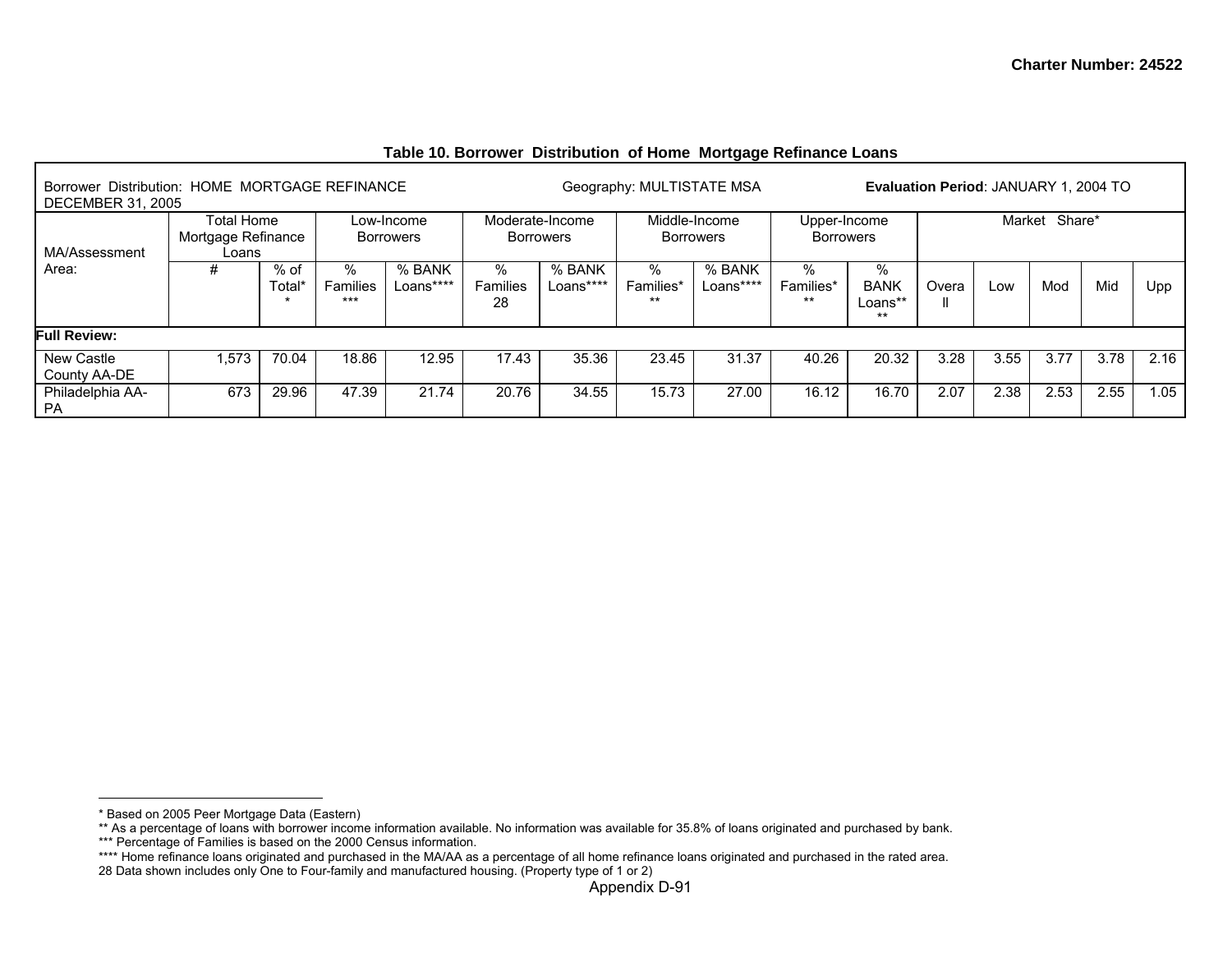| Borrower Distribution: SMALL LOANS TO BUSINESSES<br><b>DECEMBER 31, 2005</b> |                               |                |                                    |                                                              |                      | Geography: MULTISTATE MSA                            |                              | Evaluation Period: JANUARY 1, 2004 TO |                            |
|------------------------------------------------------------------------------|-------------------------------|----------------|------------------------------------|--------------------------------------------------------------|----------------------|------------------------------------------------------|------------------------------|---------------------------------------|----------------------------|
|                                                                              | Loans to<br><b>Businesses</b> | Total Small    |                                    | <b>Businesses With</b><br>Revenues of \$1 million<br>or less |                      | Loans by Original Amount Regardless of Business Size |                              |                                       | Market Share*              |
| MA/Assessment Area:                                                          | #                             | % of<br>Total* | % of<br><b>Businesses</b><br>$***$ | % BANK<br>Loans****                                          | \$100,000 or<br>less | >\$100,000 to<br>\$250,000                           | >\$250,000 to<br>\$1,000,000 | All                                   | Rev\$ 1 Million or<br>Less |
| <b>Full Review:</b>                                                          |                               |                |                                    |                                                              |                      |                                                      |                              |                                       |                            |
| New Castle County<br>AA-DE                                                   | 12                            | 7.23           | 63.66                              | 83.33                                                        | 91.67                | 0.00                                                 | 8.33                         | 0.08                                  | 0.15                       |
| Philadelphia AA-PA                                                           | 154                           | 92.77          | 61.20                              | 72.73                                                        | 88.31                | 4.55                                                 | 7.14                         | 0.47                                  | 0.76                       |

#### **Table 11. Borrower Distribution of Small Loans to Businesses**

<sup>\*</sup> Based on 2005 Peer Small Business Data -- US and PR

<sup>\*\*</sup> Small loans to businesses originated and purchased in the MA/AA as a percentage of all small loans to businesses originated and purchased in the rated area.

<sup>\*\*\*</sup> Businesses with revenues of \$1 million or less as a percentage of all businesses (Source D&B - 2006).

<sup>\*\*\*\*</sup> Small loans to businesses with revenues of \$1 million or less as a percentage of all loans reported as small loans to businesses. No information was available for 0.00% of small loans to businesses originated and purchased by the bank.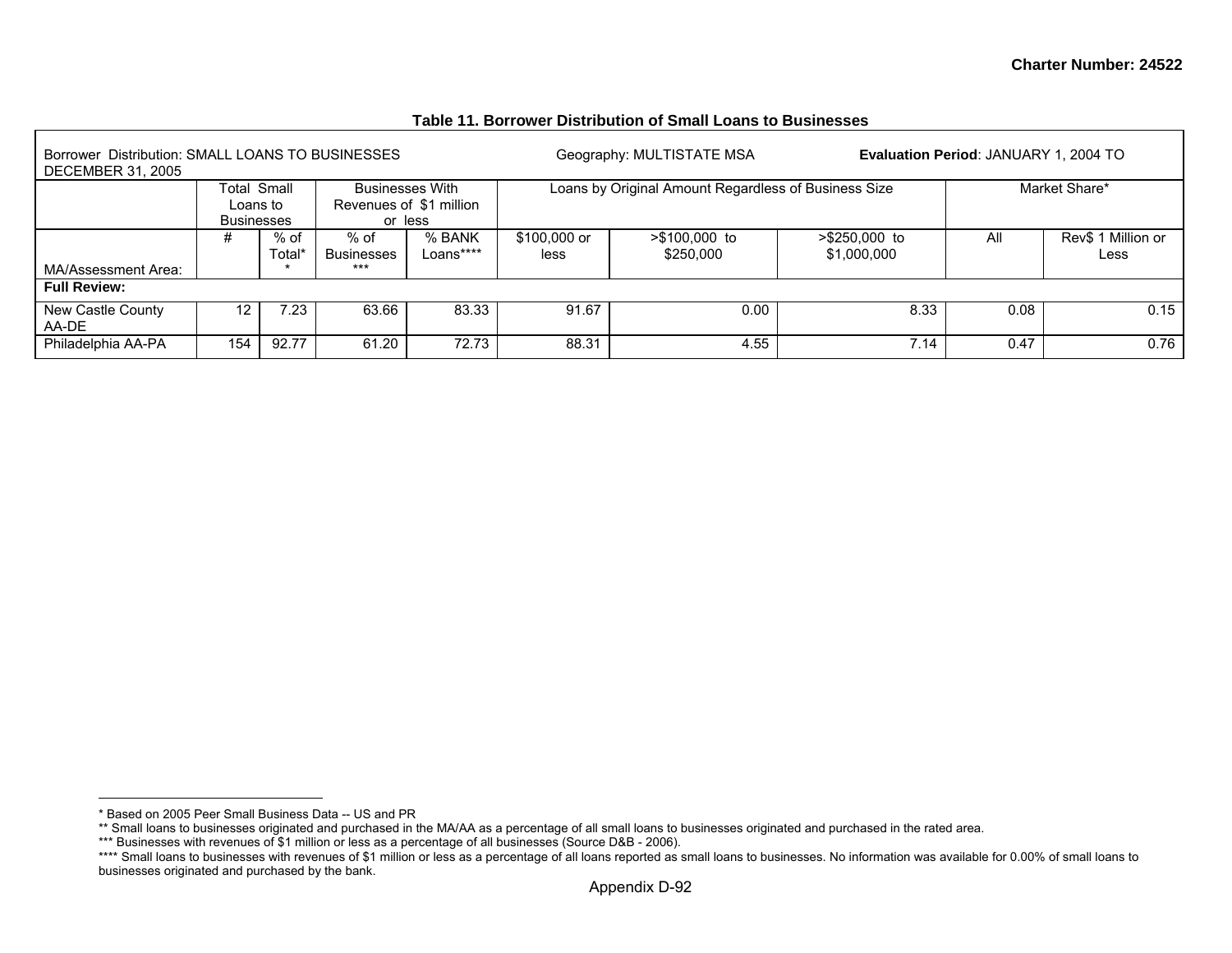#### **Institution ID**:

| <b>QUALIFIED INVESTMENTS</b>                               |   |                           |    | Geography: MULTISTATE METROPOLITAN AREA |    | Evaluation Period: FEBRUARY 24, 2003 TO SEPTEMBER 25, 2006 |            |   |                        |
|------------------------------------------------------------|---|---------------------------|----|-----------------------------------------|----|------------------------------------------------------------|------------|---|------------------------|
| MA/Assessment Area:                                        |   | Prior Period Investments* |    | Current Period Investments              |    | Total Investments                                          |            |   | Unfunded Commitments** |
|                                                            | # | \$(000's)                 | #  | \$(000's)                               |    | \$(000's)                                                  | % of Total | # | \$(000's)              |
| <b>Full Review:</b>                                        |   |                           |    |                                         |    |                                                            |            |   |                        |
| New Castle County AA-DE                                    | 0 |                           | 38 | 436                                     | 38 | 436                                                        | 1.15       |   | 0                      |
| Philadelphia AA-PA                                         | 0 |                           | 22 | 13,024                                  | 22 | 13,024                                                     | 34.32      |   | 4,683                  |
|                                                            |   |                           |    |                                         |    |                                                            |            |   |                        |
| <b>Broader Area With</b><br>Potential to Benefit the AA    | 0 |                           | 55 | 8,245                                   | 55 | 8,245                                                      | 21.72      |   | 2,196                  |
| <b>Broader Area Without</b><br>Potential to Benefit the AA | 0 |                           | 20 | 16,246                                  | 20 | 16.246                                                     | 42.81      | 3 | 4,100                  |

## **Table 14. Qualified Investments**

<sup>\* &#</sup>x27;Prior Period Investments' means investments made in a previous period that are outstanding as of the examination date.

<sup>\*\* &#</sup>x27;Unfunded Commitments' means legally binding investment commitments that are tracked and recorded by the institution's financial reporting system.